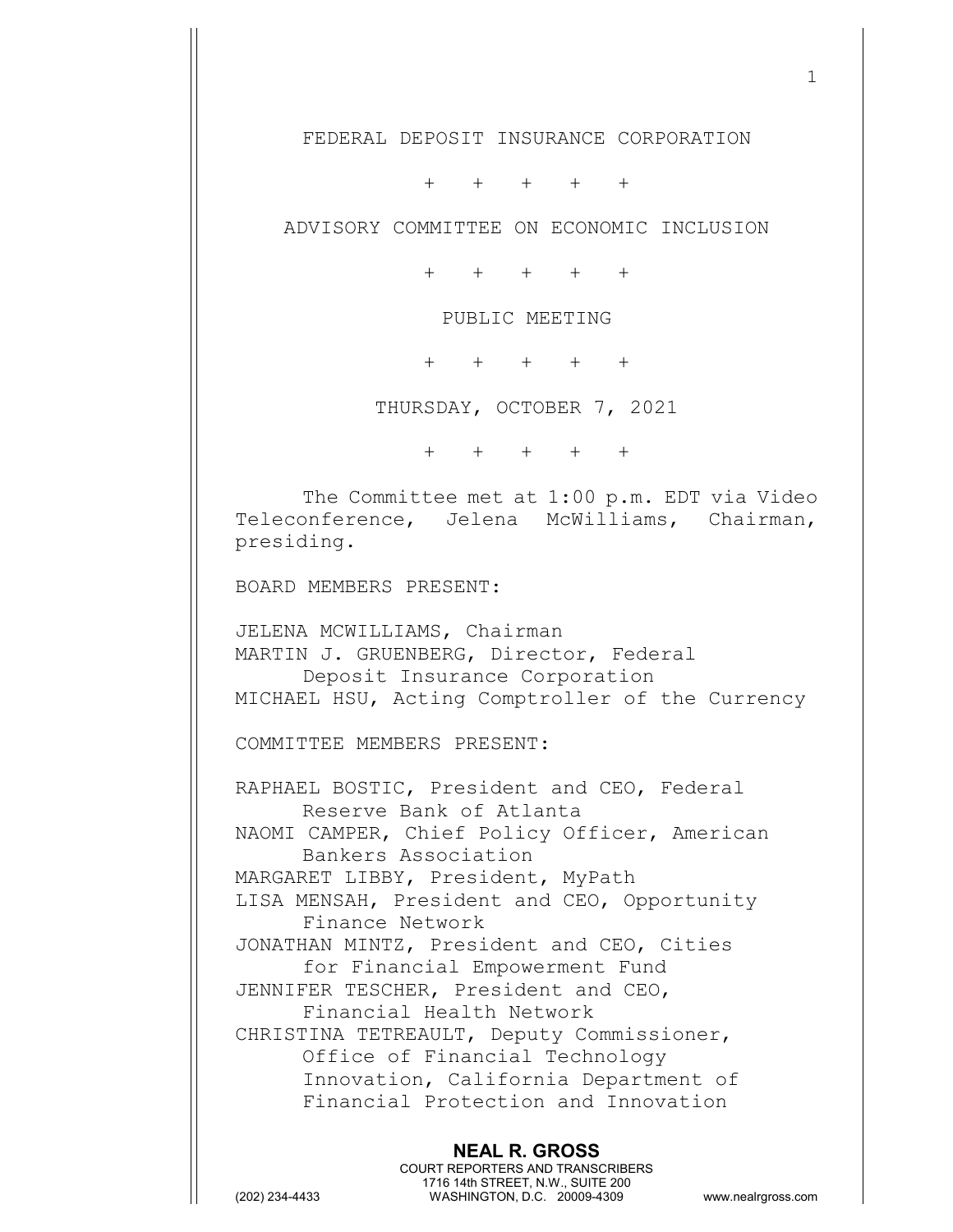FDIC STAFF PRESENT:

JUSTIN COLE, Presidential Innovation Fellow, Office of Innovation CHELSEA CRUZ, Senior Community Affairs Specialist KEITH ERNST, Associate Director, Division of Depositor and Consumer Protection VICTOR GALLOWAY, Community Affairs Specialist RYAN GOODSTEIN, Senior Economist, Center for Financial Research SULTAN MEGHJI, Chief Innovation Officer ELIZABETH ORTIZ, Deputy Director, Consumer and Community Affairs MARK PEARCE, Director, Division of Depositor and Consumer Protection NICK PODSIADLY, General Counsel MIA SOWELL, Senior Community Affairs Specialist, Division of Depositor and Consumer Protection ALSO PRESENT: FAITH BAUTISTA, CEO, National Asian American Coalition - Team NAAC-Talino Finance WINSTON DAMARILLO, CEO, Talino Venture Labs DANIEL DODD-RAMIREZ, Associate Director, Office of Community Affairs, CFPB FONTA GILLIAM, CEO, Wellthi - Team Discover /Wellthi KATE GOLDMAN, FinTech Program Lead, Milken Institute - Team iLluMInate SONIA JOYNER, Director of Home Ownership Programs, NCATS Housing Finance Agency PRASANT SAR, Supervisory Policy Analyst, Federal Housing Finance Agency TONYA TYLER, Vice President, National Operations, NeighborWorks America TANYA VAN COURT, CEO, Goalsetter - Team Goalsetter JENNY VONGXAY, VITA Program Coordinator, Connecticut Association of Human Services

**NEAL R. GROSS**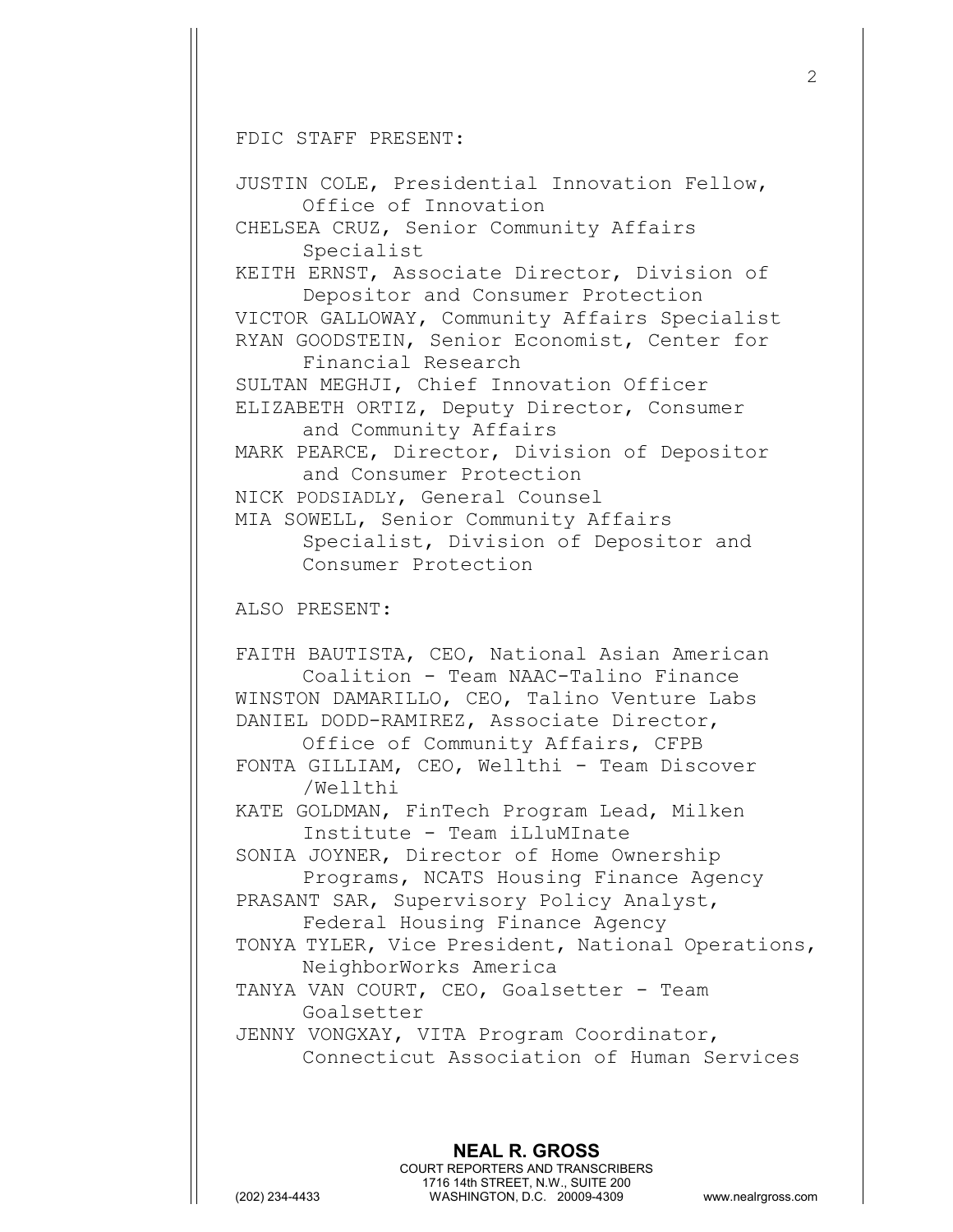A-G-E-N-D-A

| Opening Remarks<br>4                                                                                                                                                                                                                |
|-------------------------------------------------------------------------------------------------------------------------------------------------------------------------------------------------------------------------------------|
| Members Roundtable<br>Raphael Bostic<br>18<br>Naomi Camper<br>26<br>33<br>Margaret Libby<br>Lisa Mensah<br>41<br>Jonathan Mintz<br>46                                                                                               |
| FDIC Inclusion Tech Sprint 'Breaking Down<br>Barriers: Reaching the Last Mile of the Unbanked'<br>83<br>Justin Cole<br>Chelsea Cruz 88<br>93<br>Fonta Gilliam<br>Tanya Van Court 102<br>Winston Damarillo 109<br>Faith Bautista 112 |
| Housing Assistance Programs and Market Update<br>Ryan Goodstein<br>132<br>Tonya Tyler<br>152<br>Victor Galloway<br>165                                                                                                              |
| Tax Time Opportunity to Expand Account Access<br>Jenny Vongxay 185<br>193<br>Daniel Dodd-Ramirez                                                                                                                                    |
| 205<br>Closing Remarks<br>.                                                                                                                                                                                                         |
|                                                                                                                                                                                                                                     |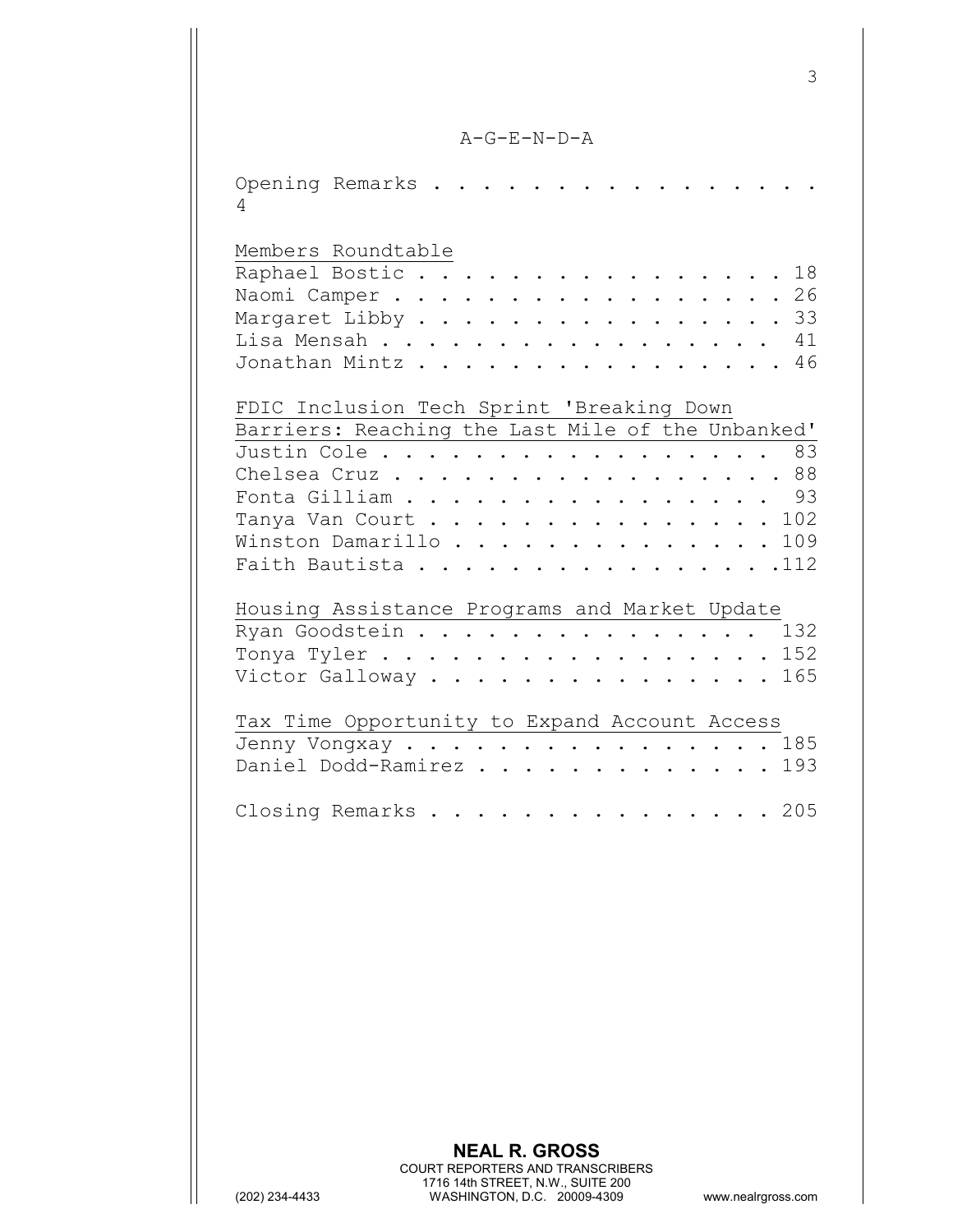P-R-O-C-E-E-D-I-N-G-S

1:05 p.m.

4

MS. ORTIZ: Good afternoon and good morning and welcome to the October meeting of the FDIC's Advisory Committee on Economic Inclusion, better known as the ComE-IN. My name is Elizabeth Ortiz and I am the deputy director for consumer and community affairs, and I am going to kick off today's meeting with a brief statement, and then turn the meeting over to our chairman Jelena McWilliams.

Under the Government in the Sunshine Act whenever a quorum of the FDIC's board of directors deliberates on agency business such as a regulation or a matter of policy the board's meeting generally is required to be open to the public and is subject to certain notice requirements.

This meeting is not a board meeting called for such purposes. Accordingly, general discussions which may occur among board members at this meeting on subjects relevant to the FDIC's

> **NEAL R. GROSS** COURT REPORTERS AND TRANSCRIBERS 1716 14th STREET, N.W., SUITE 200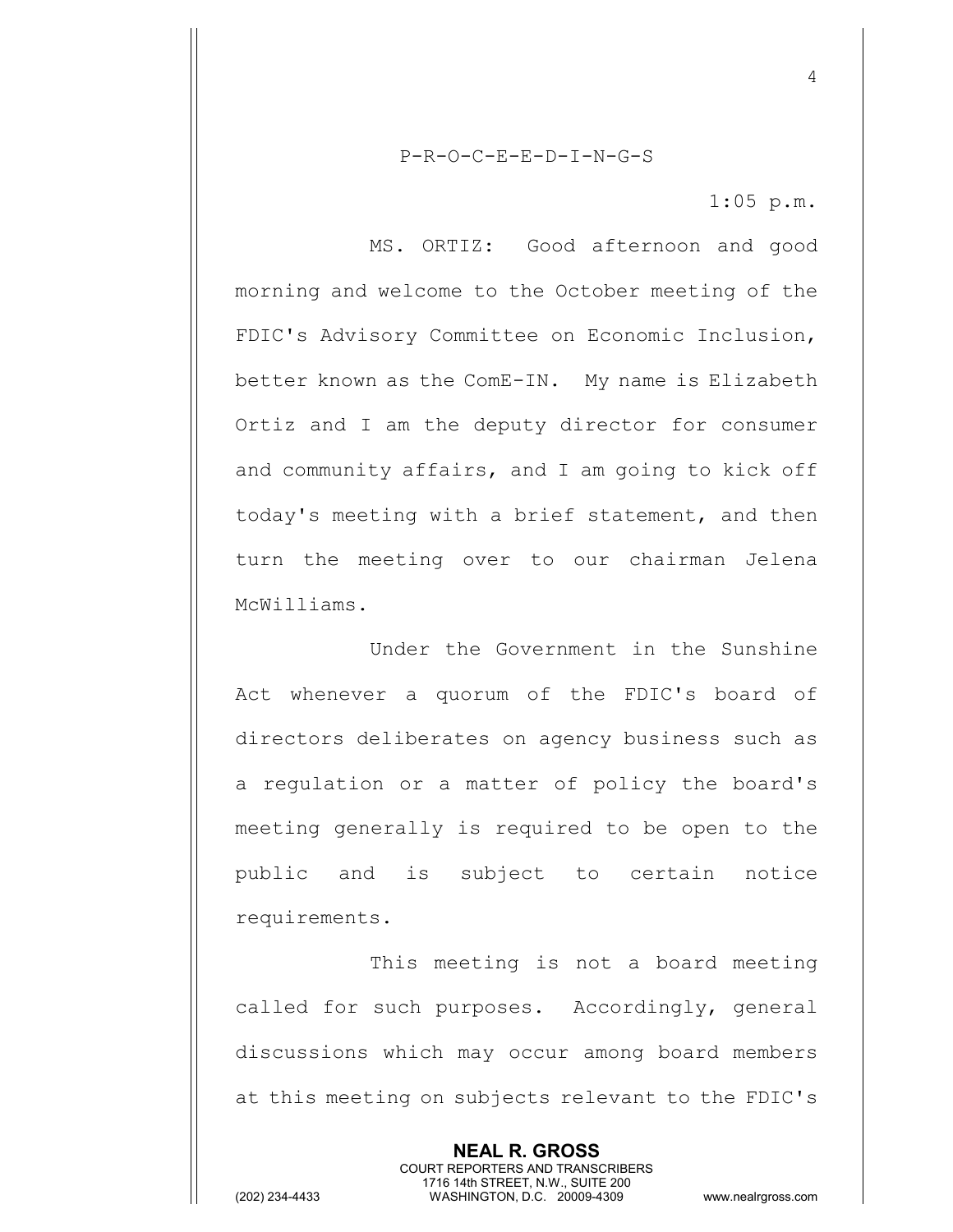responsibilities but which do not pose specific issues for official board resolution either now or reasonably anticipated in the future do not constitute a meeting that is required to be open to the public and subject to the notification requirements in accordance with Sunshine Act.

Similarly, informal or exploratory discussions among board members do not constitute a meeting that is required to be open to the public and subject to the notification requirements provided that any such discussions are preliminary in nature, that there are no relevant proposals for action pending before the FDIC, and that the merits of any proposed agency action would be open to full consideration by the board at a later time.

If during the course of this meeting staff identify matters that should be discussed by board members at a subsequent board meeting in order to comply with the Sunshine Act staff will advise the board members that those matters should be deferred and presented to the board in a meeting at a later date at which time board members can

> **NEAL R. GROSS** COURT REPORTERS AND TRANSCRIBERS 1716 14th STREET, N.W., SUITE 200

5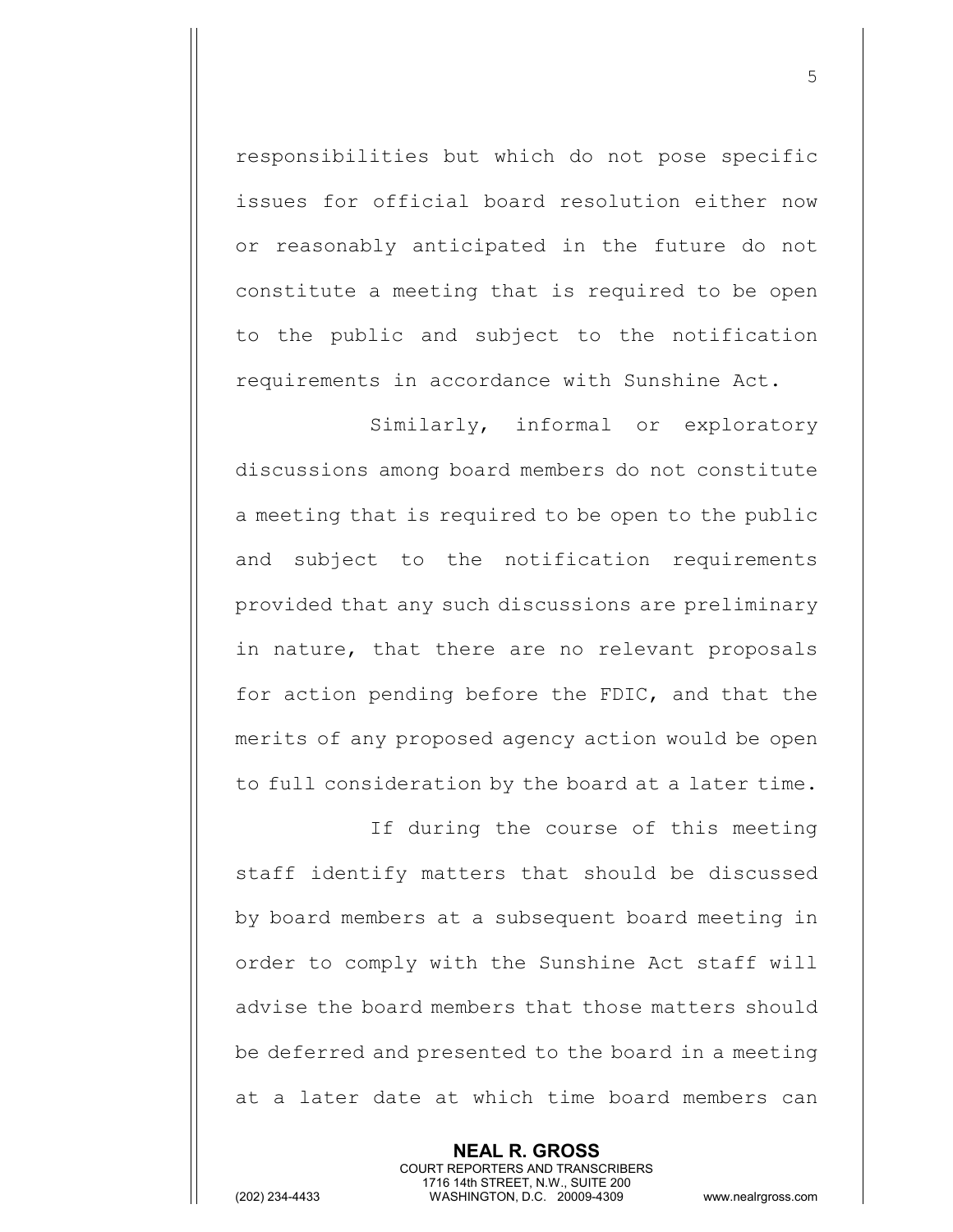engage in full deliberation on the proposals.

And now it is my pleasure and my honor to introduce the chairman of the FDIC Jelena McWilliams.

CHAIRMAN MCWILLIAMS: Thank you so much, Liz, and everybody welcome to this fall's meeting of the Advisory Committee on Economic Inclusion. This is actually our third advisory committee meeting that we're holding virtually. Personally and professionally we have been working through the unique challenges presented to us by the unprecedented global pandemic for over 550 days now. And we actually had somebody on staff count.

And of course the pandemic has exacerbated the challenges facing families living in low and moderate income communities across the country and highlighted the importance of our work to advance financial inclusion. And from that perspective I have to tell you that these meetings in particular provide such a wonderful platform for us to expand our views, to hear from you and to understand what's going on in the communities

> **NEAL R. GROSS** COURT REPORTERS AND TRANSCRIBERS 1716 14th STREET, N.W., SUITE 200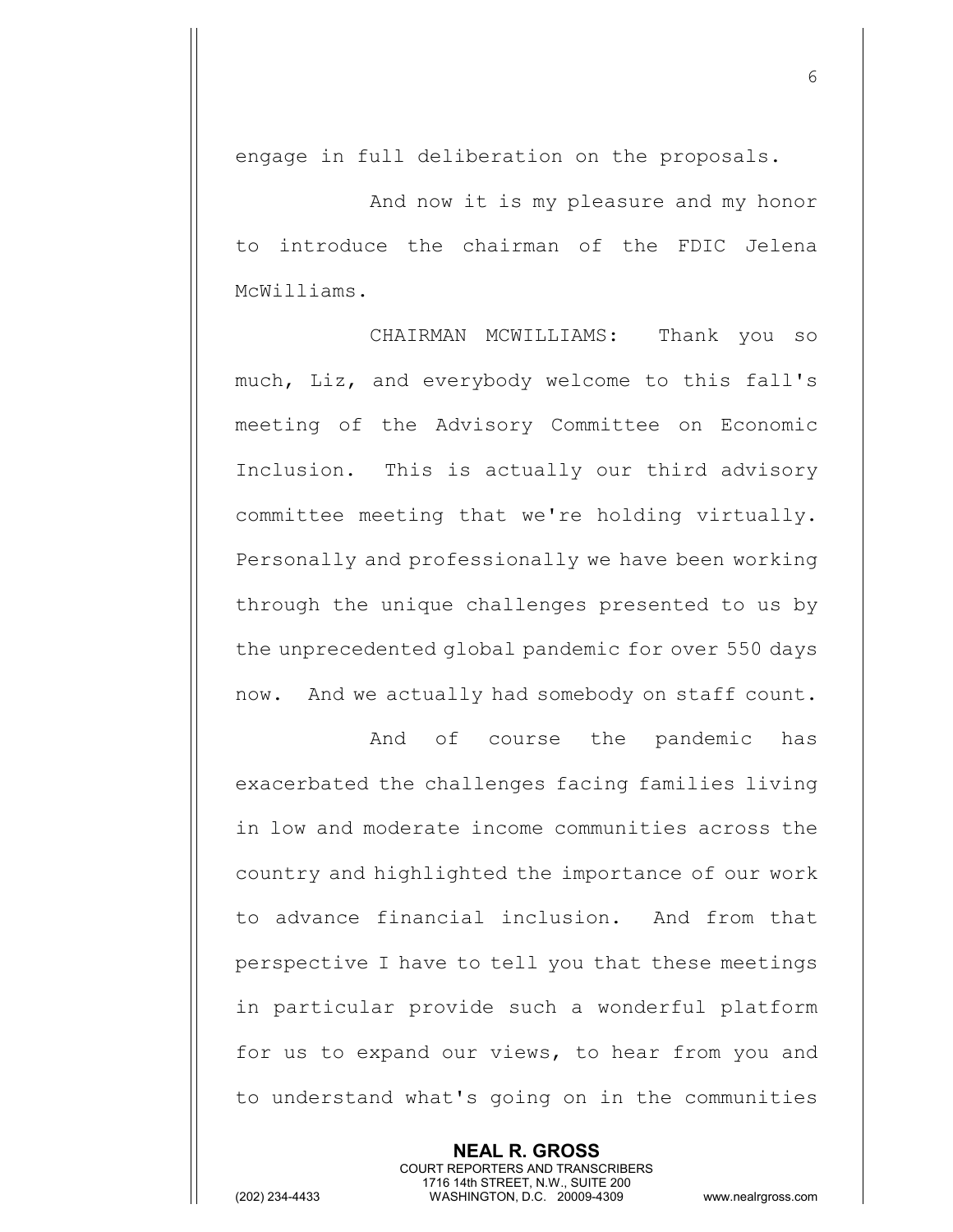that you're all working with that I cannot tell you enough what a value we gain from these meetings.

The issue of financial inclusion in particular is broader than the rate of unbanked households. And so I have tasked the FDIC to think of financial inclusion not solely through the lens of whether a person has a checking account or a credit card, but whether the financial system is working for them. And that's a much more comprehensive view of what does it mean is the financial system working for you.

This is why we're taking a multifaceted approach to the issue. As you know we all do our biennial survey on how America banks, but in addition to that we're engaged in several campaigns to promote banking relationship creation. One of them is our hashtag #GetBanked public awareness campaign that we have launched in Houston and Atlanta this past year to we believe create success. We're now considering platforms in other cities as well.

We're also making our website a

**NEAL R. GROSS** COURT REPORTERS AND TRANSCRIBERS 1716 14th STREET, N.W., SUITE 200 (202) 234-4433 WASHINGTON, D.C. 20009-4309 www.nealrgross.com

7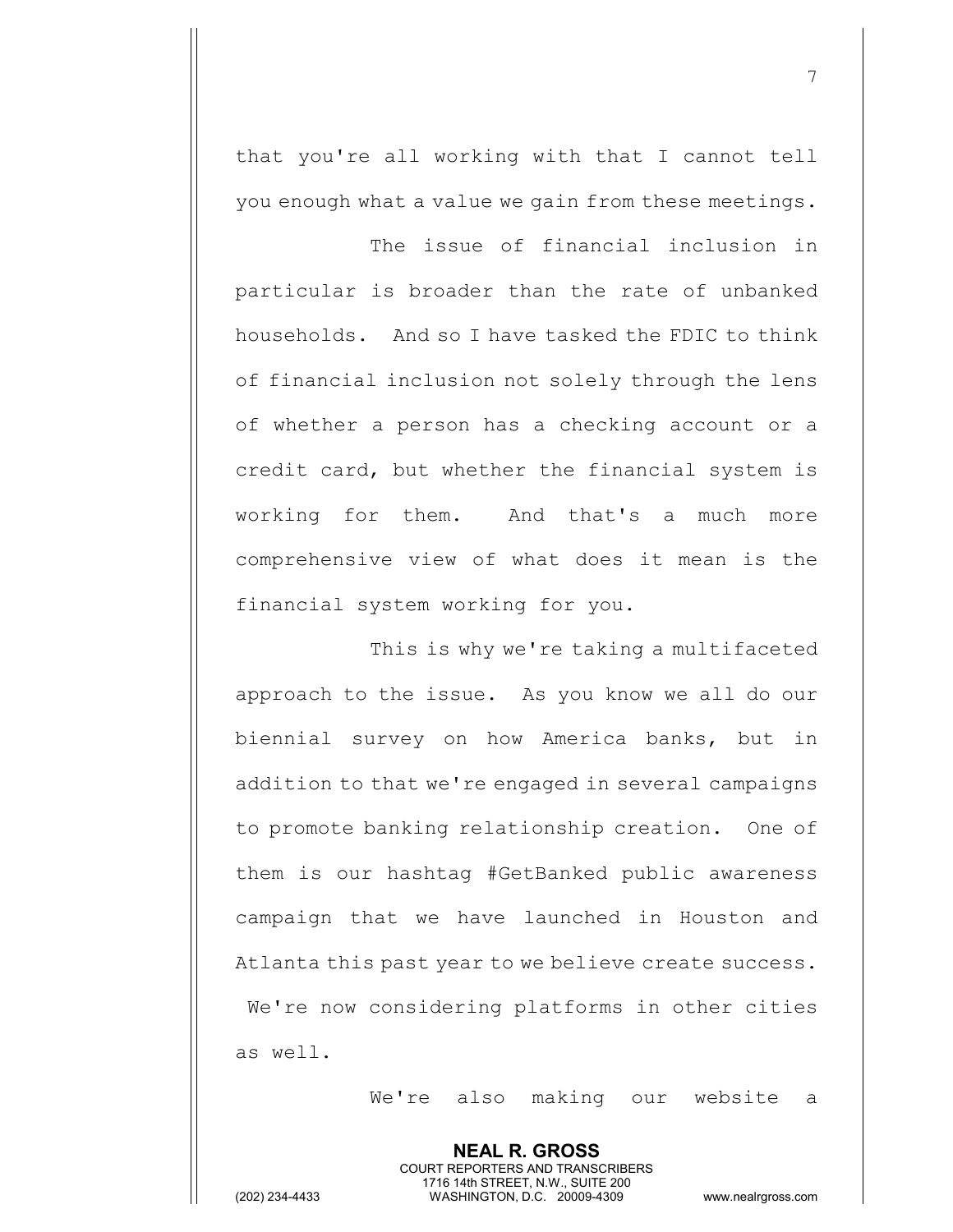resource for consumers looking for safe ways to receive their economic impact payments and advance child tax credits.

Our Office of Innovation FDITECH also conducted a tech sprint aimed at helping community banks identify data, tools, and other resources to help meet the needs of unbanked Americans in a cost effective manner.

Teams from around the country gathered in September to demonstrate their solutions and we're excited to unveil our findings from that.

And after more than two years of intense planning and development, and this goes to how slow everything in government moves, we were thrilled to announce in September the launch of a new investment fund, the so-called Mission-Driven Bank Fund to support minority depository institutions and community development financial institutions.

Mission-driven banks as many of you know serve predominantly lower income inner city neighborhoods, tribal areas, or rural income where mainstream banking and financial services are often

**NEAL R. GROSS** COURT REPORTERS AND TRANSCRIBERS 1716 14th STREET, N.W., SUITE 200 (202) 234-4433 WASHINGTON, D.C. 20009-4309 www.nealrgross.com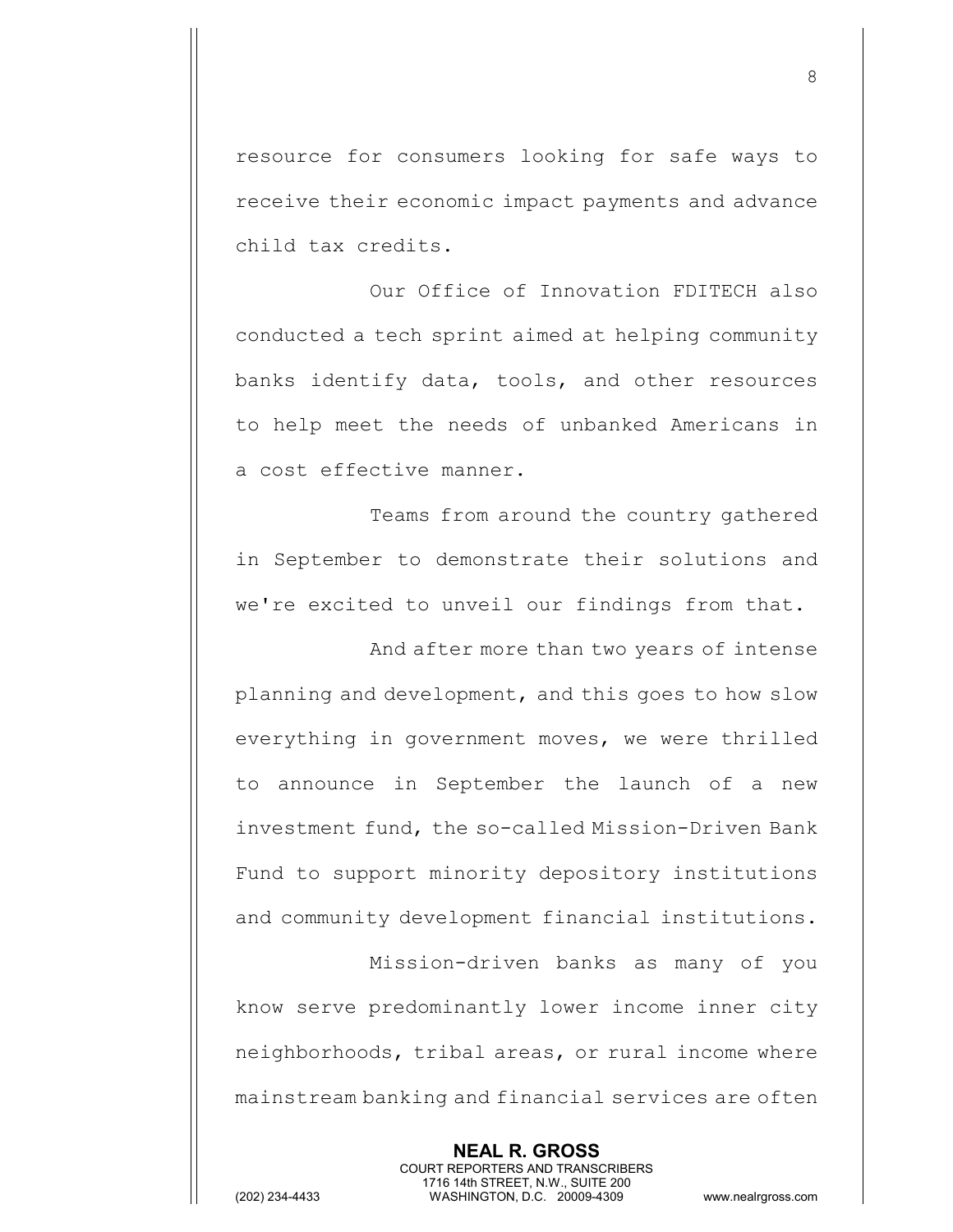lacking.

Collectively our initial investors in the fund are pledging \$120 million and we would love to see other companies and philanthropic organizations investing in the fund. One of the things that I am mostly excited about the fund is that the leverage is going to be up to 1 to 10, so for every dollar of the investment in the fund we can get up to \$10 of lending in the communities that require the most. So \$120 million could easily translate in over \$1 billion worth of lending in communities that need it.

Now, we remain vigilant as ever for other ways the agency can help our banks and our communities support financial inclusion. And before I turn to the substance of the meeting I would like to pause and say thank you to the FDIC staff and the ComE-IN Advisory Committee.

You have been diligent in your efforts to continue inclusion opportunities, especially through the challenges of the pandemic, and you have heavily informed our thinking in this area.

> **NEAL R. GROSS** COURT REPORTERS AND TRANSCRIBERS 1716 14th STREET, N.W., SUITE 200

(202) 234-4433 WASHINGTON, D.C. 20009-4309 www.nealrgross.com

9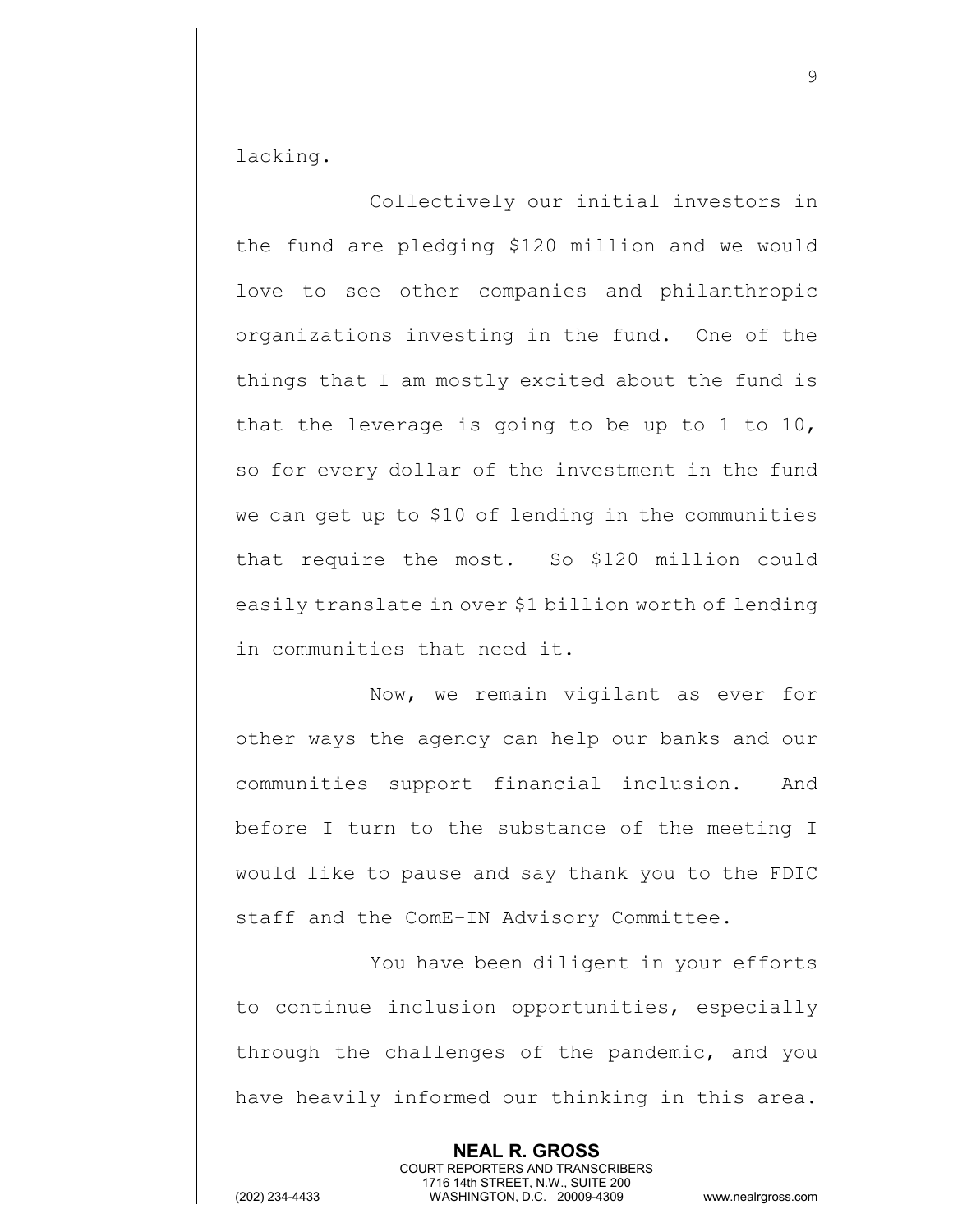So again as I mentioned at the very beginning I look very forward to our discussion today.

Now, some housekeeping. We're going to turn to our meeting this afternoon and we will start with a member roundtable as Liz mentioned. I think, Liz, we usually give five minutes, but we're going to be generous this time. I think you said eight minutes per person. And frankly I love the roundtable discussion because it really informs our thinking and helps us streamline a lot of issues that we are working on.

I look forward to hearing from each of you about not just the successes you have had in these areas, but also the challenges and how the FDIC can help solve and address these challenges, or how can we work together. If you have any questions we will be glad to answer them. I'm not as kind as Liz. If you have technical issues don't email me. And before I turn this to Mark Pearce to moderate the first panel I would like to recognize my fellow board members for any remarks they may have. So Director Gruenberg, do you have

> **NEAL R. GROSS** COURT REPORTERS AND TRANSCRIBERS 1716 14th STREET, N.W., SUITE 200

(202) 234-4433 WASHINGTON, D.C. 20009-4309 www.nealrgross.com

10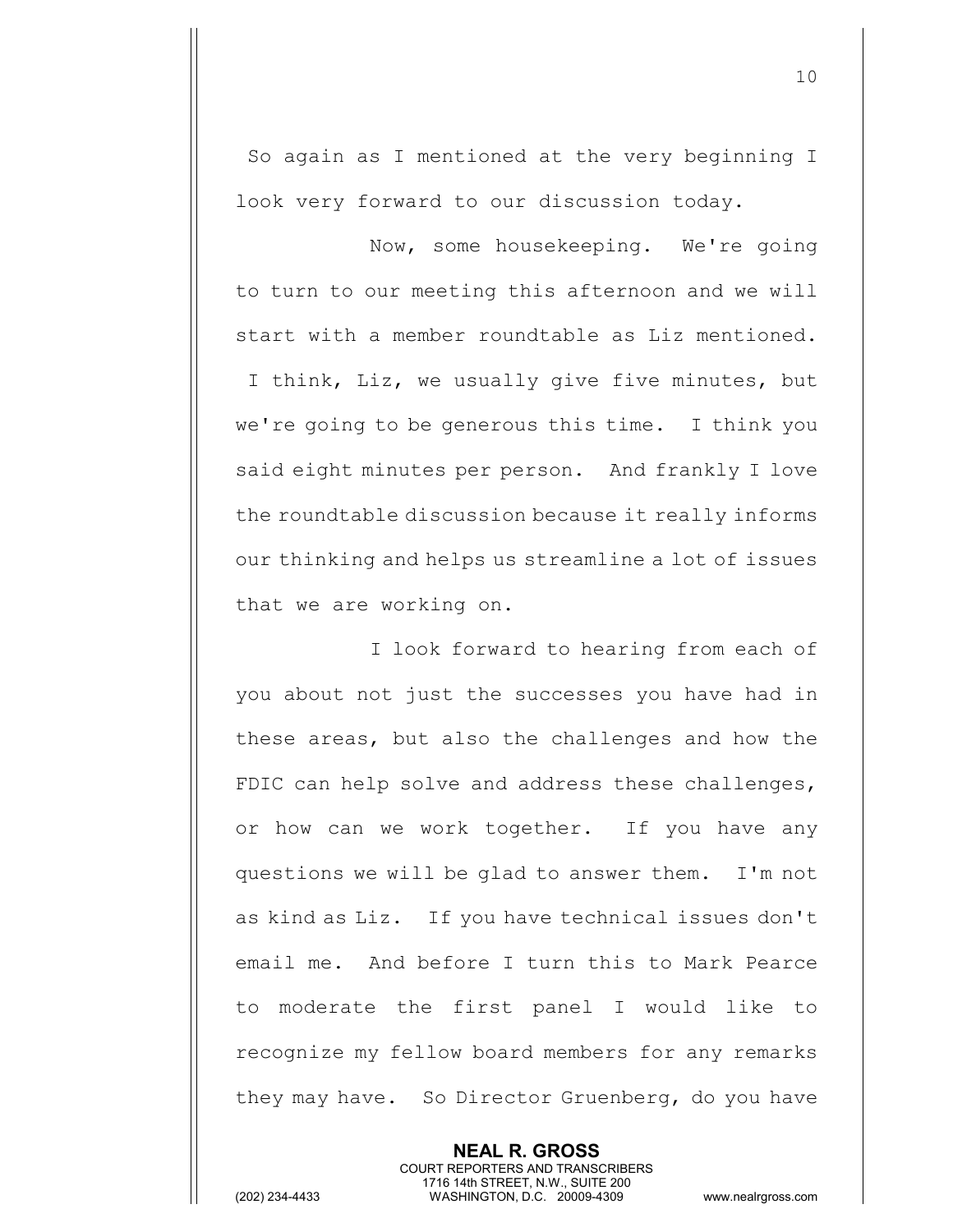any remarks you'd like to share?

DIRECTOR GRUENBERG: Yes, thank you, Jelena. First let me welcome all the members of the committee who are sharing their time with us today. We really value your engagement and very much look forward to the roundtable discussion.

It seems to me we have a lot to talk about today. The extraordinary uncertainty of the moment really raises questions for what the next few months are going to look like, and particularly the impact on low and moderate income communities, communities of color across the country. So getting your feedback on what you're seeing and your take on the situation I think would be extraordinarily helpful to us.

I will say I think this whole episode with the pandemic has if anything underscored the importance of access to the banking system for everybody who lives in the United States. And having an account on responsible and affordable terms has really become a necessity for functioning in our economy. So the basic mission of this

> **NEAL R. GROSS** COURT REPORTERS AND TRANSCRIBERS 1716 14th STREET, N.W., SUITE 200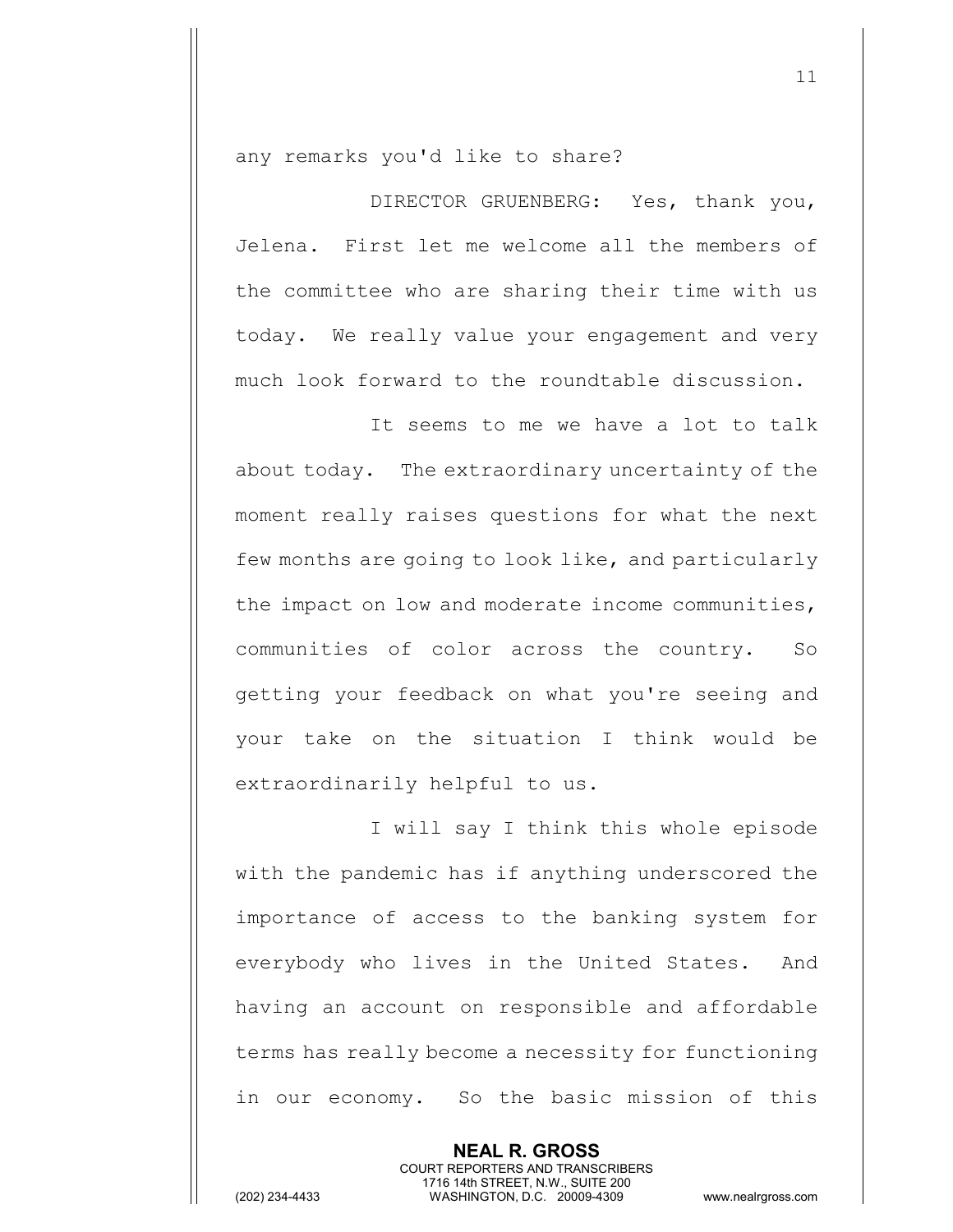committee if anything is as or more relevant than it's ever been.

And I guess I would just as a final point, it does seem to me that the issue of housing affordability in the United States is really reaching a point of extraordinary severity and would really welcome any feedback from any of you. And I think this applies to both the rental market and home ownership. So any feedback from the committee members in regard to that would be of interest. So thanks again for taking the time and very much look forward to the discussion today.

CHAIRMAN MCWILLIAMS: Thank you, Marty. And we're so excited to have both of our outside directors with us here today. So you really actually get the full board right here for this committee meeting today. So I would like to ask if Acting Comptroller Hsu has any comments he would like to share with the group.

MR. HSU: Thank you, Chairman McWilliams. I'm probably going to echo some things that both you and Marty have highlighted. I want

> **NEAL R. GROSS** COURT REPORTERS AND TRANSCRIBERS 1716 14th STREET, N.W., SUITE 200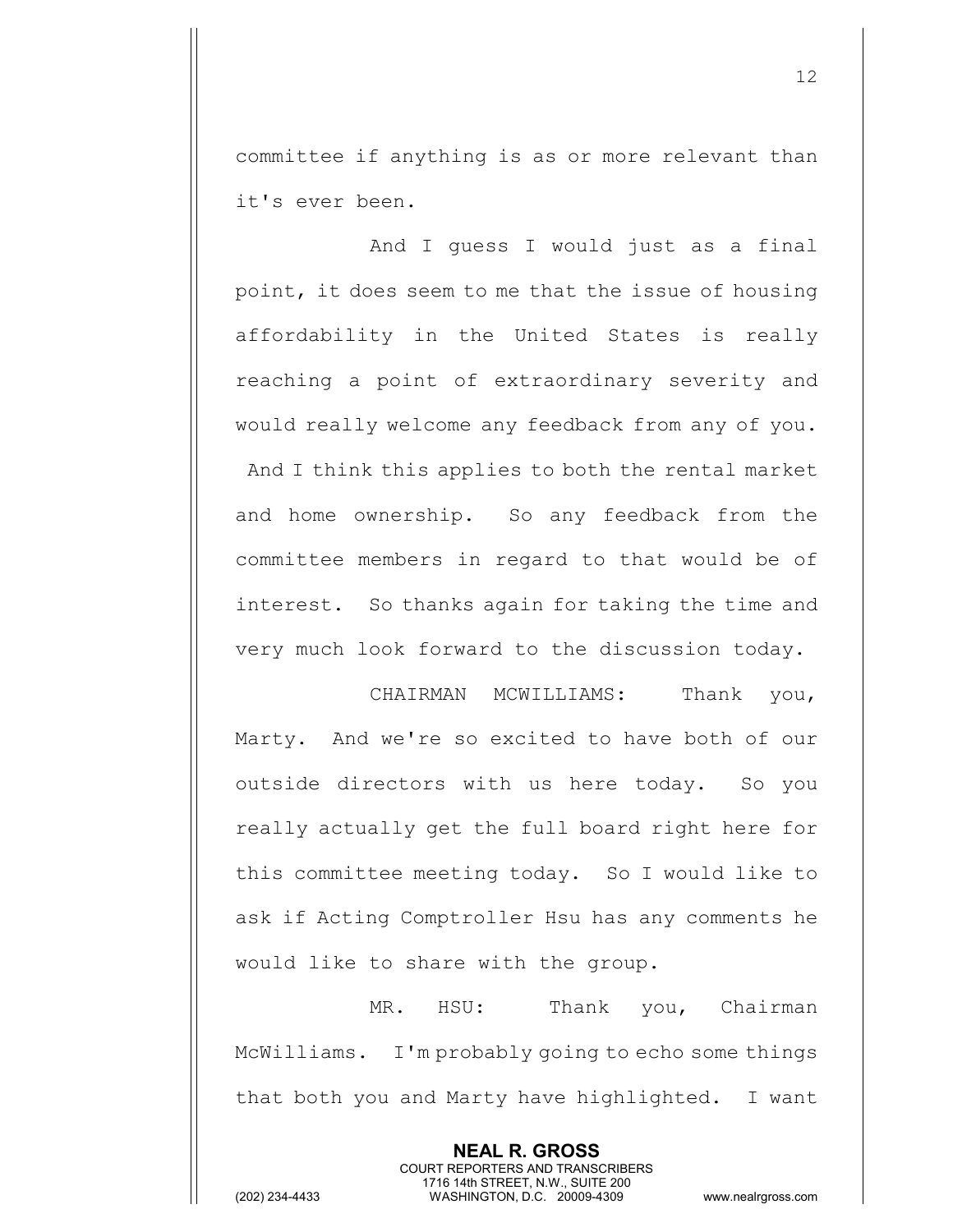to welcome the members of the committee and thank everyone for taking the time today. I'm really looking forward to today's discussion.

As Acting Comptroller for the Currency I've made reducing inequality one of my top priorities. And it's really kind of following on some of the things that Director Gruenberg and Chairman McWilliams have highlighted, that the disparate impacts of the pandemic have really just brought into sharp relief how important this topic is.

Banking -- we've heard this phrase before, it's expensive to be poor. Banking has a role in that in various ways, in both exacerbating that and alleviating that. And I think that now we're in a period where there's some opportunities to really tackle those things on head first. I think the more we have forums like this to discuss the ideas, the innovations of movement in that direction is really, really positive.

I've spoken recently about safeguarding trust in banking. Banking rests on

> **NEAL R. GROSS** COURT REPORTERS AND TRANSCRIBERS 1716 14th STREET, N.W., SUITE 200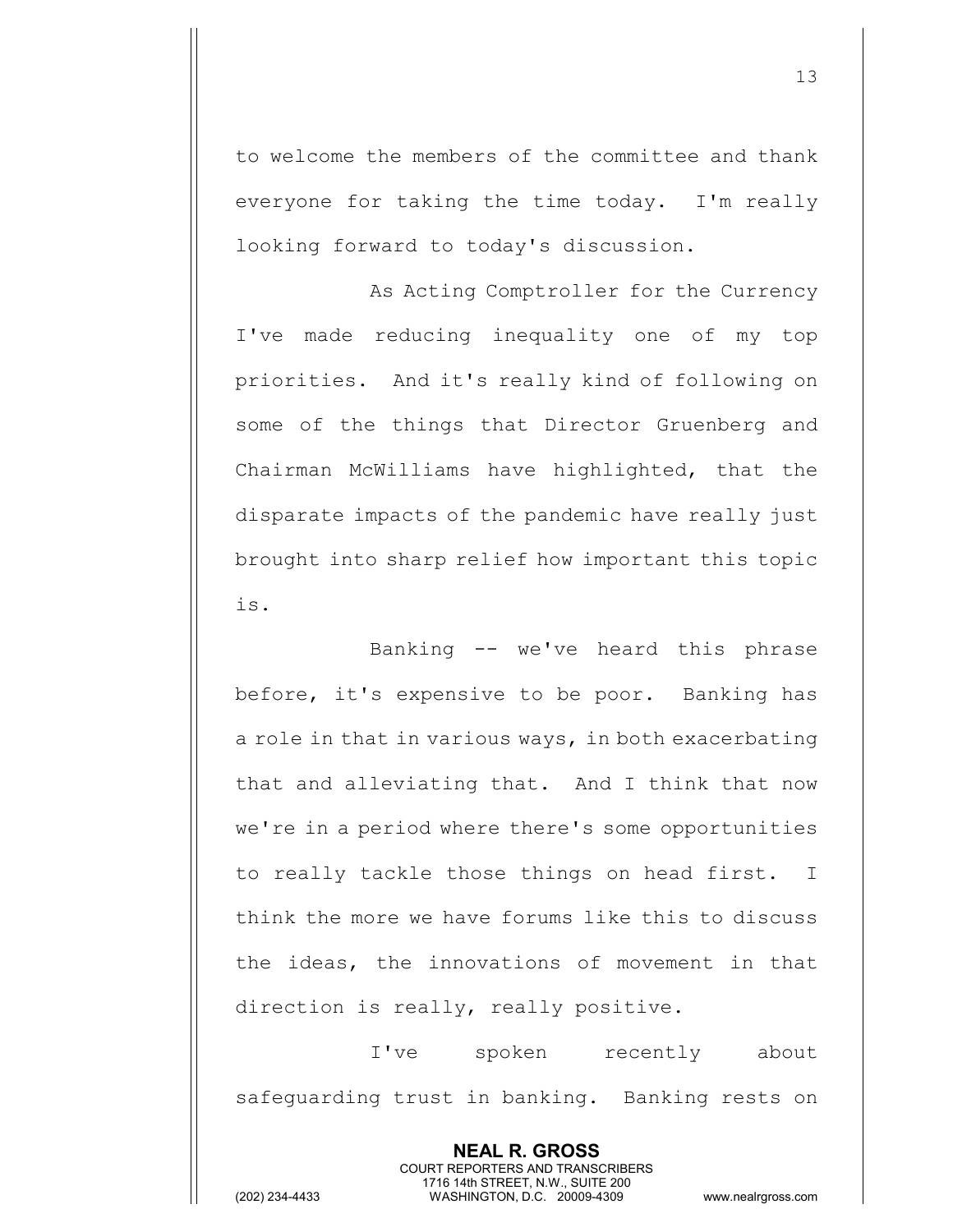trust, we all know that. Trust rests on our values and how we manifest that through our actions. And I think this focus on the unbanked, the underbanked is really important.

I really like what Chairman McWilliams said earlier. It's not just about getting the account, it's about making things work for them and that folks know that the banking system has their back. I think that that's an important element both of serving them and of building that trust which I think we're all headed towards.

In addition to the things that Director Gruenberg raised to talk about affordable housing and access I would be interested in hearing folks' thought on cryptocurrencies because I think what I'm hearing is that there are some underserved populations which are very interested in that space and have actually moved into that space in a higher proportion than some other populations. And I think that reflects a lot of different things.

I know in some quarters it's being billed as a way to increase inclusion. And I think

> **NEAL R. GROSS** COURT REPORTERS AND TRANSCRIBERS 1716 14th STREET, N.W., SUITE 200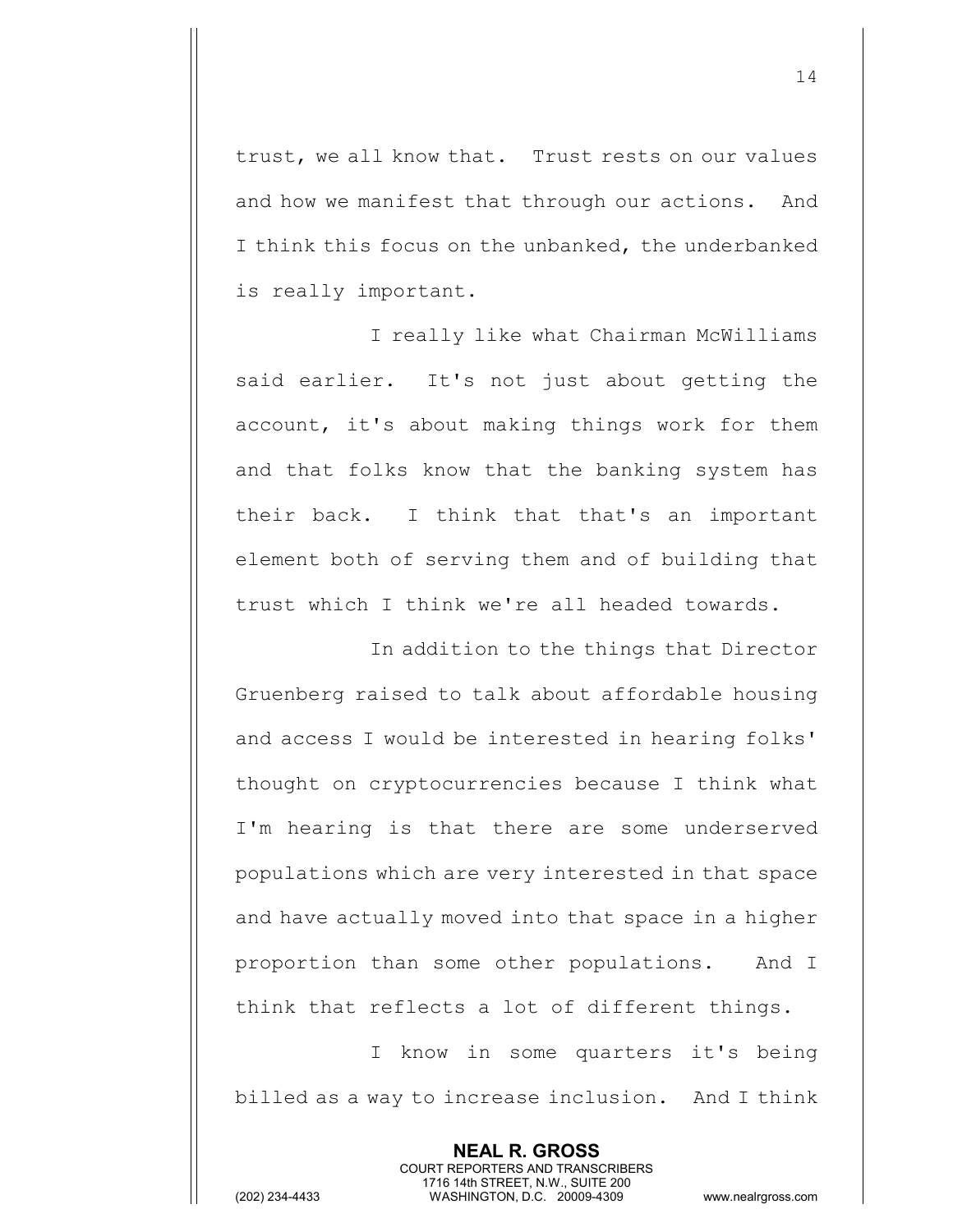the jury's still out on whether that actually is the case or not, but it would be interesting to hear members' thoughts on that, if that's something that folks can talk about.

So with that I'm excited about the agenda and look forward to the discussion.

CHAIRMAN MCWILLIAMS: Thank you so much, Mike, and thank you for being here. And we also have the acting CFPB Director Dave Uejio. Director Uejio, do you have any comments or remarks you would like to share with us today? Maybe he can't dial in. All right, I'll say this. He probably shares all of our prior remarks and sentiments.

So let's get this started, Mark. I will turn it over to you, Mark Pearce, our head of Division of Consumer Protection. We're all excited to see what we can learn today. Thank you all.

MR. PEARCE: Great. Thank you, Chairman McWilliams. It's good to be with members of the committee today. I just wanted to make sure

> **NEAL R. GROSS** COURT REPORTERS AND TRANSCRIBERS 1716 14th STREET, N.W., SUITE 200

15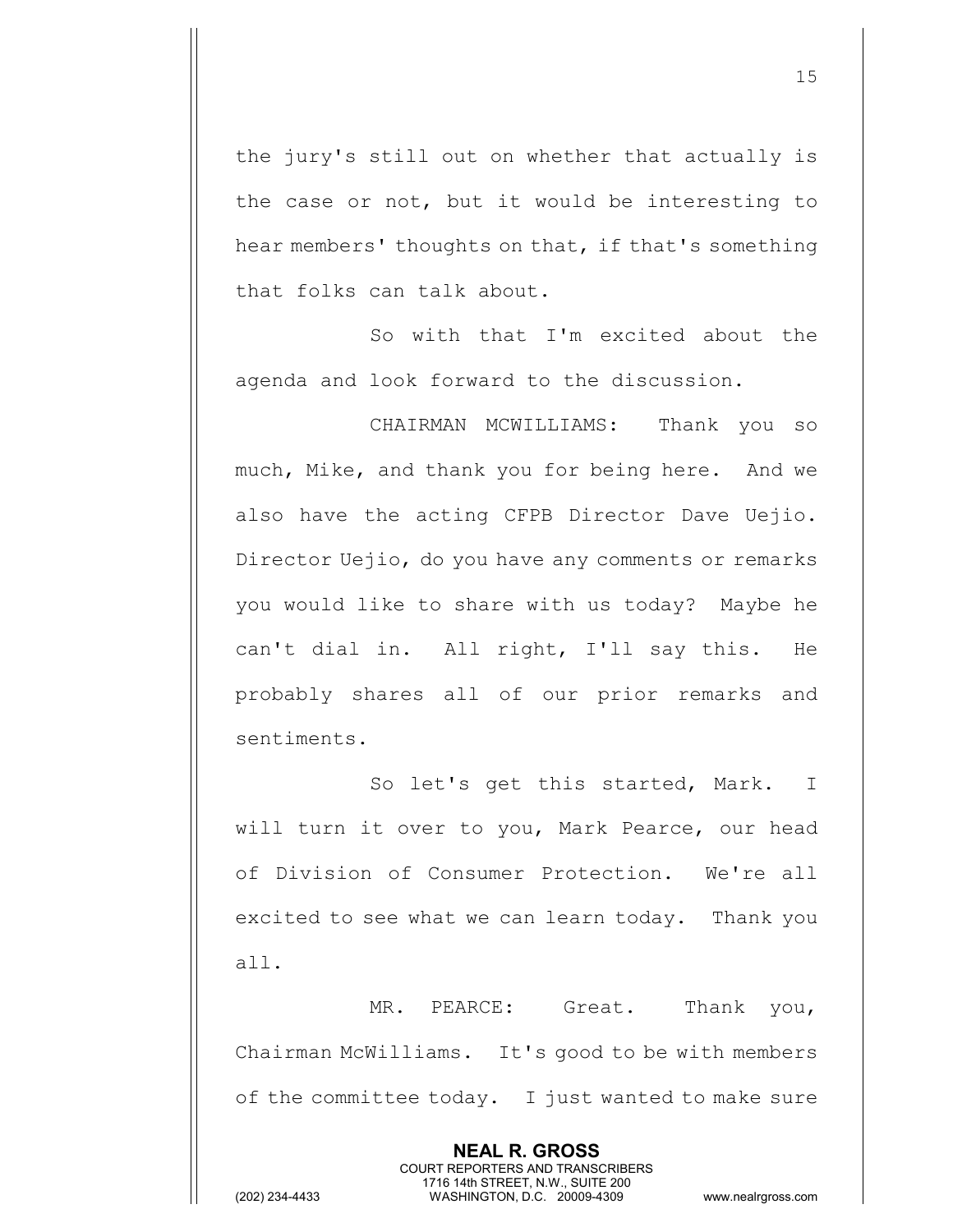the camera was actually on. It seems to be.

So I'm excited to have the opportunity to moderate this part of the program. This is really where we get to hear from members of the committee and the key challenges and opportunities for inclusion from your perspective. And this is often one of my personal favorite parts of the meetings because it's an opportunity for us as an agency, for me personally to step back a little bit and hear what's top of mind for this talented, dedicated and expert group of members.

And I always find something new, some new insight, or new dimension, or something that's just said in a way that makes me think a little bit differently about opportunities to enhance inclusion in the banking system.

So, no pressure on you for these remarks because I know they're always great. So to gain your insights what we'll do is we'll just go around the room, the virtual room that we have, and hear from each member. And to manage the conversation we'll be going in alphabetical order, and after

> **NEAL R. GROSS** COURT REPORTERS AND TRANSCRIBERS 1716 14th STREET, N.W., SUITE 200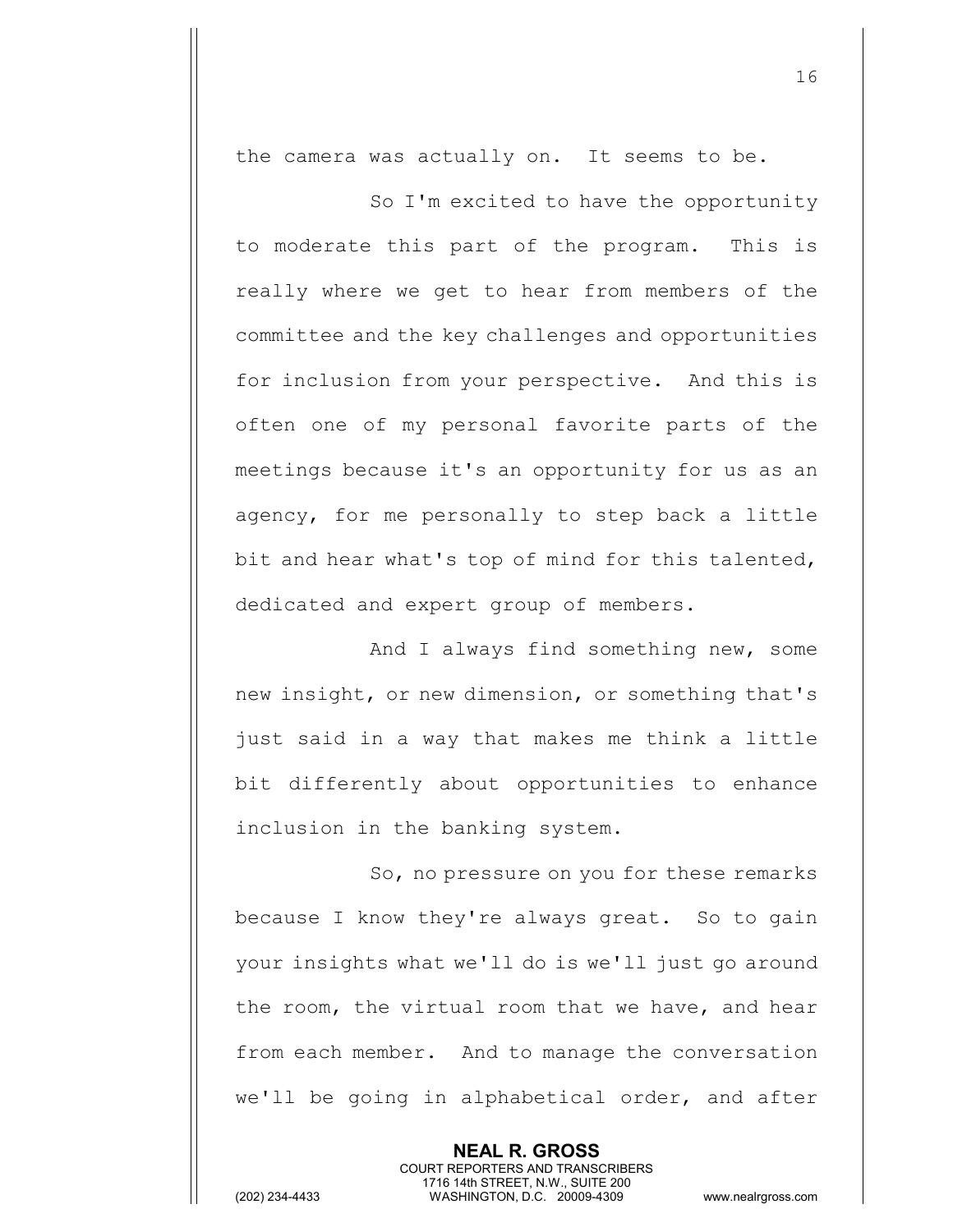each member concludes we'll just turn it over to the next member on the list. Hopefully at the end we'll have a few minutes for open discussion or follow-up questions on some of the items that members raise, or items that members of the FDIC board have already raised this morning, or this afternoon depending on where you live.

And so with that I will turn it over to Raphael Bostic to start us off. It looks like he's managed to get the technology pieces working so let's keep our fingers crossed. Raphael.

MR. BOSTIC: Hey Mark, thank you very much and good afternoon everyone, or good morning for those of you on the west coast. It's really good to be here, it's a pleasure. Technology usually doesn't work for me so I've become more skilled in finding workarounds. I was confident I'd eventually be able to get on so it's good to actually see you.

I'm going to start with some reactions to some of the opening comments. First, I do want to echo exactly what Marty said in that the pandemic

> **NEAL R. GROSS** COURT REPORTERS AND TRANSCRIBERS 1716 14th STREET, N.W., SUITE 200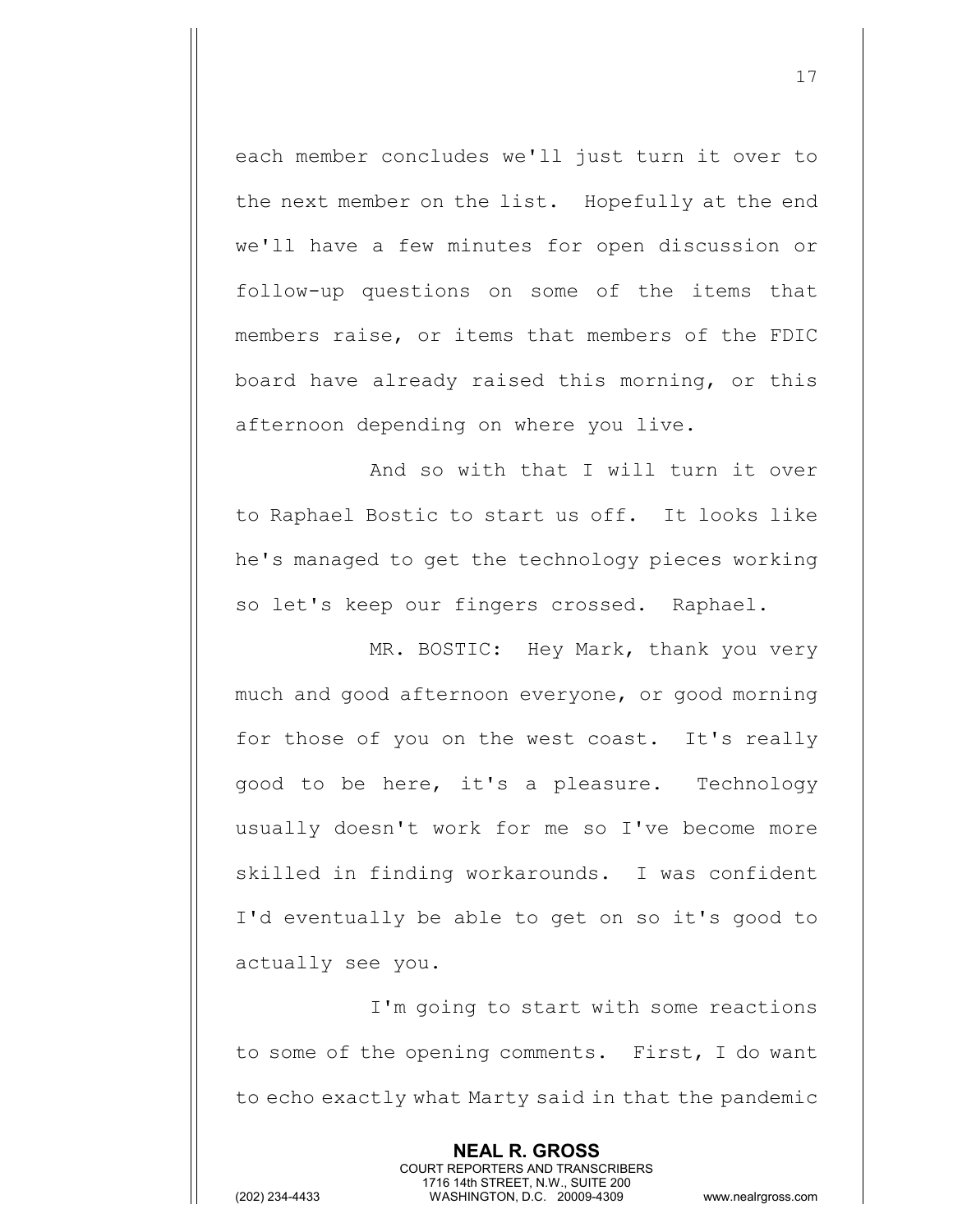has exacerbated every weak spot in our economy and in our society. It has exposed just how important it is that we acknowledge those and address them because those cracks got bigger, not smaller over the last year and a half, and precariousness has gone up in a significant way.

For Acting Comptroller Hsu I actually really like the way you said the banking system has their back. At our bank we have a tagline an economy works for all. And if an economy is going to work for everyone banking has got to work for everyone. So I may steal that line and that approach moving forward because I think it really does speak to a philosophy and a strategy that people have got to trust in our system, and trust that the system is going to help them do good things and not take advantage of them. That's really important.

Which then pivots to the cryptocurrency issue. Now, I'll just say I'm a Luddite in general, but this issue I think particularly for people that don't have a lot of resources is particularly

> **NEAL R. GROSS** COURT REPORTERS AND TRANSCRIBERS 1716 14th STREET, N.W., SUITE 200

(202) 234-4433 WASHINGTON, D.C. 20009-4309 www.nealrgross.com

18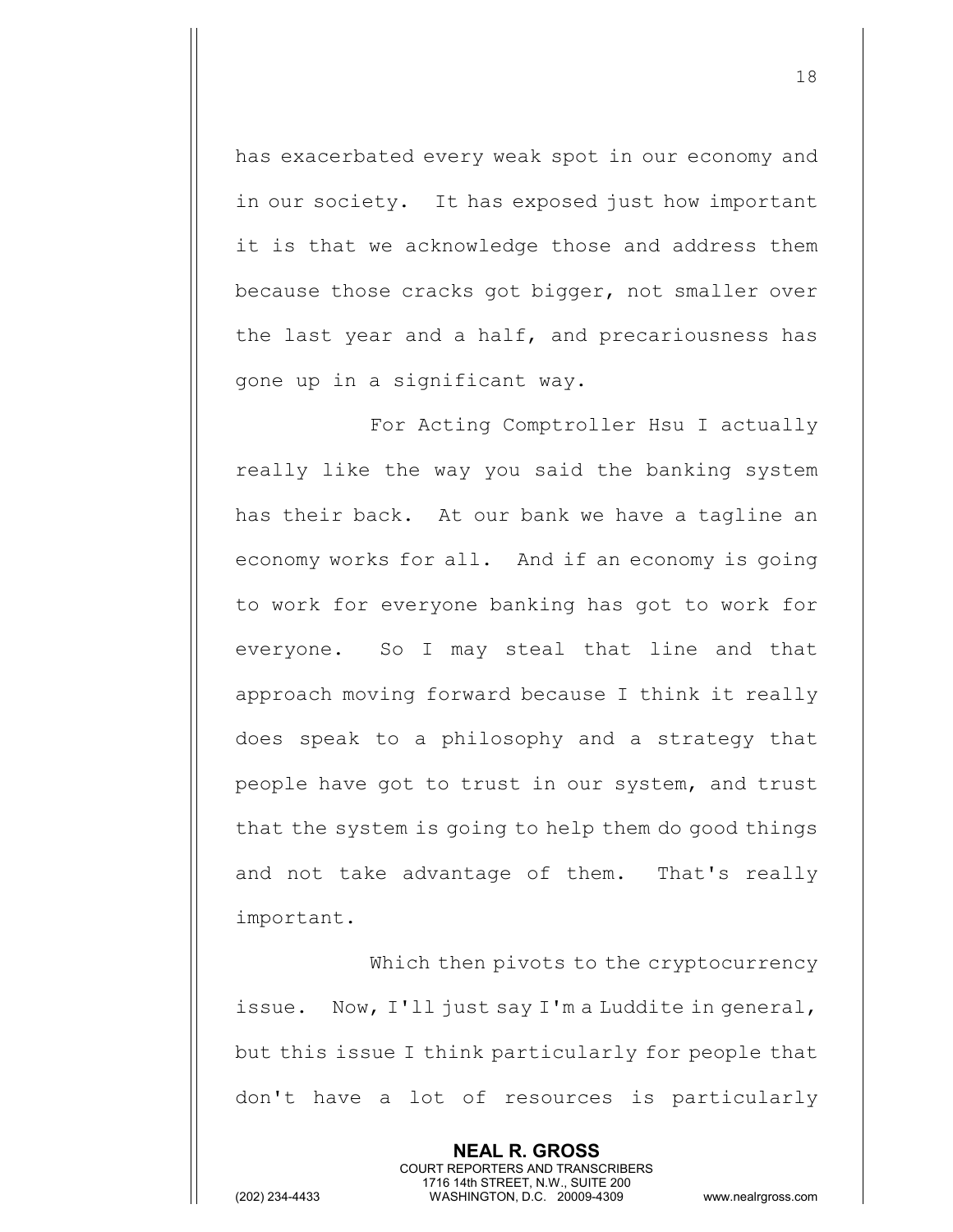important.

In short I think cryptocurrency is a high-risk proposition. And because there's so much volatility in valuation it's very hard to have any certainty that the wealth of the amount of money you have now will be the same amount two days from now, or five days from now, or a week from now.

And because of that if you need those funds and it is very important you're playing a much riskier game than I think many people might appreciate. Or maybe they do appreciate it and they're just sort of desperate because they don't think they have any options that they're going to do that anyway. But however you put it there is some precariousness that is introduced and adding risk on top of that makes me nervous. So that's my view on the crypto space.

For my update I just wanted to highlight three things. Actually it's four. One is I just wanted to acknowledge that the work that we are doing with the OCC, with the FDIC, and with the NCUA and others on CRA, I think this is incredibly

> **NEAL R. GROSS** COURT REPORTERS AND TRANSCRIBERS 1716 14th STREET, N.W., SUITE 200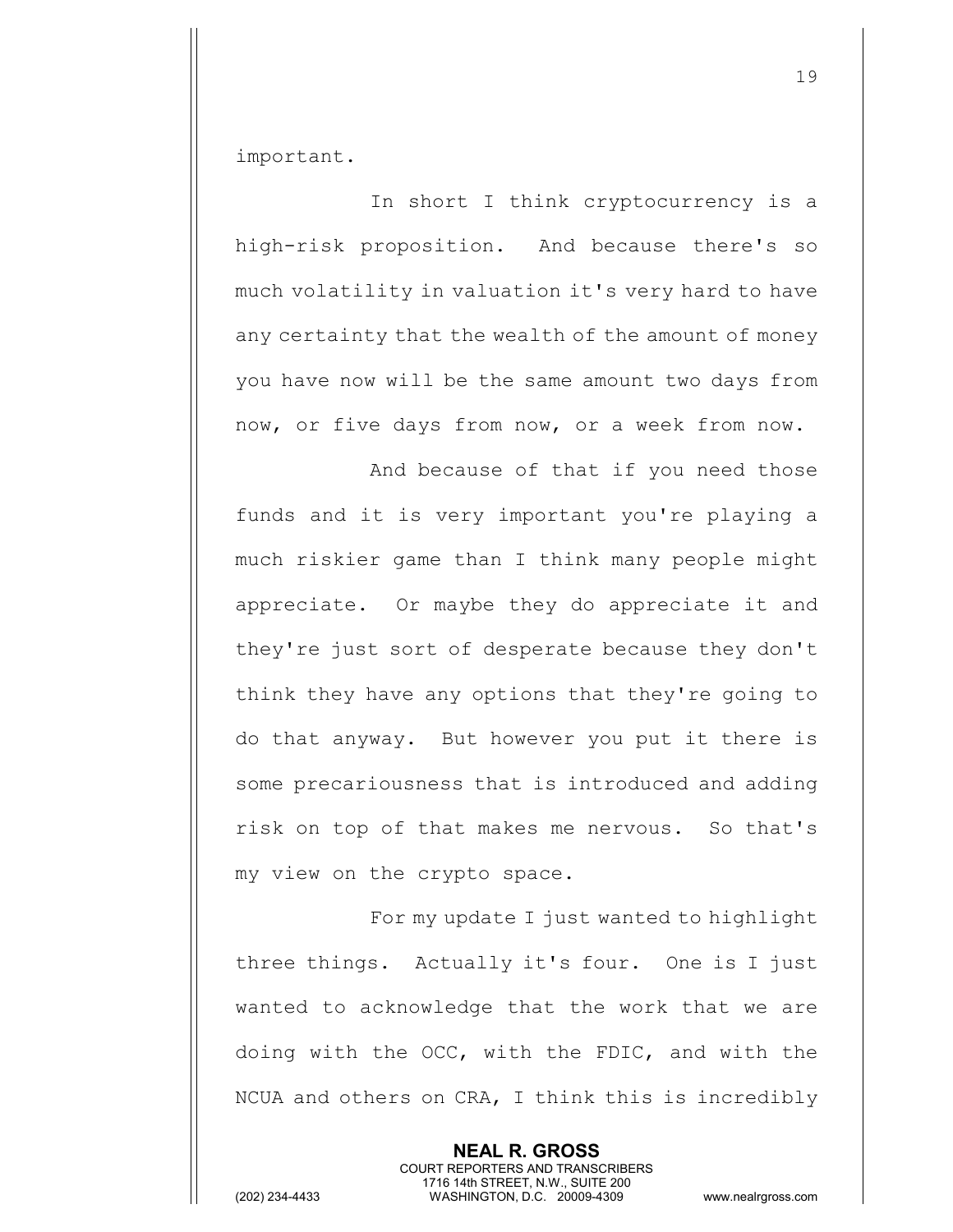important. This is a regulation that can really shape how capital is deployed into communities and into families. And I'm really excited by that. I'm hopeful that we can come together and really have this be a muscular regulation that drives a lot of change in this space.

I've mentioned before that my bank has convened a special committee on payments inclusion which is really designed to make sure that as innovation happens in payments it doesn't exclude those that are most precarious. So it needs to embrace everyone.

That committee continues to meet. We are focusing on three areas. One is really to be much clearer on why people use cash and what they see as the barriers to using some of the more modern and digital tools.

What bank actions might be available to advance progress on this, and then just research to better, more deeply understand what barriers there are. And I do want to acknowledge Mark Pearce. Mark, thank you for agreeing to serve on

> **NEAL R. GROSS** COURT REPORTERS AND TRANSCRIBERS 1716 14th STREET, N.W., SUITE 200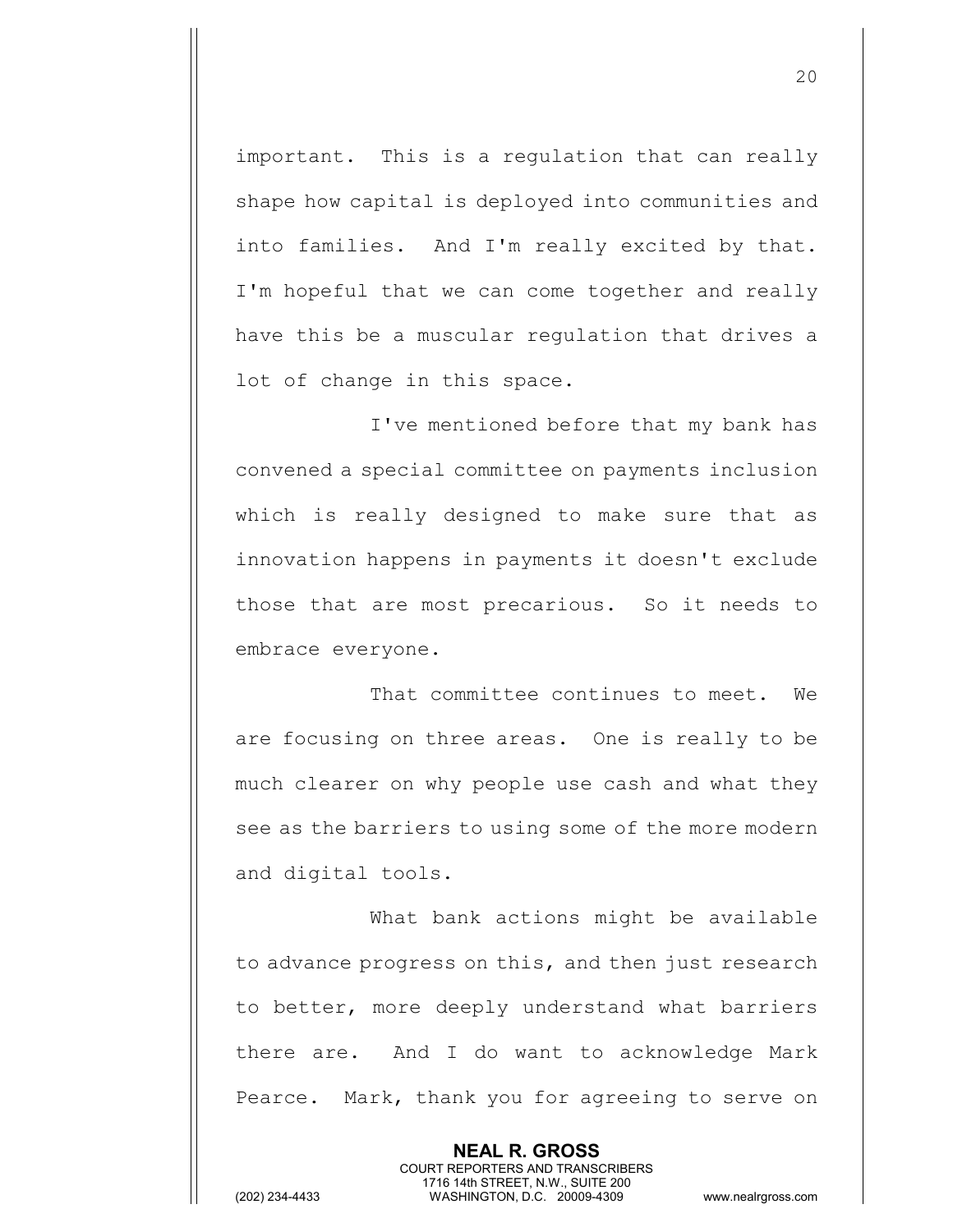this committee. You've been very helpful to us and look forward to continued engagement on that.

The second -- the third thing I wanted to mention is just some updates on work that we've been doing regarding our bank strategic priority of increasing mobility and resilience. Our folks call that IMAR, so that's an easy acronym. I don't really like to use acronyms so I'm not going to say that anymore, but you'll hear us talk about that on staff so that's what that is.

And I wanted to in particular talk about one initiative that we're doing called Advancing Careers for Low-income Families. And this isn't about financial inclusion per se, but it's about financial stability and the trajectory of a family's finances which has a direct implication for the use of tools and the like.

One of the things that we've identified through this is we really focus on something called the benefits cliff. We know that in many means tested programs as you get more income if you're above a threshold you lose dollar for dollar in

> **NEAL R. GROSS** COURT REPORTERS AND TRANSCRIBERS 1716 14th STREET, N.W., SUITE 200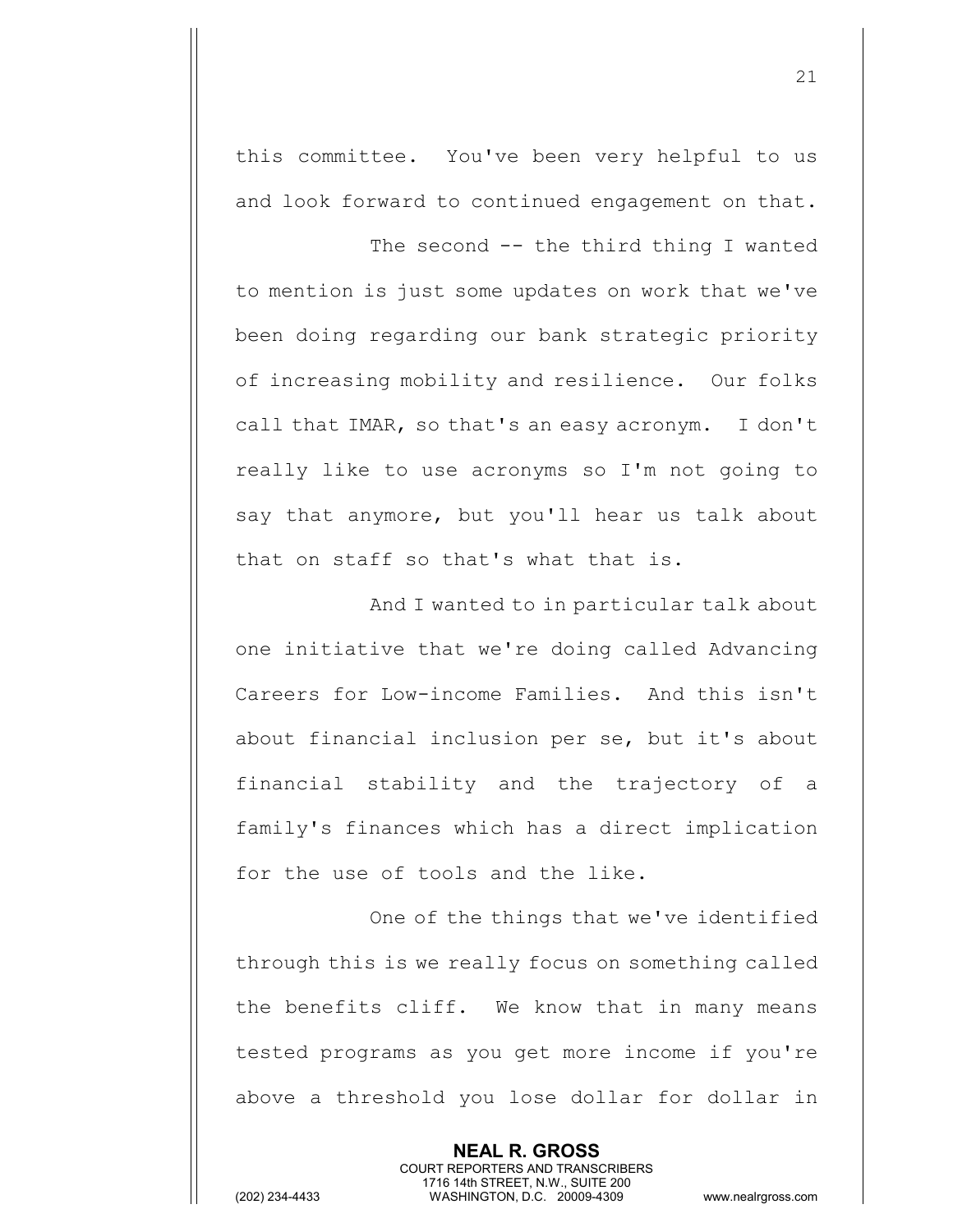terms of your benefits.

If you're a multiple social programs you can lose -- for every dollar you earn you may lose three or four dollars depending on what programs you're in. And that's a disincentive for people trying to better themselves and get to a higher trajectory on their career ladder.

So we've actually built a tool called the Career Ladder Identifier and Financial Forecaster, or the CLIFF tool, which is used to help people map out income trajectories if you make certain choices in your careers. And it also incorporates these benefits cliffs explicitly so you can see exactly what it means to make some choices in terms of self-sufficiency. And our hope is that this will help families and workers develop plans that can get them more clearly to self-sufficiency.

I will say that this has been wildly popular, far beyond my imagination. We've got partnerships with Buffalo, New York City, Utah, Wisconsin, Connecticut, Missouri, Kansas, Arizona,

> **NEAL R. GROSS** COURT REPORTERS AND TRANSCRIBERS 1716 14th STREET, N.W., SUITE 200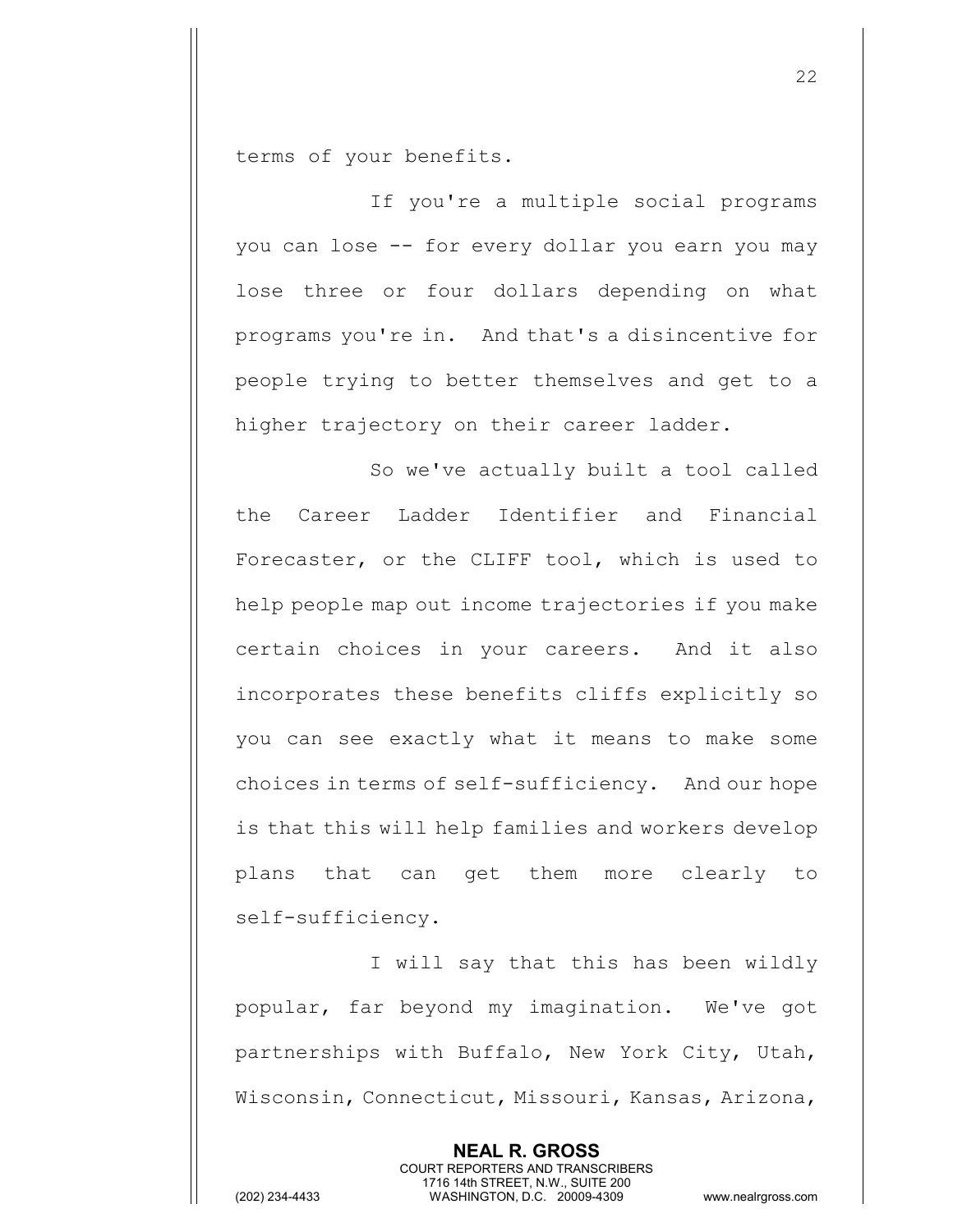and states throughout my district. All of them where people are really excited because they're understanding that by mapping this out it makes the choices clearer, and it also makes the dysfunction of the incentive structure clearer.

We're getting a lot of policymakers who are coming to us and saying this is making it easier for us to have conversations about ways we might rethink the incentive structure around these benefits programs and really try to address the longstanding and intergenerational dependence that we've seen.

One of the things I try to emphasize in this is that this is an us problem. This is not the people who are on these programs. They're responding to the incentives that we've set up. We've got to do better.

I know I'm running short on time, Mark, so I'm going to just quickly just say I would encourage you to all go to the website and look, to our website. We have a lot of information on this.

> **NEAL R. GROSS** COURT REPORTERS AND TRANSCRIBERS 1716 14th STREET, N.W., SUITE 200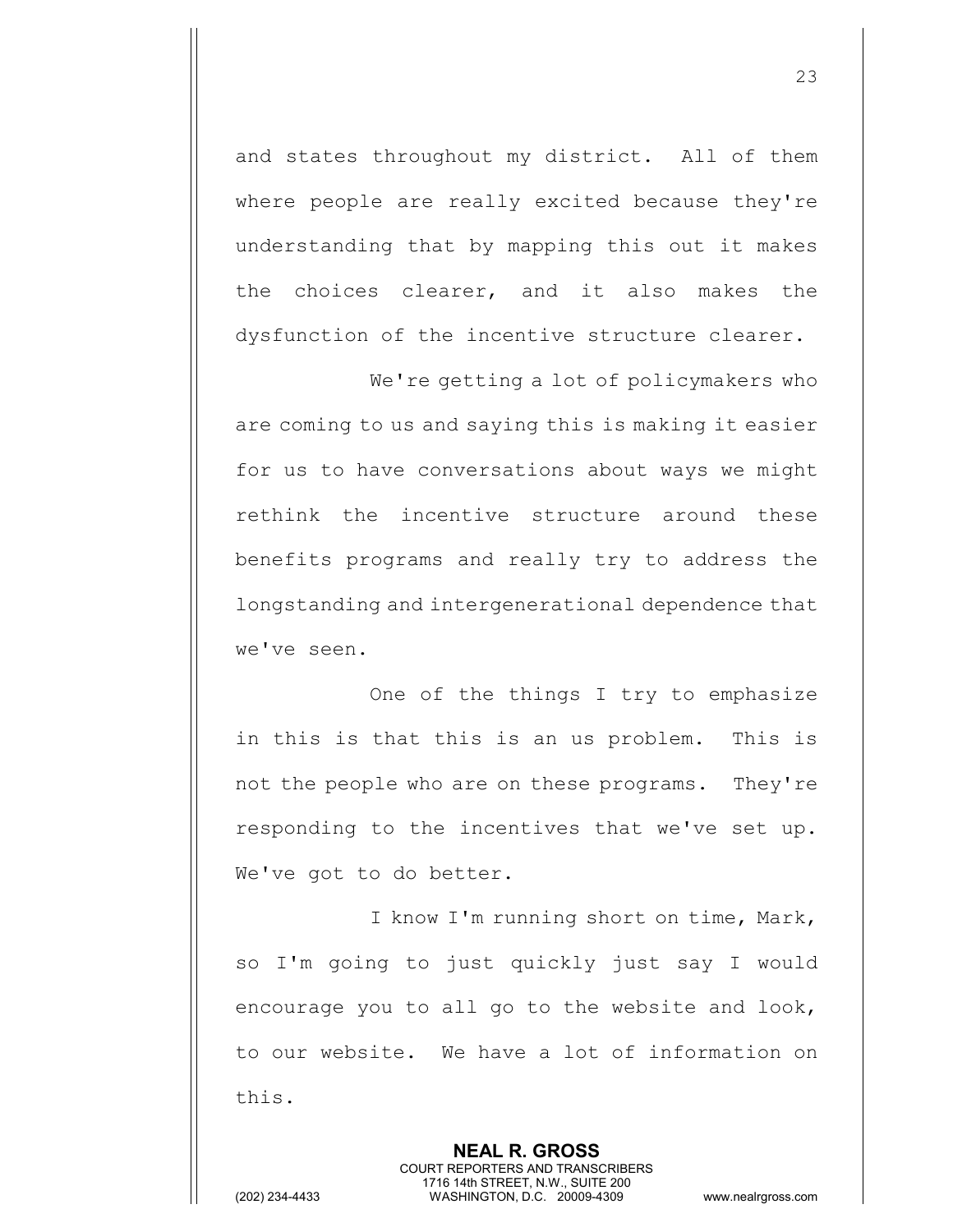Three initiatives I would just ask you to look at. One is in the state of Alabama which is not typically seen as a leader in workforce and these sort of issues. They have an interesting tool called DAVID. DAVID is their acronym. And they're working with their workforce development to help Alabamians plan and make plans.

In south Florida we're working in Broward County with Broward College on a program they have called Broward Up which is designed to help students who are on assistance programs plan for their education and their career ladder.

Then a third one is also in Florida, in Martin and St. Lucie Counties with the Florida Children's Council. And there we're helping to run a pilot that's exploring whether integrating workforce development and childcare support programs can mitigate some of the benefits (inaudible) program effects that we see in those areas.

The last thing I'll just say is I mentioned in a previous one of our meetings that

> **NEAL R. GROSS** COURT REPORTERS AND TRANSCRIBERS 1716 14th STREET, N.W., SUITE 200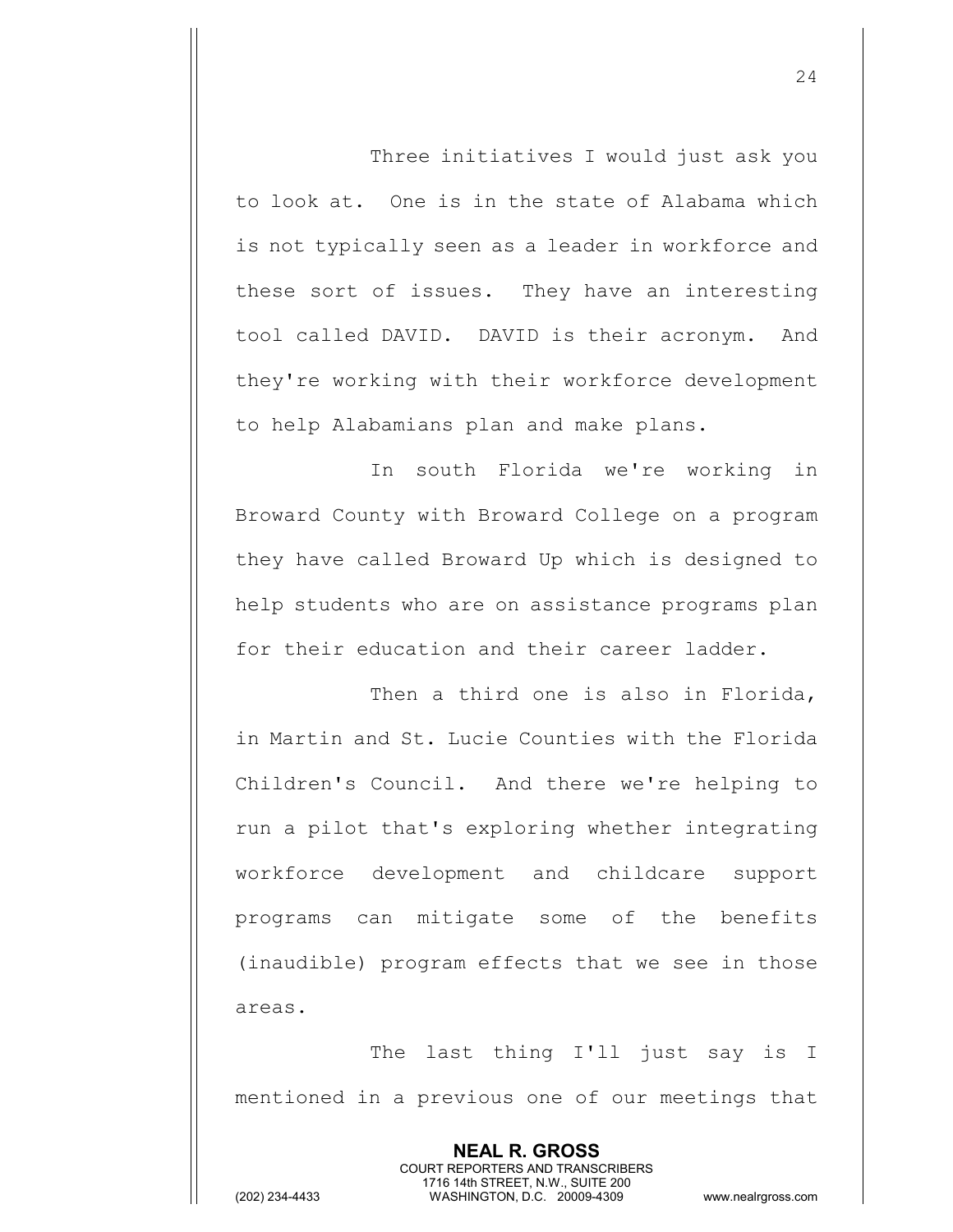we are running a Racism and the Economy series, we the Federal Reserve System. The next one is on October 20, it's actually the ninth in our series and it's on wealth and the wealth divide. And then the next one after that is on November 16 and our tenth one is on access to credit. So both of those are of considerable relevance for this committee.

And I would just say those have been really tremendous webinars. I hope all of you have had the chance to see them. They've been extremely solutions oriented which I think is particularly important and it really shares the spirit of this committee.

So I'll just close there and just say it's a pleasure to see you guys. It's really nice to come back together and I'm looking forward to when we can do this in person. And I guess we'll go to Naomi Camper. So Naomi, you're C.

MS. CAMPER: Thank you very much. I don't know if I'm on yet.

> **NEAL R. GROSS** COURT REPORTERS AND TRANSCRIBERS 1716 14th STREET, N.W., SUITE 200

MR. PEARCE: You're on, Naomi.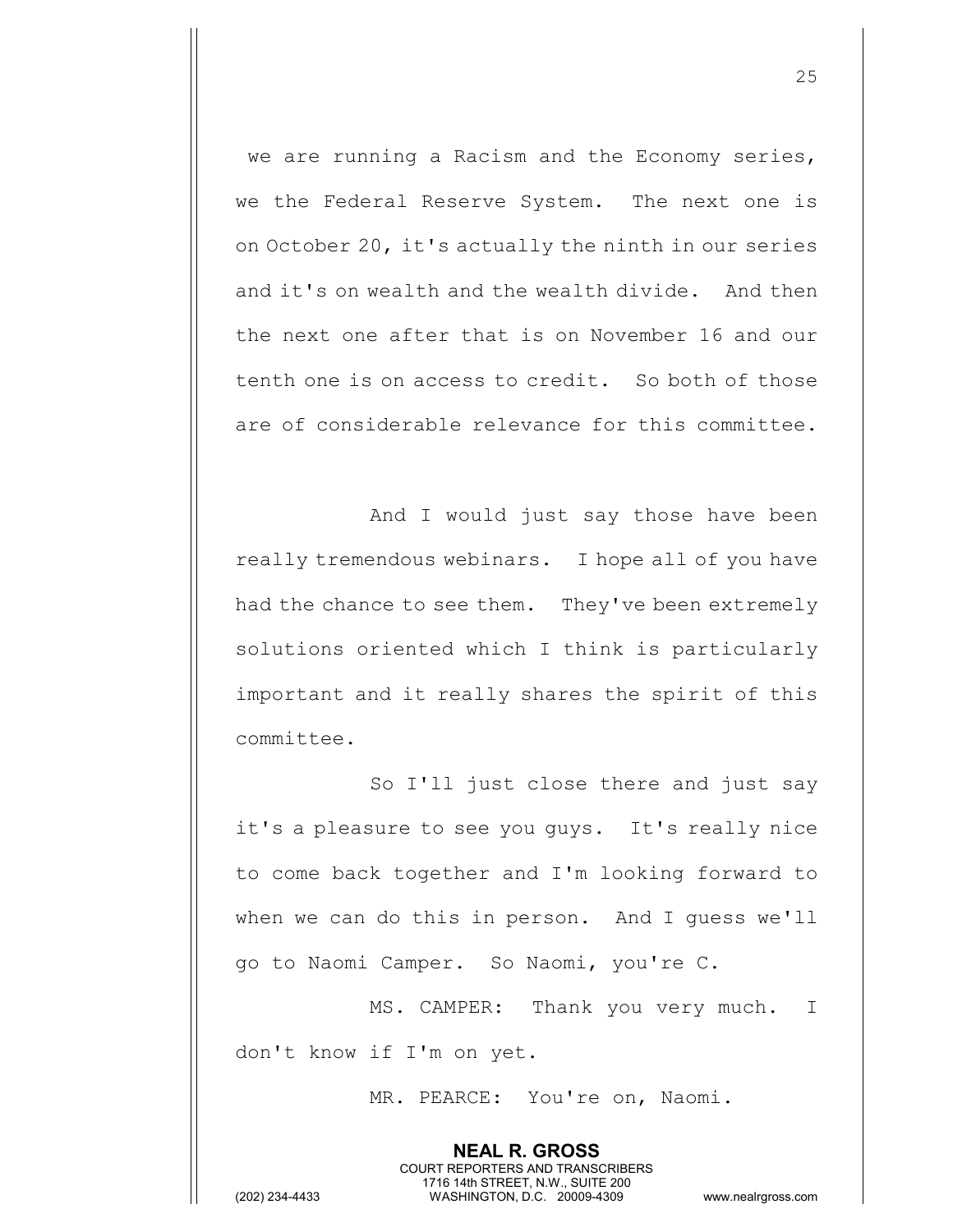MS. CAMPER: Okay, great, thank you. So good afternoon to everyone and thanks so much for convening this committee. It's really, really important work and I'm honored to be a part of it.

Let me start with a couple of responses to the questions that were posed at the beginning and then I'll see how much time I have left for other items.

So first of all let me echo the remarks about the importance of the unified rulemaking on CRA. And on behalf of  $-$ - I represent the American Bankers Association and banks really value predictability and clear rules of the road. So we are very much looking forward to getting clear guidance so that we can make sure that we are fulfilling our obligations to the communities we serve.

To Acting Comptroller Hsu's questions on crypto and the promise of crypto in terms of economic inclusion I guess I would echo President Bostic's caution about whether it's a magic bullet. A couple of other -- this would be a whole

> **NEAL R. GROSS** COURT REPORTERS AND TRANSCRIBERS 1716 14th STREET, N.W., SUITE 200

(202) 234-4433 WASHINGTON, D.C. 20009-4309 www.nealrgross.com

26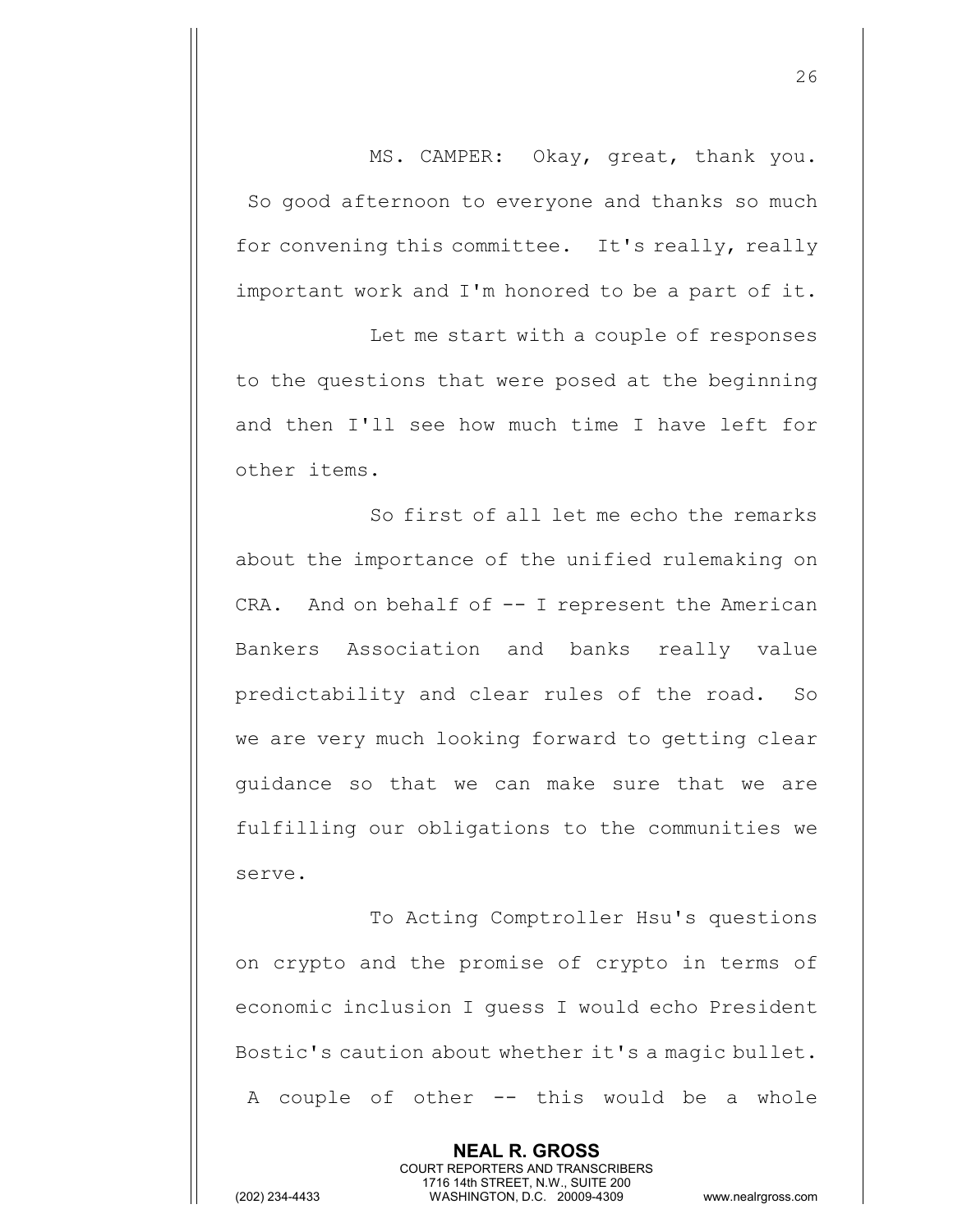roundtable on its own, but a couple of just things that we tend to think about.

Crypto, while it was originally contemplated maybe as a peer to peer exchange, to the extent that someone might be thinking of using it as a way to pay the world more generally that does involve a lot of transactions cost. So that's something that we would want to keep an eye on.

But even more important would be questions that we would have about consumer protections, consumer expectations about the protections, and then this will be a theme that I now launch into about the importance of a full banking relationship. And as I talk about the progress that we've seen with our Bank On initiative in collaboration with the CFE Fund we are keenly aware that a basic transaction account is the beginning and not the full end of our initiative.

So on Bank On, as we mentioned I guess at the May meeting ABA last October launched a really aggressive campaign to encourage all of our members to offer Bank On accounts. And again, hats

> **NEAL R. GROSS** COURT REPORTERS AND TRANSCRIBERS 1716 14th STREET, N.W., SUITE 200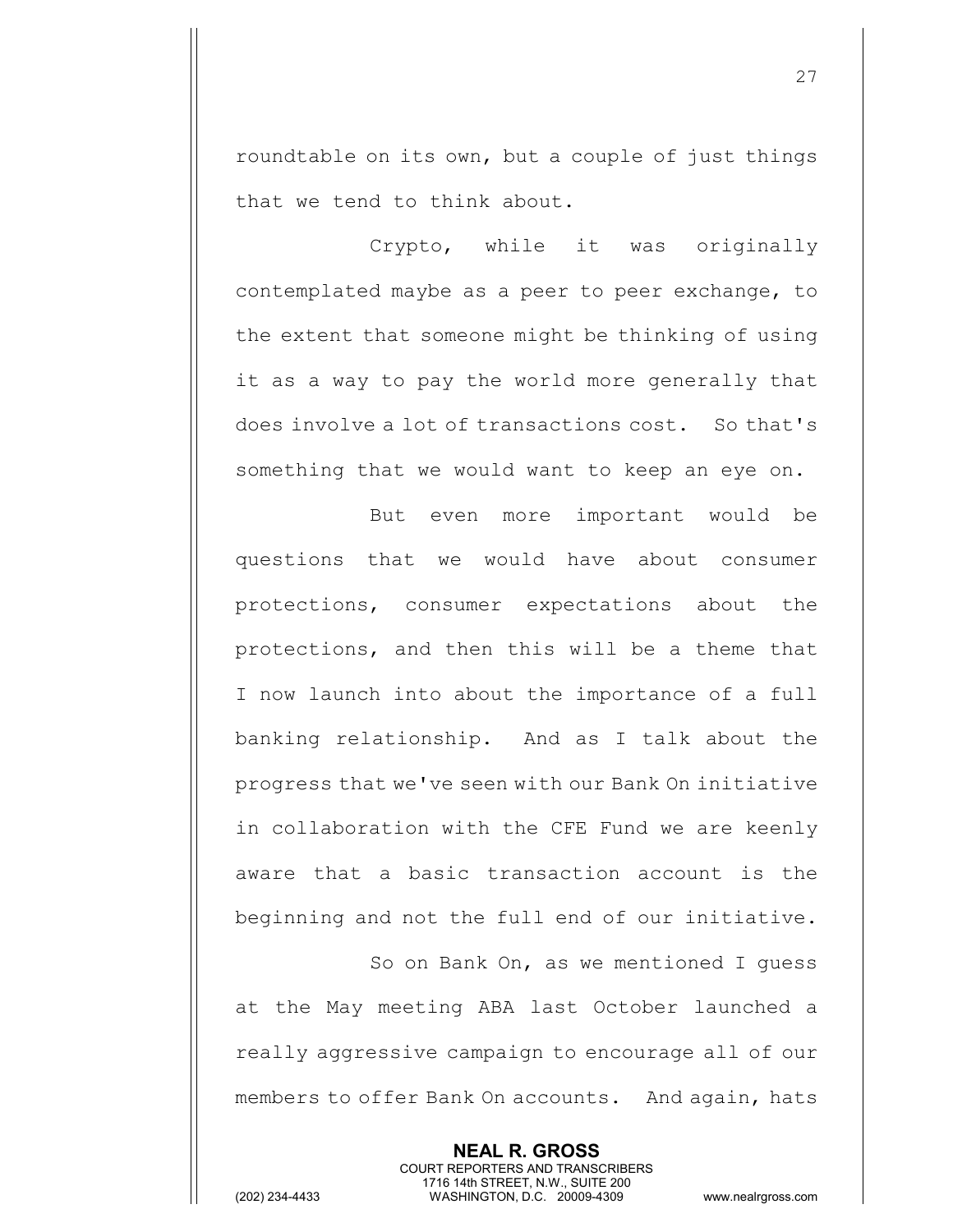off to the FDIC for all the work that they did in creating the rubric for it.

We've seen incredible momentum that I know that Jonathan Mintz will also touch on. We are up to I believe more than 150 certified accounts. We're seeing a lot of progress both from large and midsize banks offering them, but incredible momentum from the community banking sector.

This is all the result of really intentional engagement. We've had a steady stream of webinars, big main stage pushes from all of our events, lots of communication, and we think one of the really secret sauces is peer to peer discussions. We are really excited later this month for the ABA convention which is our first live event in a very long time. We not only have a main stage discussion about Bank On but we also have a lot of peer engagement lined up to try to get FOMO going and get even more sense of excitement.

> **NEAL R. GROSS** COURT REPORTERS AND TRANSCRIBERS 1716 14th STREET, N.W., SUITE 200

We also continue our work with the core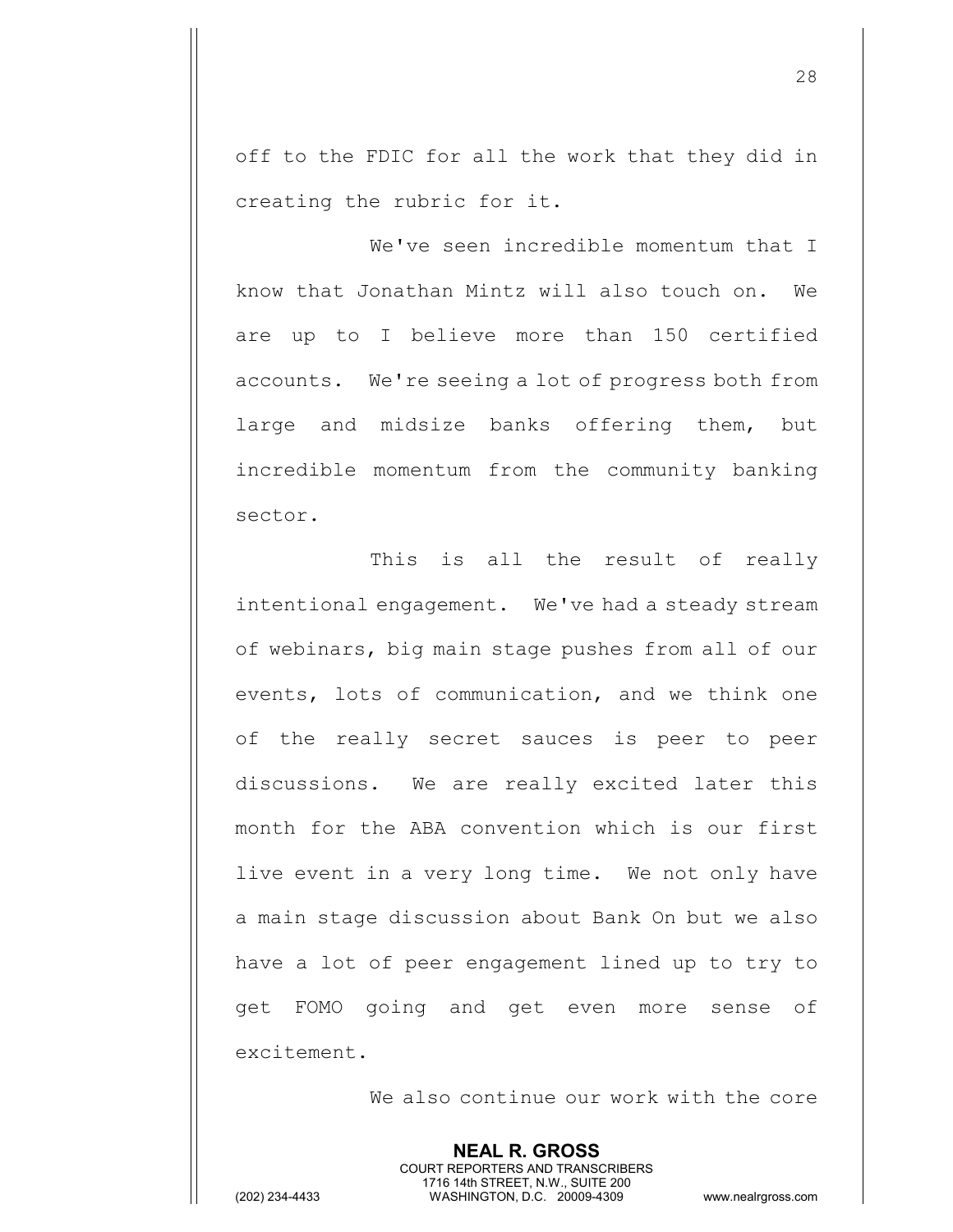service providers to help to get their assistance in really encouraging banks to start their accounts.

We are also looking at what we'll call for our own efforts 2.0 and that involves increased marketing around the Bank On brand, participation in coalitions, and also making sure that banks are aware of the benefits (telephonic interference) all of us from data reporting.

I will say we're still very focused on the Child Tax Credit moment as a way of encouraging people to get banked, and looking forward to the tax time opportunity discussion later today.

I do want to reiterate that we continue to have really escalated concern about policy proposals that would essentially de-link deposit taking and lending, and in some sense encourage people who are outside the system not to come in, but to find alternatives. So that's not our favorite direction for policymaking. So that would include credit accounts, postal banking, public banks, special purpose charters.

> **NEAL R. GROSS** COURT REPORTERS AND TRANSCRIBERS 1716 14th STREET, N.W., SUITE 200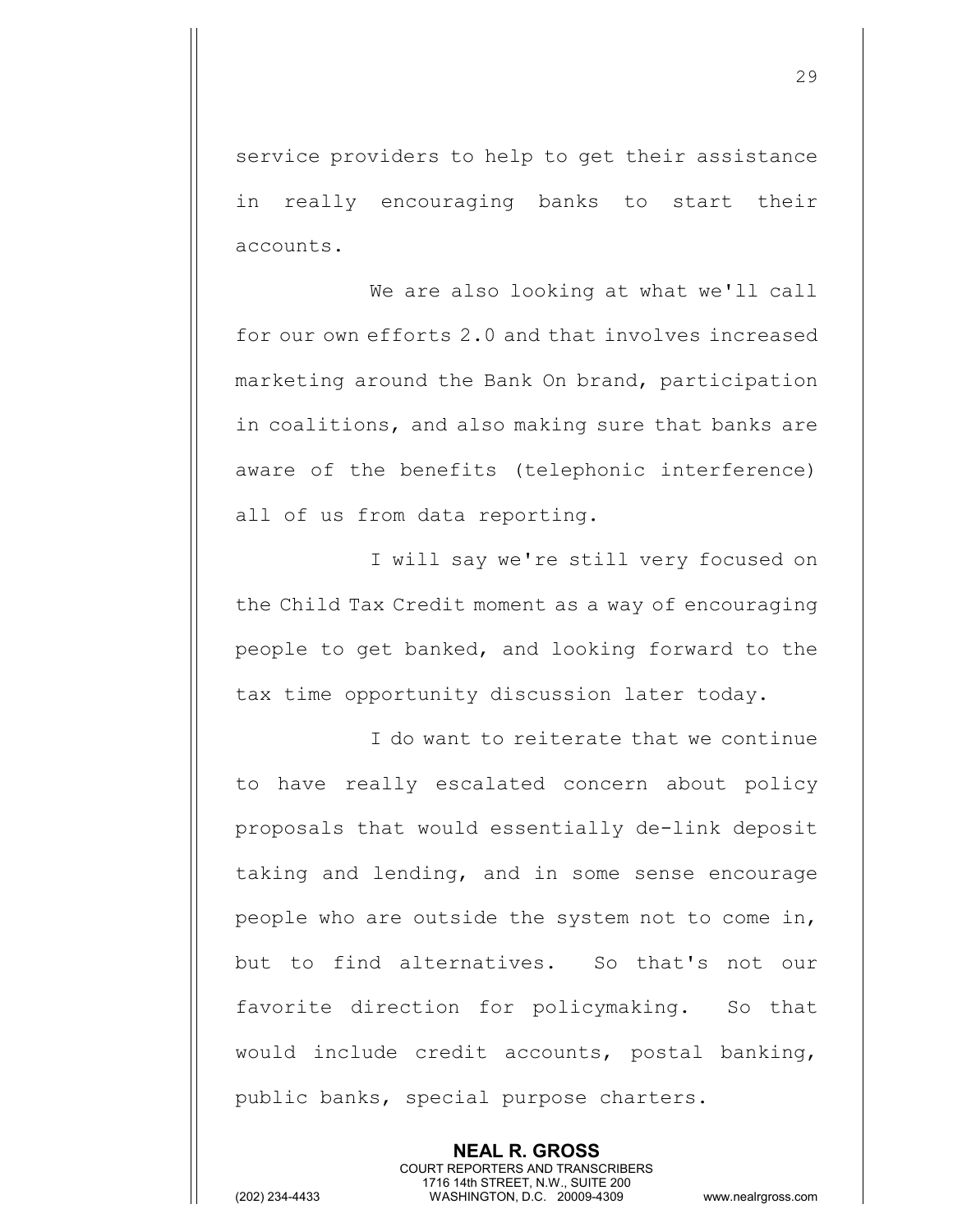We believe that those alternative proposals are based on a premise that affordable banking services are not universally available, and we will continue our push to make sure that they are.

We also do worry about uneven regulation and consumer protection with some of these alternatives and so really would encourage a consumer oriented discussion around what is the best way to make sure that people really feel included in the banking system, and back to the other point that you mentioned, to make sure that the banking system has customers' backs even once they come into the system.

And then just a quick note that we are aware that transaction banking is just a first step. We are really encouraged flowing from some of the recent regulatory changes to see some member banks offering small dollar lending. We know that's an area of real need in low/moderate income communities, and we look forward to seeing more products being offered in a responsible way.

> **NEAL R. GROSS** COURT REPORTERS AND TRANSCRIBERS 1716 14th STREET, N.W., SUITE 200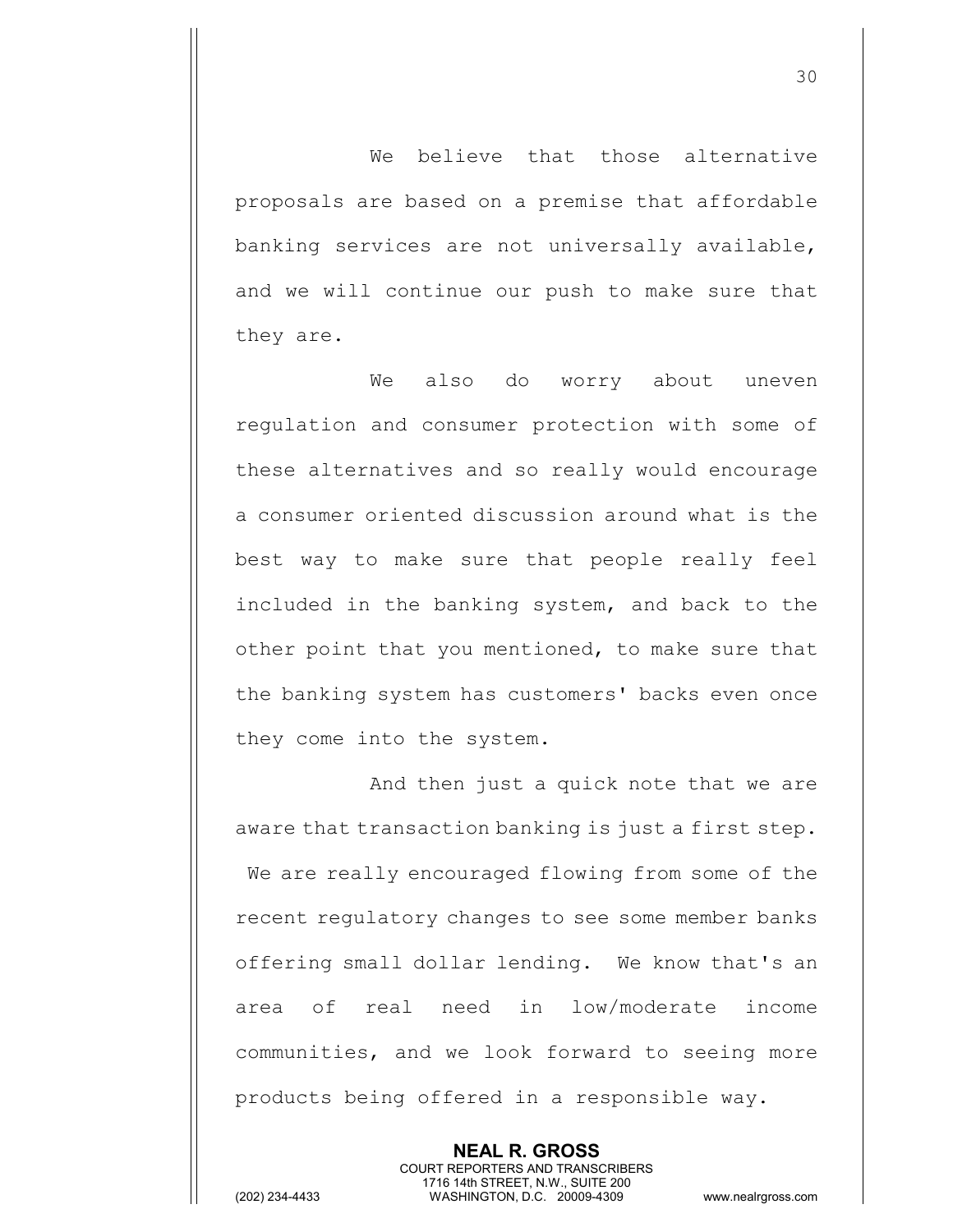Really excited about the fintech discussion later today. Fintech partnerships, especially where the technologies can help banks reach LMI communities is a big priority and we thank FDIC and others for their innovations and leadership in that area.

A couple of things. I know I'm coming to the end of my time also. We remain very concerned about an increase in fraud that we've seen throughout the pandemic. We are re-launching our Banks Never Ask That campaign to raise awareness among consumers about really horrible schemes that are there trying to steal their money.

Our ABA Foundation has a couple of areas just to alert you to. We plan to re-launch our Older Americans Benchmarking Survey that really shines a spotlight on the terrible scourge of elder financial fraud.

And we also have some new work to be released in about a month about financial inclusion for justice involved (inaudible) populations.

> **NEAL R. GROSS** COURT REPORTERS AND TRANSCRIBERS 1716 14th STREET, N.W., SUITE 200

I am again really interested in the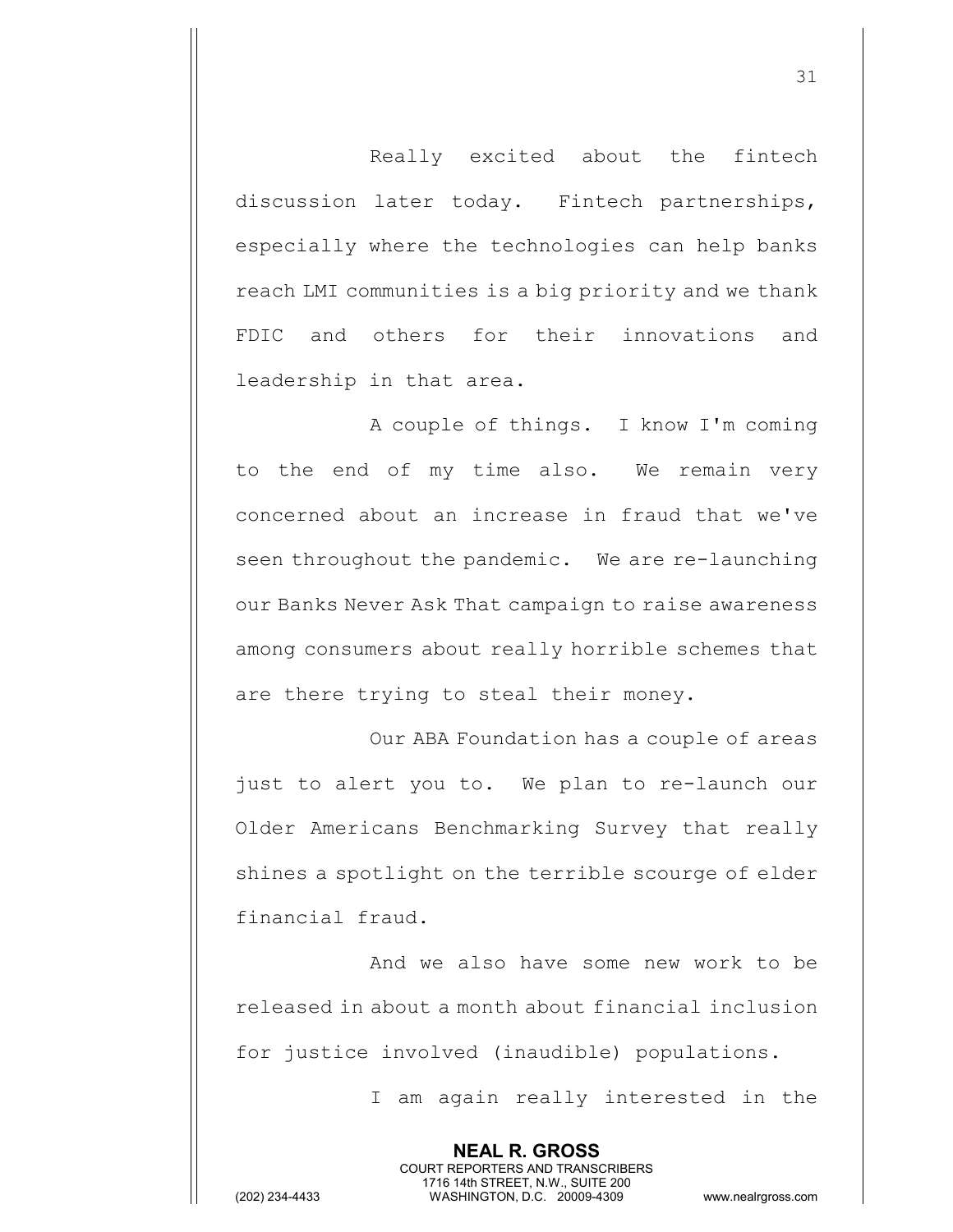housing discussion later today. We continue to work really hard on forbearance and offering our customers solutions to problems. But on the issue of affordability banks come at it from a couple of angles, both in terms of providing financing, but also as employers. And just the other day we got some incoming email from a bank CEO raising the concern that they have a real problem with affordability in the area where they are, and it's exacerbating their staffing situations as they seek to hire and retain staff.

So, there's so much else I could talk about but I don't want to go beyond my time so with that I will turn it over to the next speaker. Thanks so much.

MR. PEARCE: I think Margaret, it's your turn.

MS. LIBBY: Great. Thank you, Mark. So good morning to my fellow west coasters and good afternoon to those of you in other places around the country. It's great to be here. I'm always invigorated by hearing the reports this part

> **NEAL R. GROSS** COURT REPORTERS AND TRANSCRIBERS 1716 14th STREET, N.W., SUITE 200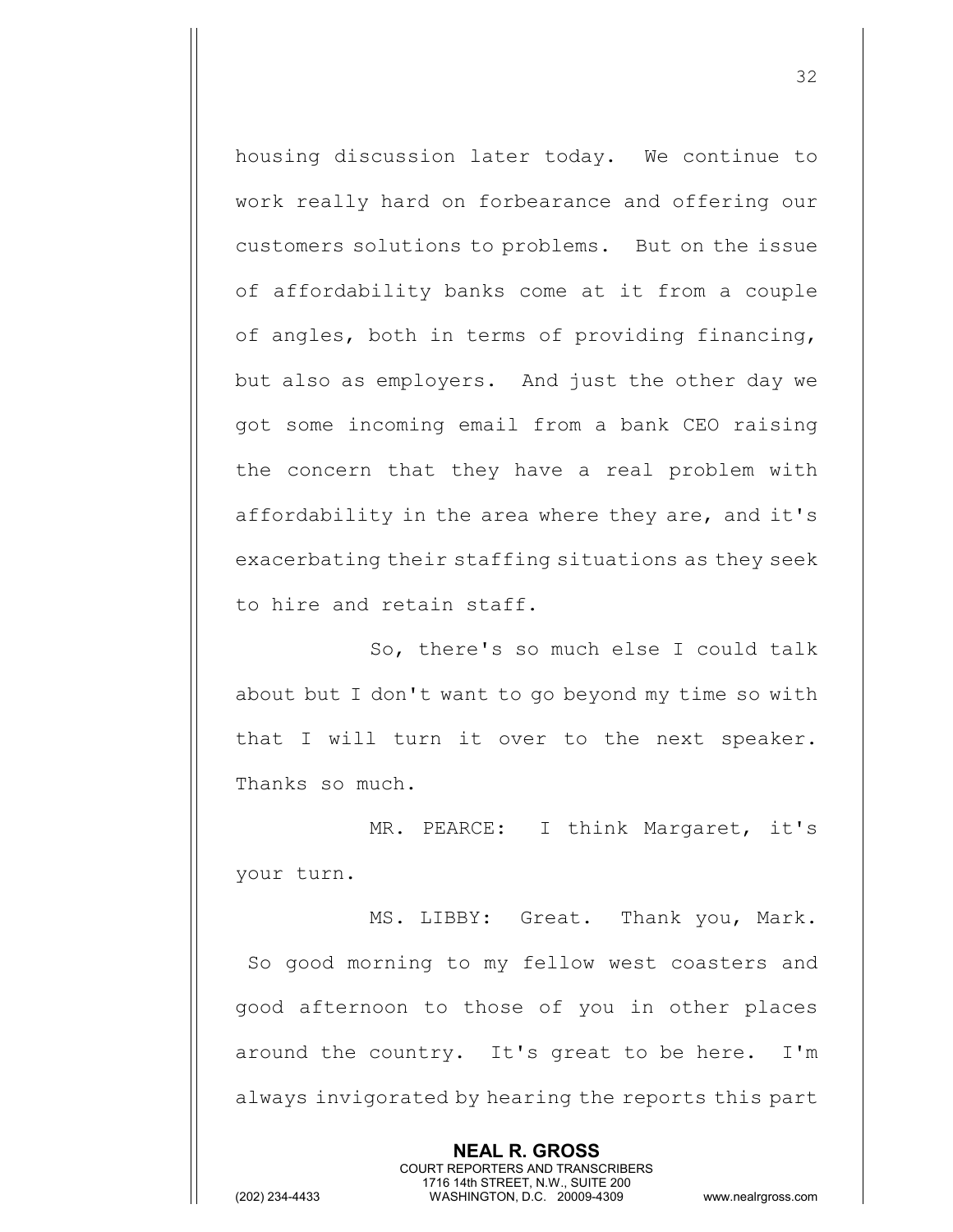of the meeting, and just wanted to touch on -- I had some things that I wanted to share, but I wanted to touch on some of the questions that were raised.

But maybe first I'll say I'm with MyPath and we're based out here on the west coast but focused nationally on supporting low-income BIPOC youth and young adults to bank, and save, and build credit, really position them to be on a path to wealth-building.

And so sort of in that context we have been hearing questions and interest on the part of young people from in our partner organizations around cryptocurrency. And I think without going too much into detail I would just echo the concerns that I think Raphael and Naomi already mentioned.

And I think the other thing that I wanted to touch on is just we've been really encouraged by the interest on the part of the OCC, the NCUA, and the FDIC around this issue that we've been focused on for a number of years, non-custodial accounts for minors who are old enough to work which in many cases means support their families through

> **NEAL R. GROSS** COURT REPORTERS AND TRANSCRIBERS 1716 14th STREET, N.W., SUITE 200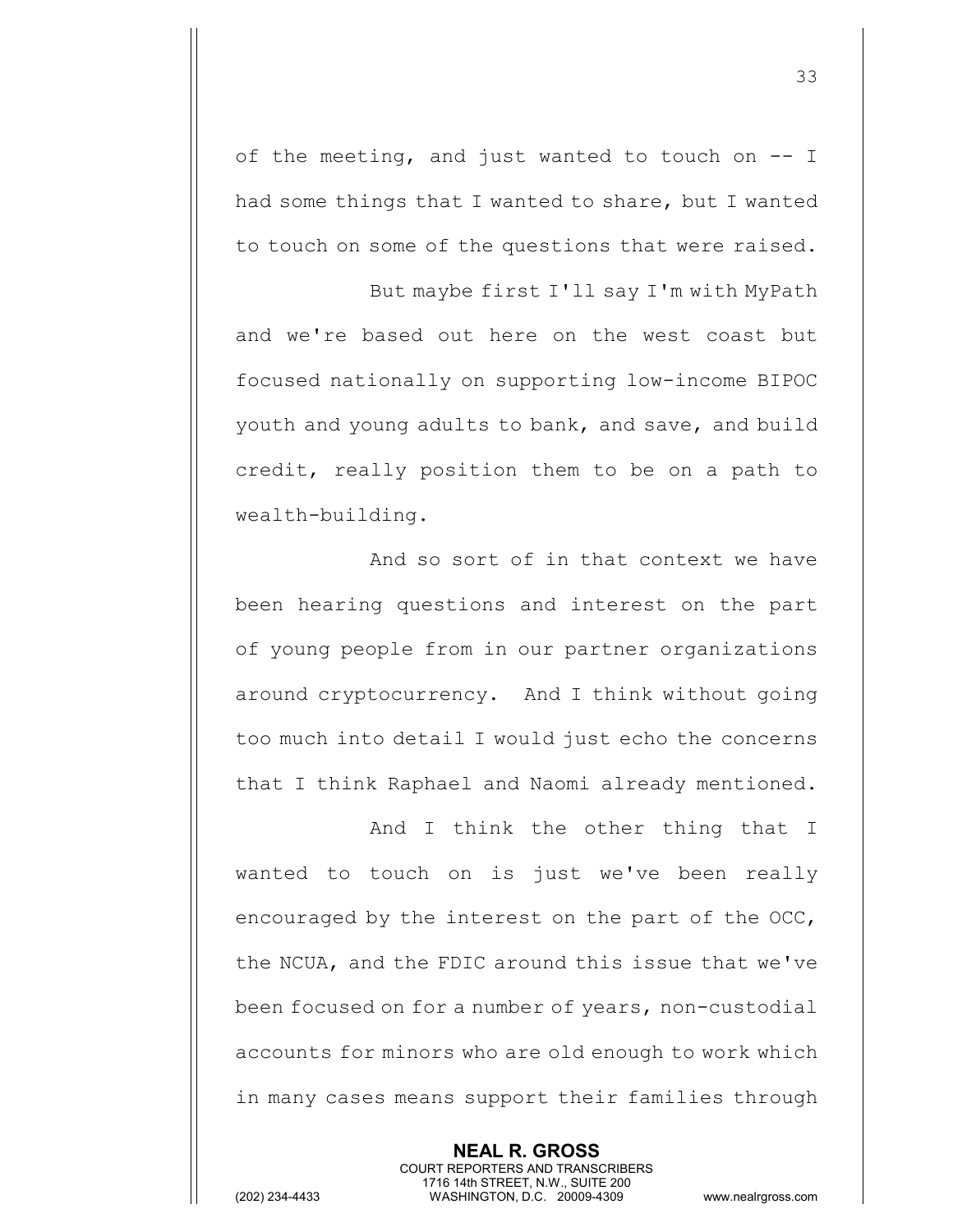the income they're earning, but also begin to have some money to start saving for their own life goals, but who are not old enough to bank on their own, and that that's a real missed opportunity from a banking perspective and from a youth development perspective. And certainly for youth who don't have parents it positions them to really be at risk to getting on a path where they're using check cashers, moving to payday lenders, rent to own, and that.

So we've been encouraged by conversations and opportunities to share this work and some of the data that we've gathered over the years in partnership with financial institutions that have adopted our banking standards and provided these kinds of accounts, and seen them really work, seen young people continue as members and customers. So that's one thing, I just wanted to acknowledge that that has been happening and we're really encouraged by that.

I think the other thing that has been happening that I wanted to share with the group

> **NEAL R. GROSS** COURT REPORTERS AND TRANSCRIBERS 1716 14th STREET, N.W., SUITE 200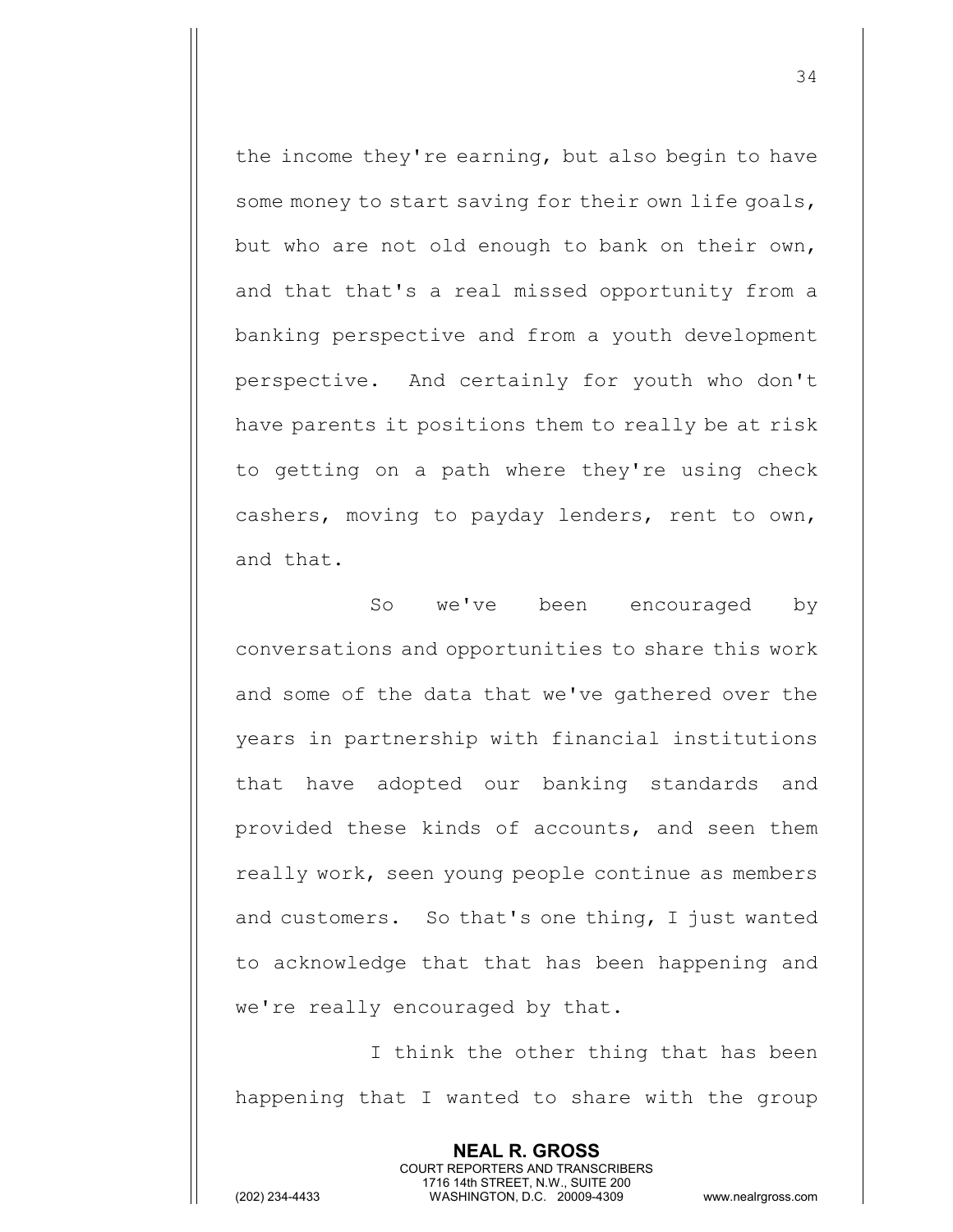is that we're seeing a lot of interest in this idea of youth access to banking, so financial inclusion for young people, and financial capability in general on the part of larger sort of networks that support different subpopulations of BIPOC youth.

So we're seeing a new initiative with opportunity youth, so youth who are disconnected from school and from work. Large network of organizations supporting opportunity youth around the country who are launching an initiative around how to think about financial capability and its integration into a variety of kinds of programs that support opportunity youth.

So systems involved youth, foster youth, young parents and so forth. And so I think that's an opportunity for connecting some of the Get Banked lessons and that strategy in that kind of work.

There's also an initiative really looking at -- it's a handful of foster youth support organizations really looking at how do you integrate financial capability but with a racial

> **NEAL R. GROSS** COURT REPORTERS AND TRANSCRIBERS 1716 14th STREET, N.W., SUITE 200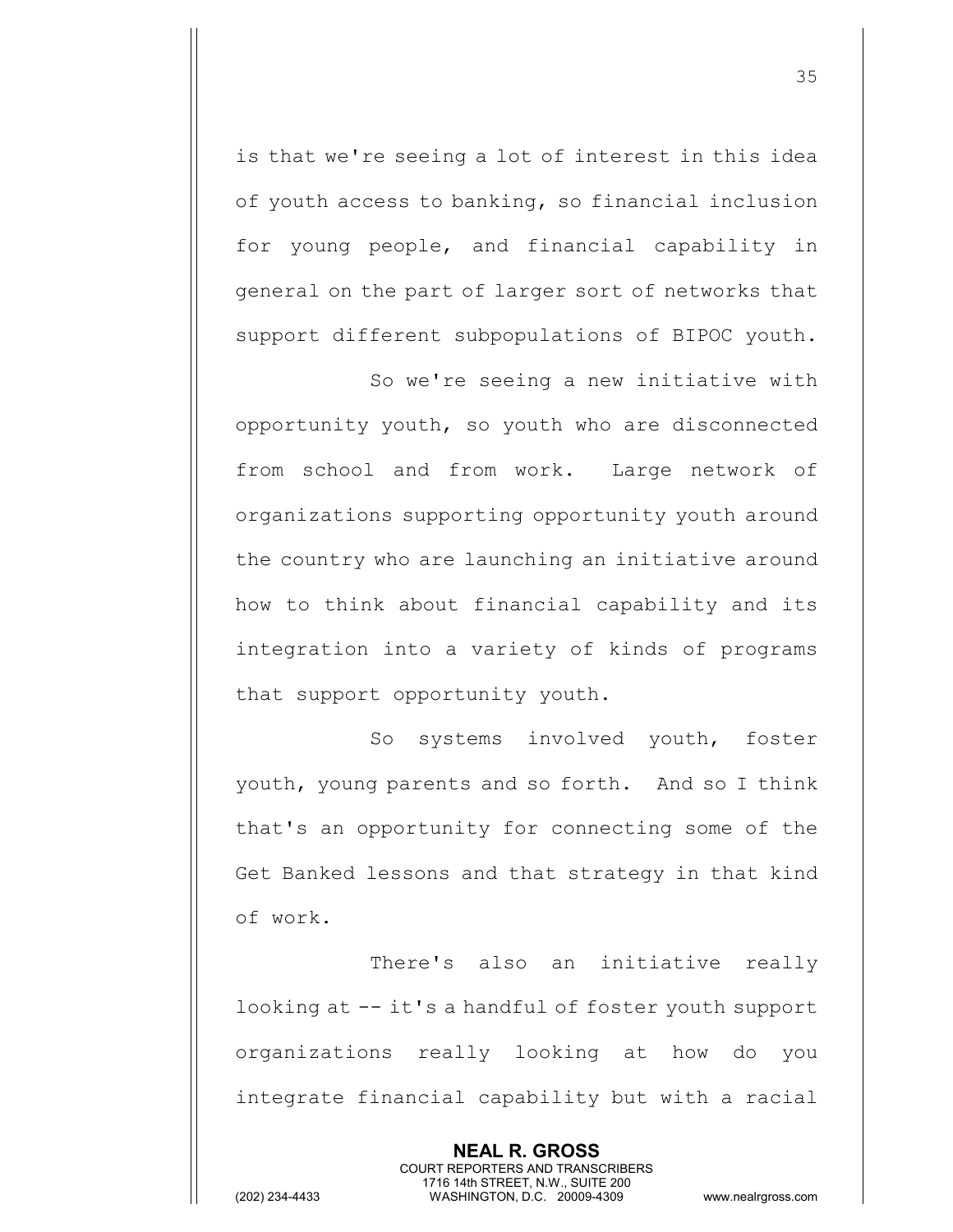equity lens to support emancipating foster youth.

So I think it's been encouraging to see this kind of interest just in the last couple of years, and even stretching back I think with groups like Jonathan's taking on the Summer Jobs Connect and making sure that youth who are working in the summer are getting connected to banking.

I'll touch on I think one of the lessons that we've learned and seen through our partners in other parts of the country is that it's powerful, and I think this has been mentioned by others. It's powerful to get the bank account, but there's so much more that needs to happen to really activate that and to really start to position young people to get an economic footing that will make a difference in their lives.

And so one of the things we've been really looking at and seeing others across the country look at and start to stand up pilots around is guaranteed income. And we see a particular promise with that approach with young people as they're moving through this inflection point of

> **NEAL R. GROSS** COURT REPORTERS AND TRANSCRIBERS 1716 14th STREET, N.W., SUITE 200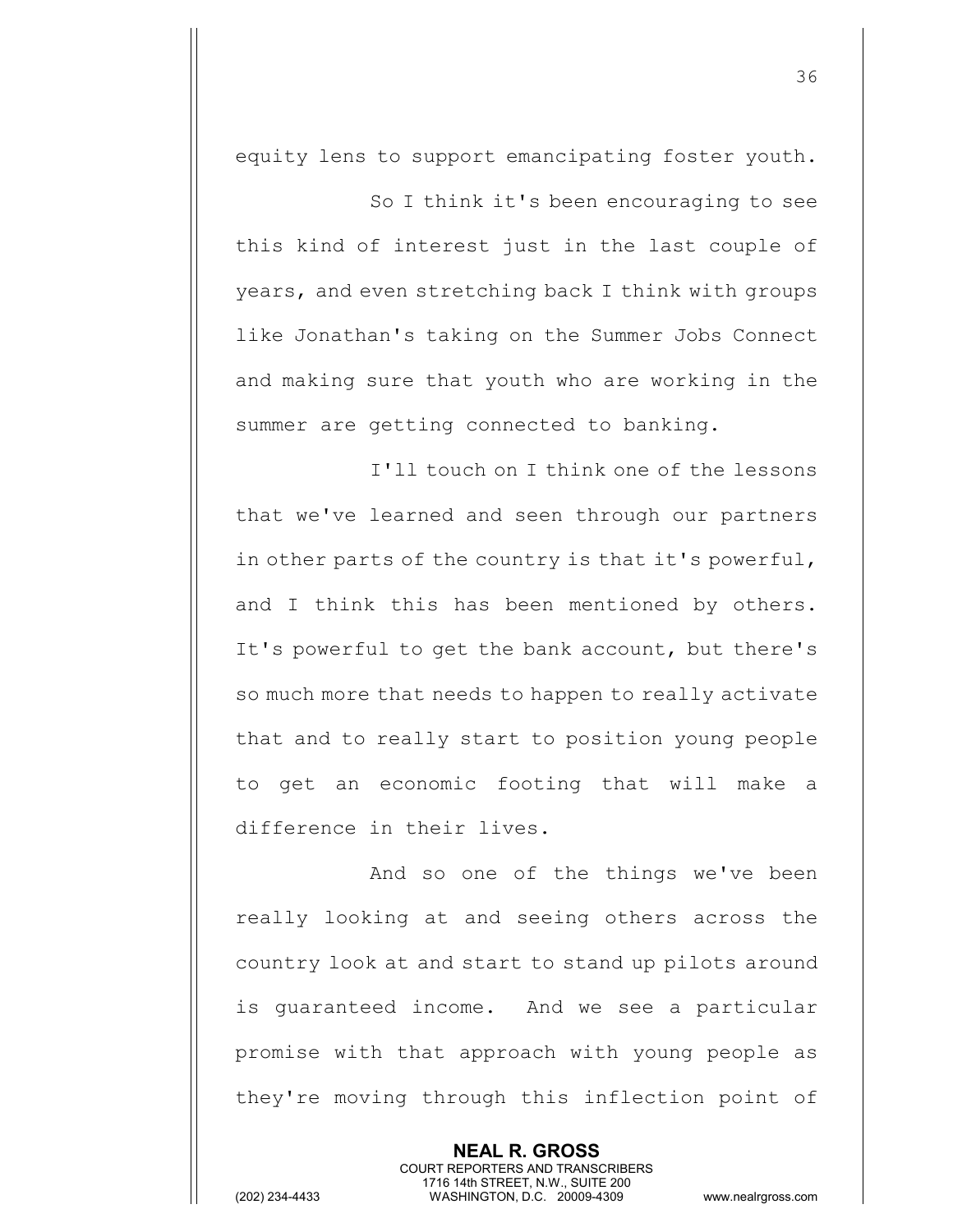a transition into adulthood and seeing the power of boosting their income during that period, in particular with vulnerable youth populations.

So there's a pilot that's publicly funded in Santa Clara County in California that was so -- and that was focused on emancipating foster youth. The outcomes were so strong that the state has now -- there's new legislation to do this, to establish a pot of money for a number of counties to apply to replicate what's happened in Santa Clara County.

MyPath has been providing with a partner, with a credit union partner a financial mentoring, sort of financial coaching layer to the program. And one of the things that I'll say is that the connections around banking first and then supporting folks to file taxes, and then seeing the foster youth not only be seeing this \$1,000 monthly payment, but the Child Tax Credit, the Golden State Stimulus. I think there's so much potential when you're combining multiple interventions like that. The coaching, the

**NEAL R. GROSS** COURT REPORTERS AND TRANSCRIBERS 1716 14th STREET, N.W., SUITE 200 (202) 234-4433 WASHINGTON, D.C. 20009-4309 www.nealrgross.com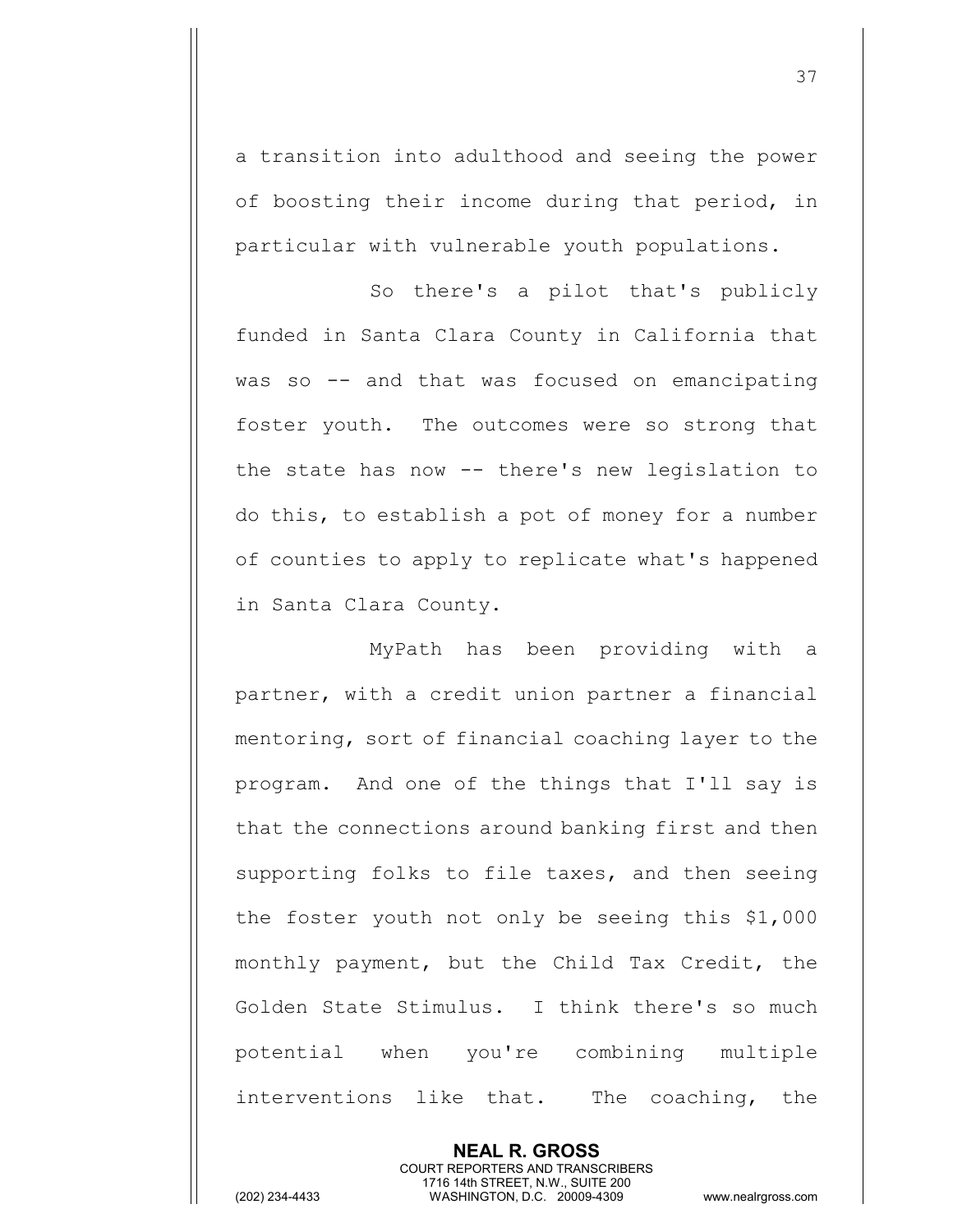guaranteed income sort of leverages a number of other benefits for youth.

So I think I've got about maybe a minute. So I'll say that, so that's happening in the state. We're hoping that more of these kinds of pilots will surface, and it seems like with some of the interest we're seeing they may.

Focusing in on a couple of the things that we're focused on organizationally in addition to that guaranteed income and coaching is building out the next iteration of our technology platform to really support this idea that banking isn't enough. You need the information, you need the relationships, the trusted relationships for youth to really get on that path.

We've also supported a team of youth to build a youth economic bill of rights which we've shared with a number of groups and also the CFPB and are moving on some of those initiatives.

The final thing that I will say that we're seeing a lot of is scams. And so that's something -- I'll just touch on that briefly because

> **NEAL R. GROSS** COURT REPORTERS AND TRANSCRIBERS 1716 14th STREET, N.W., SUITE 200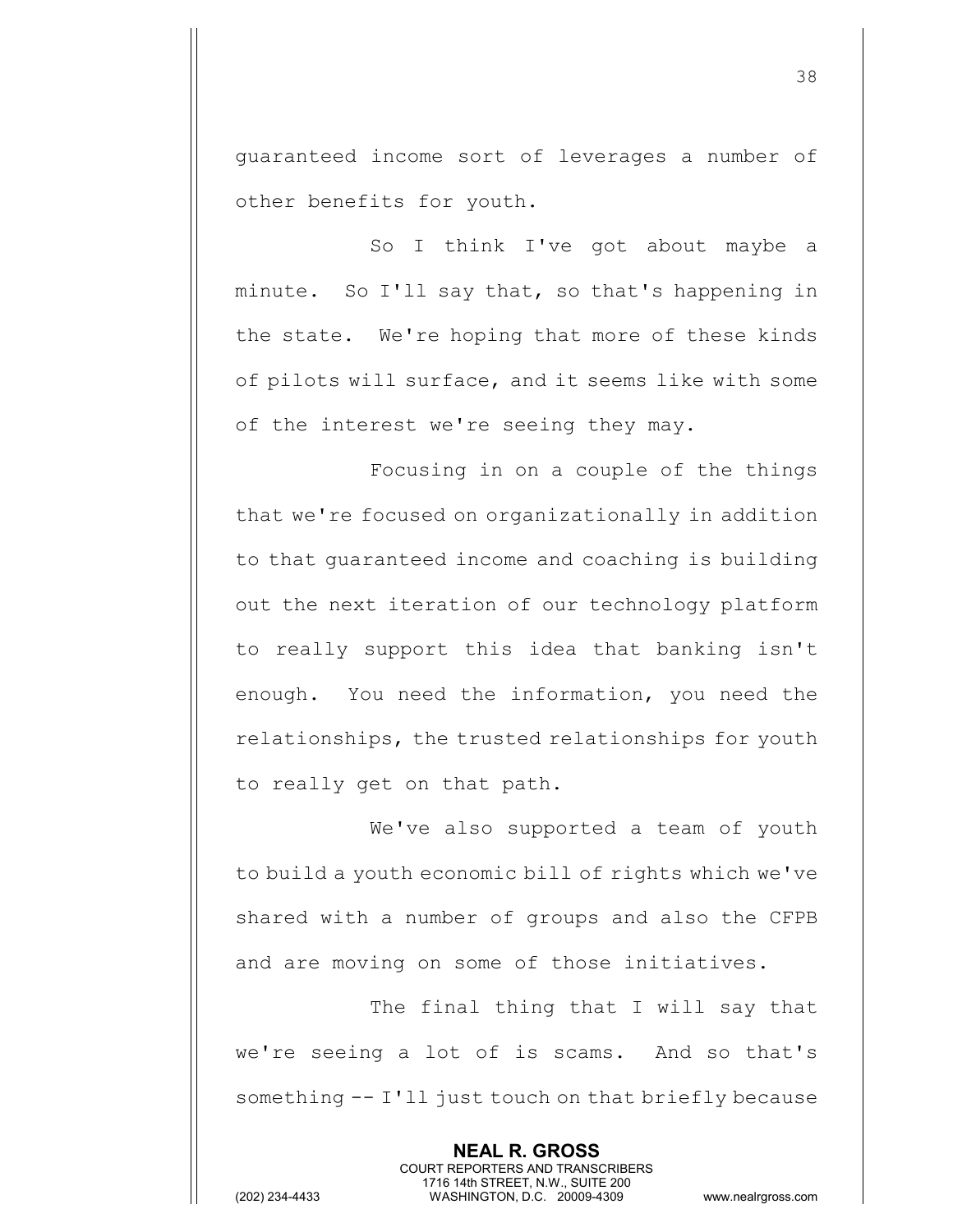I think I'm at time. But just a number of scams that are targeting young people. And so we're looking at ways to combat that and would love to talk to others who are interested in those kinds of efforts.

So thank you so much and looking forward to the remainder of the meeting and conversation.

MR. PEARCE: Great. Thanks, Margaret. I think, Lisa, you're up next. Looks like, Lisa, you may still be on mute. Maybe while we work through --

MS. MENSAH: Can you hear me now?

MR. PEARCE: Oh, there you are. Great.

MS. MENSAH: All right. Thank you. I think this is my third meeting. I only know the group in the pandemic, and I appreciate deeply this deep dive on economic inclusion at Federal Deposit Insurance.

I think our members, we have 350 of the 1,200 CDFIs in the country. And I think that the issues that are most in front of us right now come

> **NEAL R. GROSS** COURT REPORTERS AND TRANSCRIBERS 1716 14th STREET, N.W., SUITE 200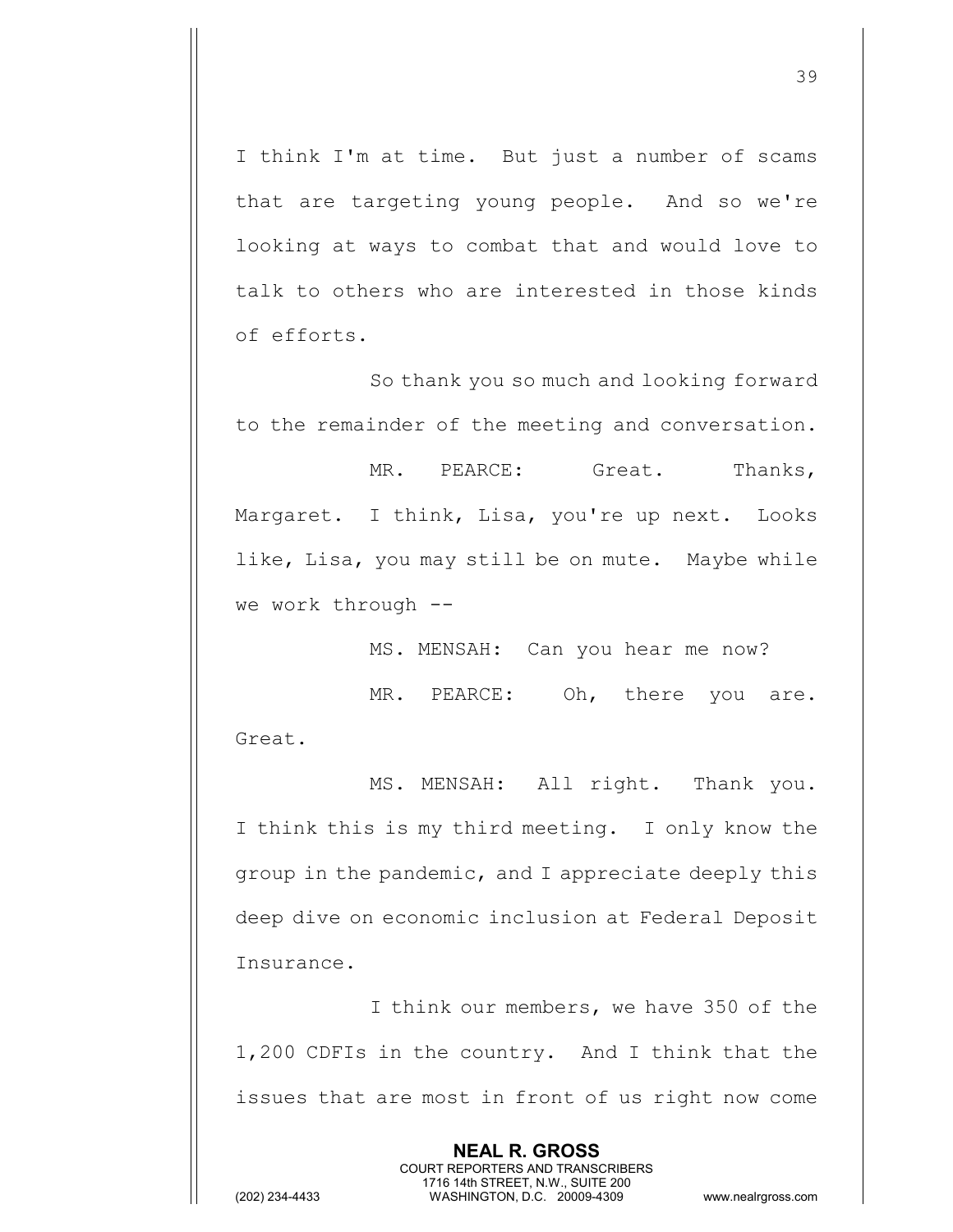out of this time of pandemic.

And one of the issues is an important one. There have been new resources. I feel like this has been a field of institutions committed to economic inclusion, whether they are financing small businesses, financing housing, financing facilities, providing essential financial services whether those are mortgages, or consumer accounts in a credit union or a CDFI bank.

All these CDFIs wake up on economic inclusion. What's been missing in recent years are resources, is critical (inaudible), is partnerships. And frankly, the silver lining of this pandemic has been that we can begin to see some partners.

So I'm -- am I getting a message that I'm not on camera? I'll keep going. At least I'm talking. But I would say a couple of things.

First of all, we have seen the first movement of \$12 billion toward the CDFI industry. Eight hundred and sixty-three rapid response grants were made in June to CDFIs, banks, credit

> **NEAL R. GROSS** COURT REPORTERS AND TRANSCRIBERS 1716 14th STREET, N.W., SUITE 200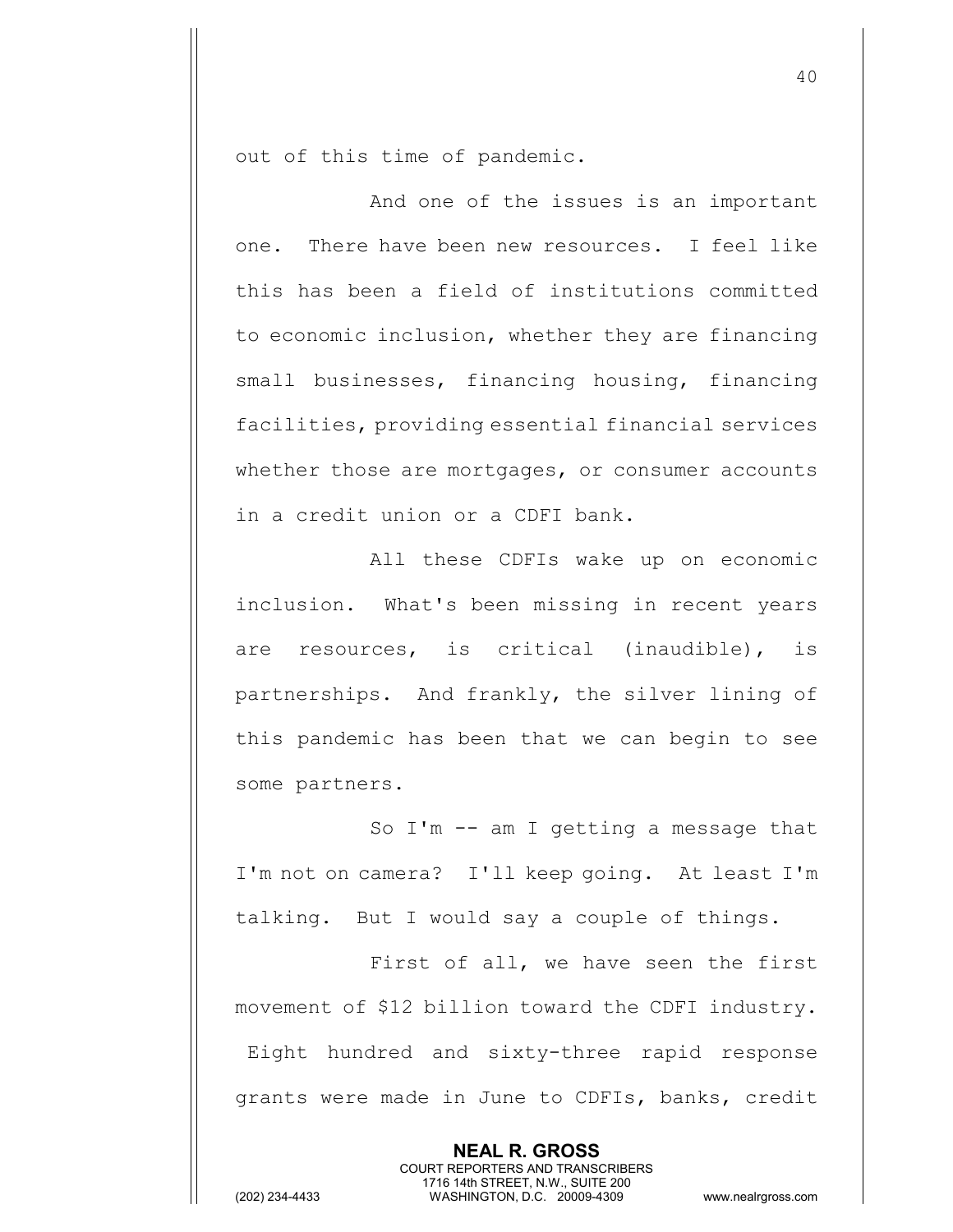unions, and loan funds. And those have been essential funds. And every dollar of that will be leveraged. And so I can speak to a little good news, that the resources have reached our CDFIs and are starting to be deployed.

I think that's also clear there was a second round, something called ECIP, the Emergency Community Investment Program. We just learned this week that the \$9 billion of availability, that there was over \$13 billion of interest. So well over subscribed. So I'm very pleased that some of those resources have come.

I think if you asked most CDFIs what this moment has felt like, what is sitting in front of them there is a sense of opportunity, but feels like a chase to move fast. And I think this is where resources are so critical, and we are watching very carefully the bills that are now in Congress, both infrastructure and reconciliation. And so many critical pieces of those vehicles will have big impacts on how economic inclusion is financed through our members and through this field.

> **NEAL R. GROSS** COURT REPORTERS AND TRANSCRIBERS 1716 14th STREET, N.W., SUITE 200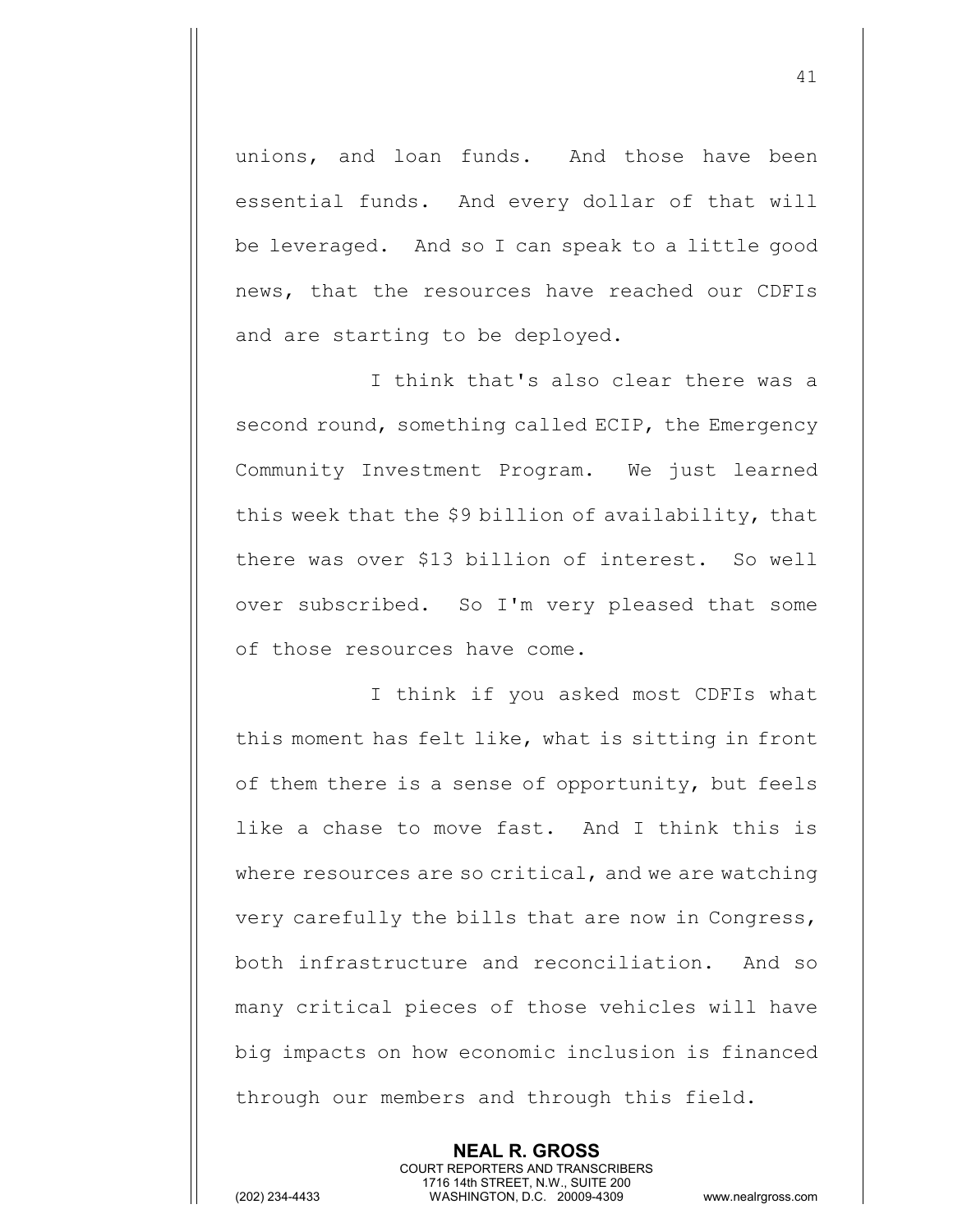So, I would say that is heavy on the minds. There are just huge portions of housing resources and the way we have thought about expanding our work, making permanent some of the work that's been done in small business. So this is really critical. We're really watching this and it becomes extremely important.

I will echo that for most of the last few years CRA was a big worry for our field. It's been called the jet fuel of why banks have partnered with CDFIs. And without CRA resources or imagining big constriction in those caused great consternation in our field. So we are glad that there's been a step back and an attempt to pull all three regulators together. That is a sigh of relief. That's all I need to say about that.

I would say, I'm going to be a little brief, but I want to talk about where we see opportunities. The country is talking now about economic inclusion in a way that embraces the wealth gap, and that embraces historical challenges of inequality and racial inequality. And this

> **NEAL R. GROSS** COURT REPORTERS AND TRANSCRIBERS 1716 14th STREET, N.W., SUITE 200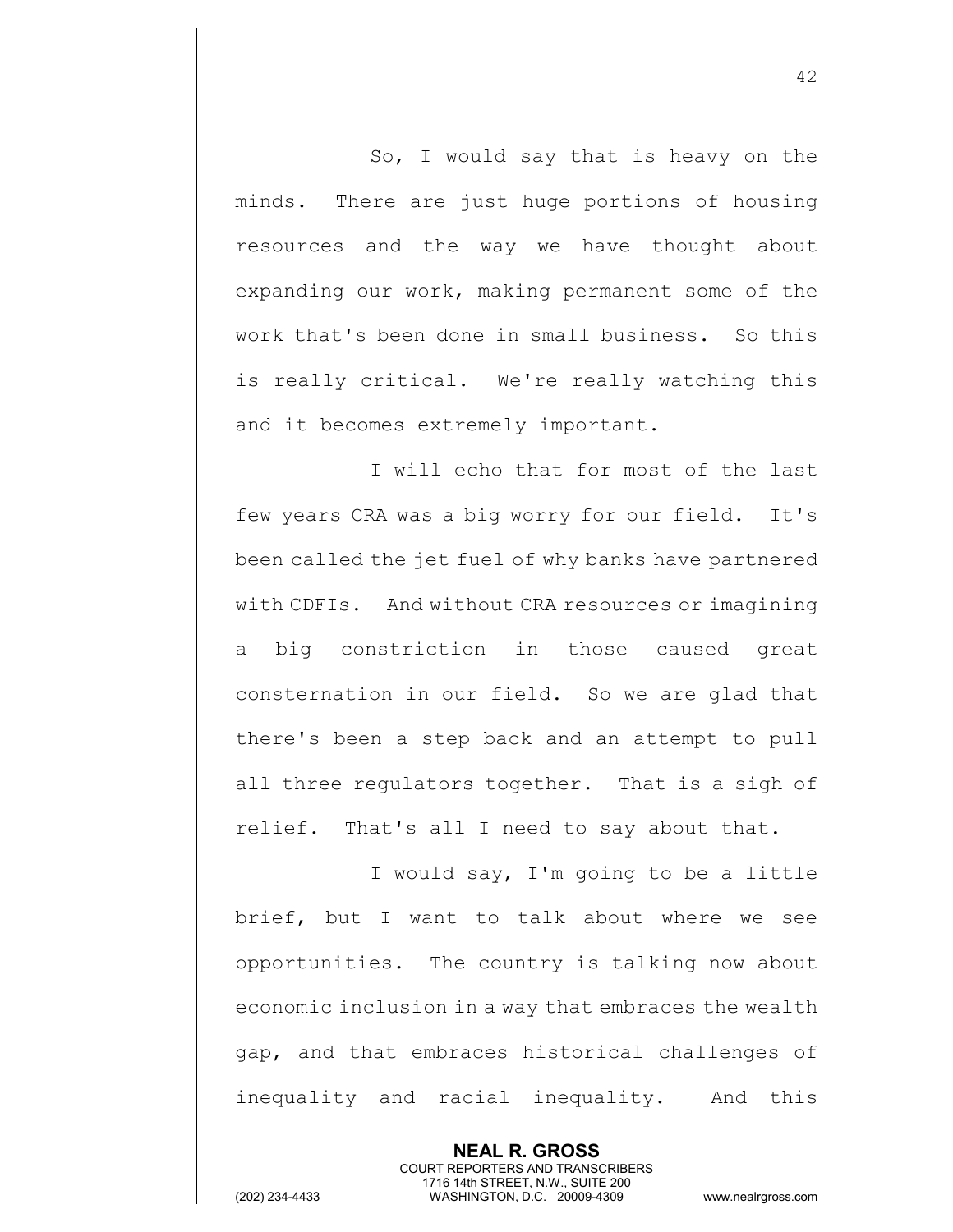national conversation gives space for the work of CDFIs to lean in on economic inclusion. So this to us is a huge opportunity to make clear that what we do every day, whether it's in housing, or financing small businesses, or providing critical facilities, or financing healthcare, daycare, is very, very vital.

And I think this is a new opportunity for us to frame economic inclusion as the work that has been left out and left behind, and gives us a new way to advance resources.

Finally, I would also say that we started to have some conversations with FDIC on things like the Mission-driven Bank Fund. New partnerships with the private sector are very, very important, but we call it the money inside is vital, but the money outside. How do we underwrite and make sure those funds reach very deep to do the work that needs to be done, all the assets that need to be financed.

This is a bumpier side, it's harder. It's harder to go deep. Our members are on Native

> **NEAL R. GROSS** COURT REPORTERS AND TRANSCRIBERS 1716 14th STREET, N.W., SUITE 200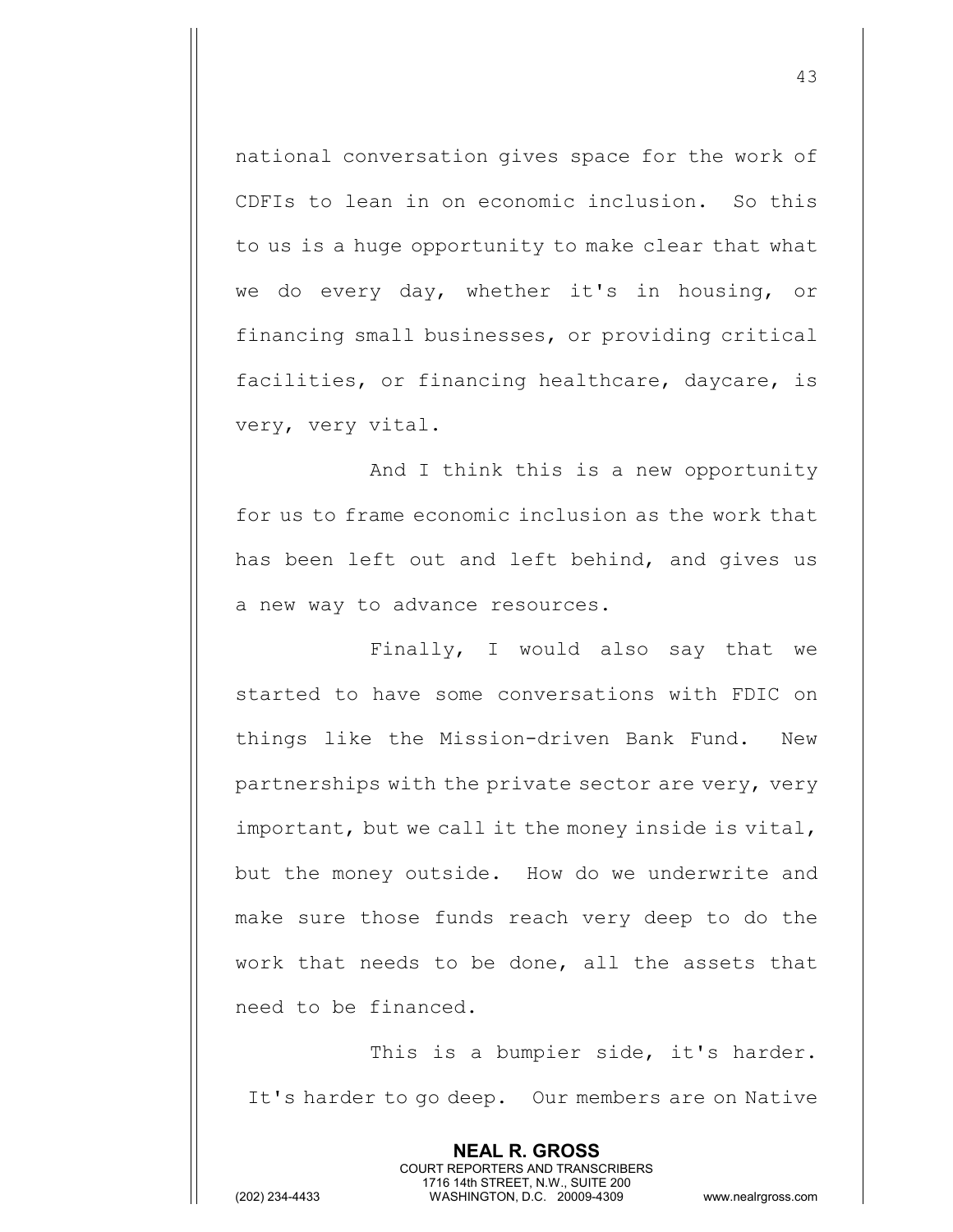reservations, and in deep rural areas, and serving deeply in urban areas. And those kind of loan demand may not recover as quickly as other hot markets. So the timing of those funds, very, very important. So I just look forward to other opportunities to work on questions like -- and issues like the Mission-driven Bank Fund.

I would just say this remains -- it is always better to have the attention than not. So very thankful for this time and I will move to the next person.

MR. PEARCE: Great. Thank you, Lisa. Jonathan, you're up.

MR. MINTZ: Great. Hello, everyone. I'm happy to be with you all, and I've been looking forward to this conversation and like everyone else has said it's been so nice to be able to hear where everybody is thinking.

I could talk for a long time about many of the wonderful issues that have been brought up here. I do just want to quickly echo everybody's excitement about CRA clarity. It is as Lisa said

> **NEAL R. GROSS** COURT REPORTERS AND TRANSCRIBERS 1716 14th STREET, N.W., SUITE 200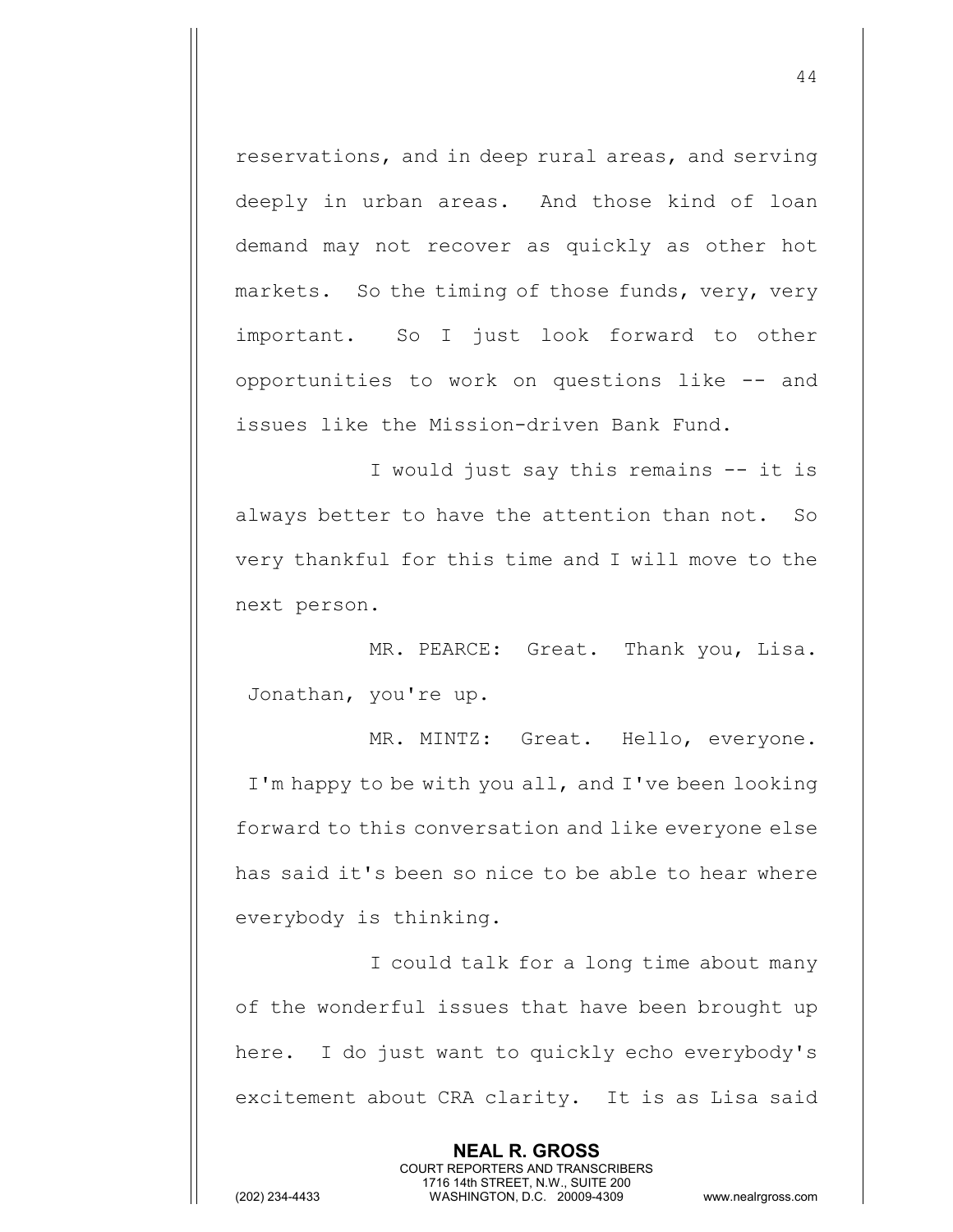real jet fuel for such important work. So the clearer and the more inspiring the better.

And I would also share absolutely concerns about cryptocurrency and other approaches to sort of luring people out of the mainstream banking system. I don't think that's the right direction, but maybe we can talk a little bit about that later.

This is an exciting time for us to be stepping back and taking stock. Not only was I thinking in preparation of today's meeting, but we have our Bank On biennial national conference coming November 15 and 16. And so I've been really thinking in particular around advances in banking access.

As a Bloomberg administration alum I always start with the data. The FDIC has always laid out the scope and the direction of the challenge plus other experiential research. And then for us there's the Bank On equation which is that we increase supply, we stoke demand, and then we invest in the connectors of the two.

> **NEAL R. GROSS** COURT REPORTERS AND TRANSCRIBERS 1716 14th STREET, N.W., SUITE 200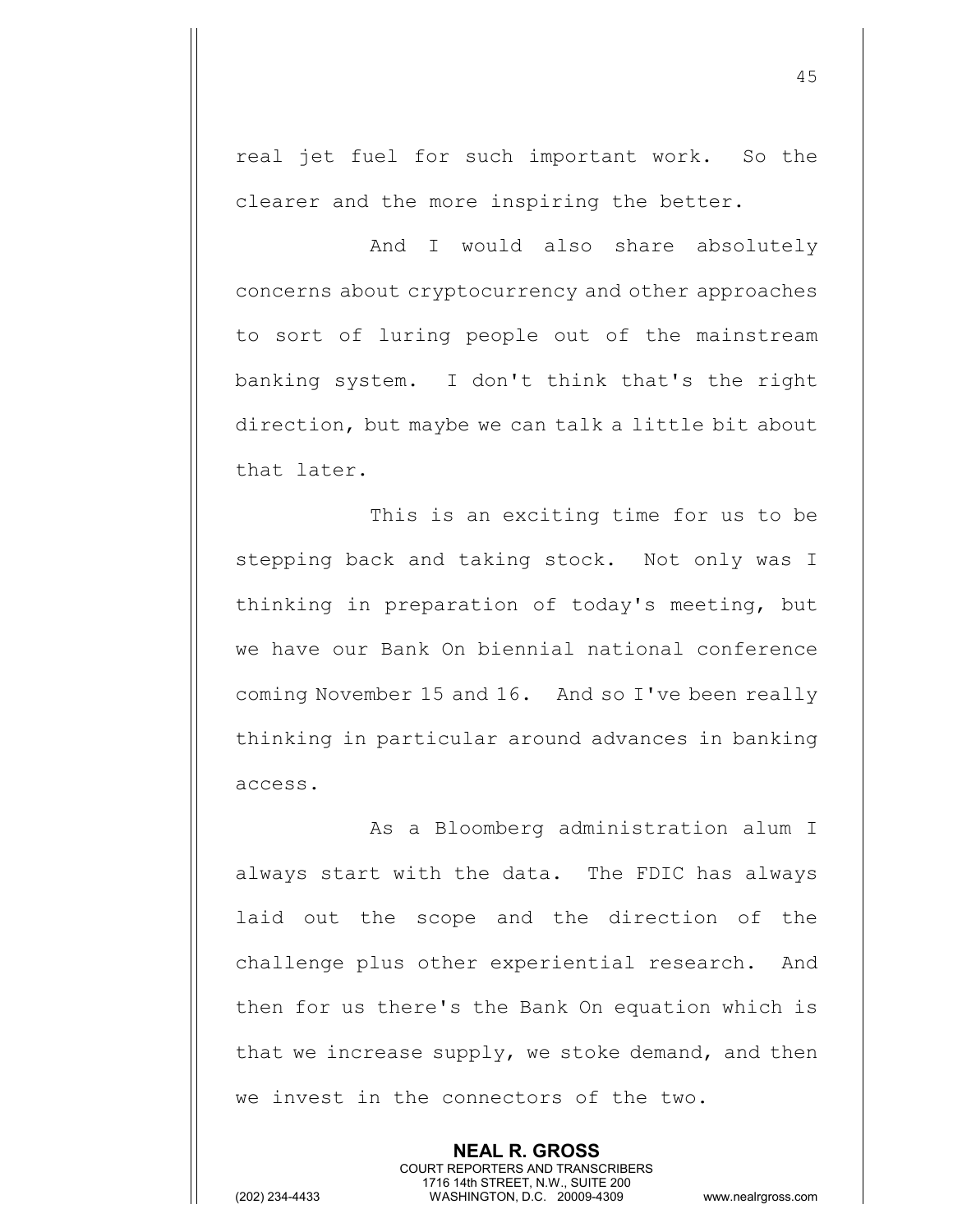So let's start with the scope of the challenge and where we are. We are happily making progress but there are still some \$36 million people outside of the system to one degree or another. And that's not just a data point, it matters. We've all heard forever that it can cost up to \$40,000 over the course of a worker's lifetime. We know at the CFE Fund through some of our other programs like the financial empowerment centers that our city partners have across the country that being unbanked also has a significant handicapping effect on other efforts to advance stability.

Being unbanked, even working directly repeatedly with a professional financial counselor makes a person half as likely to be able to increase his or her savings, and one-third less likely to be able to increase their credit score. But if they get banked those numbers turn around at an astonishing rate.

There's also the pandemic safety factor that we've all sadly witnessed. And what it means to not have been able to transact at home, both

> **NEAL R. GROSS** COURT REPORTERS AND TRANSCRIBERS 1716 14th STREET, N.W., SUITE 200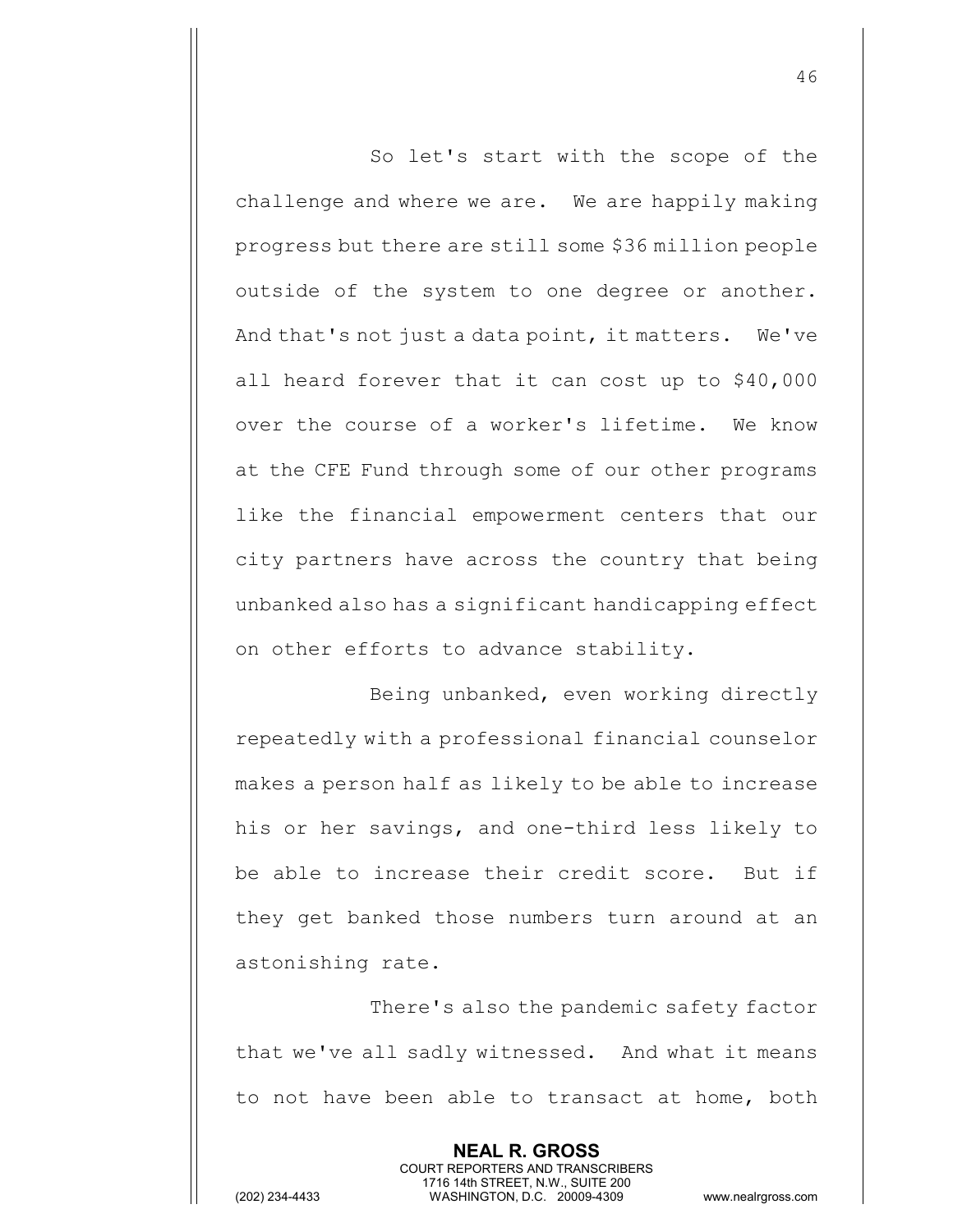in terms of receiving critical dollars and paying bills.

And then there's the racial overlay, as if this isn't important enough in comparison to 13 percent of the White population being outside of the system I think the numbers are 44 percent for the Black population, 37 percent for the Hispanic population. That kind of overlay says everything. The only good news is that those numbers really matter these days and I think have gone a long way to advance all of our collective efforts.

So as I say we think about the supply at Bank On. We have our national account standards. Purely coincidentally I happen to have some previous swag. Those of you who don't have a Bank On pen and can't pull out this very handy, impossibly small font demonstration of the national account standards please give me a call after this meeting and I will have a drone drop one at your house immediately.

> **NEAL R. GROSS** COURT REPORTERS AND TRANSCRIBERS 1716 14th STREET, N.W., SUITE 200

But when we -- let's see, back in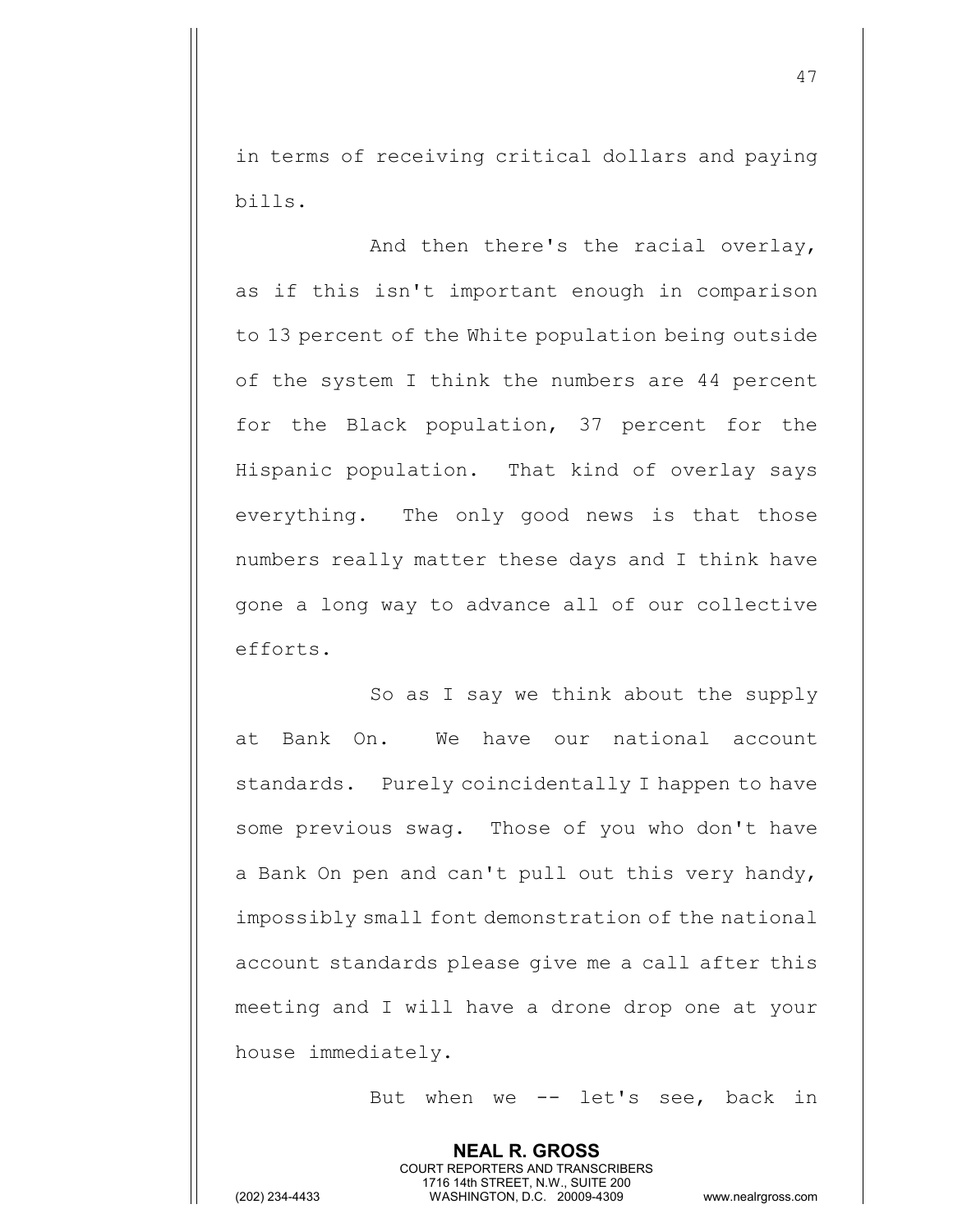January of this year we had 60 financial institutions who were offering accounts that we certified as meeting Bank On standards. There are now between 145 and 150 with dozens still in the works working with us. That is hugely thanks to the work of the FDIC and also you heard from Naomi at the American Bankers Association. These partnerships have been extraordinary and another plug to CRA makes a big difference.

The number 145 as exciting as it is, and as much blood, sweat and tears as has gone into that number, the number 145 doesn't really tell the story anymore. What I think is more interesting is at this point about half of every bank branch in this country now offers a Bank On certified account. Over 55 percent of the national deposit market share providers, banks in this country have accounts that are certified. So I think that this is no longer a boutique idea. I think it is increasingly becoming a mainstream approach to what safe banking looks like.

> **NEAL R. GROSS** COURT REPORTERS AND TRANSCRIBERS 1716 14th STREET, N.W., SUITE 200

Naomi talked earlier about how useful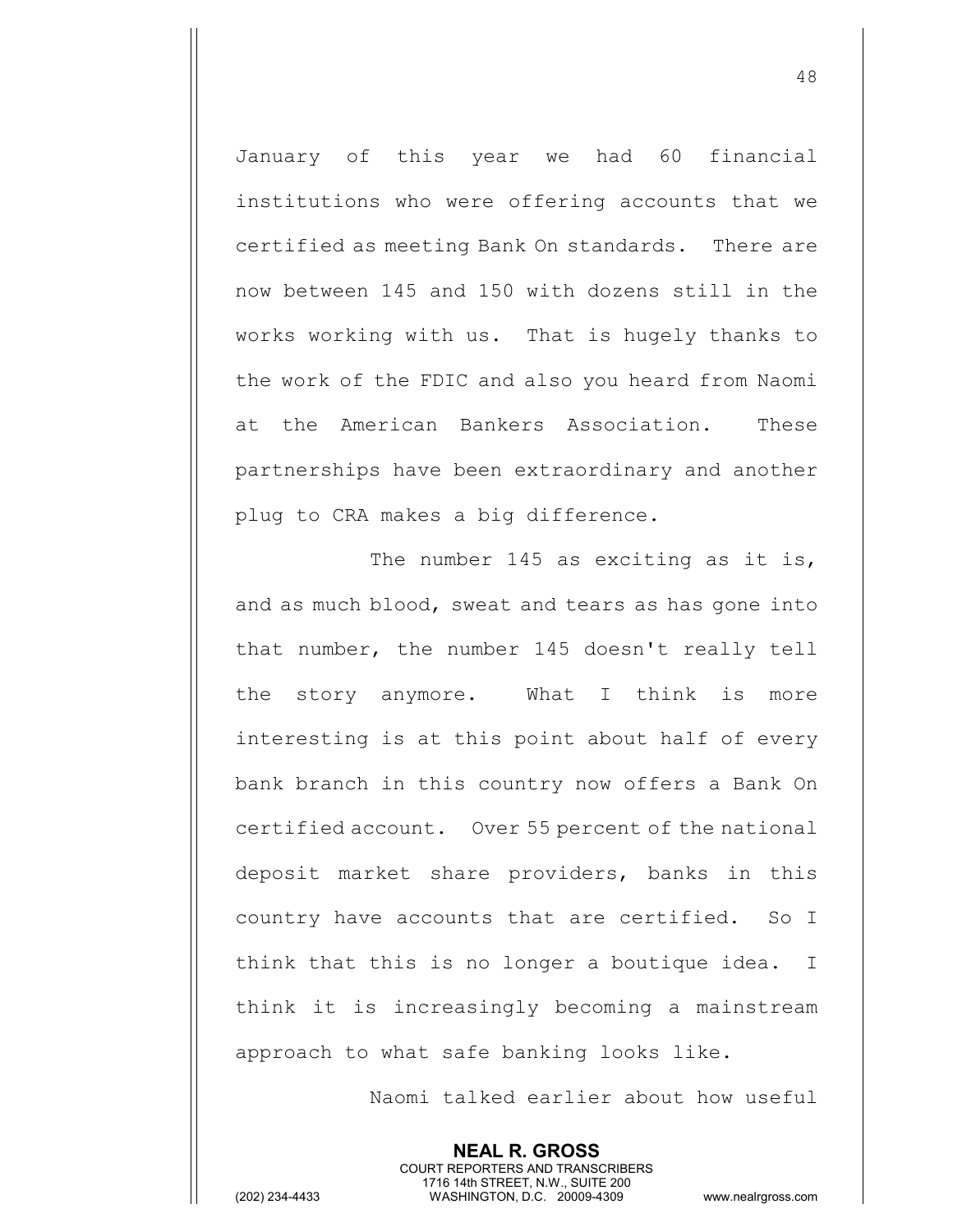it is for large organizations to have clarity. I think that one of the real advantages of the standard is not just that it is a good account that addresses people's needs and concerns, but that it's an account that works for financial institutions as well.

About a minute ago I got an email from one of our banking partners that said we don't charge off anything on this account. This account works on its own for us. And I think that that's really important and the standards offer that kind of clarity.

So the supply side of the equation for banking access from our perspective is turbocharged, and we expect that pace to continue.

Then I think about demand. As many of you know we have a partnership with Federal Reserve System in St. Louis. They have opened for us the Bank On National Data Hub or the BOND Hub and banks that offer certified accounts can submit confidential data that the Federal Reserve Bank then aggregates and reports on.

> **NEAL R. GROSS** COURT REPORTERS AND TRANSCRIBERS 1716 14th STREET, N.W., SUITE 200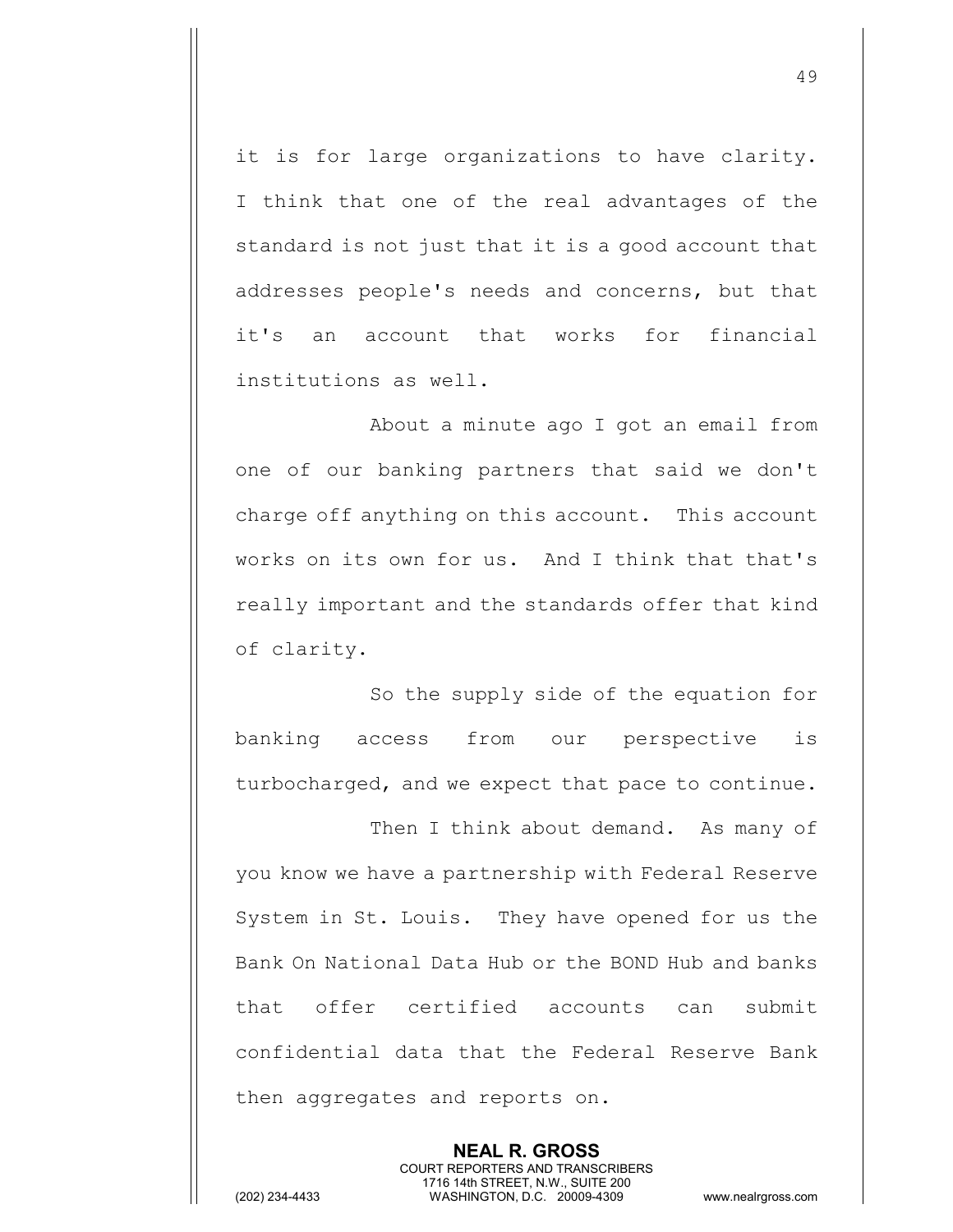In 2019 alone, and I wish I had more up to date data but I don't, but in 2019 alone 1.9 million certified accounts were opened, and of those accounts 85 percent of the people who opened those accounts were new to that financial institution which is the best proxy we have for whether or not they are coming in from outside of the system.

Overall some 5.8 million accounts have been opened that are Bank On certified and that's just back to 2019 data so that's pretty exciting.

The other thing that's really important to us and I really want to thank the Bank Policy Institute for doing some real crunching of some of the numbers from the Federal Reserve's BOND Hub. We know that 60 percent of the accounts that were opened were opened in communities that were over 50 percent minority residents. That also represents double the percentage of bank branches in those communities. So these accounts are not only speaking to financial institutions, and not only speaking to the public in general, they are

COURT REPORTERS AND TRANSCRIBERS 1716 14th STREET, N.W., SUITE 200 (202) 234-4433 WASHINGTON, D.C. 20009-4309 www.nealrgross.com

**NEAL R. GROSS**

50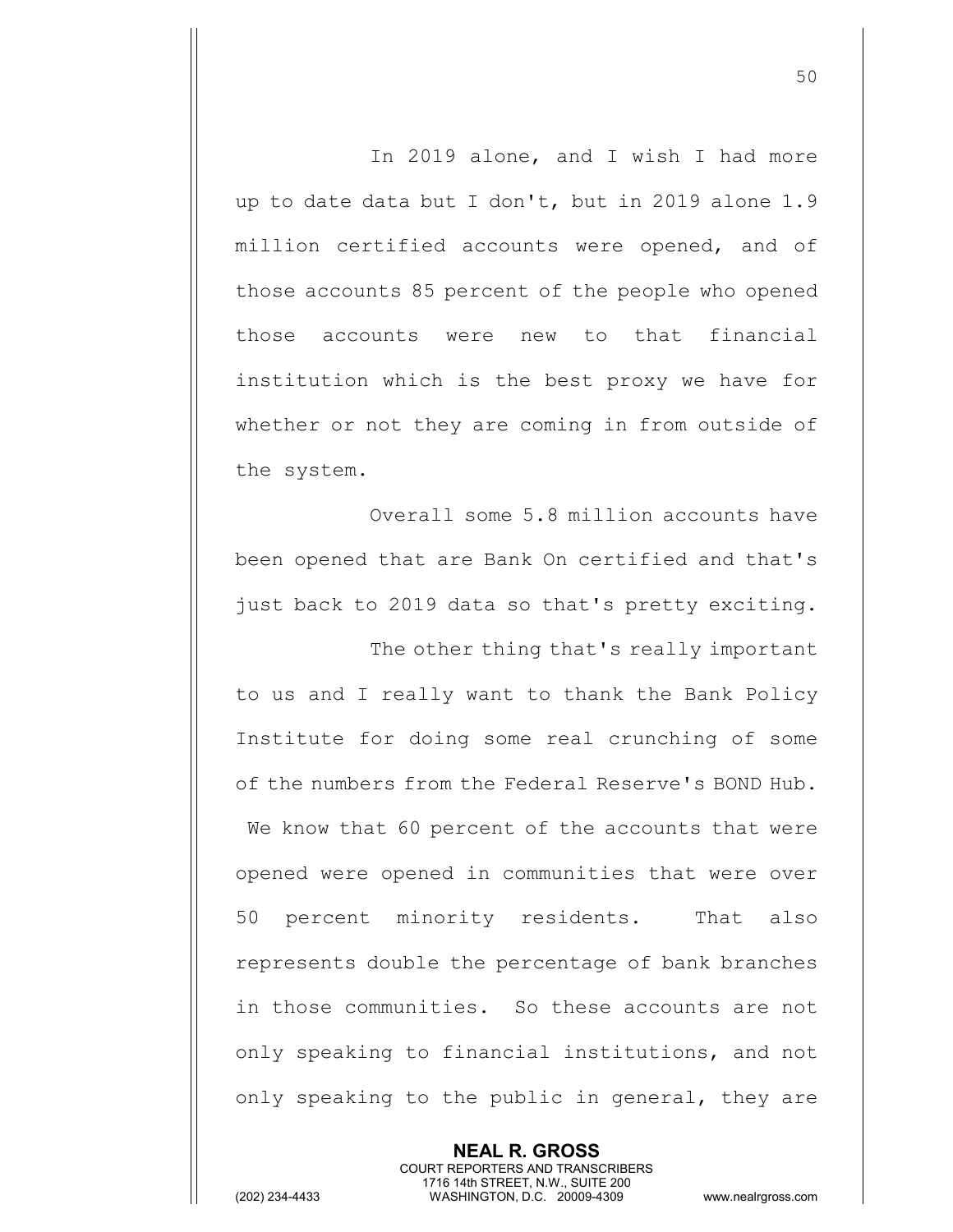in particular speaking to minority communities and that's very gratifying and encouraging.

So I talked about supply, talked about demand, and I think at the end of the day where we really work hardest is on the question of the connectors between the two. We support -- at this point there are about 90 coalitions around the country, most of them local. Increasingly there are some regional coalitions. We have an oncoming slew of state coalitions that are starting, and those coalitions each within their own communities are working on identifying payment streams, particularly large payment streams in order to integrate banking access into the receipt of those payment streams.

Our friend Margaret mentioned one of our programs that we've had for several years called Summer Jobs Connect where we've been doing that work. I think we're in a couple of dozen cities now connecting Safe Accounts for young adults that are getting their first pay. So just in time.

> **NEAL R. GROSS** COURT REPORTERS AND TRANSCRIBERS 1716 14th STREET, N.W., SUITE 200

There are two connectors that we are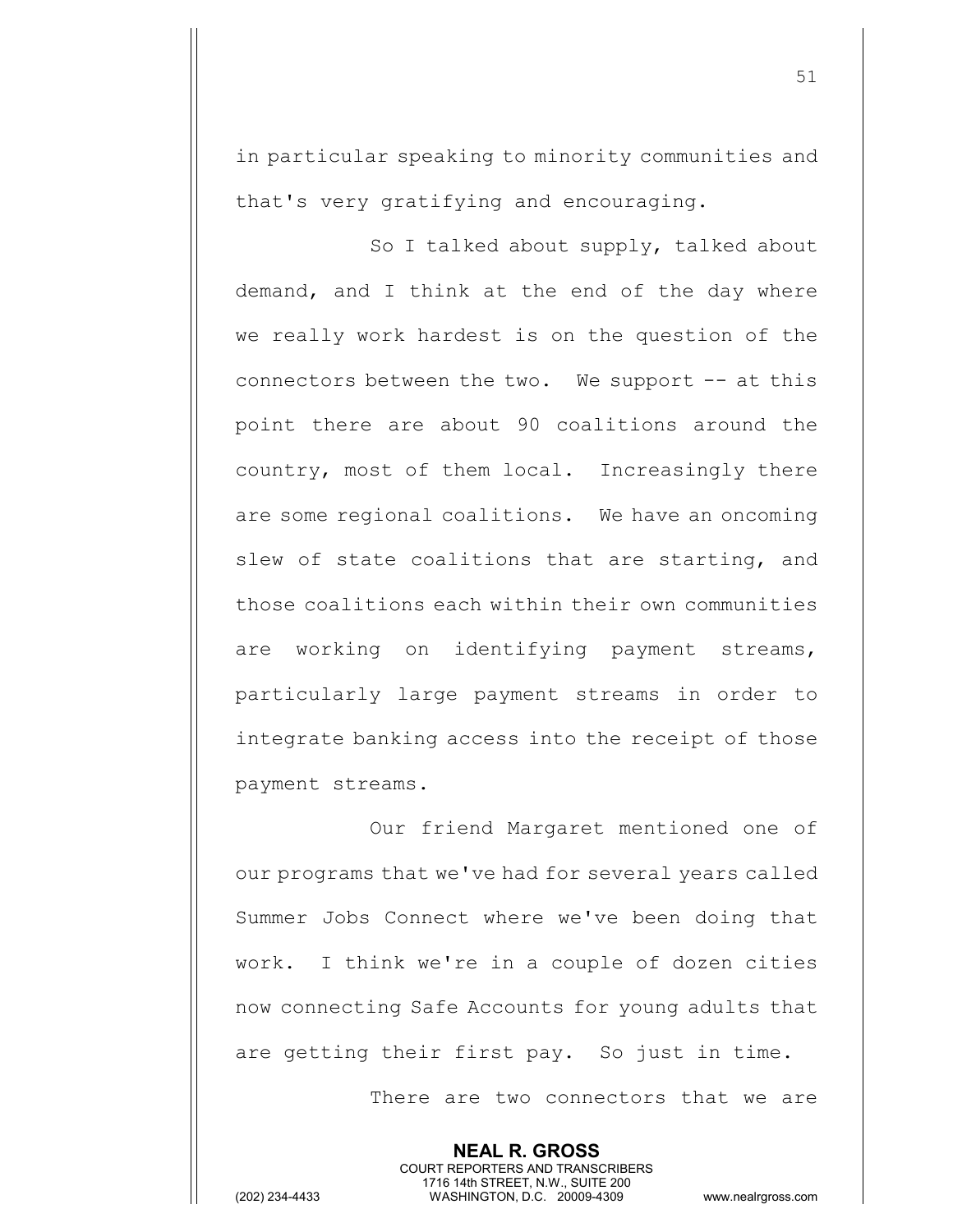over the moon about that have developed since we last saw each other here at the ComE-IN group. The first I want to say and thanks to our partners in Maryland and the Maryland area Bank On coalition is an incredible program with the Maryland Department of Labor. The Maryland Department of Labor was pushing out unfortunately more and more payments to people who are on unemployment. Those payments were in the form of checks or pay cards.

Thanks to their dedication to this issue and some real hard work on the Bank On side of the equation, particularly in Maryland and our friends at Maryland CASH for those of you who know them that has changed. The Maryland Department of Labor now is not using checks and pay cards but in fact has set up a way for people to submit account data to be able to get their unemployment checks quickly, freely, safely, directly deposited. And of course what's most exciting from our perspective is that the Maryland Department of Labor is encouraging people who don't yet have a bank account to specifically open up an account that is certified

> **NEAL R. GROSS** COURT REPORTERS AND TRANSCRIBERS 1716 14th STREET, N.W., SUITE 200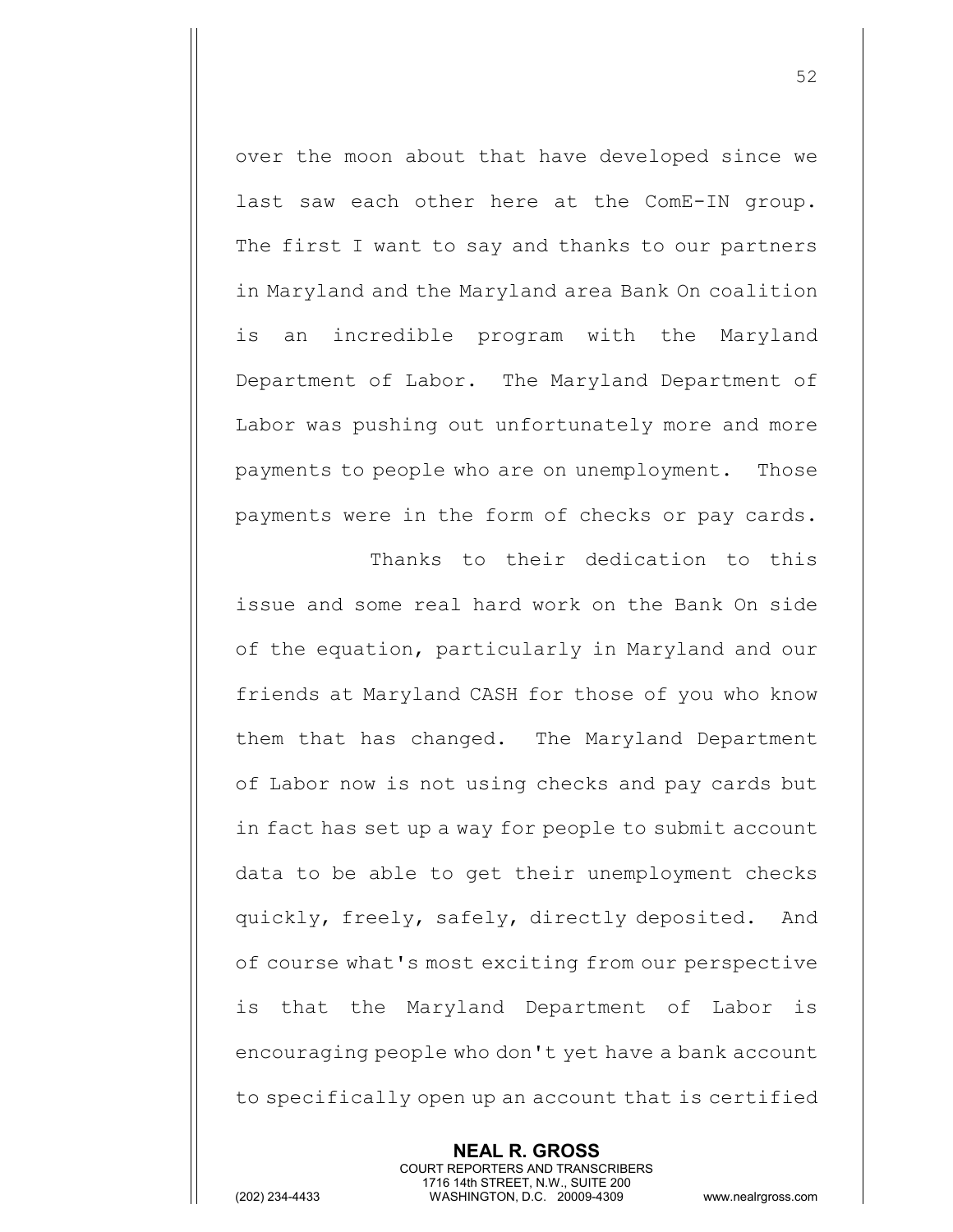as meeting national Bank On standards and that's very exciting.

One state down, 49 to go, but we're thrilled about what's happening in Maryland and really grateful for that kind of proof of concept that if we all gather around a single standard and certify against it that not only does that provide clarity to potential customers and potential providers, but it also gives government bodies the comfort level to be able to encourage people in a specific rather than a generic way about where to open an account.

That leads me to the thing I am most excited about, and something we started talking about at our last meeting which is the advanced child care tax credit payments. At our last meeting we said I think by my count 37 times that that payment represented the single greatest opportunity as far as I could tell ever to integrate banking access into recurring large-scale payment streams.

Thanks in particular to the FDIC's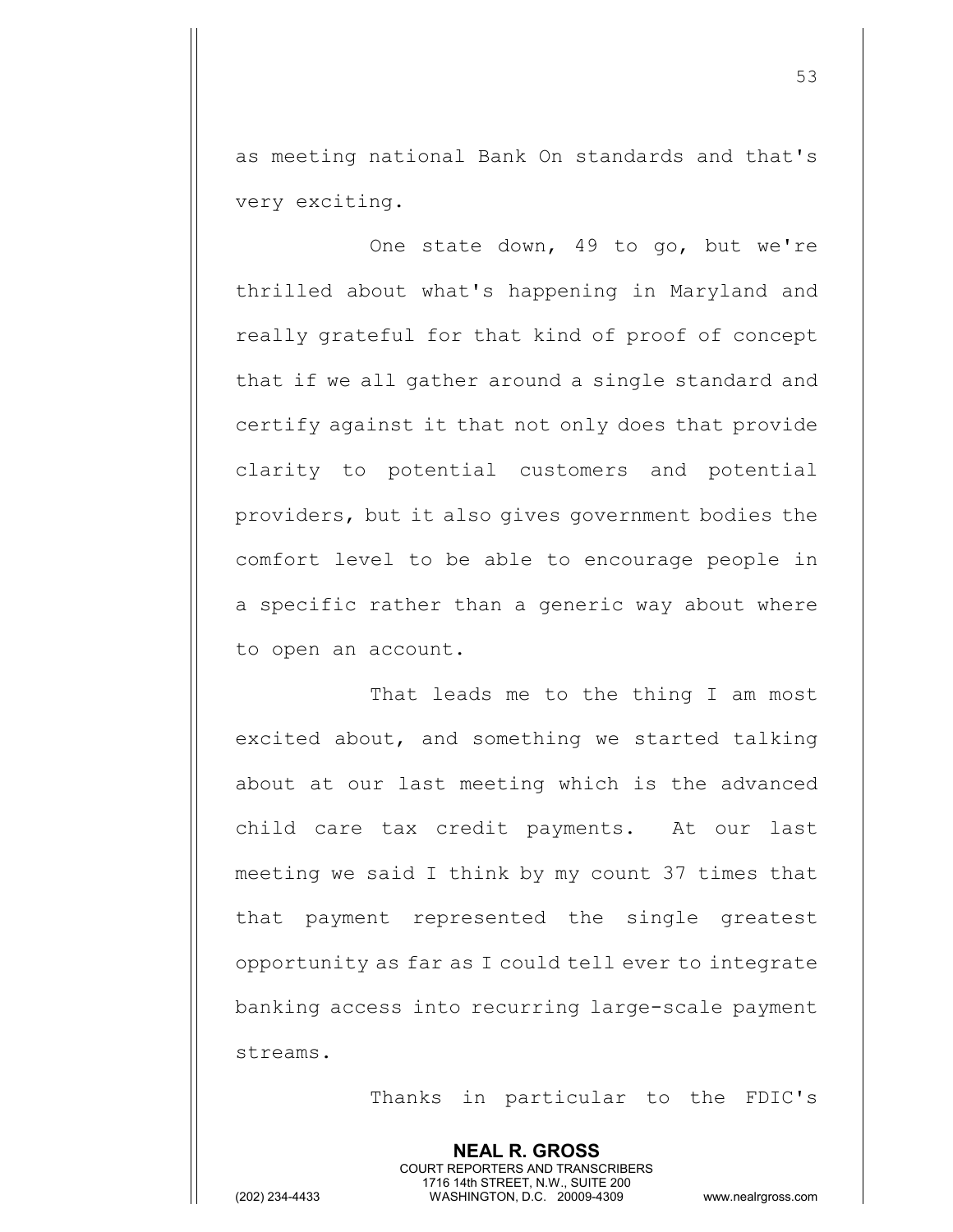efforts the IRS agreed. They opened a portal into which people could put account information so that they could get this money directly deposited. And again, super excitingly encouraged people who needed an account to open a Bank On certified account, and then to give them that account number in order to get the direct deposit.

We are talking about 36 to 39 million people. I think they estimated maybe one-third of them they had no banking information for so we are talking about a huge number of people. In just our landing site alone the traffic that has been generated by these efforts, we've had over 200,000 visits and nearly half of those visits have led people to click through to one or more of our certified account providers.

One more quick thing if I've got a minute left. Mark can wave his hand furiously if I'm not. Mark, stop. I will just say also that Bank On has been experimenting as the FDIC has with their incredible Get Banked campaign.

> **NEAL R. GROSS** COURT REPORTERS AND TRANSCRIBERS 1716 14th STREET, N.W., SUITE 200

We've really been experimenting with

(202) 234-4433 WASHINGTON, D.C. 20009-4309 www.nealrgross.com

54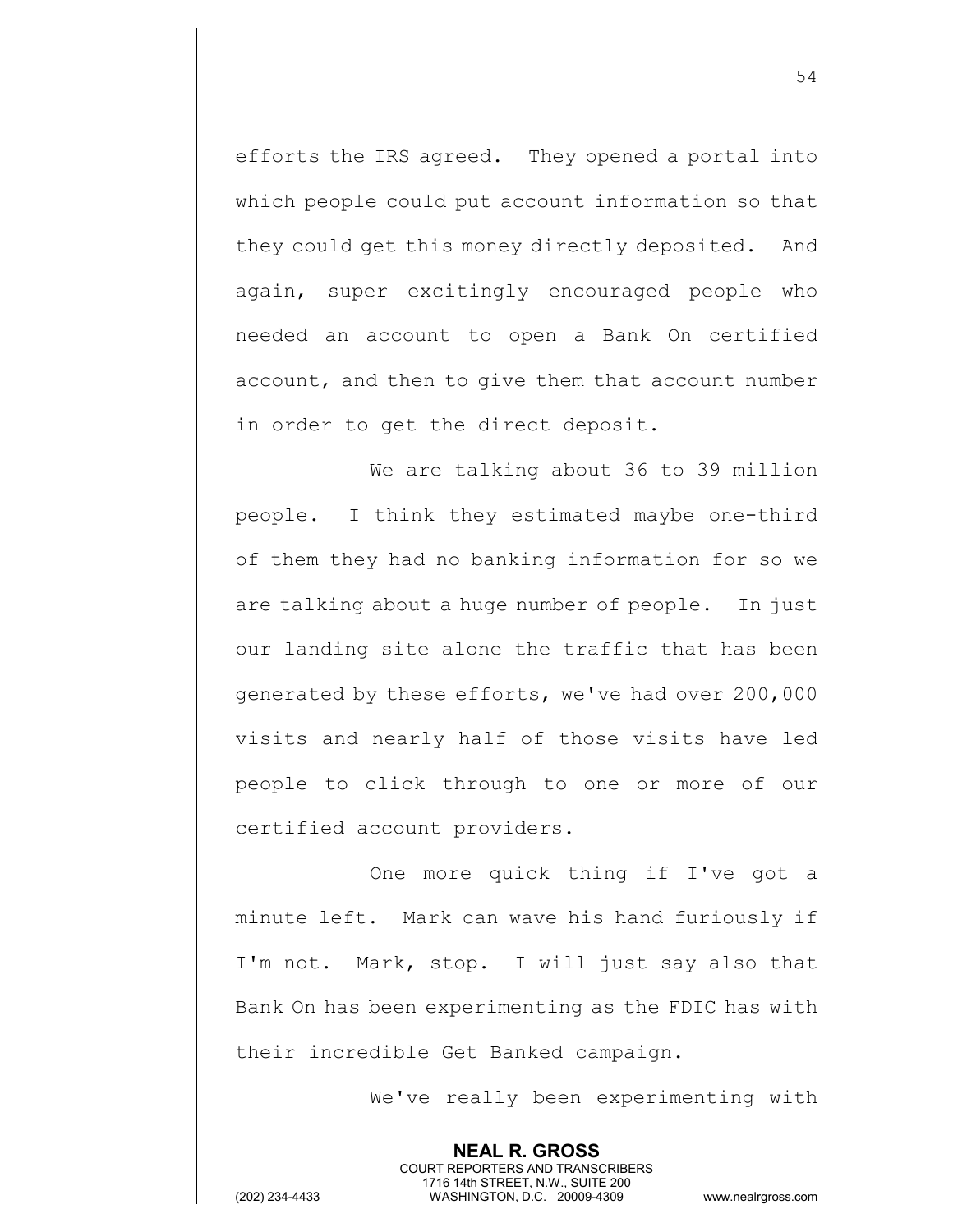something we've never done before at the CAB Fund which is reaching out directly to consumers, not just supporting our partners. We have had ads that have generated over 8 million views with a pretty small investment in just a few months.

The engagement rate with those ads has been 25 percent higher than industry averages which tells us that people are hungry for this information and will act upon it. Seventy-seven percent of the people who come to our site click through from these ads to a site where they can open a certified account from one of our provider partners which is really just thrilling.

So I'll just say in conclusion obviously a lot is going on. The focus on the unbanked is a golden opportunity for us to really drive forward. The kinds of successes that we are seeing through these partnerships are incredibly encouraging.

And when I think about some of the efforts that you see out there to lure people away from banking with other approaches to transacting,

> **NEAL R. GROSS** COURT REPORTERS AND TRANSCRIBERS 1716 14th STREET, N.W., SUITE 200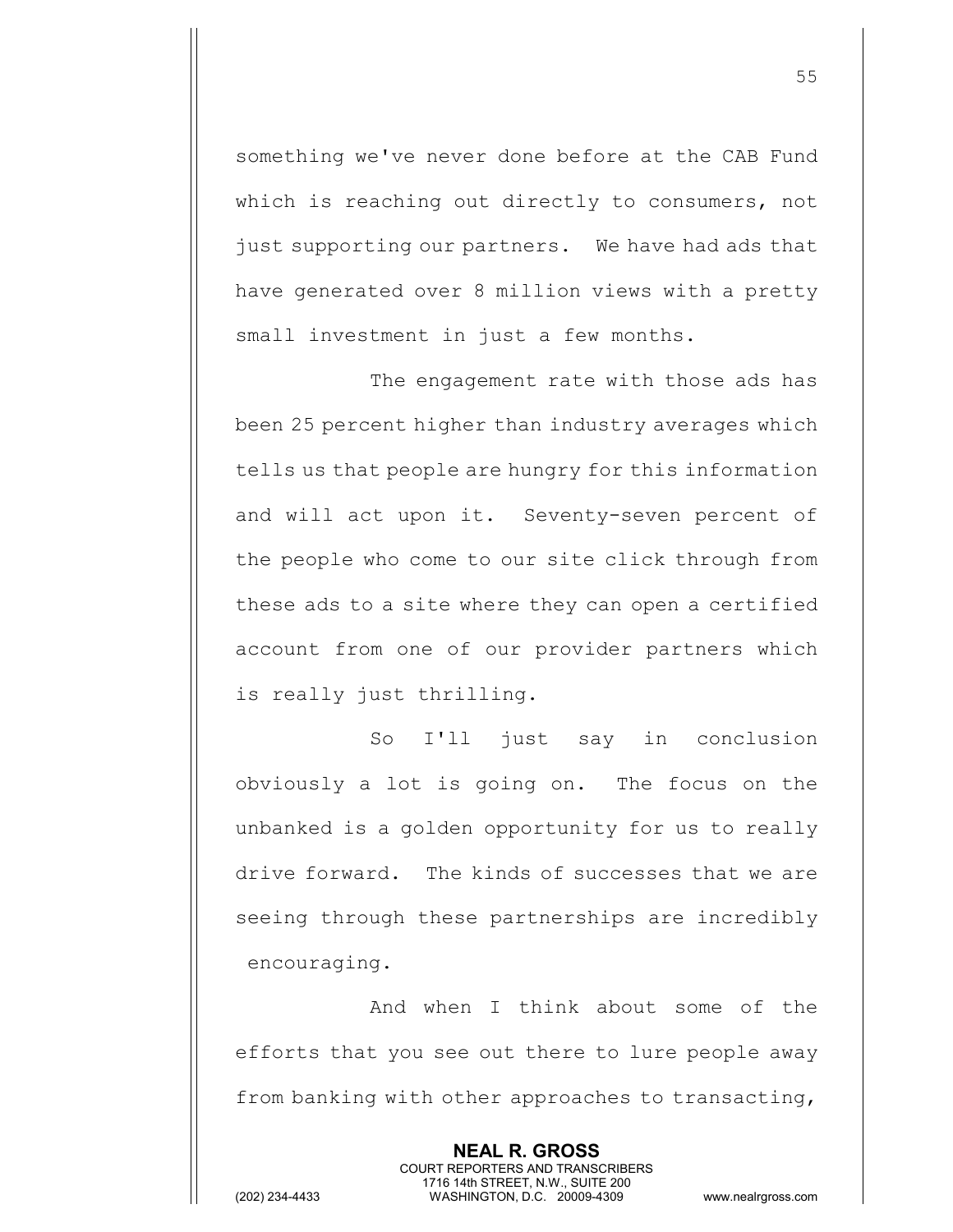my takeaway is why would we lure people away from a system when the system can meet those needs with all of the protections that among other things the FDIC and others brings to the table. So with that I'll say thank you for listening. I'm excited to hear the rest of the afternoon and I'll turn it over to Pamela.

MR. PEARCE: So Pamela is unavailable today. She was unable to join us due to a minute issue that came up and so fortunately we can now turn it over to Jennifer.

MS. TESCHER: Hi, everybody. Can you hear me okay? Yes, okay. I was waiting for the thumbs up. I really hate following Jonathan. He is a tough act to follow and as I say at every meeting I am just absolutely blown away at the success that they are having, and the difference that they are making. So kudos to everyone who's been involved.

I want to take the conversation in a slightly different direction. Actually, I'm going to take it back to the beginning to the opening remarks by Chairman McWilliams. I'll come back

> **NEAL R. GROSS** COURT REPORTERS AND TRANSCRIBERS 1716 14th STREET, N.W., SUITE 200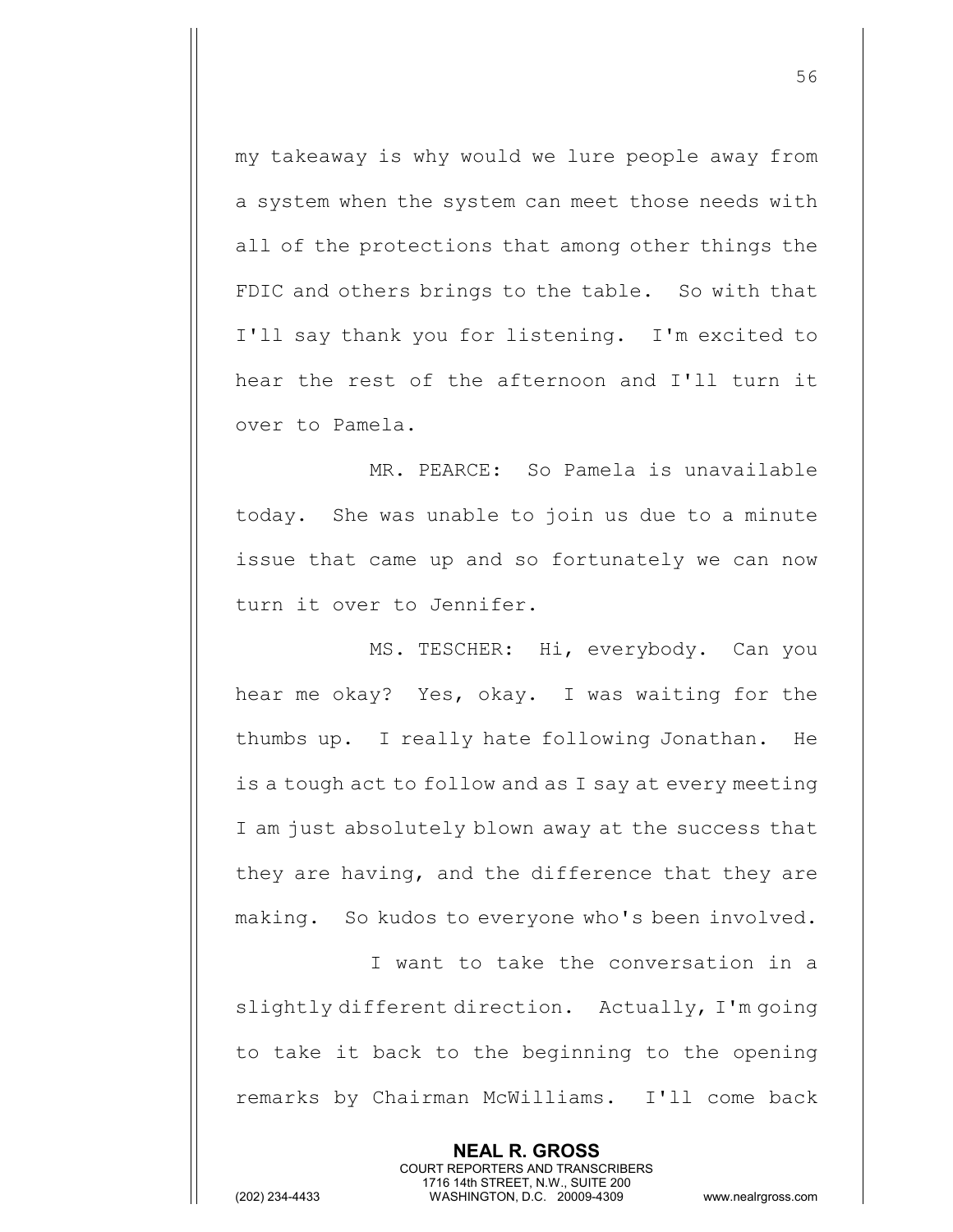to crypto at the end. I agree that I think it could be a whole session in and of itself and I would welcome that opportunity. I probably have a slightly different perspective than the others on the phone, but I ultimately probably land in the same place. But I'll come back to that at the end.

At the beginning the chairman said that financial inclusion is really not just about having an account, but it's about the financial system working for people. And the acting comptroller agreed with that. Raphael talked a little bit about that. I think everyone really likes that idea.

And particularly given the information and the data that Jonathan shared it's right to be thinking that way because we keep whittling away at the number of people who are truly outside the banking system. And I want to submit that as we think about what else, or what more beyond account ownership, that what we really are talking about is financial health. Maybe you want to call it financial wellness. Maybe you want to call it

> **NEAL R. GROSS** COURT REPORTERS AND TRANSCRIBERS 1716 14th STREET, N.W., SUITE 200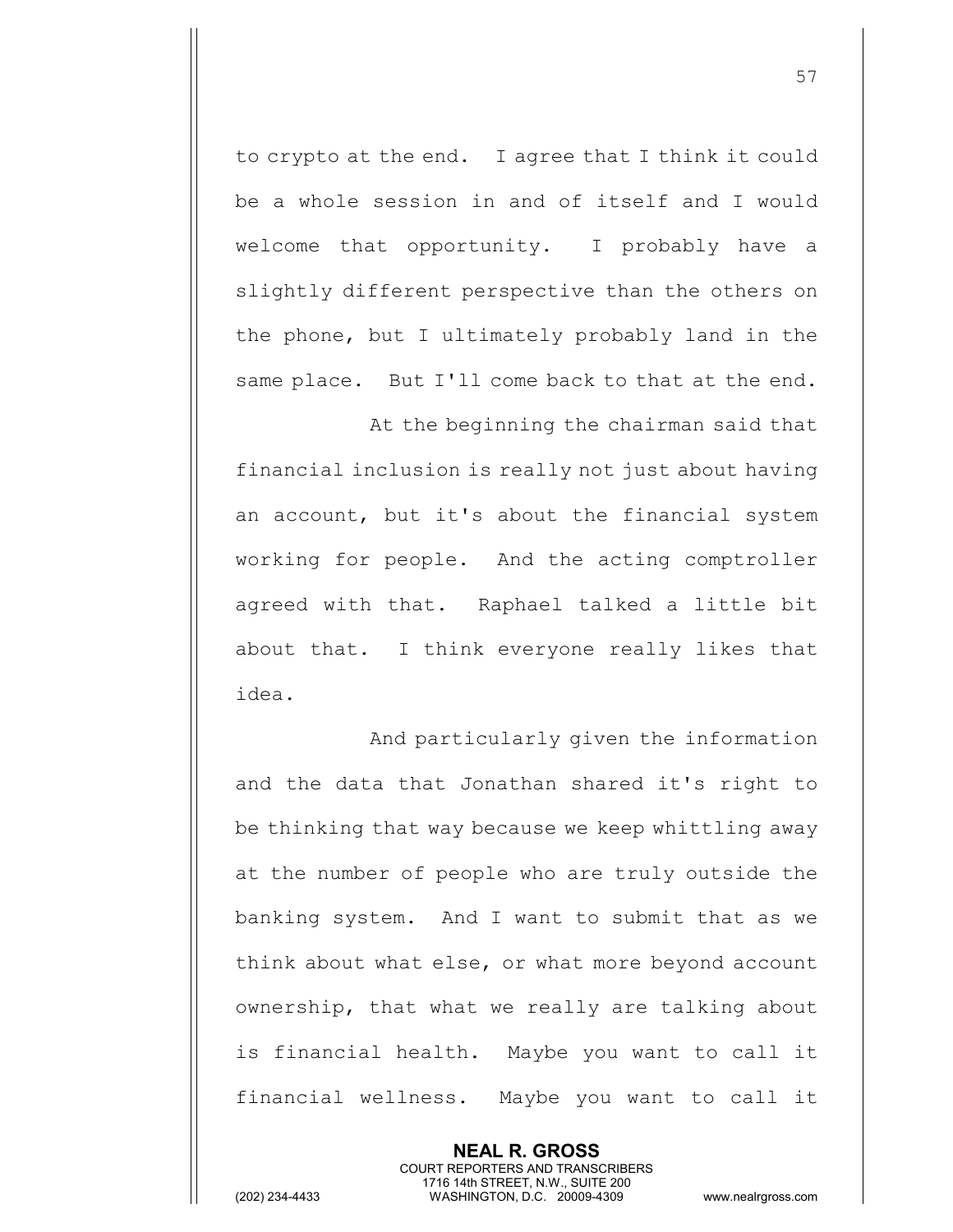well-being. I'm a little less concerned about the semantics, but I think it's really important that we not only recognize as the Chairman did the need for a holistic approach and an approach that focuses on the outcome we actually want which is not just an account. Having an account is the beginning. And we actually then need to start using

frameworks that help us define and measure financial health. Because if we don't we will find ourselves stuck on the same hamster wheel. And so I want to just spend a minute talking about some really exciting work that's been going on globally. Queen Maxima of the Netherlands as many of you know is the United Nations Secretary-General's Special Advocate for Inclusive Finance for Development. That is a huge mouthful. But essentially she has used her platform for the last many years in working with the UN to really represent financial inclusion globally.

And late last year she convened a working group on the topic of financial health because in the same way that I just said that we're

> **NEAL R. GROSS** COURT REPORTERS AND TRANSCRIBERS 1716 14th STREET, N.W., SUITE 200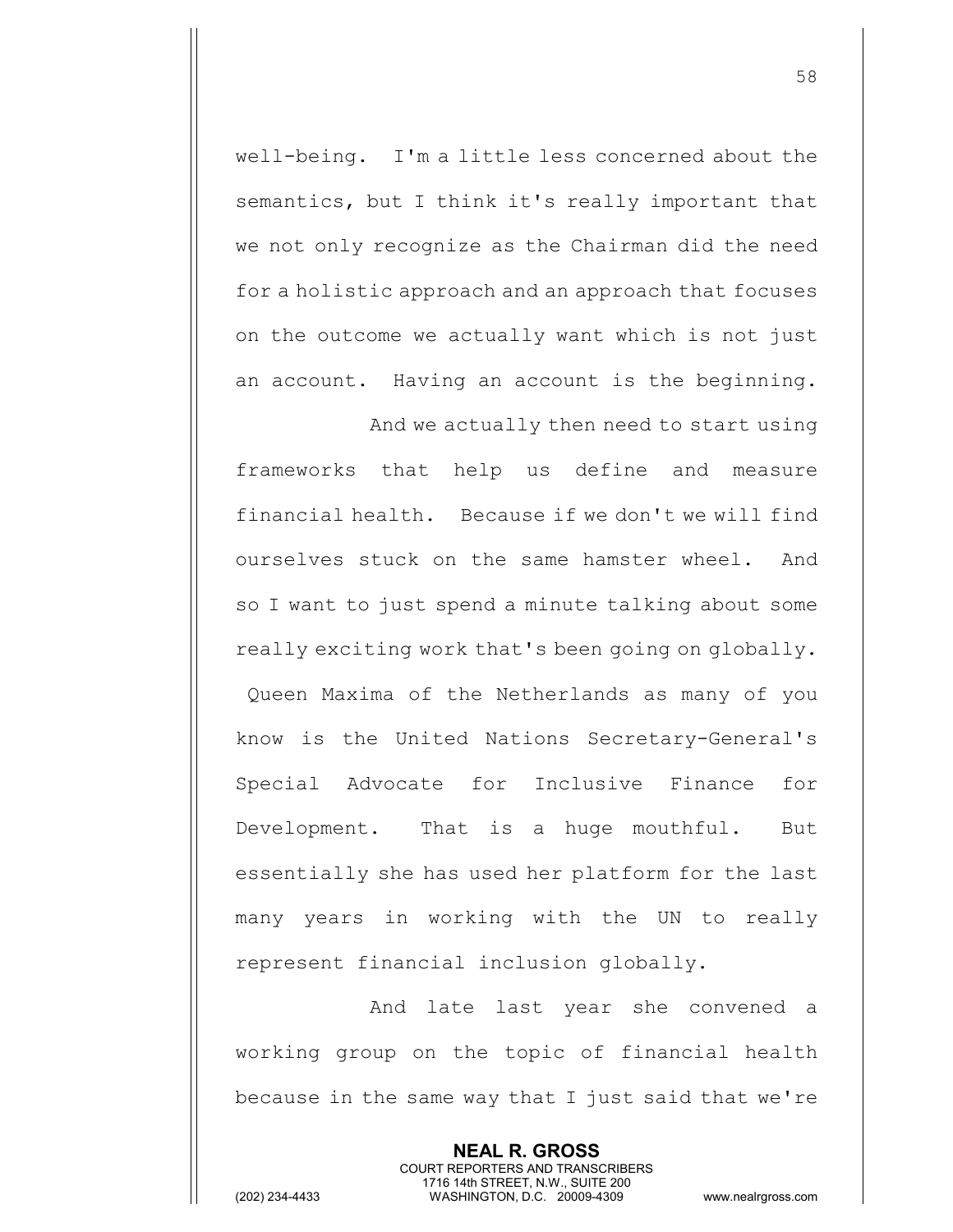nearing the point of everyone being included as financial inclusion globally has made strides thanks in large part to technology. I mean there are still 1.7 billion people who don't have an account, but that's a dramatic reduction from years passed.

And so the financial inclusion community globally has for the last five or more years really been wrestling with okay, well what does that mean for us. What's next for us. And we, because of our focus on financial health even though we work in the United States have done some work with other organizations that are focused globally, and in particular in developing countries to understand how financial health as a framework, as a methodology, as a measurement system would apply in other places around the world.

And so the queen really took this on and they just put out three different work products as a result of these working groups. One is aimed at policymakers, financial sector policymakers around the world, making the case for why financial

> **NEAL R. GROSS** COURT REPORTERS AND TRANSCRIBERS 1716 14th STREET, N.W., SUITE 200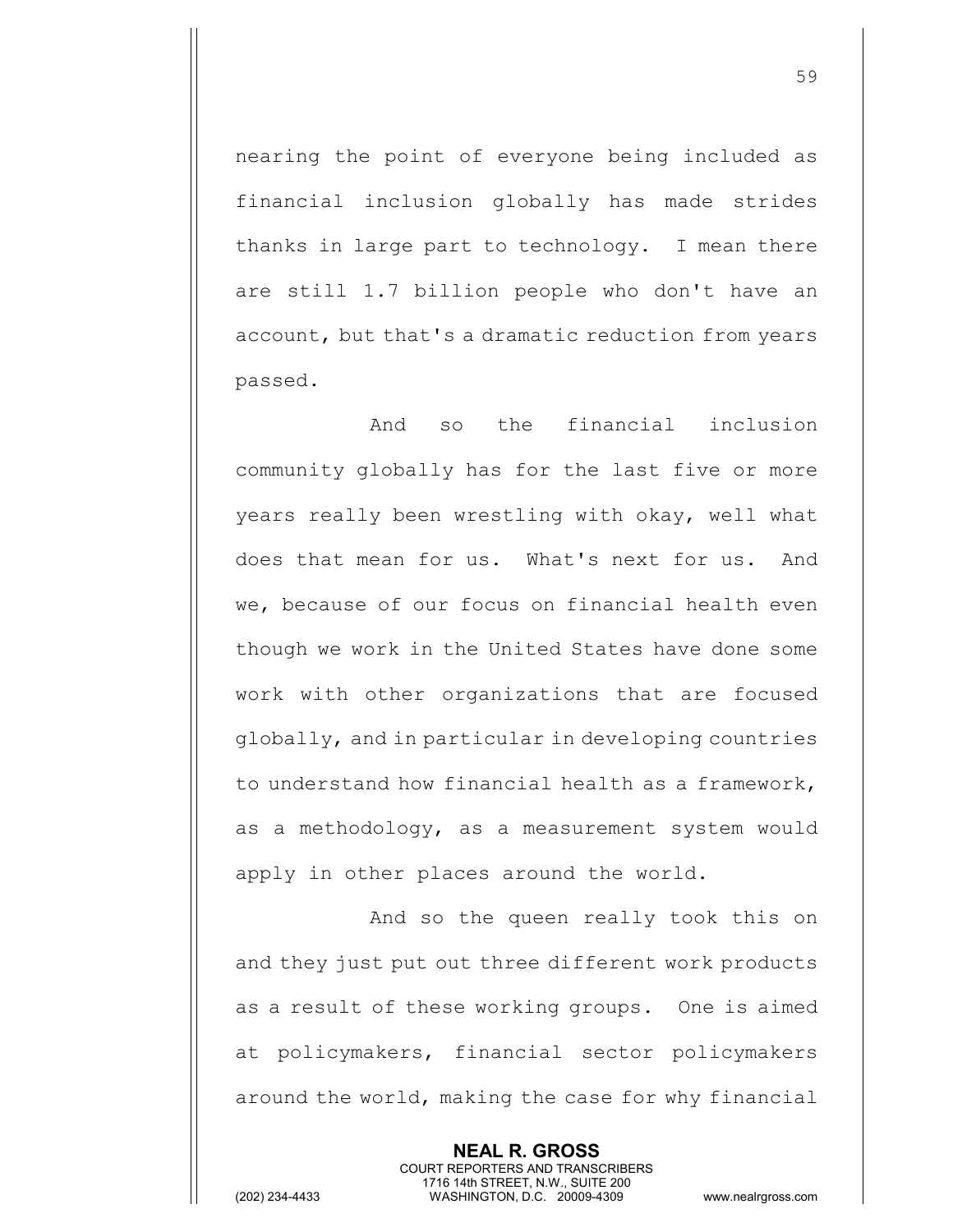health matters and what the implications are on the well-being of the population.

They also put out a similar document really focused on the business case for financial services providers.

And then the third publication they put out was really about measuring financial health, concepts, considerations, how to think about doing that. And the work is done. The queen and her staff are really looking now to take the next step in each of those three areas, right, public sector, private sector, and measurement.

And in a funny way the United States which I think has been far ahead on this issue. I mean, both we and the CFPB over the last five to seven years have done significant research and work on this concept. We are at risk of falling behind.

I just learned yesterday that over the next two years something like 30 countries around the world will have engaged in regular and ongoing financial health measurement of their populations.

> **NEAL R. GROSS** COURT REPORTERS AND TRANSCRIBERS 1716 14th STREET, N.W., SUITE 200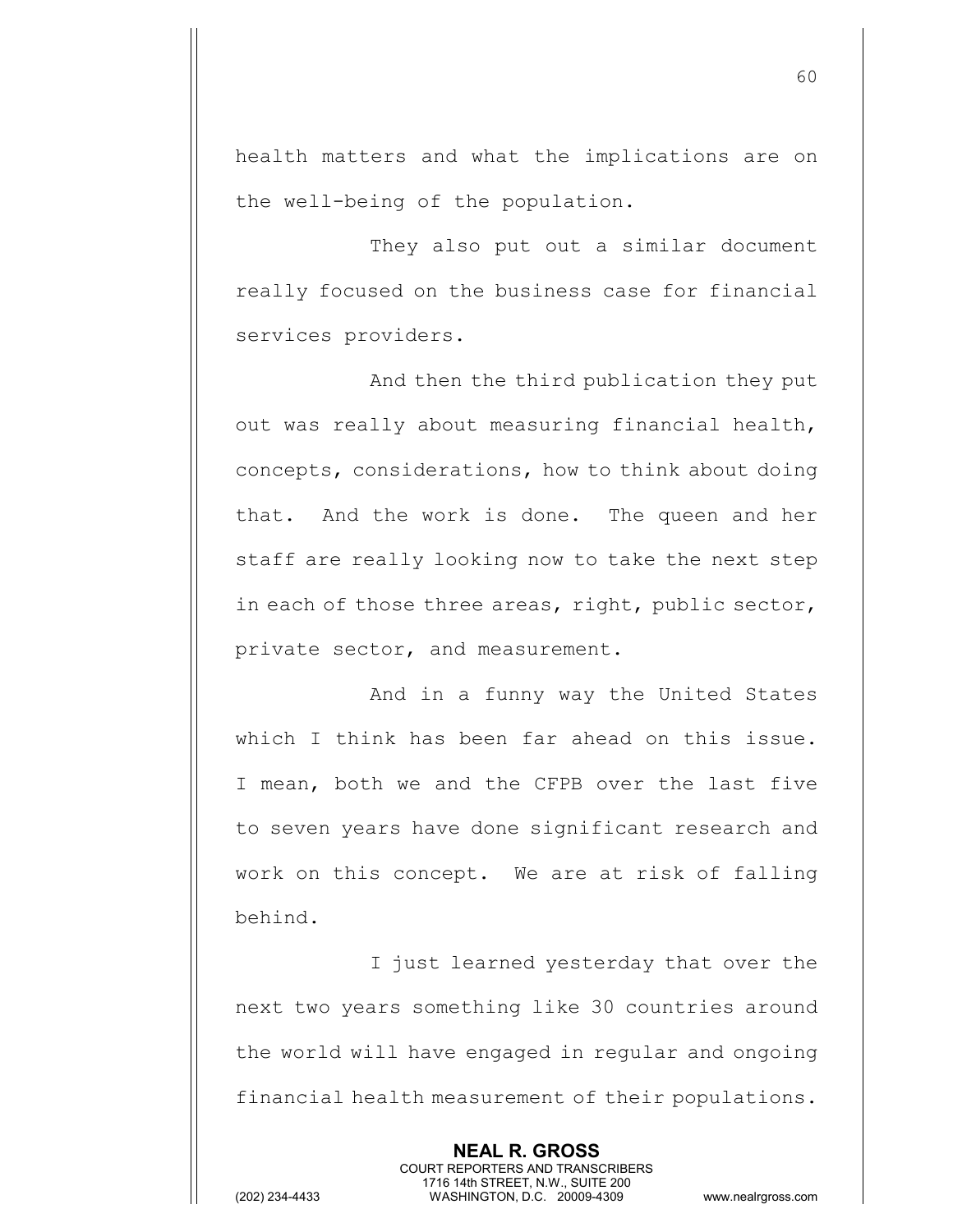That's astounding to me actually as someone who's been working in this space for a long time and has been following along closely.

And so I think what I'm raising today is the need for the FDIC and frankly for all of our other financial regulators, for our friends and colleagues in Congress to really start to dig in on financial health.

So for instance, this Fantastic research that the FDIC does every couple of years on people who don't have accounts, or for whom the system isn't fully working for them. What else could we be doing with that survey to start to explore not just account ownership, or patterns of transactions, or different usage of products, but about what outcome are we seeing as a result of their engagement with those products and services.

This is something that we spend a lot of time on with providers themselves, and we're working with dozens and dozens of financial institutions who are themselves measuring the

> **NEAL R. GROSS** COURT REPORTERS AND TRANSCRIBERS

1716 14th STREET, N.W., SUITE 200 (202) 234-4433 WASHINGTON, D.C. 20009-4309 www.nealrgross.com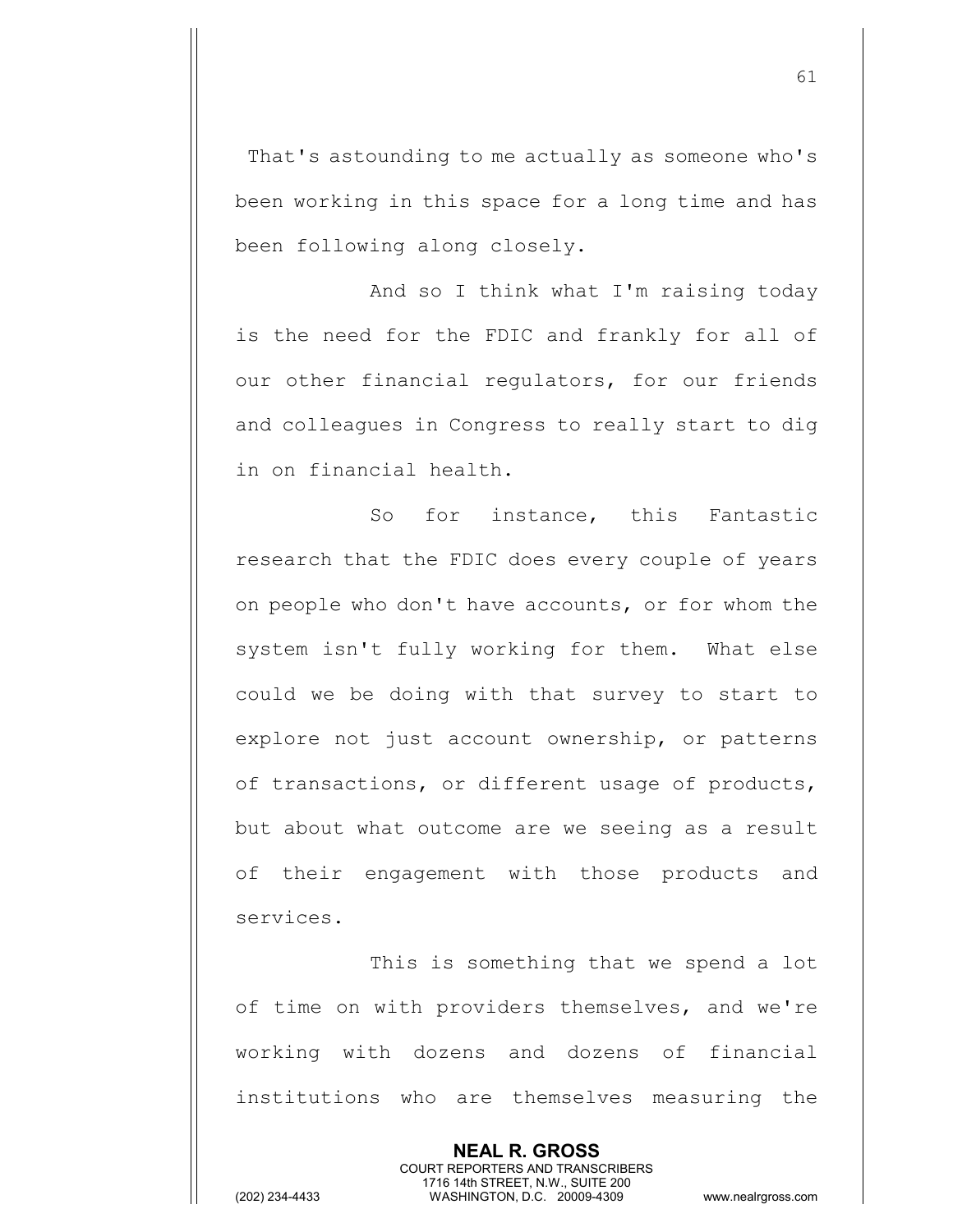financial health of their customers and in some places their own employees. In fact, earlier this year we launched an entirely new software platform that enables firms to do that extremely easily without the need for integration with their core, and to enable them to not only measure but to benchmark against national and regional averages, to get guidance and advice about what the data is telling them about what steps as an institution they might want to take, and we're really excited about enabling firms to do more. And now we think there's really a need for government to do more, whether that's gathering the data and analyzing it, whether that's thinking about policymaking and rule-writing in the context of the outcomes that are happening as a result of product usage. I think there's many opportunities and I look forward to talking about those more in the future.

To that end I want to put in a little plug. We have been measuring financial health in this country longitudinally now for a large sample for the last four years. On October 19 we'll be

> **NEAL R. GROSS** COURT REPORTERS AND TRANSCRIBERS 1716 14th STREET, N.W., SUITE 200

(202) 234-4433 WASHINGTON, D.C. 20009-4309 www.nealrgross.com

62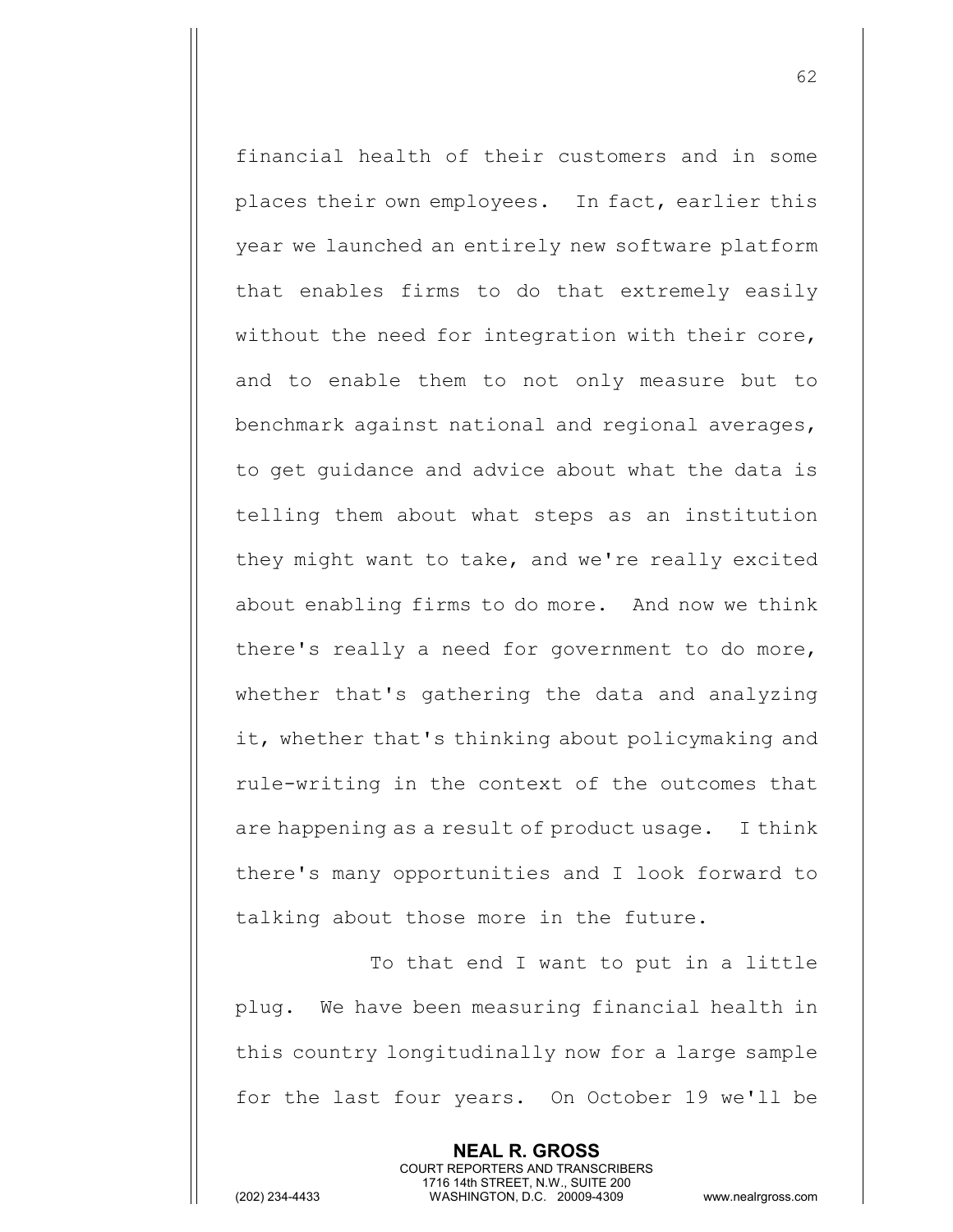releasing our latest Financial Health Pulse.

Since this is not an open conversation and there are no reporters on the call I'll just read you the headline of the press release that will go out. Financial Health Pulse shows government aid improves financial health, but gains are at risk as relief programs subside and pandemic lingers.

We actually saw overall financial health improve over the last year which is in a way shocking, but in a way not given the incredible response of government. It's the -- we're seeing financial health at the highest level since we started measuring in 2018 which is super interesting. But as you would expect we still have two-thirds of Americans who are not financially healthy, and there are stark racial inequalities. So I'll let you wait for the full results to come out, but if you're interested in learning more our financial health insights event which is a free and virtual event is scheduled for November 3 from 11 to 1 Central.

> **NEAL R. GROSS** COURT REPORTERS AND TRANSCRIBERS 1716 14th STREET, N.W., SUITE 200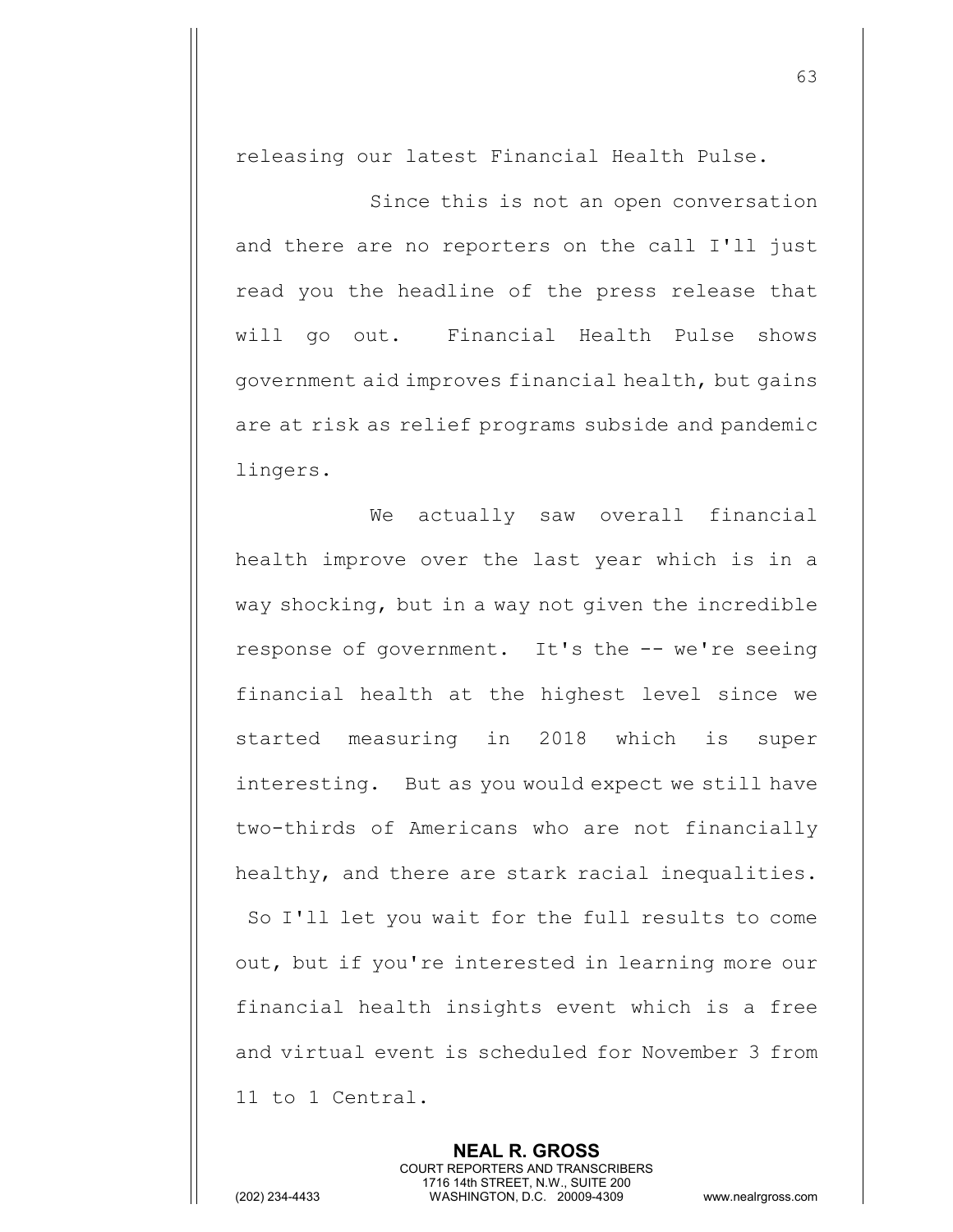You'll have an opportunity to learn more about the results, to hear conversation about the role of government, and government data in driving action in financial health, the importance of community-based research, and other subjects like that.

I want to just end with a slightly different topic here. And it's an oldie but a goodie. And it's probably not one that anyone is expecting me to raise, but I think we've got to talk about overdraft. Again, not a new subject but I think the pandemic and the relief that many banks provided during this time really helped to underscore just what a drag overdraft can be, and the cost that it continues to exact, and the fact that it is -- has such a huge racially disparate effect.

We're also seeing lots of banks make changes. And so we just put out some research earlier this year around overdraft and overdraft's usage. And none of it will be surprising to you except the one statistic that I think has been hard

> **NEAL R. GROSS** COURT REPORTERS AND TRANSCRIBERS 1716 14th STREET, N.W., SUITE 200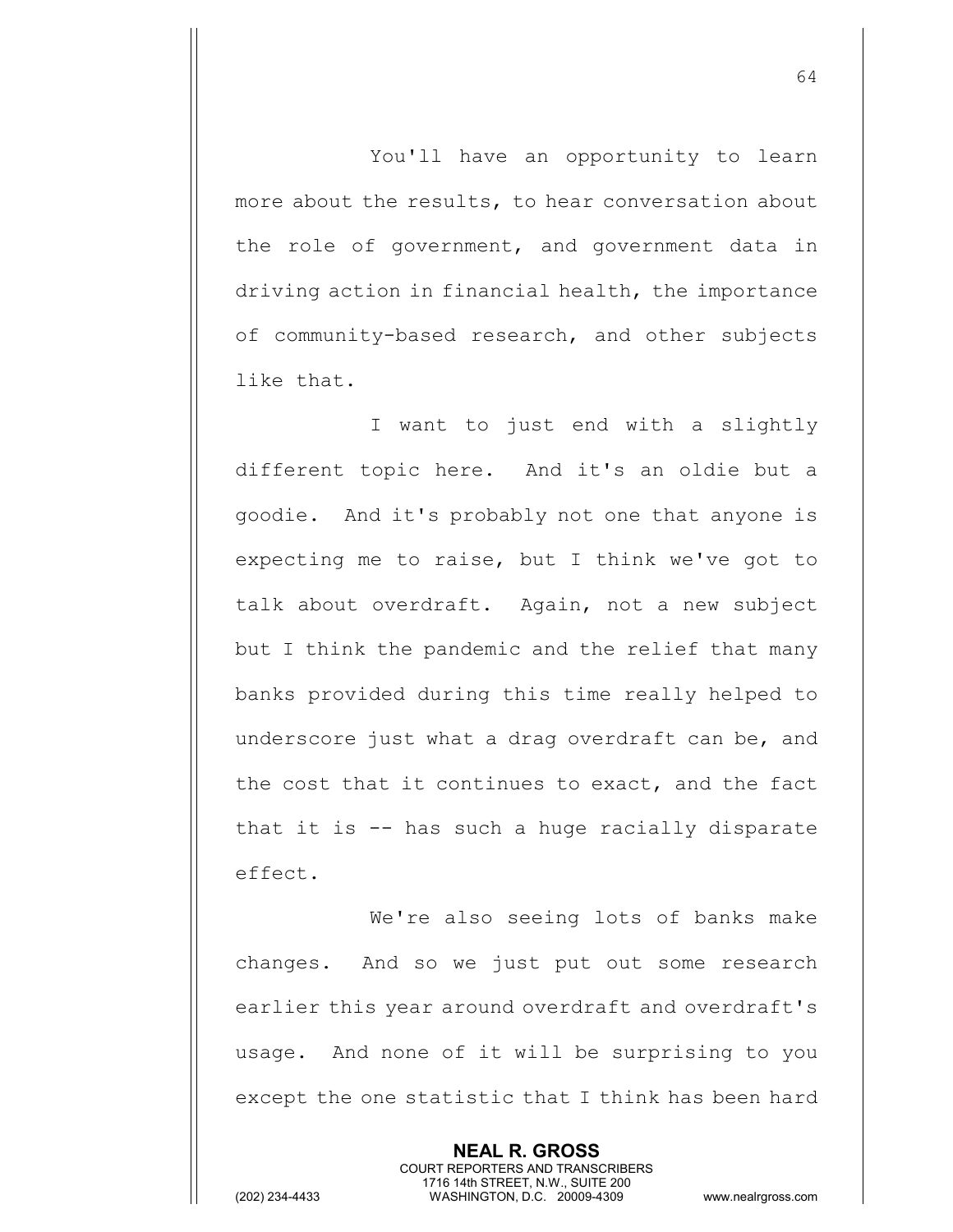to pin down. It's been very hard to identify the racial dynamics in overdraft usage and our work demonstrated that Black and LatinX households with accounts were far more likely to report having overdrafted, 1.9 times as likely for Blacks and 1.4 times as likely for LatinX households compared to their White counterparts.

And whether an individual overdrafts once a year or 20 times a year the inequity of who's bearing the brunt of that remains. And ultimately overdrafters are really subsidizing the cost of delivering banking services to more financially secure customers. In fact, we found that -- if I could find the statistic -- nearly three times -- people who overdraft are nearly three times as likely to report being charged a maintenance fee for their checking accounts versus non-overdrafters which underscores the point of who's paying for whom.

We also put out a guide just a few weeks ago, a guide for financial institutions about what they can do, how they can be thinking about

> **NEAL R. GROSS** COURT REPORTERS AND TRANSCRIBERS 1716 14th STREET, N.W., SUITE 200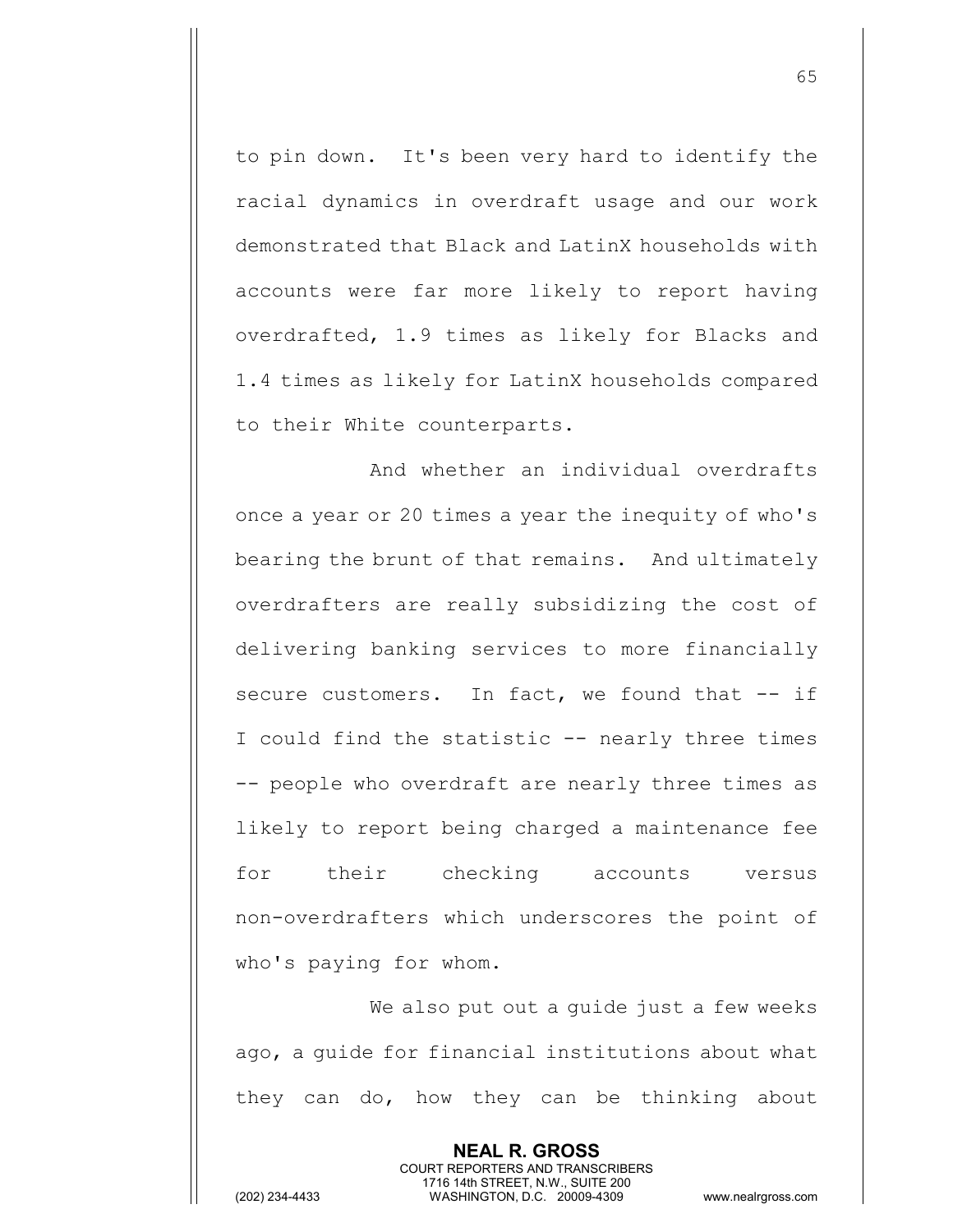reexamining their overdraft programs. And we talked about things like evaluating their existing policies and practices, helping customers manage their monthly expenses, positioning customers to avoid overdraft. So I would put PNC's low cash mode in this category. Or offering alternative forms of credit. Naomi mentioned more small dollar products being offered by banks. So Huntington's Standby Cash, Bank of America's Balance Assist, there are many others. And then of course we talked about providing safe checking accounts that comply with national Bank On standards including no overdraft fees.

So I think my ask here is while there is positive momentum a lot of that positive momentum is coming from statements that some people on this call and others have made publicly about overdraft. And whether or not any rulemaking might ensue, just the idea that regulators are paying attention and think it's a priority I think can't be overstated right now to continue this momentum, and to really to the degree possible to call out

> **NEAL R. GROSS** COURT REPORTERS AND TRANSCRIBERS 1716 14th STREET, N.W., SUITE 200

(202) 234-4433 WASHINGTON, D.C. 20009-4309 www.nealrgross.com

66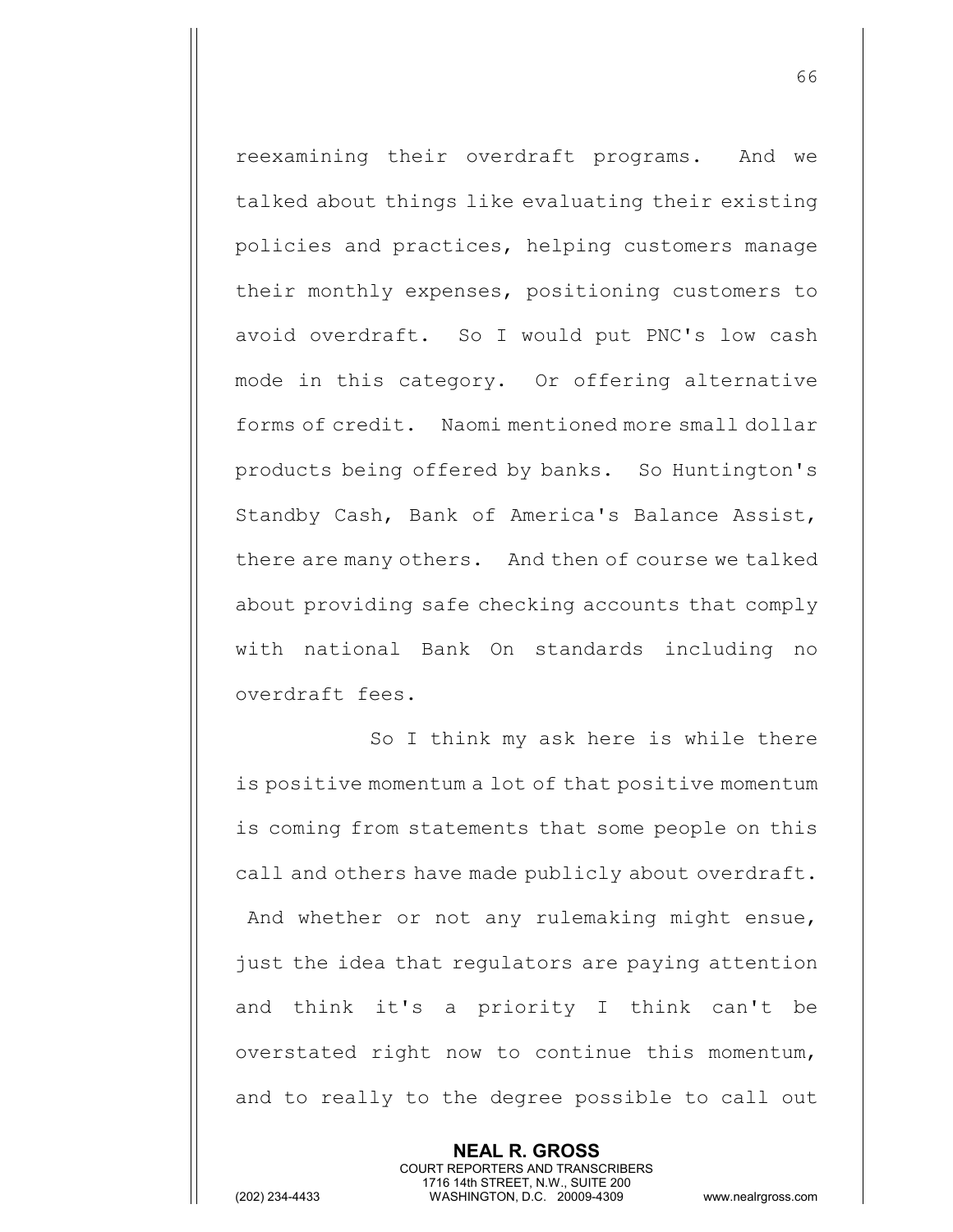good practice when we are able to do so.

So with that  $I$  -- oh and Raphael, I just wanted to say we can talk offline, but on the benefits cliff side of things (telephonic interference) financial solutions lab we actually are funding an organization called the Leap Fund in New York. And they also have a calculator and have been working with employers on an interesting model to enable employers to kind of hold in escrow the additional money from a raise that might take them over the benefits cliff. So we should connect offline. I'm happy to make that connection if you're not already connected with them.

MR. PEARCE: Great, Jennifer, thank you. And then I'll turn it over to the last member of the committee, Christina.

MS. TETREAULT: Great to be here. I had a little technical difficulty so apologies for not joining the video part, but I've been listening in. And it's always such a thrill to be here because I always learn so much and I appreciate everyone for sharing their insights.

> **NEAL R. GROSS** COURT REPORTERS AND TRANSCRIBERS 1716 14th STREET, N.W., SUITE 200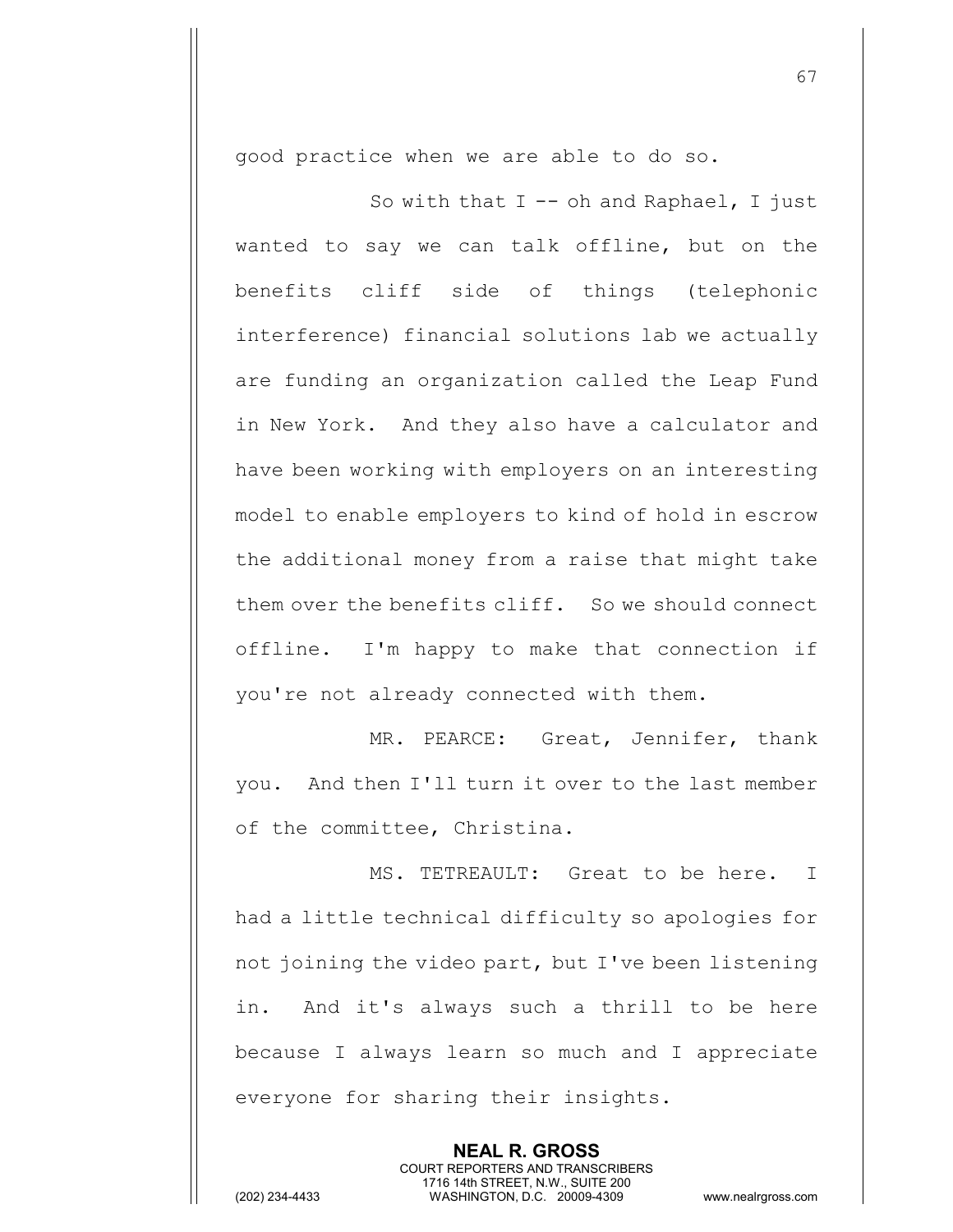One of the benefits of going last is I can throughout the other remarks of folks cross things off my list for sharing. So there are a handful of things I want to talk about.

The first is the last time we were together I mentioned that I was going to a new organization and I have landed. I am the deputy commissioner for the Office of Financial Technology Innovation for the California Department of Financial Protection and Innovation.

And why am I talking about that here? Well first of all, we've got the other session, but as the chair said in her opening remarks we take a very broad view of what financial inclusion means. And really the mission of my office is to support responsible innovation and job creation in California.

And we know so many innovations are really focused on folks who may not currently or may not traditionally have been well served in the financial services marketplace. So very interested in that. And so I want to spend just

> **NEAL R. GROSS** COURT REPORTERS AND TRANSCRIBERS 1716 14th STREET, N.W., SUITE 200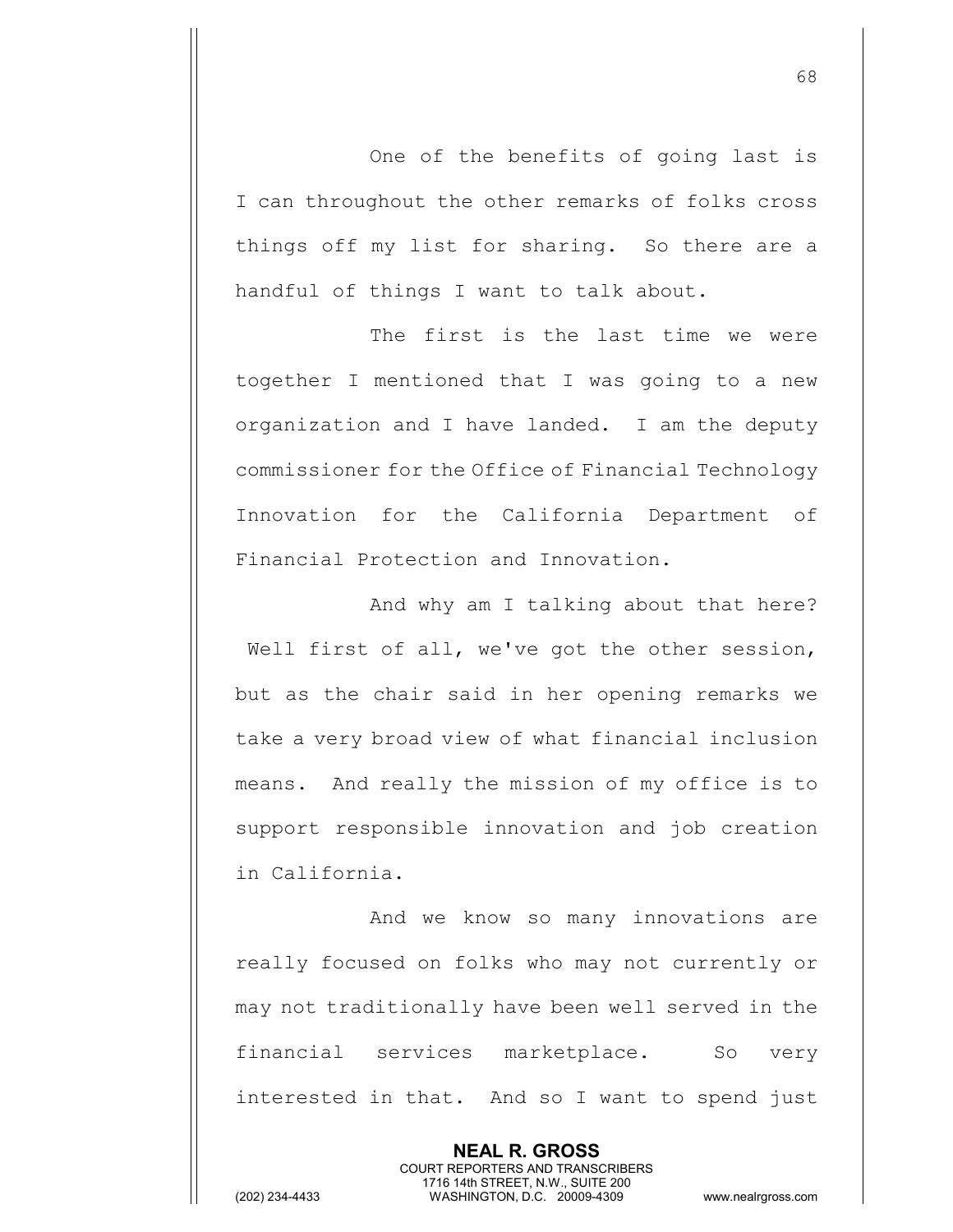a few more seconds talking about the functions of my office.

So the first is engagement. We meet with a broad range of stakeholders. The second is research. And then the third is what I like to call synthesis. So putting the insights learned from engagement and from research to work to improve the financial services ecosystem.

So we are doing that. I am here. I've got a small but mighty staff and we're building that, and more to come on that.

I want to echo something that Jennifer just talked about. The department put out a report fairly recently that showed a sharp dropoff in consumer lending. And so it was interesting to have the little piece that Jennifer highlighted there about the relationship with relief that folks have received. Our report by the way did not talk about that. It really just documented the dropoff that we've seen.

On the housing front because this is obviously critical especially given the current

> **NEAL R. GROSS** COURT REPORTERS AND TRANSCRIBERS 1716 14th STREET, N.W., SUITE 200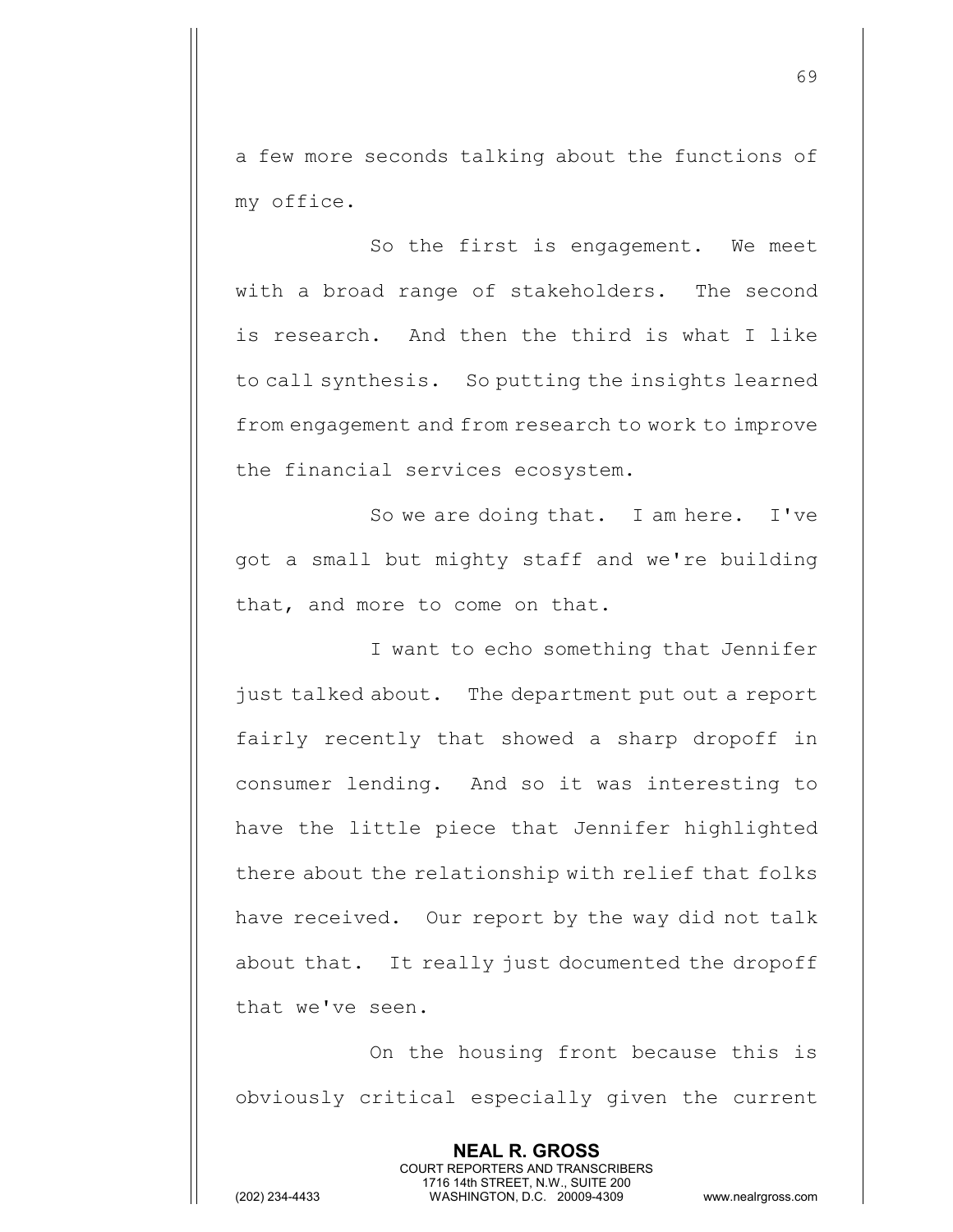circumstances and the pandemic impacts the state is making a full court press to keep everyone in their homes. There's more information at housing is key. And I'd be happy to connect folks to the experts here who are working on those initiatives.

Last but not least is the cryptocurrency question. So I would echo that the research shows but not our department's research, but insights gleaned that consumer interest has risen and it has risen a great deal among folks who maybe weren't the traditional crypto investor at first.

So for example, Jim and I did some research earlier this year that showed that it was men, predominantly White men, predominantly White men with incomes over \$100,000, and predominantly middle aged or not quite middle aged White men.

And recently Robin Hood has revealed about their users that they tend to be younger, they tend to be people of color. So it does seem like there is a great deal of interest in younger consumers, lower and moderate income consumers

> **NEAL R. GROSS** COURT REPORTERS AND TRANSCRIBERS 1716 14th STREET, N.W., SUITE 200

(202) 234-4433 WASHINGTON, D.C. 20009-4309 www.nealrgross.com

70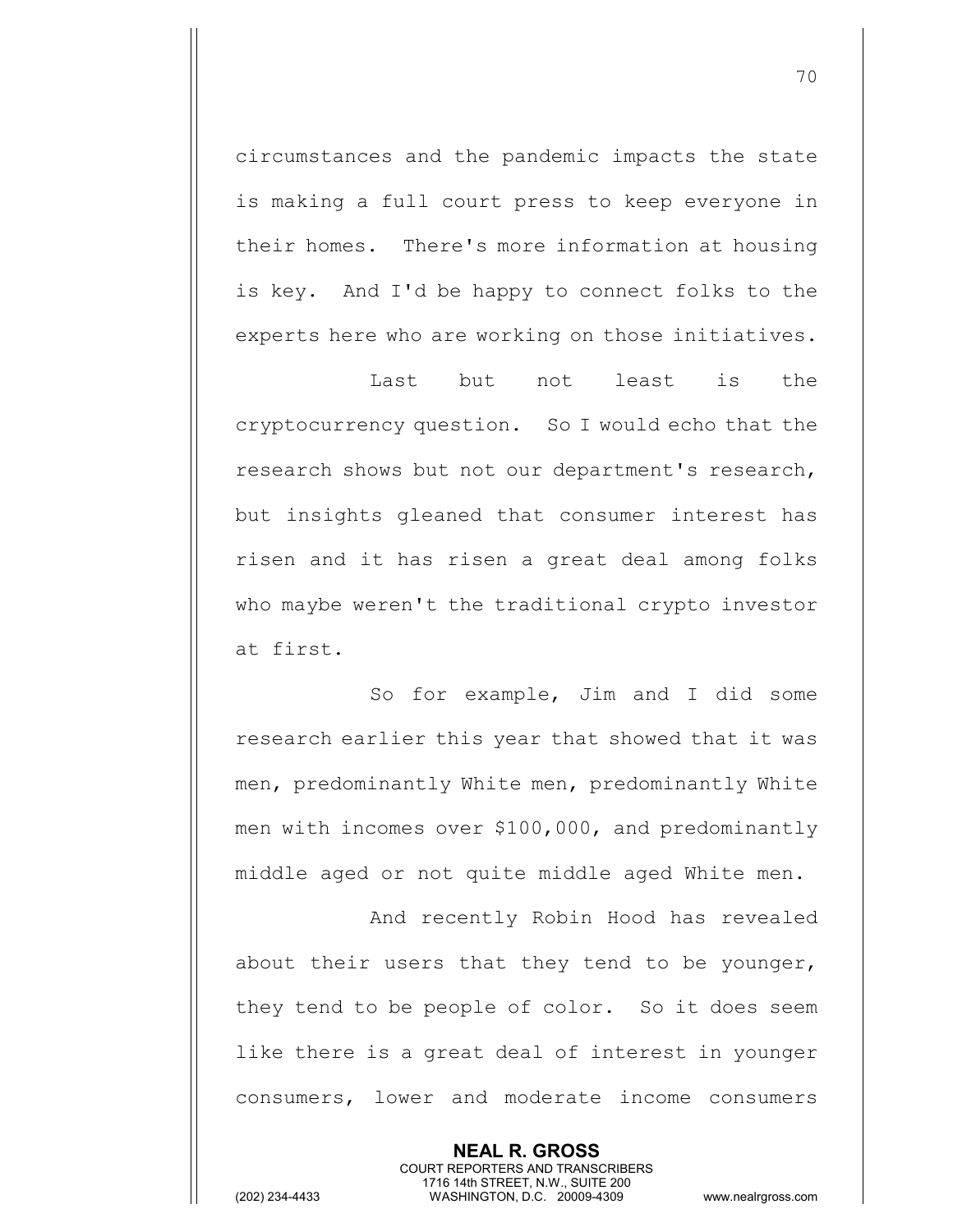although that is merely a guess on my part. It's based on anec data from tracking all of this stuff because I am extremely interested.

What I can say from the department is that we have also seen with a corresponding rise in consumer complaints as consumer interest in cryptocurrency has increased and I sat down and did a review of all of those complaints. And I will say that most -- the thing that stood out the most to me was something that again others on this call have mentioned which is the ways in which people were losing money and complaining to the department about it had to do with falling victim to scams.

So actions that are already illegal under any approach to cryptocurrency are the ways that people were reporting to us most often that they are losing money. So very interested in developments in this area as well as others. And that's kind of where I want to end off.

I mentioned that there is the research function of the office that I'm working with others

> **NEAL R. GROSS** COURT REPORTERS AND TRANSCRIBERS 1716 14th STREET, N.W., SUITE 200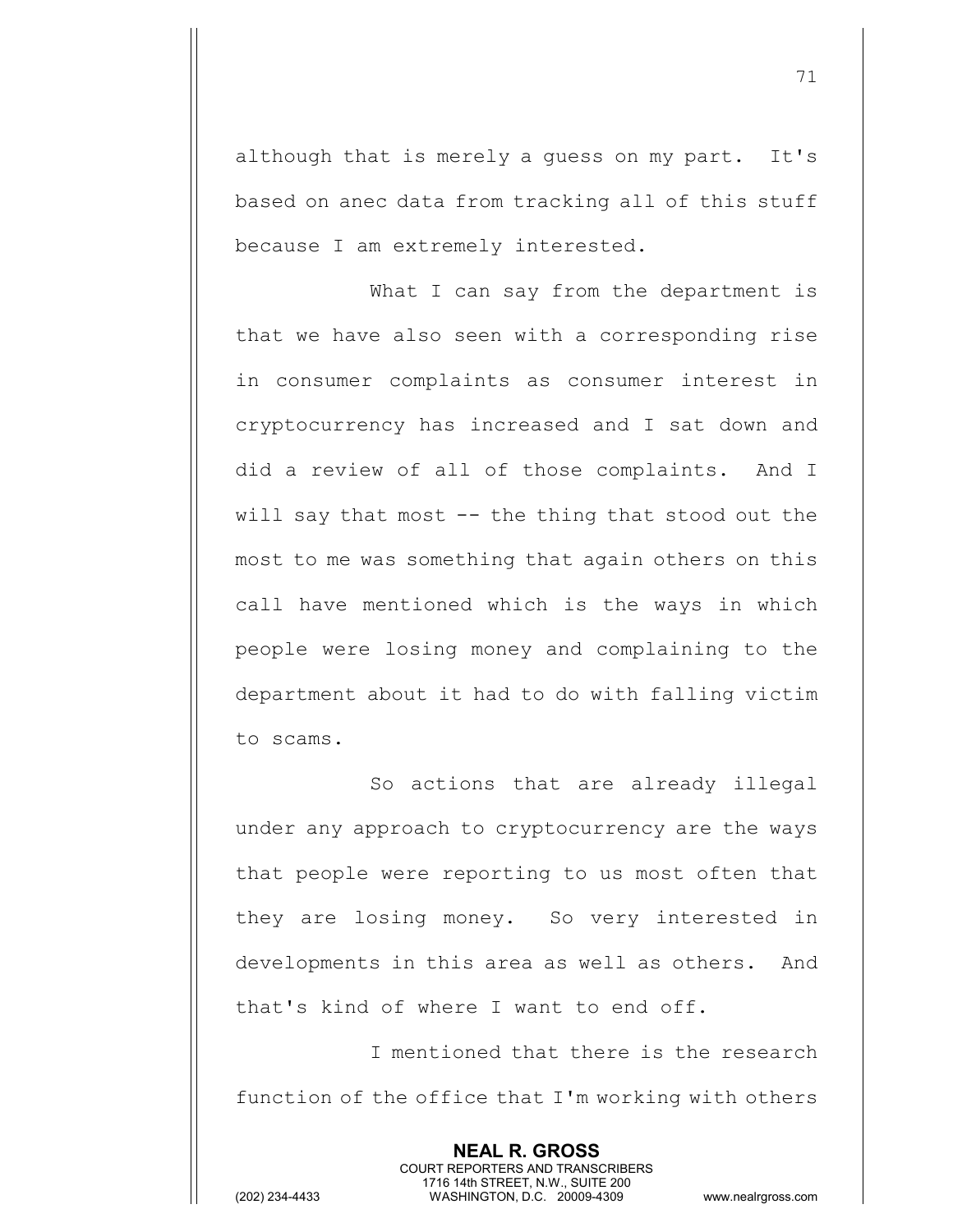to stand up. And am very interested in continuing conversations with folks in this ecosystem because we think that there's a lot of great insights for us to glean working with others. So I will end there and say thank you very much.

MR. PEARCE: Great. Thank you, Christina. So, we're running a few minutes over time, but as expected I'm a terrible moderator for the panel with this much talent and expertise. I could keep going for like another hour and just do a second round through everyone but I do think that would get me in hot water eventually.

So I'll just say a couple of words and then if there are any questions see if I have time, or if people start waving at me to cut it off.

One of the things that was really interesting, sort of the themes were consistent across so many of the different numbers. I'll start with trust. The notion as the acting comptroller raised of banks having your back really was thematic. I heard that from multiple members. And the bank account is not the -- is

**NEAL R. GROSS** COURT REPORTERS AND TRANSCRIBERS 1716 14th STREET, N.W., SUITE 200 (202) 234-4433 WASHINGTON, D.C. 20009-4309 www.nealrgross.com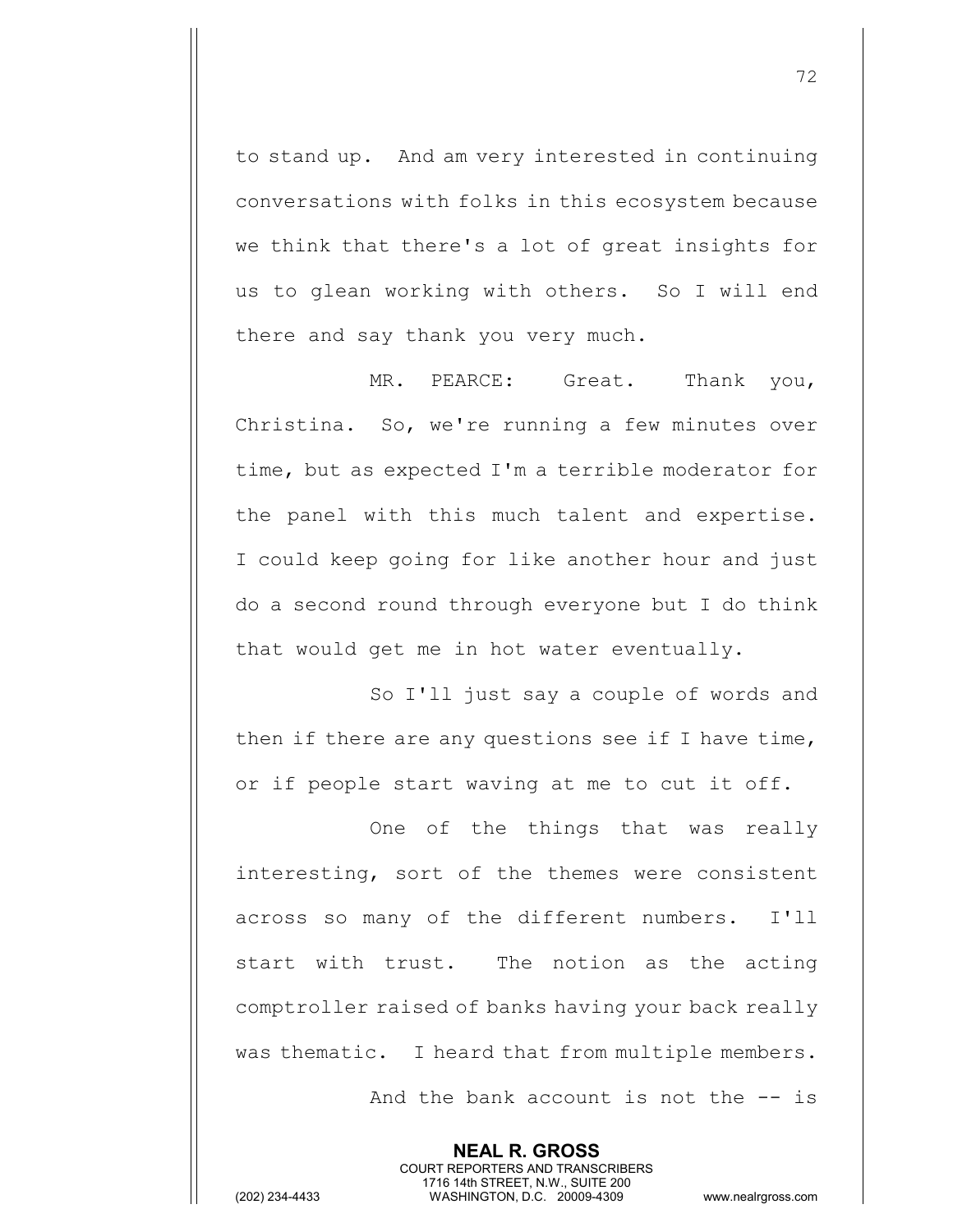the beginning. It's the beginning, not the end of the relationship, and that there is a lot of really exciting and interesting work going on to integrate and to leverage not just products and services that banks are offering. Naomi talked about small dollar loans. But also trying to think about ways to leverage that banking relationship to also supercharge, I'll use that term, or activate as Margaret said earlier other connections with either government programs, or non-profit organizations that are supporting consumers.

We heard everything from summer jobs, to workforce development. Financial health and wellness, and guaranteed income pilots and coaching. So lots of richness in how do you extend or use that moment of a banking relationship and then build upon that which I thought was really, really interesting.

Safety was a sort of third thing that really resonated across different committee members during the presentation. Naomi talked about fraud. We talked about scams, both targeting

> **NEAL R. GROSS** COURT REPORTERS AND TRANSCRIBERS 1716 14th STREET, N.W., SUITE 200

(202) 234-4433 WASHINGTON, D.C. 20009-4309 www.nealrgross.com

73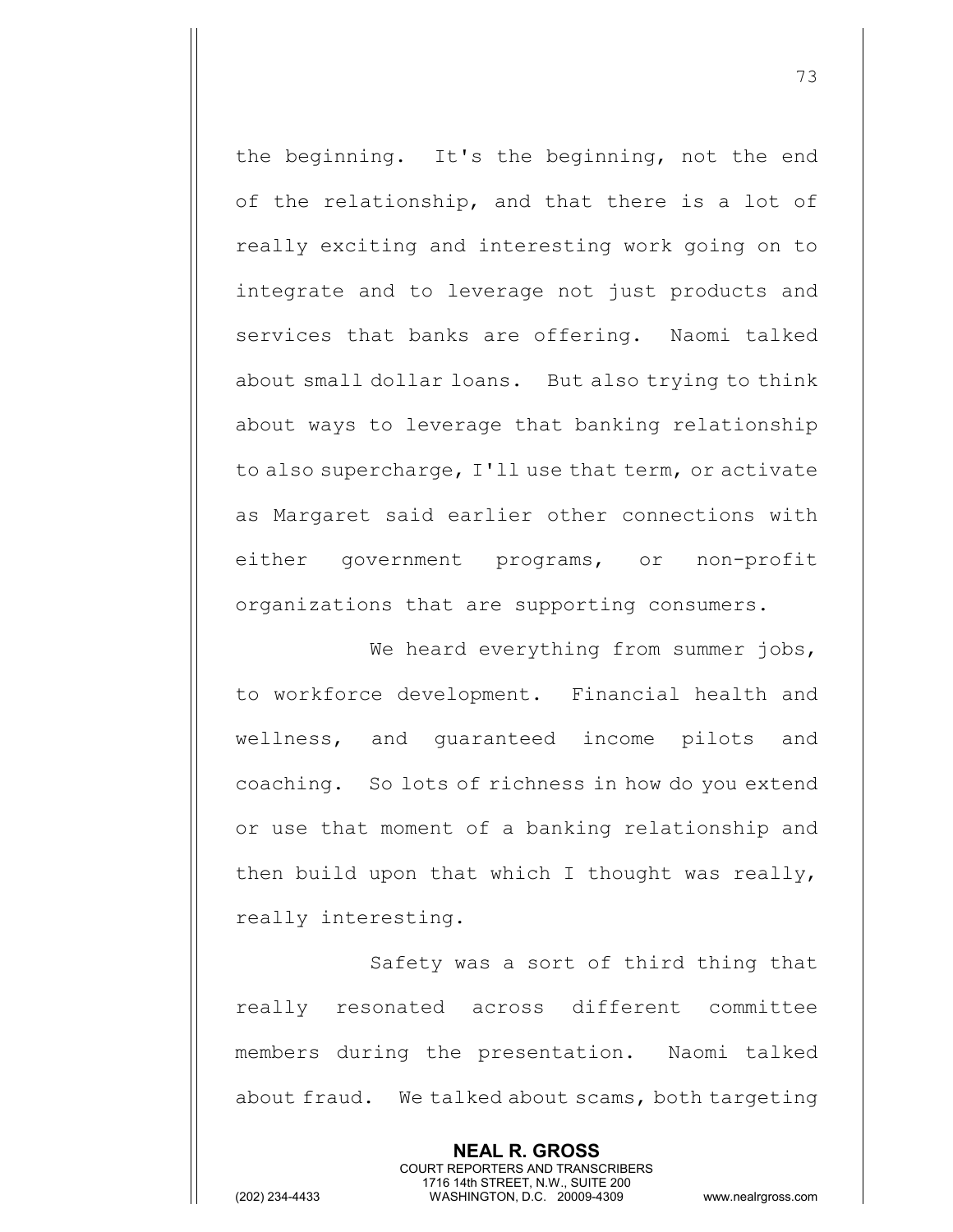elderly, targeting youth and other populations. Crypto and things related to consumer protections around crypto I sort of would put into that bucket of just making sure people are understanding, especially as the market for that seems to be shifting as Christina pointed out at the end, and understanding what's going on in that space.

And then fourth, pandemic. Lots of discussion around how the pandemic has -- I think the acting comptroller talked about -- brought some of the inequalities or differences in stark relief. Raphael talked about widening the cracks which I thought was a really vivid metaphor.

But also the flip side of the positives that folks have seen, the silver linings in the pandemic around partnerships that have developed that may not otherwise have been involved in financial and economic inclusion, whether this be government agencies or others, and additional resources coming into the sector, and the recognition of this as elevating in profile and people's awareness and understanding as Lisa

**NEAL R. GROSS** COURT REPORTERS AND TRANSCRIBERS 1716 14th STREET, N.W., SUITE 200 (202) 234-4433 WASHINGTON, D.C. 20009-4309 www.nealrgross.com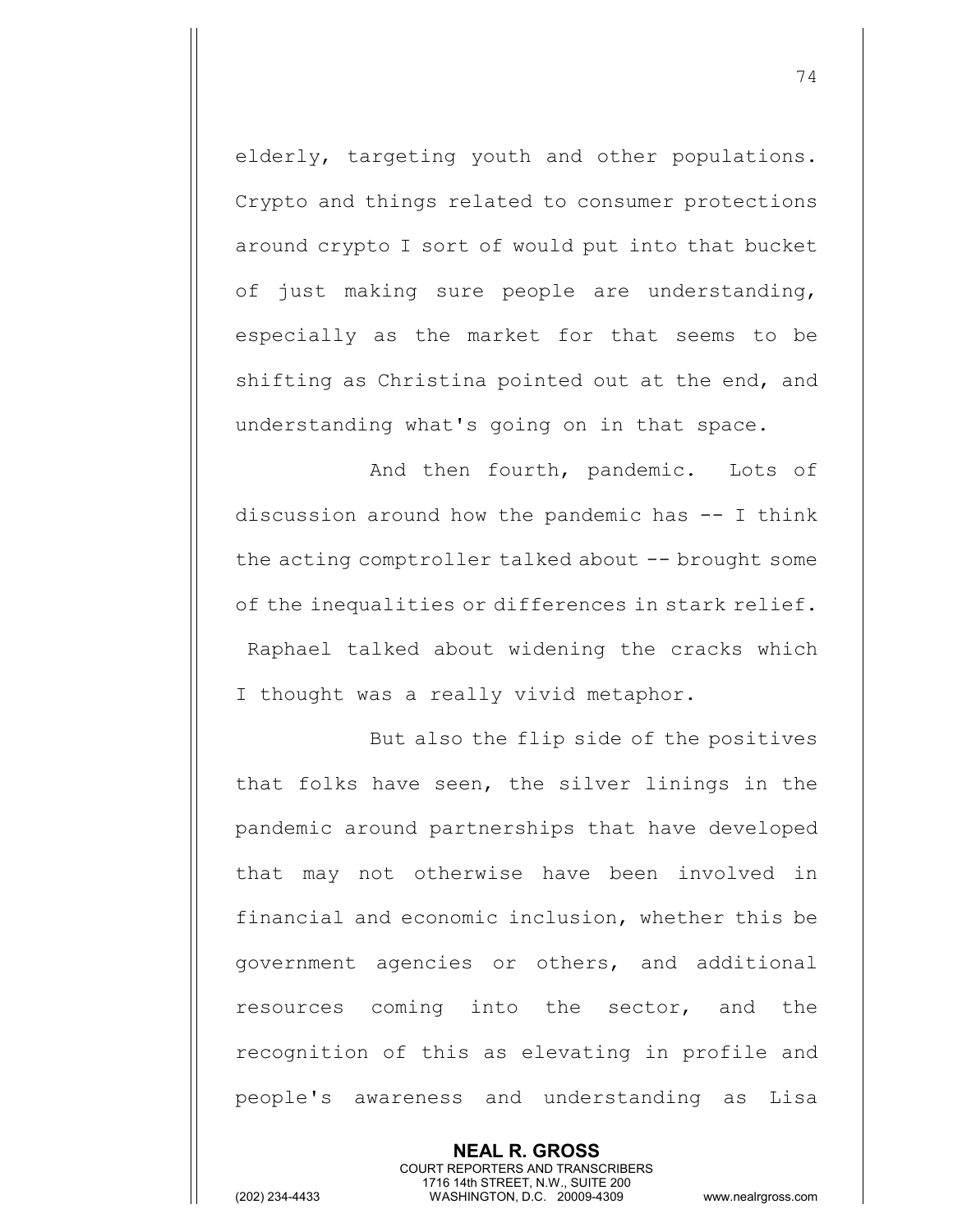pointed out.

And as part of that particular attention on racial equity. You heard as a lens or an overlay, and focusing on the challenges in particular people of color. So that's sort of my two-ish minute summary. And I will pause for a second to see if we have time for any burning questions before we take a break.

All right. Great. I don't see any questions and so Liz, I will turn it back over to you.

MS. ORTIZ: Thank you, Mark, and thank you, members. Now we are going to take a very short break so we can set up for our first panel. We'll be back in five minutes. So 2:35 Eastern time. Take a break but do come back. We'll see you soon.

(Whereupon, the above-entitled matter went off the record at 2:31 p.m. and resumed at 2:36 p.m.)

MS. ORTIZ: All right, welcome back, everyone. Let's move to our first panel which will share highlights from FDITECH's very first tech

> **NEAL R. GROSS** COURT REPORTERS AND TRANSCRIBERS 1716 14th STREET, N.W., SUITE 200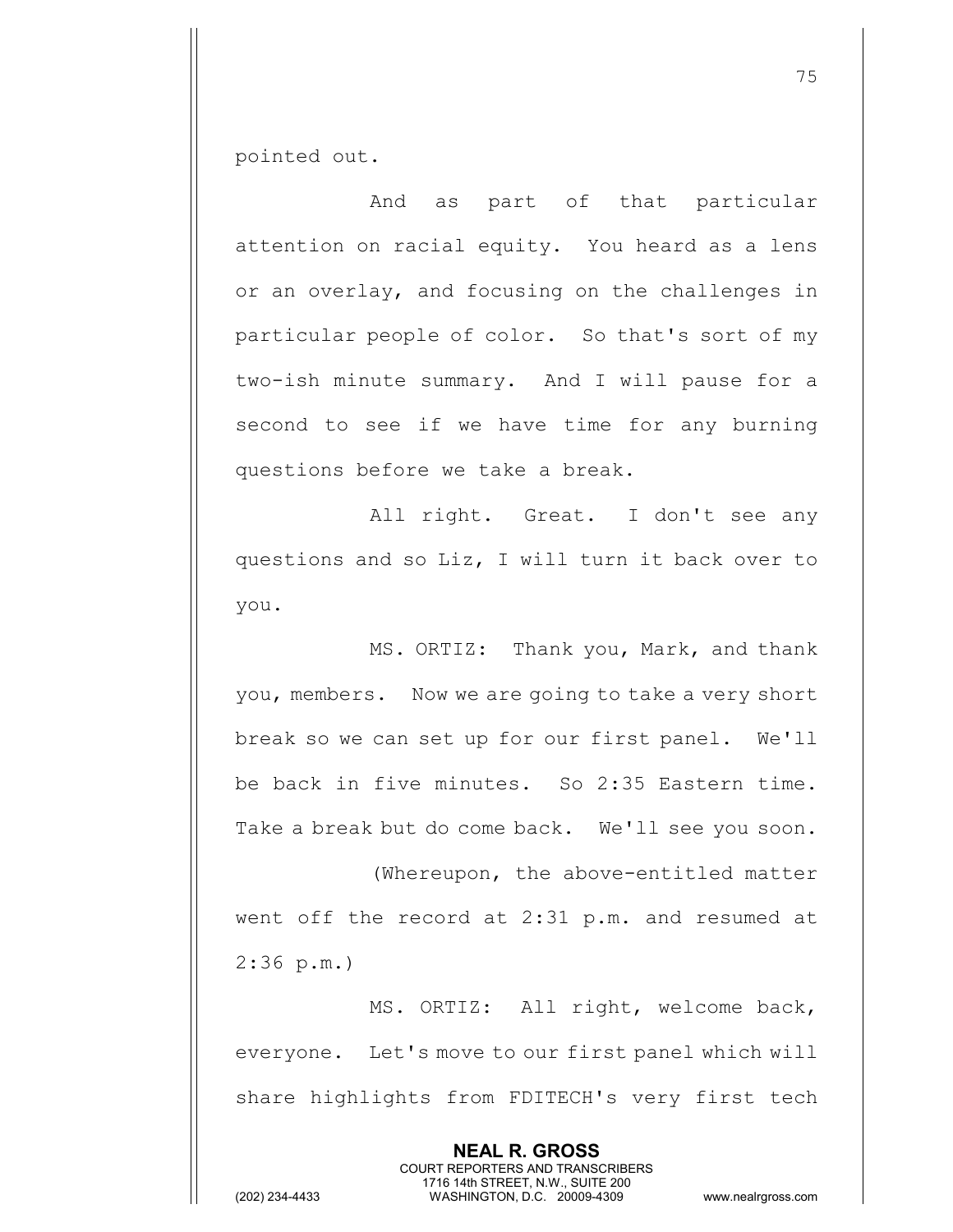sprint brought to you by the FDIC's first ever chief innovation officer, Sultan Meghji. Sultan, over to you.

MR. MEGHJI: Thank you, Liz. And I just wanted to say hello to everyone. This has been a Fantastic program and Mark Pearce has done a good job so I feel like I've got a high bar here moderating my first panel for this amazing committee.

And it's exciting to be back here. I think I was here in May last time and I talked about two major themes that were top of mind for me coming into this role.

The first was around how important external engagement is bidirectionally, both to bring great ideas into the FDIC, but also to make sure that the great work that we're doing here is available outside as well to help to make sure that our research is out there and share our expertise. The second was around how we can think

through building a more inclusive, diverse, and equitable banking system for all Americans. And

> **NEAL R. GROSS** COURT REPORTERS AND TRANSCRIBERS 1716 14th STREET, N.W., SUITE 200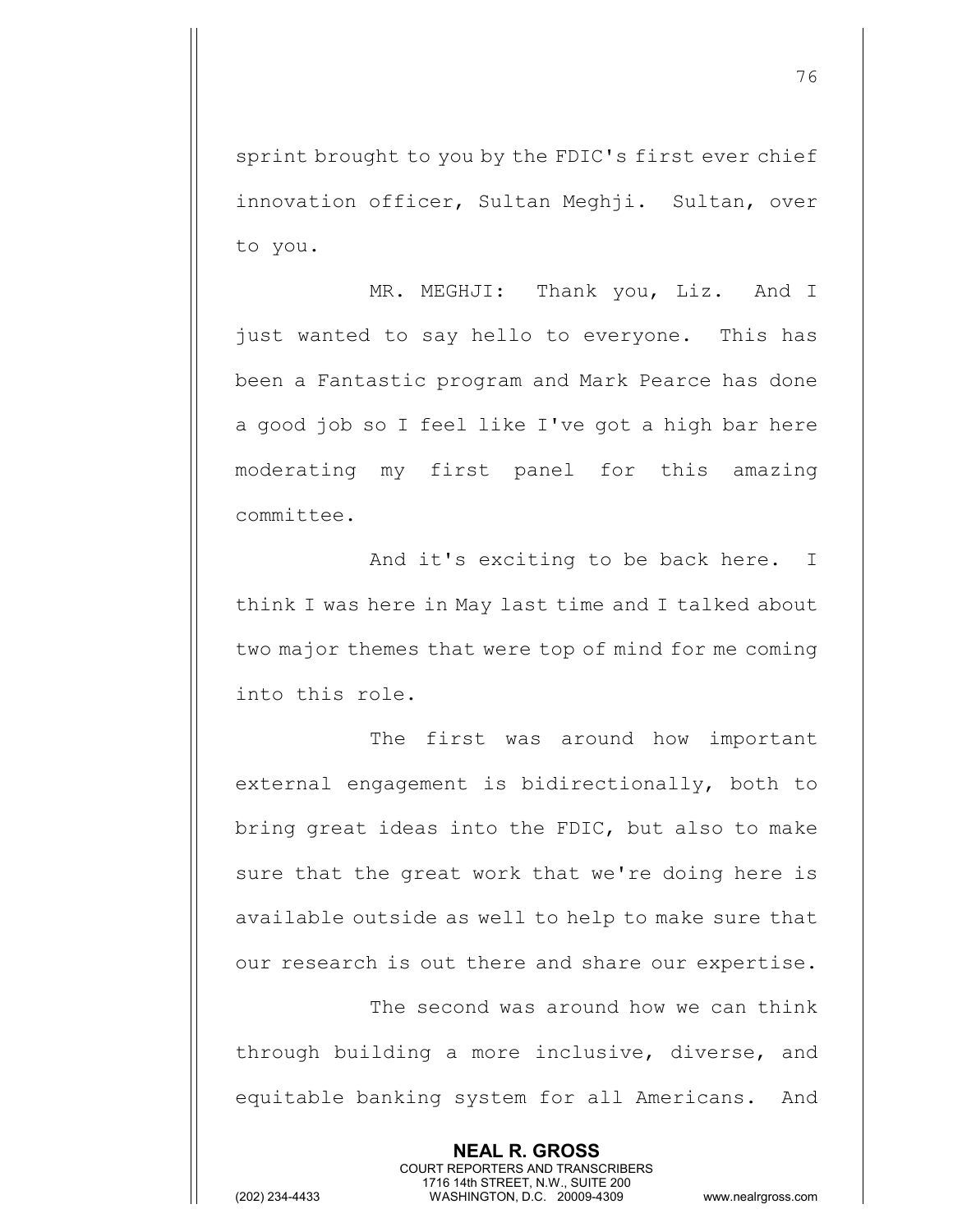I just have to say just a few more months into this role I am almost on a daily basis still constantly amazed at the expertise and talent that we have here at the FDIC, and the staff that have committed so much of their lives to building all of these amazing programs. Building products that bring more people into the banking system including innovations like the Safe Account pilot in 2011 and MoneySmart which just launched a new suite of online financial games all in support of our shared mission here.

It's this mission that has helped us sustain our team over the last five months, and a lot of great stuff has happened. But I'm very excited to moderate this first panel talking about how we built and launched our first tech sprint on inclusion titled Breaking Down Barriers: Reaching the Last Mile of the Unbanked which ran from the 6th of August to the 10th of September.

And we're going to be hearing from a few FDIC team members who were part of this tech sprint design and execution as well as from four

> **NEAL R. GROSS** COURT REPORTERS AND TRANSCRIBERS 1716 14th STREET, N.W., SUITE 200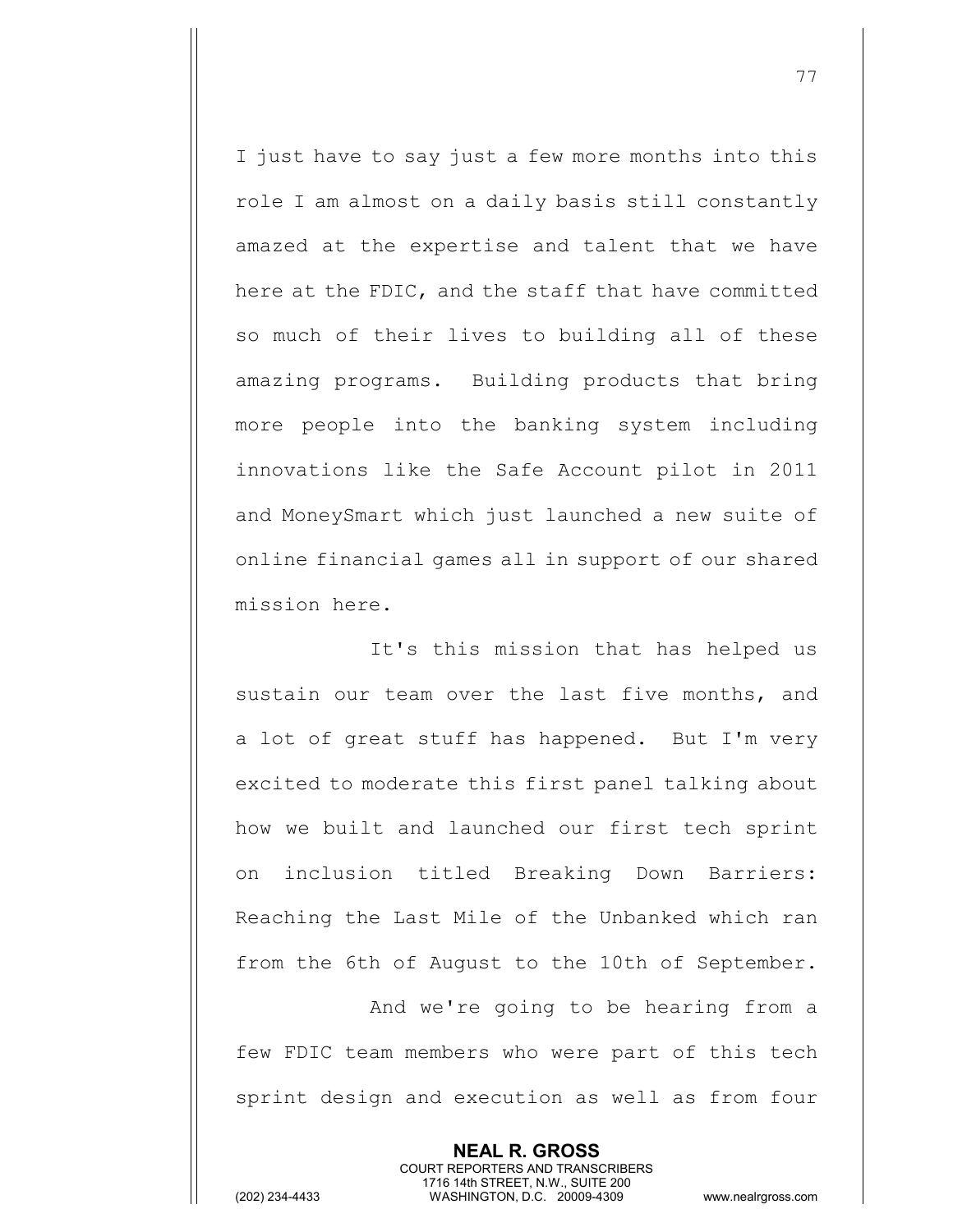of the participating teams. I'll introduce the panel now.

So first I'm going to introduce Justin Cole. Justin is a Presidential Innovation Fellow within the tech lab here at the FDIC and has helped lead a number of FDIC initiatives including this tech sprint and our rapid phased prototyping program.

Secondly is Chelsea Cruz. Chelsea is a senior community affairs specialist with the strategic partnership and program development team within the Division of Depositor and Consumer Protection here at the FDIC.

Fonta Gilliam. Fonta is the CEO and founder of Wellthi, a fintech company based here in Washington, D.C. that partners with financial institutions to strengthen customer relationships to offer their social banking services to members.

Kate Goldman. Kate leads the FinTech program within the Center for Financial Markets at the Milken Institute. Work at the institute is focused on the evolving policy framework

> **NEAL R. GROSS** COURT REPORTERS AND TRANSCRIBERS 1716 14th STREET, N.W., SUITE 200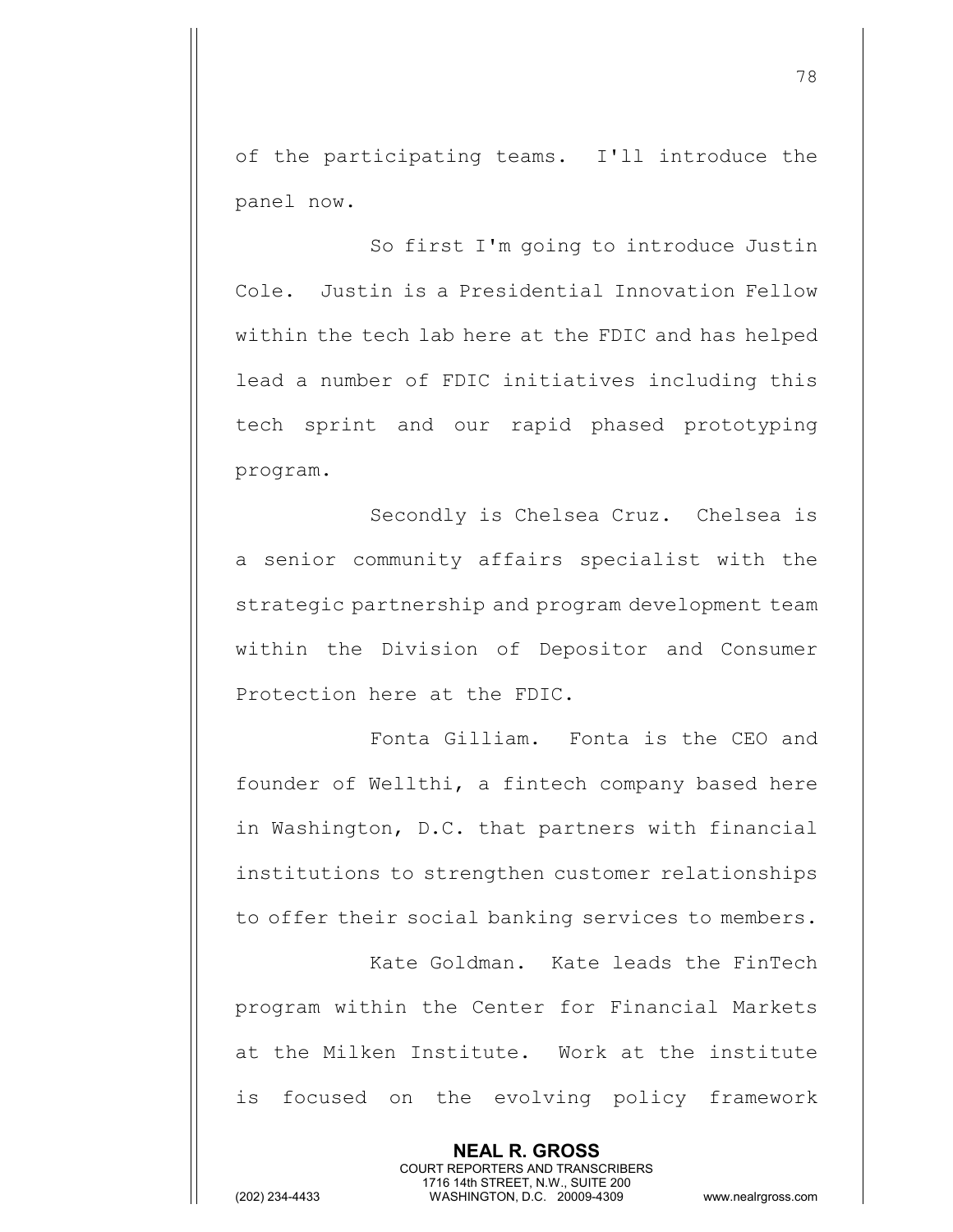surrounding fintech nationally and internationally with an emphasis on increasing access to capital and financial inclusion.

Tanya Van Court. Tanya is the founder and CEO of Goalsetter. Goalsetter is a family savings, financial literacy and smart spending app that makes it easier for the whole family to go cashless and learn how to be money smart.

Faith Bautista. Faith is the president and CEO of the National Asian American Coalition, a non-profit that provides housing counseling, small business lending and technical assistance services to minority and low-income populations for over 17 years.

And Winston Damarillo. Winston is the CEO of Talino Venture Labs, a global venture studio for inclusive fintech.

And with that I'm going to turn it over to the panelists. And just a reminder to the panelists you've got five minutes. We'll be watching the clock. It's 2:40. And I'm going to turn it over to Justin first and we'll just go right

> **NEAL R. GROSS** COURT REPORTERS AND TRANSCRIBERS 1716 14th STREET, N.W., SUITE 200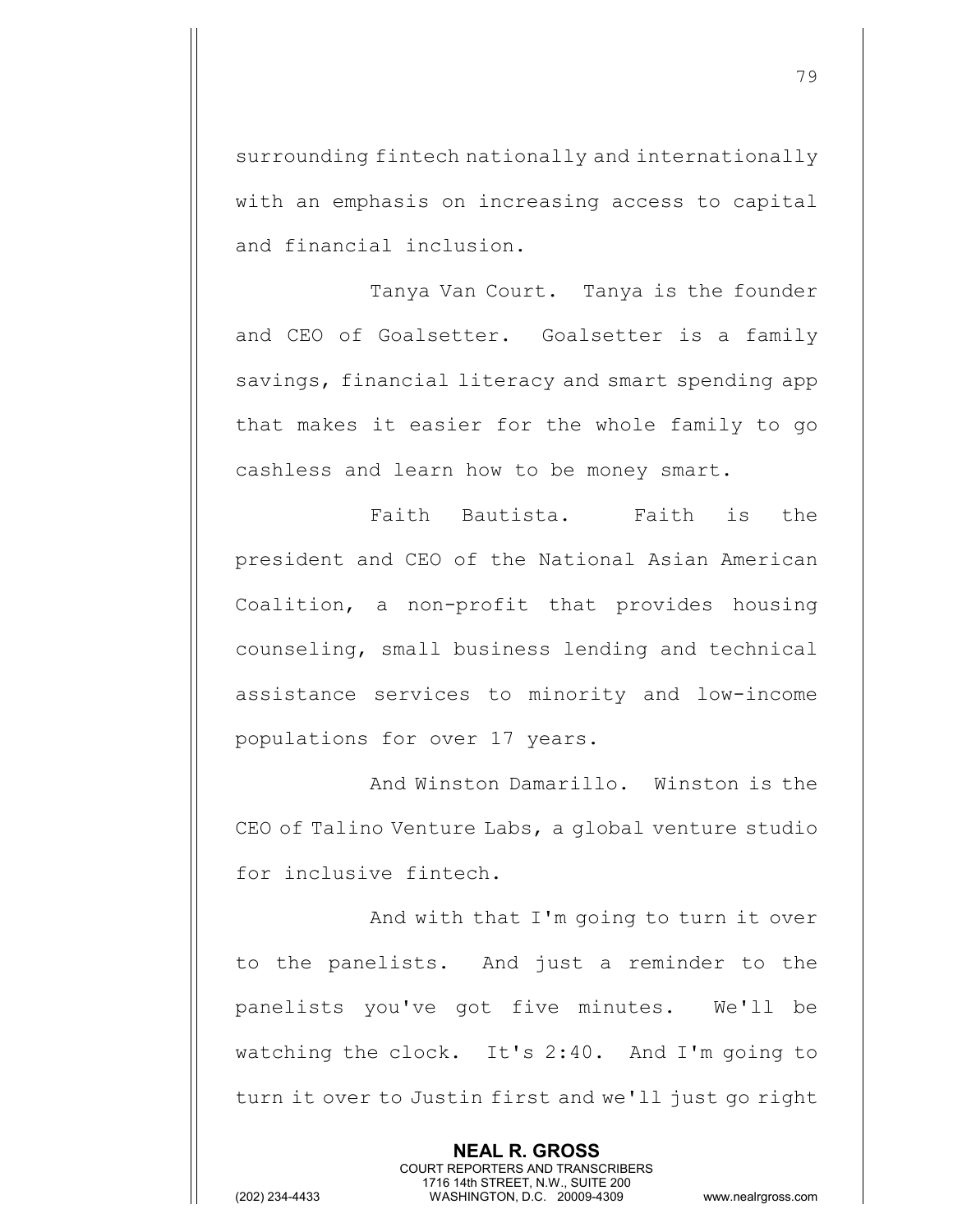down the list. Each panelist please jump down to the next one. So Justin, over to you.

MR. COLE: Great. Thanks so much, Sultan. So as Sultan mentioned we've been busy over the last five months or so, not only executing on some of the programs that you'll hear about today, but really thinking about establishing what we're calling an innovation pipeline. Really how to transform inputs in the form of raw ideas either from external facing places or internal, and really transforming those into outputs in the form of products that support FDIC's mission.

This tech sprint was really an opportunity for us to test this out for the first time, and happy to share kind of our findings today. You can proceed to the next slide, please.

So we began with a problem definition phase. And really during this problem definition phase we asked ourselves what are some of the existing approaches to the problem. That problem as the Chairman and Acting Comptroller Hsu had mentioned was really thinking more broadly than

> **NEAL R. GROSS** COURT REPORTERS AND TRANSCRIBERS 1716 14th STREET, N.W., SUITE 200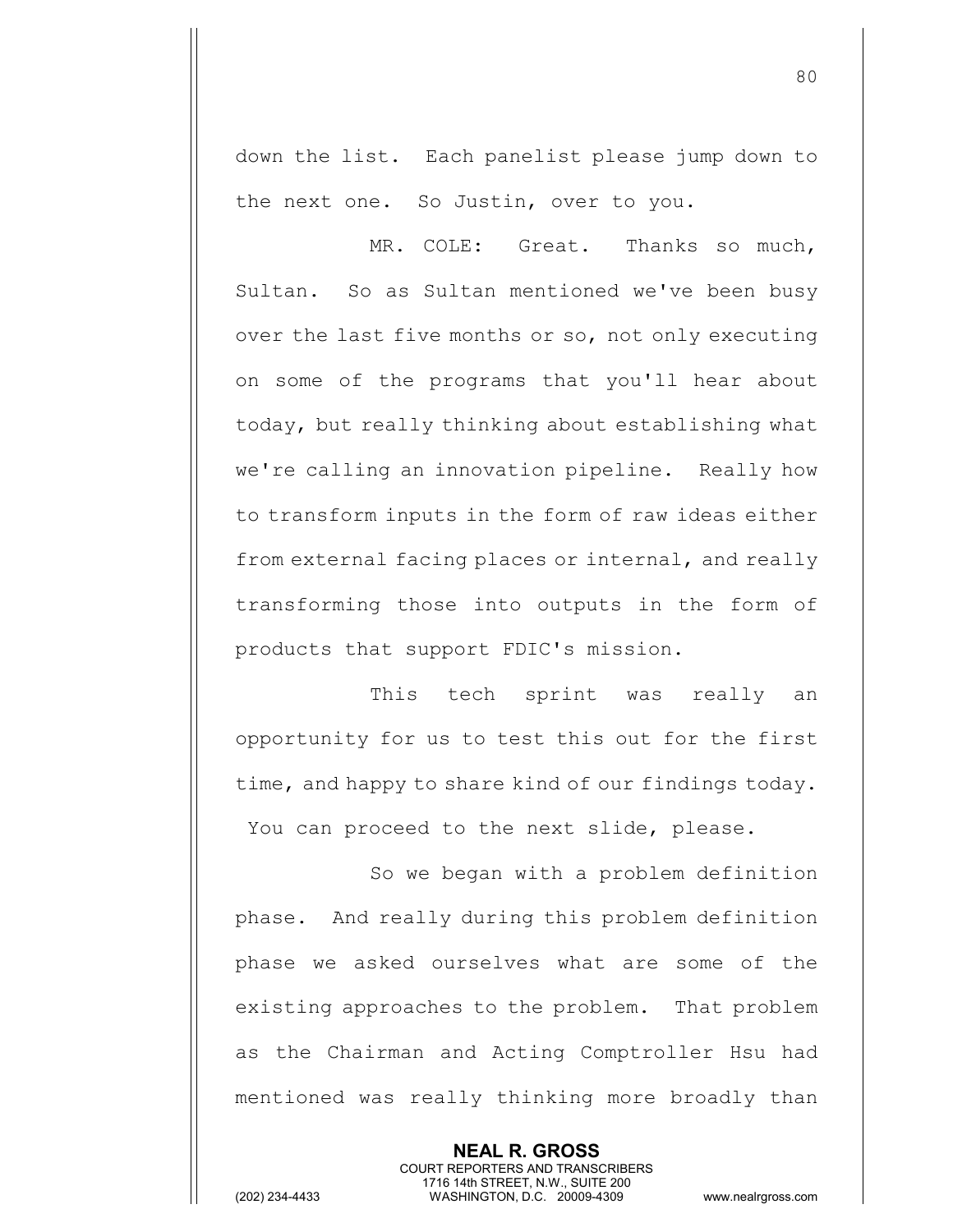just simply how do we get people bank accounts, or get them banked, but really thinking more broadly about what are the financial goals of those who are currently unbanked, and how can we meet those goals and be outcomes driven in our approach.

We ended up selecting an open innovation competition in the form of a tech sprint here as we felt there is not an ideal single solution or ideal single provider. So we thought that this kind of forum would help us really bring out the best ideas.

The tech sprint did exactly that. It brought in eight teams from the tech industry, non-profits, and even some financial institutions. They submitted promising ideas, and then they spent five weeks actually incubating those ideas to, one, ensure that they fit within the problem statement, two, to rapidly design a prototype of that solution, and then three, to test it.

And I know you might be thinking how possibly -- what could possibly be accomplished in five weeks. It's a short period of time. But

> **NEAL R. GROSS** COURT REPORTERS AND TRANSCRIBERS 1716 14th STREET, N.W., SUITE 200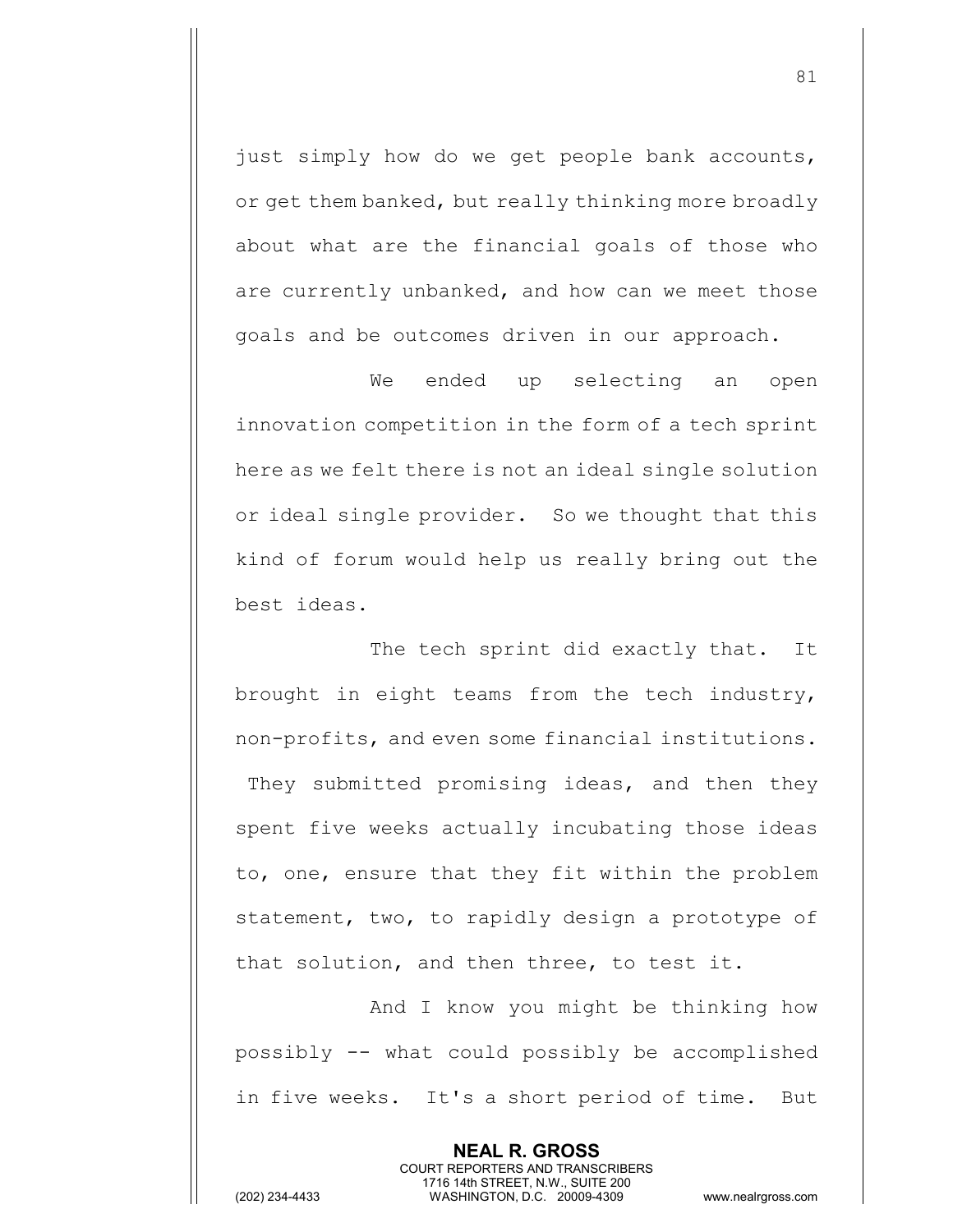the answer as we found out is a lot.

One is we talked to each team after the sprint and learned that they spent on average over 100 hours each on their solution. That's a lot of time. That's a lot of person hours really dedicated to this topic.

We also established a number of connections that will last far past this tech sprint. And while of course additional work will be required to launch some of these products we felt that a lot of real great energy and enthusiasm was made. We'll be hearing about many of those solutions later in the panel. Next slide, please.

So I've teased that we worked to define a problem statement, but what was it. So we've talked -- we've mentioned the How America Banks report today that the FDIC puts out on a biennial basis.

There are a number of barriers to households getting banked. Minimum balance requirements, trust in banks, and privacy are among the top cited reasons. As we've heard the Safe

> **NEAL R. GROSS** COURT REPORTERS AND TRANSCRIBERS 1716 14th STREET, N.W., SUITE 200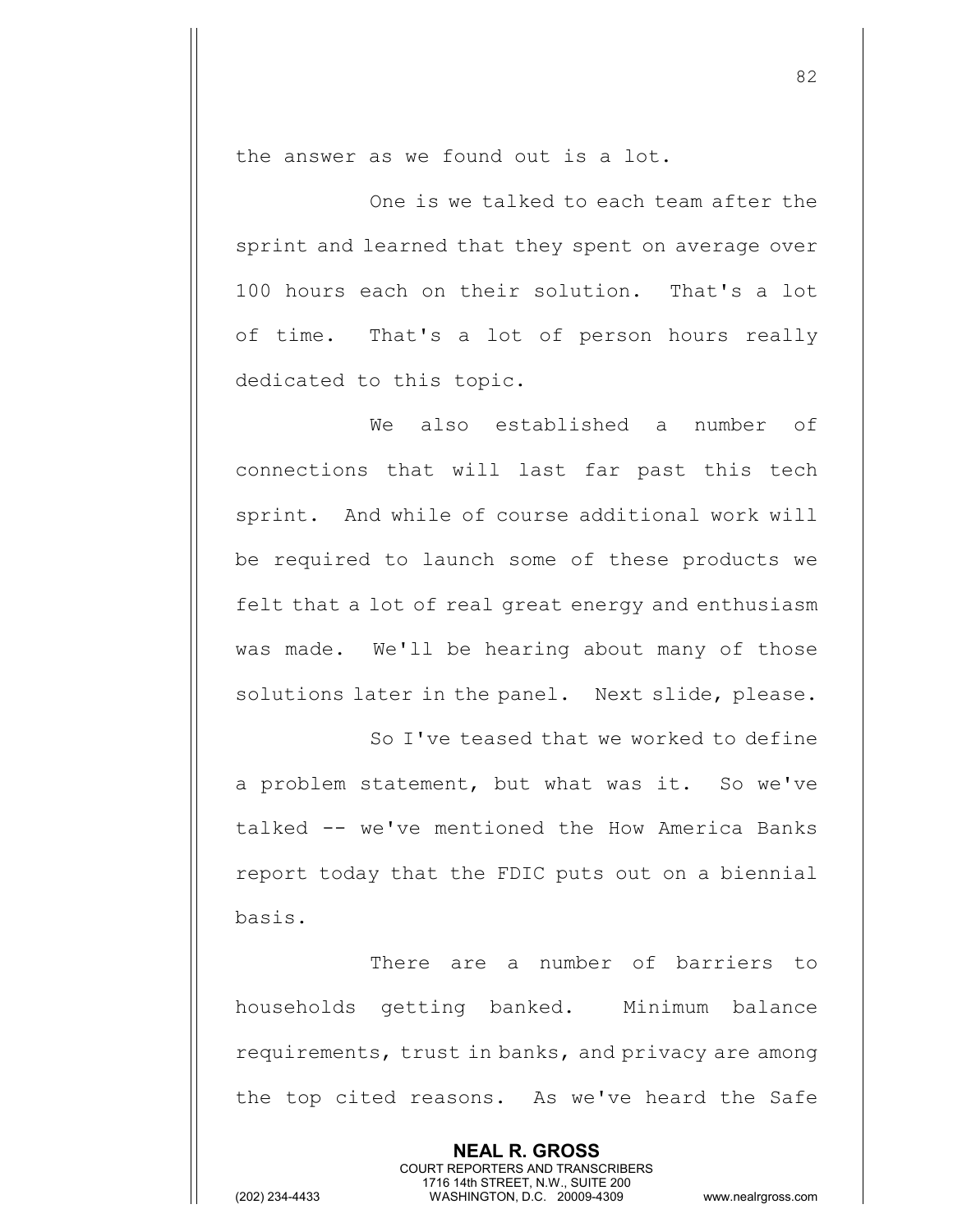Account pilot which led to Bank On has been instrumental in addressing that first barrier around minimum balance requirements. And so we sought to really complement those efforts and specifically focused on the trust and privacy with really the hypothesis that community banks may face barriers actually reaching the unbanked as I think Naomi and others from the advisory committee have mentioned today.

We did hear some feedback from the teams that this problem statement was well defined and aligned well with their mission, and offered them an opportunity for them to kind of come together in a new way which excited us. Next slide, please.

So what were the impacts and what are the next steps. I think that there are three major ones that I'd like to highlight today for the advisory committee. Number one we heard from participants. So we conducted feedback sessions with each of the teams.

And we heard that the FDIC subject matter experts and the engagements that they had

> **NEAL R. GROSS** COURT REPORTERS AND TRANSCRIBERS 1716 14th STREET, N.W., SUITE 200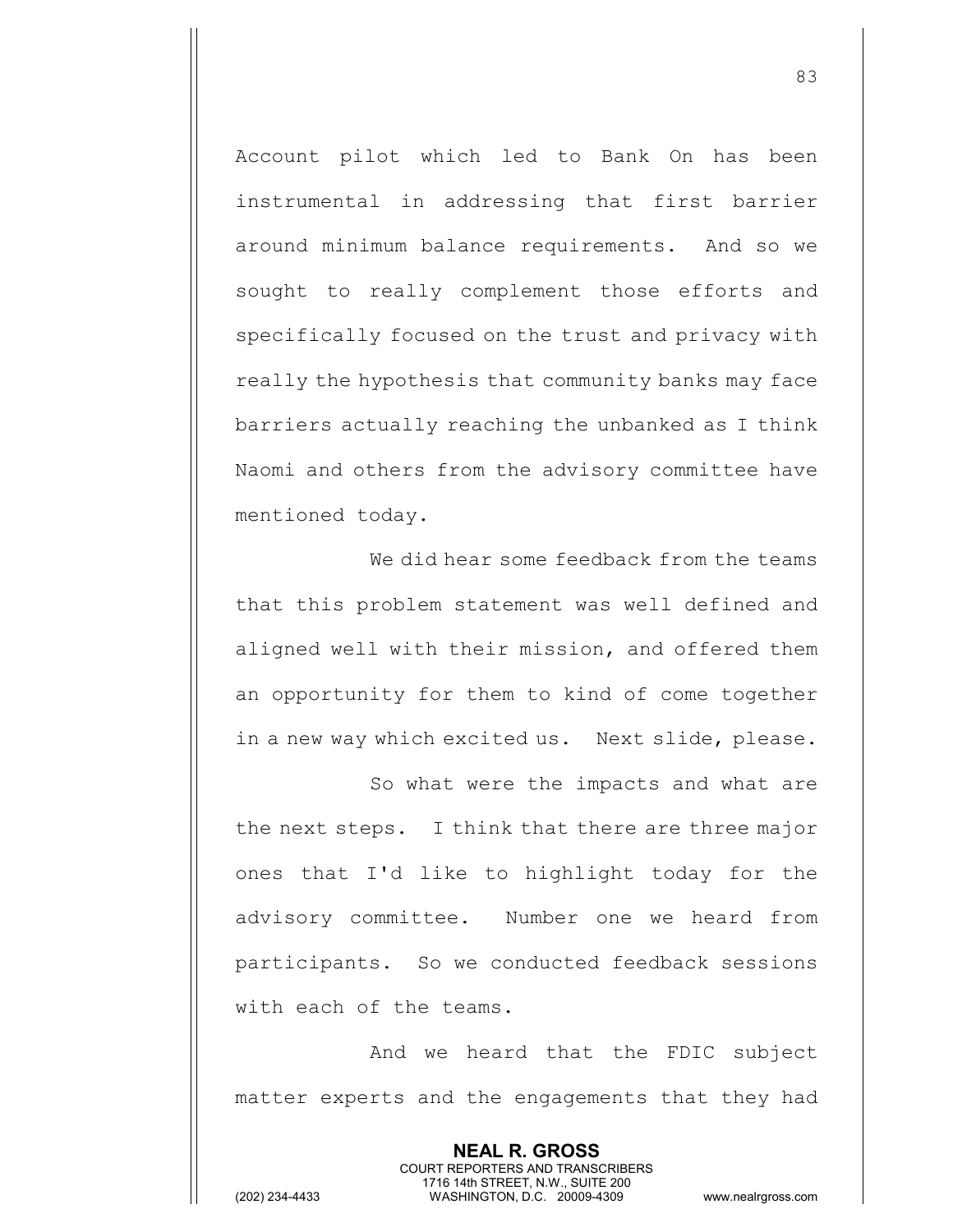with those experts that Chelsea will be covering today were extremely helpful to them to both identify opportunities for new products as well as pivot maybe existing ideas that they had.

Also as participants roll out new solutions over the next 12 months or so we plan to keep in touch and really measure the impact that they have over that time period.

Second, we had over 200 FDIC employees attend the demo day on September 10, and since that time we've gotten a lot of feedback, a lot of ideas and opportunities for us as the FDIC to fine-tune our approach in terms of how we think about this problem.

We also learned a lot along the way on how to successfully execute tech sprints that we look forward to incorporating.

And then finally in my last 30 seconds we will be making recordings of the demo day publicly available soon on the FDIC tech website so I encourage you all to check it out there. We hope that those recordings will spur future ideas

> **NEAL R. GROSS** COURT REPORTERS AND TRANSCRIBERS 1716 14th STREET, N.W., SUITE 200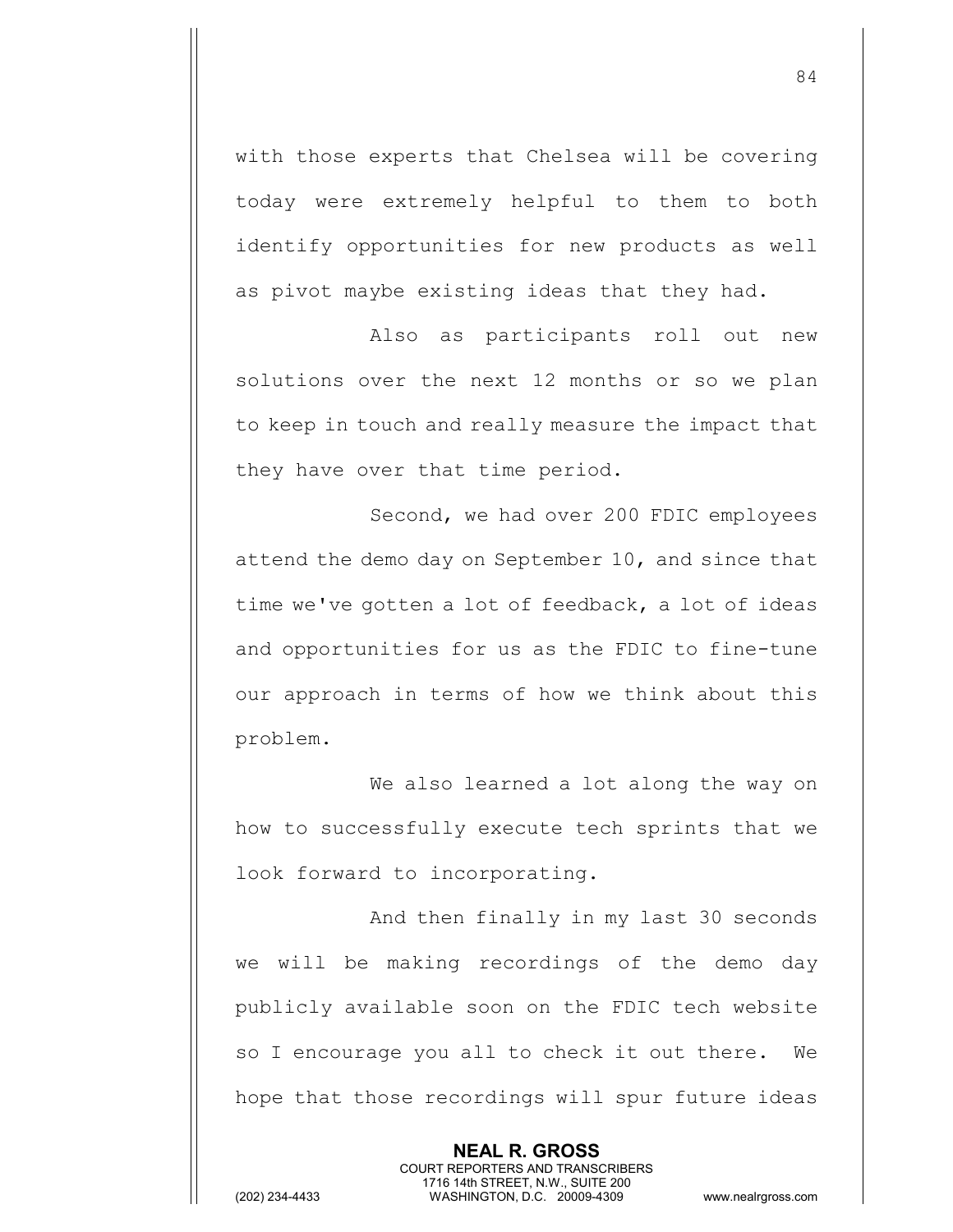and contributions.

Now as I wrap up my time I'd like to introduce Chelsea Cruz to talk more about some of the key themes that surfaced during the course of the tech sprint.

MS. CRUZ: Thank you so much, Justin. So my name is Chelsea Amelia Cruz. I'm a senior community affairs specialist with the FDIC and I had the pleasure of working with the FDITECH team throughout the development of this tech sprint beginning with informing the problem statement and ultimately serving on the evaluation panel.

And from start to finish a key component of this tech sprint was collaboration. As previously mentioned an important benefit of the tech sprint is that it offers a safe environment where there can be a fluid exchange of ideas, and there are many different areas as we know that may affect a consumer's decision to be banked, or their access to banking.

And therefore there's not one solution to this issue, thus bringing together a variety

> **NEAL R. GROSS** COURT REPORTERS AND TRANSCRIBERS 1716 14th STREET, N.W., SUITE 200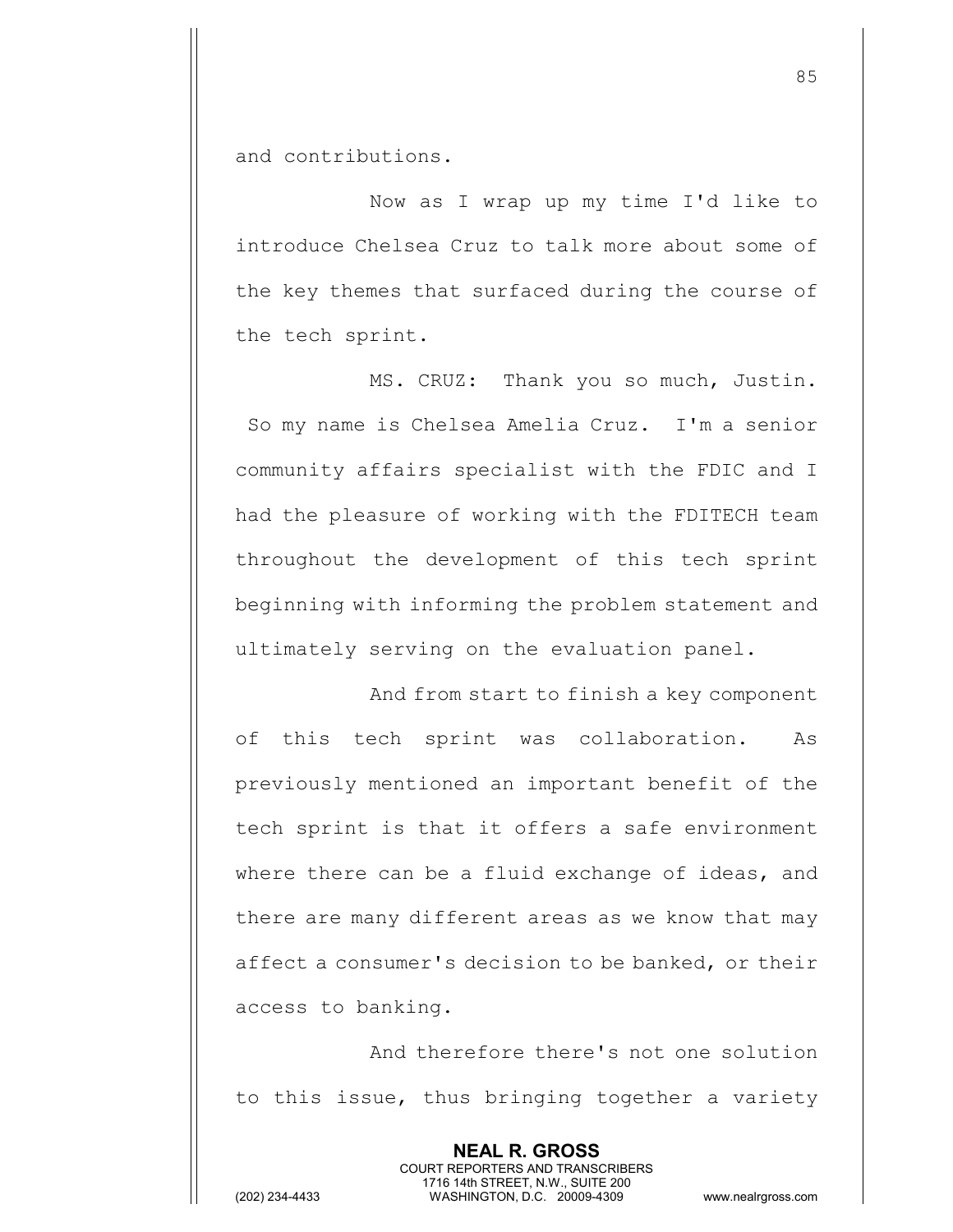of subject matter experts from across the FDIC was critical to ensuring that participating teams had access to critical resources and insights across different topics, whether that be existing research, clarification on risk assessment, or financial education.

And in this teams (inaudible) environment that we created for participating teams and select SMEs allowed us to bring together experts from the Division of Risk Management Supervision, Insurance and Research, Depositor and Consumer Protection, and the Office of Minority and Women Inclusion. Select subject matter experts were available for one on one discussions with participating teams and optional office hours were held each Friday for the five weeks of the tech sprint.

We also offered tech sprint teams the opportunity to participate in three deep dive sessions which provided a detailed overview of the FDIC's latest How America Banks report, the FDIC's economic inclusion strategy, the Get Banked

> **NEAL R. GROSS** COURT REPORTERS AND TRANSCRIBERS 1716 14th STREET, N.W., SUITE 200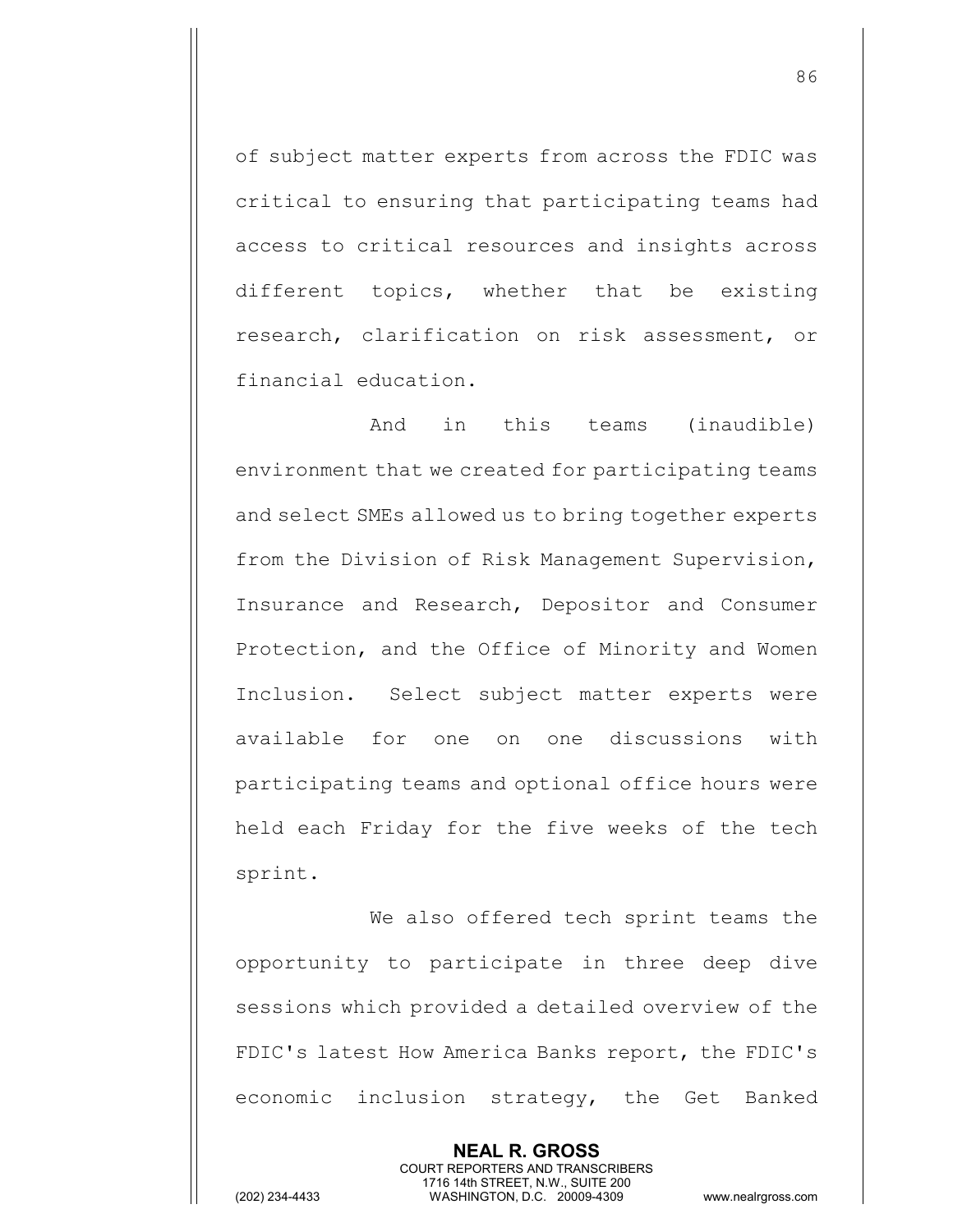initiative, and an overview from the Division of Risk Management Supervision on consumer identification programs. Next slide, please.

And then to Justin's point creating that collaborative environment really allowed teams to have that fluid exchange not just with the select SMEs from the FDIC but with each other and identifying common themes and challenges.

The first was certainly the availability and utilization of data which was both a common theme and challenge. Tech sprint teams were interested in understanding more about the various kinds of research and data available on this topic. And of course the FDIC's semi-annual report on the unbanked was referenced. But participating teams were also interested in the availability of data on unbanked populations at a really granular level or down to the zip code. And the socioeconomic characteristics of those specific populations of unbanked populations within those local geographies.

And this of course is an acknowledgment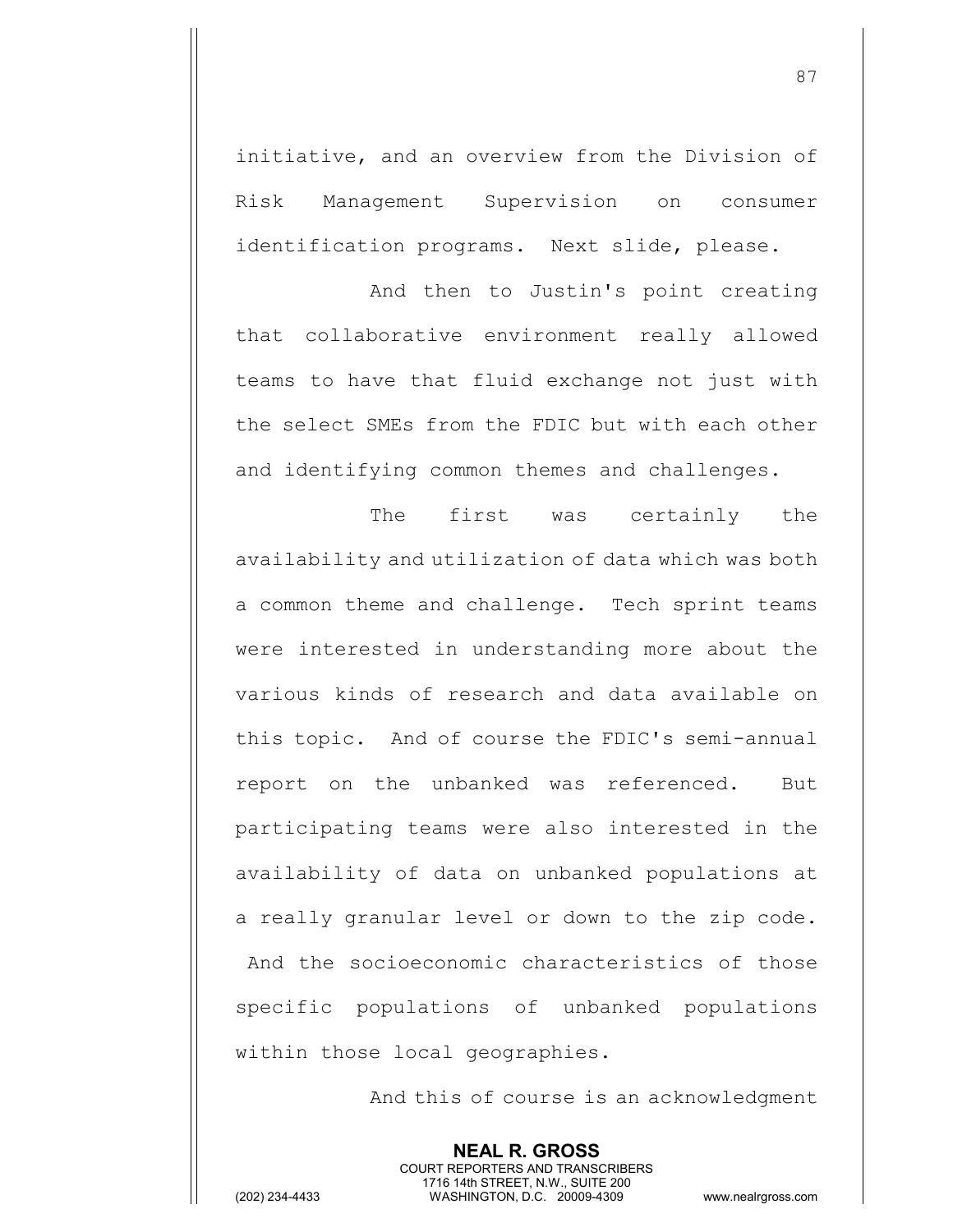that the unbanked population is not a monolith. We know as Justin referenced from research that unbanked rates remain consistently higher for BIPOC populations and that issues like financial stability, and trust, and fees are common barriers. But these factors influence different market segments in unique ways which brings us to the second common theme or challenge, insights on specific market segments.

A fascinating component of the solution that many tech sprints devised were the development of very specific user profiles. Teams were not only just interested in understanding the challenges and needs of specific ethnic groups, but the challenges and needs of individuals within those groups.

The development of solutions that are hyper personalized reflect a growing trend in the banking industry, particularly on the retail side, and we'll hear next from two teams that made user-centric design a key component of their solution.

> **NEAL R. GROSS** COURT REPORTERS AND TRANSCRIBERS 1716 14th STREET, N.W., SUITE 200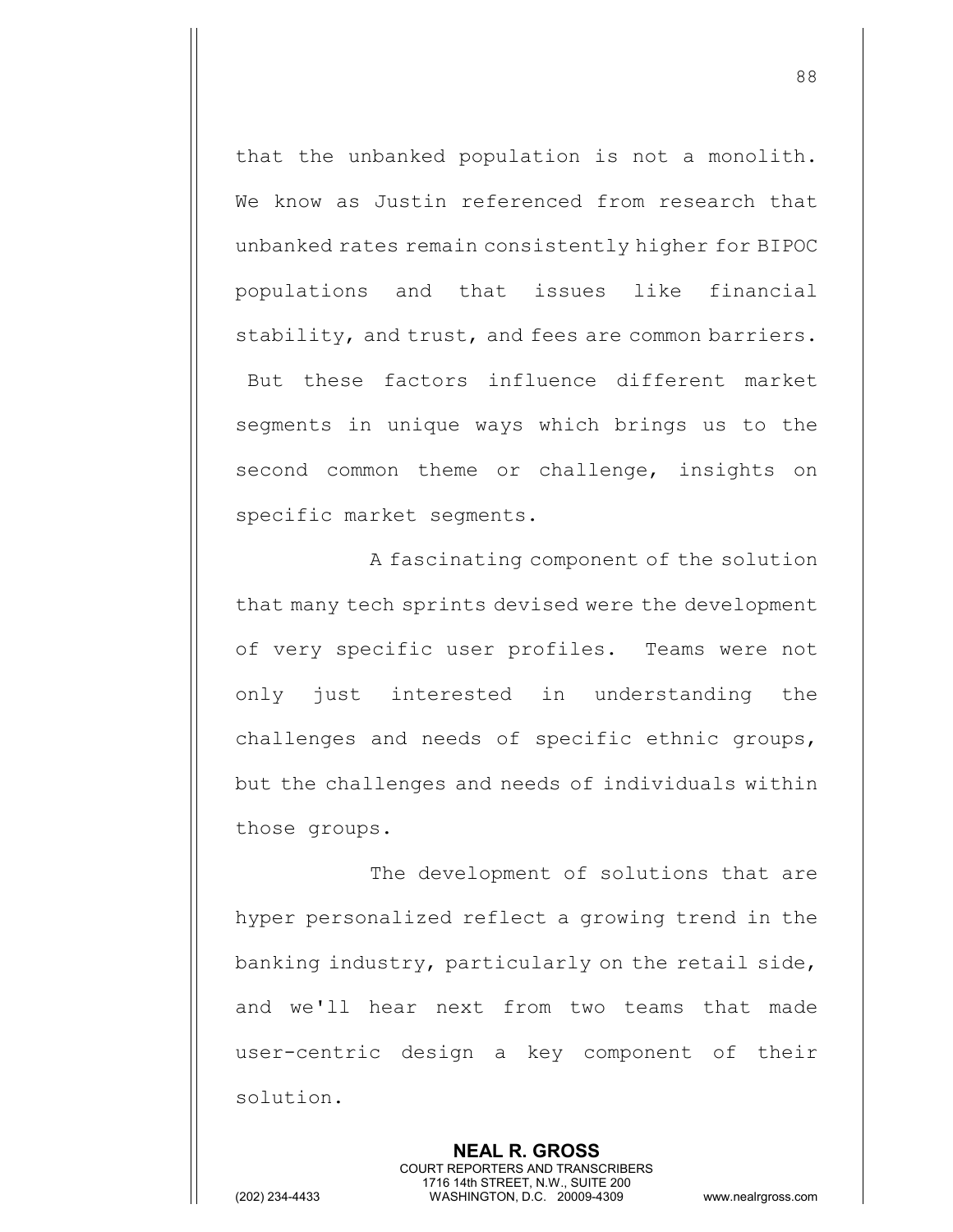Finally, the collaborative environment allowed participating teams to form a shared language around key concepts, and again learn from each other's approaches ahead of the official demo day.

And with that said I'd like to introduce Fonta Gilliam, CEO and founder of Wellthi who's going to bring our next segment of the discussion. Fonta?

MS. GILLIAM: Hi, good afternoon everyone. Thank you so much for having me today. We had such a great expertise during the tech sprint and I'm very eager to share some of the solutions that were developed from our team, the Discover Wellthi team. Next slide.

So one of our main goals was to look at how we could leverage the power of cutting edge fintech, hyper customization and UX/UI to really meet people where they are, and also really focus on the large subset of Americans that are using informal social banking traditions as an alternative to the formal banking system.

> **NEAL R. GROSS** COURT REPORTERS AND TRANSCRIBERS 1716 14th STREET, N.W., SUITE 200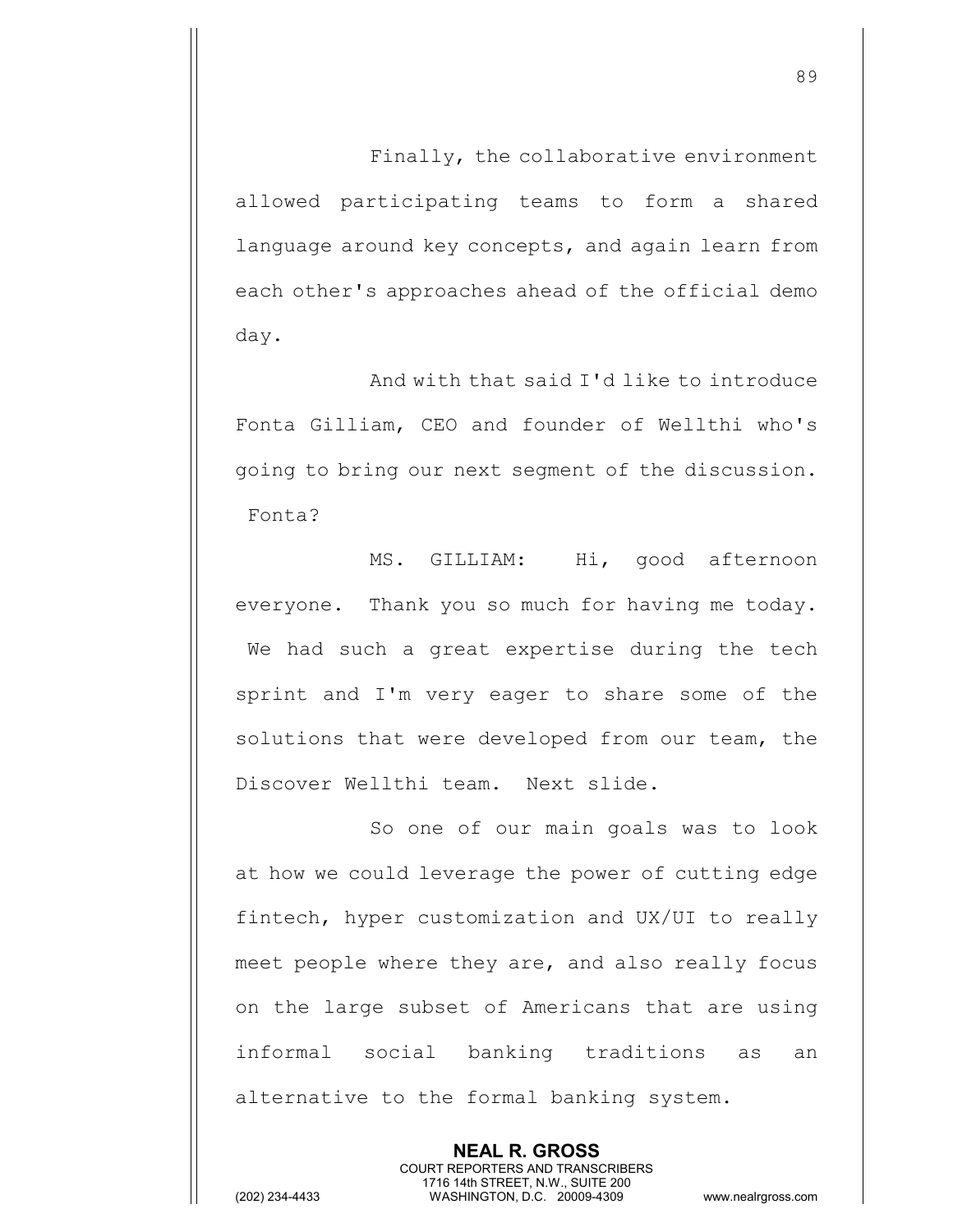And one of the things that we did was really looked at the power of social banking. This concept that's really inspired by a lot of informal social banking traditions, coupling that with fintech to provide a solution that could allow many people to essentially bank formally in a way that they'd been doing for centuries. Next slide.

So a little bit about my background. Before launching Wellthi I actually worked as a Foreign Service officer, or American diplomat for about 10 years. And it was during that time that I was really exposed to a lot of the informal social banking traditions that are incredibly ubiquitous in emerging markets like Africa, Asia and the Middle East, Latin America, but also within American immigrant communities.

And the one thing that really stood out to me was how people were pooling resources and rotating them as a way to save, build wealth, and do things like build wealth and essentially leverage the power of informal social groups and peer networks to keep themselves accountable to

> **NEAL R. GROSS** COURT REPORTERS AND TRANSCRIBERS 1716 14th STREET, N.W., SUITE 200

(202) 234-4433 WASHINGTON, D.C. 20009-4309 www.nealrgross.com

90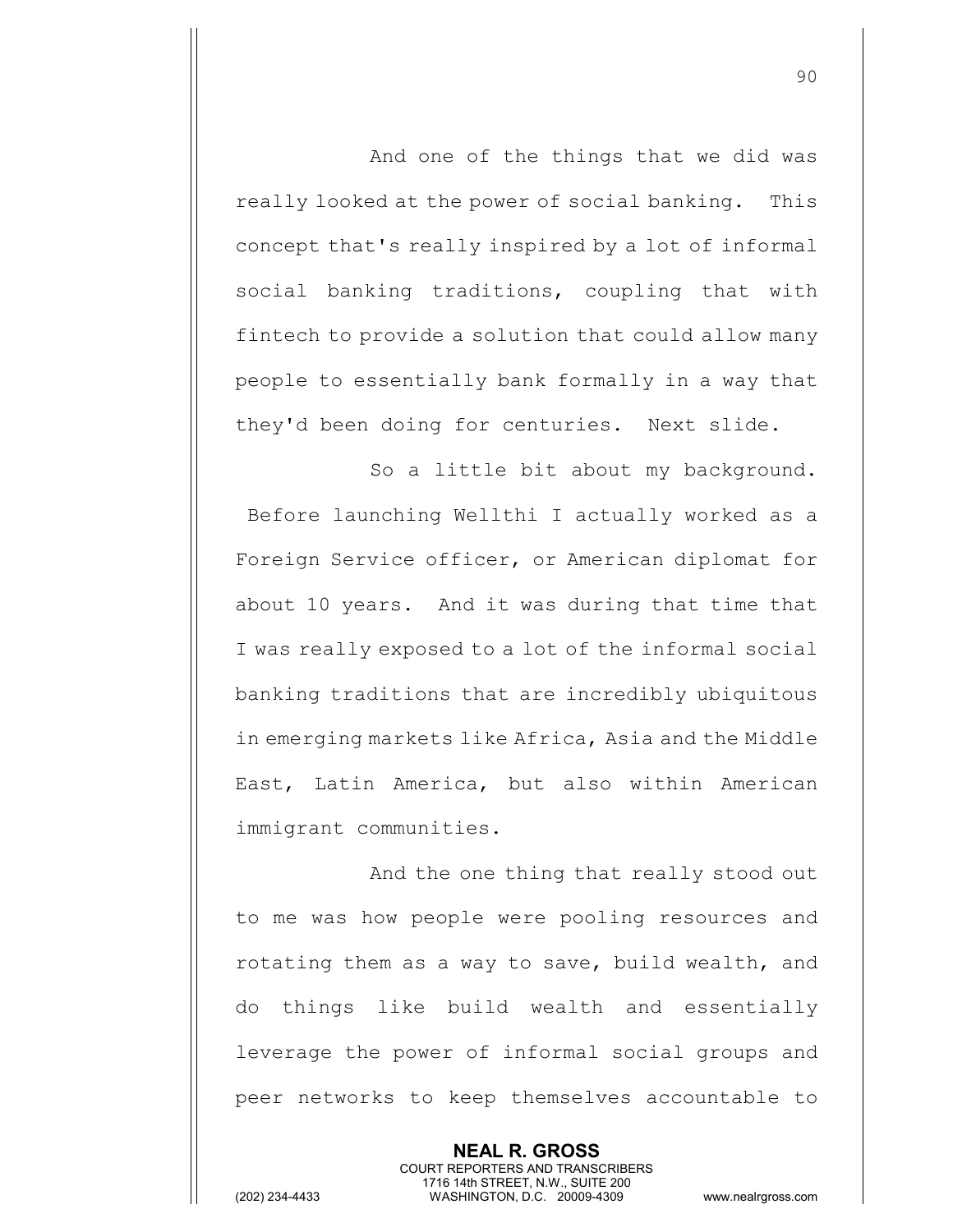their financial goals as a group when they might not do so as individuals. These groups had a less than 1 percent default rate and they were incredibly powerful in instilling strong financial habits amongst its users.

And at the time I remember thinking what if we could modernize these trends with cutting edge fintech. What if we could develop a social finance platform that appeals to people in a way that they're already using, leveraging these traditions, but in a safe, secure, and compliant way within the banking system.

And that's essentially what our solution focused on. We actually -- next slide, please. And so if you look at the approach that we took through the Discover Wellthi program we really focused on, one, developing a platform that allowed people to run their groups using the social networking that is so common among so many Americans that we can all relate to, coupling that with working with financial institutions to help them to address challenges that they have with

> **NEAL R. GROSS** COURT REPORTERS AND TRANSCRIBERS 1716 14th STREET, N.W., SUITE 200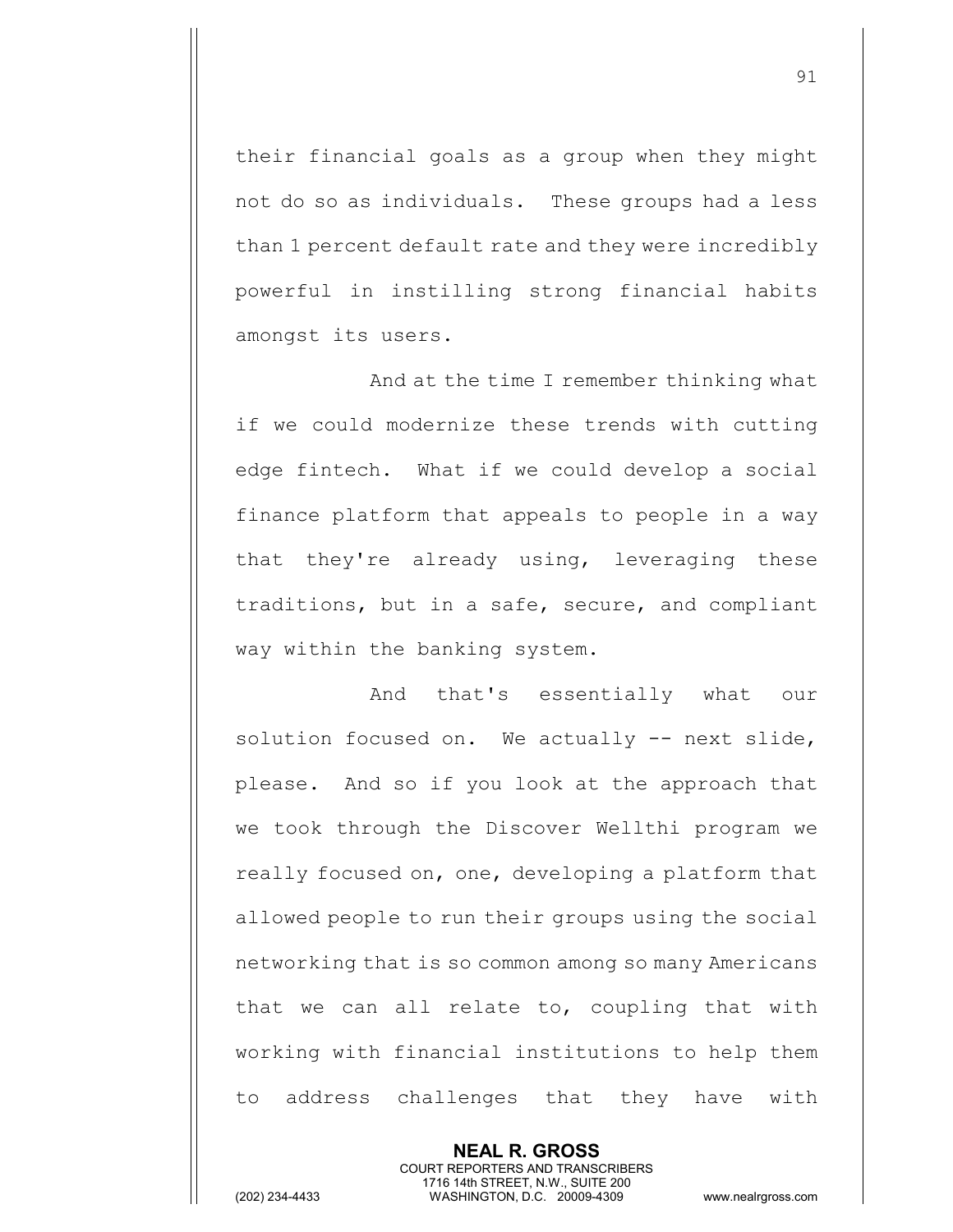onboarding customers on an online-only environment, and conducting a lot of the customer identification and verification requirements that is so key to reaching these groups.

And so Wellthi, we basically worked really hard with Discover and our partners to essentially launch a platform that would allow us to connect financial institutions to verification vendors to overcome these hurdles, automate the digital onboarding process, and then as you can see through the demo provide a social finance fluidity that allows people to formalize their groups, open accounts with local unions as well as minority development institutions, and offer a social banking platform that they can leverage.

And so in regards to next steps we're incredibly excited that we'll be working in close partnership with Discover who's been an incredible partner with us to offer technology grants through their CRA department so that we can actually roll out this pilot where one low-income NDI credit union and one NDI. We'll be launching that next month.

COURT REPORTERS AND TRANSCRIBERS 1716 14th STREET, N.W., SUITE 200 (202) 234-4433 WASHINGTON, D.C. 20009-4309 www.nealrgross.com

**NEAL R. GROSS**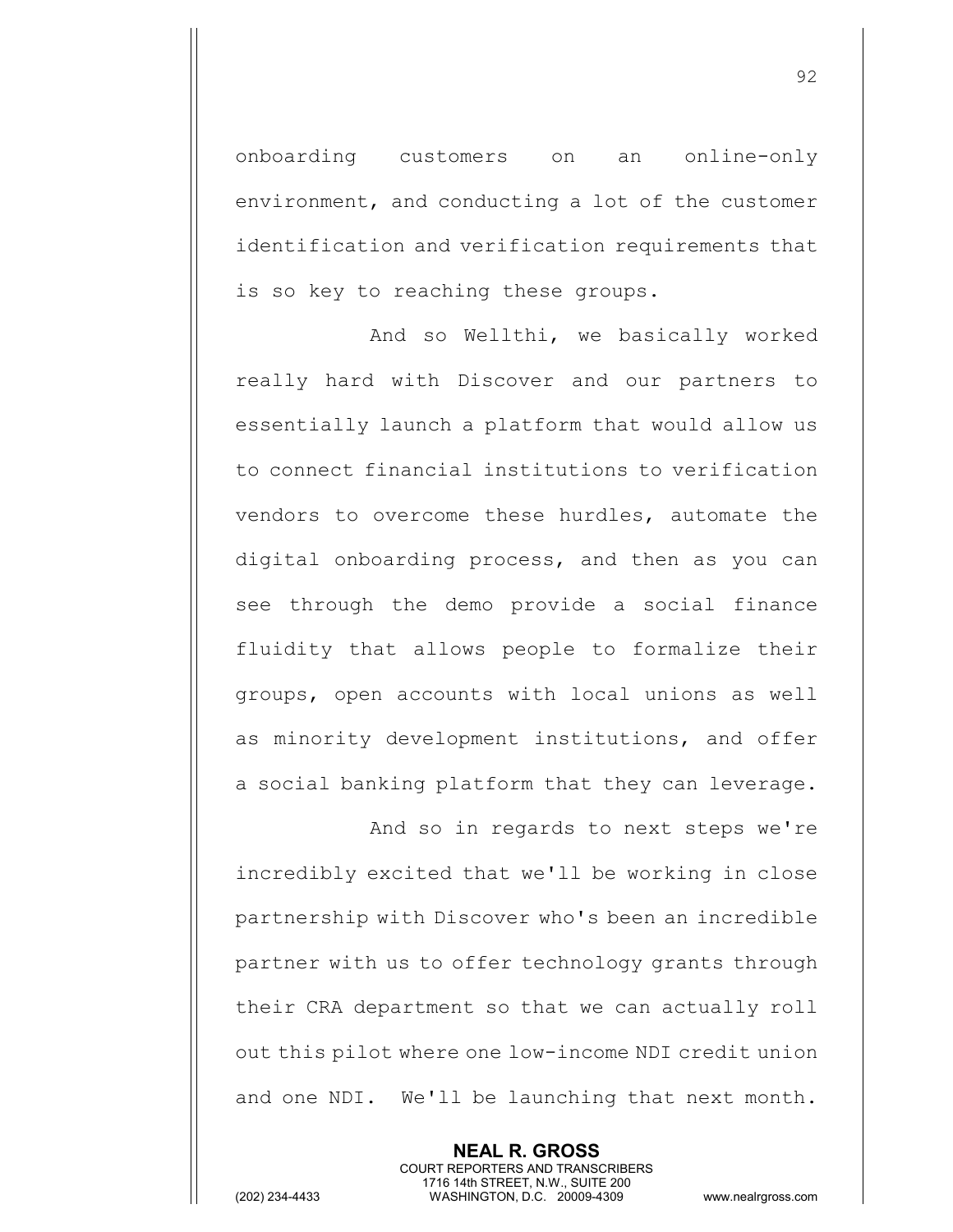And then early next year we're also providing a white label solution where any financial institution can license, customize, and white label our social banking platform as a way to connect to the underbanked and underserved using these informal groups. So with that I will stop and I will pivot to the next speaker.

MR. MEGHJI: Thank you so much. Kate Goldman, this is your turn.

MS. GOLDMAN: Awesome. Thank you so much, and thank you to the entire staff at the FDIC for not only putting on the tech sprint which was such a pleasure to participate in, but also for inviting me and the other three teams to speak in this committee meeting today. So thank you all. Next slide.

So, core to the creation of user-centric design for technology and banking is a deep, principled understanding of the consumer base, what their specific granular pain points are, and what barriers or challenges they might experience when seeking to access our banking

> **NEAL R. GROSS** COURT REPORTERS AND TRANSCRIBERS 1716 14th STREET, N.W., SUITE 200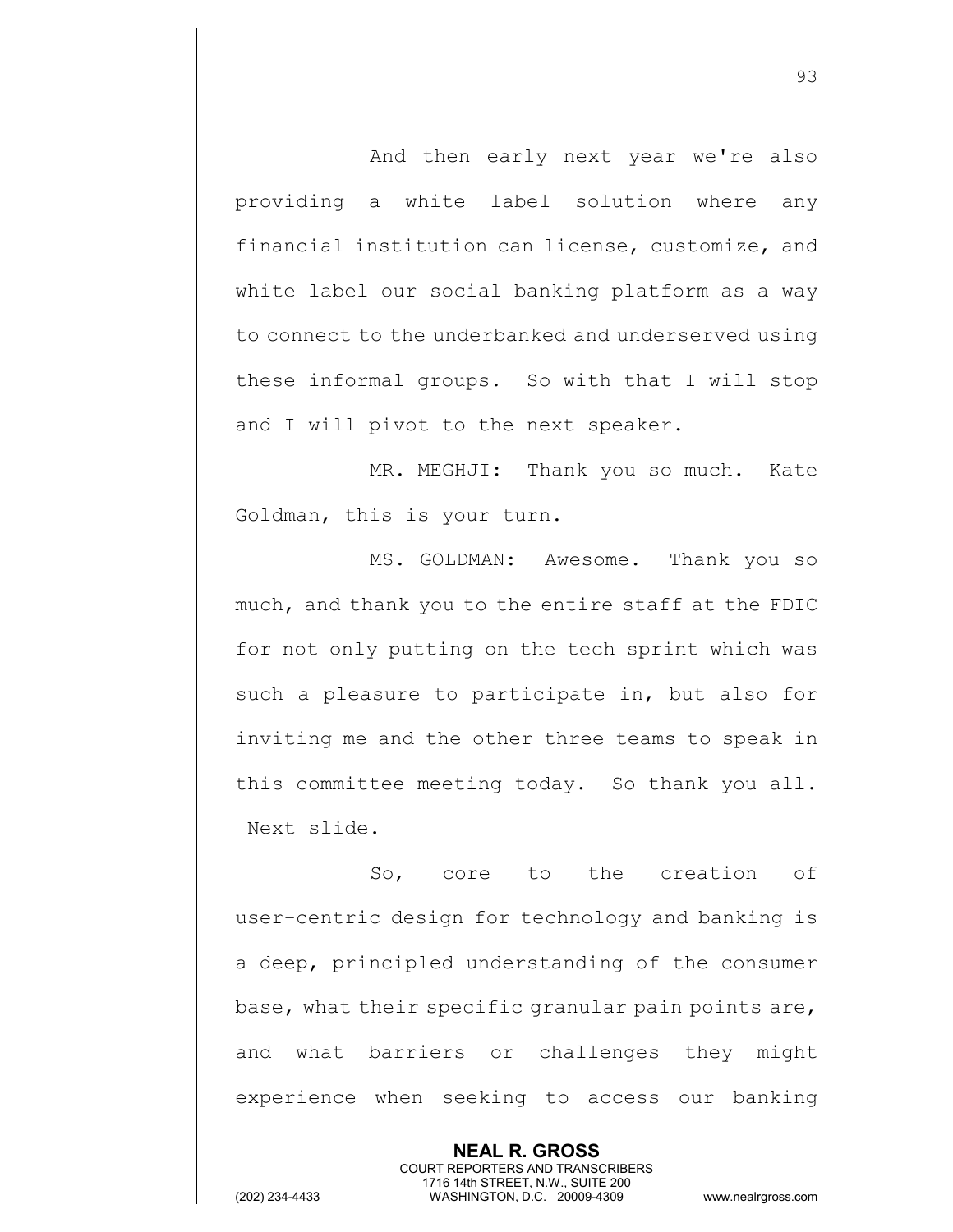system.

So during the tech sprint my team's research was guided by an explicit consensus that the unbanked rate in the United States is a multifaceted problem that requires tailored solutions to address specific challenges.

This is not a one size fits all problem and it does not require -- or it will not be solved with a one size fits all solution.

So a 2013 FDIC survey revealed the disproportionate rate of immigrants who are unbanked relative to their native-born counterparts. This disparity is most severe among Mexican and Latin American immigrants who hover between 50 and 60 percent banked respectively.

Looking at the two maps on the right we can see this data illustrated by the clear overlap between areas with the highest concentration of unbanked populations and areas with the highest immigrant populations.

Additionally, other factors such as age, English language proficiency, and residing

> **NEAL R. GROSS** COURT REPORTERS AND TRANSCRIBERS 1716 14th STREET, N.W., SUITE 200

94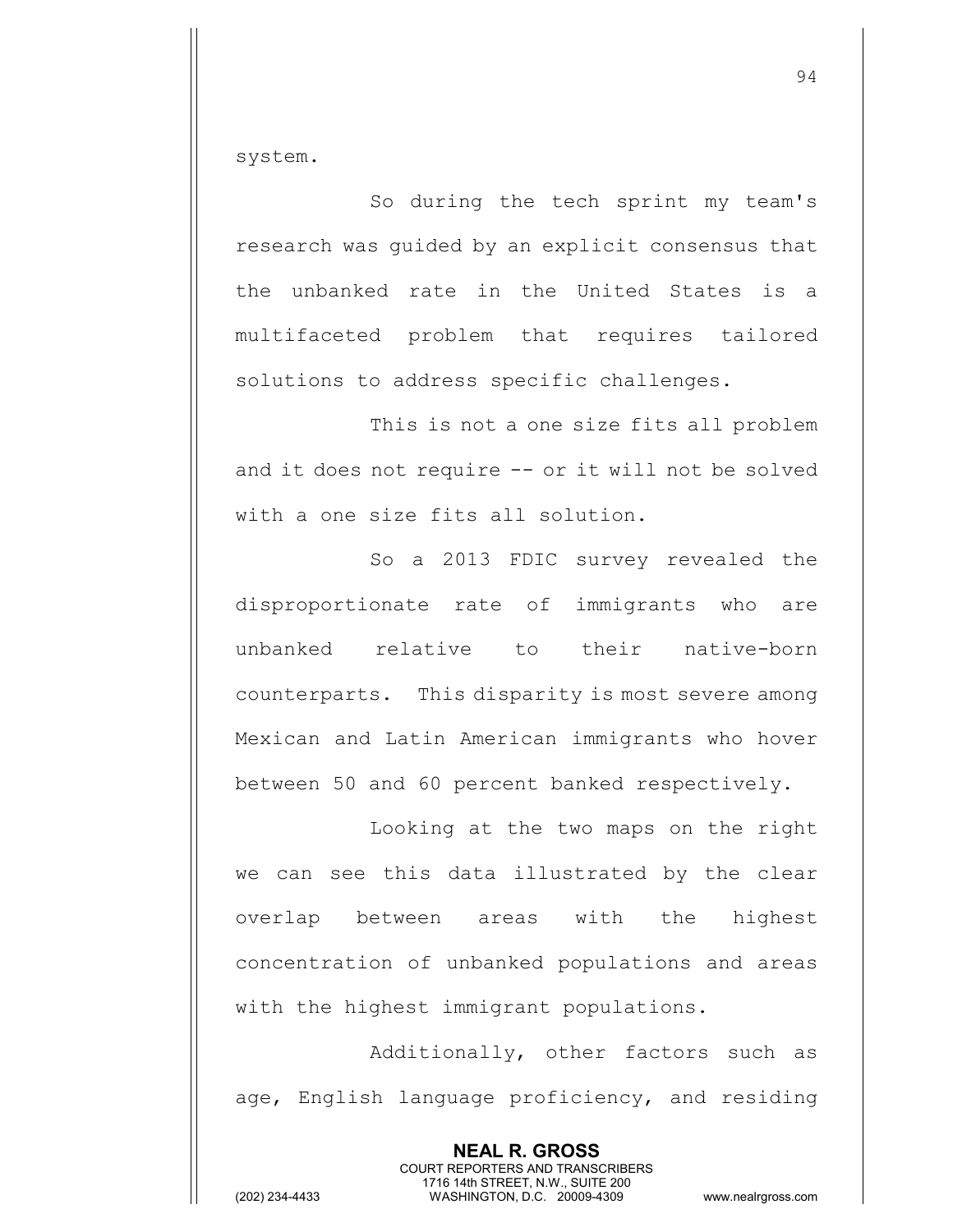in an ethnic enclave all correlate with a higher likelihood of an immigrant being unbanked once they settle in the United States.

So as a few people today have mentioned distrust of banks is cited as the second most common reason that people are unbanked. Distrust is a highly individual experience with a wide range of explanations and exacerbating factors.

There's a well documented fact that migrants' banking status upon arriving in the United States is largely determined by the nature of the banking system in their home countries. Oftentimes migrants will arrive from countries where their entire life savings might have been taken by the central banks, or they're coming from places with entirely cash economies, or where banking infrastructure is entirely limited.

So understanding the experiences unique to migrant communities helped my team to craft a targeted solution to address a few of these hurdles.

For so many of us -- next slide -- for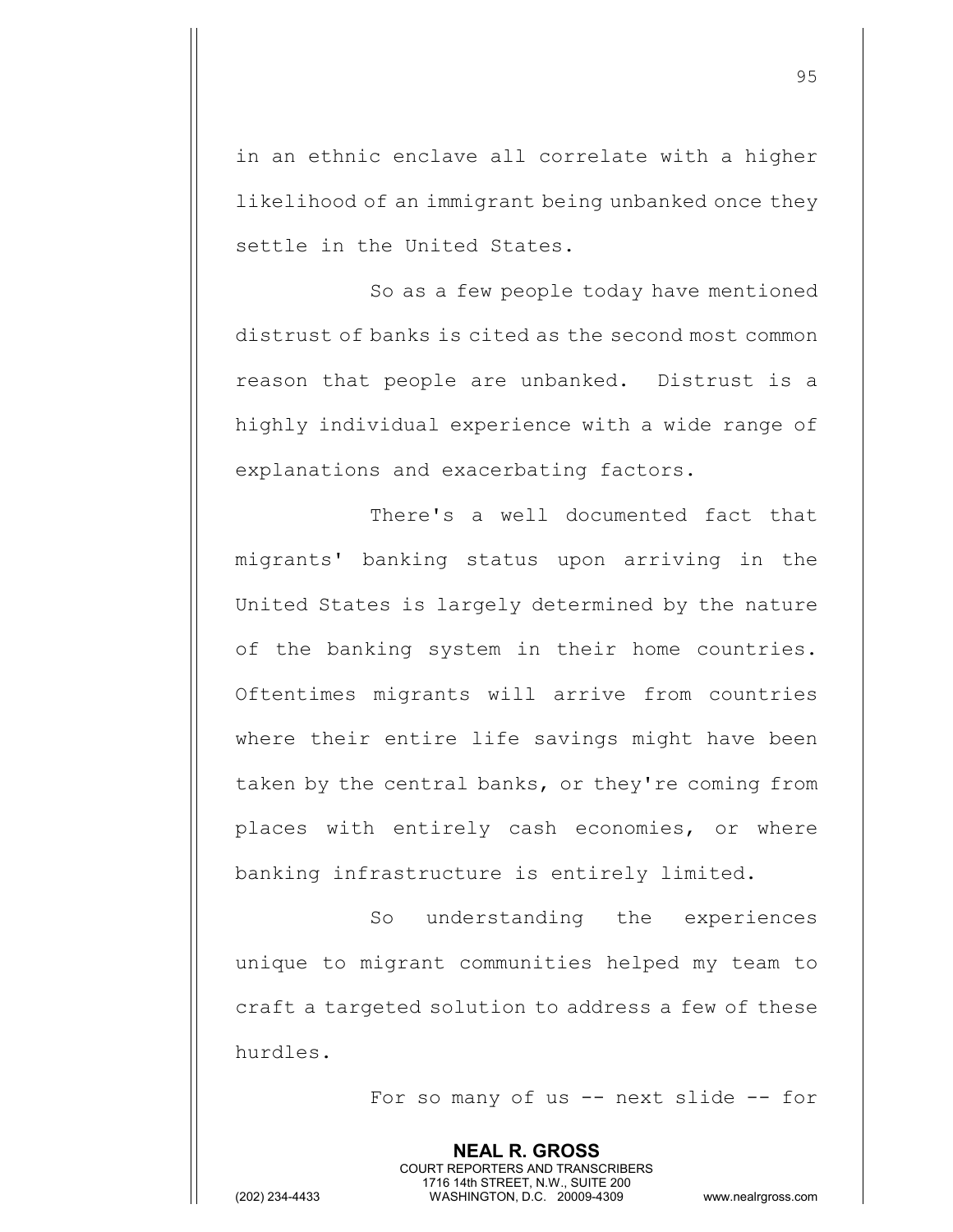so many of us community is a defining feature in our lives. It impacts who we interact with, who our friends are, and what resources are available to us.

For migrants, many of whom are disenfranchised or alienated from their outside communities where this can be most severe creating a banking solution that builds on the foundation of community was an imperative for my team during this tech sprint. So partnering with (telephonic interference) in areas with high migrant populations allows consumers to overcome some of their distrust for banks and the banking system by engaging with these trusted intermediaries throughout the process of themselves becoming banked.

These trusted intermediaries can range from the church that you attend on the weekends to the YMCA that you might send your children to during the summertime. Oftentimes the best solutions are not those that focus solely on improving the old guard, or building something

> **NEAL R. GROSS** COURT REPORTERS AND TRANSCRIBERS 1716 14th STREET, N.W., SUITE 200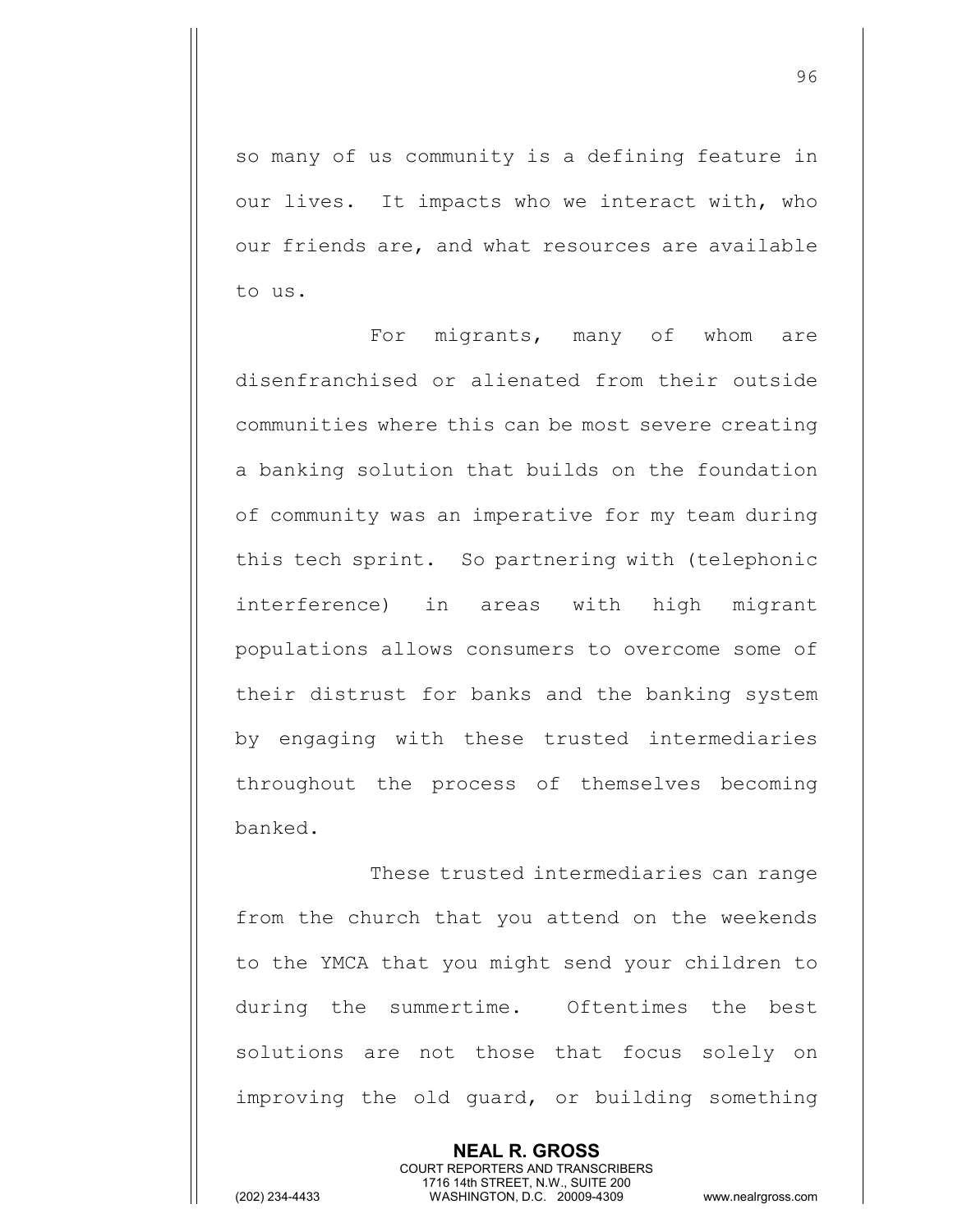brand new, but instead focus on meeting people where they are at in life and where they are at in their banking journey.

So taking this all into consideration my team and I created an application that can serve as a resource for these trusted non-profit intermediaries who work with migrant communities so the application can help educate users on the information that they would need to know about banking.

For example, what are examples of valid forms of photo I'D, how do banks keep our money safe, why is identification important in the process of becoming banked, and what does that relationship look like.

And then finally we created a tool that pairs users with community banks in their area that matches their preferences and needs in a bank. For example, low friction remittances, or overdraft protection, or even staff members who can help with speaking Spanish to users.

> **NEAL R. GROSS** COURT REPORTERS AND TRANSCRIBERS 1716 14th STREET, N.W., SUITE 200

This hyper customization of banking and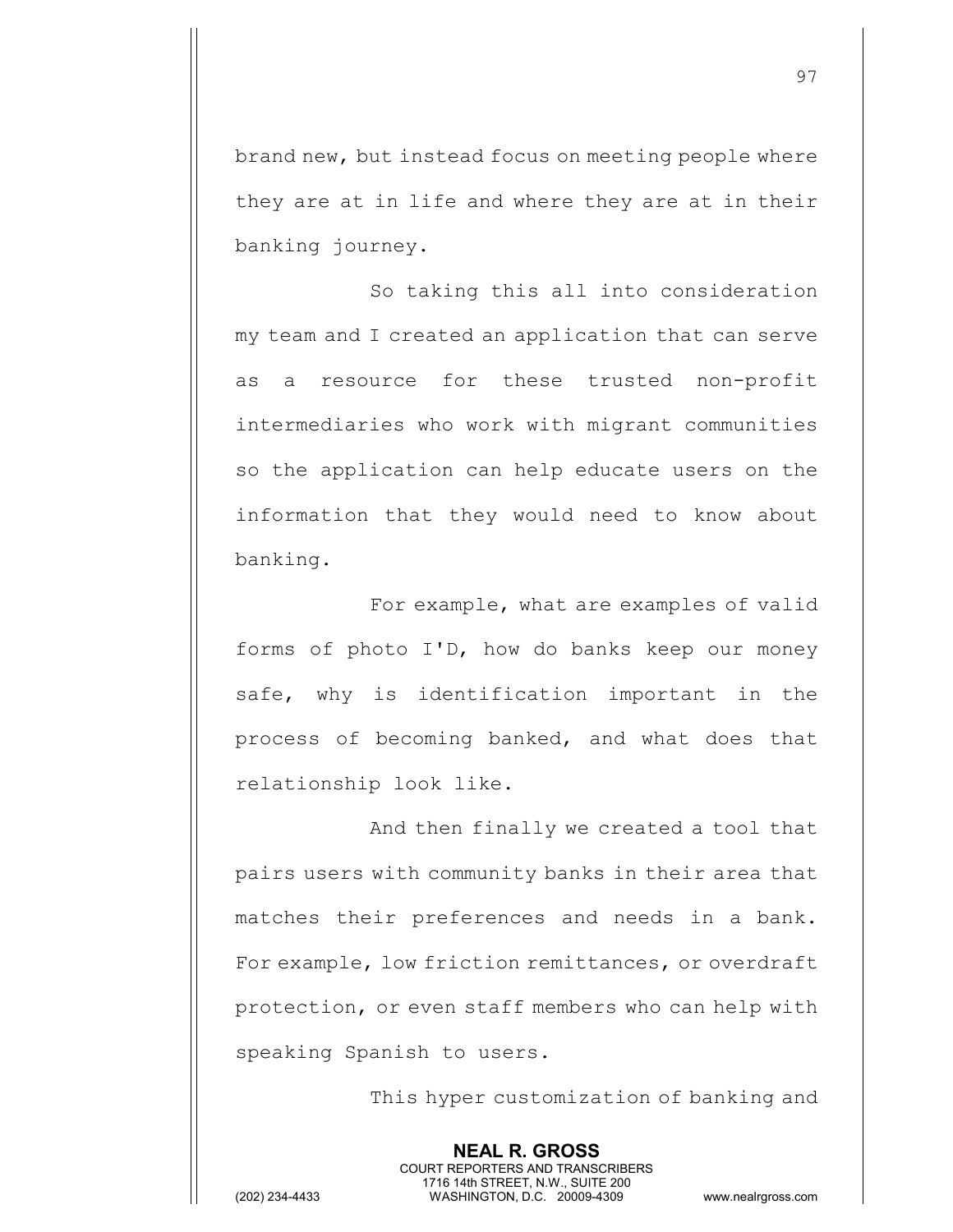banking tools helps meet individuals' specific needs and can hopefully get more people into the banking system. Thank you.

MR. MEGHJI: Thank you so much, Kate. Now it's on to Tanya.

MS. VAN COURT: Thank you so much for having me here today. I'm Tanya Van Court. I'm the CEO and founder of Goalsetter. And the reason I'm so excited to be here today is because I welcome the fact that the FDIC is seeking out non-traditional voices, non-traditional voices like mine.

I am a fintech founder and so that automatically makes me a little bit non-traditional in the FDIC world. But I'm also a person who has no previous banking experience. I'm a single mother and African-American mother of four kids. I formerly led digital products at Nickelodeon. I formerly led marketing at Discovery Education as they launched digital textbooks into classrooms across America.

**NEAL R. GROSS**

I led the launch of ESPN3 at ESPN and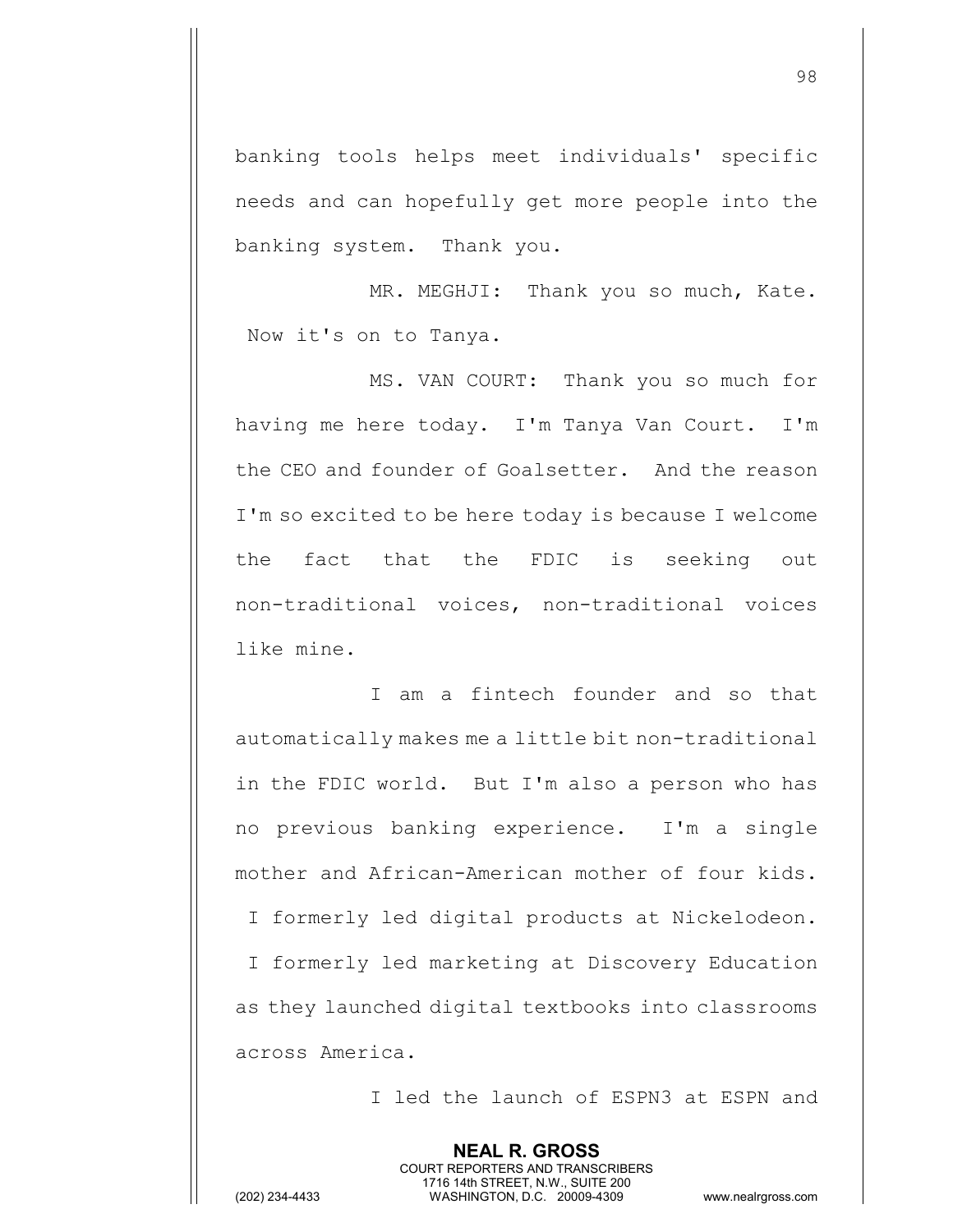I'm a fan of both Jay-Z and Beyonce. I started Goalsetter because my 8-year-old daughter said to me one day, Mommy for my ninth birthday I really only want two things - enough money to save for an investment account and a bike. And I thought to myself if I can get every kid to say that I can change the world.

And that's what's critical about product innovation being inclusive. Inclusive product innovation requires that we are embracing people who are from backgrounds that have traditionally been underrepresented, and we are including them in the development of products and in the development of companies in order to target the populations that we all so desperately want to target. Next slide, please.

When my daughter said that she wanted to save for an investment account I decided that it was my time to leave corporate America and start to make her dream a reality. And so I launched Goalsetter.

> **NEAL R. GROSS** COURT REPORTERS AND TRANSCRIBERS

What is Goalsetter? It's the best

<sup>99</sup>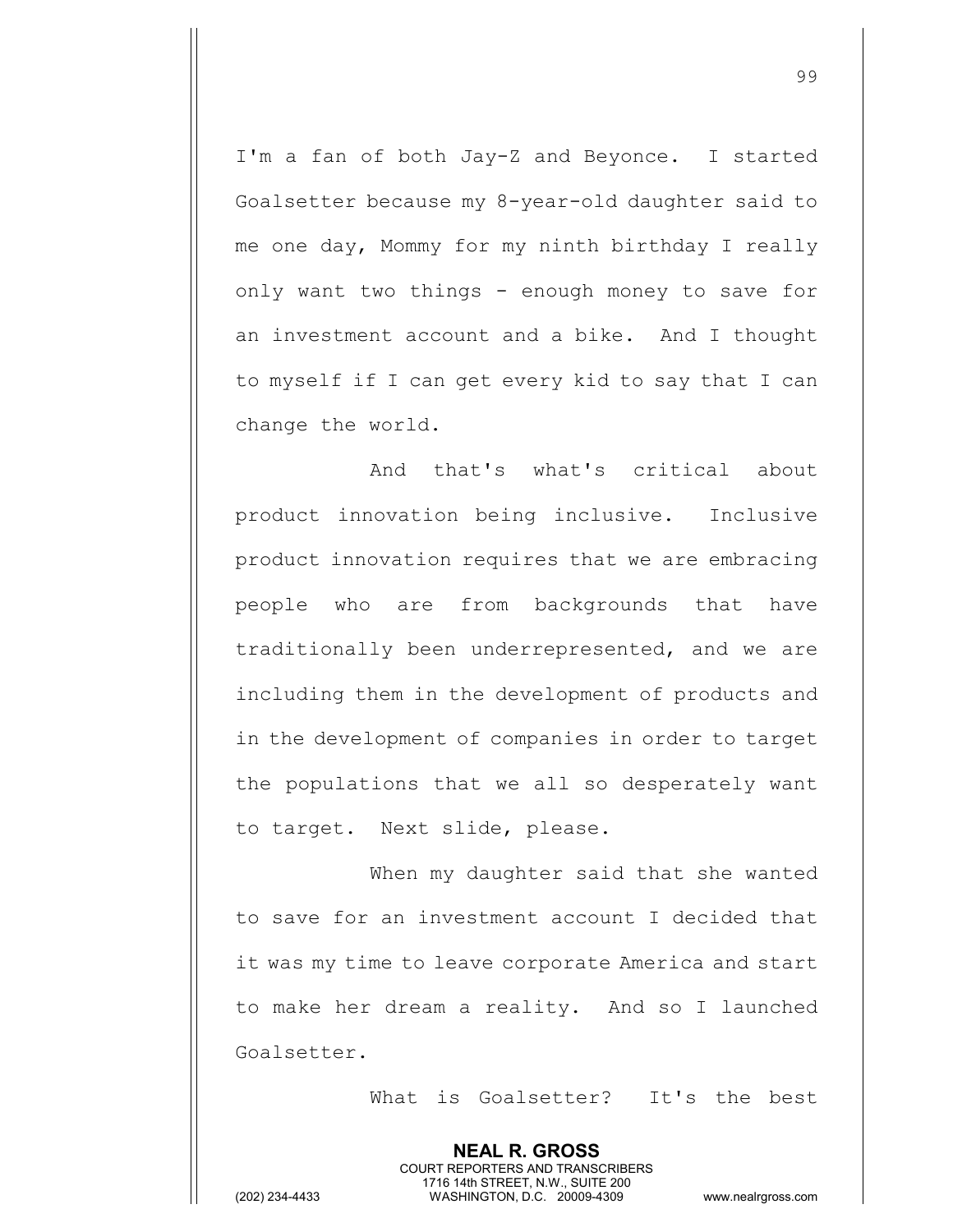money app in the industry for kids and parents too. And the reason we say kids and parents too is because one of our core insights -- and I heard this a little bit earlier from the panel -- is that lots of different people are getting excited about investing. And people who we never expected to be excited about it before. And a number of those people include kids.

And when we get kids excited about investing, when we get kids talking about investing, their parents start talking about it too.

With Goalsetter we've launched a platform that includes a savings account, an investing platform, financial education that is mapped to national financial literacy standards but rooted in memes and gifs from hip-hop artists, and social media influencers, and YouTube personalities.

So when Beyonce says can you pay my bills, can you pay my telephone bills we use that to explain Beyonce wouldn't need anyone to pay her

> **NEAL R. GROSS** COURT REPORTERS AND TRANSCRIBERS 1716 14th STREET, N.W., SUITE 200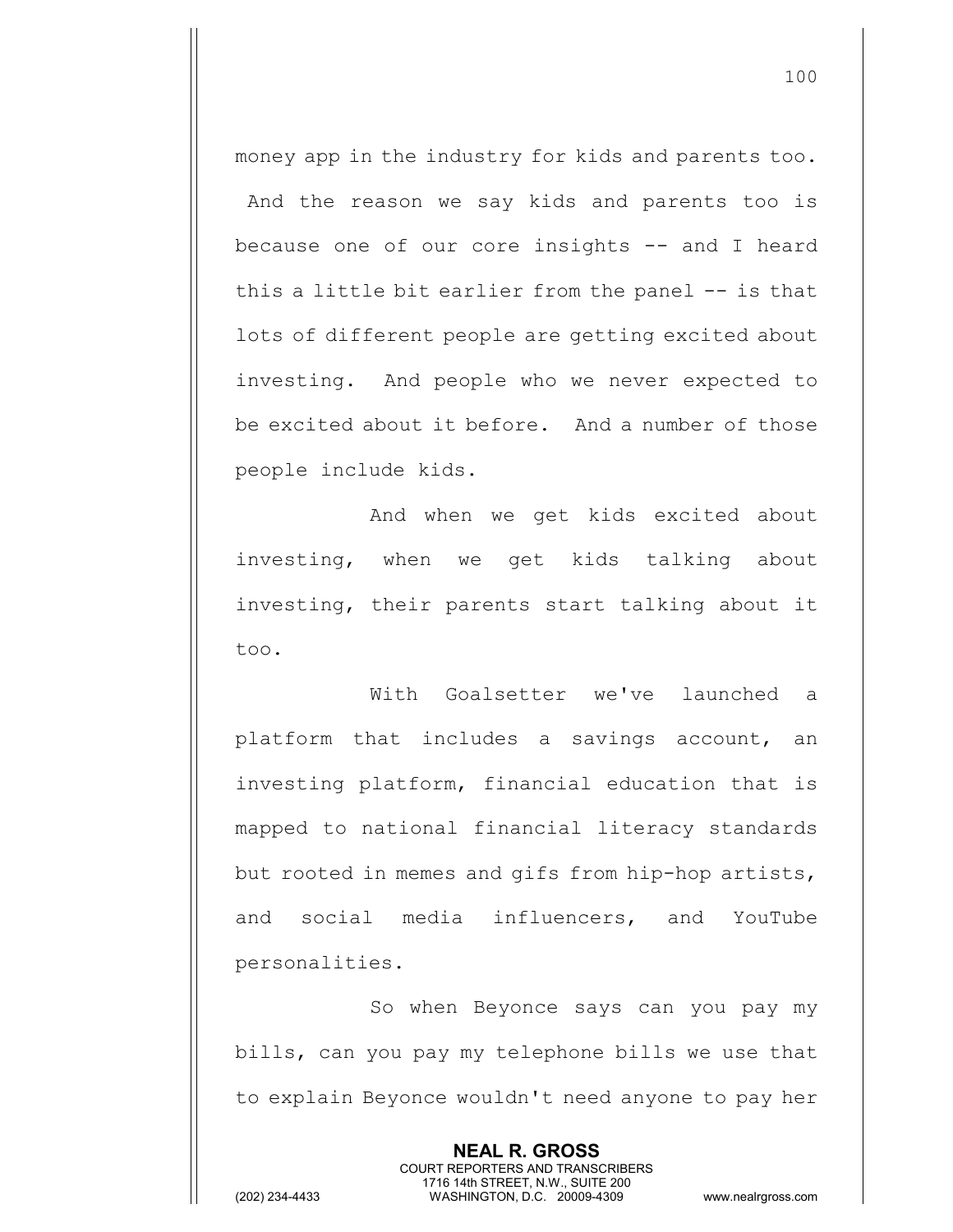bills. If she would just save for an emergency fund of three to six months of her expenses Beyonce could pay for her own bills.

We have debit cards that are actually smart debit cards and provide financial education attached to the debit cards. And we have a gifting feature. Because while we know that every person in America and every kid in America doesn't have a savings account, the other thing we know is that every kid in America does have a birthday. And on that birthday Grandma and Auntie and Uncle all call and say what can I get the baby for their birthday. And the answer with Goalsetter can very well be give them money that goes into their FDIC insured savings account. Next slide, please.

It's this understanding of the kids and the families who we are talking to every day that has enabled us to create an inclusive platform that truly feels like it's a platform that they've never seen before in the history of America. We have our quizzes that are not only game-based, and kid-friendly, they're also culturally relevant.

> **NEAL R. GROSS** COURT REPORTERS AND TRANSCRIBERS 1716 14th STREET, N.W., SUITE 200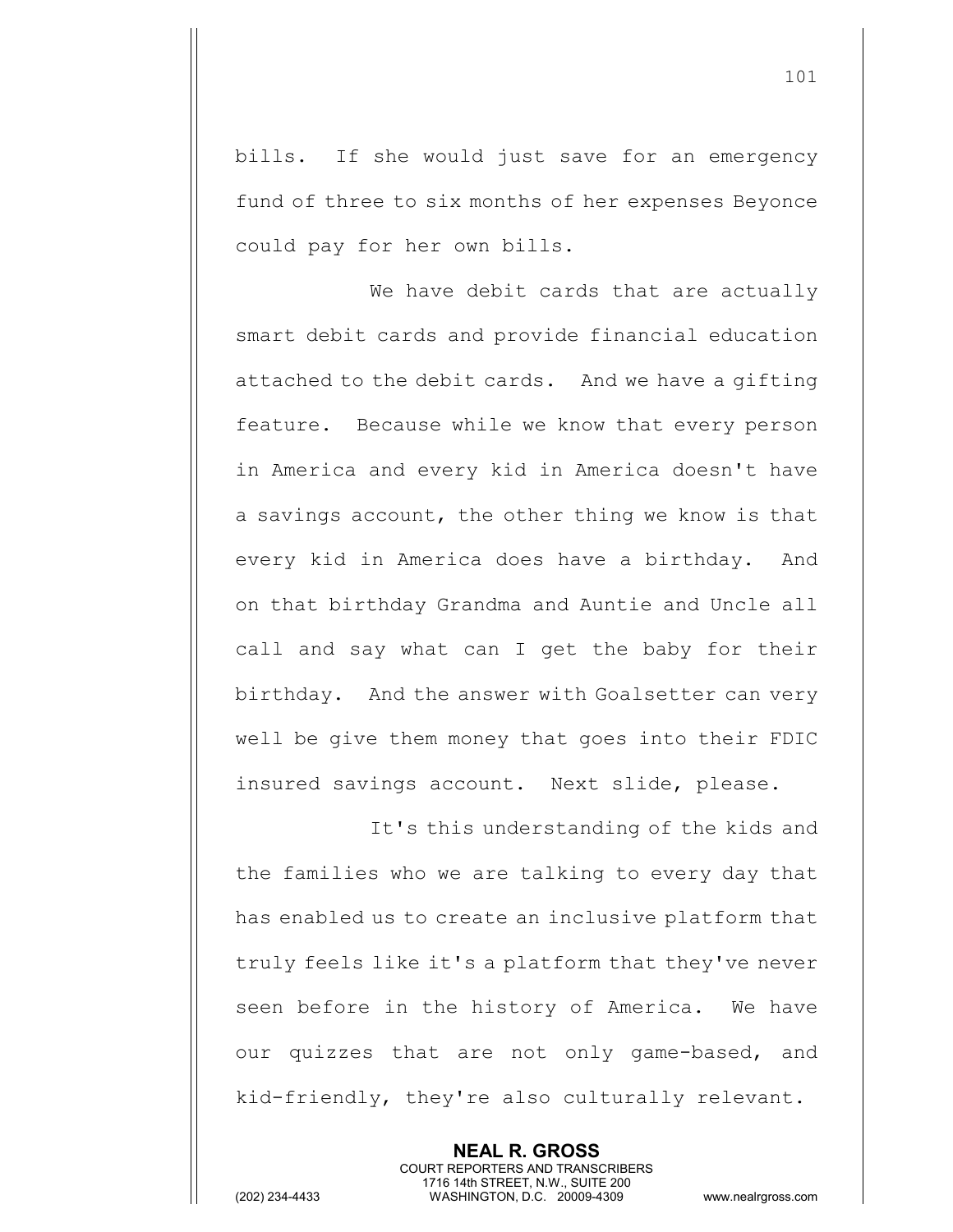This isn't how financial education has typically been taught in America. Typically someone from your local bank volunteers at their local school and explains the concept of the stock market to a group of kids in Detroit who are woefully in need of financial education that's not being provided in classrooms.

With Goalsetter we've said hey, we don't just want to understand how adult financial processes are working and bring that into the kid's space which is what's traditionally been done. We want to understand what kids are doing and how do we bring that into the financial education space.

And so we looked at platforms like YouTube, and Instagram, and Snapchat, and TikTok, and brought those into the kid's space, or a nod from those into the kid's space to create the most engaging and compelling financial education platform that exists. Next slide, please.

So what are two of the things that we think are so important? The first thing that we think is critically important is you've got to

> **NEAL R. GROSS** COURT REPORTERS AND TRANSCRIBERS 1716 14th STREET, N.W., SUITE 200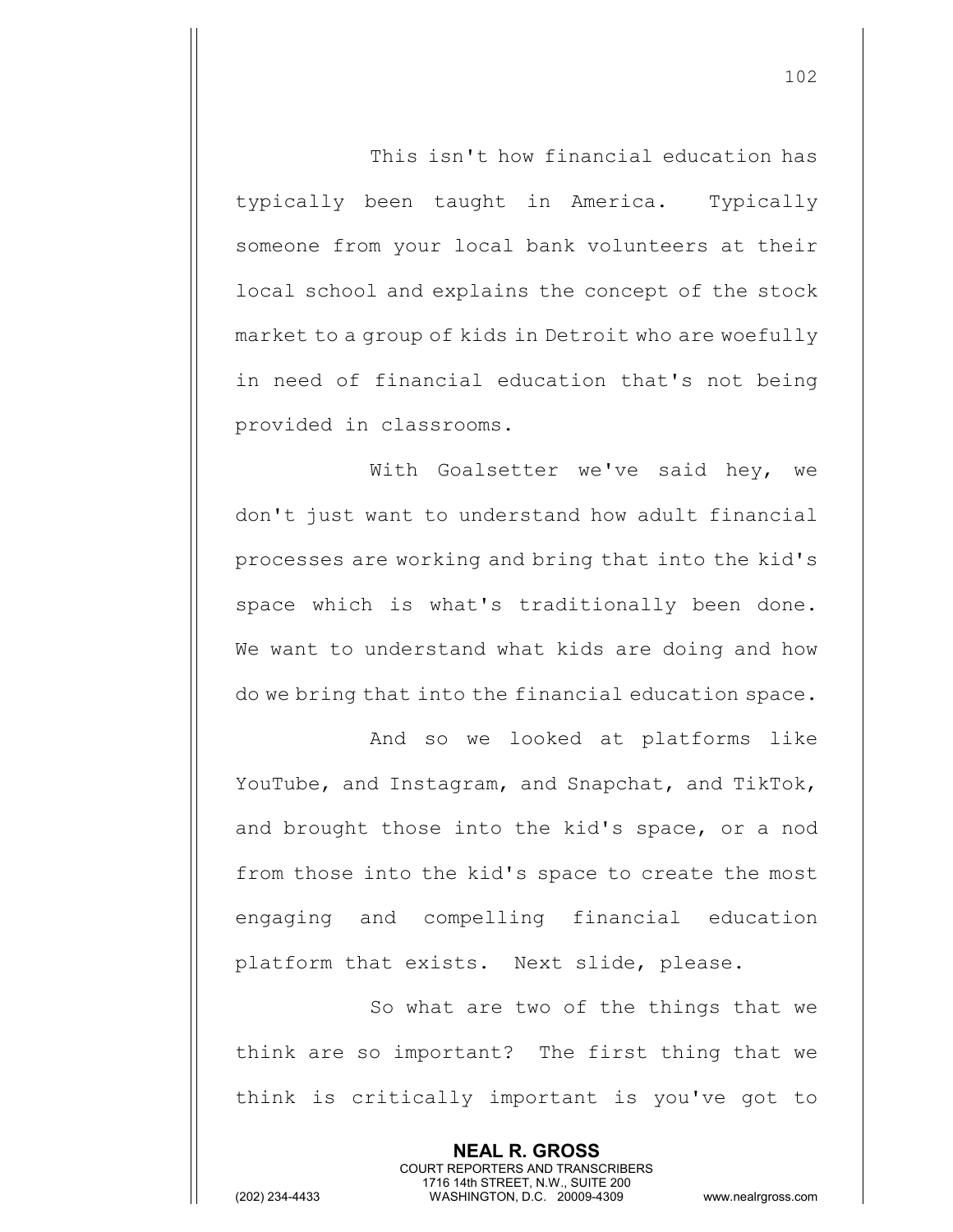listen to diverse users in order to develop diverse products. That means talking to diverse audiences. It also means building solutions that meet their stated needs.

What we heard from our consumers is they just didn't want another teen and tween debit card product like everything else that was in the marketplace. They wanted something that actually prepared their kids with financial education.

And so our teen and tween debit card is groundbreaking in the industry because it comes with a rule called learn before you burn. That rule when a parent activates it means that their kid's debit card will automatically freeze if they haven't taken their financial literacy for the week yet. And the minute they take that quiz the card will unfreeze again.

Secondarily, in order to create diverse and inclusive products you have to listen to not just the consumers but the data. And we have to understand the problems that the data illuminates, and the root causes behind those problems.

> **NEAL R. GROSS** COURT REPORTERS AND TRANSCRIBERS 1716 14th STREET, N.W., SUITE 200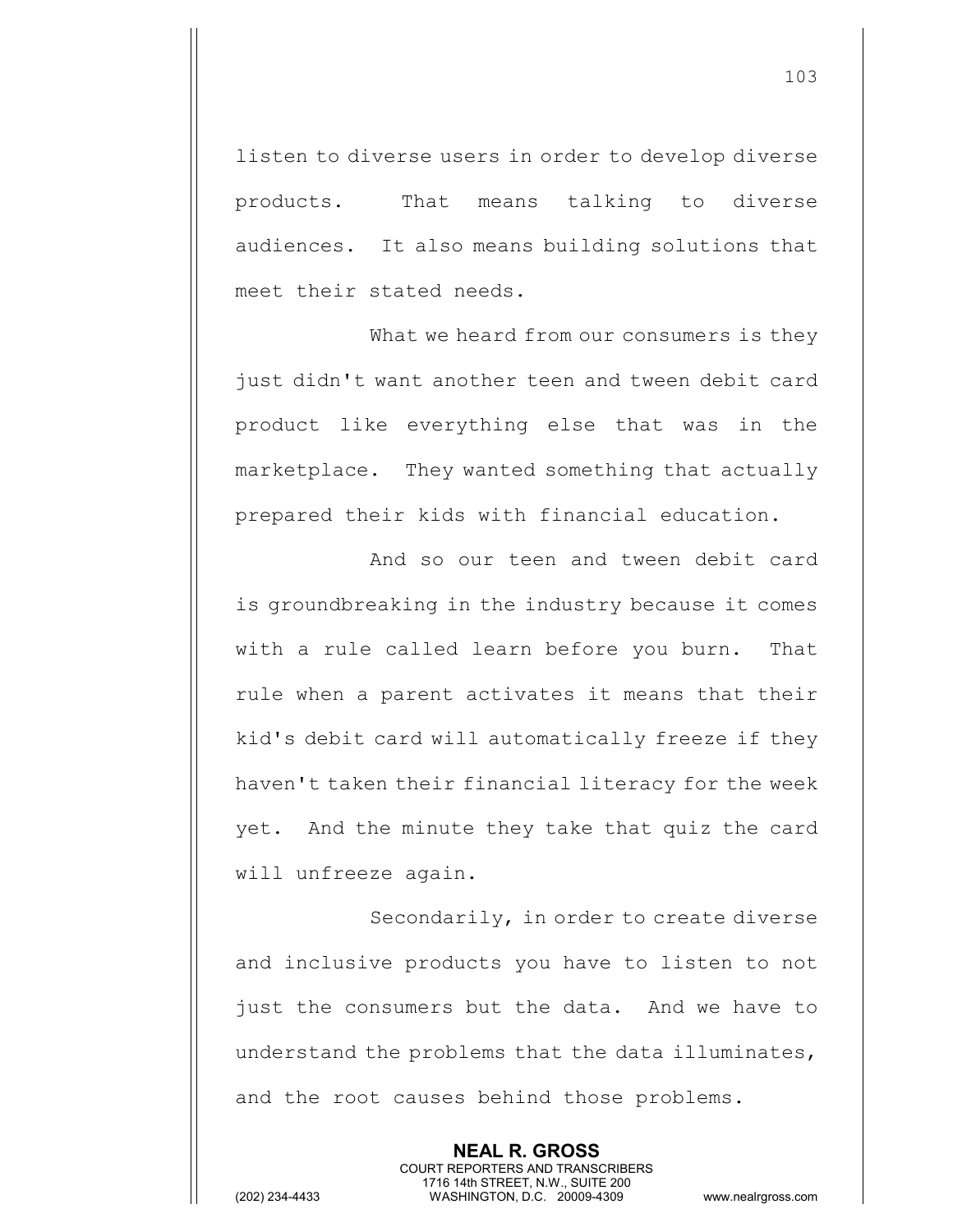We also need to innovate solutions that the market isn't thinking about, but that we're thinking about because we also have an inclusive team.

And that's the third critical piece of developing inclusive products and leading with inclusive product design, having an inclusive team that can listen to inclusive consumers, that can understand what the data is saying about those consumers and their plight in America, and develop solutions that are actually meeting their needs instead of just meeting the needs of that CEO at that fintech startup who's looking for their next exit.

So thank you so much for having us here today. We're really excited to be a part of this FDIC tech sprint and really excited about the work that you're undertaking, undergirding, and supporting.

MR. MEGHJI: Thank you so much, Tanya. Now I'll turn it over to Faith.

> **NEAL R. GROSS** COURT REPORTERS AND TRANSCRIBERS 1716 14th STREET, N.W., SUITE 200

MR. DAMARILLO: Hi. My name is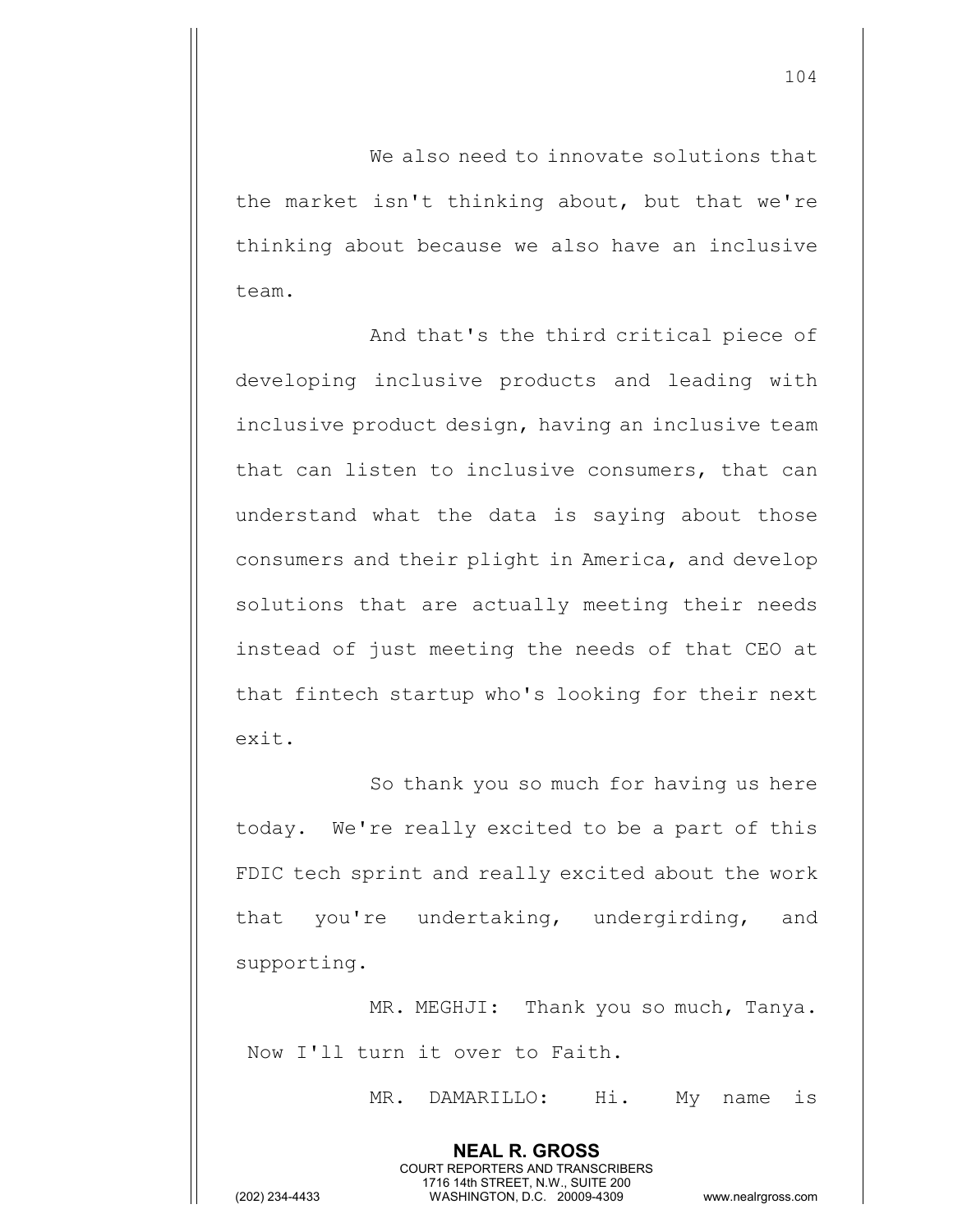Winston Damarillo. I'm actually going to tag team with Faith so let me just get started here. I'm CEO of Talino Venture. We're a partner of NAAC and together we've combined technology from Silicon Valley as well as the community mindset that NAAC has really been pioneering here in the United States.

We built the product called sprint. It's based on the NAAC's goal to provide a highly accessible loan to micro and small/medium size enterprise. And we wanted to answer your question how do you manage risk and ensure higher paying rates for small businesses. So next slide, please.

The solution that we have built is really built around the mindset of the Grameen Bank. When we started this endeavor about three years ago it was a mindset around partnership with the World Economic Forum to really accelerate financial inclusion in emerging markets. So we started in Southeast Asia and the Middle East and have learned quite a bit about the Grameen Bank model and have decided the technology will be a great leverage

> **NEAL R. GROSS** COURT REPORTERS AND TRANSCRIBERS 1716 14th STREET, N.W., SUITE 200

(202) 234-4433 WASHINGTON, D.C. 20009-4309 www.nealrgross.com

105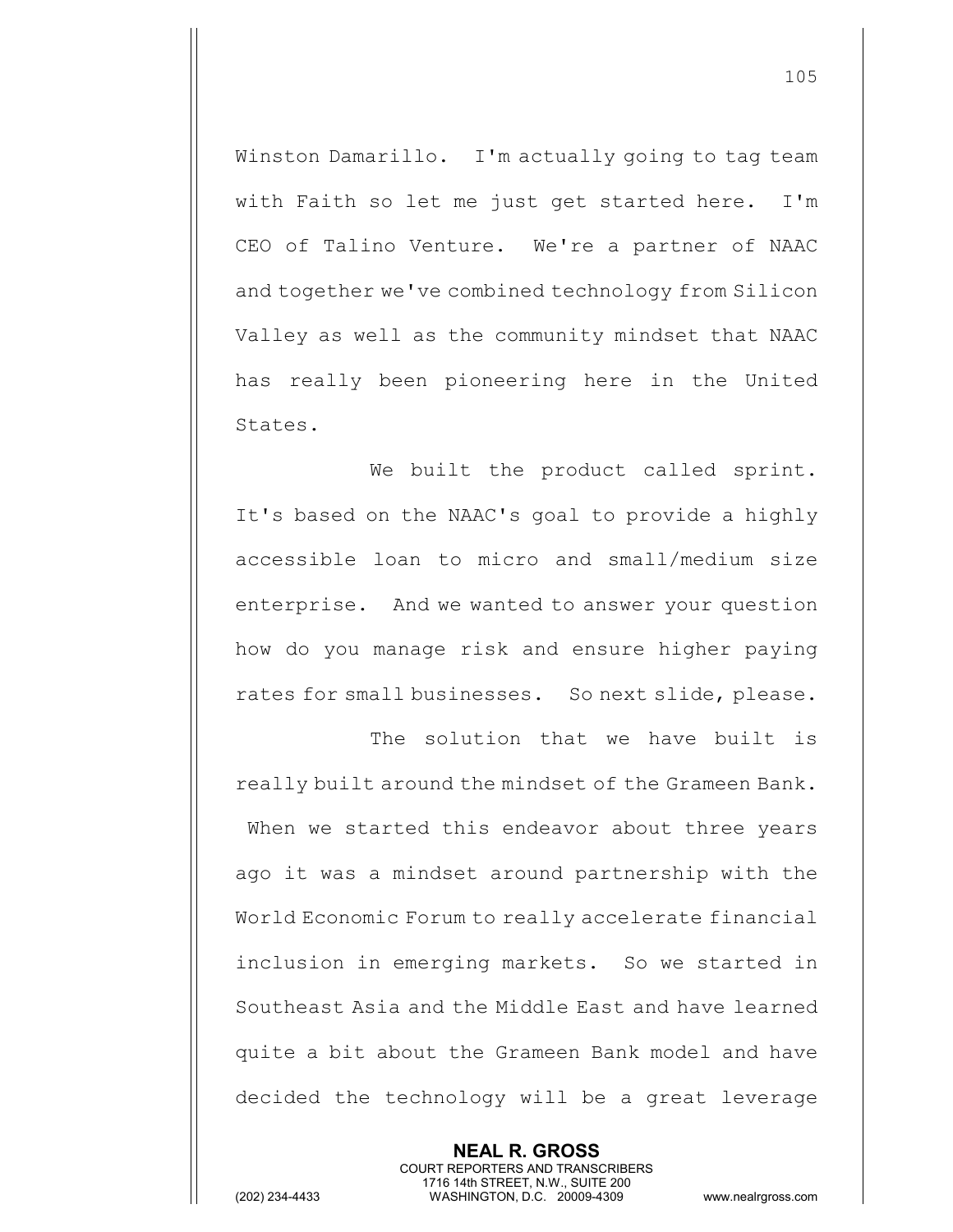for the Grameen Bank to really make it not just scalable but sustainable.

So during the tech sprint we are really grateful about the experience and happy about our opportunity to bring this product back to the United States. The sprint solution of NAAC starts with five key components to it. We injected all throughout a mechanism for financial literacy starting with content that we have extracted from MoneySmart at the FDIC, injected it into our mobile app.

Incorporated biometric eKYC and AI to enable our borrowers to actually be able to engage the solution just from their mobile phones. Connected them to systems that provide highly simplified acquisition of their digital documents through pictures and allowing them to do e-signatures.

And then finally, incorporating and introducing the idea of savings accounts in borrowing so that our borrowers can incorporate that into their borrowing.

> **NEAL R. GROSS** COURT REPORTERS AND TRANSCRIBERS 1716 14th STREET, N.W., SUITE 200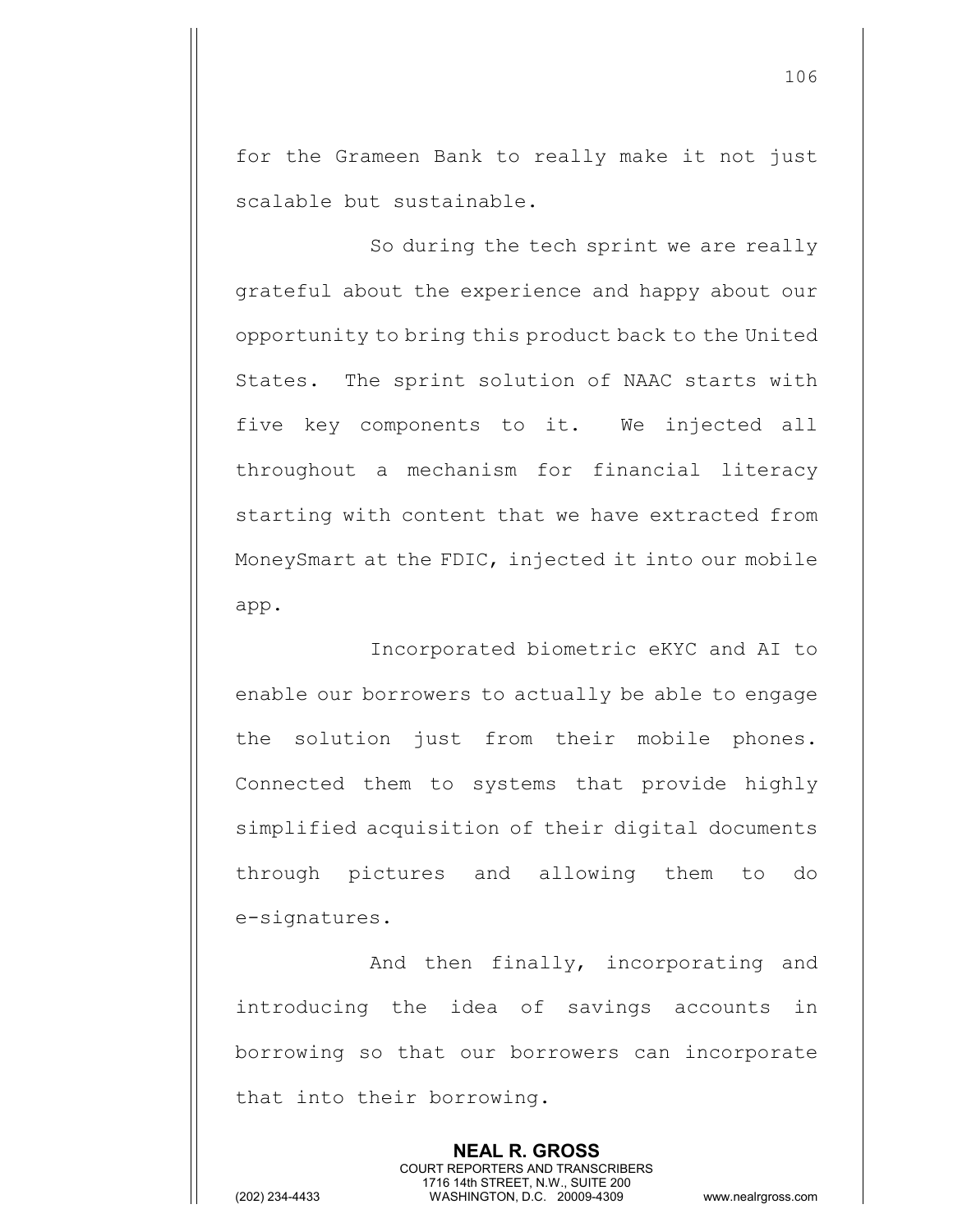But the heart of this solution really is the idea of social borrowing. So the sprint solution that NAAC is building really incorporated within it the idea that people in clusters apply together, work together to get started in their borrowing journey, get themselves educated as a group, collectively borrow money. So the system actually starts with a model by individual underwriting with a group guarantee, provide a mutually reinforcing capability so that in every periodic point like monthly people connect with each other, get themselves educated financially, talk about their businesses, support each other right around the time they're about to pay their loans and actually ensure that as a team or as a group they're able to provide capabilities to support and go through this.

So we've created this platform to start with people that have zero credit scores and have been banking for the first time. We take them into multiple cycles starting with a small dollar loan and a short tenure, and we improve that cycle over

> **NEAL R. GROSS** COURT REPORTERS AND TRANSCRIBERS 1716 14th STREET, N.W., SUITE 200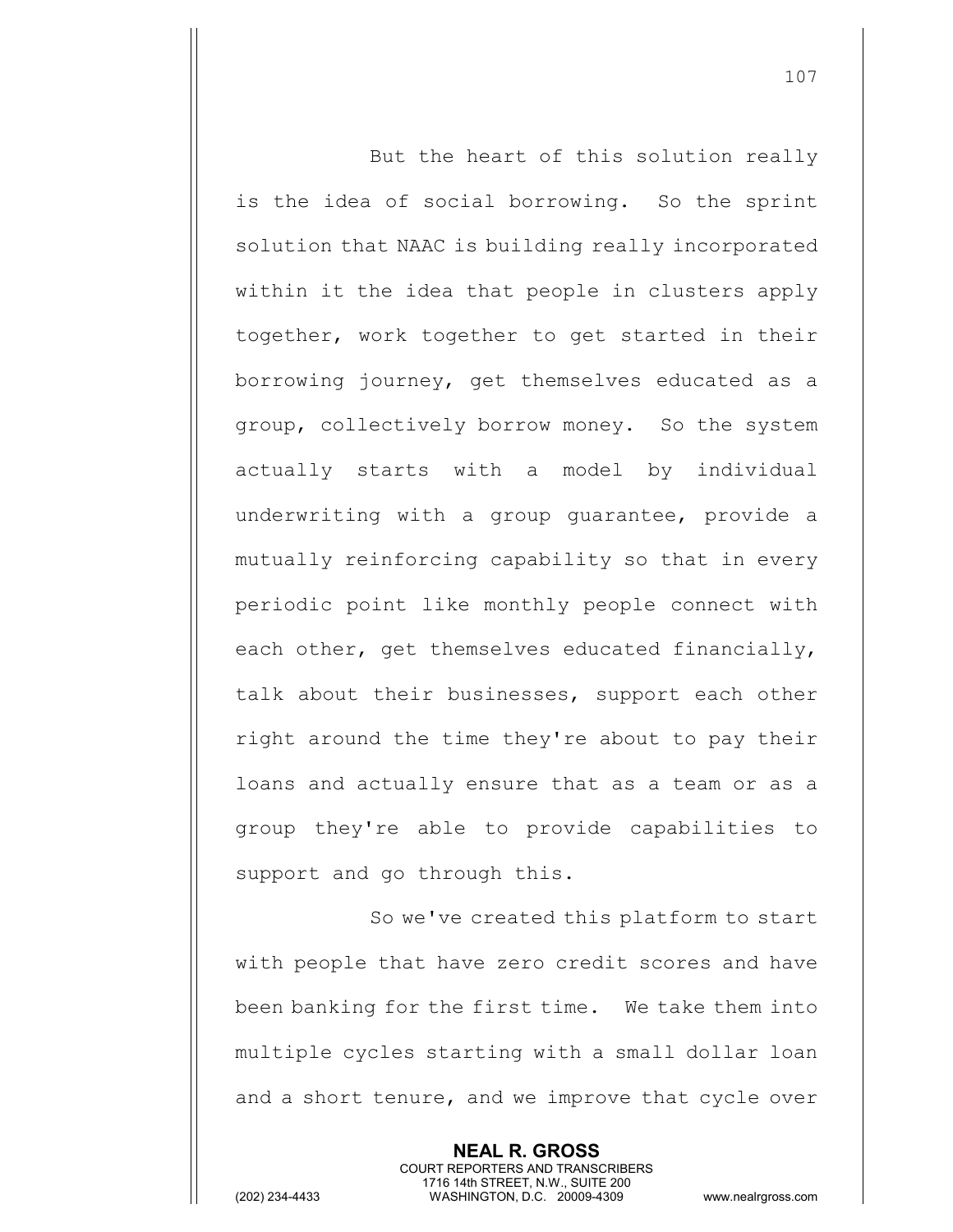time so that the goal really here is on the next slide to provide the capability where people can start small in a community setting and progress and graduate to be individually bankable through a more conventional banking service like the SBA loan and all the other banking.

A lot of these are technologies that we have added into the standard Grameen model, but what really makes this all work and powerful is the community models that NAAC is pioneering and bringing to the market, and for that I'll have (telephonic interference) more about it.

MS. BAUTISTA: Thank you. We have been a community leader since 2004 and it's always like how do we make the solution inclusive. How do we help the 46 million credit invisible. So how do we get rid of the payday lenders. We've been fighting about getting rid of the payday lenders, but at the same time there is no solution for them. So we're really hoping that this technology we can give these people a chance to be bankable, that they can get out from the payday

> **NEAL R. GROSS** COURT REPORTERS AND TRANSCRIBERS 1716 14th STREET, N.W., SUITE 200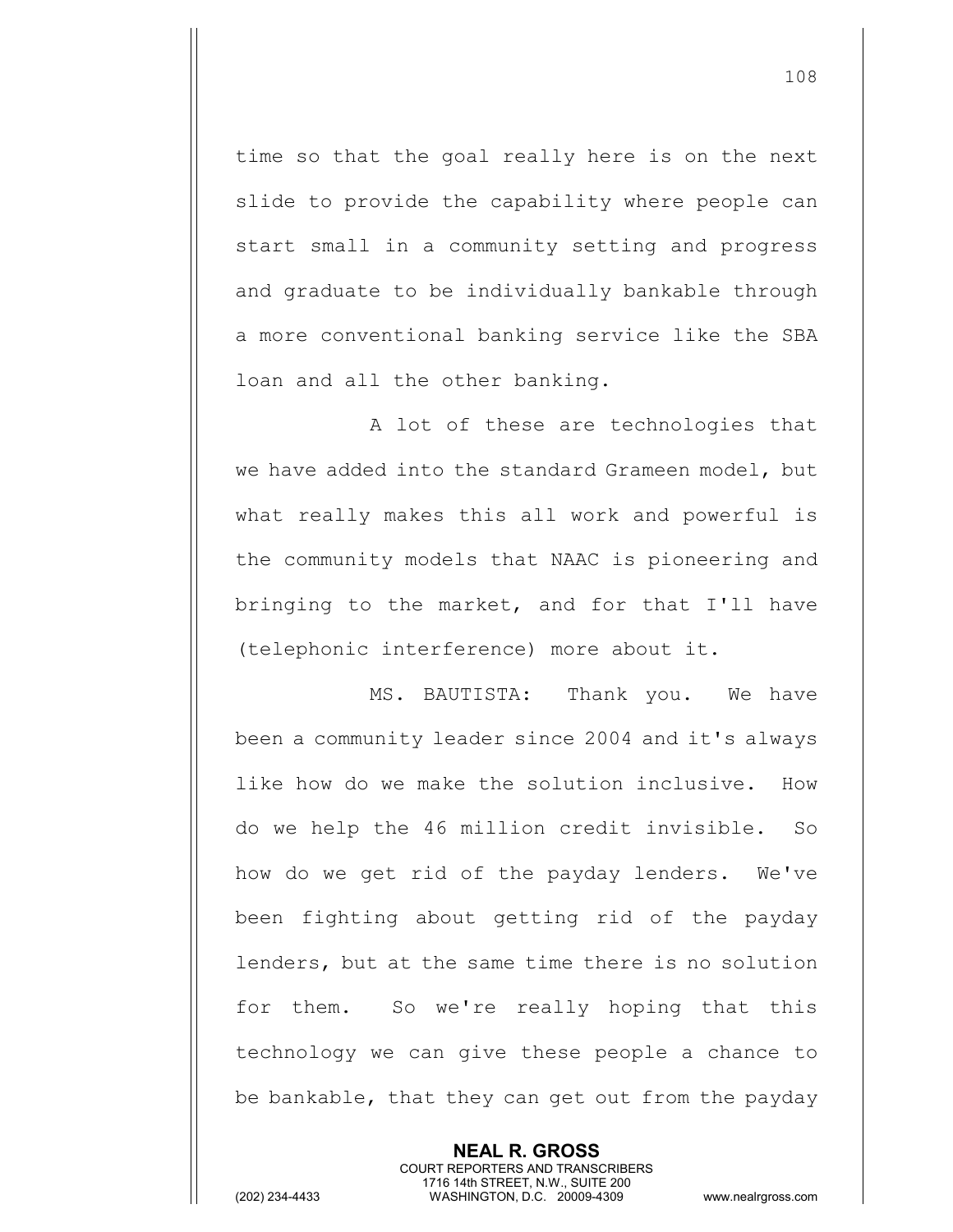lenders, that there's a solution for them. How do we help these businesses that don't pay so much interest on the money that they're borrowing that alone with this COVID labor is so, so expensive. The materials, the raw materials that they're buying are so expensive. And yet they're not bankable because at the end of the day they cannot get a loan, or if they get a little loan they cannot -- they're not qualified for it.

So we really want this application to make it inclusive. We should be able to decrease this 46 million invisible credit. And I really want to thank FDIC for doing this tech sprint because it actually motivated all of us. And Justin since he put all of this together so thank you so much. It gave so much energy, more motivation for non-profit.

And I think like the CDFI, in the world there's 1,100 CDFIs or MDIs who wants to help the community but it's not scalable. And the only way we can do that is a good software that we can reach those people that are not reachable, and also the

> **NEAL R. GROSS** COURT REPORTERS AND TRANSCRIBERS 1716 14th STREET, N.W., SUITE 200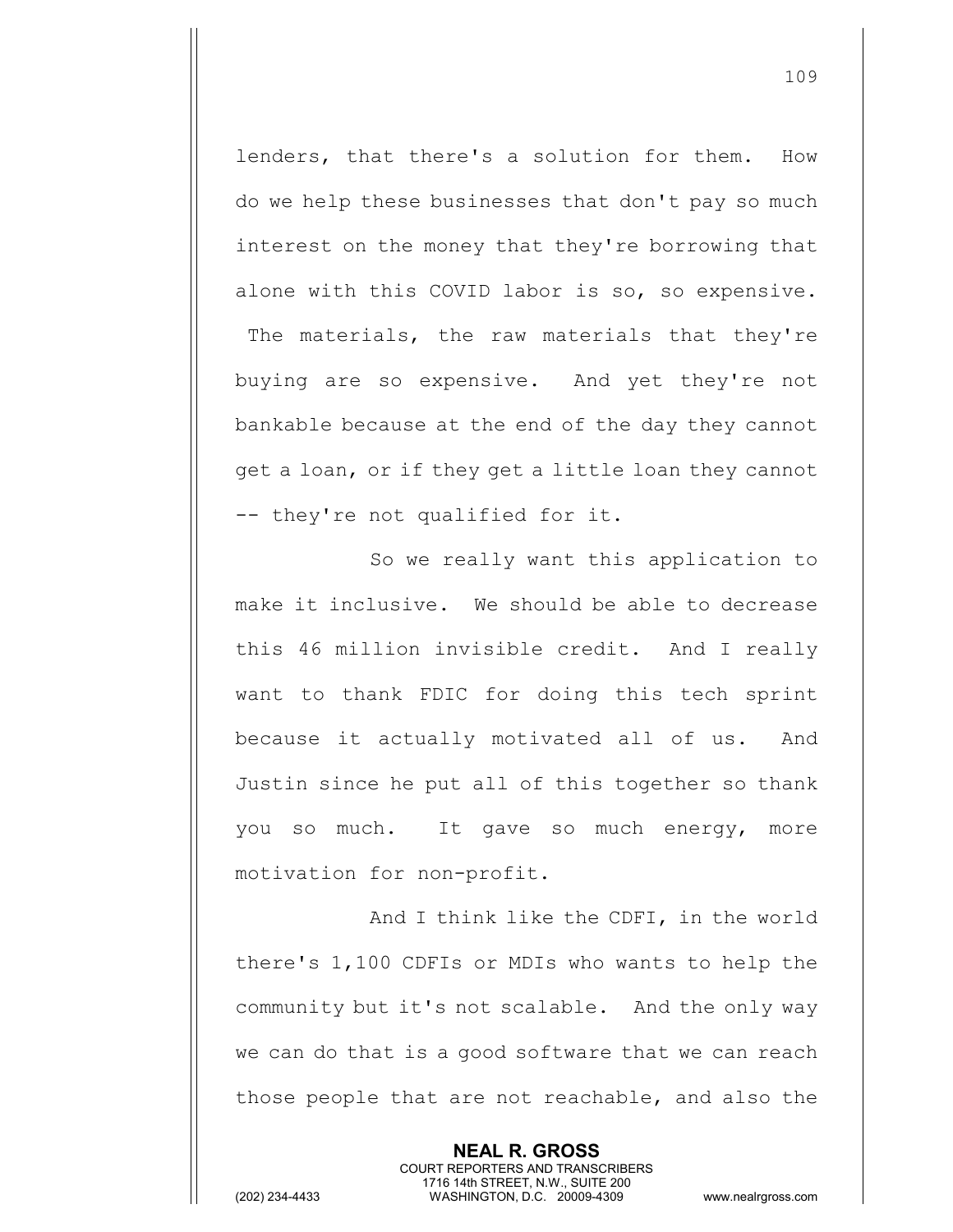last unbanked and underbanked. Thank you so much.

MR. COLE: Thank you so much Faith, and thank you Winston, and thank you to all of our teams who presented today. I think it really represented a broad section of the participants that we had across all eight and very, very exciting to hear about both the work that you've come up with and your future work as well.

So we do have about 15 minutes for questions from the advisory committee. So I will ask if any advisory committee members have any questions please use the raise hand feature here in the chat. And let me just make a quick scan. I don't see any coming in yet.

Let me just seed the discussion with one question. And I know panels have a tendency to feel obligated to answer every question. Let's maybe focus on one or two per question just so we get a good healthy representation today.

But the first question I have for any panelist who'd like to answer it is when developing your solution and delivery model how did you

> **NEAL R. GROSS** COURT REPORTERS AND TRANSCRIBERS 1716 14th STREET, N.W., SUITE 200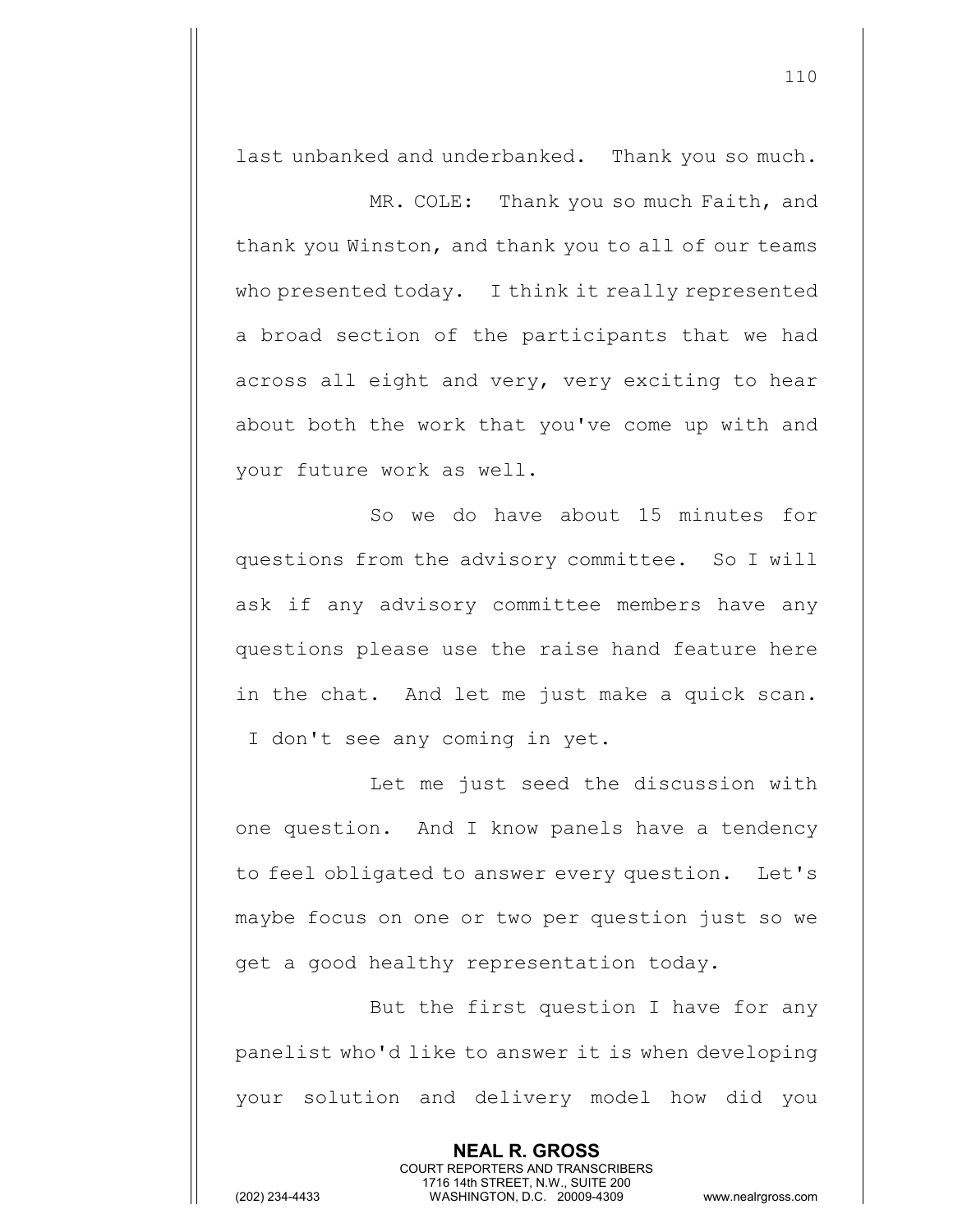evaluate the need to provide complementary education to communities and consumers in order to enable them to fully benefit from your product. And how do you consider the unique need of your target market when creating that educational component.

I think financial education is one theme we've heard a lot of today, and just curious to think about from a developer, from an actual solution point of view how do you all think through that.

MS. BAUTISTA: Justin, if I can start. Being Asian, you know we're all labeled as Asian, right. But it's actually sub-ethnic groups. We all speak different languages. The only thing that binds us together, the (inaudible), is we all eat rice. But otherwise we speak different languages, the culture. And it's not a one size fits all. When we conduct workshop with the young Marines. These are 17 years old to 21 years old, I mean they are 97 percent unbanked. They have no banks at all. When we are doing a workshop in Compton,

> **NEAL R. GROSS** COURT REPORTERS AND TRANSCRIBERS 1716 14th STREET, N.W., SUITE 200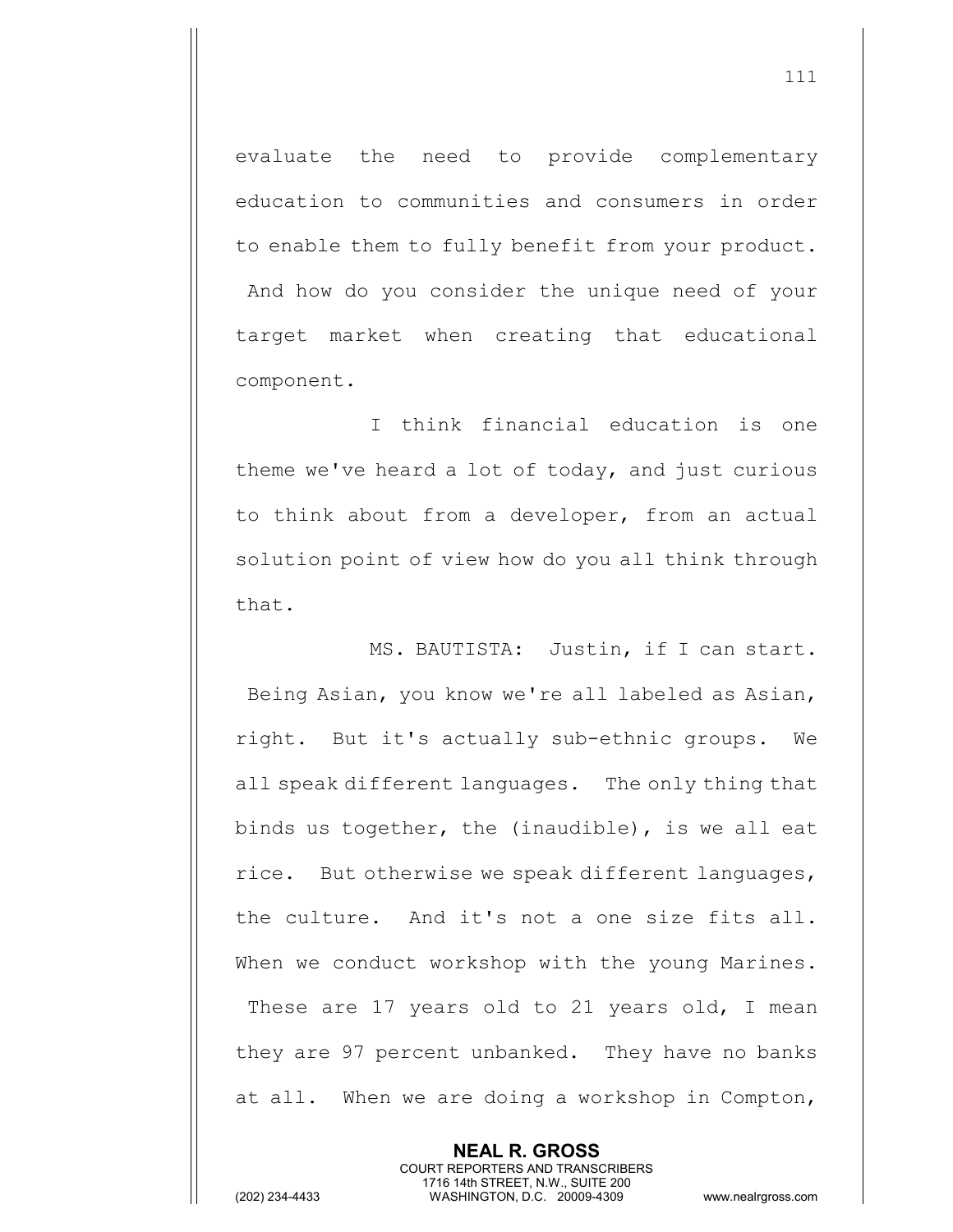southeast L.A. 95 percent have think files, nothing.

So the financial literacy is so different, and it cannot be a one size fits all. It has to be culturally diverse and also it's a one on one. It's a change of behavior. So no amount of workshop, no amount of books sometimes can help that unless you really teach them how to change their behavior. Thank you.

MS. VAN COURT: I'll jump in on that question as well. So for us we initially had a product that included a whole suite of tools focusing on saving. Because we know that kids who have savings accounts are six times more likely to go to college, but they are also four times more likely to own stocks by the time they're young adults.

So we believed that if we could get a savings account into the hands of every kid in America then we could change their lives and change their outcomes in a meaningful way, and help to close this wealth chasm that we are all looking

> **NEAL R. GROSS** COURT REPORTERS AND TRANSCRIBERS 1716 14th STREET, N.W., SUITE 200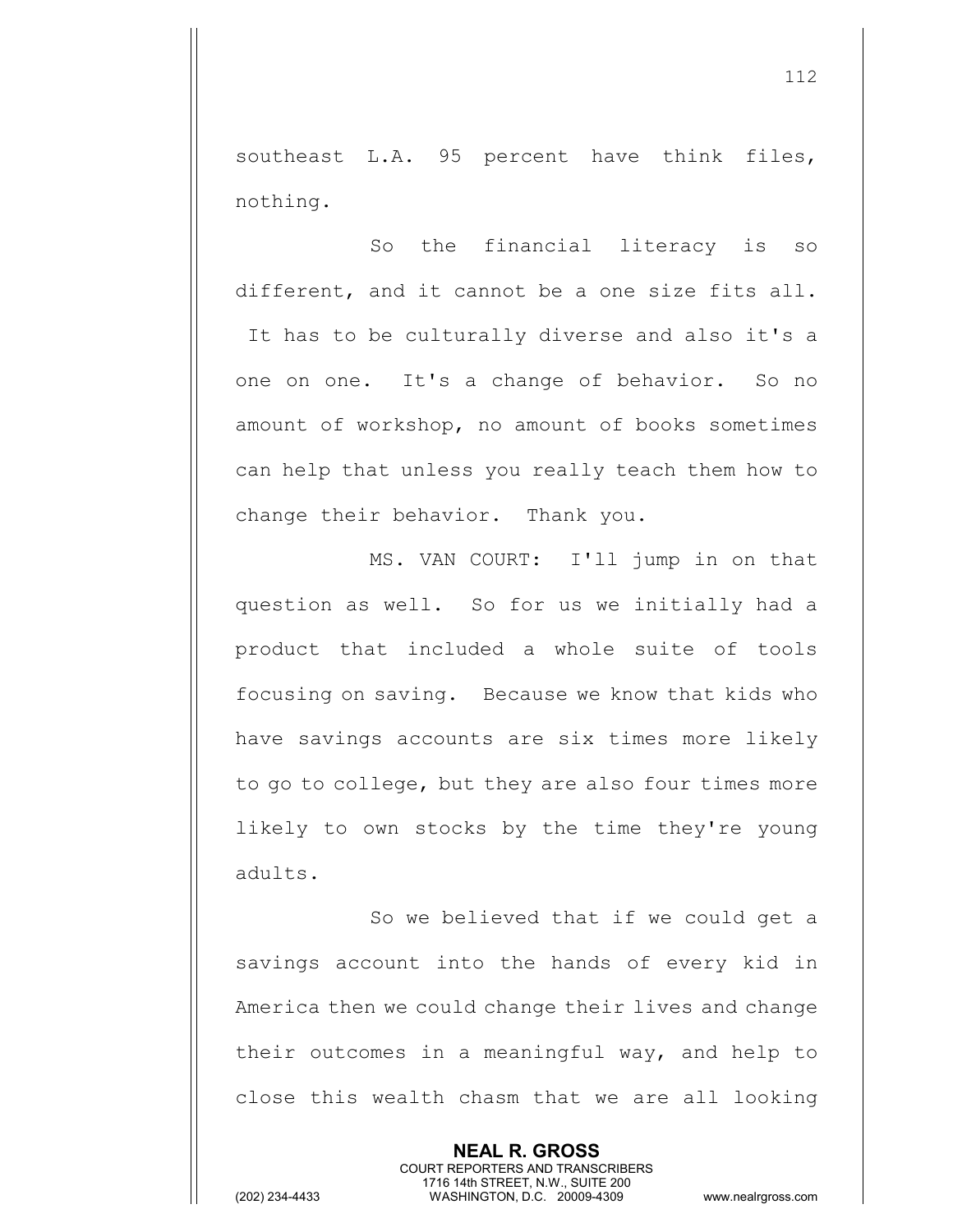at.

But one of the things we did in order to inspire them to save was we started doing courses. And so we would meet with non-profits. I did personally a class for kids called Building Wealth, a four-part blueprint inspired by Jay-Z. And I would use Jay-Z lyrics and quotes all throughout the presentation to explain the four tenets of building wealth.

You have to have skills in order to make money. You have to save some of that money. You have to then invest that money, and ultimately you should be an owner.

And so we walked through that presentation and what we heard from that presentation was oh my gosh Ms. Tanya, I have a finance class at school but it's really boring. Your class in that hour just changed my life. And are you giving another one. Can you give me more.

And what we realized was these kids had never, ever had the opportunity to have culturally relevant, fun, engaging financial education. And

> **NEAL R. GROSS** COURT REPORTERS AND TRANSCRIBERS 1716 14th STREET, N.W., SUITE 200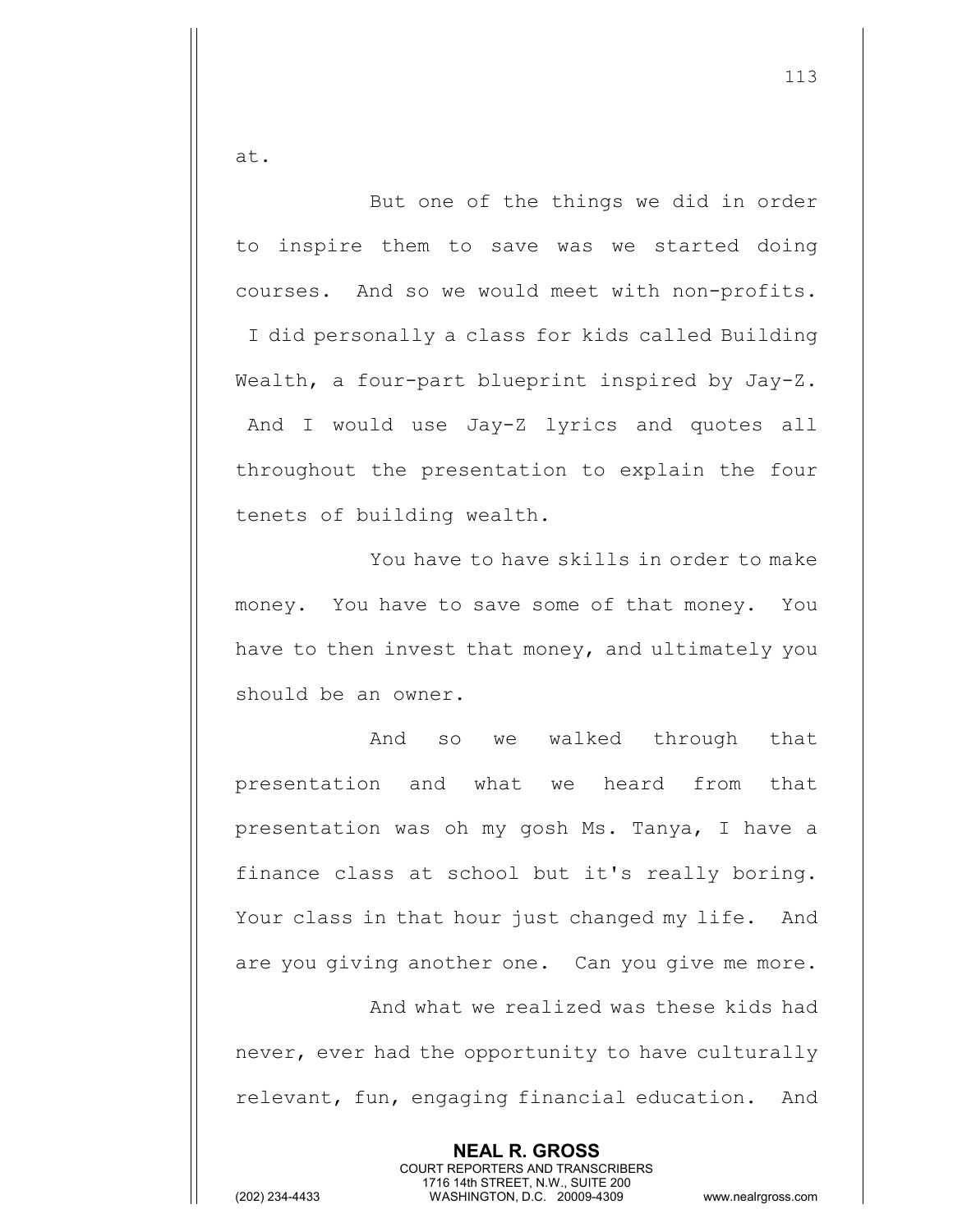everyone blames them for that lack of literacy, but really we as America have fallen down and not done a good job of creating educational content that anyone would want to engage in.

And so that's when we decided that my background with Nickelodeon, and gaming, and entertainment, and education could really be put to work in a financial context to bridge this gap of financial education.

> MS. GOLDMAN: I can, I'll take -- (Simultaneous speaking)

MS. VAN COURT: Make it scalable. Sorry. Technology is far more scalable than me going around and doing presentations.

MS. GOLDMAN: I second that, Tanya, tech is way more scalable. So when my team and I were building our solution we think about financial education we were really thinking about it through the framing of bank education. So when you talk about distrust, and people have all different backgrounds and experiences.

> **NEAL R. GROSS** COURT REPORTERS AND TRANSCRIBERS 1716 14th STREET, N.W., SUITE 200

Like I mentioned in my presentation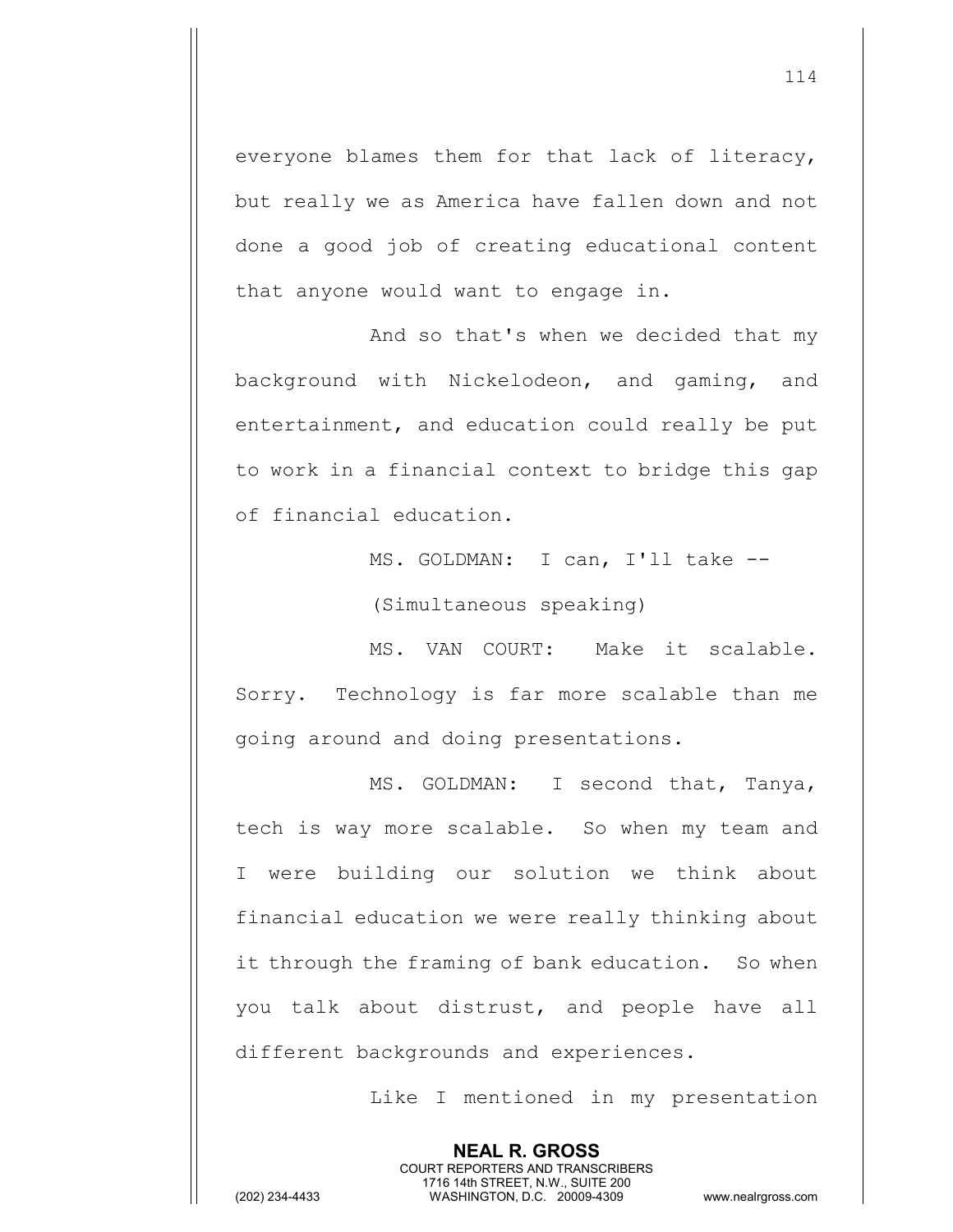distrust is a highly individual experience. So being able to provide context, not just going to people and being like you have to be banked, but here's why you could be banked, why it might be beneficial to you.

Especially like remittances, tons of migrant populations even throughout the pandemic send billions of dollars globally to their home countries. So providing it in the context of you can send money cheaper through a bank than you would through like a Western Union. So that sort of banking education through that context I think was really helpful in my own sort of conceptualization of this product. Building out something that makes sense for migrant and immigrant communities.

MR. COLE: Great. Thank you very much. And I do ask if any advisory committee members have any questions please feel free to raise your hand or just interrupt at any point. Oh, I see we do have one raised hand. So I will ask I think Sonia to. Maybe not. Maybe that was a ghost hand there.

> **NEAL R. GROSS** COURT REPORTERS AND TRANSCRIBERS 1716 14th STREET, N.W., SUITE 200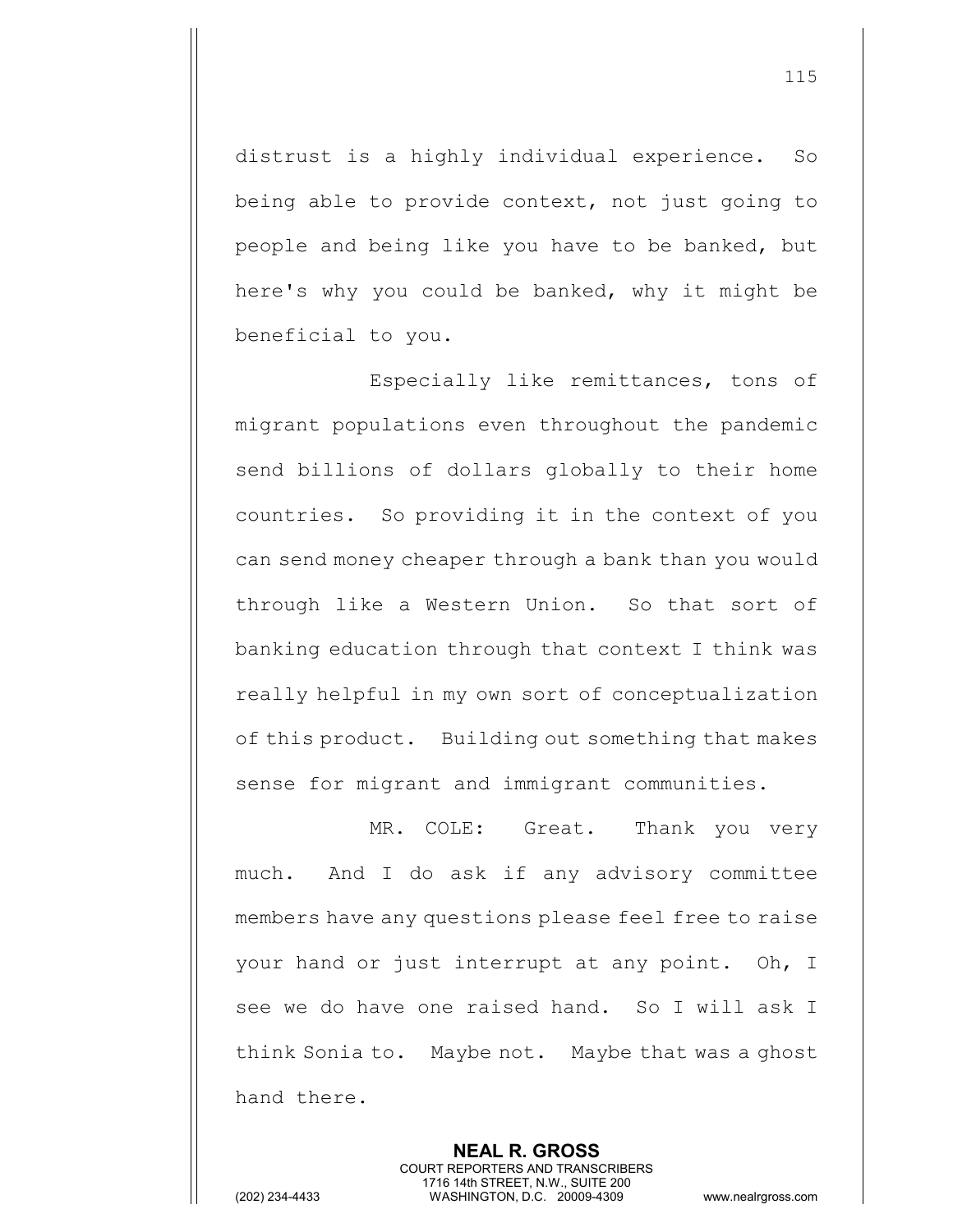So I will ask another question then. I love the opportunity to engage with you all. So I'd be interested -- we talked a lot about tech sprint. Obviously it's five weeks, a very short period of time. I think we're accustomed to working obviously in months and years in terms of some of the work obviously that goes into this. The advisory committee members of course have worked in some cases decades on these issues.

And so I'm curious how did the actual tech sprint influence your product, or the way in which you thought about kind of the service that you're providing. How did you utilize any FDIC resources and/or learn from other participants. Just trying to kind of reflect on the experience as a whole and hear about anything you might want to share.

> MS. BAUTISTA: Can I start again? MR. COLE: Please.

MS. BAUTISTA: You know, I thought I know banking, I know FDIC. But that deep dive, I learned so much because there's so many in our

> **NEAL R. GROSS** COURT REPORTERS AND TRANSCRIBERS 1716 14th STREET, N.W., SUITE 200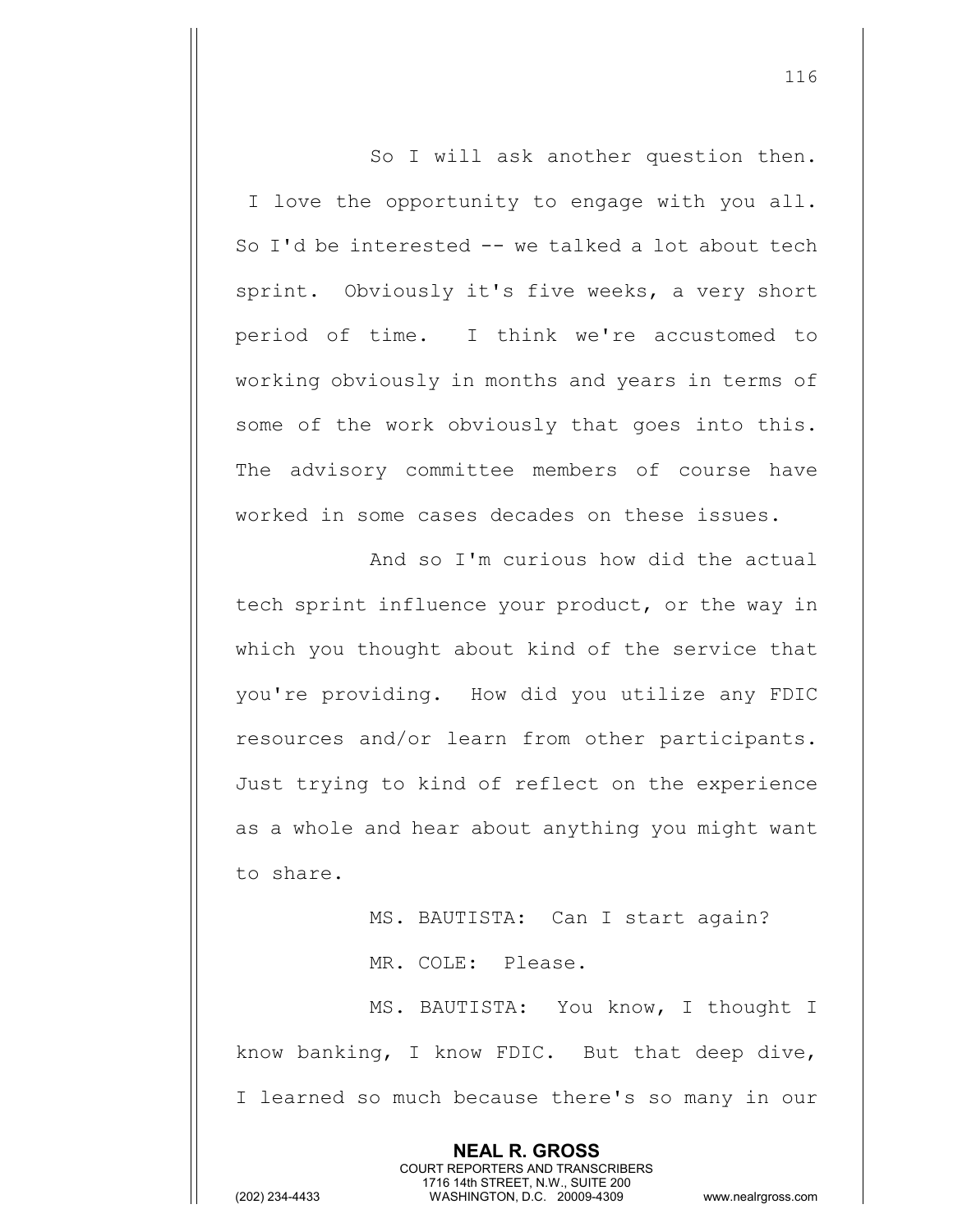team that joined. Like what Ms. Ortiz have described on the whole presentation. I mean, I think she put the whole tribe of FDIC in the tribe -- I mean in the panel. And it's so nice to hear about the SmartMoney, that it's actually you can -- that's why we're using it. You know, not using the (inaudible) anymore, we're using the SmartMoney because you can tweak it.

We're going to make it more interactive from the RMS, DII, or DCP, the ONWI it is great. This is something that everyone should know what really FDIC is all about. We learned a lot and thank you guys for making all the presentations. I know almost everyone participated. So to me that means a lot of commitment from FDIC.

And so when we got this, when we won it, I mean our commitment is above and beyond what we're being expected. Because we need to help the people. And for the regulator to start this and everybody to have a buy-in, it's easier for us to do the work because we are being appreciated. Thank you.

> **NEAL R. GROSS** COURT REPORTERS AND TRANSCRIBERS 1716 14th STREET, N.W., SUITE 200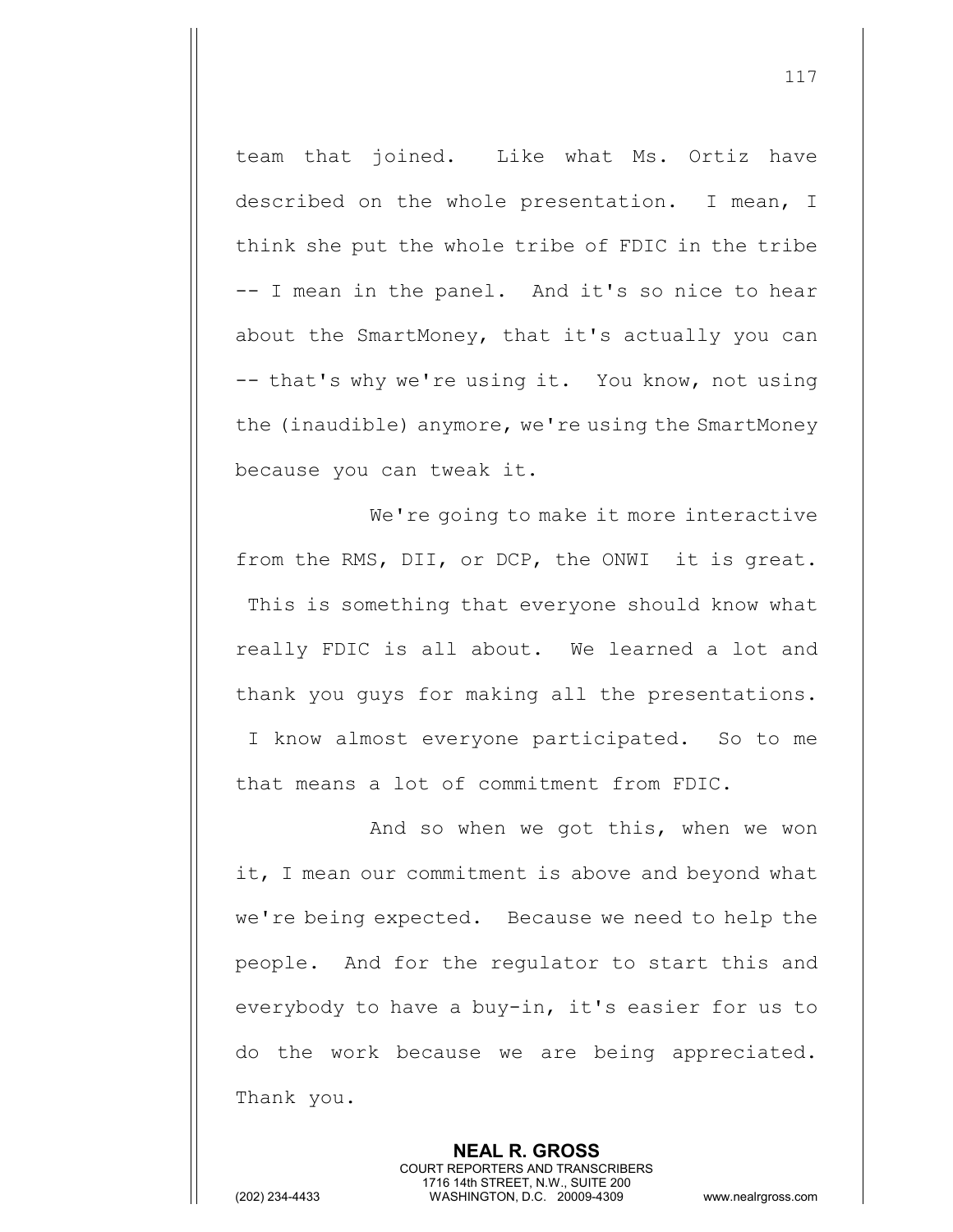MS. VAN COURT: And I think for us, you know so many fintech companies are all about disrupting the system and going it alone. And for us we really thought about because of the FDIC's commitment to this mission that we clearly feel so passionate about, and that we are ready to undertake in a major way, how can we partner with the FDIC and FDIC institutions.

It's crazy for us to try to solve this problem alone rather than partnering with the FDIC and all of those institutions that are already reaching so many customers. Because many people who are unbanked, quess what? They've got a family member who is banked. Or many people who are unbanked, they've got a kid that is unbanked who can be the next generation of banked if we get to them first.

And we can bring them into the banking system. We can do that in partnership with so many of the FDIC institutions. So for us it was just such a tremendous opportunity for us to collectively solve this problem instead of going

> **NEAL R. GROSS** COURT REPORTERS AND TRANSCRIBERS 1716 14th STREET, N.W., SUITE 200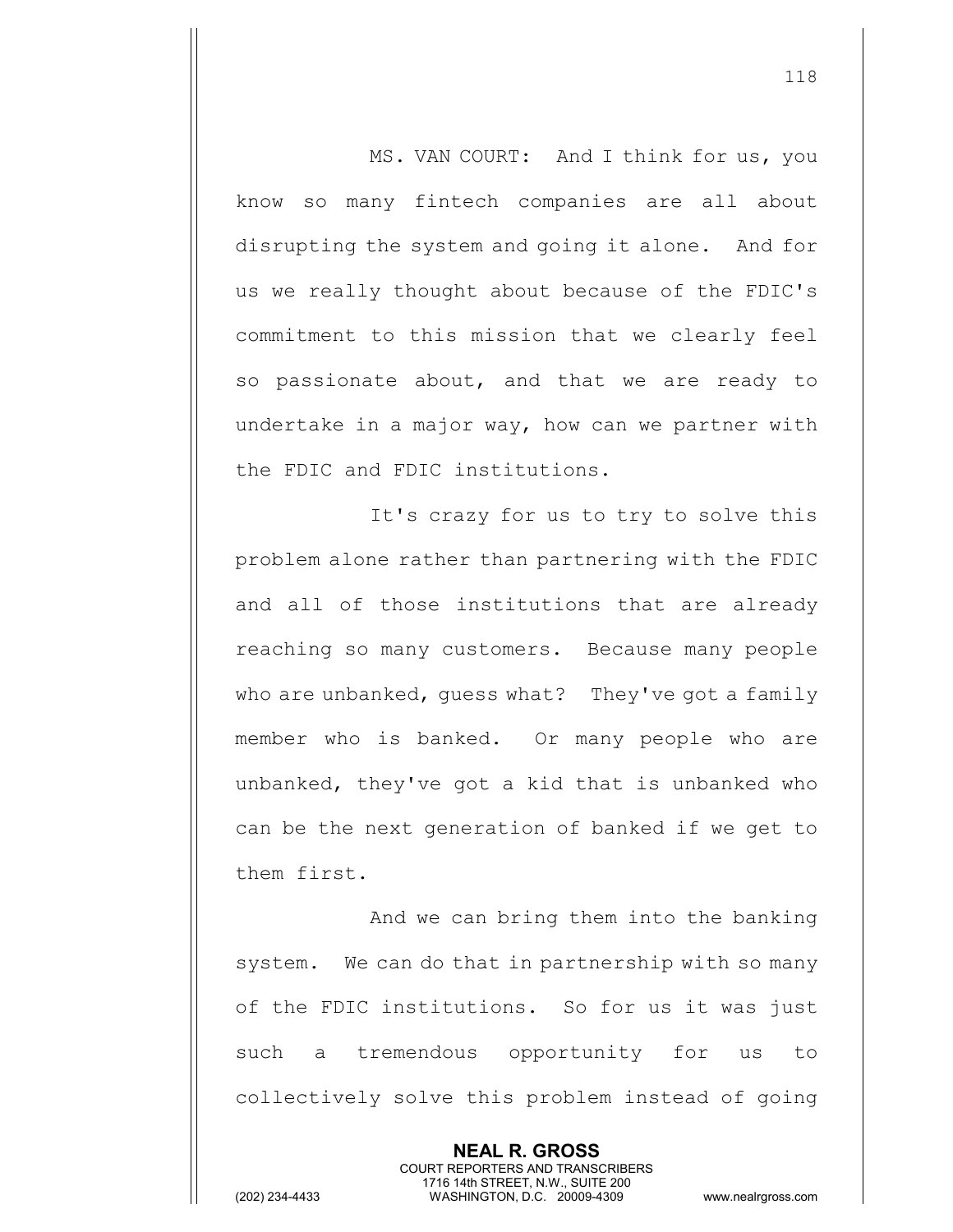it alone and having entities trying to wrangle the same cow, but do it in two different fields.

MS. GILLIAM: Yes, and just to add, I would also reiterate that the information sharing. We had the opportunity to meet with FDIC officials on a weekly basis, participate in office hours, really gain from a lot of the data which for financial technologies is huge as we think about how we design our products and make them very user-centric.

Having that type of insight data and reports was really incredible. And that one on one access to the FDIC as we fleshed out our solutions, I know that the Discover Wellthi team really, really appreciated that, and it definitely went into the thinking behind how we're designing our products and our partnerships.

MS. GOLDMAN: I completely agree with that, Fonta. It's one thing to read a report, or to scour through data, but to have someone who's put this data together, who knows it through and through speak to you about what the context is,

> **NEAL R. GROSS** COURT REPORTERS AND TRANSCRIBERS 1716 14th STREET, N.W., SUITE 200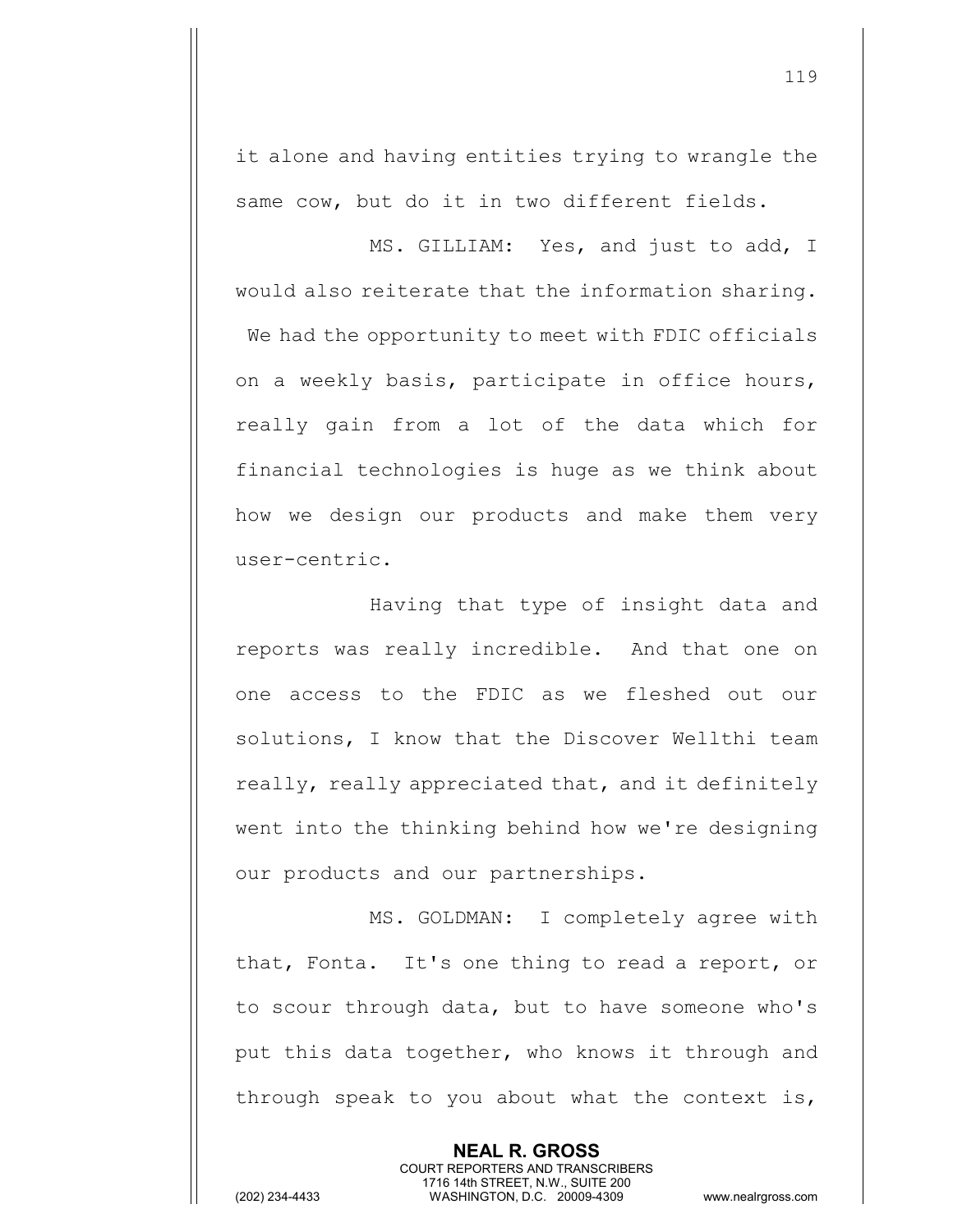what does it mean, what are the implications for these numbers. That makes all of the difference.

And the whole tech sprint experience was incredibly positive, from working with my team and we all became really friendly at the end of this to hearing from the other teams. It felt so sort of inspiring almost to hear what other people are up to in the space. I've never met any of you before this tech sprint, so it was such a wonderful opportunity and venue to learn from the FDIC and their expertise, but also all of the other teams and sort of create a network amongst all eight of us, all eight teams, totally valuable experience.

MR. DAMARILLO: Yes, and to us the bottom line actually is that it got our go to market readiness accelerated at least two to three months because we're able to in one place get all our answers, questions. We had a fairly mature product that works in all other countries before, but trying to ensure that that complies to and is aligned with the regulatory and compliance requirements here in the United States, I think we got a lot of

> **NEAL R. GROSS** COURT REPORTERS AND TRANSCRIBERS 1716 14th STREET, N.W., SUITE 200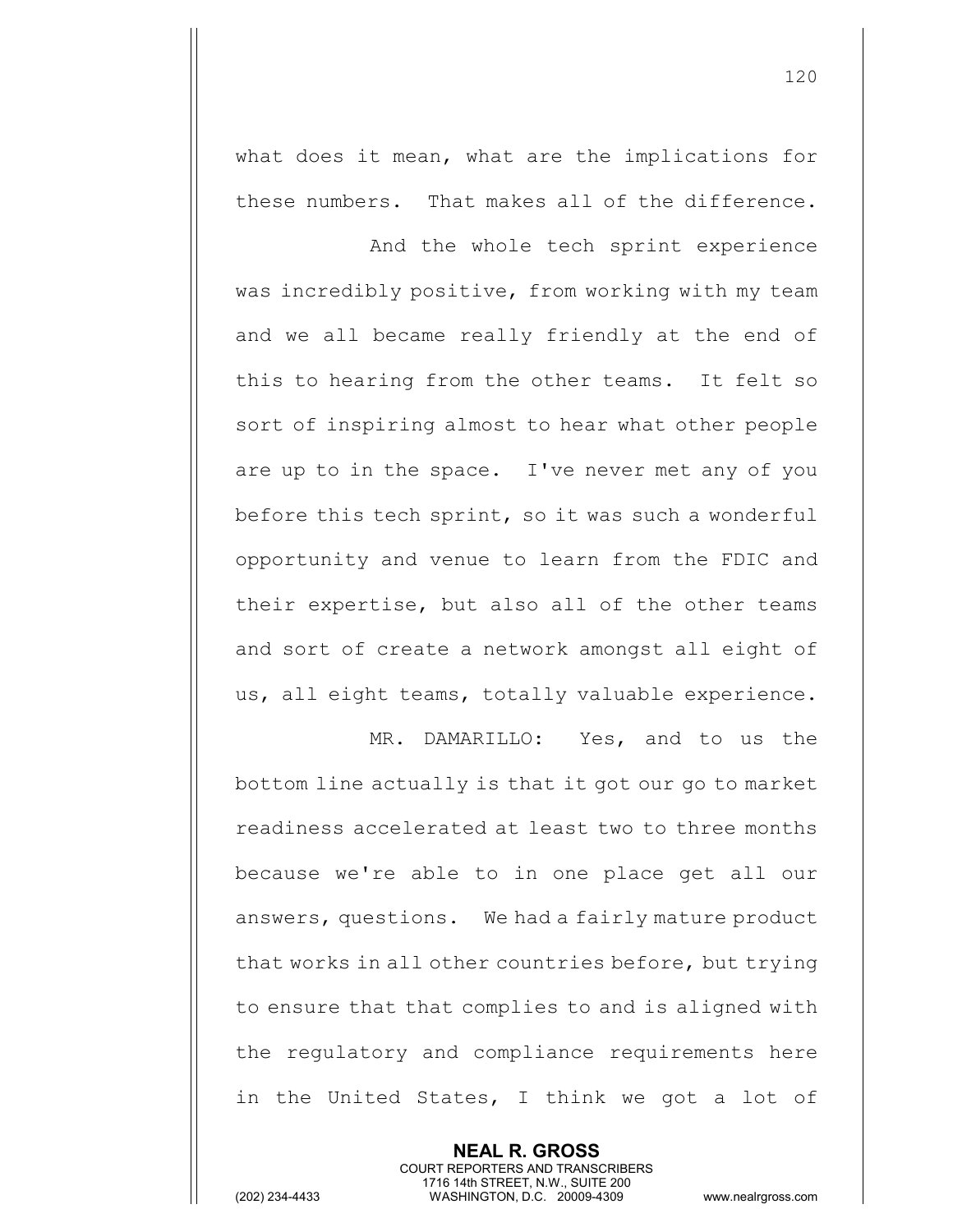information all in one place and able to collaborate with all other fellow travelers in this journey, it helped us quite a bit. So both getting our products to market a lot quicker as well as ensuring that our partners also get a sense of comfort that we have been going -- have gone through this process and that what we're doing is aligned to kind of the overall goals of the FDIC.

MR. COLE: Thanks, Winston. I think we have time for just one more question and I will maybe limit it to just one or two respondents only because I think we've got about two minutes left. But Jonathan Mintz from the advisory committee asked a question that I think is a great one which is, he says first, these are all so interesting. What has been the most successful strategy in your own experience for connecting the largest numbers of people to your work, and how do you think about scale as it relates to your solution?

MS. VAN COURT: So, I'll jump in. I think the most effective strategy for connecting people to our work is to truly go to where the people

> **NEAL R. GROSS** COURT REPORTERS AND TRANSCRIBERS 1716 14th STREET, N.W., SUITE 200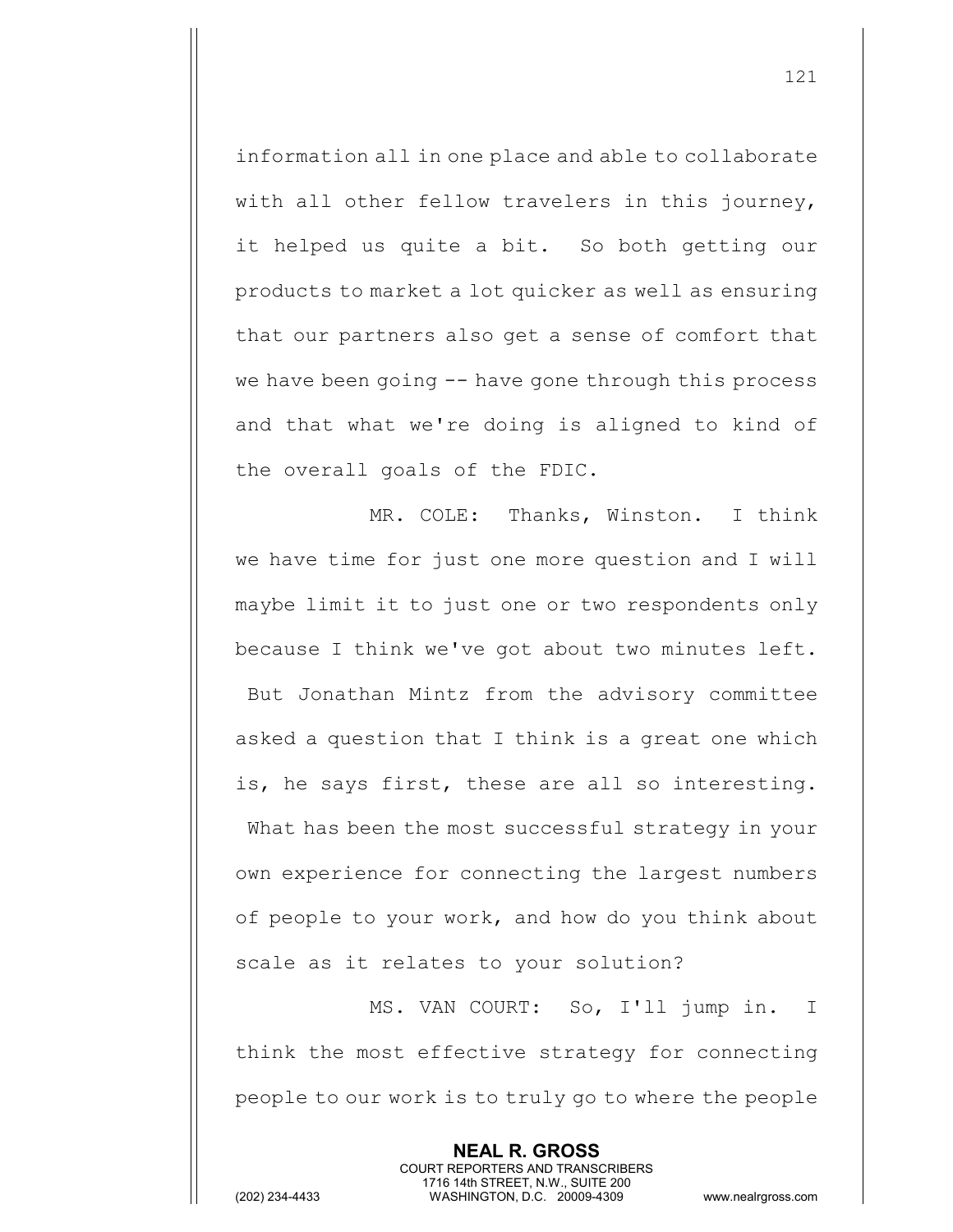are. It's one thing to be an independent company and say hey, we have this great solution, we've got to go out and find you on Facebook, or on Instagram, or all of these places where you can just pour money into these solutions that aren't -- or into this advertising and marketing that's not really solving the problem.

And so for us it really, we boil it down to partnerships. And those partnerships could be with organizations like NBA, the National Bankers Association, with non-profit organizations that are serving Black and Latino communities which is where we're focused specifically, with larger organizations in the financial services space like Fiserv who we are now partnering with to address some of the communities that they serve.

So -- and individual banks. So I really think for us it's about tapping into these networks of where people are and figuring out how to reach them with solutions that they just wouldn't be aware of otherwise.

> **NEAL R. GROSS** COURT REPORTERS AND TRANSCRIBERS 1716 14th STREET, N.W., SUITE 200

MS. GILLIAM: I think that's exactly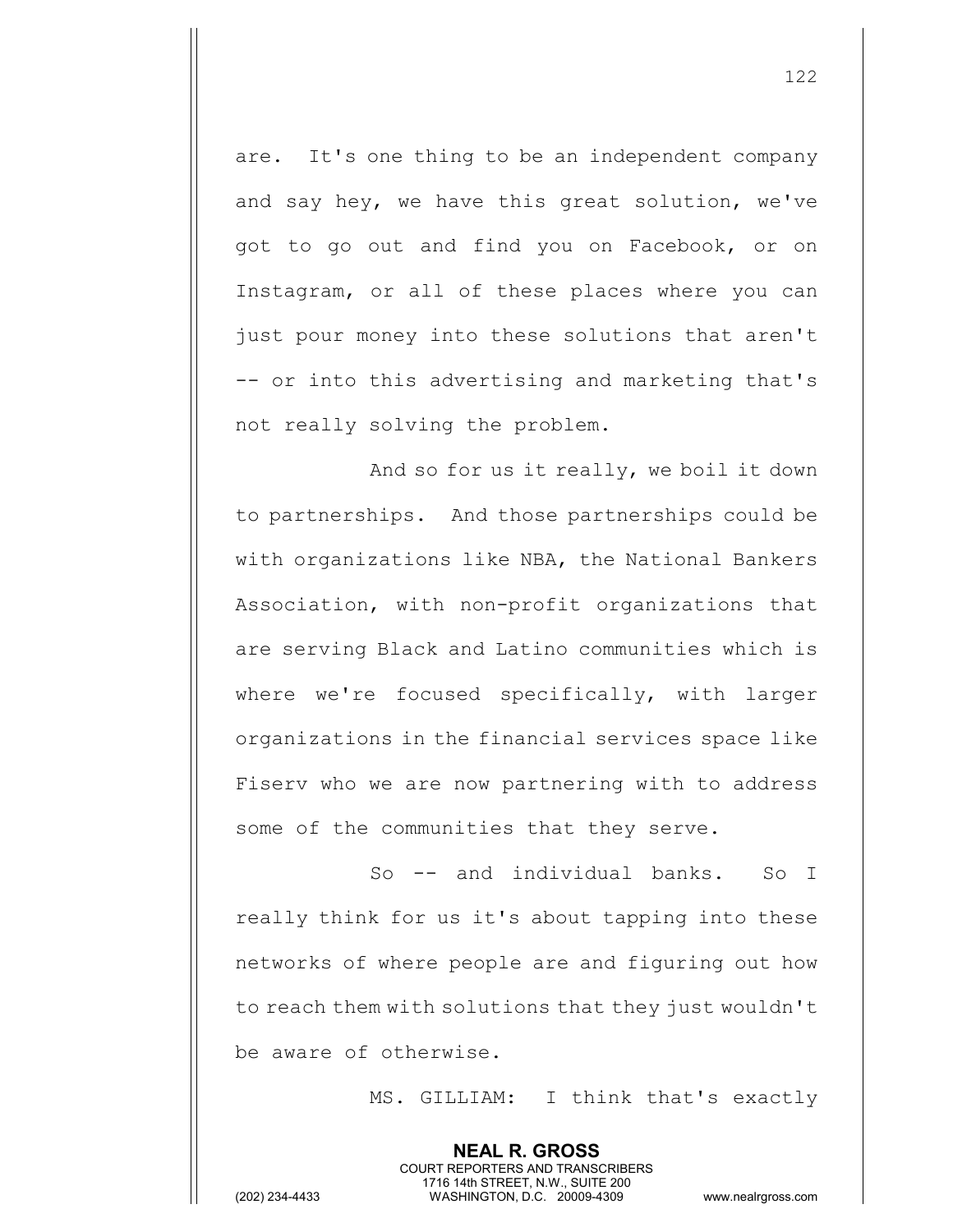right. And I would add in terms of scale, I mean you know you can definitely take a direct to consumer approach, and I think that that is so needed.

But there's also a need for a B2B approach, business to business. Developing solutions that can be integrated into the banking infrastructure that already exists so that it's not just one company trying to address an issue, but using technology to really provide the services at all banks and financial institutions, and organizations.

We do a lot with organizations and non-profits as well that can actually license, and white label, and offer to communities. So in that sense it's not one company trying to push the ball forward, but a variety of different companies, banks, and organizations leveraging similar technologies that are compatible to their systems to move the ball forward.

And so that's the approach that we're taking by taking this concept of social banking

> **NEAL R. GROSS** COURT REPORTERS AND TRANSCRIBERS 1716 14th STREET, N.W., SUITE 200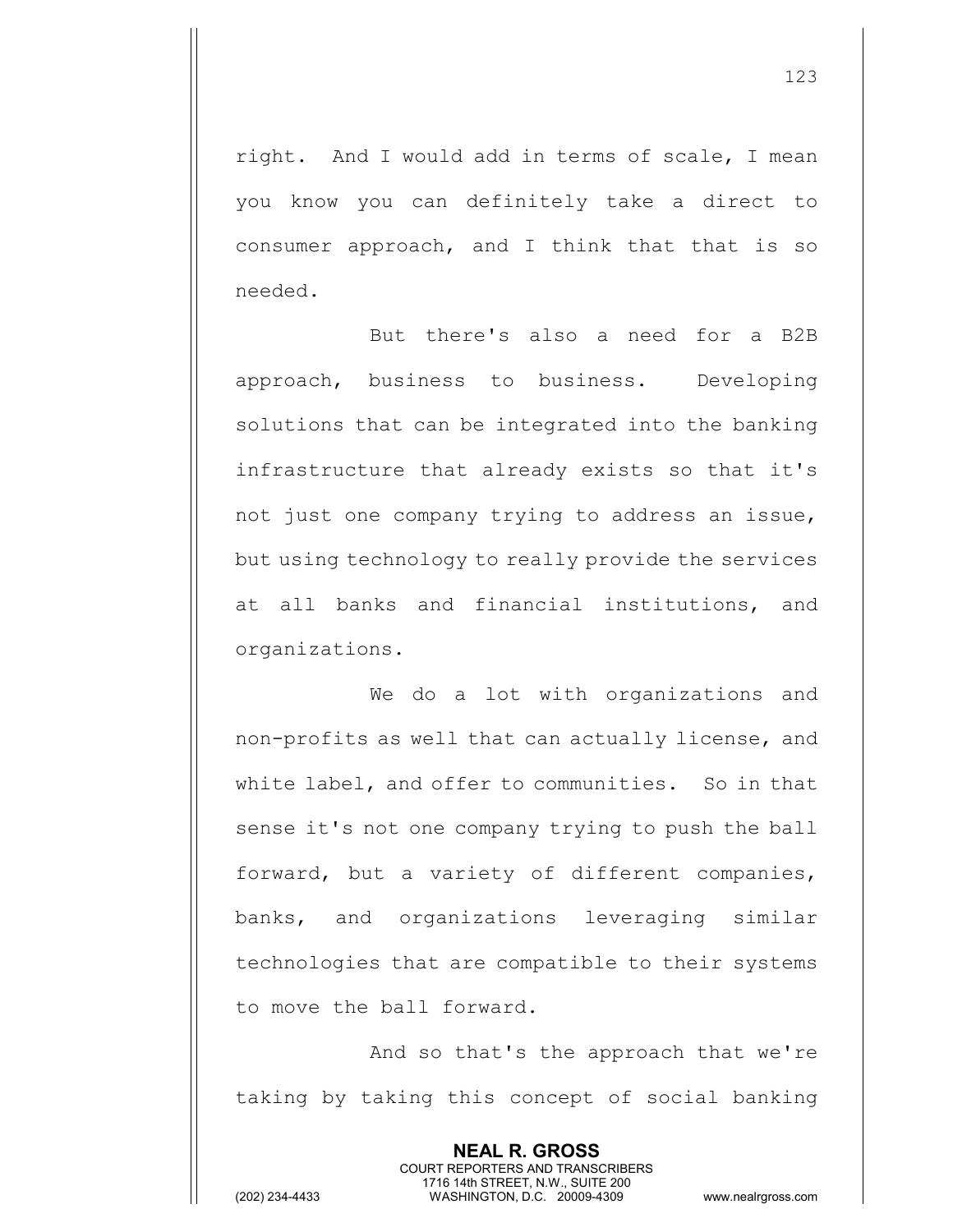and offering a solution that can be integrated into any banking platform, into any organization's CRM or existing mobile app. And so in that way we can scale much faster.

MR. COLE: And thank you so much, Fonta. And we are at time, unfortunately, but I do want to thank all of our teams. I want to thank Chelsea, and of course Sultan for all of their hard work on the tech sprint from the very beginning, and I will hand it off now to Liz Ortiz.

MS. ORTIZ: Thank you, Justin, and thank you, panel. That was great. This is now time for another break. So we will resume in five minutes. So we'll see you back here just after 3:30. Bye bye.

(Whereupon, the above-entitled matter went off the record at 3:26 p.m. and resumed at 3:31 p.m.)

MS. ORTIZ: Welcome back, everyone. It's now my pleasure to introduce my colleague Keith Ernst. Keith will be moderating our panel on housing assistance programs including a housing

> **NEAL R. GROSS** COURT REPORTERS AND TRANSCRIBERS 1716 14th STREET, N.W., SUITE 200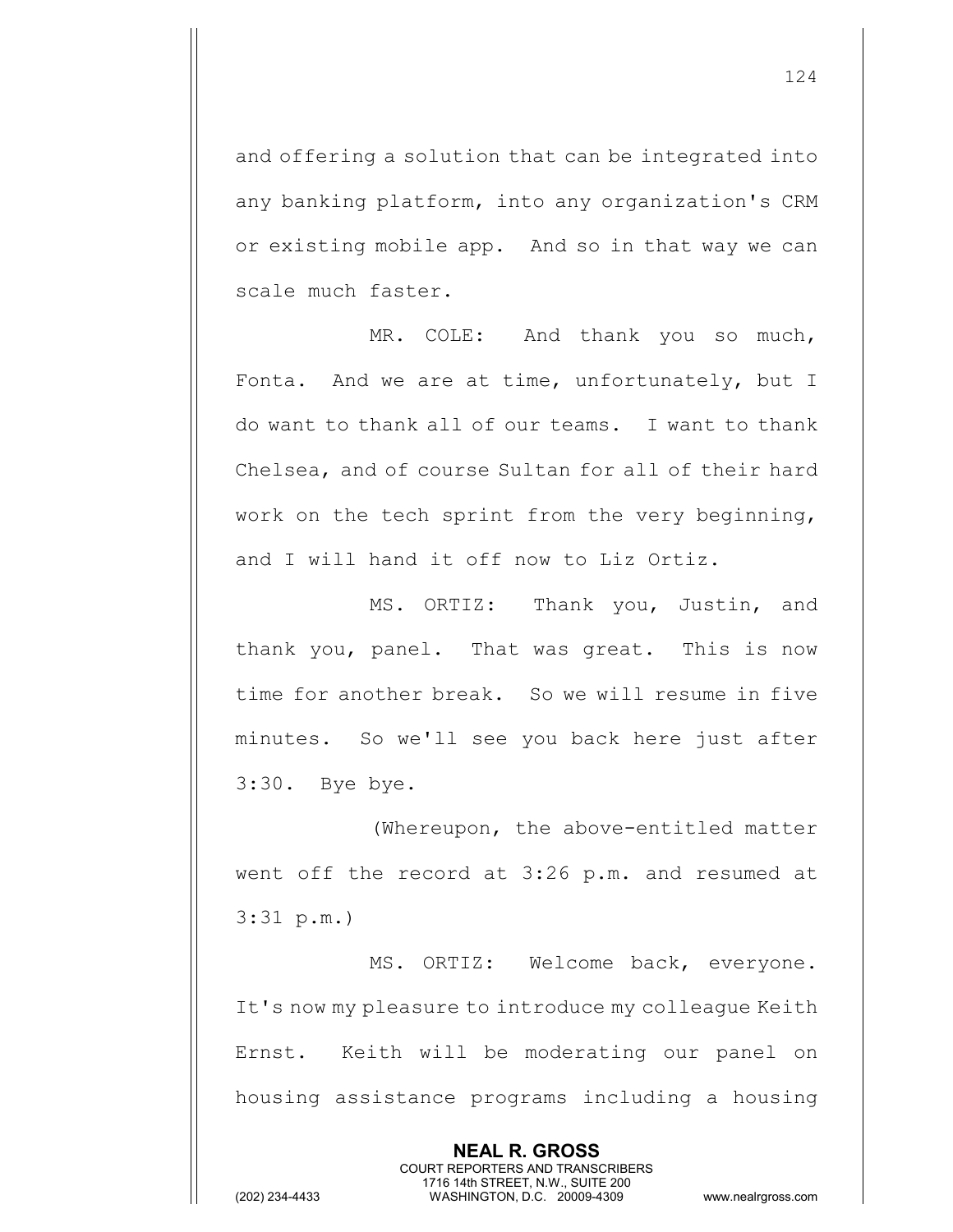market update. Keith?

MR. ERNST: Great, thank you, Liz and good afternoon Chairman McWilliams, Director Gruenberg, Acting Comptroller Hsu, and committee members. It's a privilege to be back with you again, this time to focus on the important topic of housing and the housing market.

In this panel we're going to hear from leading organizations that have been delivering really critical support to homeowners and renters throughout the pandemic.

You have the speaker's bios but I'm going to introduce them and set the stage before handing off the baton.

Ryan Goodstein is going to start out. He's a senior economist in the Division of Insurance and Research here at the FDIC. He'll provide some key data points to give us a common frame of reference for the discussion.

Prasant Sar, supervisory policy analyst from the Federal Housing Finance Agency will then help detail some of the steps his group

> **NEAL R. GROSS** COURT REPORTERS AND TRANSCRIBERS 1716 14th STREET, N.W., SUITE 200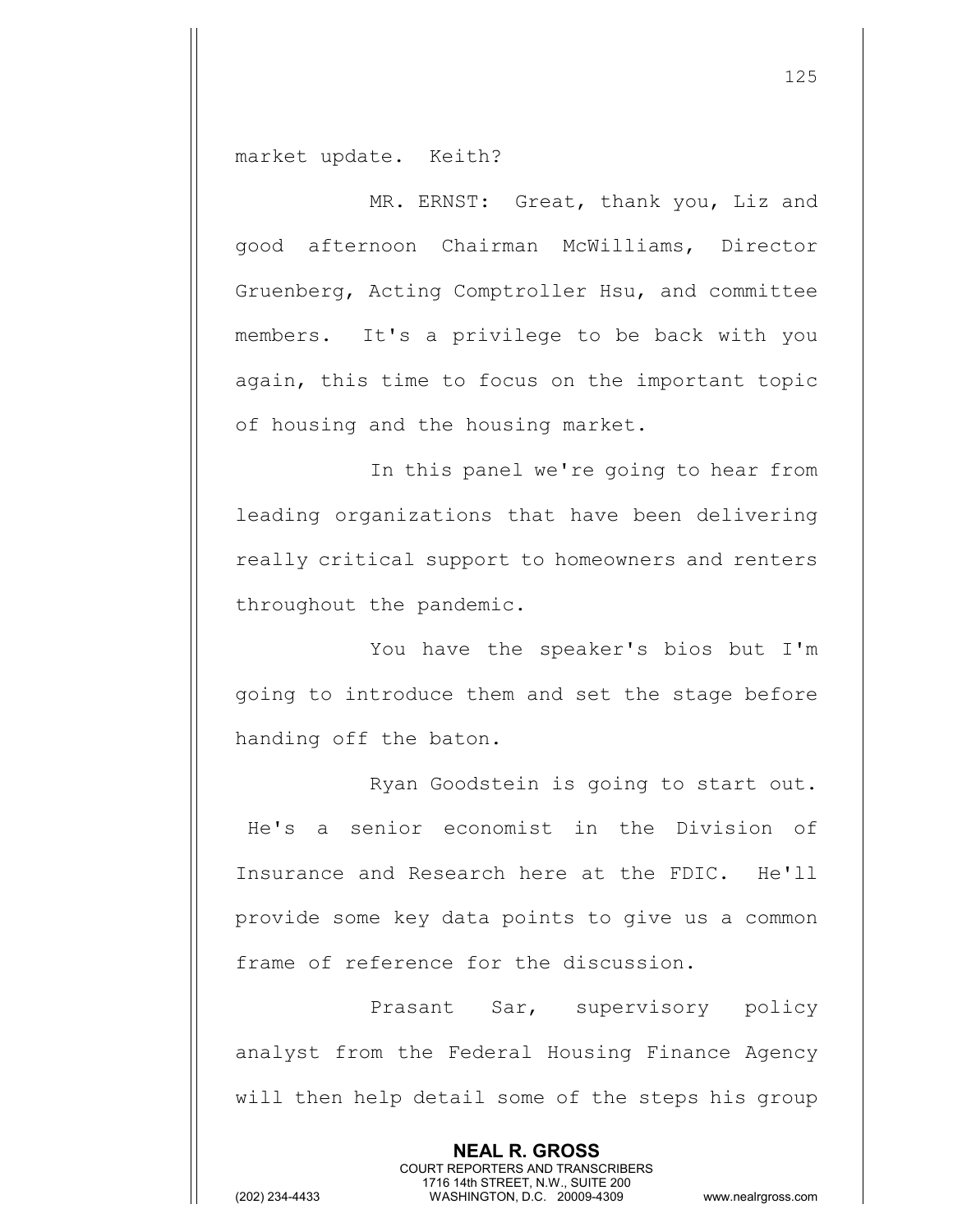has taken to make forbearance options and other supports available.

Tonya Tyler is the vice president of operations for NeighborWorks, and she's going to help us understand the important work being done by counselors across the nation.

Sonia Joyner is director of home ownership programs at the North Carolina Housing Finance Agency, and she brings a view from the state level where one of the big challenges has been to deliver assistance in an effective and timely manner.

I'll just note here this weekend I was reading the newspaper and actually saw that North Carolina was recognized as one of just three states to have spent a majority or have gotten a majority of their funds from their first allocation of the Federal Rental Assistance Fund deployed. So I think we'll be well served to hear from her.

And finally we'll hear from Victor Galloway, a community affairs specialist from our Atlanta region who will give us insights into the

> **NEAL R. GROSS** COURT REPORTERS AND TRANSCRIBERS 1716 14th STREET, N.W., SUITE 200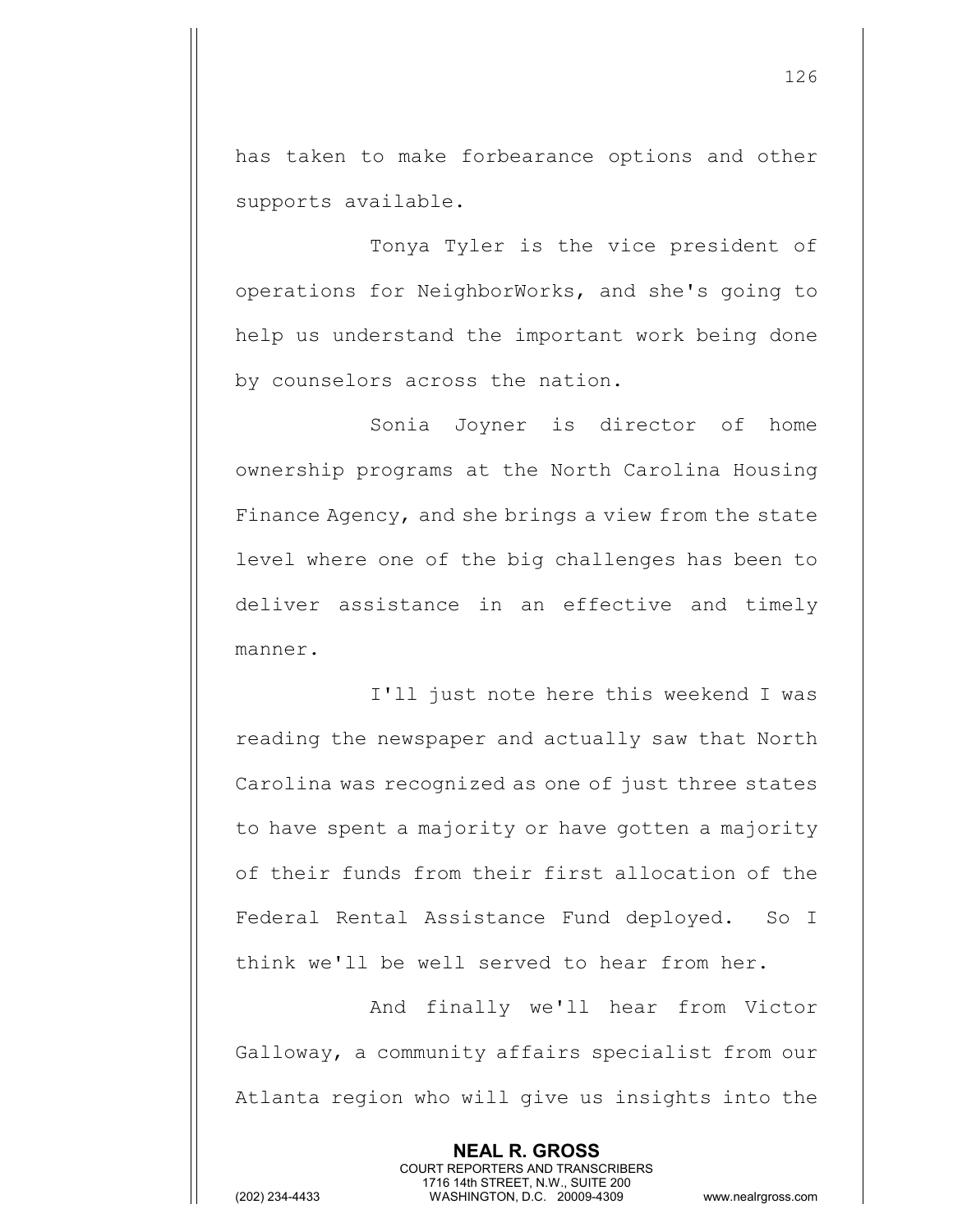opportunities the FDIC has to support these and related efforts.

And then we're looking forward into your insights into how we can do more and better in this regard, and to what you're seeing in the communities and the constituencies that your organizations serve.

We have just 50 minute for this panel so I'll ask members to hold questions or comments until all of our guests has had a chance to share their presentation, but look forward to the engagement on the back end.

With that I'm going to pass the baton to Ryan and look forward to speaking with you all in just a little bit.

MR. GOODSTEIN: Hi. Thanks, Keith, and thanks to all of you on the panel today. I'm going to give a brief overview of current conditions in the housing market. A lot of what I'm going to share will probably be familiar to you, but hopefully having this information top of mind will be useful, give you some useful context and help

> **NEAL R. GROSS** COURT REPORTERS AND TRANSCRIBERS 1716 14th STREET, N.W., SUITE 200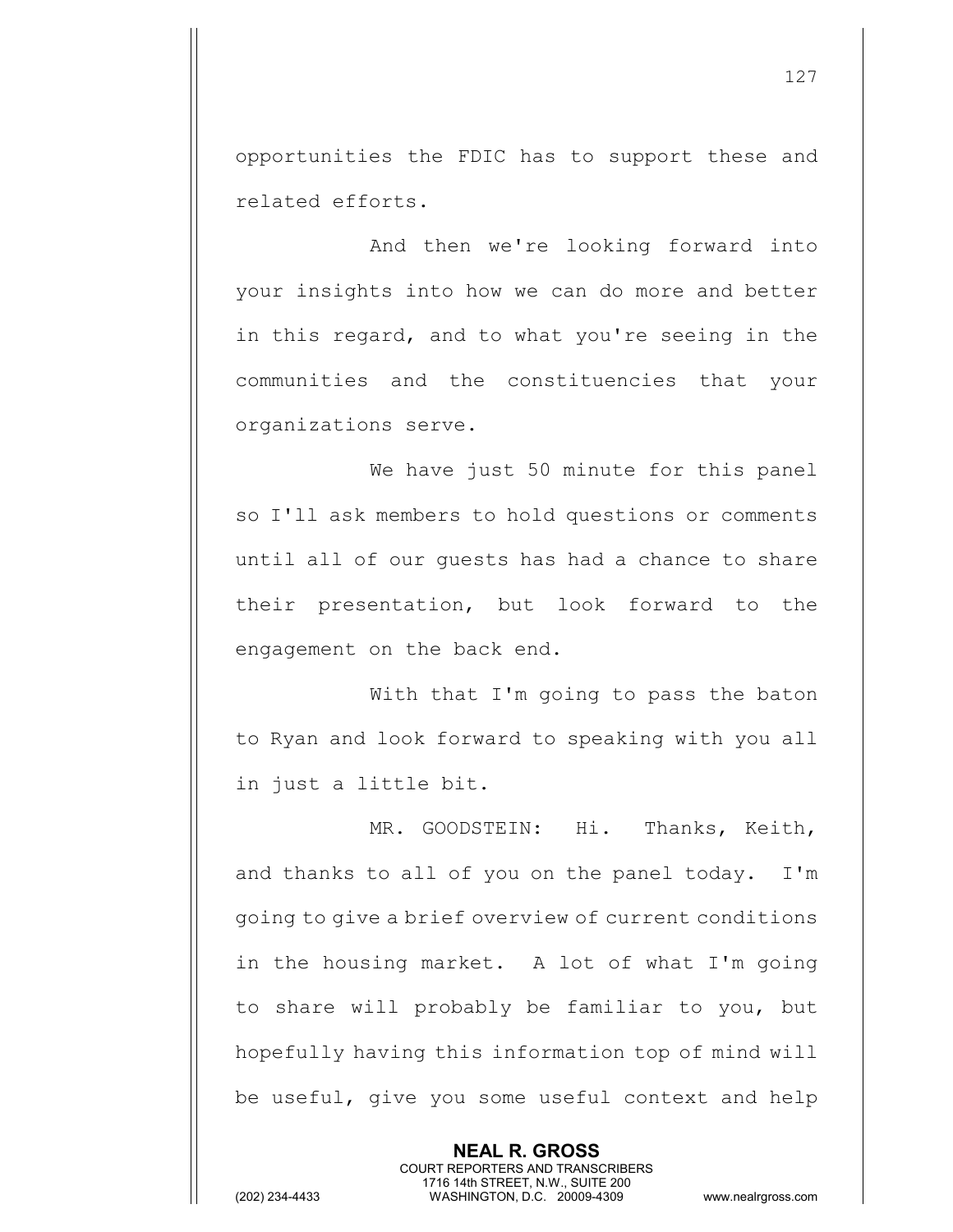set the table for the other panelists. So next slide.

I'm going to start by touching on where we are in the economic recovery, highlighting that the recovery continues to be uneven. And then with that as a backdrop I'll review current conditions in the single-family mortgage market including recent trends in mortgage performance and forbearances.

Then I'm going to wrap up by mentioning a few other issues in housing markets that are likely relevant for our discussion today. And I'm going to try and do all that in the next few minutes so let me dive right in. Next slide.

So this chart illustrates the overall path of recovery in employment. As you can see, as you know we had massive job losses at the start of the pandemic. Total amount for unemployment, that's this chart, fell by nearly 15 percent from February to April 2020.

And then things recovered relatively quickly before slowing down a bit as among other

> **NEAL R. GROSS** COURT REPORTERS AND TRANSCRIBERS 1716 14th STREET, N.W., SUITE 200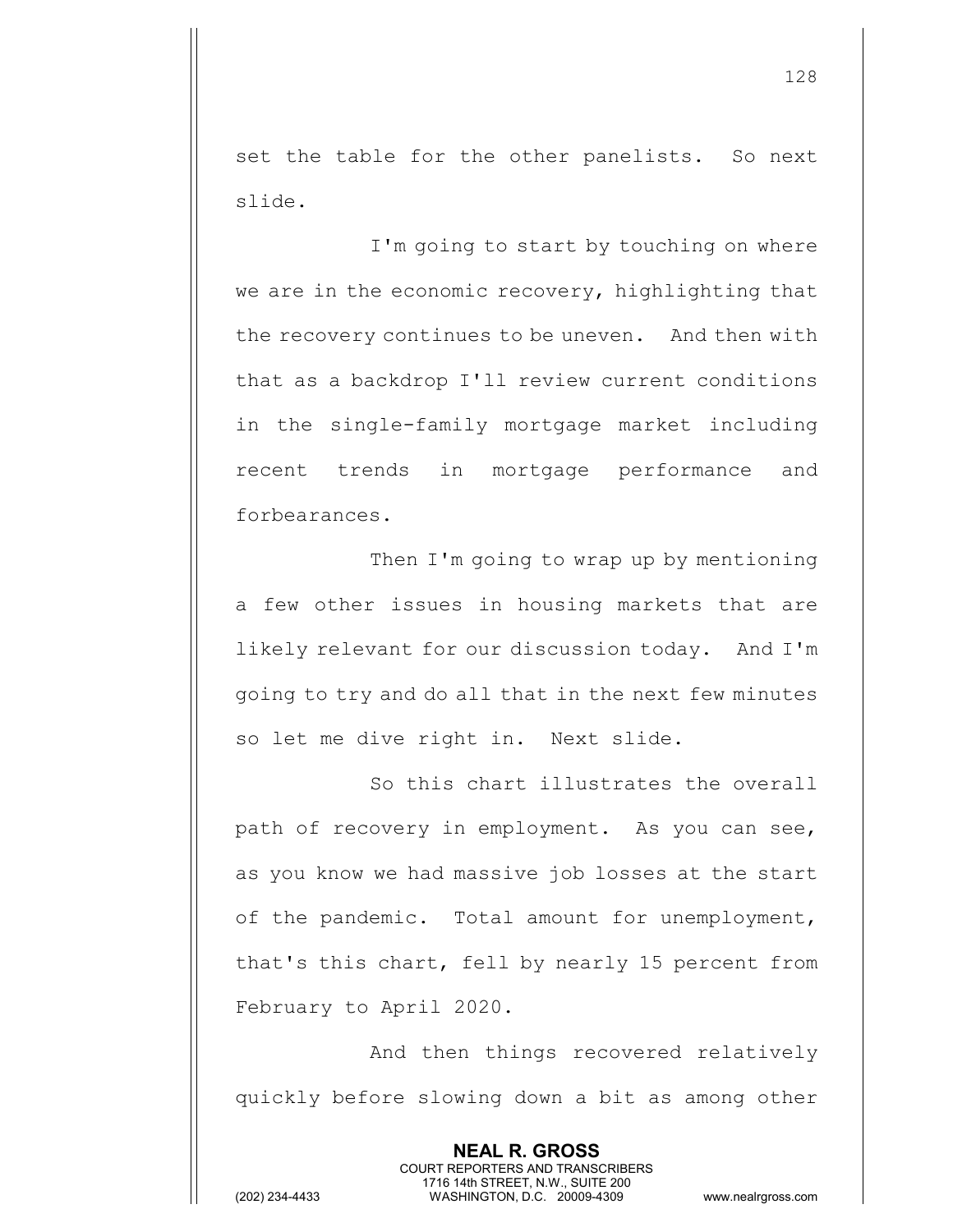things we've gone through subsequent waves of COVID infections and other things.

So as of August of 2021 employment is down about 3.5 percent from the February 2020. Next slide.

But as I said the recovery has been uneven. So this chart is just one example of that. If you're on this call you're probably lucky enough to be in the professional services industry. That's this blue line. Employment dropped a bit, but then recovered rapidly. Total number employed is now about 2 percent above the pre-COVID level.

Meanwhile in food services, that's the

red line, total employment is about 8 percent, still below pre-COVID. And of course this is just one example. I could have just as easily highlighted how the impacts of the pandemic and the subsequent recovery has differed across other dimensions, including by geography, income, race, and gender, and really has exacerbated preexisting differences in economic circumstances that exist across segments of the population. Next slide.

**NEAL R. GROSS** COURT REPORTERS AND TRANSCRIBERS 1716 14th STREET, N.W., SUITE 200 (202) 234-4433 WASHINGTON, D.C. 20009-4309 www.nealrgross.com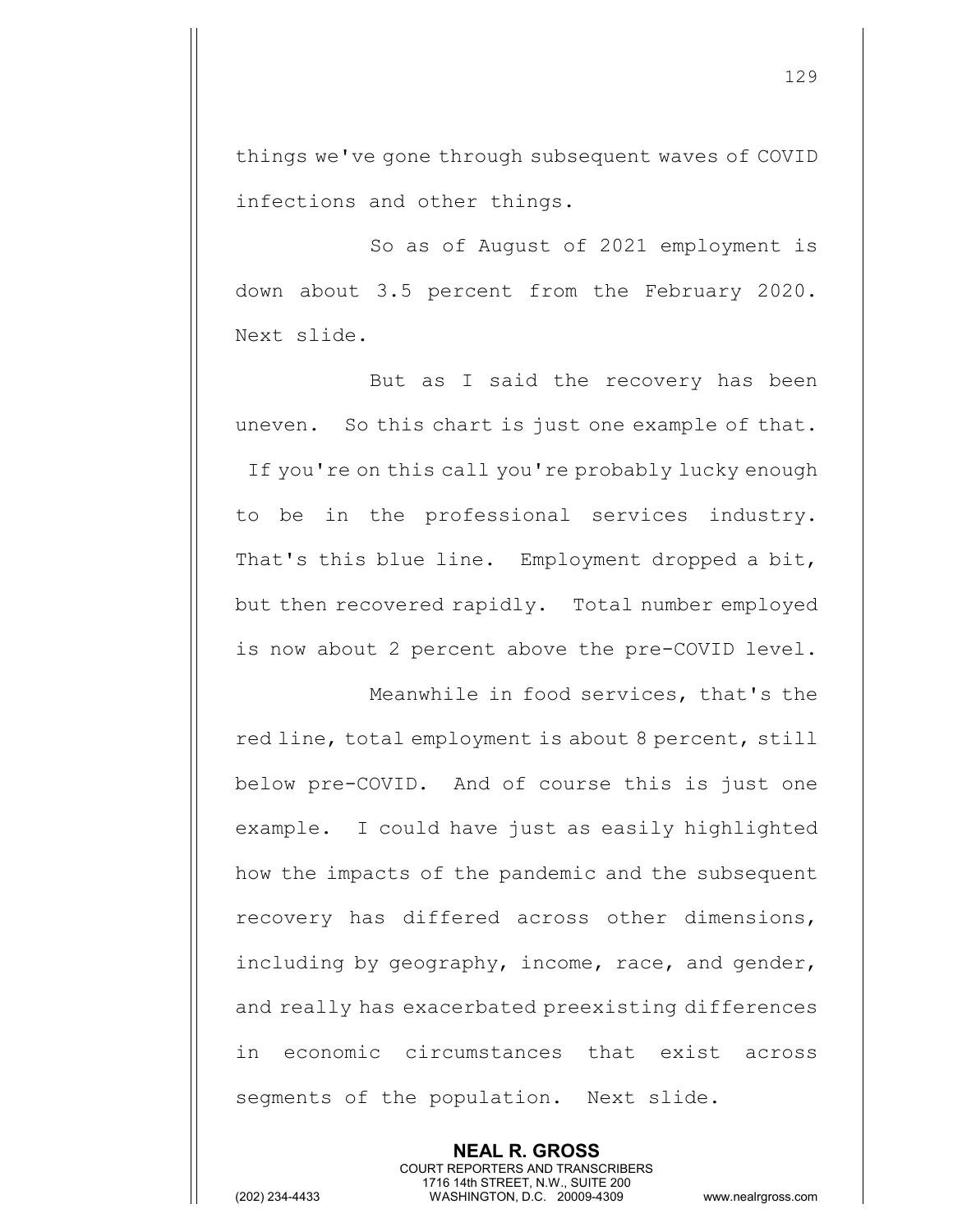It's also worth noting that personal spending -- in view of what we've just seen personal spending actually now exceeds pre-pandemic levels. And we can see this in official government statistics like the personal consumption expenditure data from the BEA.

I'm going to focus here on a different chart. This was from Opportunity Insights. And I like this chart because it illustrates the impact that government policies have had, especially on lower income consumers.

So the chart shows the evolution of debit and credit card spending over the pandemic separately by income. So the blue line is all consumers, the red line is lower income consumers and the green line is higher income consumers. And then the vertical lines on the chart show sort of the milestones during the pandemic. The onset of the pandemic and then when government assistance programs went into effect.

So you can see that after the pandemic hit spending dropped sharply for all consumers,

> **NEAL R. GROSS** COURT REPORTERS AND TRANSCRIBERS 1716 14th STREET, N.W., SUITE 200

(202) 234-4433 WASHINGTON, D.C. 20009-4309 www.nealrgross.com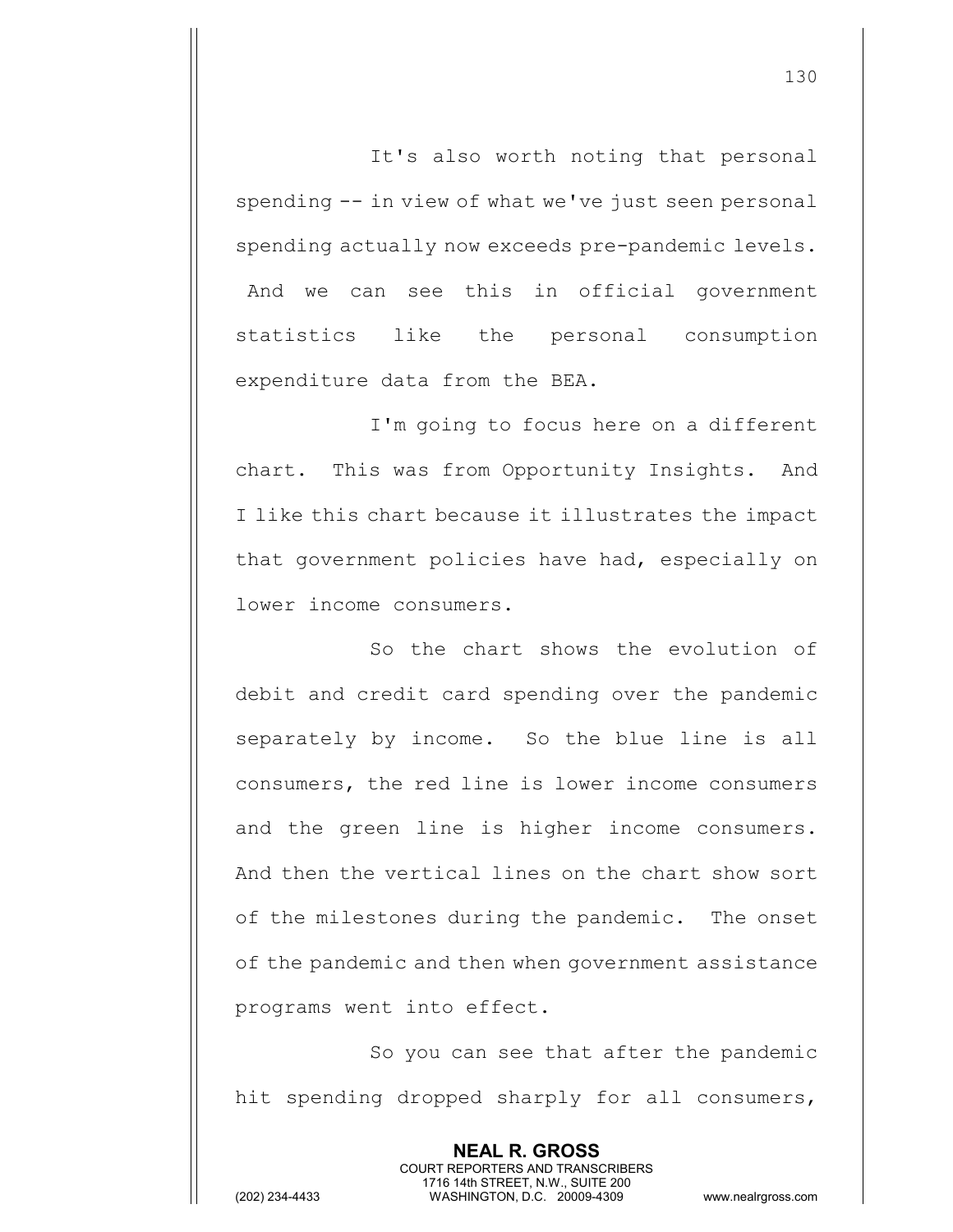but began to increase after the CARES Act and the start of the first tranche of stimulus payments. And increased again with the second and third round of payments.

If you focus on the red line and sort of compare that to the green line you can see just how much more sensitive lower income consumers are, or their spending was in response to these assistance programs. And so while it's not necessarily surprising to see this I think this chart provides a striking illustration of the role that public policies had in maintaining or even improving the financial circumstances of some lower income households. Next slide.

Let me turn now to the single-family mortgage market, and I'll start with trends in mortgage performance. This chart shows serious delinquency rates separately by loan type. And it's worth noting when you're looking at these lines that for loans in forbearance they are treated as delinquent in this chart for loans where the payments are not being made.

> **NEAL R. GROSS** COURT REPORTERS AND TRANSCRIBERS 1716 14th STREET, N.W., SUITE 200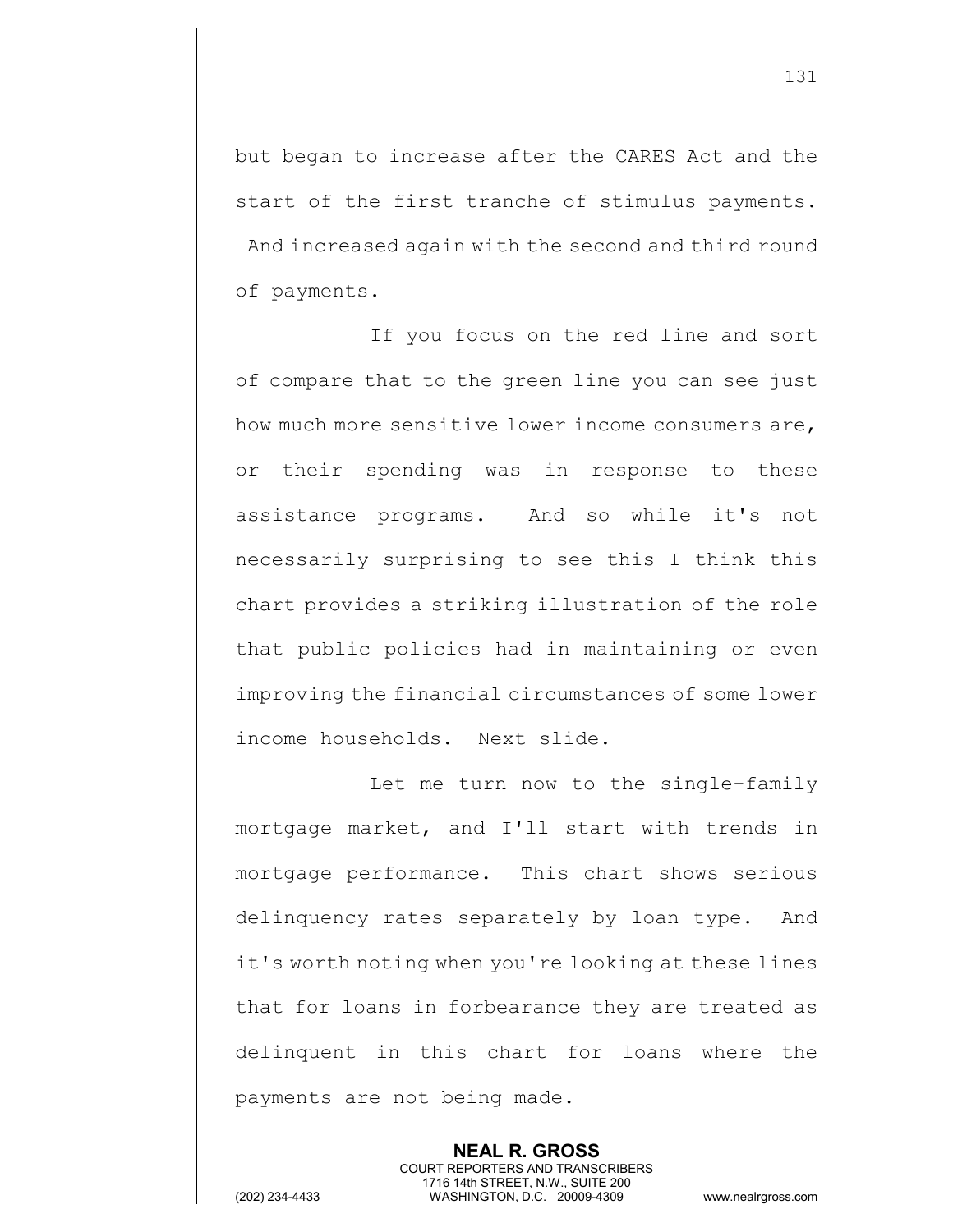So you can see that with the onset of the pandemic, that's on the right side of the chart here, delinquency rates spiked, but they've since been coming down pretty steadily. Improvements are mainly attributable to improving economic conditions and the households exiting forbearance, either by way of refinancing or by taking advantage of workout options.

There are some notable differences by loan type. In particular for FHA loans, that's the blue line in this chart, delinquencies remain substantially higher than for other types of loans, and higher than pre-pandemic levels.

As you're probably aware compared to the conventional loan market FHA loans typically go to borrowers who have lower income or have lower liquid assets. Next slide.

Turning now to loan forbearance activity we can see that after spiking up at the start of the pandemic the number of loans in forbearance has since been declining gradually. According to Black Knight's estimate about 3

> **NEAL R. GROSS** COURT REPORTERS AND TRANSCRIBERS 1716 14th STREET, N.W., SUITE 200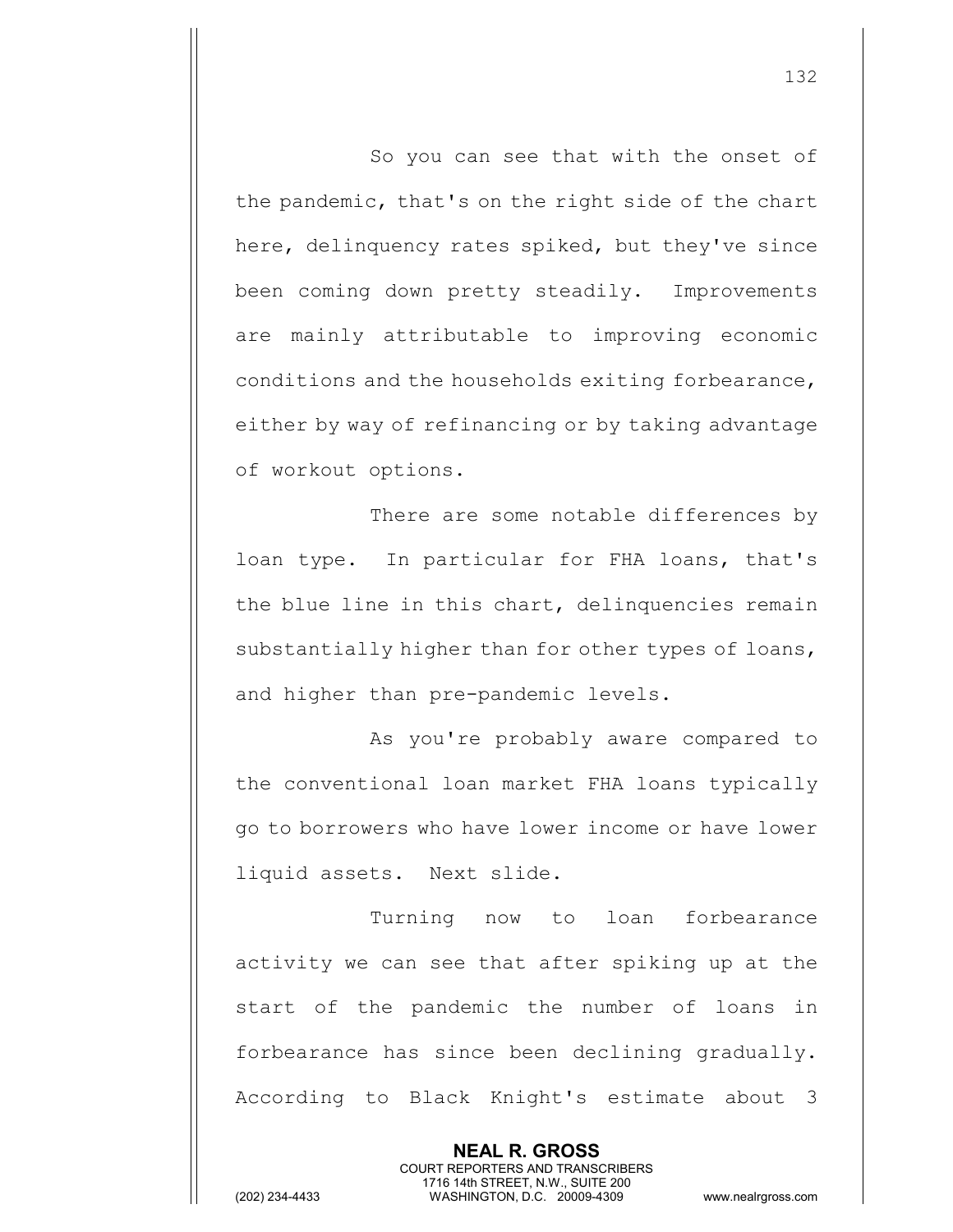percent of all active loans are still in forbearance, at least as of mid-August.

Again, differences by type are notable. About 6 percent of FHA loans and VA loans were in forbearance compared to about 2 percent of GAC loans. Next slide.

So in regards to loans that are in forbearance plans we're just now entering a critical period in that a lot of borrowers will soon see their forbearance plans expire. The chart on the left is one illustration of this. It shows Black Knight's estimates of the final expiration dates of loans in forbearance based on the current agency guidelines.

So as you can see, hopefully you can read the dates there at the bottom, but basically hundreds of thousands are expected to exit forbearance at the end of this month or the end of next month.

So what's the outlook for these borrowers? Well, on the positive side we're definitely in a different situation than we were

> **NEAL R. GROSS** COURT REPORTERS AND TRANSCRIBERS 1716 14th STREET, N.W., SUITE 200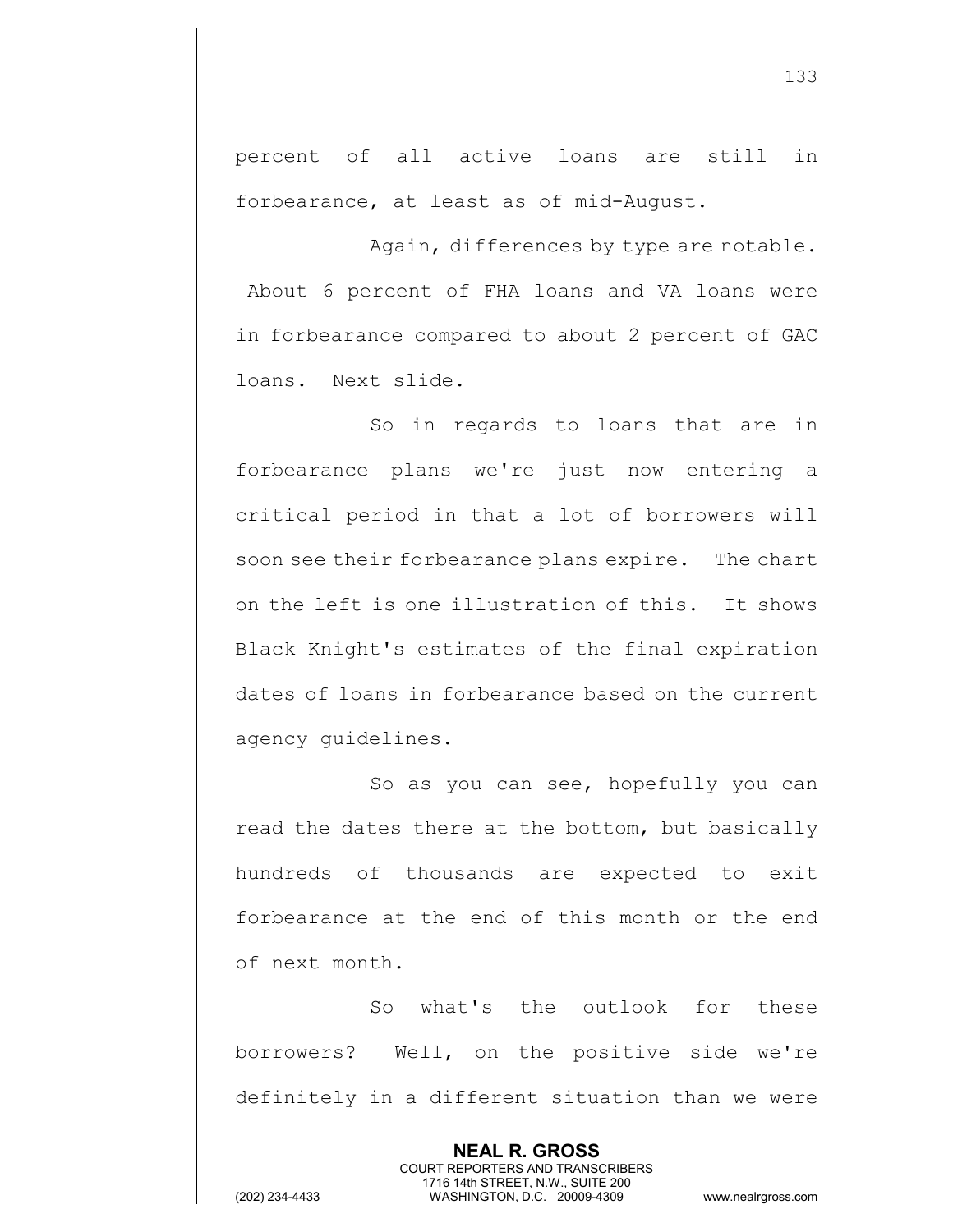after the financial crisis. The great majority of borrowers in forbearance plans have substantial equity in the home and are expected to be able to work with their servicers to enter workout programs. I think it's fair to say that most industry analysts don't foresee a huge wave of foreclosures or distressed sales coming down the pike.

That said, I should give a note of caution that borrowers that haven't exited forbearance yet, they tend to be lower credit score, lower income, and might be the ones that have been most adversely affected by the pandemic. So some questions remain over whether borrowers who are still in forbearance will be able to successfully meet their payment obligations even if they're in -- make it into workout programs. So this is obviously something we're going to want to keep an eye on in the coming months. Next slide.

I don't want to take up too much more time so I'll just highlight a few other issues that I think are of interest to this audience. First,

> **NEAL R. GROSS** COURT REPORTERS AND TRANSCRIBERS 1716 14th STREET, N.W., SUITE 200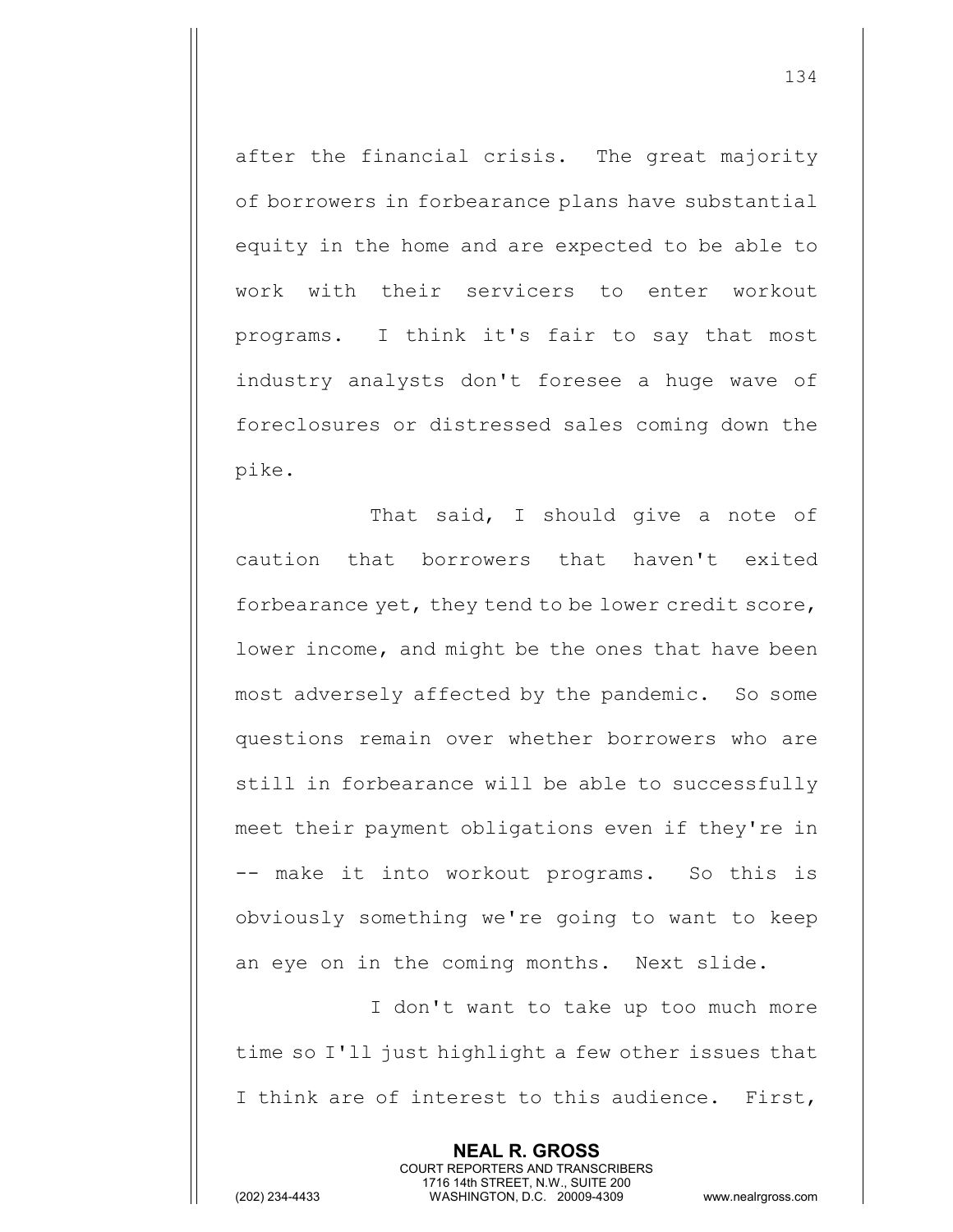home affordability has become a major issue. I know Director Gruenberg flagged this in his remarks earlier so I'm glad to expand on it a bit here.

This chart is from Harvard's Joint Center for Housing Studies. The green line shows annual house price changes and the blue line is the measure of supply of existing homes for sale.

The chart shows that house prices have increased sharply in the last year or so, at the same time as the supply of homes has reached record lows. And this reflects the national picture, but of course housing markets are local. But this pattern sort of exists widely. So across different segments of the housing market, across different geographies, and so on.

So Joint Center estimates that house price to income ratios, that's one measure of housing affordability, they're at levels last seen in the mid two thousands across many of the MSAs in our country. So while the increase in home prices is beneficial for current homeowners including those that are in forbearance as I just

> **NEAL R. GROSS** COURT REPORTERS AND TRANSCRIBERS 1716 14th STREET, N.W., SUITE 200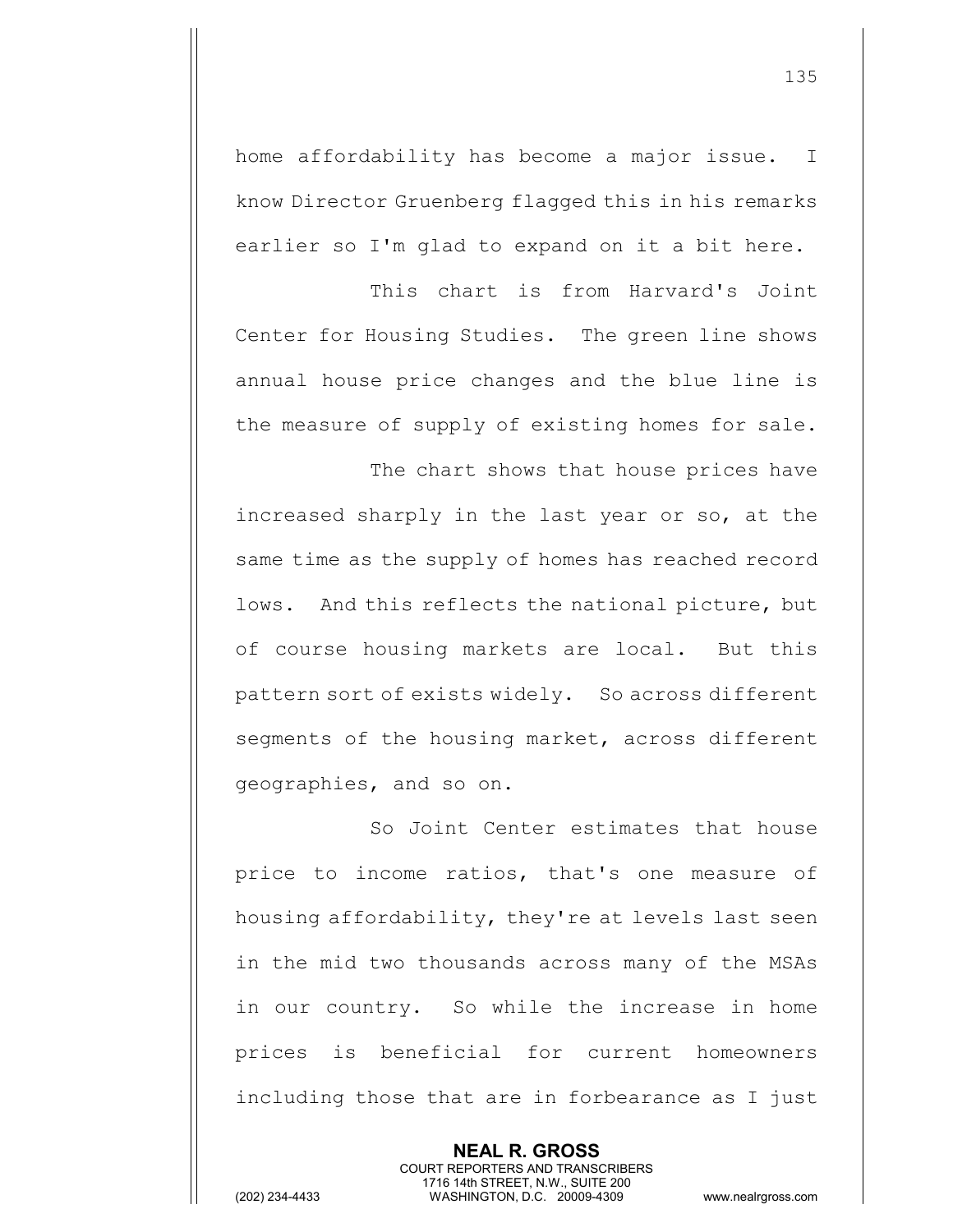mentioned higher prices obviously make it more difficult to become a homeowner, particularly among lower income and lower wealth households. Next slide.

And of course the alternative to home ownership is rental housing. And I know rental housing isn't the main focus of this panel, but I think it's worth highlighting a few points that may be relevant to the discussion today.

First, affordability. Affordability in rental markets is also a major issue as well as in home purchases. After some pandemic related disruptions most indications are that rents have increased considerably over the past year. Again this seems to be a pretty wide phenomenon.

Second, I'll note that government assistance programs have been critical for renter households. As of early September estimates from the Census' Household First Pulse survey show that about 15 percent of renter households in the U.S. are currently behind on payments. This is about twice the pre-pandemic rate and almost surely would

> **NEAL R. GROSS** COURT REPORTERS AND TRANSCRIBERS 1716 14th STREET, N.W., SUITE 200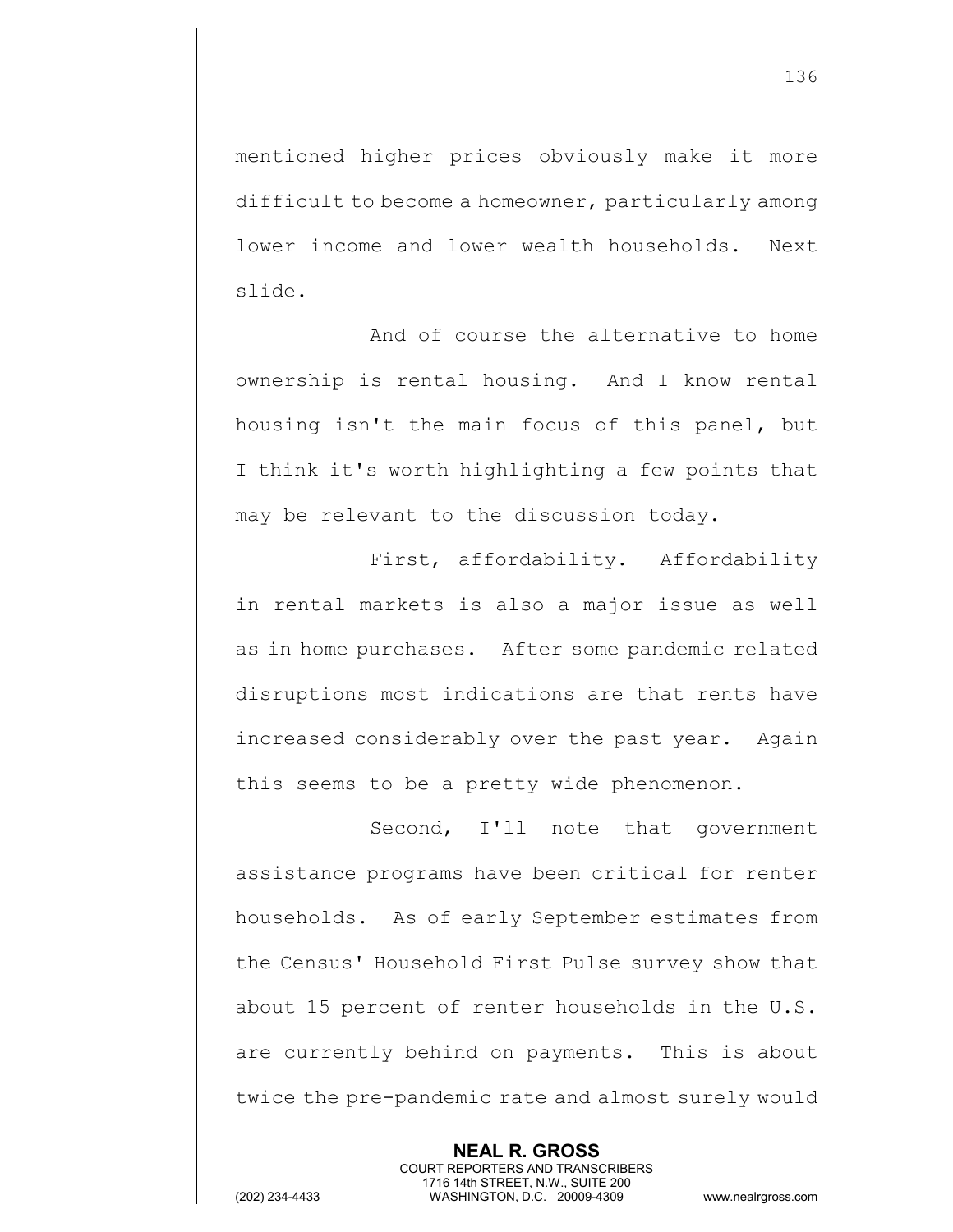be worse if not for government assistance programs.

I think I'm running out of time so I'll just say that this is something that CFPB emphasizes in a recent study looking at financial circumstances. This chart sort of echoes the chart I showed earlier, just showing just how much the financial circumstances of renter households have been influenced by government public policy efforts.

So going forward stakeholders will need to pay close attention to how renter households are faring and ensure that they're able to take advantage of housing rental assistance programs that may be available.

So let me stop there and turn it over to the other panelists. I know that was a lot of material in a short period of time, but hopefully it provided some useful context, and of course I'm happy to answer any follow-up questions at the end of the panel. Thank you.

MR. ERNST: Great, thank you Ryan. We'll go to Prasant next.

> **NEAL R. GROSS** COURT REPORTERS AND TRANSCRIBERS 1716 14th STREET, N.W., SUITE 200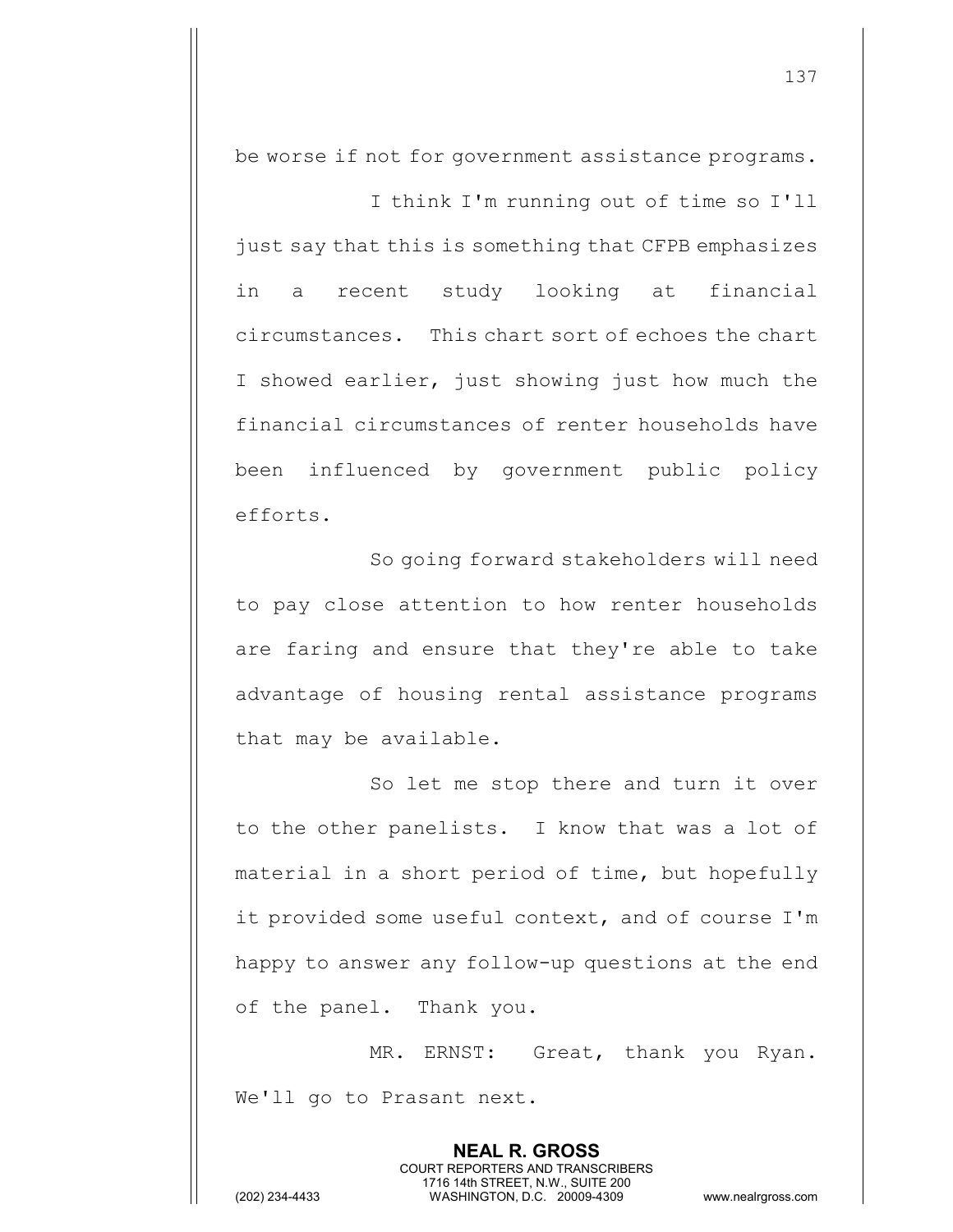MR. SAR: All right. So, thank you for the opportunity to address the committee today. I've been looking forward to offering our perspectives and observations about the housing market and COVID-19's impact on the enterprises.

So I just want to say at the outset that since 2008 FHFA and the enterprises have been working to develop and implement uniform loss mitigation policies that expand borrower access to meaningful solutions when they become delinquent or are in danger of falling behind on their mortgage payments.

And as the pandemic took a foothold we did promptly set out policies, and deployed policies from our toolkit that we had in place based on our natural disaster policies at the time. And we've been monitoring the evolving conditions, looking for vulnerabilities and opportunities, and then carefully modifying those tools for the COVID population particularly.

So I think I can say without reservation that this rapidly changing economic outlook has

> **NEAL R. GROSS** COURT REPORTERS AND TRANSCRIBERS 1716 14th STREET, N.W., SUITE 200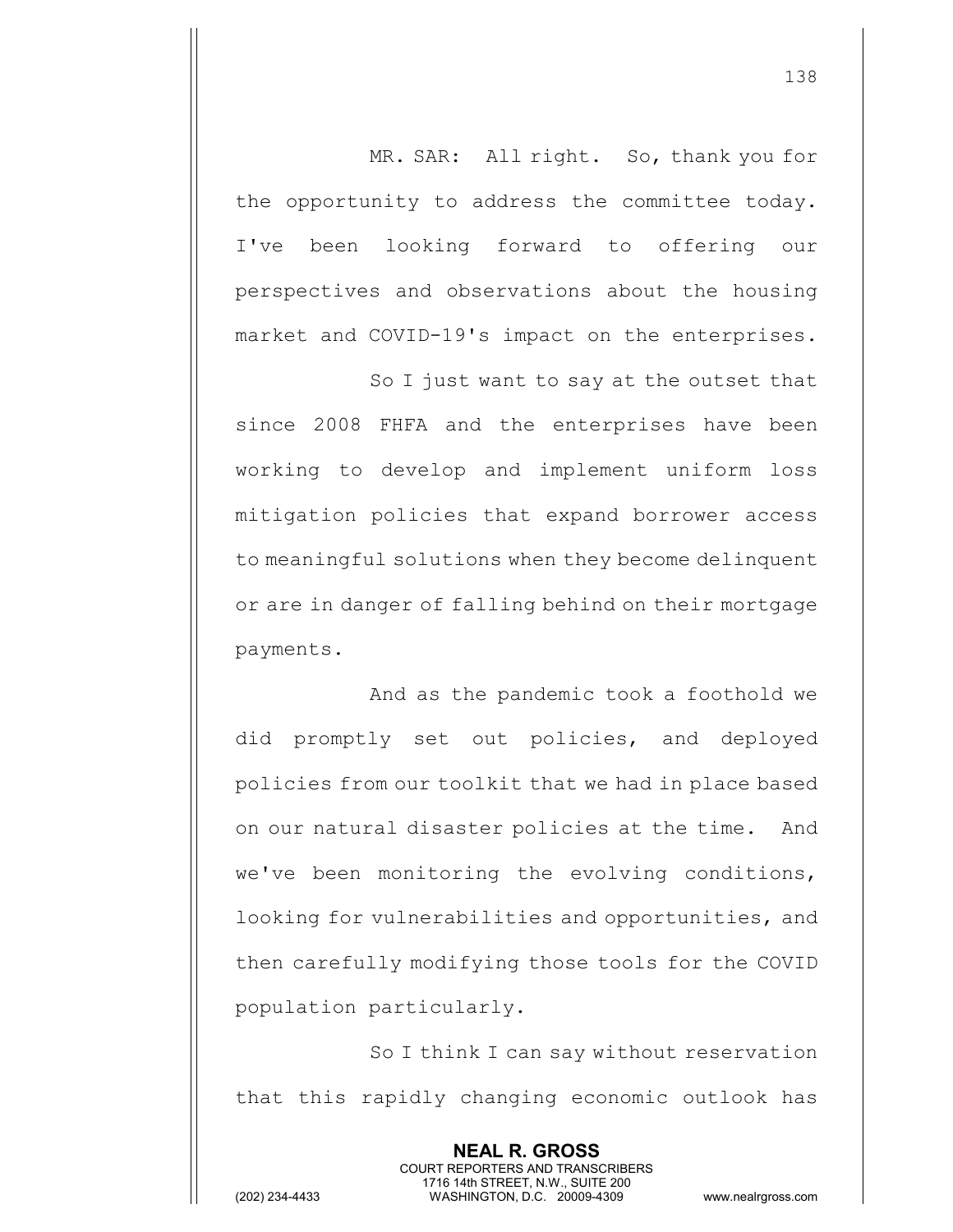continued to test the resiliency of the business, government, and borrowers alike, and that does extend to the tools that FHFA and the government sponsored enterprises Fannie Mae and Freddie Mac have developed to meet the needs of today's struggling homeowners.

So this presentation today is going to touch on the specific actions that we've taken since March 2020 and the declaration of the national emergency to reinforce our priority of home retention for hundreds and thousands of borrowers emerging from COVID forbearance.

In the first slide, if you could go to the next slide I'm going to just try and frame up the conversation a little bit around our loss mitigation solutions, and then I'll move into some of the actions that we've taken.

So this slide depicts the solution set that we have for borrowers emerging from forbearance. And how it works is we call it the loss mitigation waterfall because it is a sequence of events when borrowers emerging from COVID

> **NEAL R. GROSS** COURT REPORTERS AND TRANSCRIBERS 1716 14th STREET, N.W., SUITE 200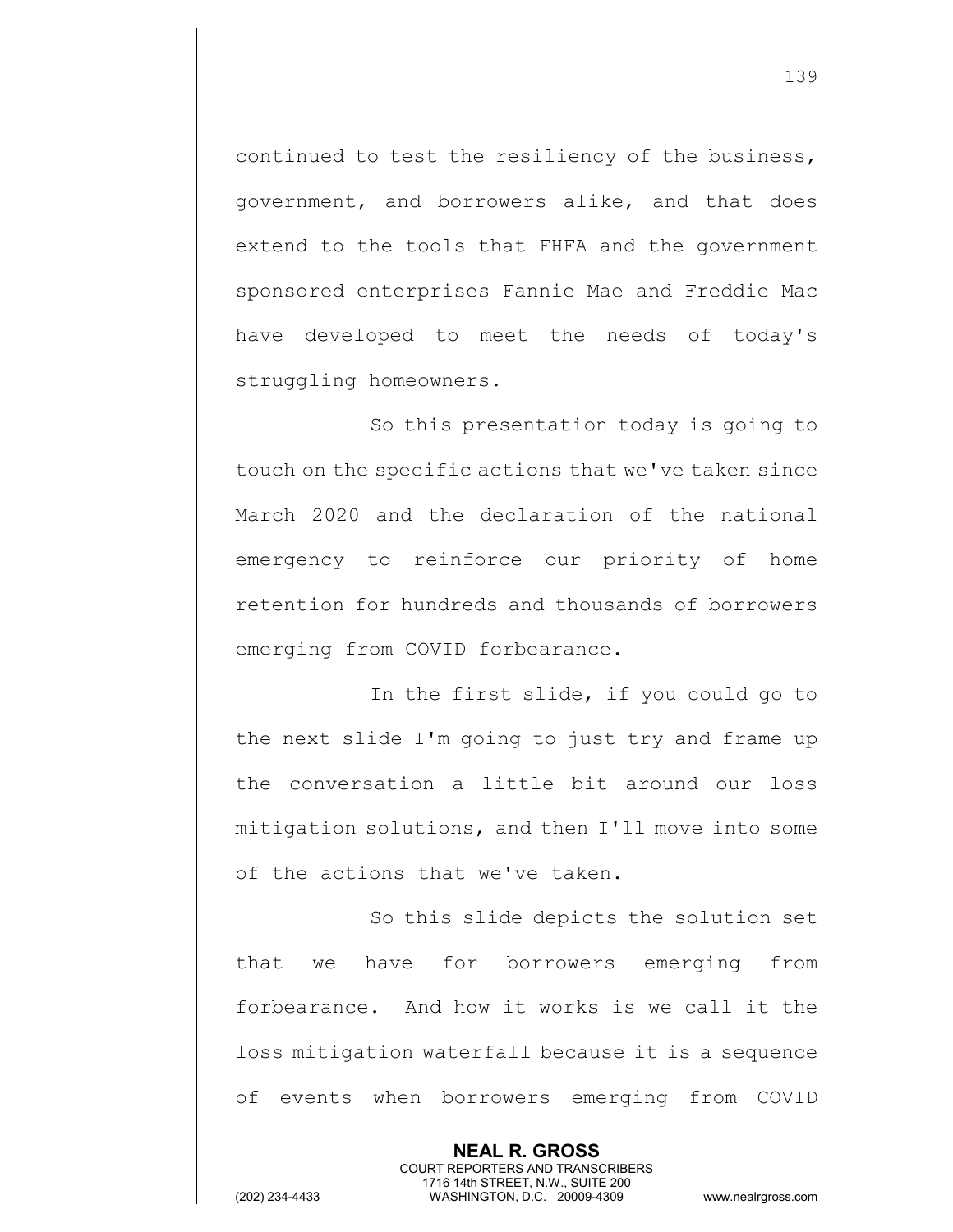forbearance and just regular forbearance in general exit.

And so about 30 days before a borrower exits forbearance servicers are required under GSE servicing policy to reach out to the borrowers and to try and understand the borrower's specific circumstances before they engage in conversations about what the exit options are.

And in principle what we're trying to figure out is whether the hardship is resolved, and if so to what degree. So if the hardship is resolved the conversation turns to the best option for the borrower which might include reinstatement, and that's if the borrower could pay off all their delinquent amounts, a possible repayment plan, and that involves making payments, an extra payment in addition to the regular payment for a short period.

And then there's an option if a borrower cannot do something of that nature to go ahead and defer the payments into the past due P&I payments, principal and insurance payments, into a

> **NEAL R. GROSS** COURT REPORTERS AND TRANSCRIBERS 1716 14th STREET, N.W., SUITE 200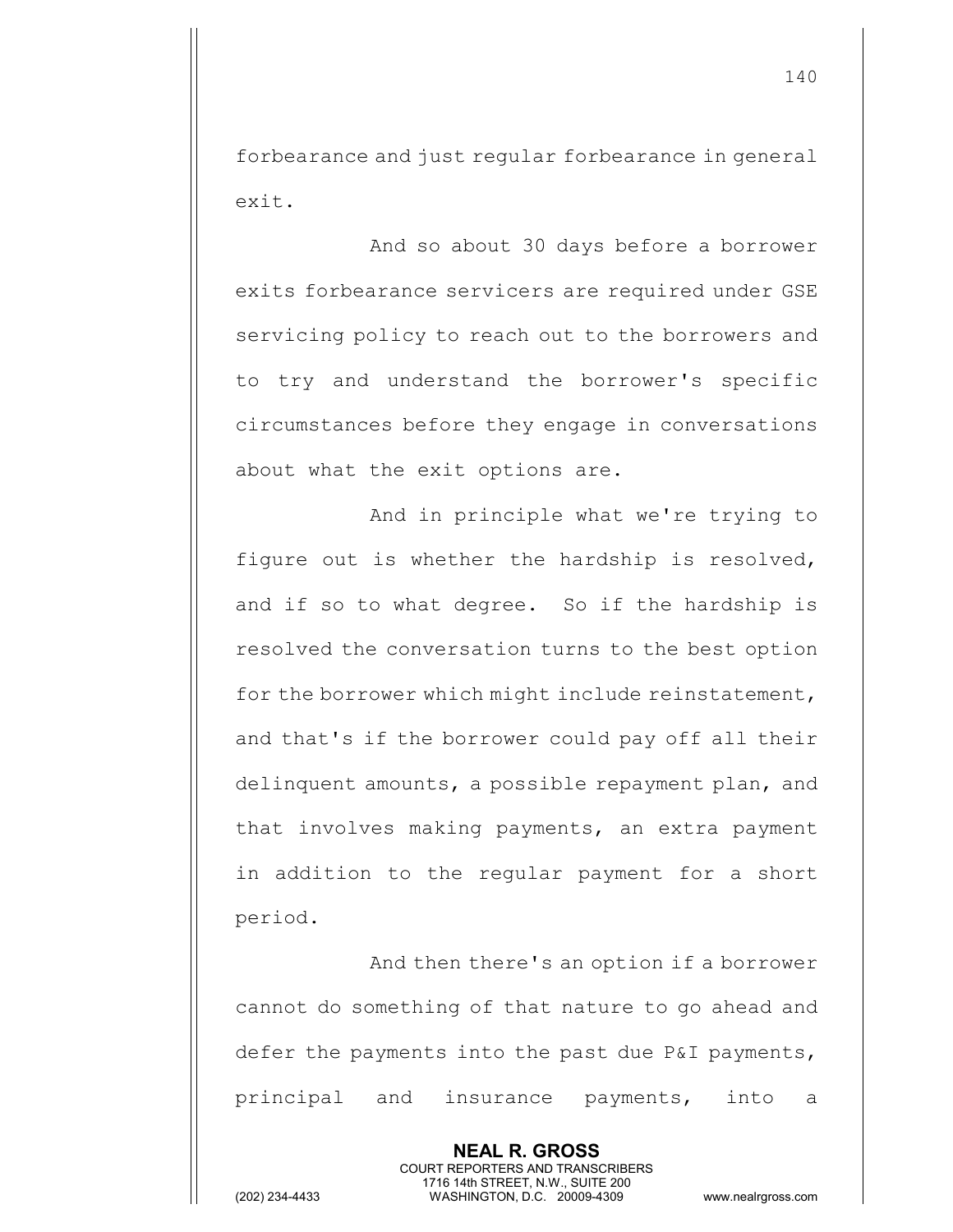non-interest bearing balloon that is only due and payable at the maturity, sale, or refinance of the property.

And then finally from a retention perspective we have something called flex modification. This is really the flagship offering of the enterprises, and this does permanently modify the terms of the mortgage. It typically reduces the interest rate and extends the term out to 40 years. There is a component of that modification that can also forbear principal.

Beyond that if borrowers are unable to successfully resolve their hardship in one of those four options we do have a mechanism for the borrower to sell their property prior to foreclosure, or to give the property back to Fannie Mae and Freddie Mac. Next slide, please.

So in March 2020 in response to the emergency declaration FHFA directed Fannie Mae and Freddie Mac to suspend foreclosures. That moratorium ended on August 31 of this year and now

> **NEAL R. GROSS** COURT REPORTERS AND TRANSCRIBERS 1716 14th STREET, N.W., SUITE 200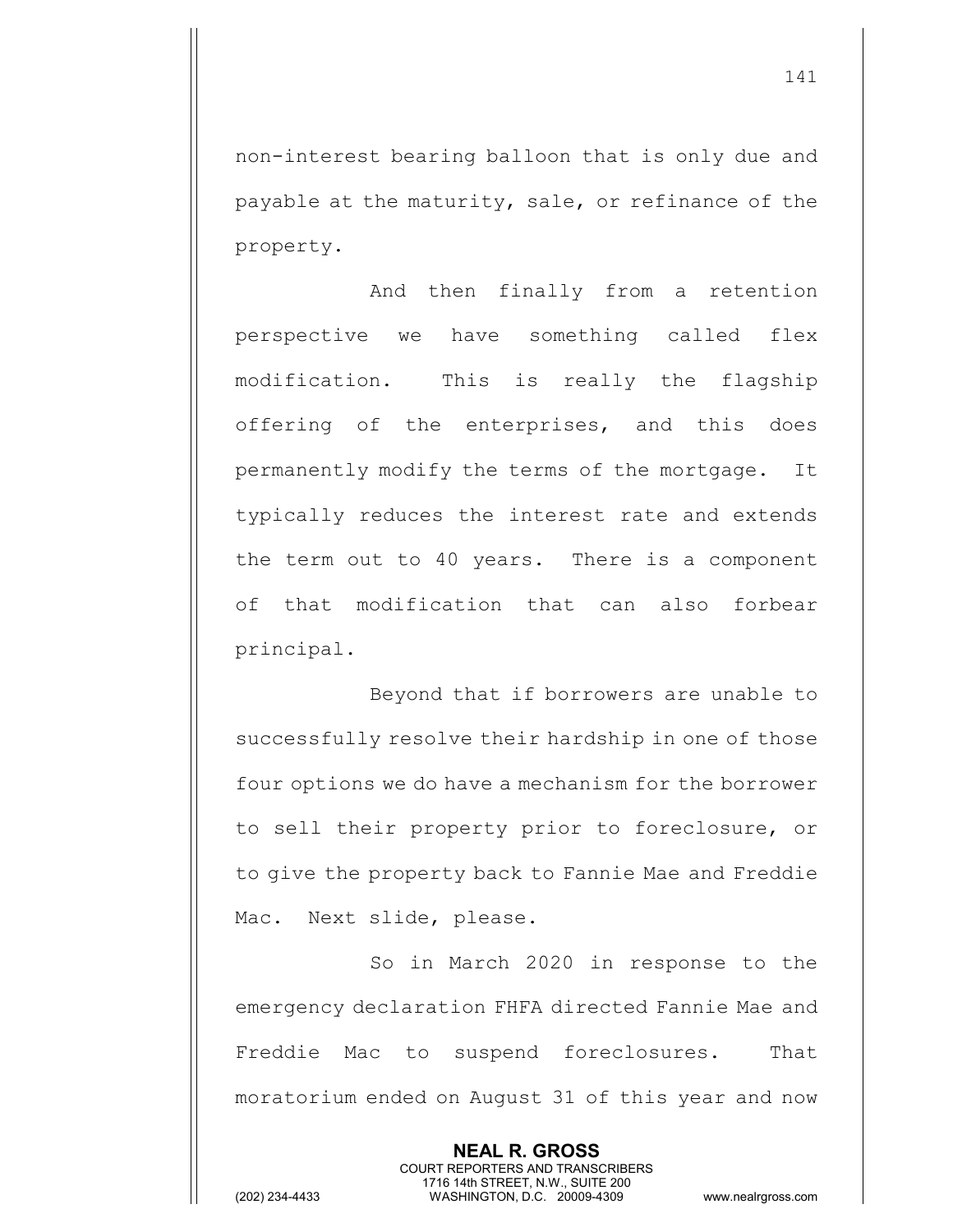servicers are permitted to take further actions on those cases where there was a first filing prior to March 2020.

There's also a segment of borrowers that can have foreclosure filings taken against them if they default, and even if they were on COVID forbearance if they become delinquent and servicers followed certain rules pursuant to the CFPB servicing rules.

But I want to remind this group that these borrowers can still reach out to their servicers, and we really want to encourage them to do so. Similarly we encourage those facing possible eviction to contact the servicer to look at options that would be less disruptive to them. There are options available to those individuals.

In loss mitigation we have made three important changes in response to the COVID pandemic. And I referenced this earlier about modifying our tools. And part of that was to address the unique nature of the delinquencies that we've been experiencing as a result of the

> **NEAL R. GROSS** COURT REPORTERS AND TRANSCRIBERS 1716 14th STREET, N.W., SUITE 200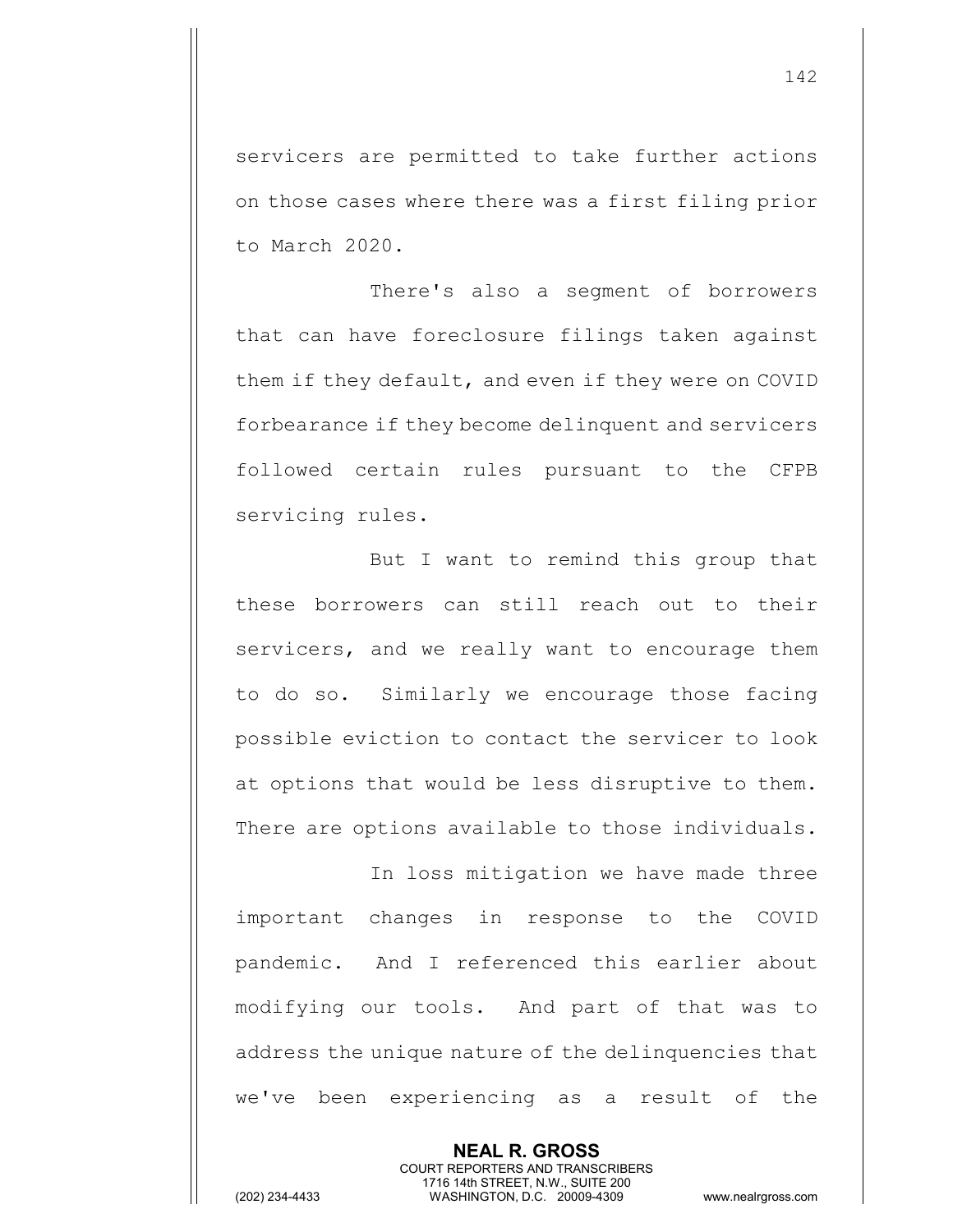forbearance.

So those changes as they were sequenced were we changed our standard forbearance policy from 12 months to 18 months for all borrowers that were already on an active forbearance plan. That was to address a possible surge of borrowers who were going to require additional forbearance after the 12 months of forbearance had been exhausted.

We also made a change that related to our payment deferral product. That product was designed to defer only up to 12 months of payment consistent with the forbearance plan. When we changed forbearance we added an additional six months to the payment deferral product to accommodate those borrowers to the extent that these borrowers could in fact resume their normal monthly mortgage payment.

And the final change that we made was we provided an interest rate reduction to borrowers who had mark to market loan values below 80. As was mentioned in Ryan's remarks there were a lot of individuals who have substantial equity in their

> **NEAL R. GROSS** COURT REPORTERS AND TRANSCRIBERS 1716 14th STREET, N.W., SUITE 200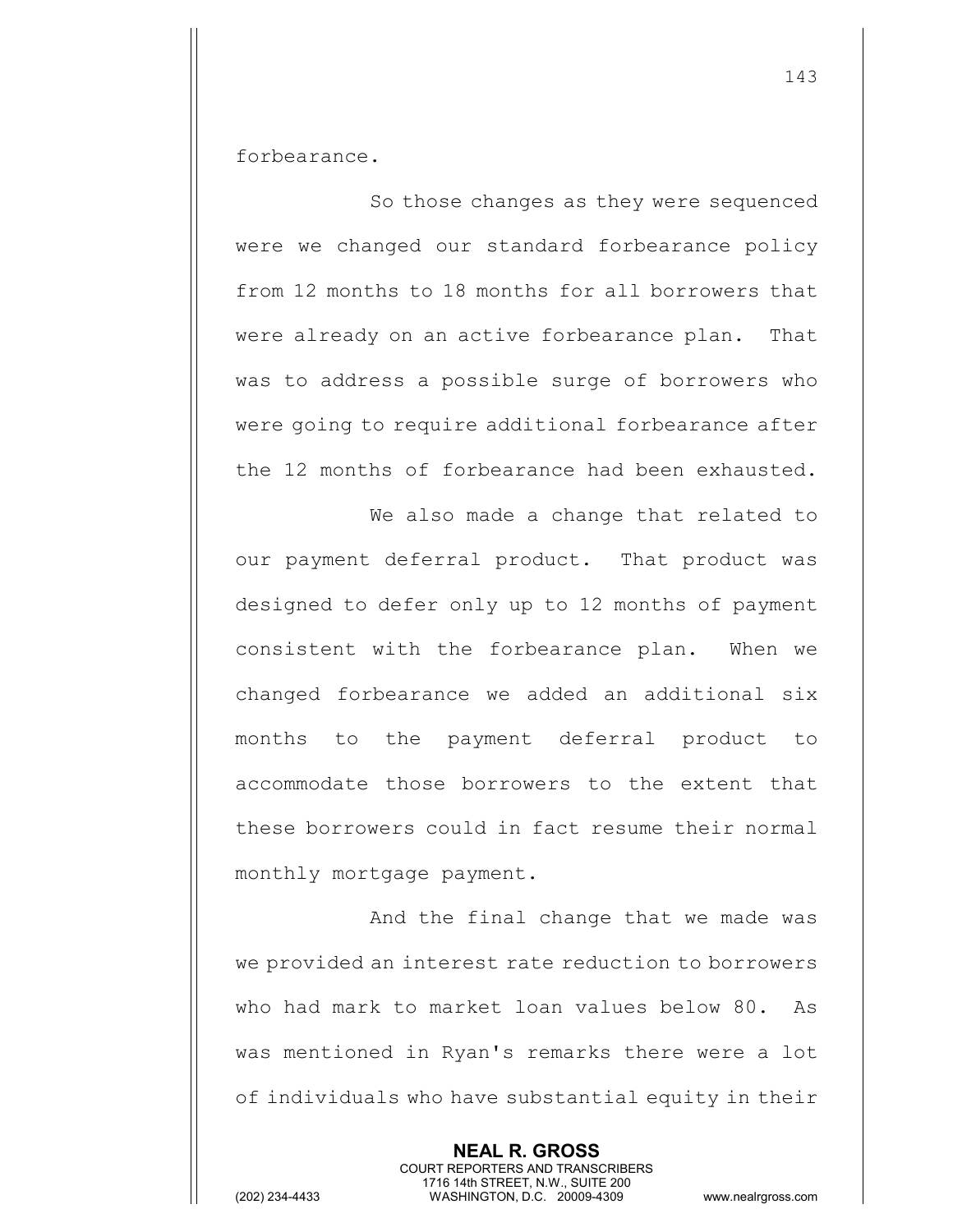properties. The standard flex modification product does not provide for an interest rate reduction for such borrowers. It only provides it for people with mark to market loan values above 80.

We looked at a lot of data to figure out who these borrowers were. A very, very large percentage, 90 percent, this was their first hardship ever while they had their mortgage. And we wanted to make sure that there were tools available to capture as many borrowers as possible coming out of this crisis due to the nature of their hardship.

We also made one change on the supply side and that was in our REO disposition process. In that space we extended what's called the first look period from 20 days to 30 days nationally to support owner occupant purchases.

In the -- before this change it was only that non-profits and owner occupants had  $a - -$  they had a 20-day window to bid on properties. So we wanted to extend that time frame given to put owner

> **NEAL R. GROSS** COURT REPORTERS AND TRANSCRIBERS 1716 14th STREET, N.W., SUITE 200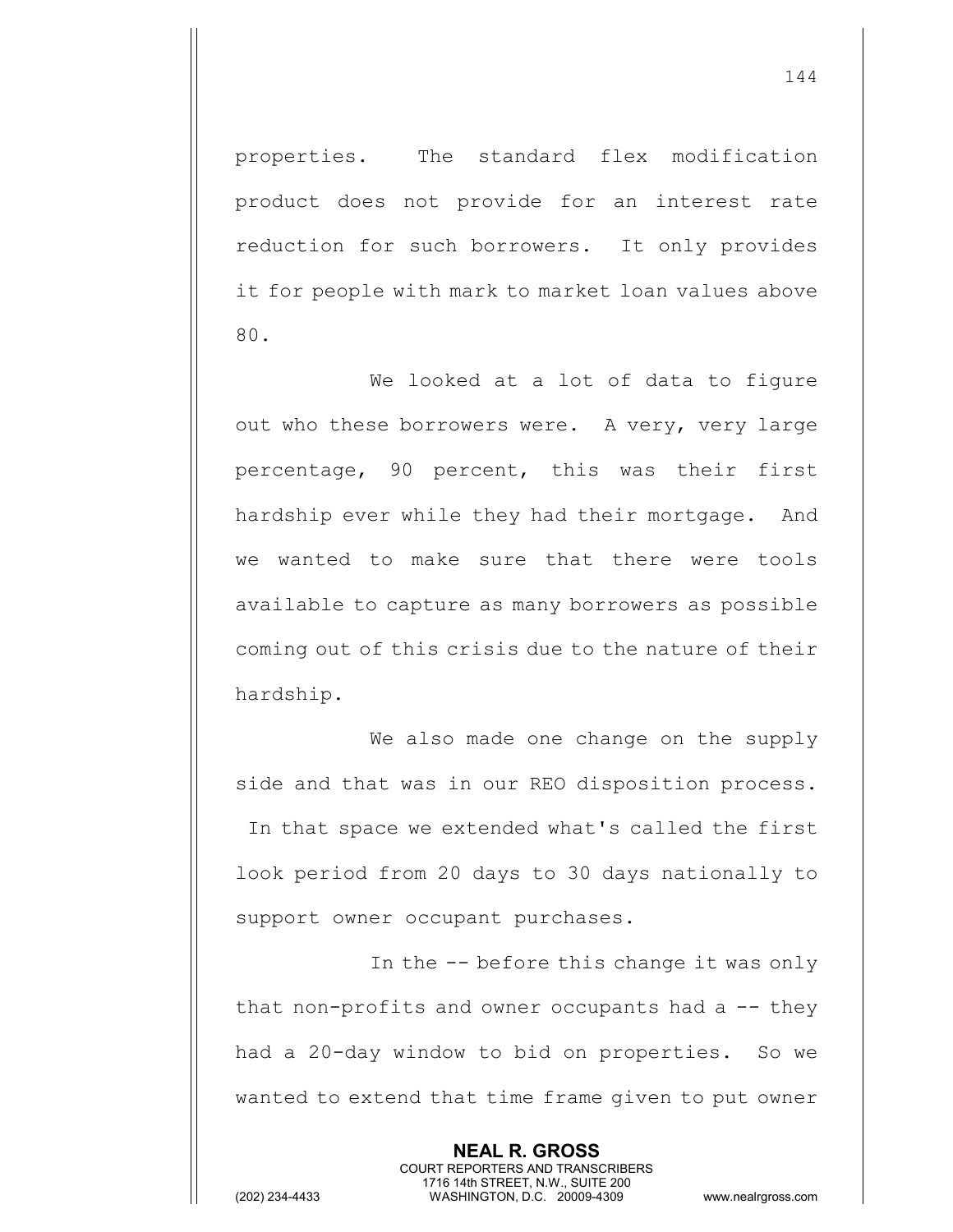occupants and non-profits on a more level playing field with investors. Next slide, please.

Finally I wanted to share some important results of the enterprise's efforts in kind of a where are we now slide starting with the successes.

So as you can see in the top part of this slide on the green we have a large number of individuals who never stopped paying their mortgage even after they took forbearance.

We also in combination in that number are those who did take a break, but then they fully reinstated. We also had a large number of people who resumed their payments after deferring missed payments. And that number is right around 500,000.

Finally, we had a large number of refinances and sales right around 32 percent. One concern on this slide naturally though is that we still have about 5 percent of the population that have exited forbearance that are delinquent. And there are still about 400,000 that are unresolved.

> **NEAL R. GROSS** COURT REPORTERS AND TRANSCRIBERS 1716 14th STREET, N.W., SUITE 200

We think this is where housing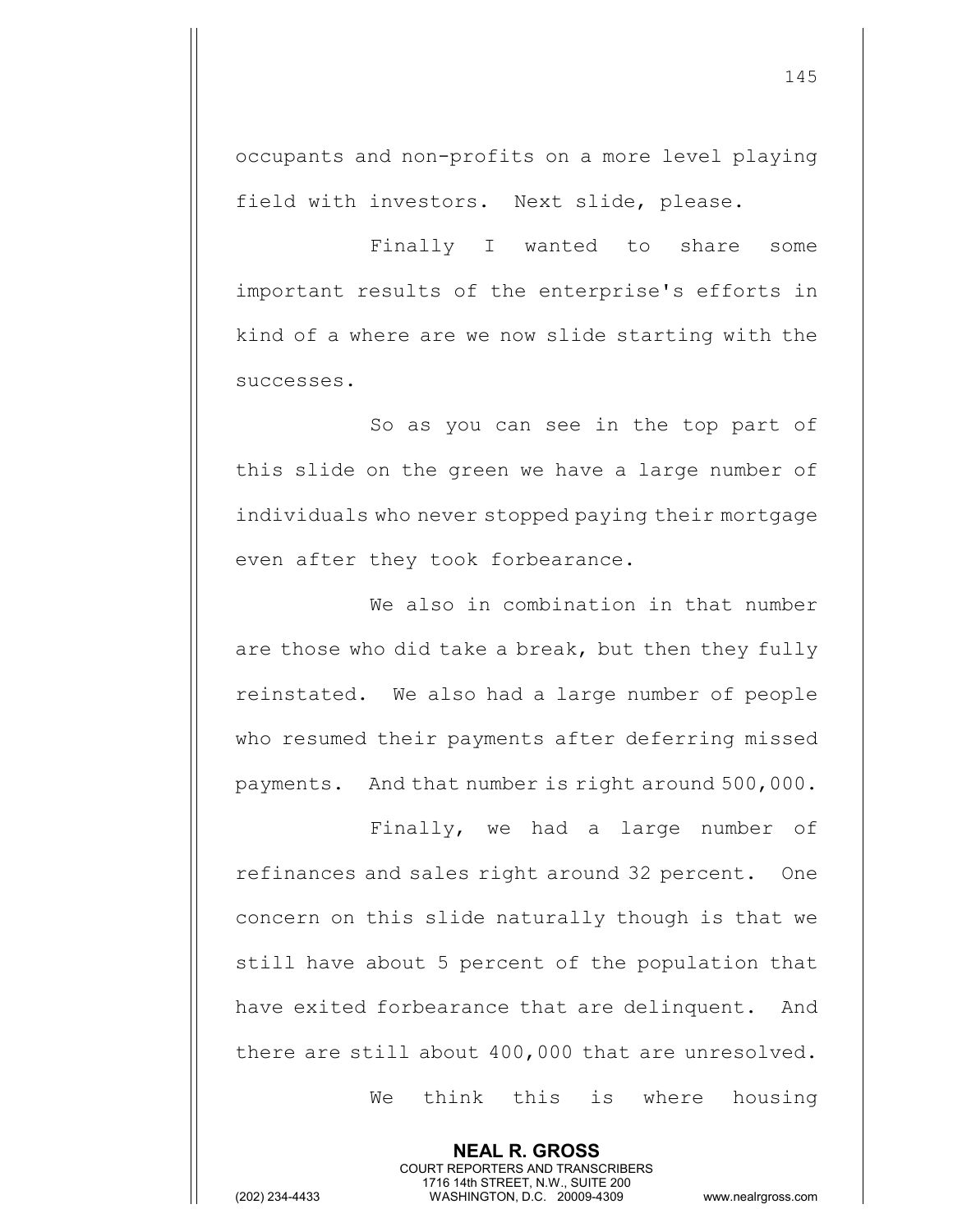assistance professionals, housing counselors can help get the word out. Many of the remaining borrowers, they've been on loan forbearance plans and as I mentioned before we have a lot of people who have extended beyond 12 months. And it's going to be very critical to message that assistance is available and it's widely available.

So with that I just want to thank the FDIC for the opportunity to share these observations. Thank you, Keith.

MR. ERNST: Thank you, Prasant. You've perfectly keyed up Tonya with your reference to the important role that housing counselors play. I know she appreciates the handoff.

MS. TYLER: Absolutely. Thank you. Thank you so much for inviting NeighborWorks America to this conversation. Today I am going to focus on some of the lessons that we learned during the last foreclosure crisis and really the effectiveness of housing counselors during that crisis.

> **NEAL R. GROSS** COURT REPORTERS AND TRANSCRIBERS 1716 14th STREET, N.W., SUITE 200

And then I'm going to talk a little bit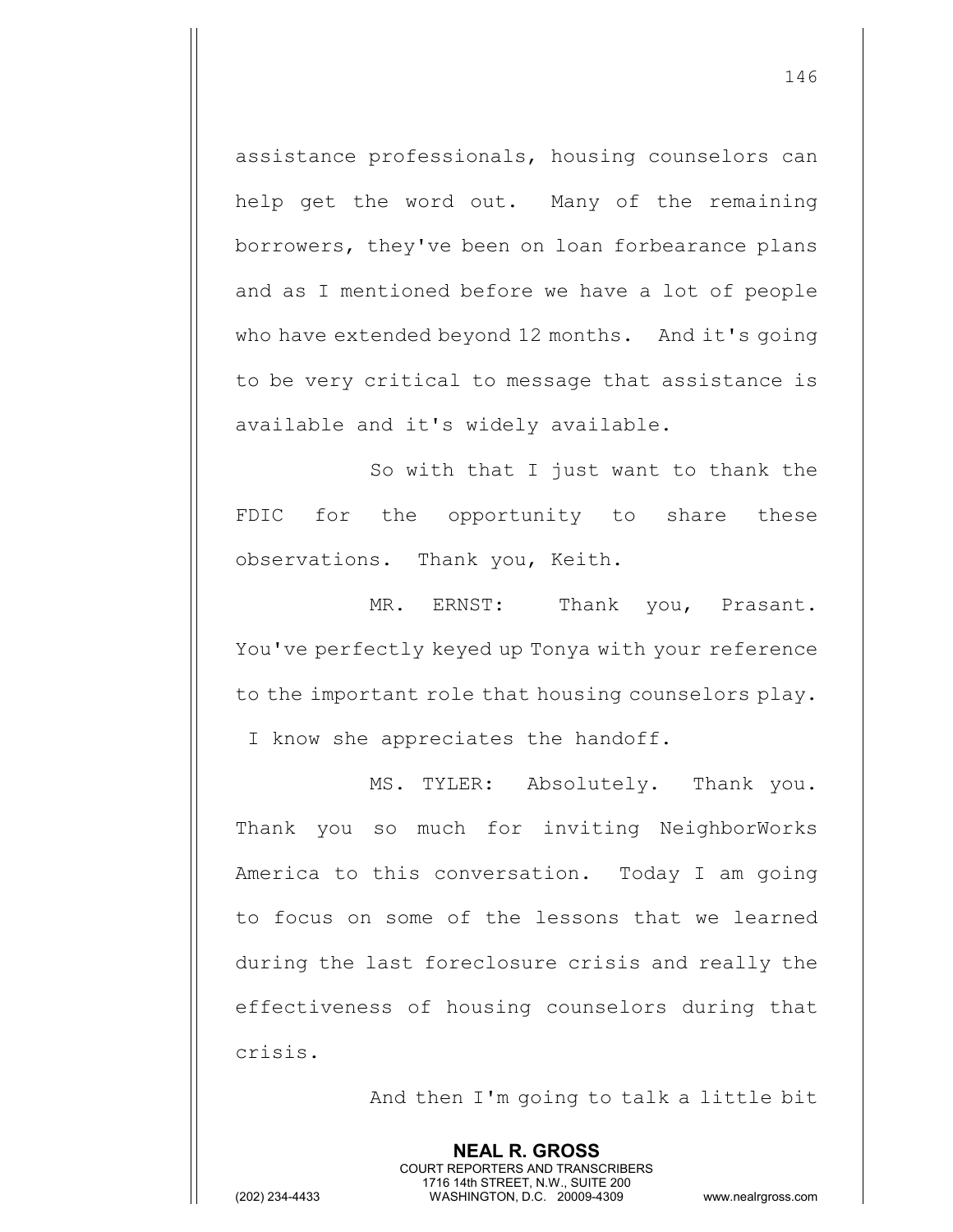about our most recent program that's in response to the current crisis, housing stability counseling program. And then finally I really want to highlight some things that we know today, lessons that we've learned and that we'll carry forward into this current process.

If you're not familiar with NeighborWorks America we've been around for over 40 years. We have about 250 network organizations and they're located all across the country. And our network organizations, they're really the reason that NeighborWorks exists today.

They provide everything from affordable housing development, financial counseling and coaching, resident engagement and employment and education in their communities. Next slide.

So for over 10 years, and we really couldn't imagine that we would be administering a program that long during the last crisis, NeighborWorks administered the national foreclosure mitigation counseling program. And

> **NEAL R. GROSS** COURT REPORTERS AND TRANSCRIBERS 1716 14th STREET, N.W., SUITE 200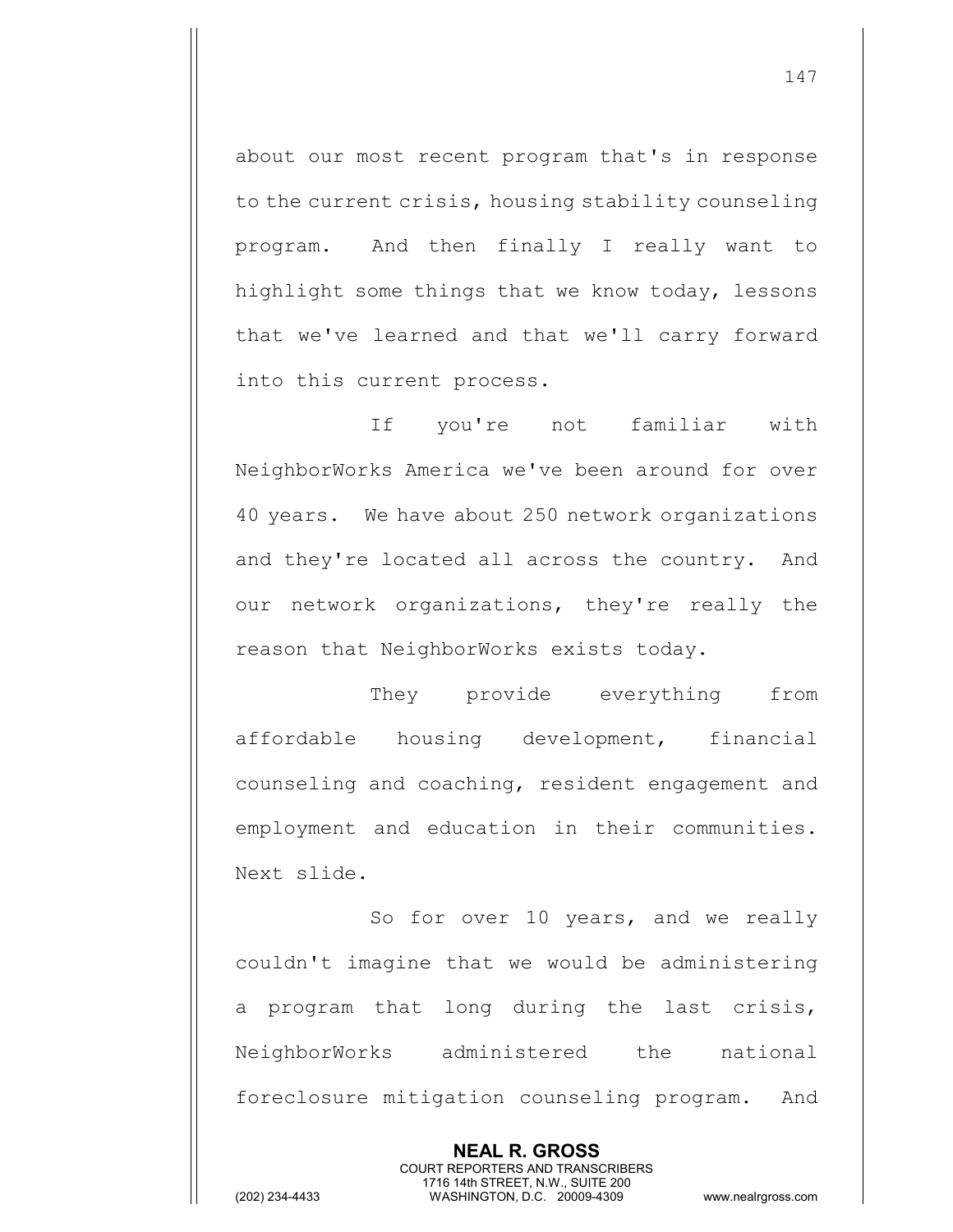that was from 2008 through 2018 when the program finally wound down.

And the counselors that participated in that program were all across the country, and they served nearly 2 million households that were facing foreclosure.

Some of the things that we learned from the housing counselors and how effective they were during that crisis is that clients that received counseling through NFMC were nearly three times as likely to receive a loan modification cure compared to those who had not received counseling.

Seventy percent of NFMC clients were more likely to remain current on their mortgage so there was some sustainability. NFMC clients received an average payment reduction close to \$5,000 per year if they did get a loan modification. And our clients overall received annual savings of approximately \$518 million. So that clearly shows that housing counseling is effective, that they are located in their communities, that this is the place where consumers feel most comfortable

**NEAL R. GROSS** COURT REPORTERS AND TRANSCRIBERS 1716 14th STREET, N.W., SUITE 200 (202) 234-4433 WASHINGTON, D.C. 20009-4309 www.nealrgross.com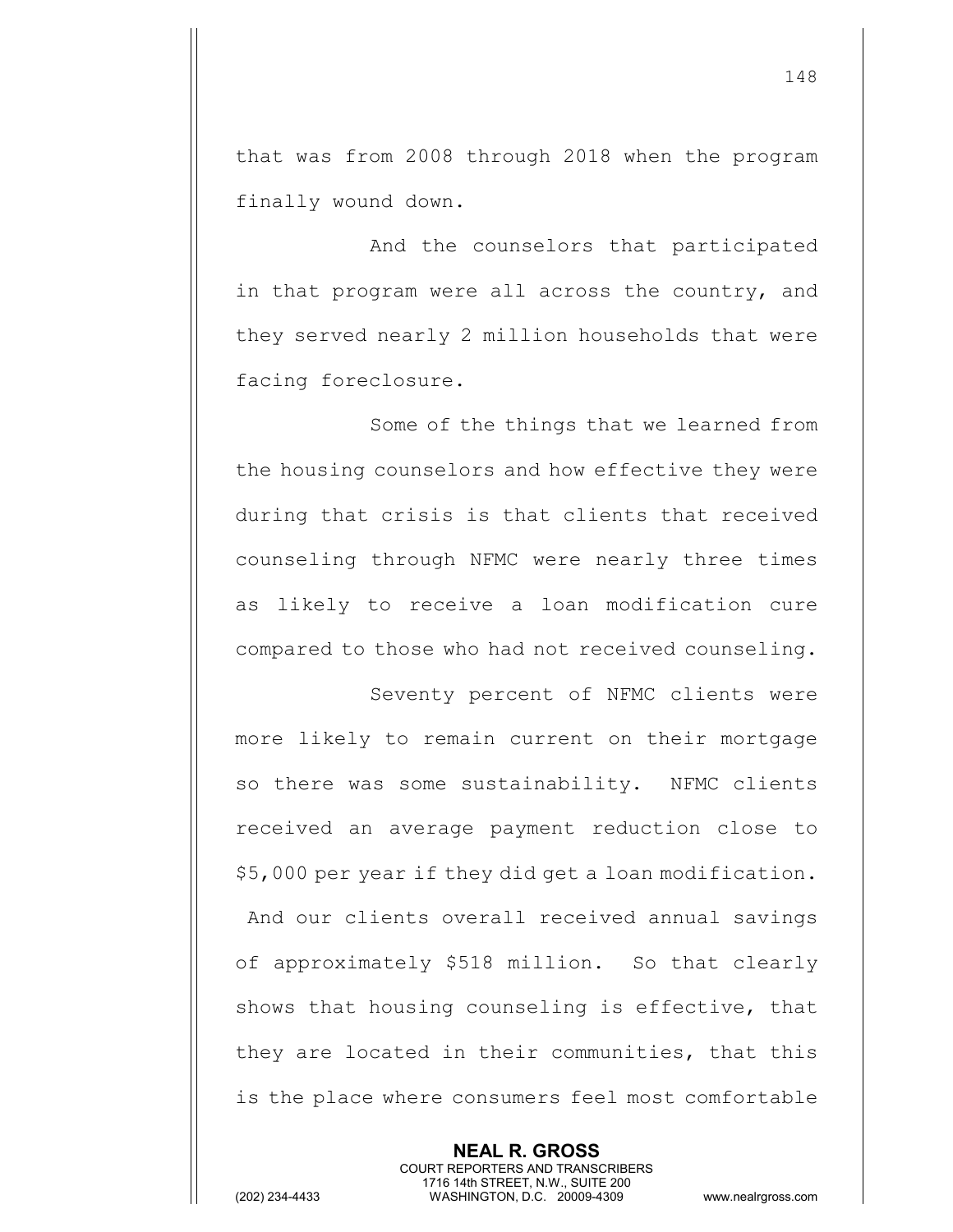getting their information. Next slide.

So today NeighborWorks is fortunate enough to receive funding through the American Rescue Plan. This is our housing stability counseling program. We recently rolled out the grant agreements for this. And during the application process we received a request of over \$348 million from all of the counseling agencies across the country. And what we know is that that amount would probably have been much higher had we not placed a cap on the maximum that they could apply for which was at \$10 million.

We have 131 grantees many who participated in the housing crisis during 2008 through 2018. They're made up of HUD-approved intermediaries, state housing finance agencies, and our network organizations.

They will serve all 50 states including District of Columbia, Puerto Rico, and Guam. We anticipate that we will serve over 80,000 households in this program, and that includes homeowners and renters which is new.

> **NEAL R. GROSS** COURT REPORTERS AND TRANSCRIBERS 1716 14th STREET, N.W., SUITE 200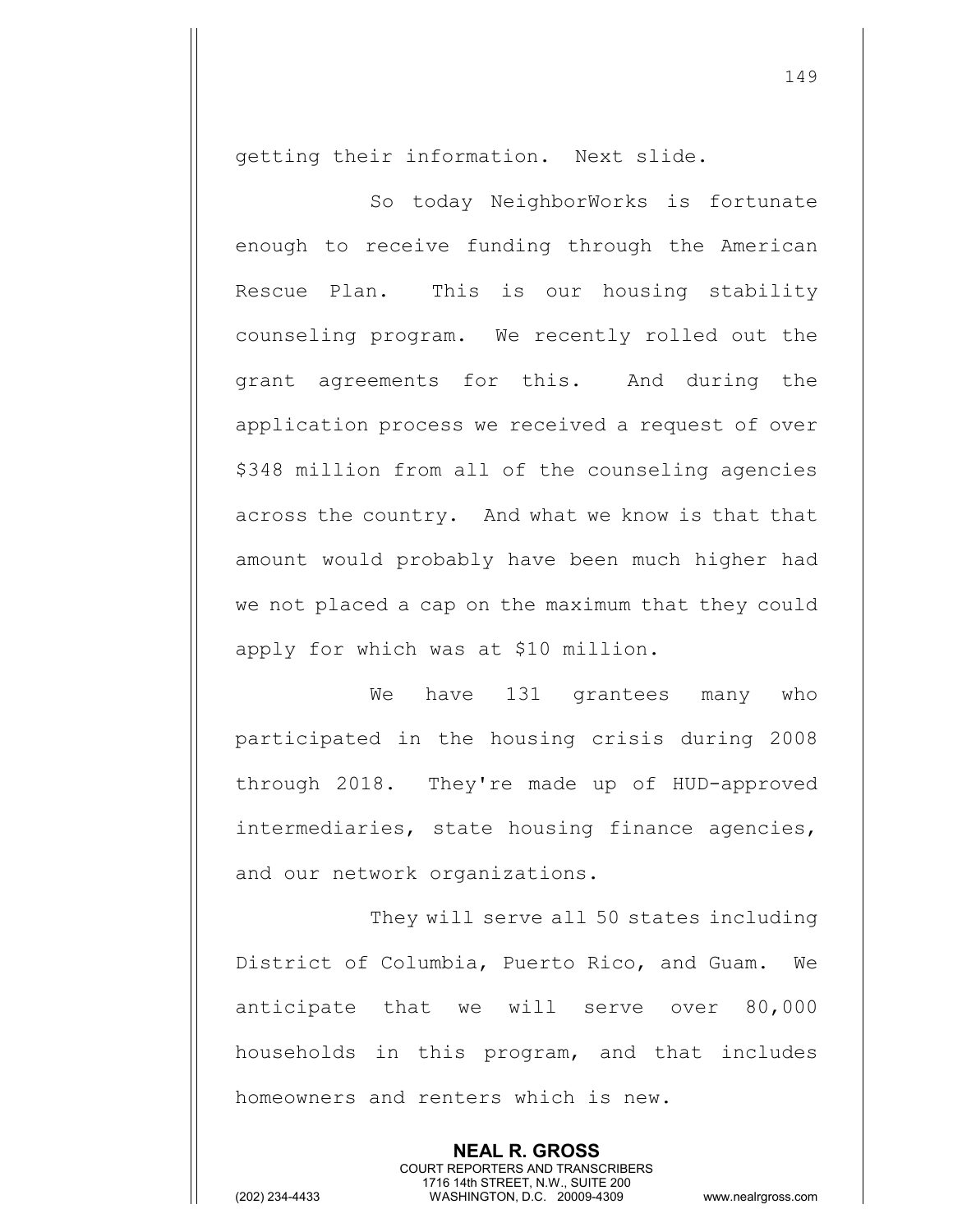Based on the crisis before where we were just serving homeowners that were impacted by foreclosure today we all know that we are also - renters are heavily impacted by the crisis of the pandemic. And so all of these households will receive no-cost housing counseling from the grantees that participate in this program.

The program is also targeting both low-income and minority people and in neighborhoods. And while our counselors can serve anywhere that they like in their communities there were 1,200 counties that were identified. Our NeighborWorks team used the CDC's vulnerability index and we came up with these counties that were considered areas of greatest need. And this was due to high cost burden or social vulnerability. Next slide.

So what we know today. At NeighborWorks it's really important for us to take a look back at all of the lessons that we learned during the last crisis. And there's two reports that I'd like to point out that were done during

> **NEAL R. GROSS** COURT REPORTERS AND TRANSCRIBERS 1716 14th STREET, N.W., SUITE 200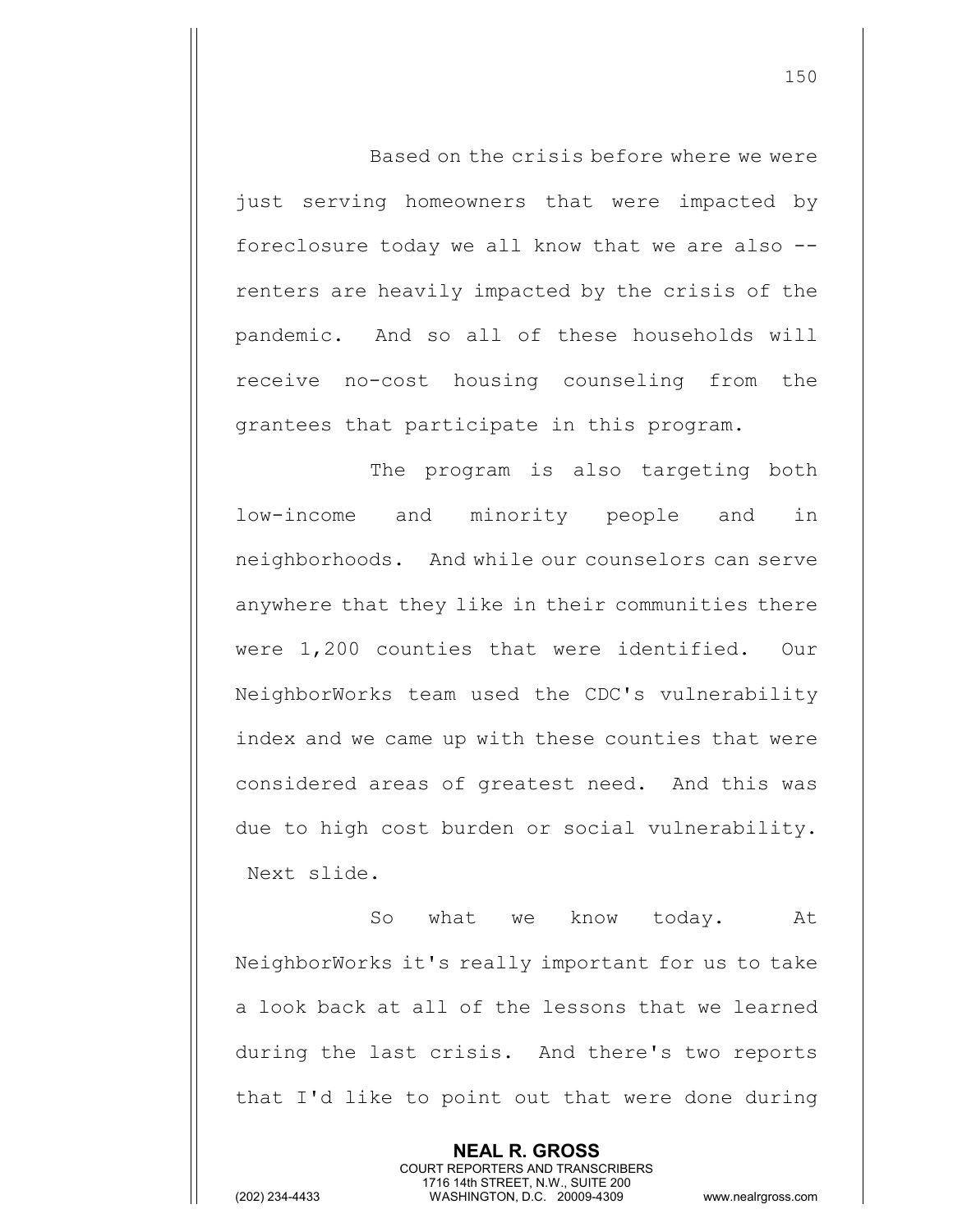that time, one that was done in 2008 through 2010 by the Urban Institute that really outlines the effectiveness of housing counseling during that crisis.

And then there was a second report that was done which is called the NFMC Capstone Report. Both of those you can visit our website to get more information.

But on both of those they really outlined some of those lessons that I'm going to talk about today, but that we really utilized as we began our process of designing this most recent program.

So what we know is that when someone is in crisis, whether that be financial, or health, or both, many of the families today are not only facing challenges with saving their homes both from foreclosure or eviction, but they're also facing disasters is that it's really unreasonable for any of us to believe that they could figure out all of the resources that are available.

> **NEAL R. GROSS** COURT REPORTERS AND TRANSCRIBERS 1716 14th STREET, N.W., SUITE 200

And I know we've seen already some of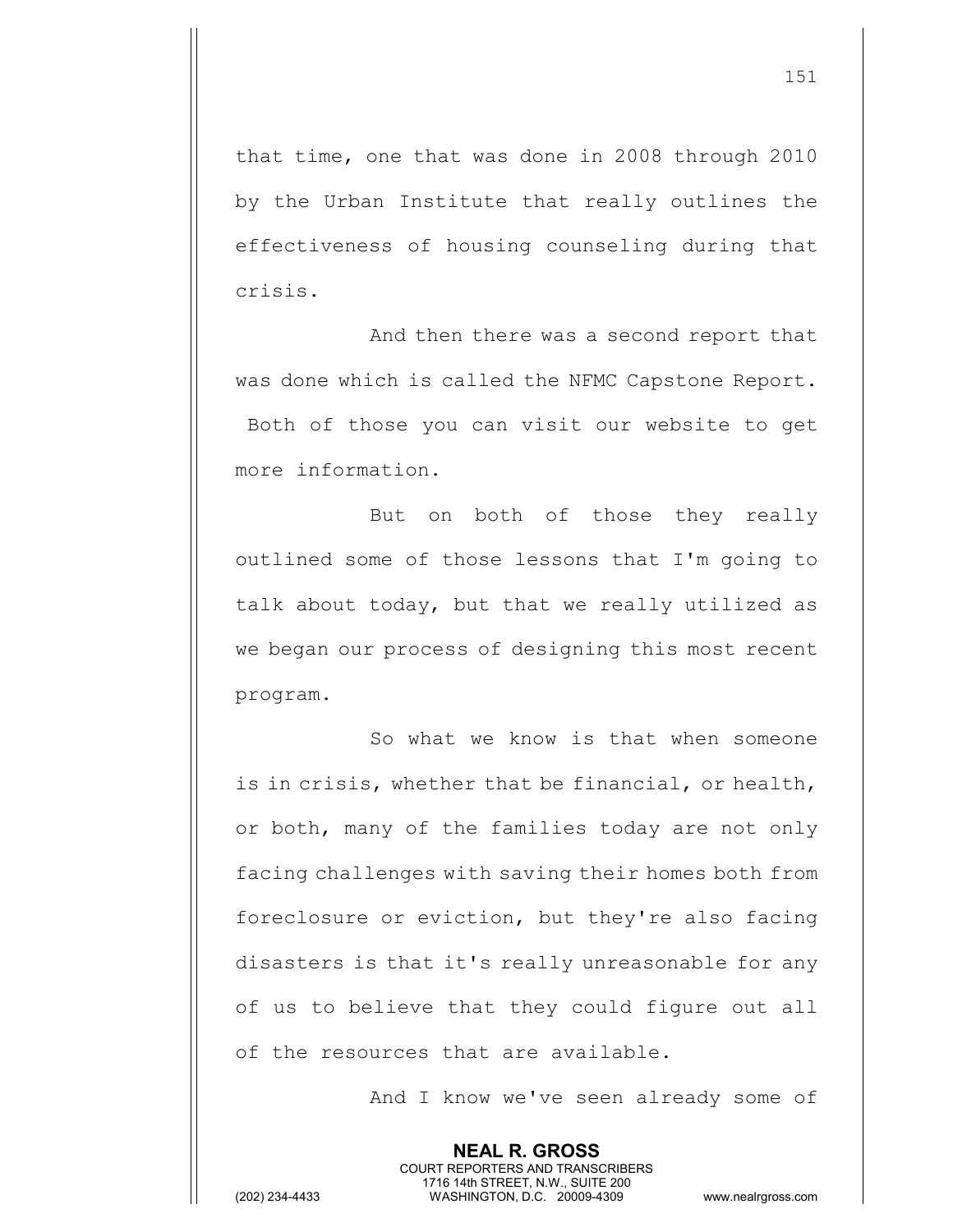the resources that Prasant shared. And it's difficult when you're in a crisis to go through all those and identify which one is best for me. And this is really the role that housing counselors provide every day.

Clear and consistent communication is really critical. Again, we saw that during the mortgage crisis, during the foreclosure crisis that a lot of people were going to different services and trying to identify. Some didn't even know what their loan number was. And so having that consistent information, having fair websites, being able to have a space for housing counselors to connect to so that they could share that with the consumer is really important.

Scam activities that are present. NeighborWorks America during the last crisis and we continued that. We have a great scam campaign. It's a place for consumers and also for our network agencies to go and find out more information on how they can help consumers, what to do when you're contacted on a scam. There's a lot of valuable

> **NEAL R. GROSS** COURT REPORTERS AND TRANSCRIBERS 1716 14th STREET, N.W., SUITE 200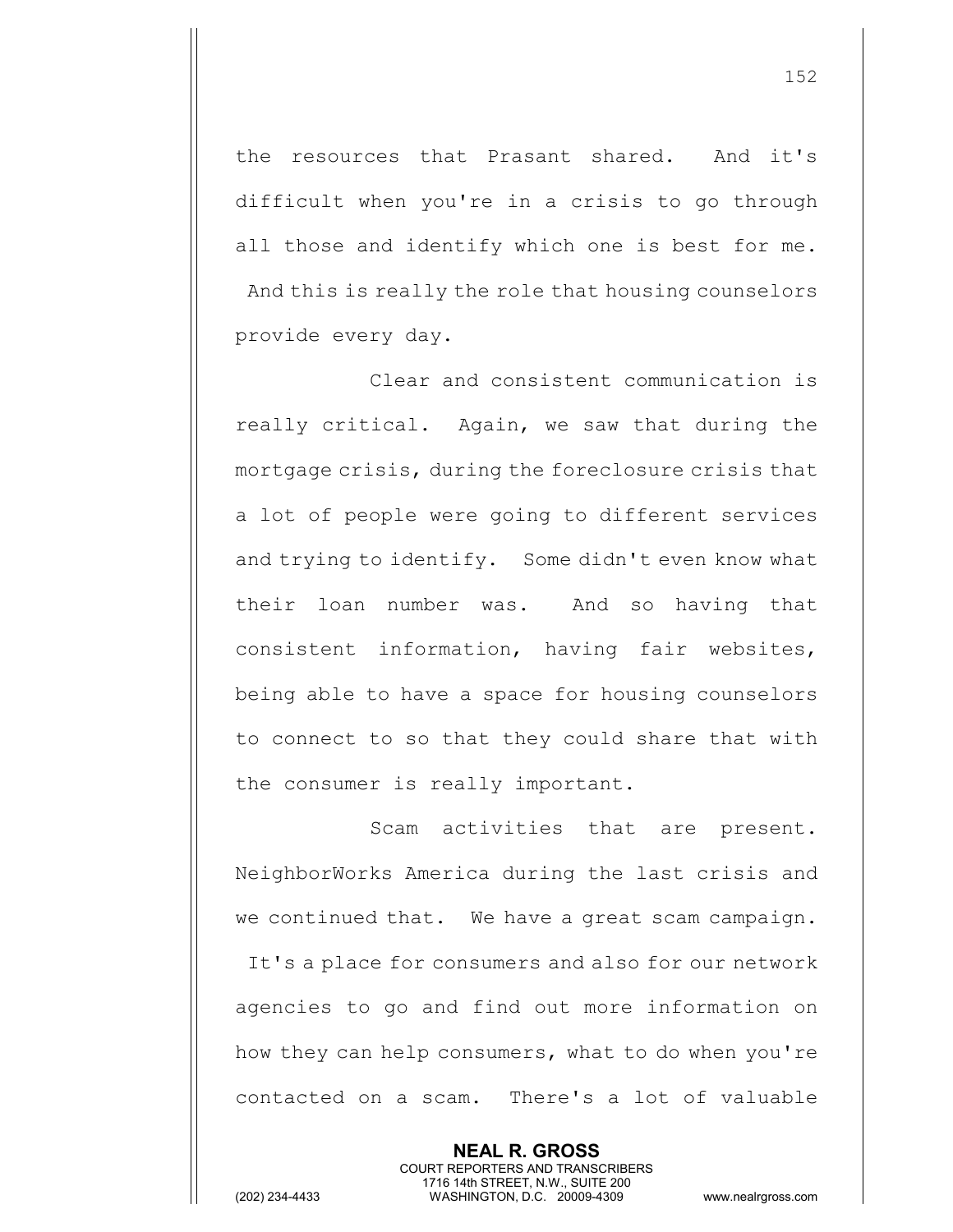information on our website.

But this is another piece where I'm already dealing with a crisis of trying to save my home, and now I'm being contacted by a scam.

And so finally the most important thing and something that NeighborWorks has worked really hard to do is to make sure that we're coordinating all of our efforts. All of the non-profits, servicers, and government agencies, a place where we can share information, all of the rich data that we're going to get from the American Rescue Plan and all of the information that we received from the last crisis, making sure that we all come together to share all of our strategies.

This is really important and it's a good practice in general. So with that I will stick around for questions, but I'll turn it back over to you, Keith.

MR. ERNST: Great. Thank you so much, Tonya. We are going to go to Sonia Joyner next from the North Carolina Housing Finance Agency. Sonia, take it away.

> **NEAL R. GROSS** COURT REPORTERS AND TRANSCRIBERS 1716 14th STREET, N.W., SUITE 200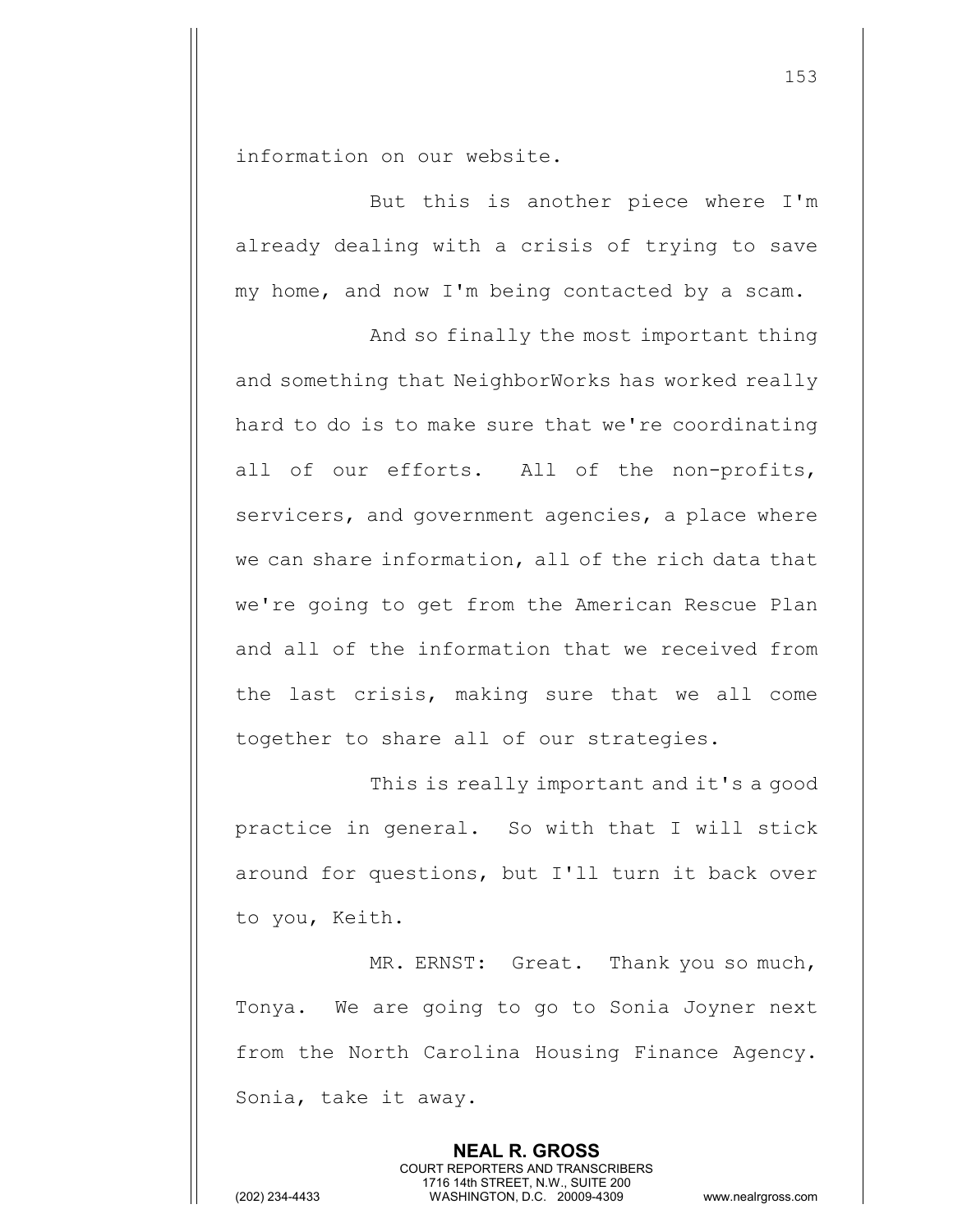MS. JOYNER: Good afternoon and thank you all for the opportunity to share as well. I'm going to be quick with it, but North Carolina Housing Finance Agency also is -- next slide, please. Housing assistance programs.

Tell you a little bit about North Carolina Housing Finance Agency for those who may not know. The North Carolina Housing Finance Agency is a self-supporting public agency. It has financed over \$24 billion in affordable homes and apartments. It was instituted in the general assembly in 1973 and the agency's sole purpose of that which is our mission as well is to create affordable housing opportunity for North Carolinians whose needs are not met by the market. Next slide, please.

And with that we're going to talk a little bit about financing in today's economic climate. And we're going to start with a talk about two of our programs which is home ownership and multifamily. And I will put my disclaimer out there as my area of expertise is in home ownership.

> **NEAL R. GROSS** COURT REPORTERS AND TRANSCRIBERS 1716 14th STREET, N.W., SUITE 200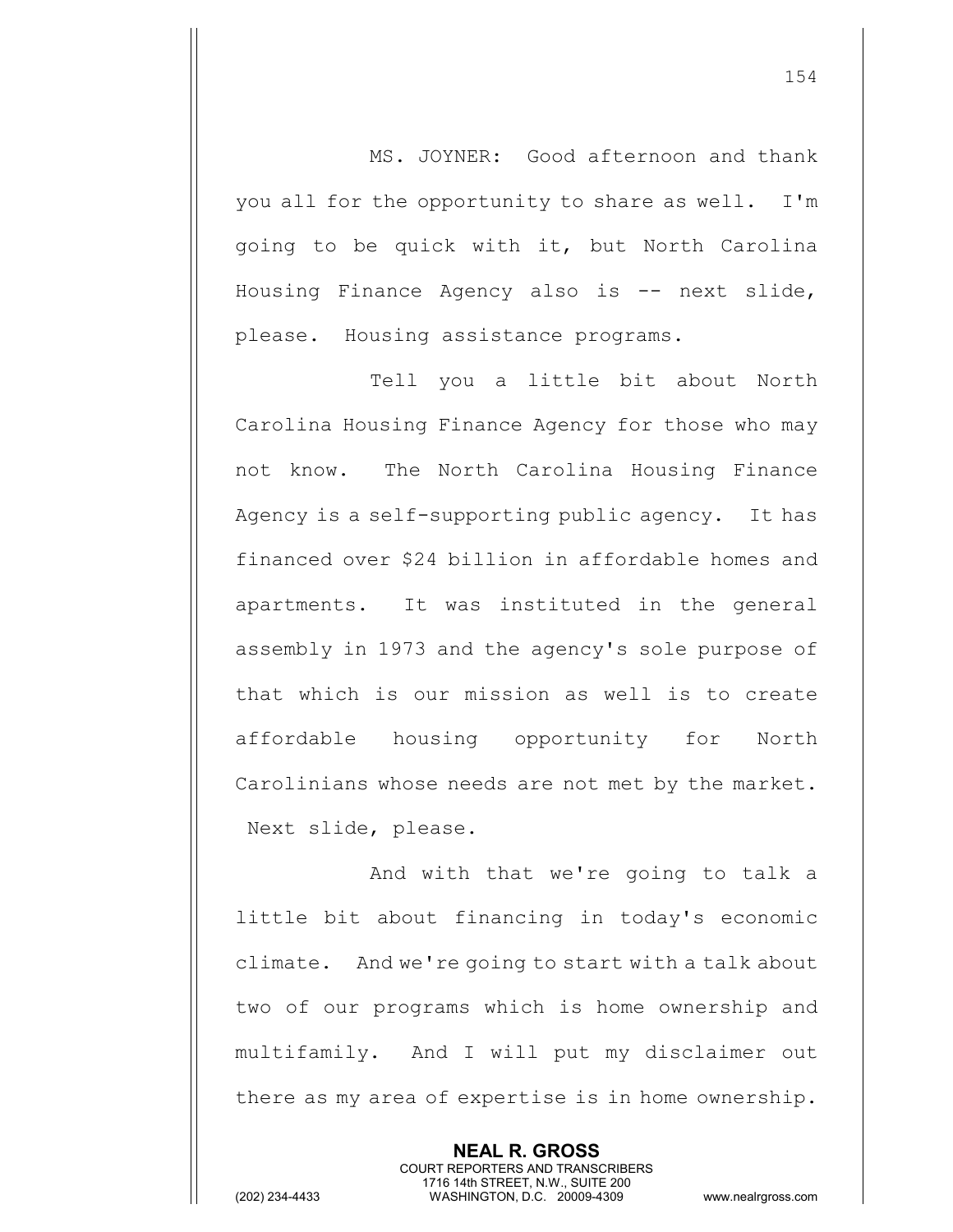But I know a little bit to be dangerous.

So we're going to start with the home ownership with some challenges that we've actually seen that we've talked about. Home sales prices are extremely high. There's little or no housing stock, existing housing stock that's out there, and the housing stock that is available, the existing housing stock is in need of major repairs.

And in the rural areas there's almost non-existent housing that's available. Now that moratoriums on the forbearance have been lifted another affordable challenge is for some of those, how do I make my mortgage payment.

Those challenges, some of the opportunities that we as the housing finance agency can see the needs are the down payment assistance programs because of those sale prices being so high. We try to provide that. We've always done so, but we try to expand it a little bit more.

And with the existing housing, and the needs and repairs that are out there, we have our rehab guides who have been (telephonic

> **NEAL R. GROSS** COURT REPORTERS AND TRANSCRIBERS 1716 14th STREET, N.W., SUITE 200

155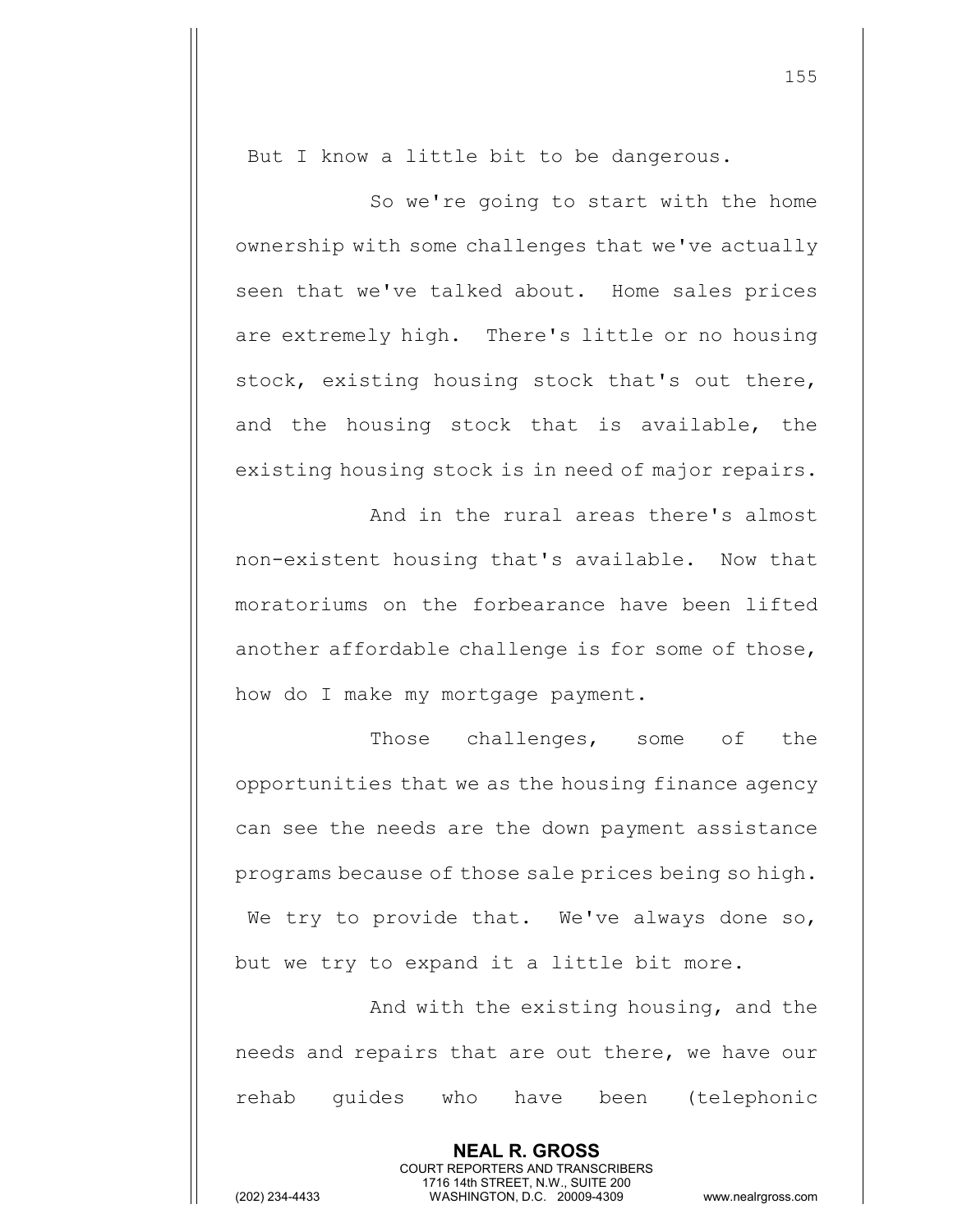interference) our program (telephonic interference) listening sessions with the non-profits and local governments throughout the state to find out what the needs are in their communities.

And what we're also trying to do is to reach those rural communities, is come up with (telephonic interference) credit unions and the USDA in rural areas to find out if there's some assistance that we can provide with down payment assistance.

And as it relates to the challenges for the actual forbearance, so people who can possibly go into foreclosure. You all know that we have 273 -- we don't have it yet, but we allotted \$273.3 million through the Treasury for the ARP, but we're not the eligible entity. We're actually -- we'll administer the funds, but the eligible entity is North Carolina Pandemic Recovery Office is their lead agency.

With that we've actually submitted our plans to Treasury on August 19. Waiting for

> **NEAL R. GROSS** COURT REPORTERS AND TRANSCRIBERS 1716 14th STREET, N.W., SUITE 200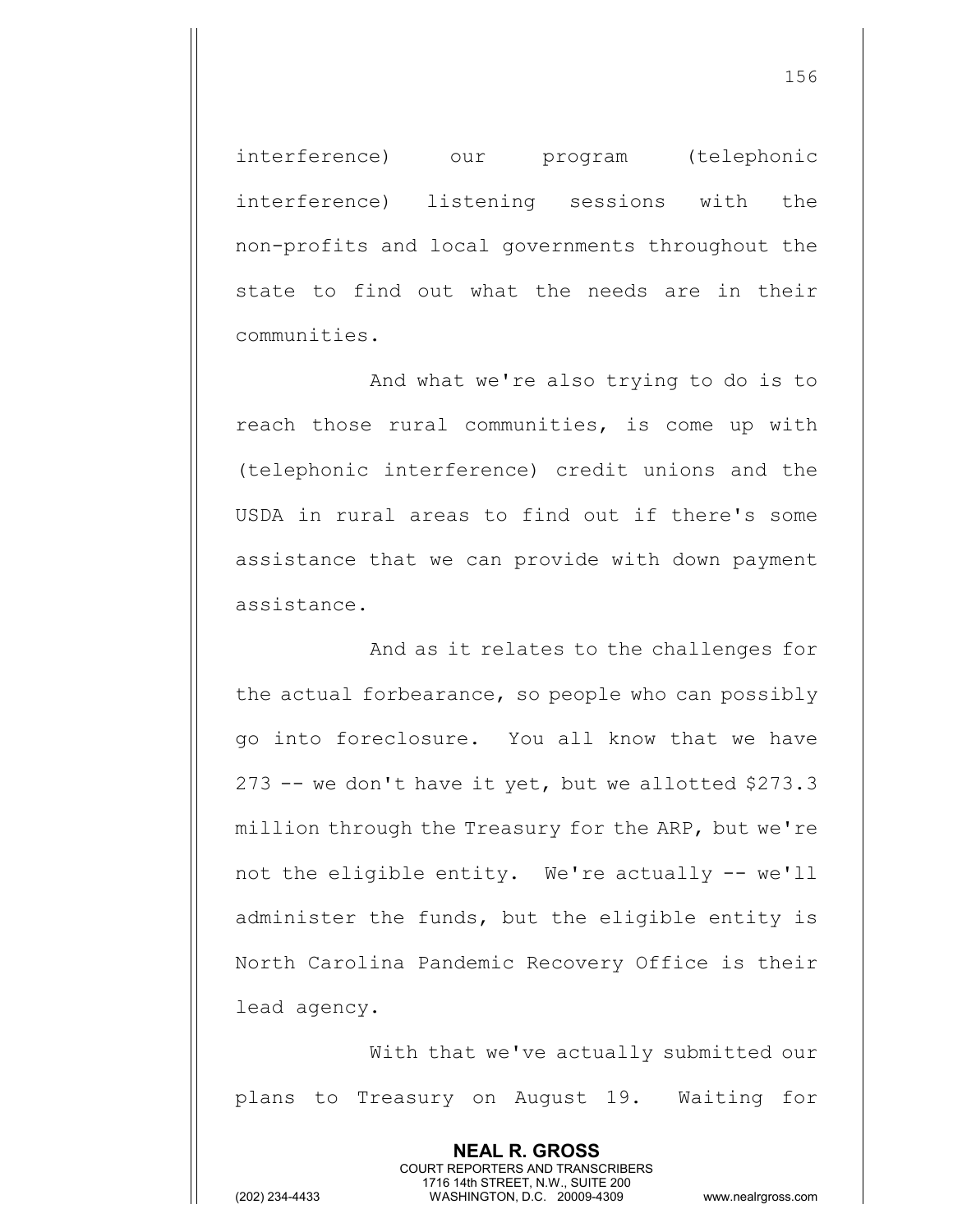approval on that plan. While waiting on the approval for that plan we've been trying to work in the background and put things together such as a call center, that type of thing to make sure that when the plan is approved that we've actually opened up a portal where we have signup on our website for homeowners to actually sign up so when the portal is up, when the plan has been approved they're able to actually start their applications.

As it relates to emergency rental assistance the agency has no direct role with that as well. That statewide program is run by the North Carolina Office of Recovery and Resilience. And many of the larger counties and the actually (inaudible) focused organizations, they actually have their own programs set up.

As it relates to our rental production and what we're actually doing, the demand for housing credits far, far, far exceeds the resources available. We have a 5 to 1 ratio for applications to award -- have seen increases in bond funded projects in recent years with more than 30 bond

> **NEAL R. GROSS** COURT REPORTERS AND TRANSCRIBERS 1716 14th STREET, N.W., SUITE 200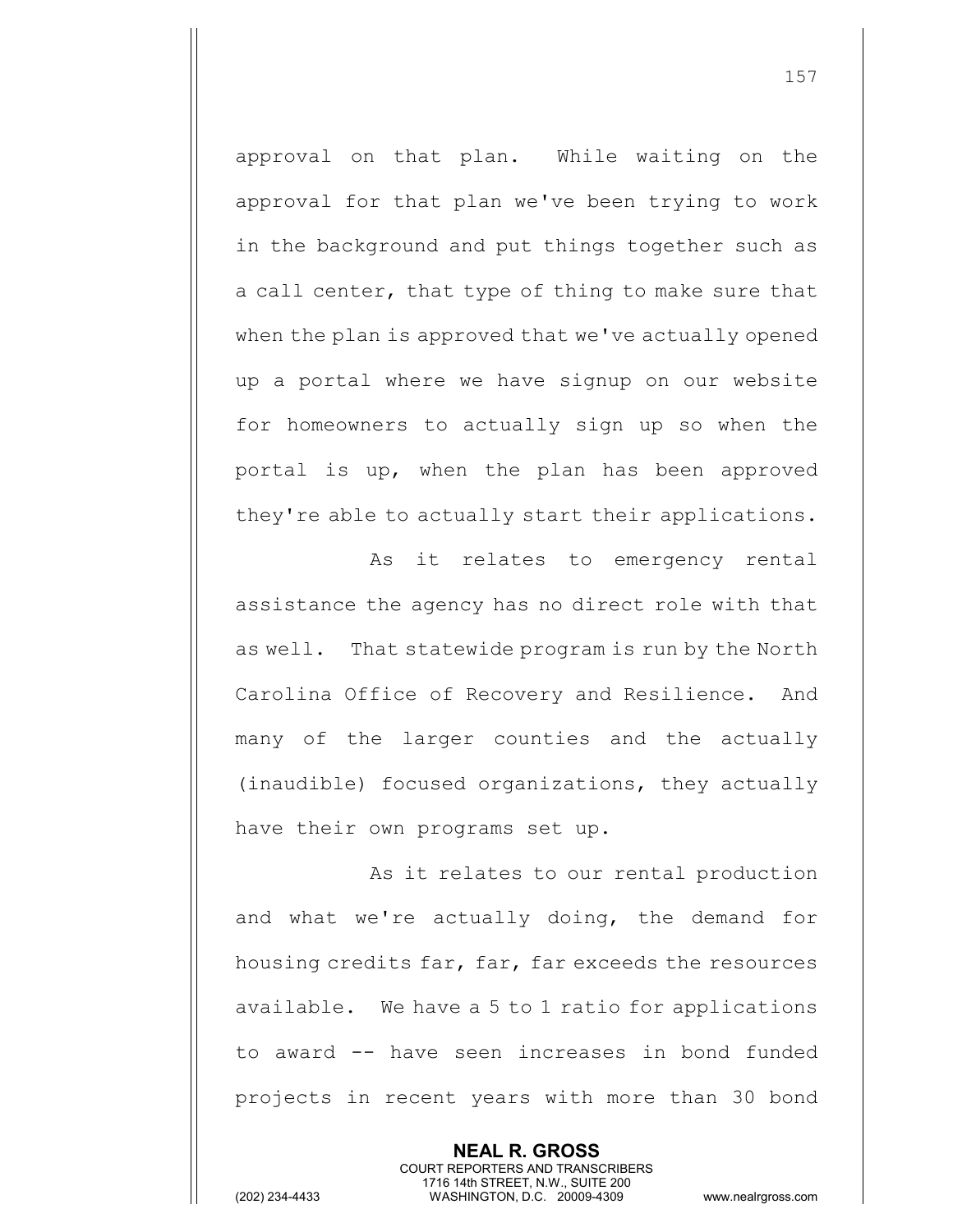projects funded each year. Over the last two years in total we funded 75 projects at 6,700 units in 2020, and 68 projects and 7,400 units in 2021.

Challenges during the pandemic include increase in the construction cost which we know the materials and the labor shortages and supply chain issues, and delays in permitting and approvals at all levels. We have been working with partners to ensure that all of these deals make it actually to completion.

And that being said -- next slide, please. I am short and quick. These are our contact information for individuals that you'd like to have any questions about home buyer programs, rehab, multifamily or supportive housing. Thank you.

MR. ERNST: Great. Thank you very much. We're going to go now to Victor Galloway, community affairs specialist from our FDIC Atlanta region to help us understand a little bit more about the opportunities the FDIC has to help recover all the type of ground we've heard about today.

1716 14th STREET, N.W., SUITE 200

**NEAL R. GROSS** COURT REPORTERS AND TRANSCRIBERS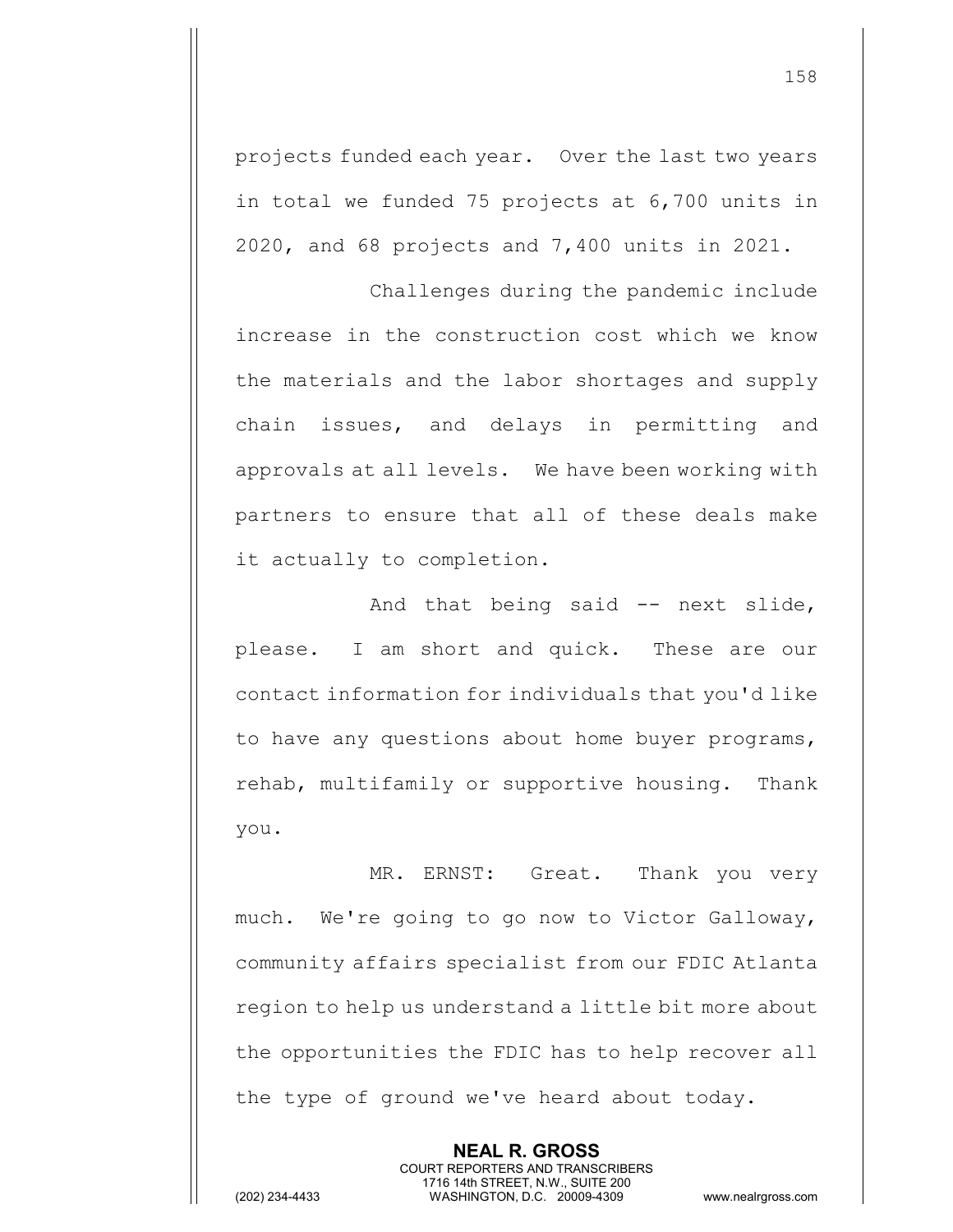MR. GALLOWAY: Thank you, Keith. You can go to the next slide. (telephonic interference) as a community affairs specialist I support the FDIC's mission to support (telephonic interference) in the nation's financial system (telephonic interference) economic inclusion and career development initiative that broaden access to safe and affordable credit, and deposit services from insured depository institutions.

Among the ways we accomplish this is being a convener. We convene stakeholders such as housing stakeholders and thought leaders to reflect on lessons learned from the past, real time issues and the impact in current economic ecosystems in order to begin, build and bridge future partnership opportunities and innovative, promising practices.

The success of the work is based on our availability to be connectors. Community affairs specialists are connectors of people, organizations, resources such as connecting housing stakeholders to FDIC affordable mortgage

> **NEAL R. GROSS** COURT REPORTERS AND TRANSCRIBERS 1716 14th STREET, N.W., SUITE 200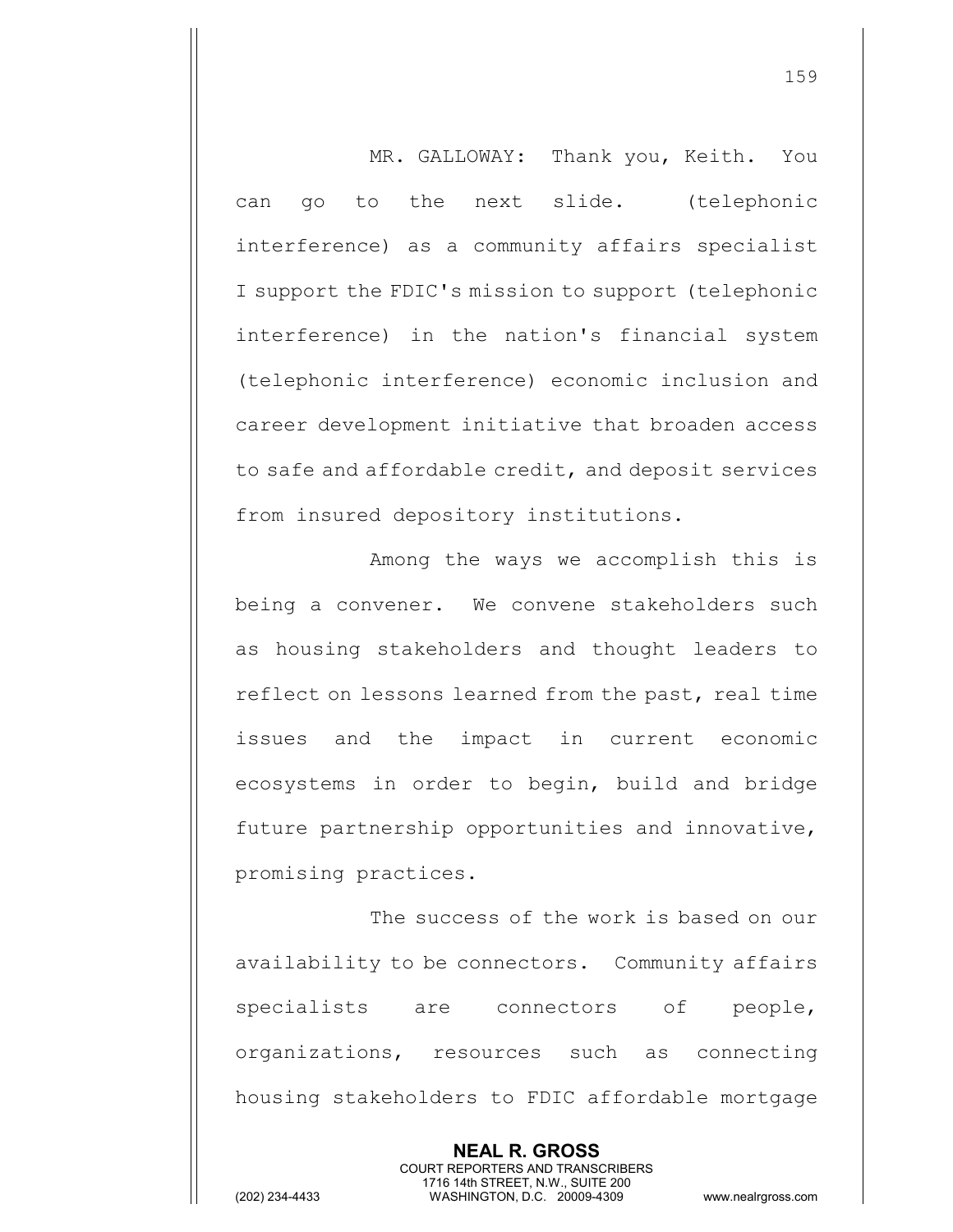lending center, connecting financial institutions to affordable housing community-based organizations and practitioners to address, achieve solutions to overcome barriers to affordable capital and credit, to maximize and empower the convening and connected impact of community affairs specialists in their core roles are champions.

We're champions of promising practices, but some of these can be floored as difficult, different approaches are being tried and tested as well as being a trusted ally and technical advisor on economic and community development partnership opportunities. Community affairs specialists serve as a compass for economic inclusion navigation between financial institutions and community-based organizations and other stakeholders.

As an example, over the past year in the Atlanta region we have convened several housing events that have connected over 75 banks with 140 plus affordable housing community-based

> **NEAL R. GROSS** COURT REPORTERS AND TRANSCRIBERS 1716 14th STREET, N.W., SUITE 200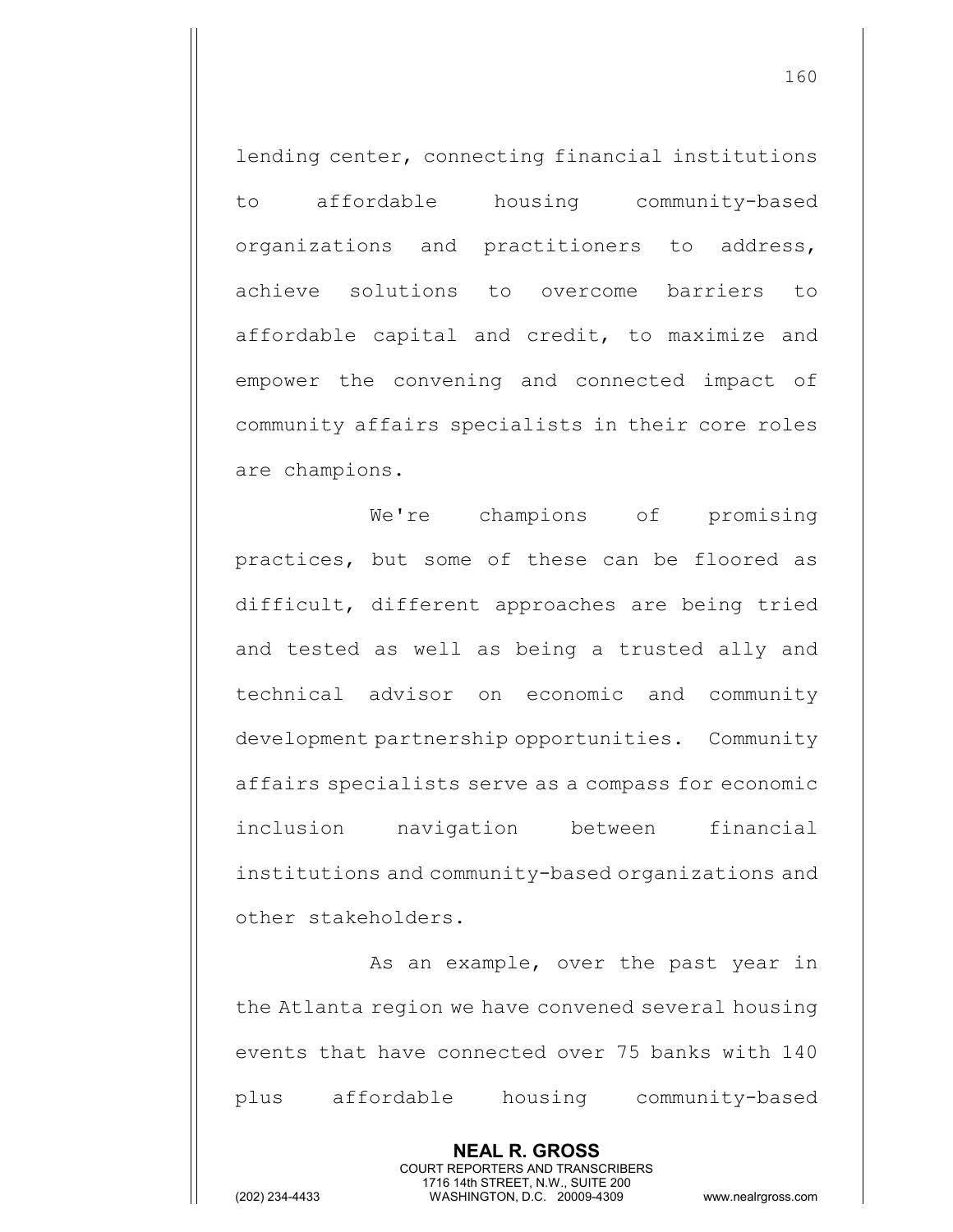stakeholders to emote and enhance partnership opportunities.

Being champions resulted in increased investment in the expansion of programs and philanthropic dollars to assist hundreds of low to moderate income consumers in the areas of affordable housing, including rental and transitional housing, as well as thousands of dollars in mortgage and rental assistance funds for home ownership and renters impacted by COVID. Community affairs' role is really to

be the chameleon both for everything external of FDIC's partnerships and opportunities, provide the information to our internal other branches within our agency.

And so we really thrive on being that glue that helps understand all the issues that's relevant to economic opportunities as well as being the current trusted ally for those partners that we have so come close to partnering with.

And with that I just wanted to say there's a representative like myself that

> **NEAL R. GROSS** COURT REPORTERS AND TRANSCRIBERS 1716 14th STREET, N.W., SUITE 200

161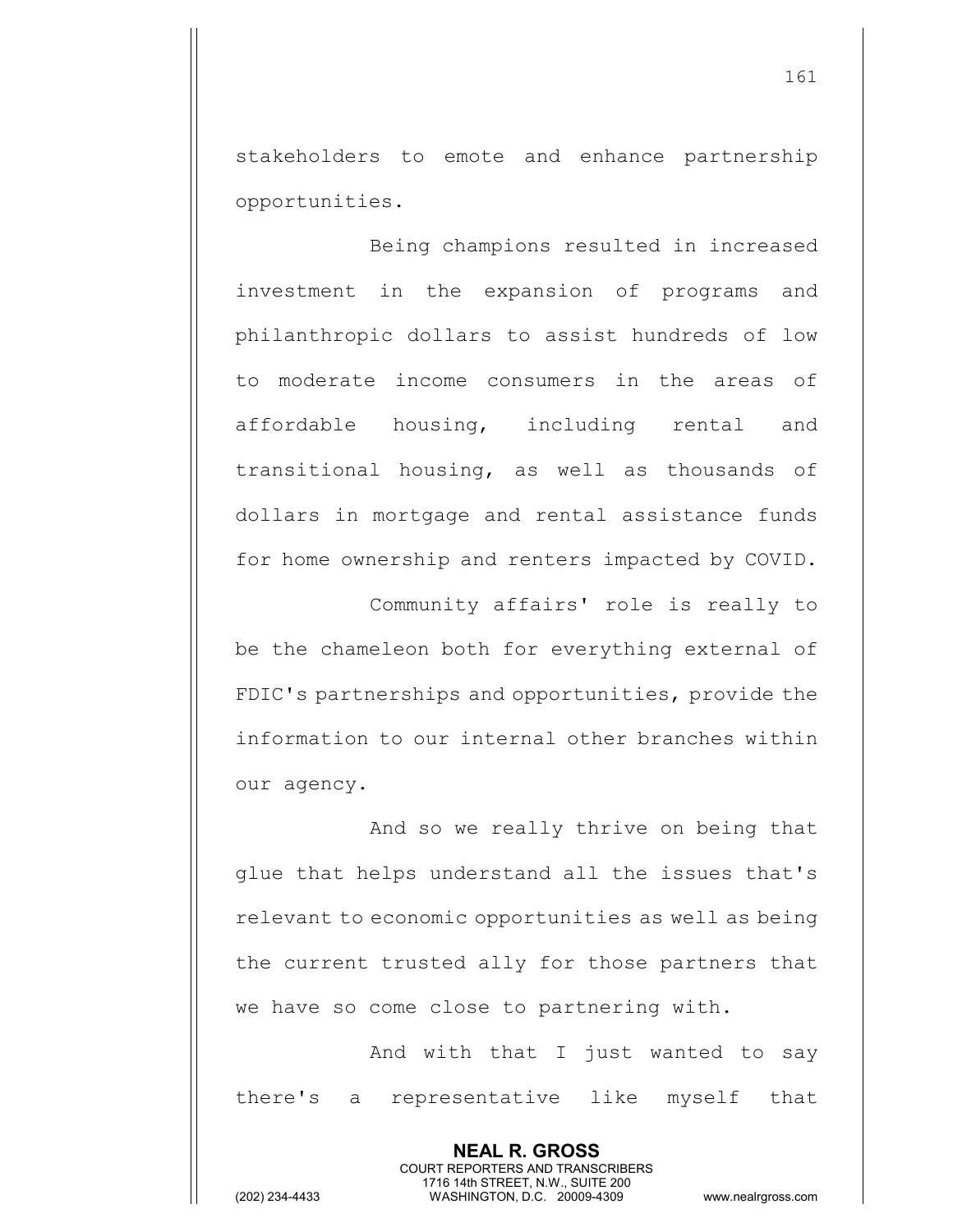represents each of our states throughout this beautiful country of ours. With that, Keith, I'm excited and waiting for questions from our audience and also anyone else that might have them. Thank you.

MR. ERNST: Great. Thank you, Victor. At least on this side there were a couple of glitches in your audio but I think your essential message came through loud and clear, and certainly appreciate you helping the panelists understand this catalyzed and convening role that we play day in and day out in our community affairs program to connect lots of different perspectives and help people recognize for their shared objectives in support of consumers.

I see a question in the chat and I'm going to open the floor more generally to members of the committee for their initial comments or questions. But first let me see, Jonathan, you came in the chat. Do you want to ask your question on the floor here?

> **NEAL R. GROSS** COURT REPORTERS AND TRANSCRIBERS 1716 14th STREET, N.W., SUITE 200

MR. MINTZ: Sure. Can you hear me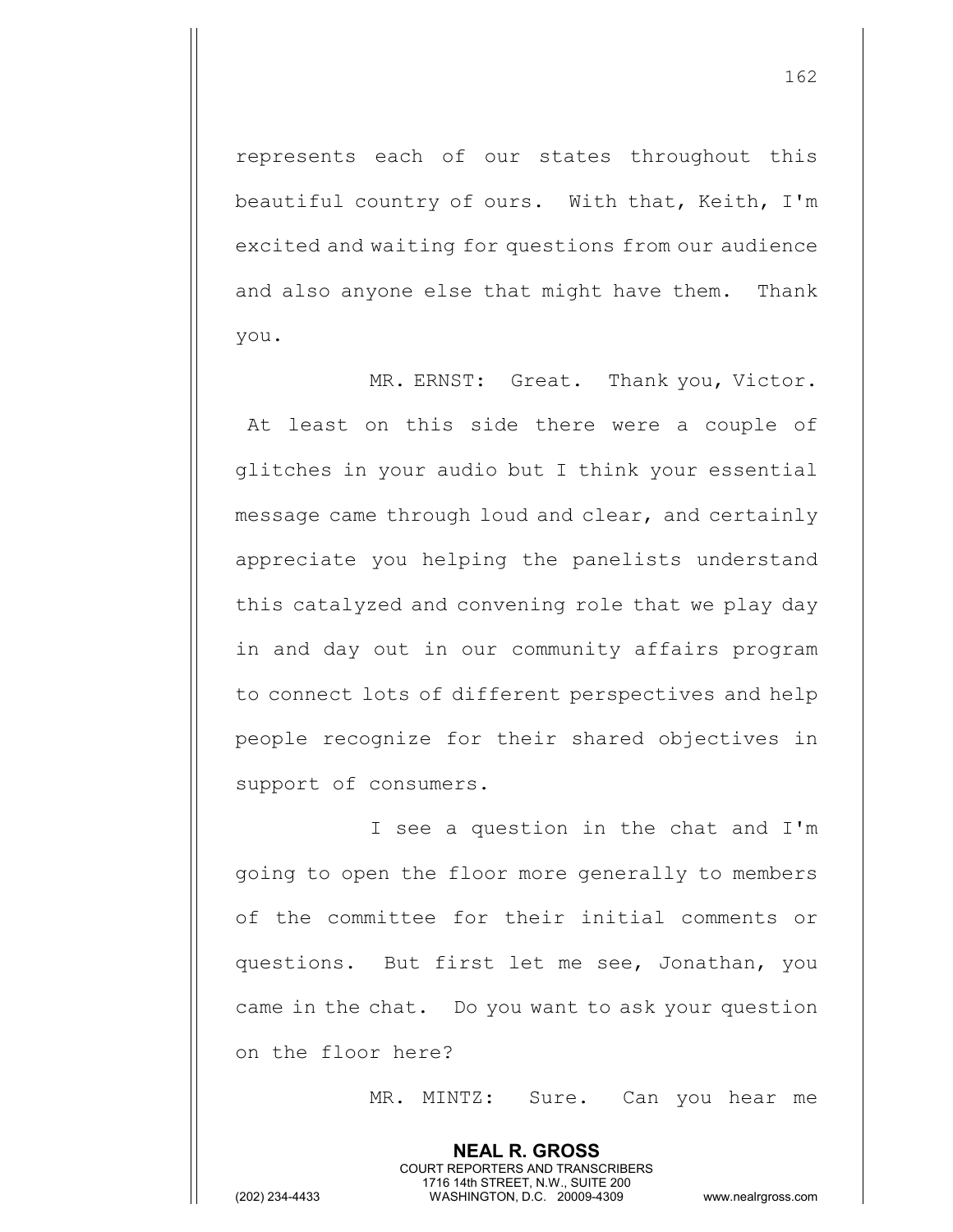okay?

MR. ERNST: We hear you.

MR. MINTZ: Let me pull up the question so I can see how I worded it. I quess for anyone on the panel what I was wondering is what the best practices or the lessons learned were about really ensuring that mortgage servicers were engaging with homeowners who were in trouble productively this time around.

MR. ERNST: I will not call on panelists, but let's see who wants to jump in on this one.

MS. TYLER: This is Tonya. I'm happy to answer that. I did note that a bit in my presentation, but really it's about making sure that information is clear, that it's consistent, and that they're connecting with housing counselors because this is the role that they play in their communities by making sure that they know all of the information that's available for the consumer and that then they can connect the consumer with that information.

> **NEAL R. GROSS** COURT REPORTERS AND TRANSCRIBERS 1716 14th STREET, N.W., SUITE 200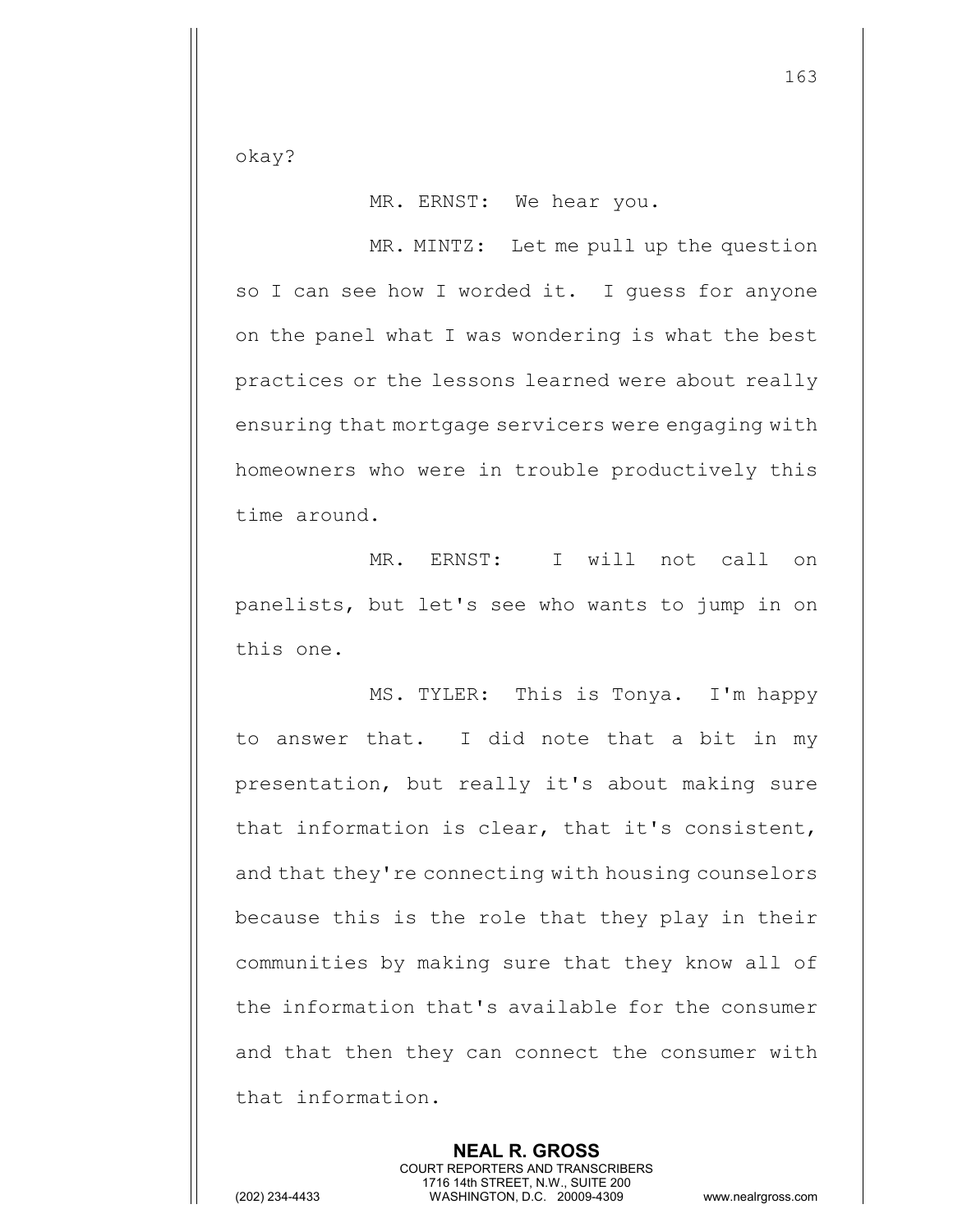One of the big lessons that we learned during the last crisis is that we all need to connect, those of us who are giving money and those of us who are servicers. And then today coming in with that is the landlords, bringing them in the conversation. So making sure that we are all trying to connect with one another, and then also making sure that we connect with housing counselors because this is the work that they do.

MR. SAR: I would also add that one of the things we've been very focused on is clarity and communication. One of the things that FHFA along with Fannie and Freddie did early on in this pandemic was to draft a script essentially for servicers that would be a uniform way to convey information about what forbearance is and forbearance is not.

There was a message in the -- kind of the public about the end of forbearance and requiring a lump sum payment, for instance. And that is patently false. There are options for borrowers to get into repayment plan as I discussed

> **NEAL R. GROSS** COURT REPORTERS AND TRANSCRIBERS 1716 14th STREET, N.W., SUITE 200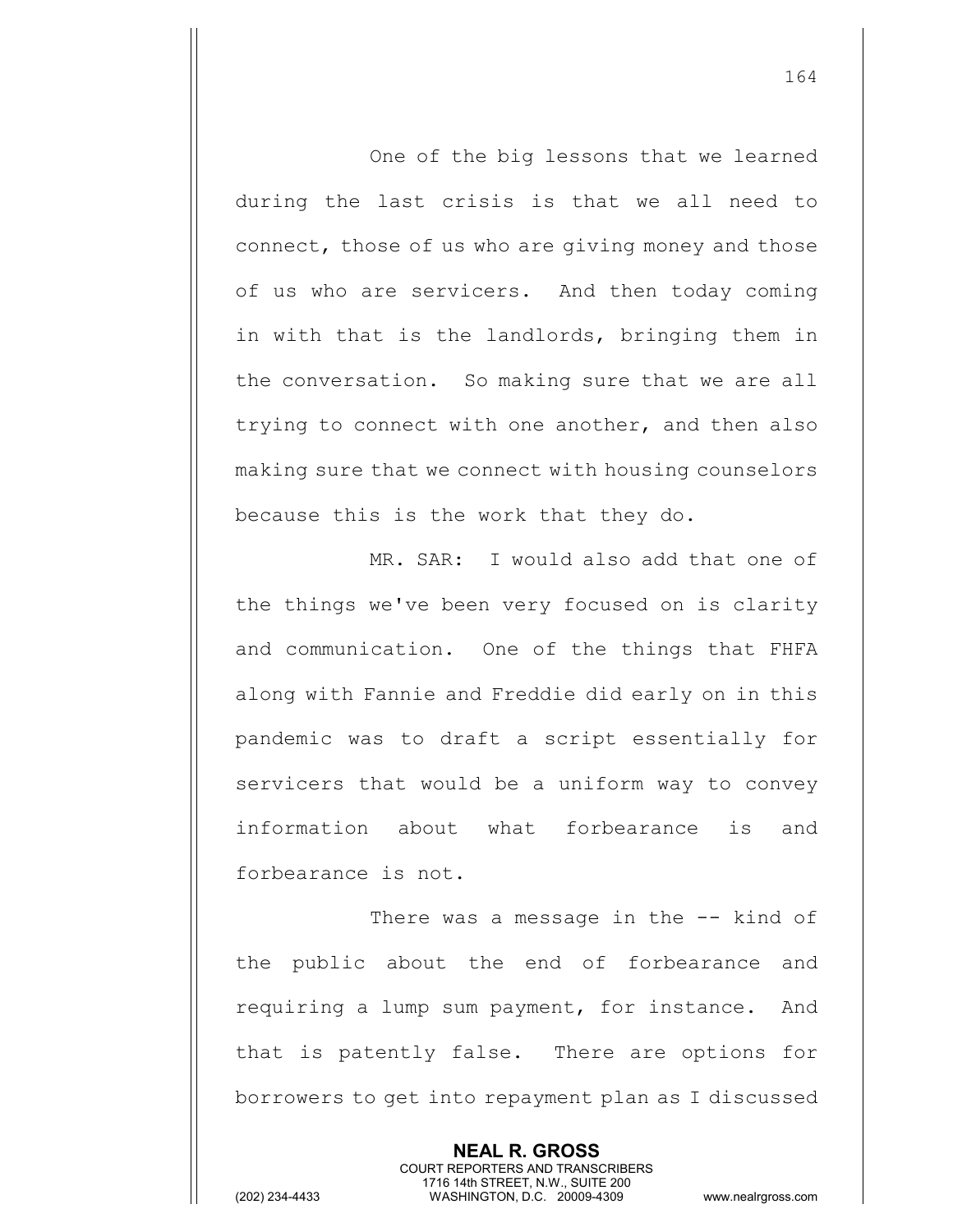in my short segment.

And we've been very focused on making sure those messages are clear both to servicers and to borrowers. We published kind of a homeowner's pamphlet for loss mitigation that is on the CFPB's consumer finance website. We did the script as I mentioned.

We also communicate directly through the enterprises with servicers by publishing FAQs so that they understand how to communicate with borrowers, like what are the rules of the road as it relates to dealing with homeowners, especially distressed homeowners.

MS. JOYNER: And as for North Carolina Housing Finance Agency I can say that as it relates to that we've looked at lessons learned in the past as well. But one of the things that all of the state agencies are doing is we're coming together making sure that we're speaking the same language when we're actually talking to the servicers.

Because I think the hardest hit funds, everybody doesn't have access to the funds. So

> **NEAL R. GROSS** COURT REPORTERS AND TRANSCRIBERS 1716 14th STREET, N.W., SUITE 200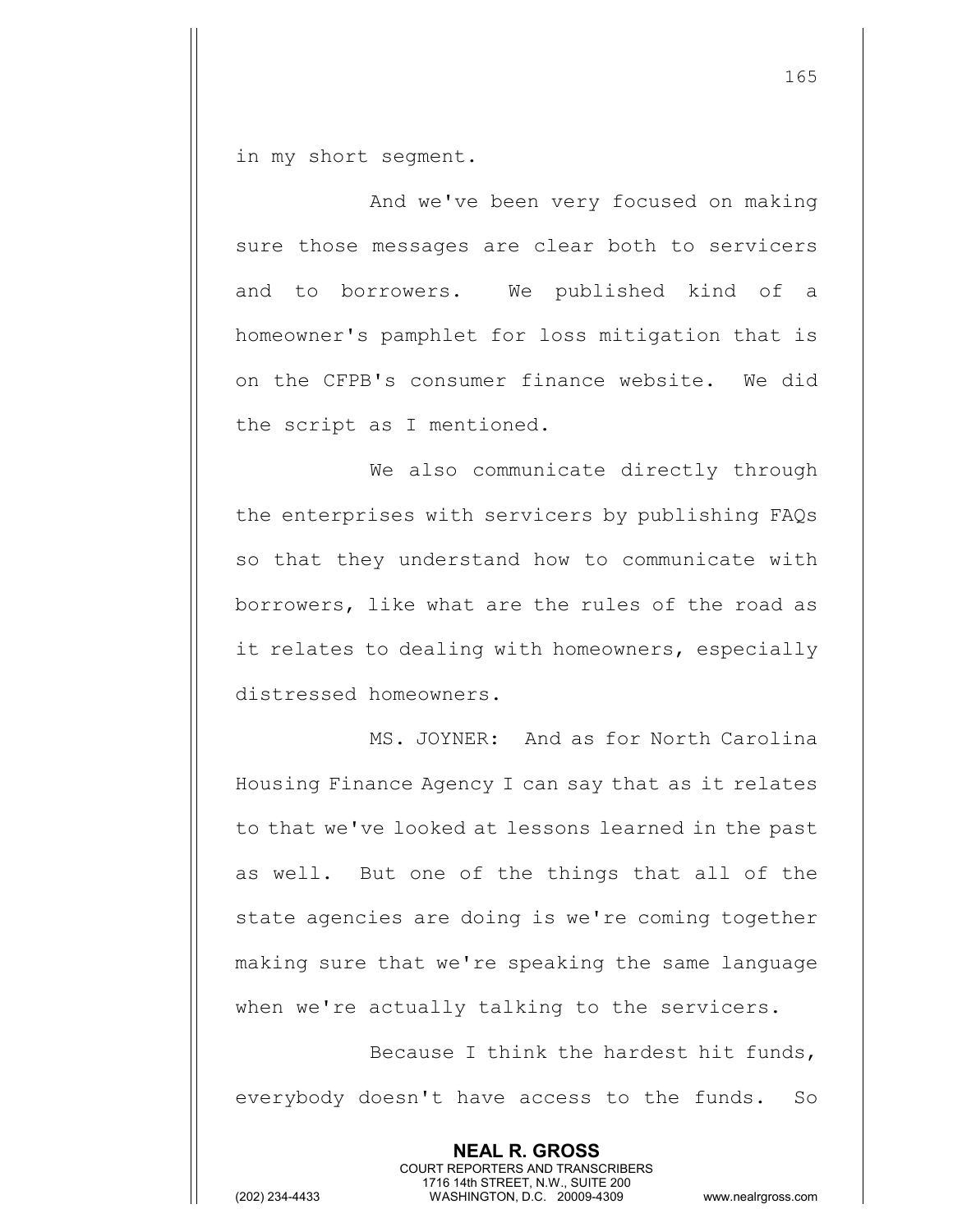now each state has access to these funds, but we want to make sure that the borrowers consistently across the country are getting the same treatment in that we as housing finance agencies in states that have the funding and the same language so all the servicers can be on one page.

MR. ERNST: Great. Thank you all for those observations. Other questions or comments from the panelists before I put mine on the table? All right. While you're thinking I'll go ahead. Just sort of a forward looking question. One of the things that came through that was sort of clear in the conversations leading up to this panel was the extent to which many of your organizations were drawing on lessons coming out of the last crisis, and building upon them and adjusting to respond to the particularities of the challenges posed by the pandemic.

I just wonder is it too early to say what you're taking away from this, or either for a going forward basis generally, or thinking about the consumers who may need some differential

> **NEAL R. GROSS** COURT REPORTERS AND TRANSCRIBERS 1716 14th STREET, N.W., SUITE 200

166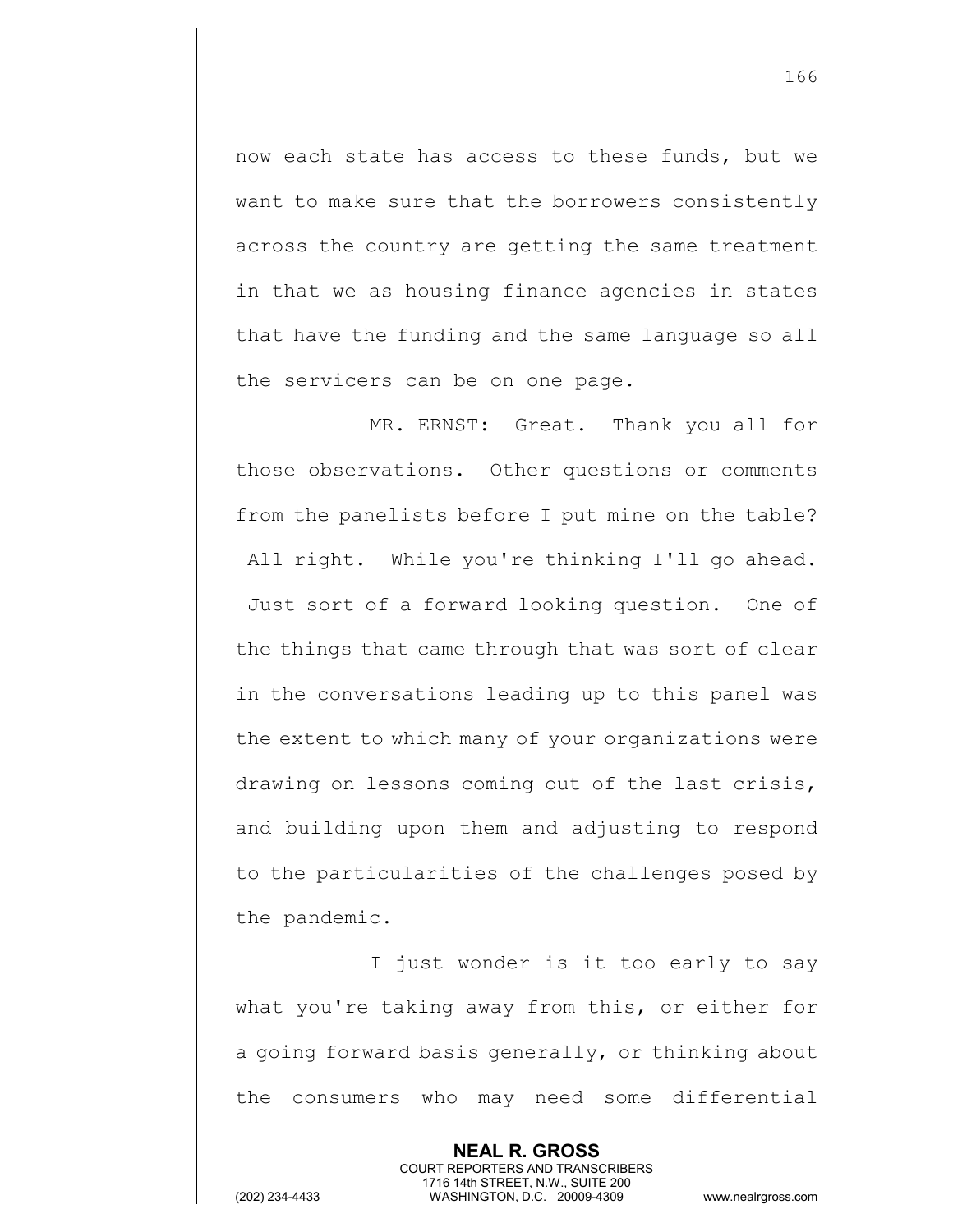assistance as some of the supports continue to sort of be withdrawn over time. Whether that's changes in unemployment compensation availability, or changes in foreclosure moratoriums, or eviction moratoriums. What are the lessons that you're looking to and thinking about adjustments that may be necessary going forward?

MR. SAR: So Keith, the way I would kind of generally answer that question would be starting with kind of some of the things that we've already done. I spoke about the fact that we have -- we made changes directly to our payment deferral product as we've been looking at the data and looking at how forbearances are kind of trending at this period.

And they're down. They're down quite significantly, but as I raised we still have concern around those percentage of the population that have stayed in forbearance for a long time. And we've made other adjustments in terms of our interest rate reduction product.

> **NEAL R. GROSS** COURT REPORTERS AND TRANSCRIBERS 1716 14th STREET, N.W., SUITE 200

I think that is a -- it's kind of an

167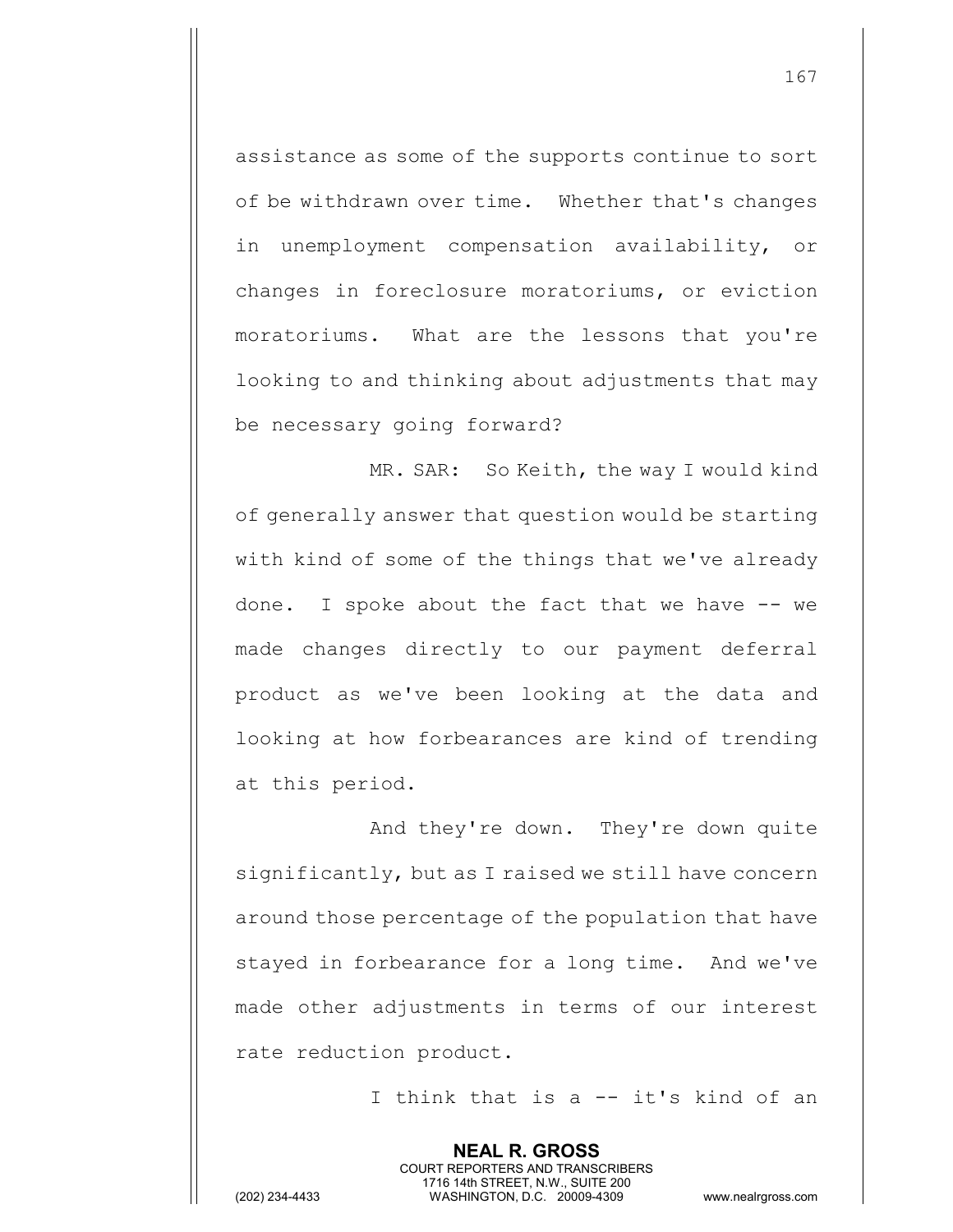indication of we're going to continue to follow the data and make changes quite dynamically. Just because we have to. The trend of this pandemic has been, it's very uneven and it's like you know, peaks and troughs.

And we certainly realize that this is not like the last crisis. The last crisis it was staggering unemployment. House prices declined quite significantly for an extended period of time. The hardships during that crisis were very different than the hardships families are experiencing today. And certainly we have a very different economy than we had back then.

So when you look at like the 100-year flood and you see it happen twice you always have to be ready to be able to revisit the tools that you have, and be open to changes, and be open to those changes on quite an expedited basis.

And so we at FHFA, Fannie Mae and Freddie Mac stand ready to make those changes as the data evolves.

> **NEAL R. GROSS** COURT REPORTERS AND TRANSCRIBERS 1716 14th STREET, N.W., SUITE 200

MR. ERNST: Great. Thank you. Let me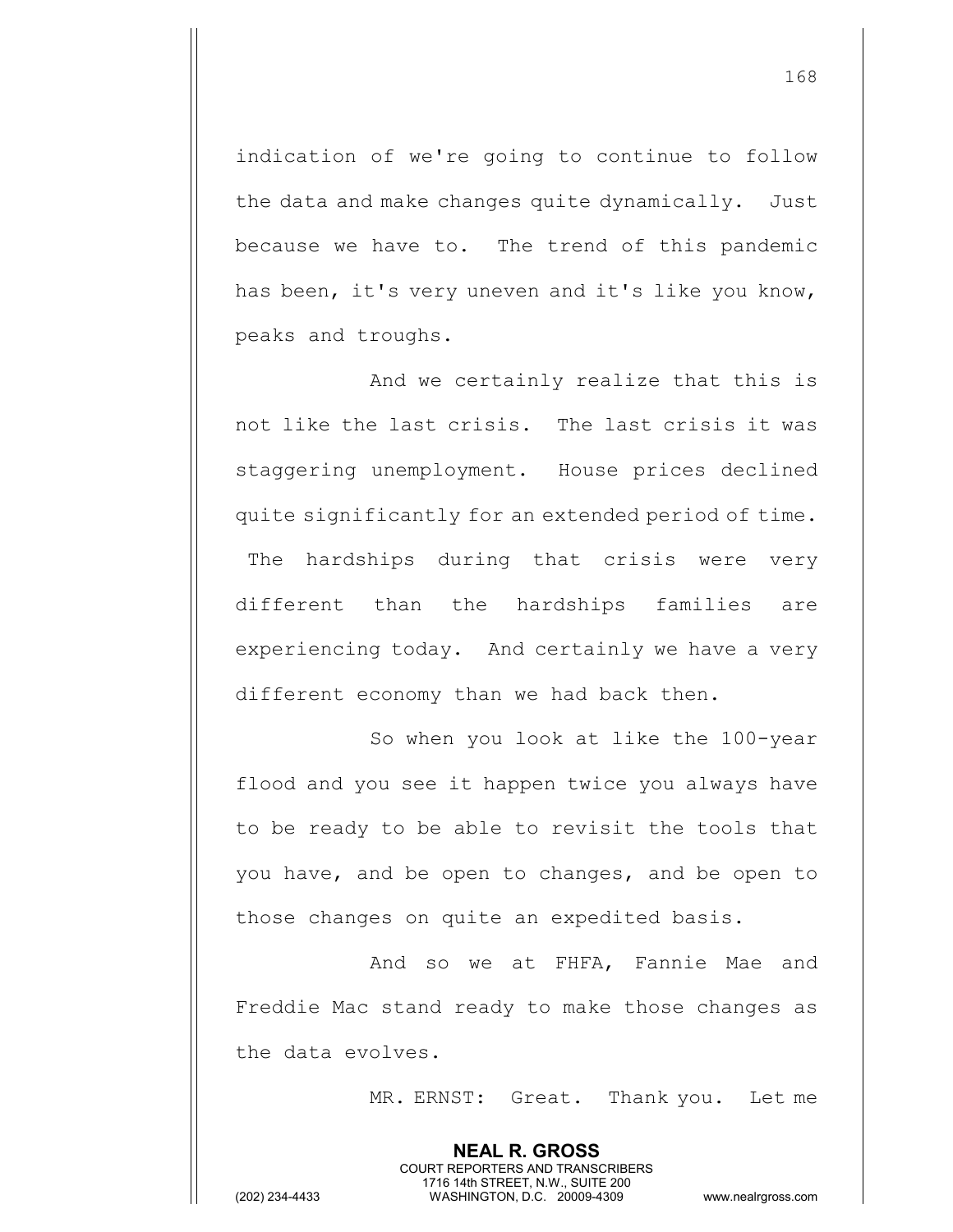just go ahead and see one more time, come to the committee. We're nearing the end of our allotted time. We've just got a couple of minutes left so maybe I'll give the floor back to our panelists and ask you've heard each other speak. You've had an opportunity to have some of the questions here. Is there anything you'd like to offer to the committee as a closing thought?

MS. TYLER: Sure. This is Tonya. I would say that having these types of conversations is really important through any crisis. But making sure that we all stay connected, not just on committee calls, but that we're reaching across and sharing information, sharing strategies.

For NeighborWorks it's really important for us to keep our ear to the ground through our network. And so as long as we're doing that we know that we're hearing what's happening in real time. So making sure that we save space for that.

MR. ERNST: Thank you.

**NEAL R. GROSS** COURT REPORTERS AND TRANSCRIBERS 1716 14th STREET, N.W., SUITE 200

MS. JOYNER: I would ditto and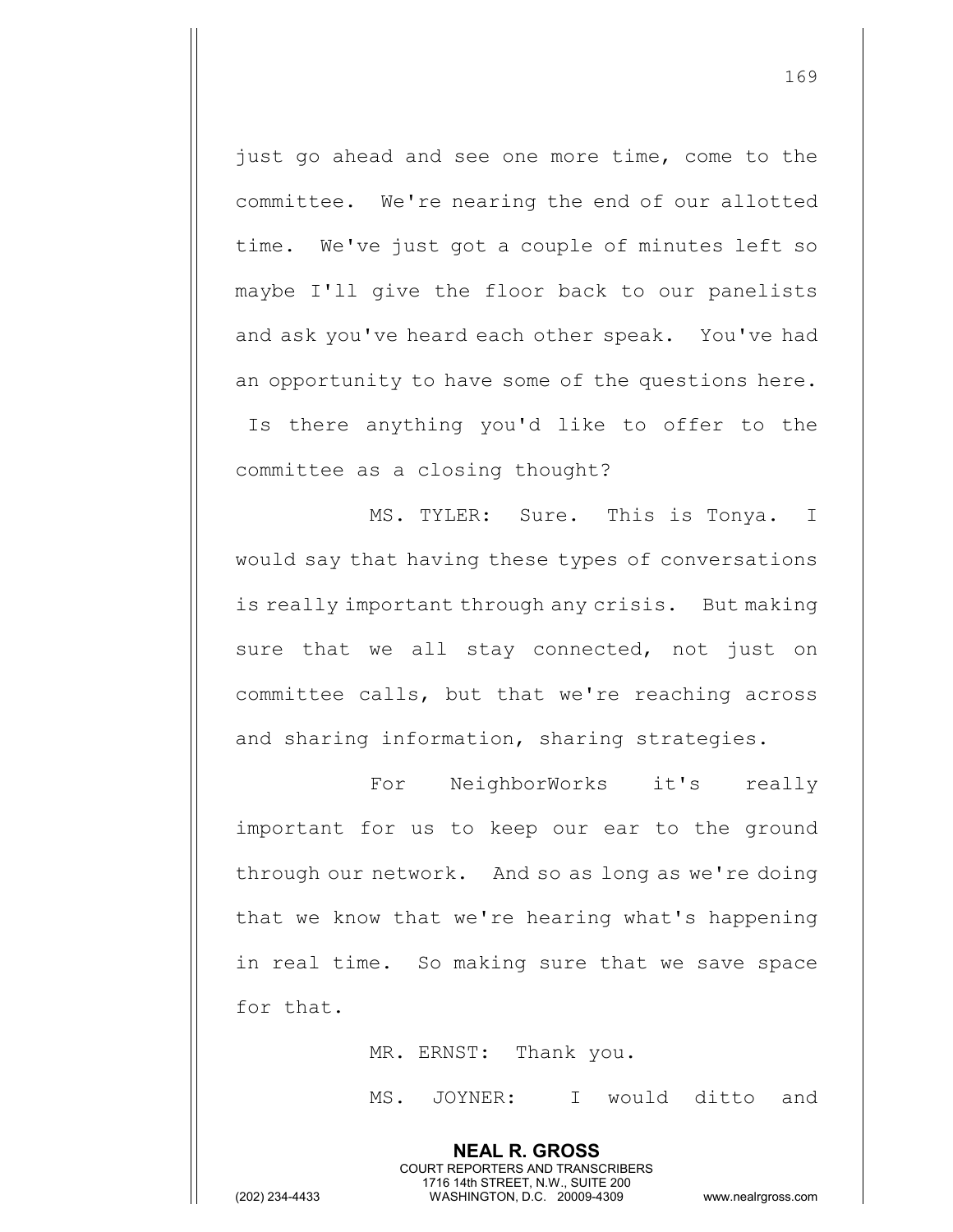piggyback on Tonya by saying as an agency it was good to see all the other panelists here, to hear what you're doing, especially being in siloed states if you will from Fannie, Freddie, those agencies, and NeighborWorks (telephonic interference). So funny that we have (inaudible) with the pandemic as well.

So we appreciate the opportunity and the FDIC, the committee putting this panel together. It is very, very helpful, and to help us get the word out that there is funding available for individuals who actually will be struggling with foreclosure and forbearance -- after coming out of forbearance.

MR. ERNST: Thank you.

MR. GALLOWAY: Keith, I'd just like to add that as I listen to the panel we have to be conscious that all who touch this ecosystem within housing, a lot of the times what we're seeing now is we have a good idea and a good message from the servicers as well as with the agencies, but we've got a borrower and a community that is just

> **NEAL R. GROSS** COURT REPORTERS AND TRANSCRIBERS 1716 14th STREET, N.W., SUITE 200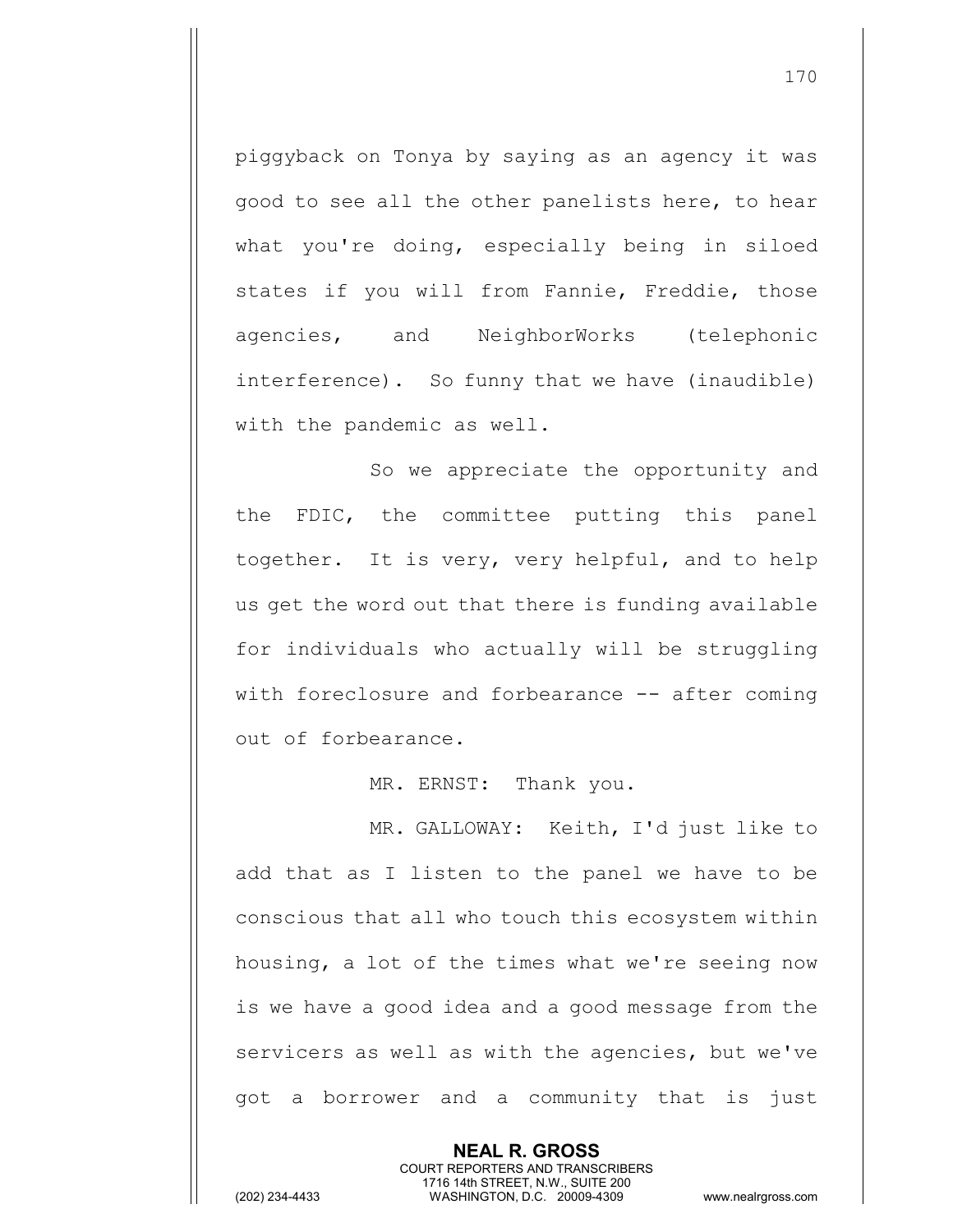overwhelmed with information.

I think now just a source of information, we've got to make sure we push us to be the trusted advisor so they get the correct information, and they don't have this phobia about believing something that might be a myth, not true, and then they are hesitant to either contact a servicer or their banker.

And with the impact of COVID we have to remember that even the servicer's families, the lender's families, the housing developer all are impacted by this pandemic that put other stressor points that was not relevant back to the financial crisis.

So we have to be mindful and sensitive that we have to do more to reach not only the borrower, but also help them through the economic system to get to the servicer, to the lender, and that as the panelist says that we communicate the same message so that we have credibility back in the marketplace.

> **NEAL R. GROSS** COURT REPORTERS AND TRANSCRIBERS 1716 14th STREET, N.W., SUITE 200

MR. ERNST: I think that is a great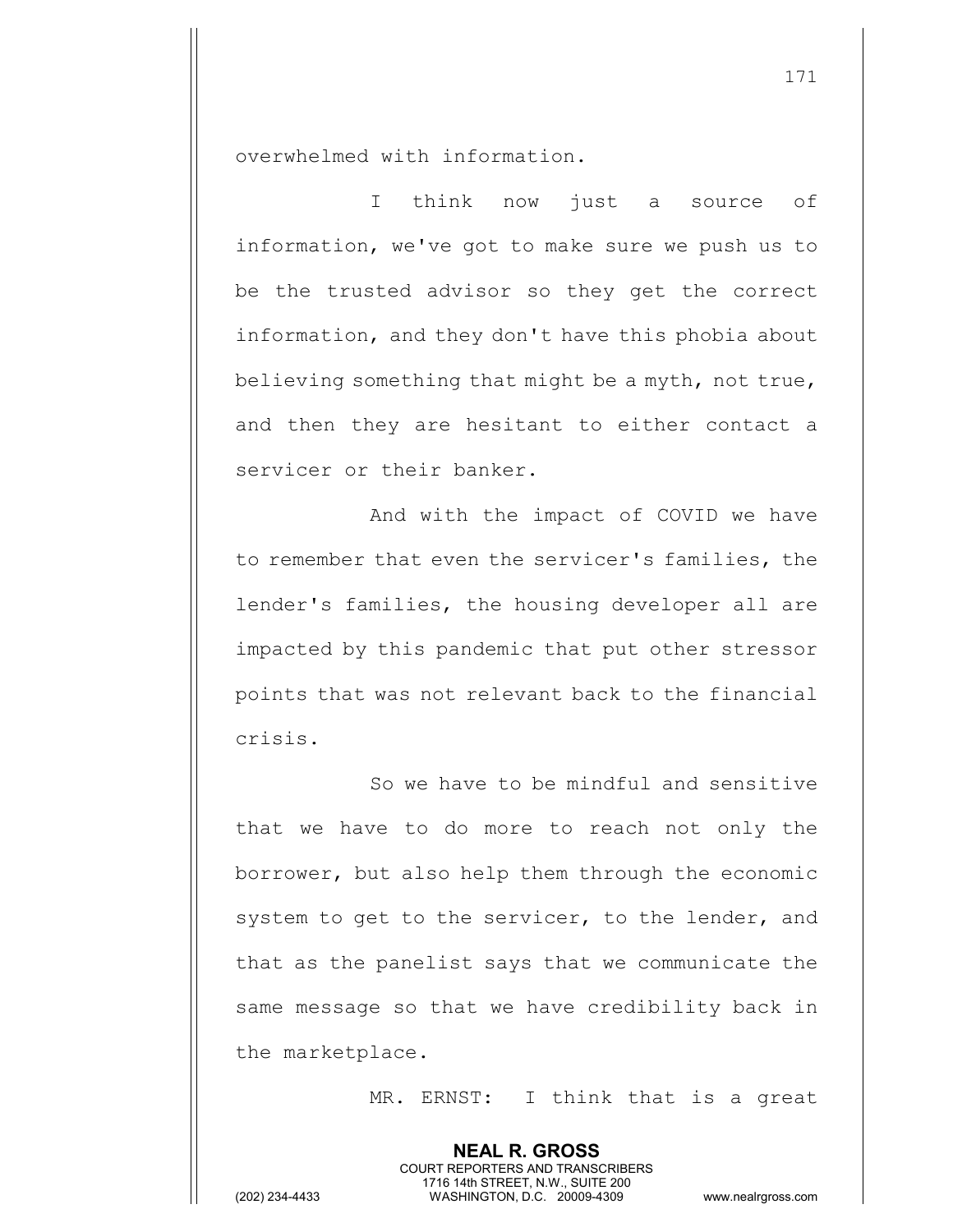observation and probably the perfect place to conclude this discussion. So thank you to all the panelists for your insights and for your time and talent in support of this committee's mission. Liz, I'm going to give the floor back over to you.

MS. ORTIZ: Thank you, Keith, and thank you everyone for another great panel. Now we are going to head straight into our final panel of the day. Spoiler alert - it includes a call to action focused on this year's tax time opportunity to expand account access and potentially improve financial well-being, moderated by my community affairs colleague Mia Sowell. Mia?

MS. SOWELL: Thank you, Liz. So this panel's discussion is a continuation of the last conversation we had in May when some of our community affairs specialists in our regional offices and I provided an overview of the Get Banked initiative and a public awareness advertising campaign that had recently launched.

So here we are about five months later to discuss how there are continuous opportunities

> **NEAL R. GROSS** COURT REPORTERS AND TRANSCRIBERS 1716 14th STREET, N.W., SUITE 200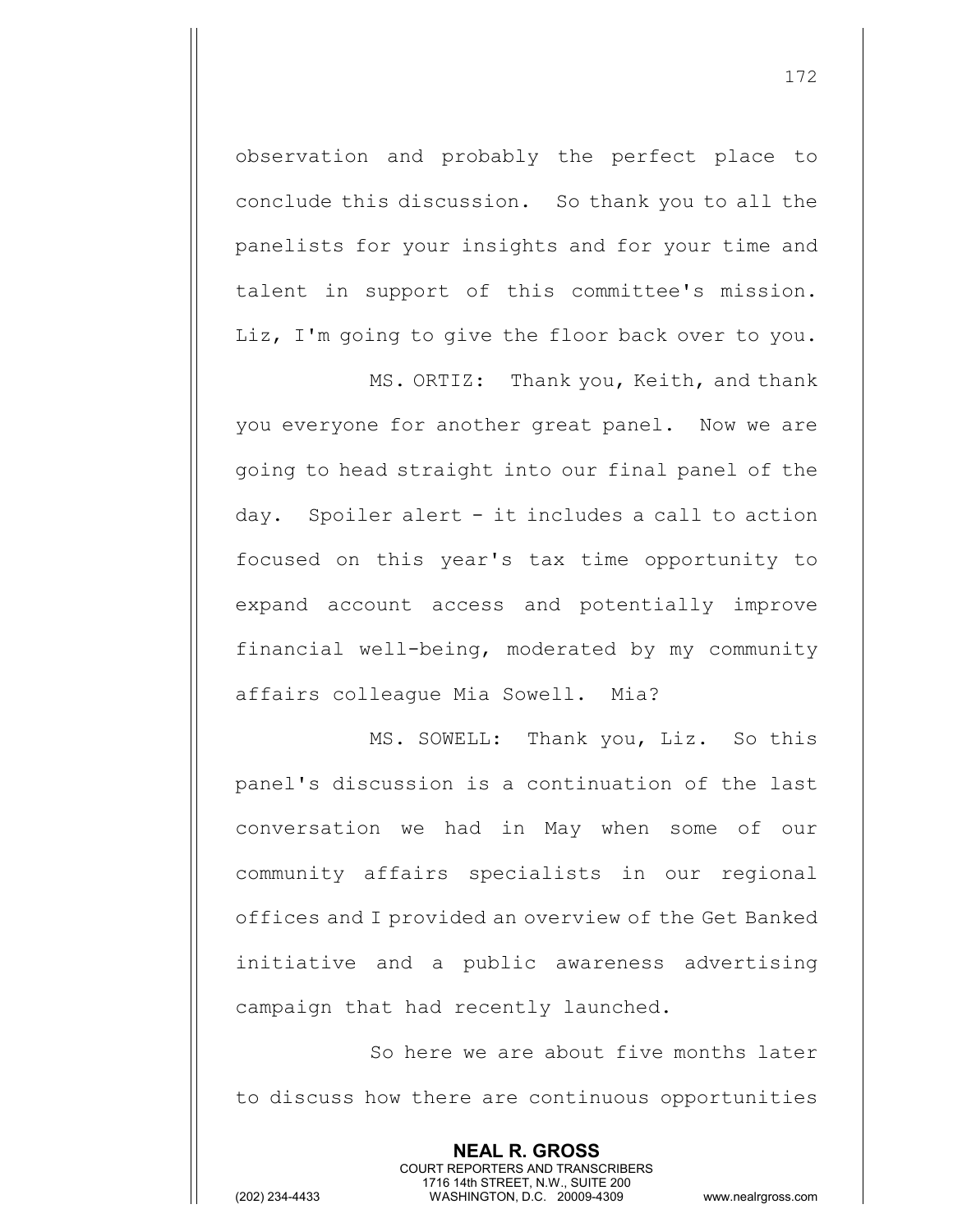to promote affordable accounts. Tax season is practically around the corner and our guests today will share some of their efforts to support low and moderate income households file their tax returns, and tax season is an opportunity to connect them with banking and financial services.

First I'll provide a few highlights from our public awareness advertising campaign, and then I'll introduce our panelists.

So our campaign ran ads in the spring and summer of this year to motivate consumers who are unbanked to join the banking system. The ads ran in the Atlanta and Houston metropolitan service areas which were our pilot cities, and the theme There's a Better Way was intended to break down misconceptions about banks and help people see how banks can help meet their financial needs, potentially for lower cost and offer other benefits.

We reached people primarily by radio or streaming audio advertising, and we used some digital display banners, streaming TV, and mobile

> **NEAL R. GROSS** COURT REPORTERS AND TRANSCRIBERS 1716 14th STREET, N.W., SUITE 200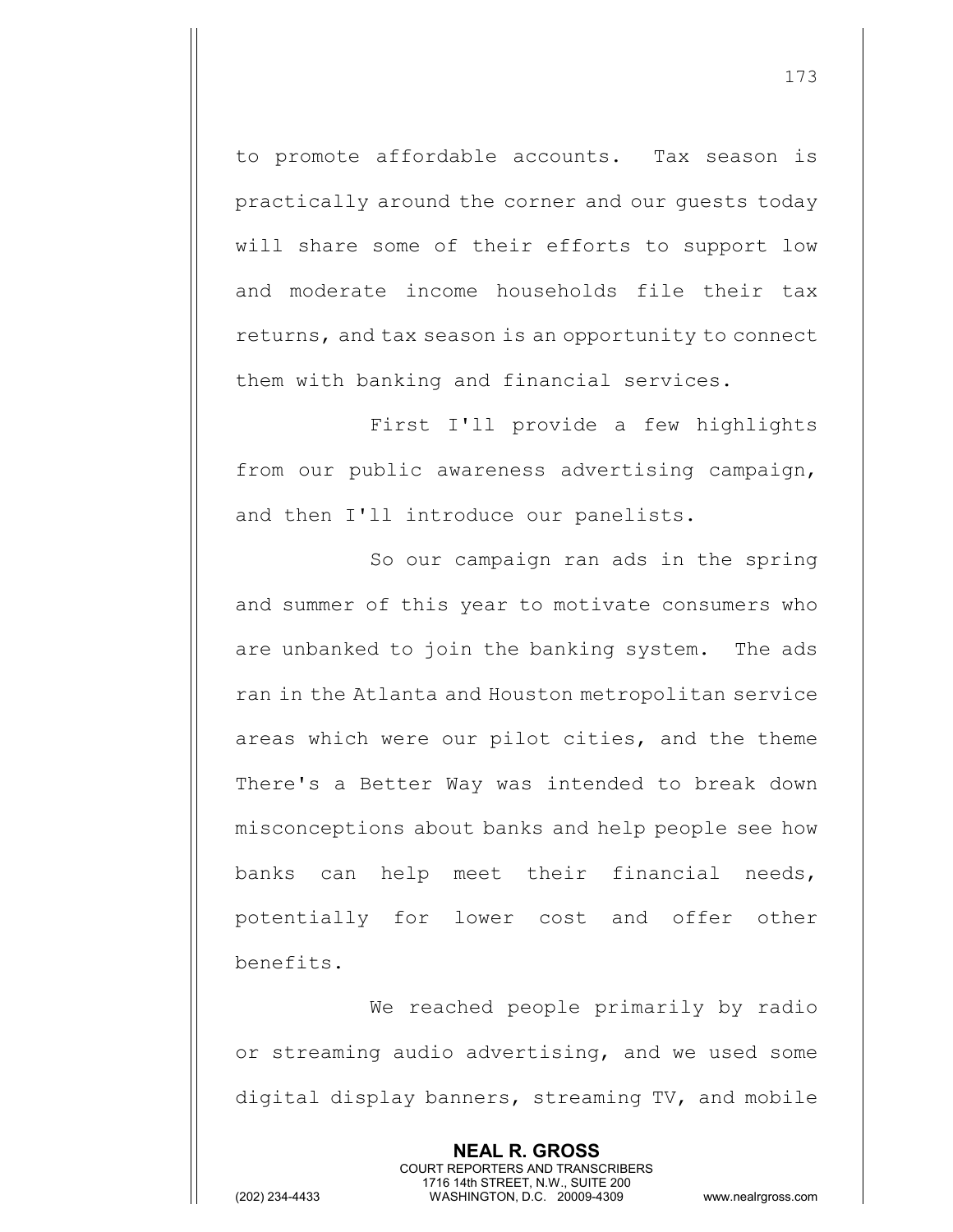video advertising. The ads ran in English and Spanish, and encouraged people to visit the Get Banked web page and open a bank account.

FDIC monitored certain metrics and activities. You can go to the next slide, please. During the campaign we received over 163,000 visits to our Get Banked web page, and digital media tactics succeeded in driving traffic to this web page from our pilot cities.

The pilot cities performed significantly better than all other locations in the country so the ads worked.

Our Get Banked video which is on the bottom left of your screen was used in some advertising and was viewed in its entirety at a rate significantly higher than benchmarks for government public advertising campaigns, and at a rate consistent with benchmarks for non-government campaigns.

There were over 350 media mentions of our campaign at both the local and national levels which complemented our advertising and led even

> **NEAL R. GROSS** COURT REPORTERS AND TRANSCRIBERS 1716 14th STREET, N.W., SUITE 200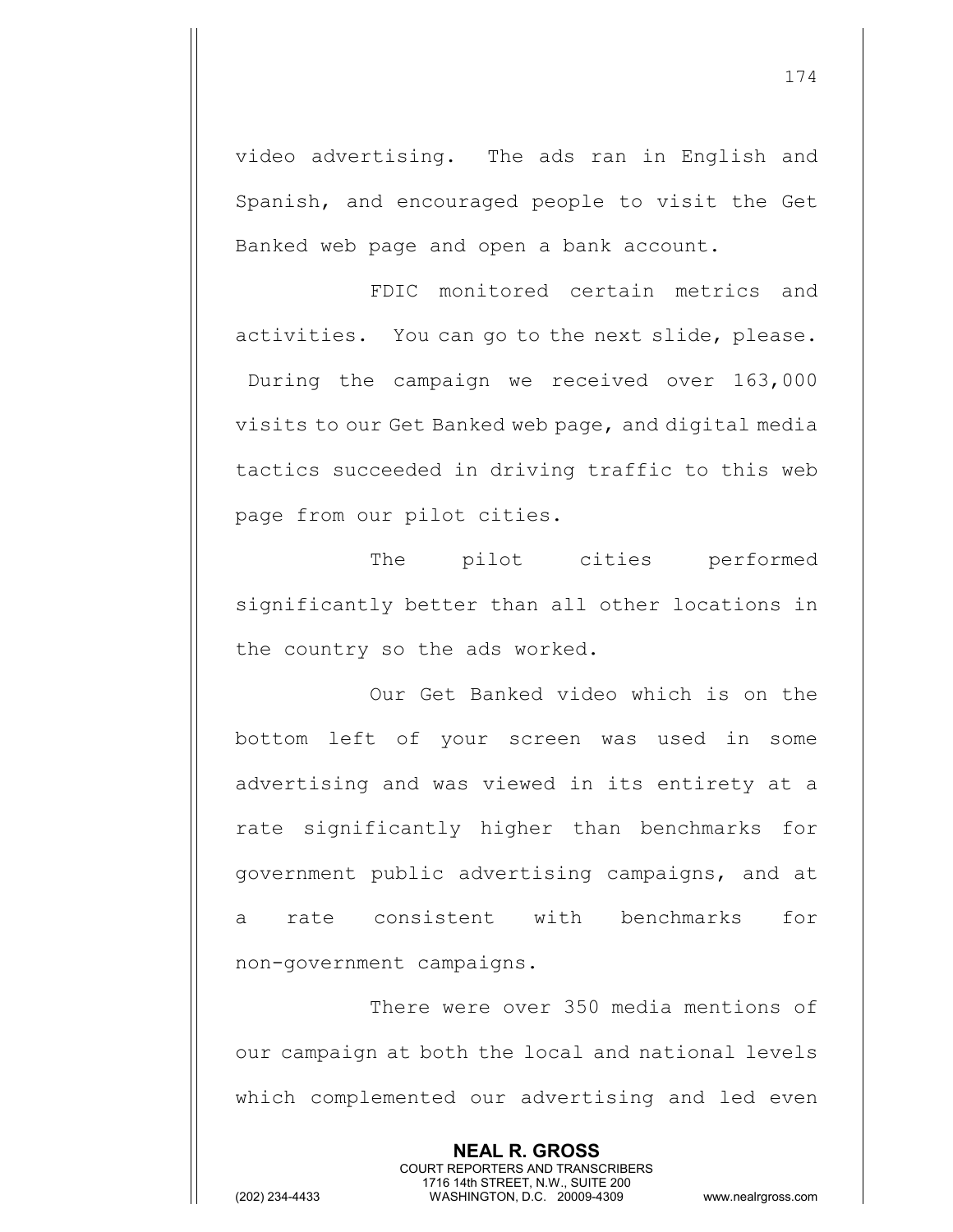more consumers to visit the web page.

We also obtained data from our partners whose links we provide on our website for consumers interested in opening an affordable account. There was a significant increase in consumers visiting links provided to Bank On, American Bankers Association, and the Independent Community Bankers Association to learn more about how to open a bank account.

And during the campaign the number of banks offering certified Bank On accounts increased 28 percent from 88 to 113 accounts and still growing as Jonathan Mintz indicated earlier. And that brings us closer to FDIC's vision that all Americans have access to secure and affordable insured banking services, and that every bank offers affordable transaction and savings accounts.

Other metrics such as the FDIC's How America Banks household survey and the Bank On account opening data that's analyzed by the St. Louis (inaudible) will be available in mid to late 2022, and that will provide more detail regarding

> **NEAL R. GROSS** COURT REPORTERS AND TRANSCRIBERS 1716 14th STREET, N.W., SUITE 200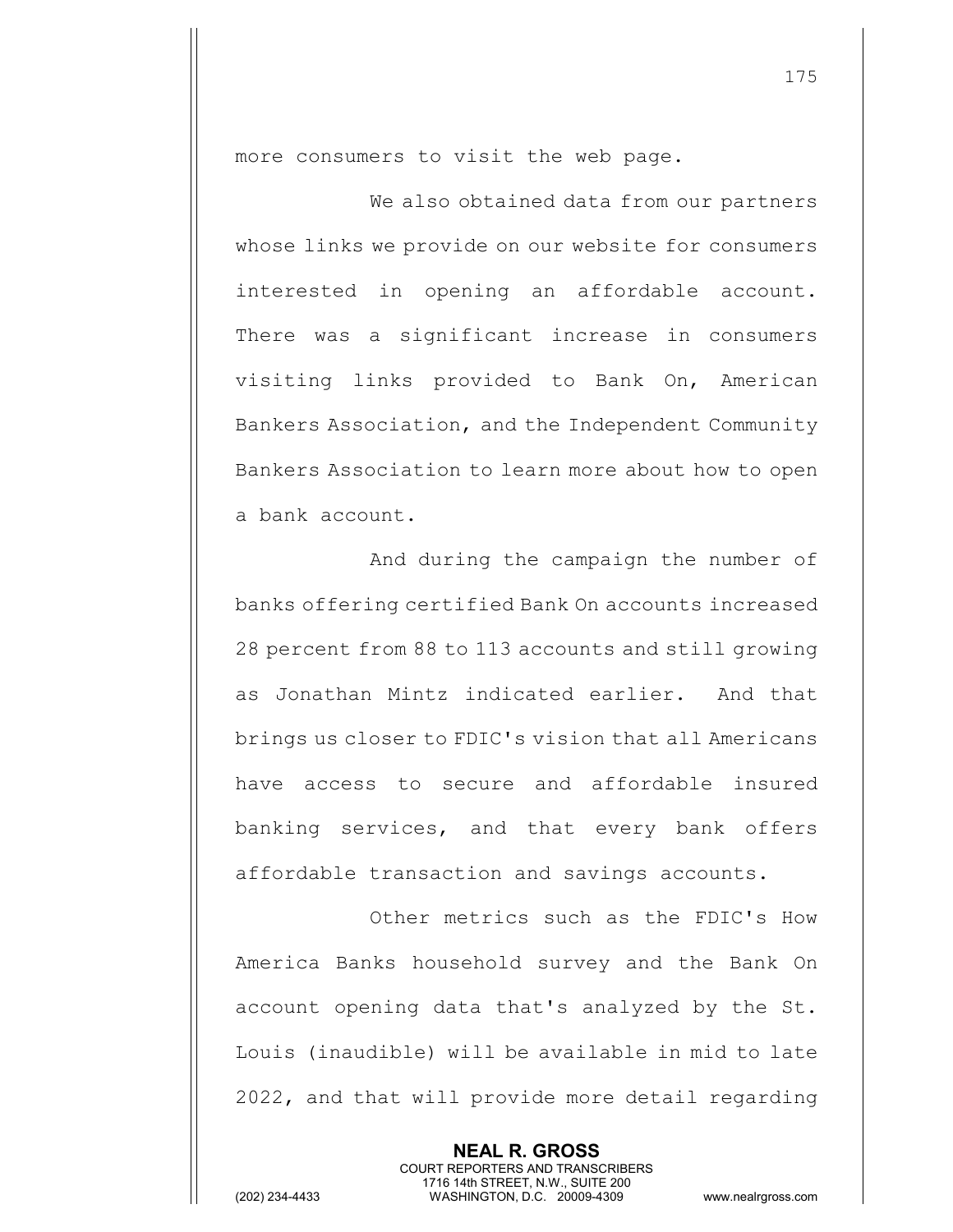the overall number of banked households in the pilot cities and nationally.

So based on the success and lessons learned of the initial public awareness campaign we are finalizing plans for a second pilot which we expect will begin before tax season is in full swing in 2022.

We are still finalizing some details, but this will position us to utilize tax season as a great opportunity to get more Americans banked. Next slide, please.

So as we prepare for tax season we will continue to collaborate with several organizations to promote the message about getting banked. The IRS has been one of our greatest partners for encouraging the general public to visit our web page to open a bank account to receive their government payments.

IRS included links to our Get Banked page on its social media posts and multiple pages of its website, particularly its Get Your Refund Faster page and its child tax credit update portal.

> **NEAL R. GROSS** COURT REPORTERS AND TRANSCRIBERS 1716 14th STREET, N.W., SUITE 200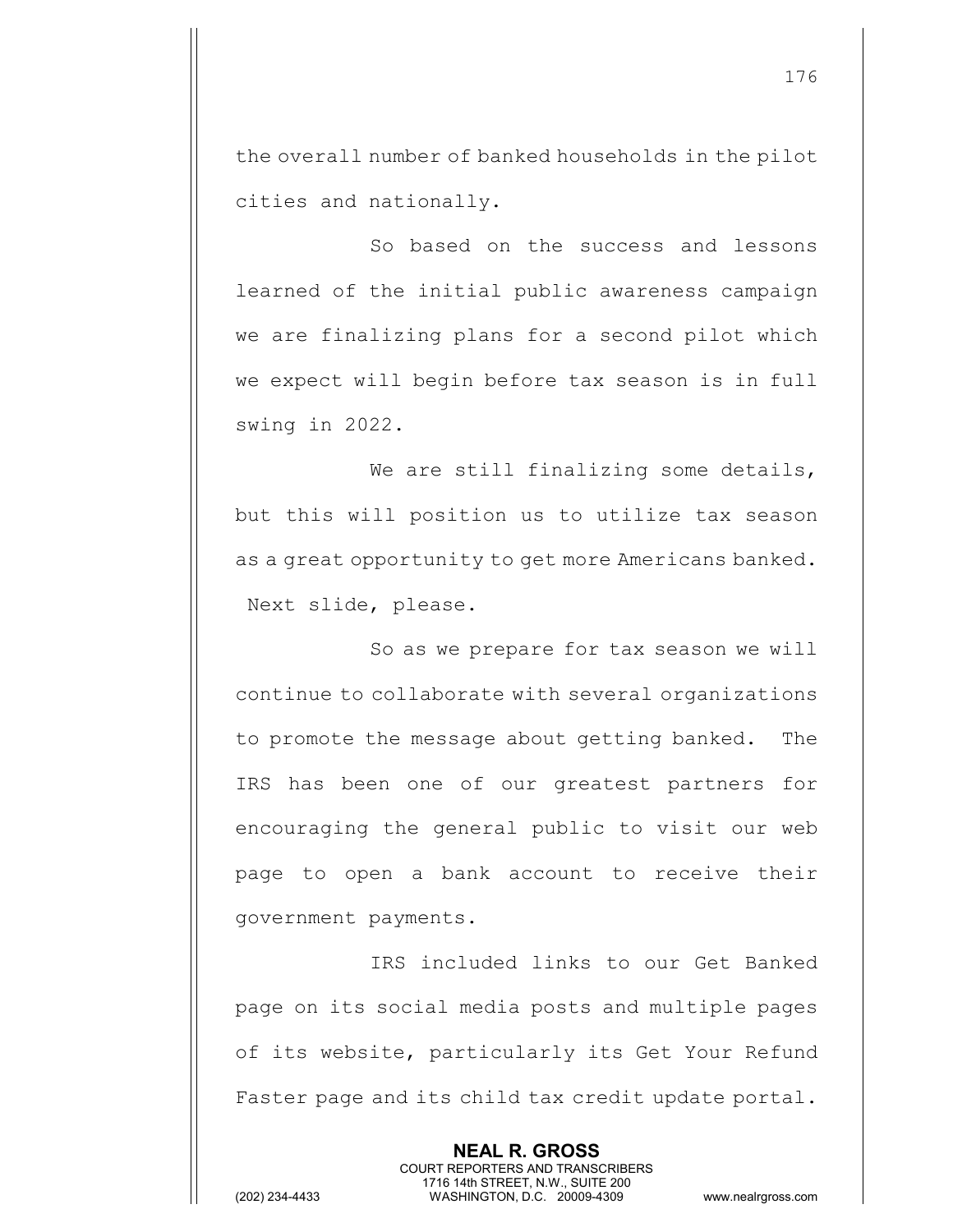The IRS also offers free basic tax return preparation to qualified individuals through its voluntary income tax assistance program, or the VITA program.

For years the FDIC's community affairs program has partnered with VITA organizations to assist consumers with establishing banking relationships. With bank accounts, households can receive tax refunds via direct deposit instead of waiting to receive a check in the mail, and then paying fees to cash the checks.

So our panelists today will highlight how they participate in VITA efforts, and how you and your organization may be able to support VITA and discuss how tax season is a great opportunity for more households to get banked.

Our first panelist is Jenny Vongxay. Jenny is the VITA program coordinator with the Connecticut Association for Human Services, or CAHS. They connect individuals and families to other programs within CAHS on financial literacy and work with participants on reaching their

> **NEAL R. GROSS** COURT REPORTERS AND TRANSCRIBERS 1716 14th STREET, N.W., SUITE 200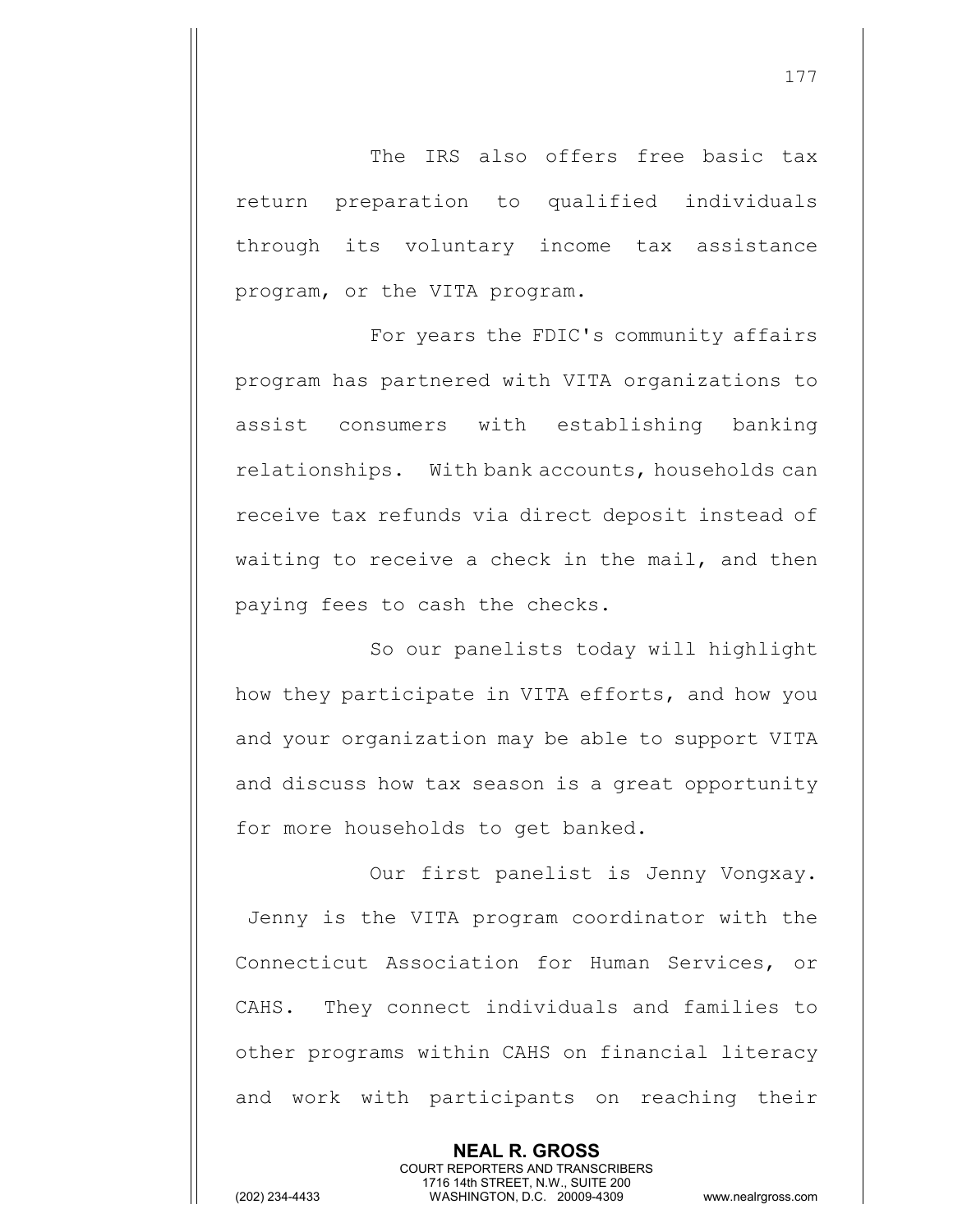financial goals through financial coaching.

Before transitioning into her current role as VITA program coordinator Jenny was a volunteer tax preparer through the VITA program for eight years.

Also joining us today is Daniel Dodd-Ramirez. Daniel serves as assistant director for the Office of Community Affairs of the Consumer Financial Protection Bureau, or CFPB.

The Office of Community Affairs focuses on the specific opportunities and challenges of low-income and economically vulnerable consumers as they engage in the financial marketplace.

Both of the panelists' bios are in your committee materials so I'm going to turn it over to Jenny who will share more information about CAHS and its VITA efforts. So Jenny, you'll have about seven minutes. Thank you.

MS. VONGXAY: Hello, everyone. Thank you so much for that introduction, Mia. So yes, my name is Jenny Vongxay. I am the VITA program coordinator. VITA does stand for volunteer income

> **NEAL R. GROSS** COURT REPORTERS AND TRANSCRIBERS 1716 14th STREET, N.W., SUITE 200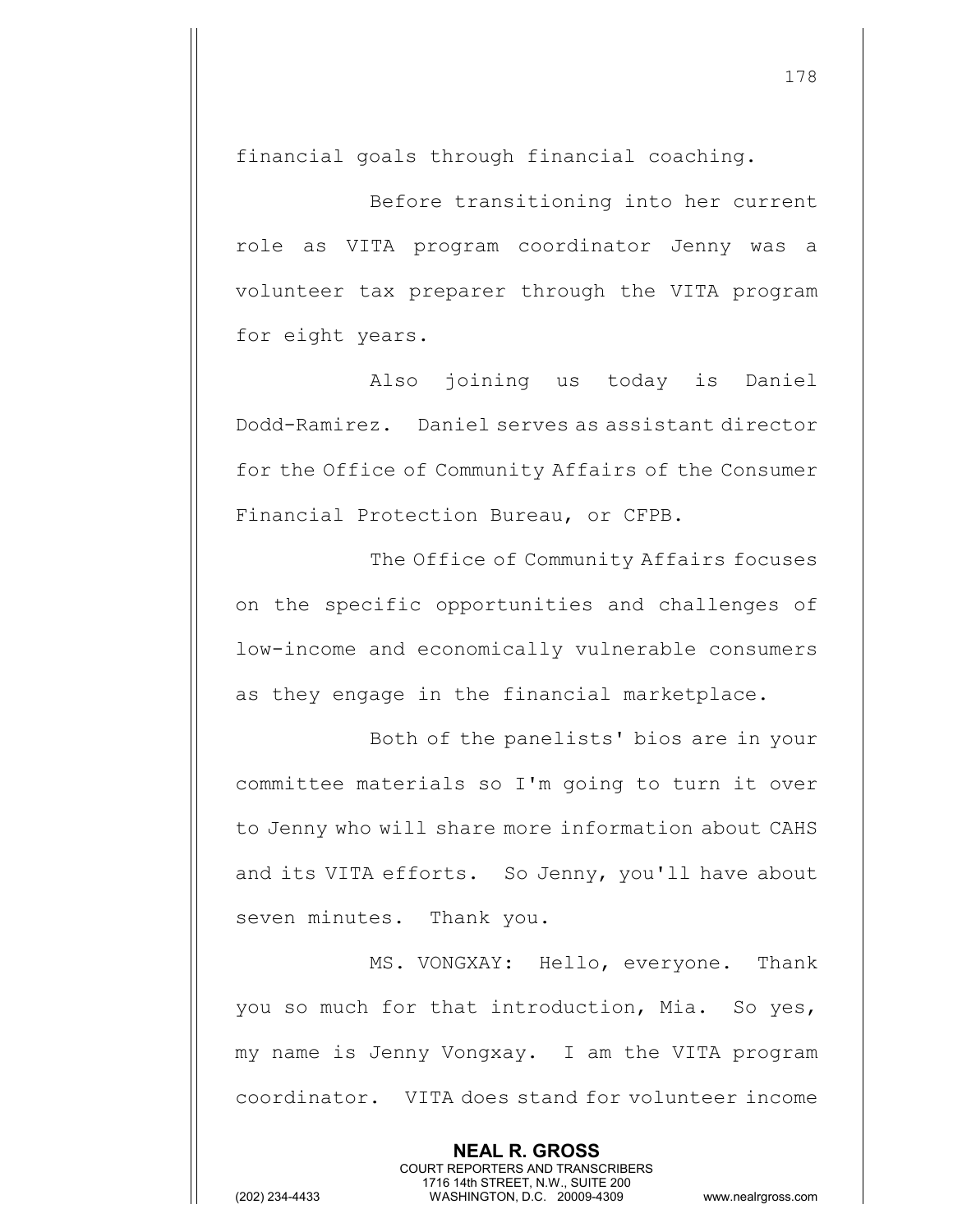tax assistance here at the Connecticut Association for Human Services. Next slide, please.

So CAHS, also known as the Connecticut Association for Human Services is a division of Advancing Connecticut Together, also known as ACT, along with three other programs working together under the same umbrella.

CAHS is located in Hartford, Connecticut, but our services are statewide. We strive to change the lives of low-income children and families by advocating for policies from financial insecurity and poverty to financial capability and success.

VITA provides free tax preparation services to low to moderate income individuals and families. We are a volunteer based program and our volunteers are IRS certified and trained.

Another part of our volunteer duties is to connect taxpayers to other financial resources and programs that CAHS provides which is also the Connecticut Money School, financial coaching, Bank On Connecticut, and our new

> **NEAL R. GROSS** COURT REPORTERS AND TRANSCRIBERS 1716 14th STREET, N.W., SUITE 200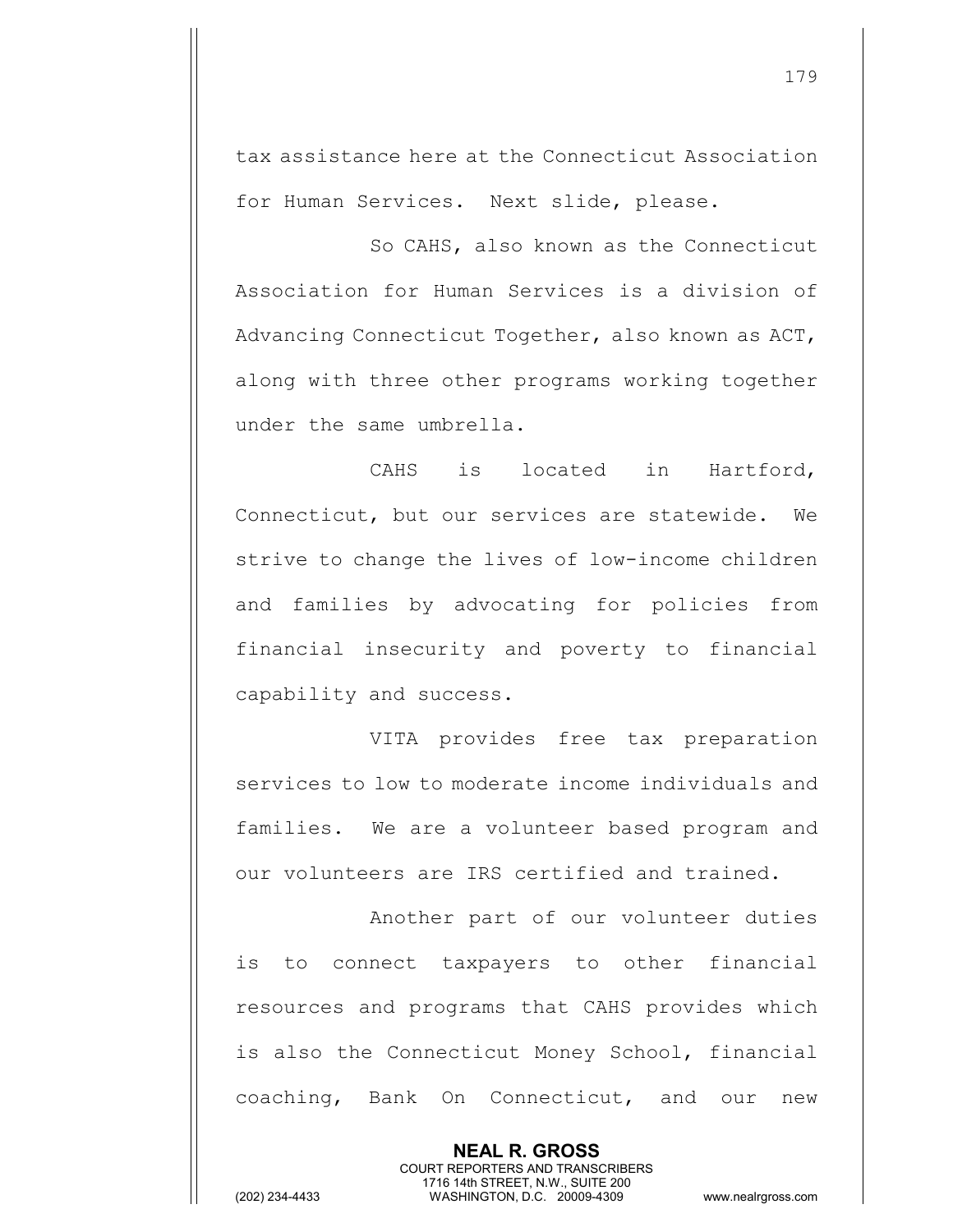initiative the CAHS Returning Citizens Program. Next slide, please.

So, as we all know the American Rescue Plan Act of 2021 expanded the child tax credit for 2021. The child tax credit is normally \$2,000 per dependent, but with the plan the credit amounts are now \$3,600 for children ages 5 and under, and the credit for children ages 6 through 17 is now \$3,000. Before it was normally age 16.

The credit is fully refundable, meaning taxpayers even with no income qualifies for the credit.

Under the act eligible taxpayers will receive half their credit between July through December, and the remaining half when they file their 2021 taxes in 2022. Next slide, please.

So to qualify for the advance child tax credit payments taxpayers must have filed a 2019 or a 2020 tax return and have claimed the child tax credit on the return. Their information might also be when they filed through the non-filers queue for the economic impact payment. The children

> **NEAL R. GROSS** COURT REPORTERS AND TRANSCRIBERS 1716 14th STREET, N.W., SUITE 200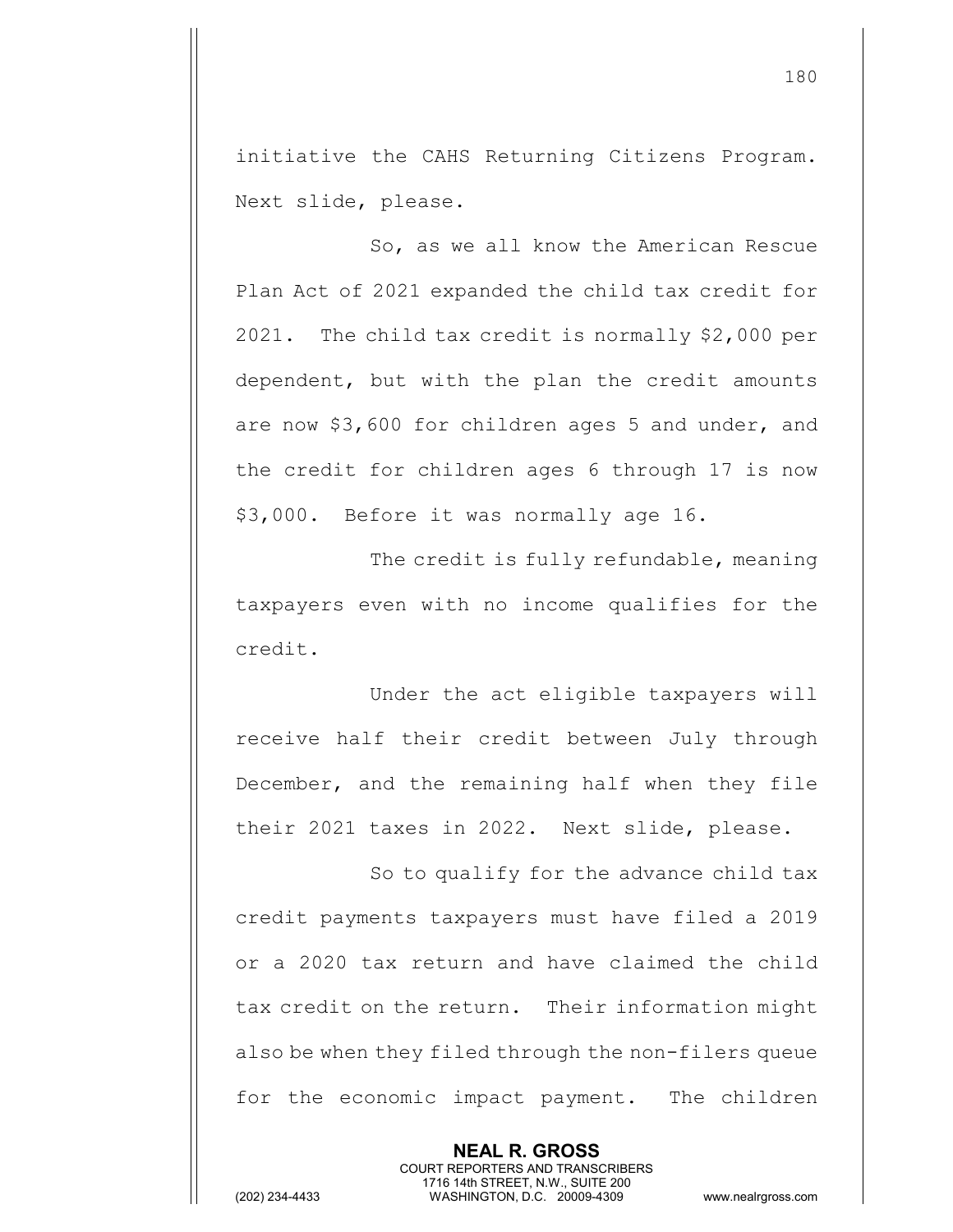would be ages 17 and under, and their main home for more than half of the year in the U.S. was more than six months, and also have a valid Social Security number. Next slide, please.

So some of the CAHS efforts for the advance child tax credit and why it's so important in Connecticut. So in Connecticut there's over 25,000 children that are unaccounted for for the child tax credit, meaning according to the IRS they have not been claimed on a 2019 or a 2020 tax return. And that's \$3,000 to \$3,600 per dependent. So that's a lot of money being unclaimed.

One in seven children lives in poverty according to the Census Bureau, and the child tax credit will reduce that child poverty by nearly 50 percent.

So two of the frequently asked questions regarding or surrounding the child tax credit is that receiving these payments are not considered income so it does not affect your federal benefits such as SNAP, SSI, Section 8, or public housing.

> **NEAL R. GROSS** COURT REPORTERS AND TRANSCRIBERS 1716 14th STREET, N.W., SUITE 200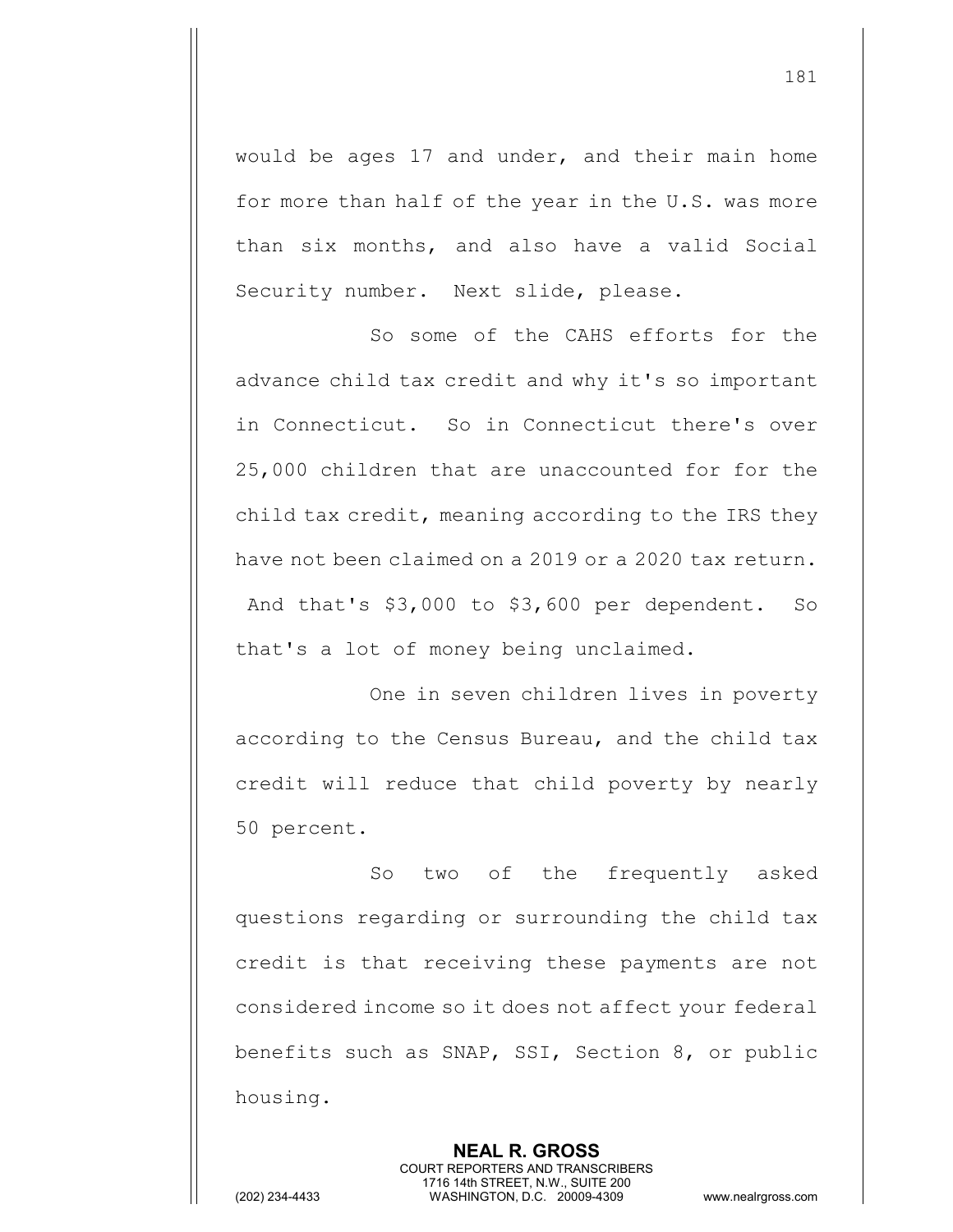The other frequently asked question was immigrant families who have ITINs or also known as the individual taxpayer identification number were not qualified. But they do qualify if the children were born in the U.S., have a valid Social Security number, and they are of age 17 and under. Next slide, please.

So some of the efforts that we are doing with VITA are hosting child tax credit day events. So pretty much my weekends for the next four weeks is hosting these child tax credit day events.

Our online portal is also open through October 15. Our services are in person and online through the GetYourRefund.org portal. And we are also open all year round to assist taxpayers with IRS letters, questions they may have during the season, or even access to a copy of their tax returns. Next slide, please.

So, some ways that we try to get the word out there about our services. Definitely use our community organizations and employees are definitely the trusted sources to spread the word

> **NEAL R. GROSS** COURT REPORTERS AND TRANSCRIBERS 1716 14th STREET, N.W., SUITE 200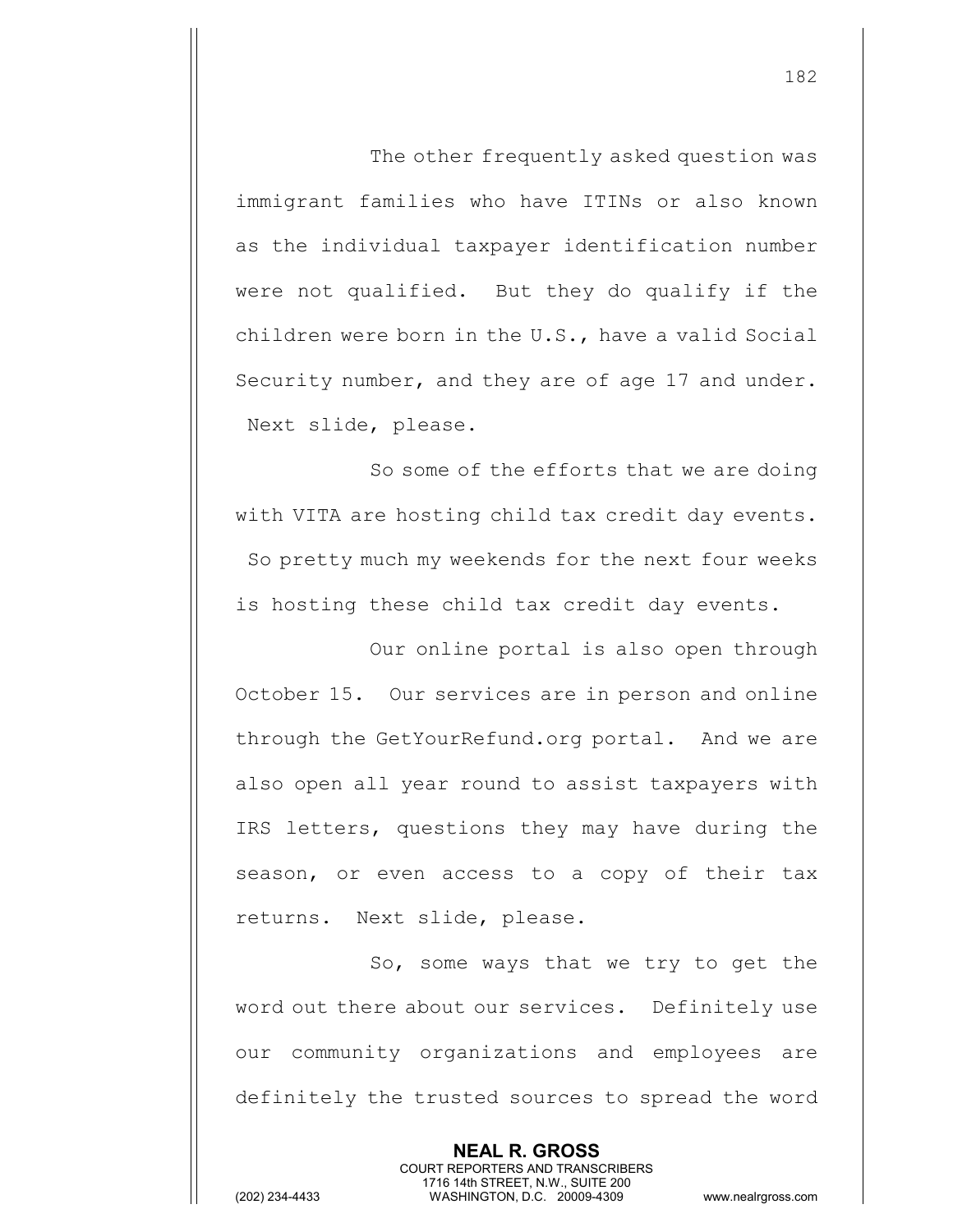to the community about our free services.

Become a VITA site. I've been recruiting VITA sites across Connecticut. We are expanding to over probably 65 VITA sites across the state of Connecticut. And lastly, of course vital to our VITA program are our volunteers. So we've been recruiting volunteers from banks, surrounding organizations, agencies, and partner organizations such as our churches and our schools. Next slide, please.

So preparing for the upcoming tax season, we've been recruiting of course our members from our banks who are thrilled about community service and helping the community. We've done early volunteer recruitment and volunteer training.

So part of the volunteer training is connecting taxpayers to other financial programs such as Bank On to open their bank accounts and save money, or save their refunds. So our trusted sources there is teaching the volunteers on how they can go about doing that.

> **NEAL R. GROSS** COURT REPORTERS AND TRANSCRIBERS 1716 14th STREET, N.W., SUITE 200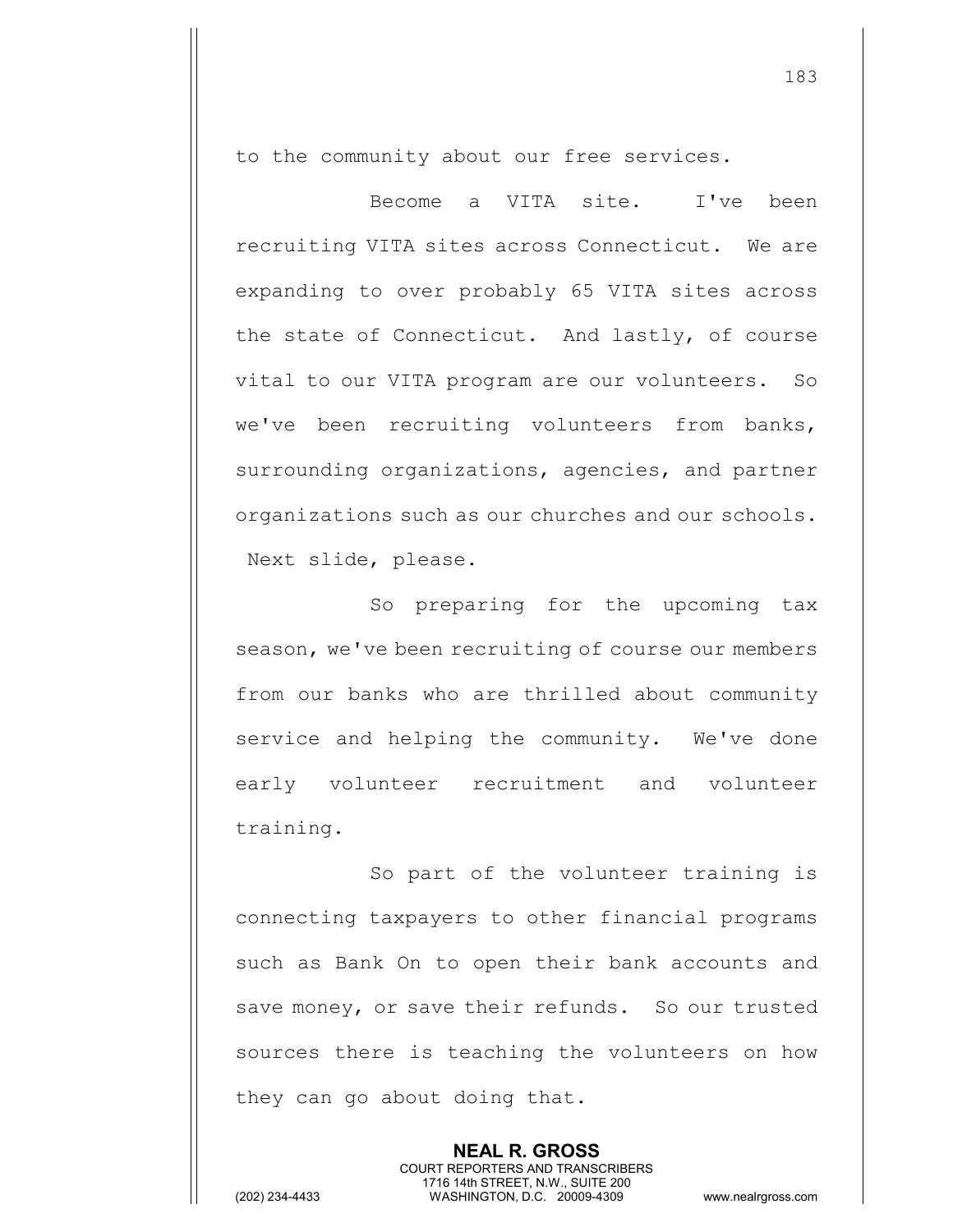And then we've also been partnering up with educational institutions or financial institutions to provide the resources for families on the importance of saving, and building their credit, and budgeting their finances.

I also want to mention a great story. So we have been (telephonic interference) and a way that we have been going and connecting our clients. So what happened was our Bank On coordinator was able to assist a client in getting their taxes done for free because they did not receive the economic impact payments.

So we've done the intake and through the intake we also noticed that the client did not have a bank account. And of course we know that through a check by mail takes up to six to eight weeks, and this client really needed their economic impact payment.

So our Bank On coordinator was able to find the opportunity to help them through the affordable banks and they were able to get their refund much quicker. Next slide, please.

> **NEAL R. GROSS** COURT REPORTERS AND TRANSCRIBERS 1716 14th STREET, N.W., SUITE 200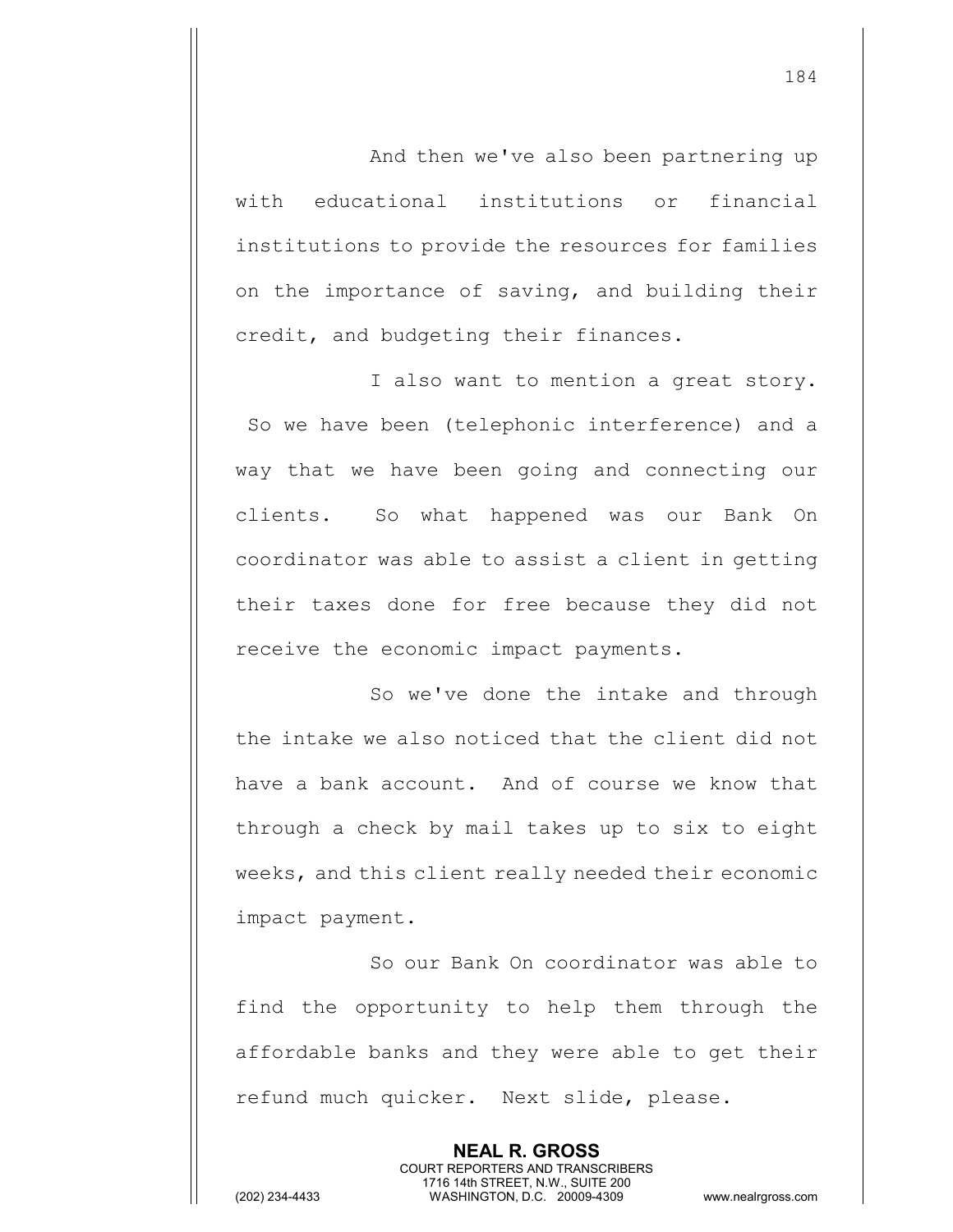Awesome. So before we get into Q&A I definitely want to thank everyone for this opportunity to be on the panel today. We share a vision to give back to the community in some way, and it was successful by sharing knowledge, educating one another, and working together.

One thing that I have always touched base on, or take home with me everywhere, take everywhere with me is wise words from my director. Each of the programs at CAHS works effectively independently, but it is the art of working in tandem that makes the work we do more impactful, important and empowering. So thank you and I will turn it back to Mia.

MS. SOWELL: Thank you so much, Jenny. That was some great information about CAHS's VITA efforts and definitely showing us that link from all of the services that CAHS provides to assist your clients, the residents in Connecticut to also partner with the Bank On coalitions.

Our community affairs team in our New York region looks forward to continuing its

> **NEAL R. GROSS** COURT REPORTERS AND TRANSCRIBERS 1716 14th STREET, N.W., SUITE 200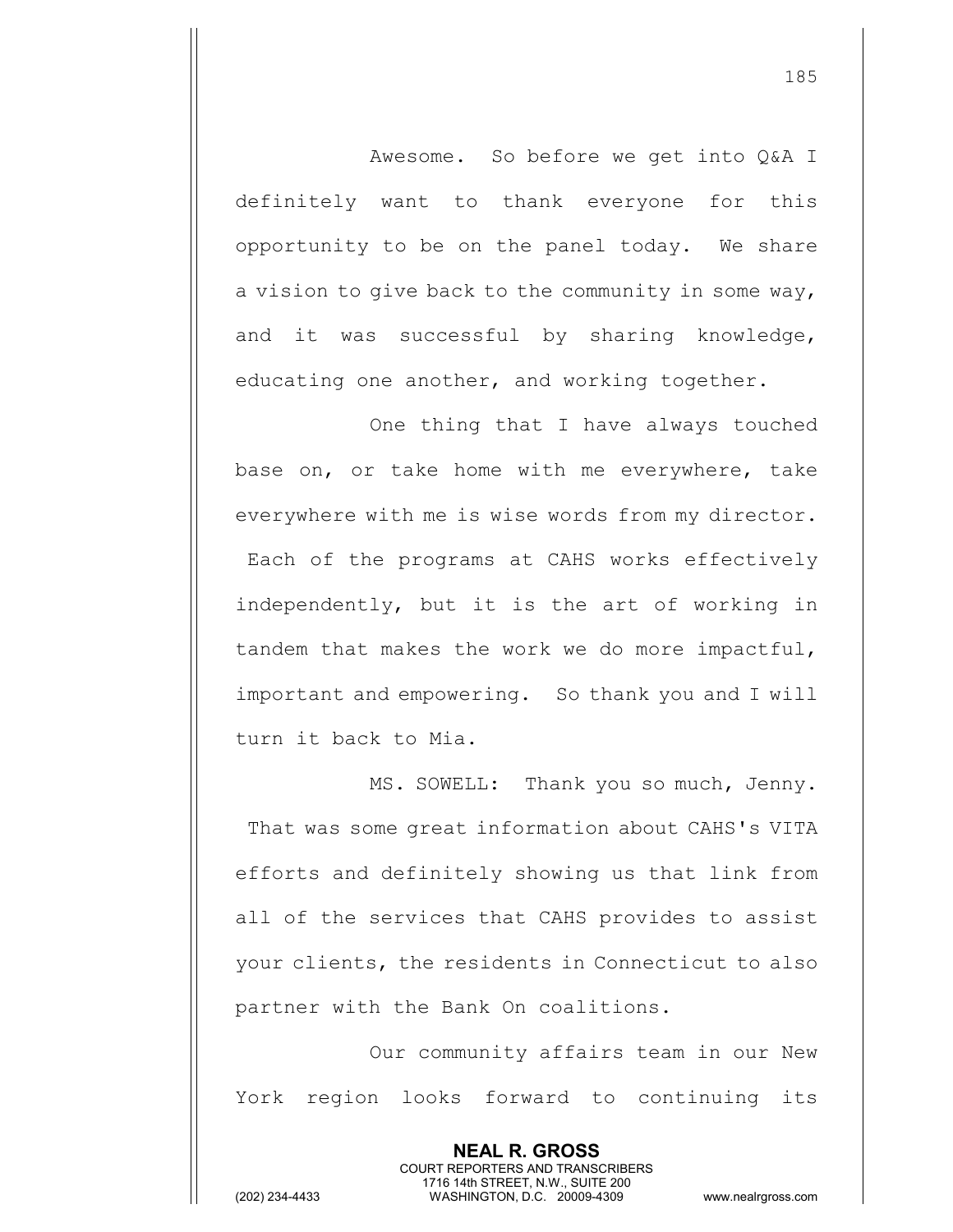partnership with CAHS and supporting the VITA efforts as well as the Bank On Connecticut coalition, so thank you.

So now I'll turn it over to Daniel Dodd-Ramirez who will share information with us regarding CFPB's continuous efforts to collaborate with VITA and he'll offer some suggestions regarding how other federal agencies can also engage with VITA. So Daniel, you'll also have about seven minutes.

MR. DODD-RAMIREZ: Great. Thank you so much, Mia and Liz for the opportunity to address the committee today, and thank you to all the committee members for your time and volunteering to serve on this committee.

And I just have to say I'm just thinking about -- my background was working locally in a community for quite some time. And thinking about FDIC community affairs specialists, and IRS field staff, partnering with organizations like CAHS is extremely inspiring to me. And to think about there's so many examples like this across the

> **NEAL R. GROSS** COURT REPORTERS AND TRANSCRIBERS 1716 14th STREET, N.W., SUITE 200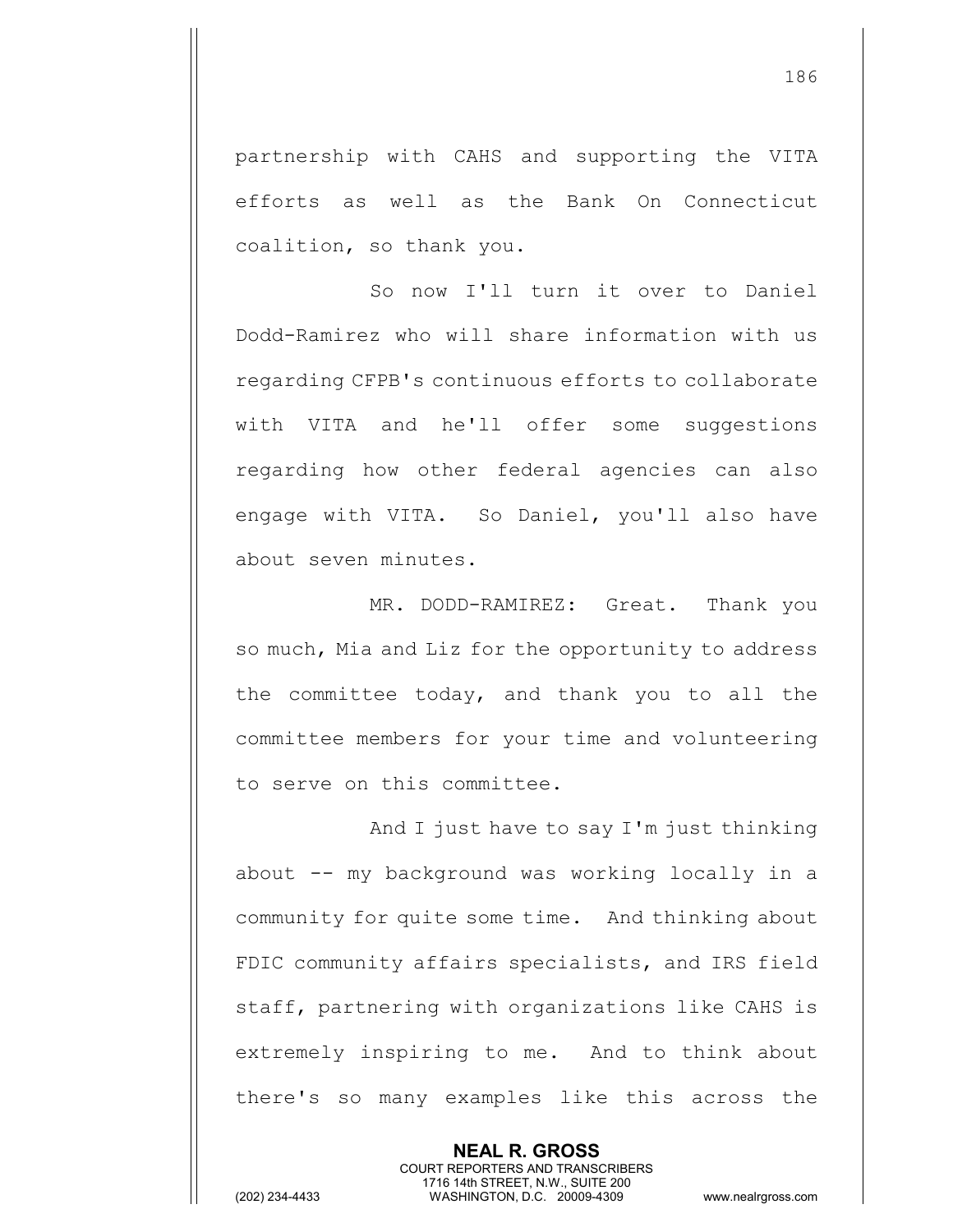country that are really working to provide really critical services in communities all around the country. It's just very inspiring so I just wanted to quickly say that.

Tax time does provide a unique opportunity for many people who are receiving refunds to increase their financial stability, security, and well-being. This is especially true for many people with low incomes because their tax refund is the biggest check, especially with the earned income tax credit, it's the biggest check that they're going to receive all year.

By this coming tax season as Jenny said many people are going to be receiving even a larger refund due to the expanded child tax credits and child independent care credits.

We at the CFPB have held several webinars and done a lot of outreach to ensure that families know about this important opportunity. And I know that's the case with a lot of organizations around the country and other federal agencies, to make sure that people are able to get

> **NEAL R. GROSS** COURT REPORTERS AND TRANSCRIBERS 1716 14th STREET, N.W., SUITE 200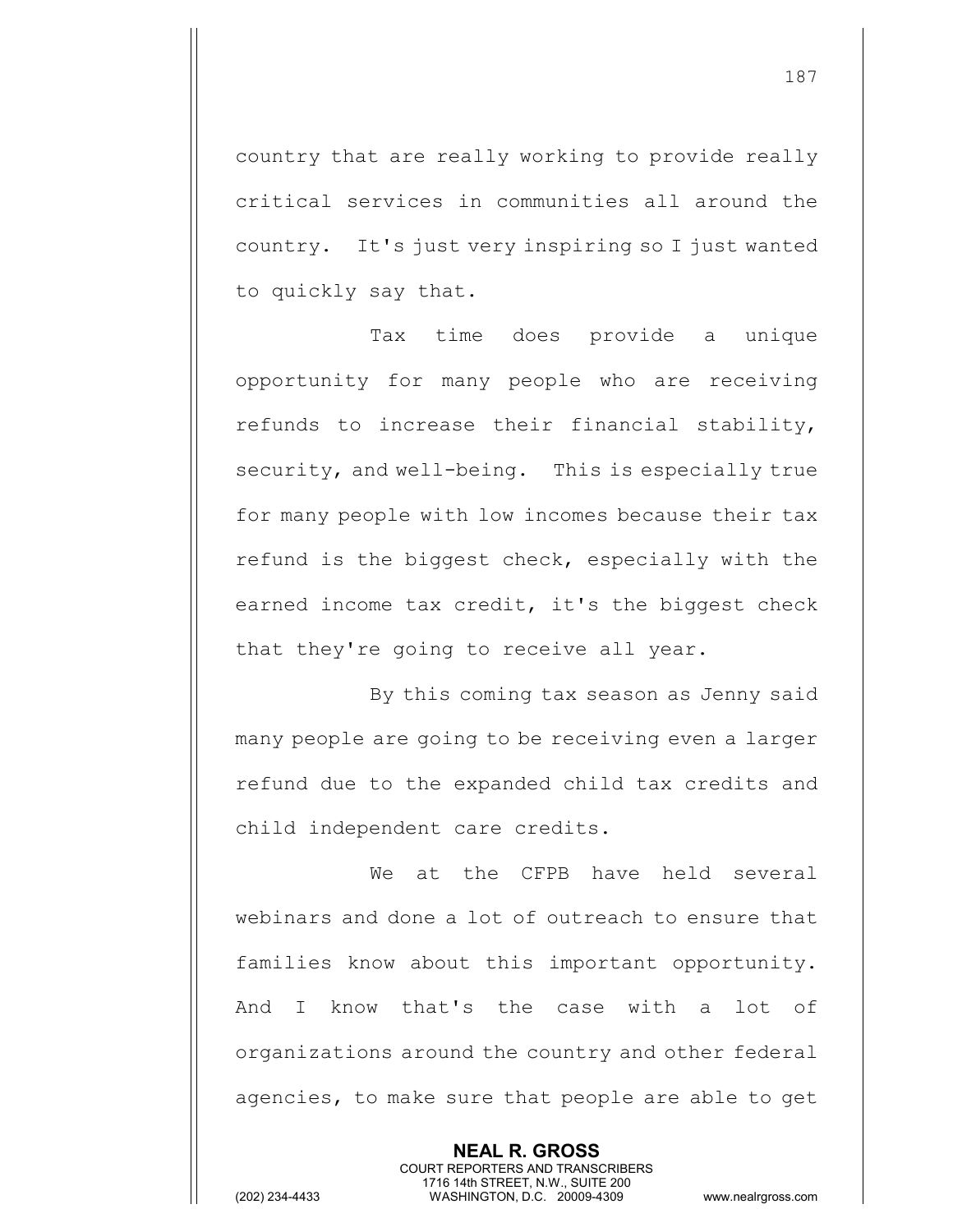it safely and get it quickly.

The safest and fastest way as was already mentioned to receive your tax refund is through direct deposit. For people who don't already have an account we recommend opening an account before filing a tax return, and bring your account information with you so that you can provide it to the IRS when you file your return.

Bringing it with you would be having it available virtually if you can't find a sign in site, a site that's accepting walk-up. And we definitely appreciate that many VITA sites have had to really adapt to the virtual world, and so have banks. So have we all.

For people who are unbanked it's especially important to take advantage of safe or second chance accounts like Bank On. And if you need help filing a tax return the best way again really is to make the most of your refund to go to a volunteer income tax assistance or a tax counseling for the elderly site referred to as VITA or TCE in your community and they'll help you file

> **NEAL R. GROSS** COURT REPORTERS AND TRANSCRIBERS 1716 14th STREET, N.W., SUITE 200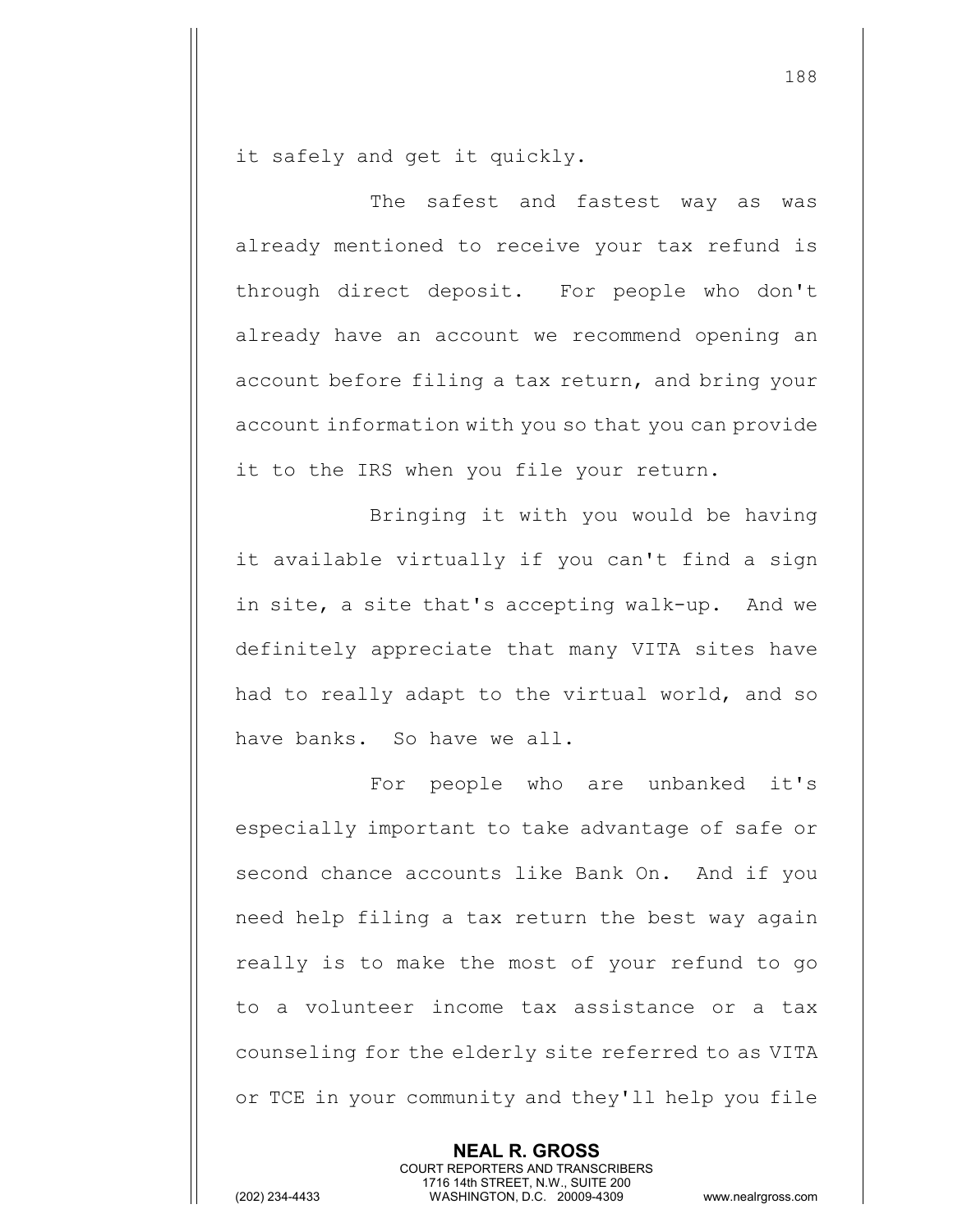your return for free. And that will probably be virtually still at this point.

We at the CFPB know that many VITA programs are expecting challenges to recruit more volunteers this year in particular which is why the acting director of the CFPB recently published a blog encouraging our staff and staff of other federal agencies, and staff of financial service providers to volunteer at the VITA program in their community.

The VITA program has been the foundation for the asset building movement for communities that have high rates of poverty and we're proud to step up here to assist with this call to action.

There's a ton of information on the IRS web page, and there's United Ways, and there's a lot of different avenues for looking at how to volunteer with VITA. We're definitely very supportive and are encouraging it as our acting director said in his blog last Friday.

> **NEAL R. GROSS** COURT REPORTERS AND TRANSCRIBERS 1716 14th STREET, N.W., SUITE 200

The CFPB annually works with around 75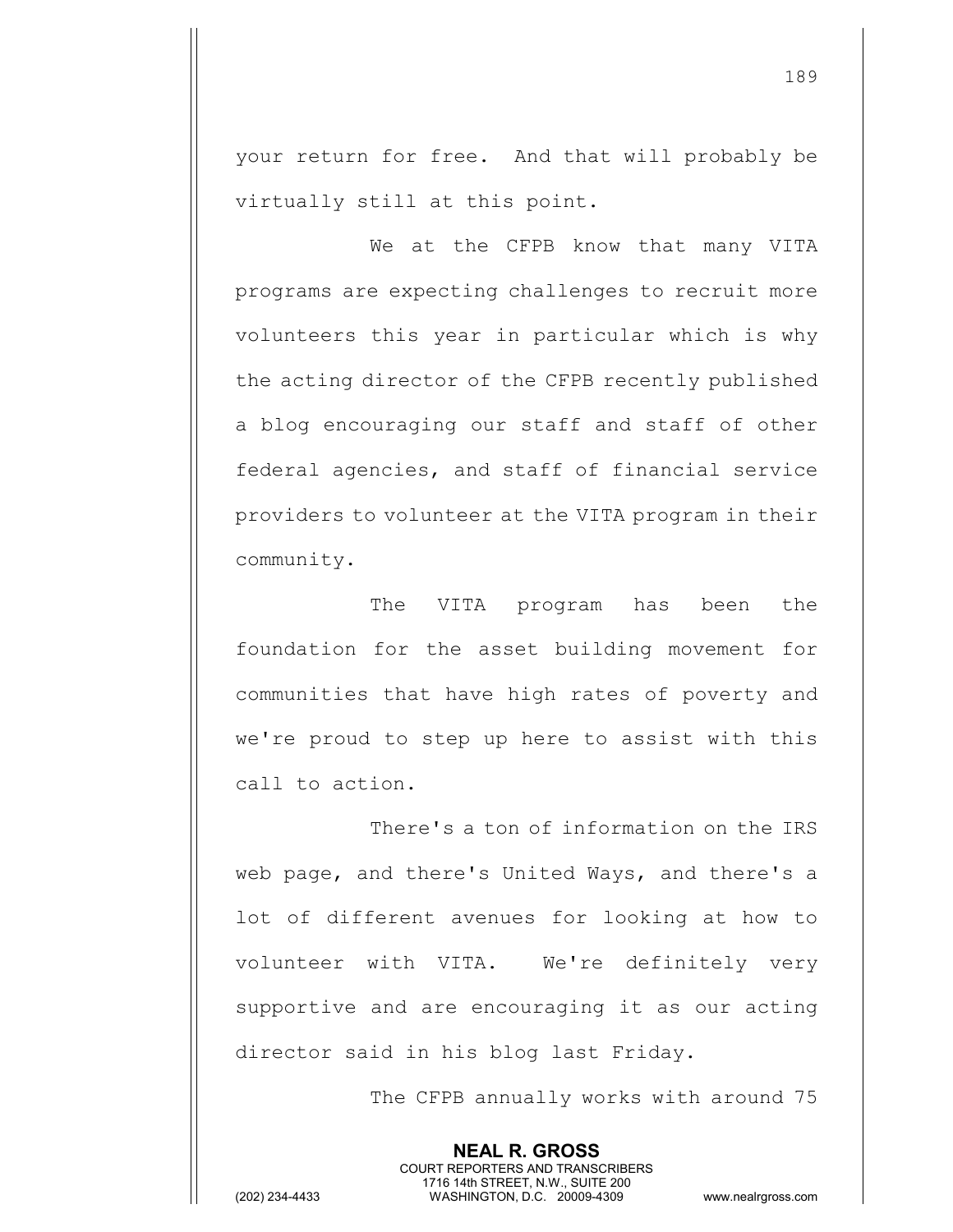VITA programs to learn from them and provide them with best practices on protecting their finances, and on how to help tax filers save a portion of their tax refund while filing their return.

Saving while filing a tax return is easy because you can have the IRS send portions of your refund into up to three separate accounts. So you can put some of your money in a checking account to pay the bills and catch up on debt. You can also have some sent directly to your savings account to set aside for an emergency.

Obviously having money set aside in an account is always a good bet because the unexpected happens and then you're in a better position to cover the cost without having to borrow the money at a higher cost. And of course we know that more and more and even lower income families are saving for longer term, whether it be for a children's savings account, or whatever that would be. There's increasing data around that which is encouraging and increasing efforts from great organizations around the country that are helping

COURT REPORTERS AND TRANSCRIBERS 1716 14th STREET, N.W., SUITE 200 (202) 234-4433 WASHINGTON, D.C. 20009-4309 www.nealrgross.com

**NEAL R. GROSS**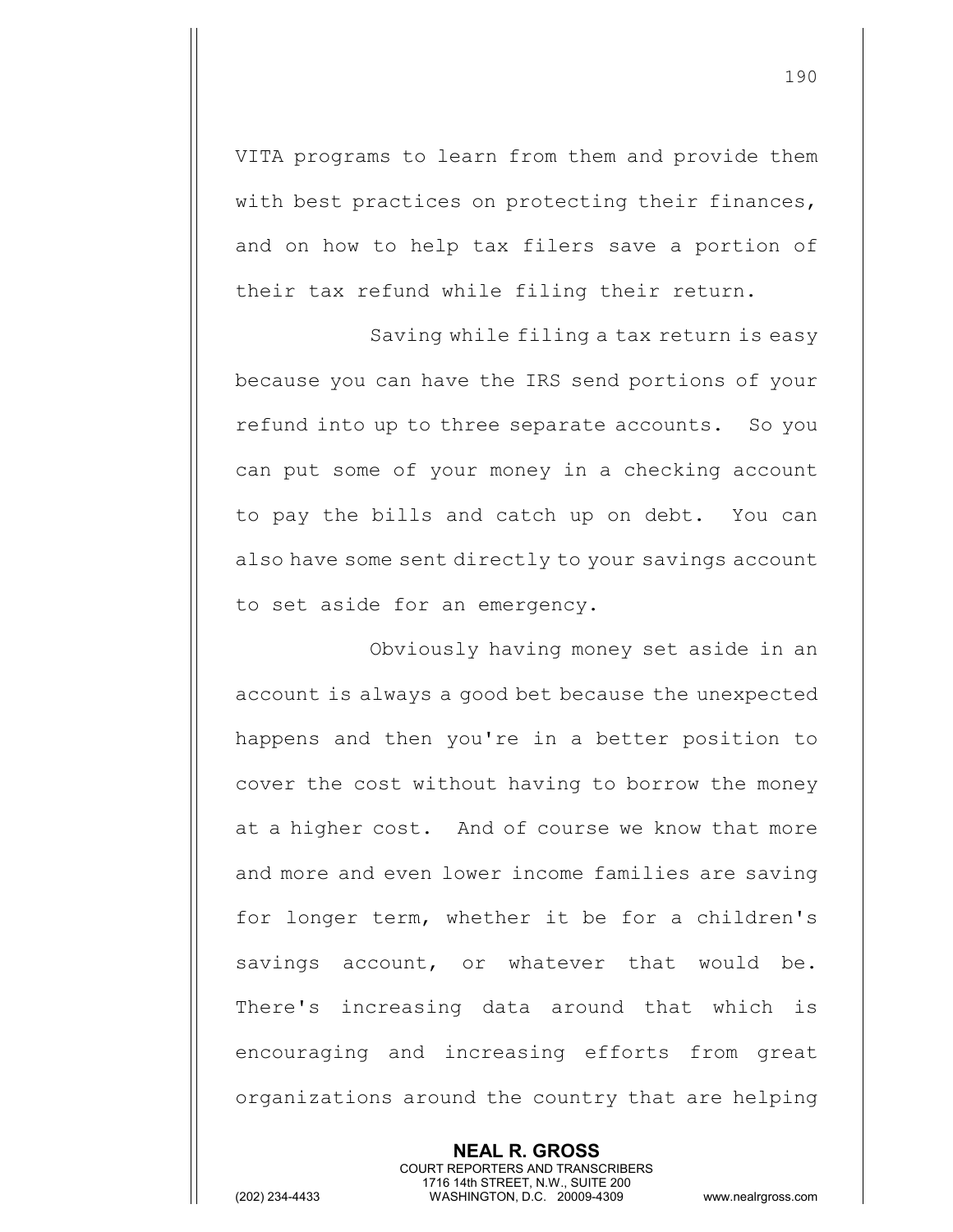communities to do so.

CFPB research has also shown that having money saved increases people's sense of their own financial well-being because it gives them greater confidence that they can deal with the unexpected. And that's really no surprise for all of us. We're lucky to be able to save funds. And again, there's a lot of data out there on that, including research that we've collected on this topic.

So, in conclusion we are really encouraging our own workforce and other agencies to volunteer for VITA this year. We know that because of the COVID situation that VITA programs are expecting to have -- they're already experiencing challenges in signing volunteers up for VITA. And we intend to do our part, and we also intend to spread the word about how easy it is to do and encourage other folks to do so.

I'll just stop there and give it back to Mia. Thank you.

> **NEAL R. GROSS** COURT REPORTERS AND TRANSCRIBERS 1716 14th STREET, N.W., SUITE 200

MS. SOWELL: Thank you, Daniel. Thank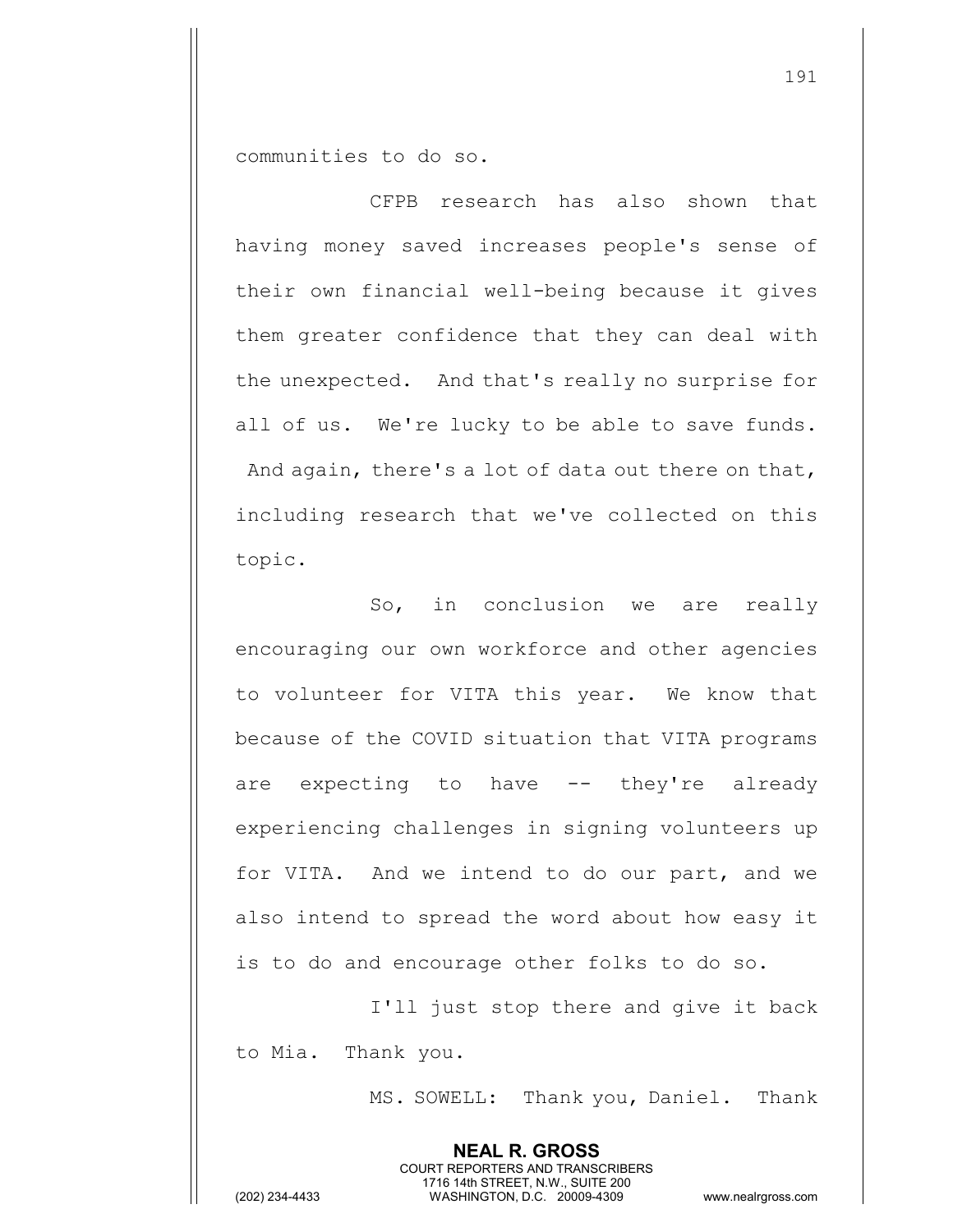you for sharing that call to action for CFPB volunteers and federal agencies as well.

So we'll now open the floor for any questions from our committee members. You can either select the raise hand feature or come off of mute to just go ahead and ask your questions. And I do see Naomi Camper has her hand raised. Naomi.

MS. CAMPER: Hi, great. Thank you guys so much. This was a terrific panel and I love it especially because hopefully we all leave here with something to do, and an assignment.

I had one comment and then a question actually. So first of all I love hearing (inaudible) Bank On accounts. I'm a one trick pony in that regard.

One thing I would note in the data is I no longer, and I don't think our banks any longer think of them as second chance accounts. I think what we're seeing both anecdotally and through the data is that it's sort of equal, the number of people who don't have any other option besides a Bank On

> **NEAL R. GROSS** COURT REPORTERS AND TRANSCRIBERS 1716 14th STREET, N.W., SUITE 200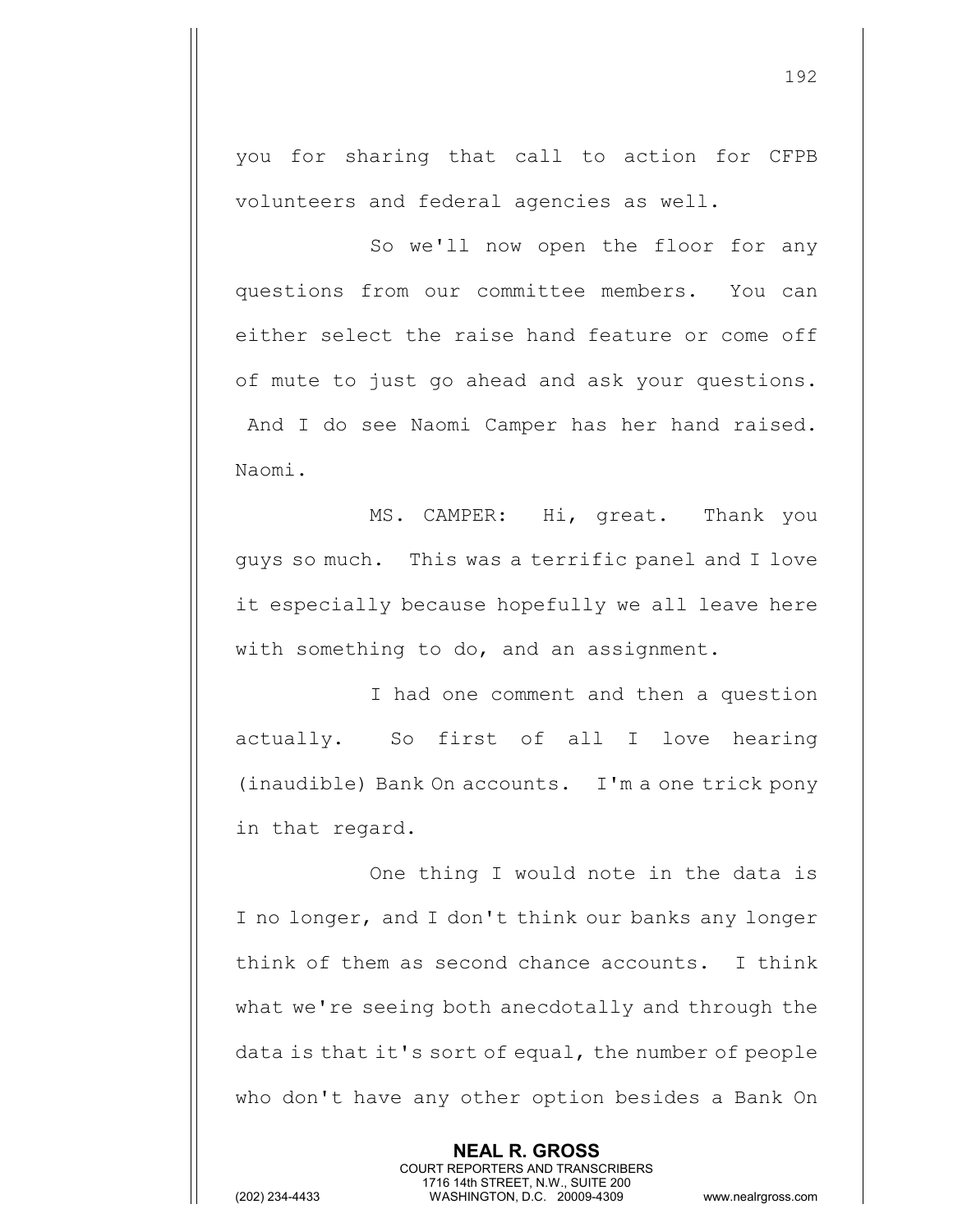account and choose that.

The other half could choose a full service account and make the affirmative choice to get a Bank On account. So that's an exciting thing. It also really depends on how they're marketed, but they're no longer sort of I don't think that they have a stigma and they're a full service account. So that's exciting.

I would love to learn more from the Connecticut experience. It's fantastic to hear that you have a Bank On coordinator. Number one, I'd love to learn what you think the banking (inaudible) trade association to make sure that you have the collaboration that would be useful for tax season.

And the second thing is every account that's opened is fantastic. One sounds on the low side. Do you find that most of the people who come into your VITA site are already banked, or are there people who seem like even when you tell them about the opportunity to open an account they're somehow hesitant. And if so, how can we overcome those

> **NEAL R. GROSS** COURT REPORTERS AND TRANSCRIBERS 1716 14th STREET, N.W., SUITE 200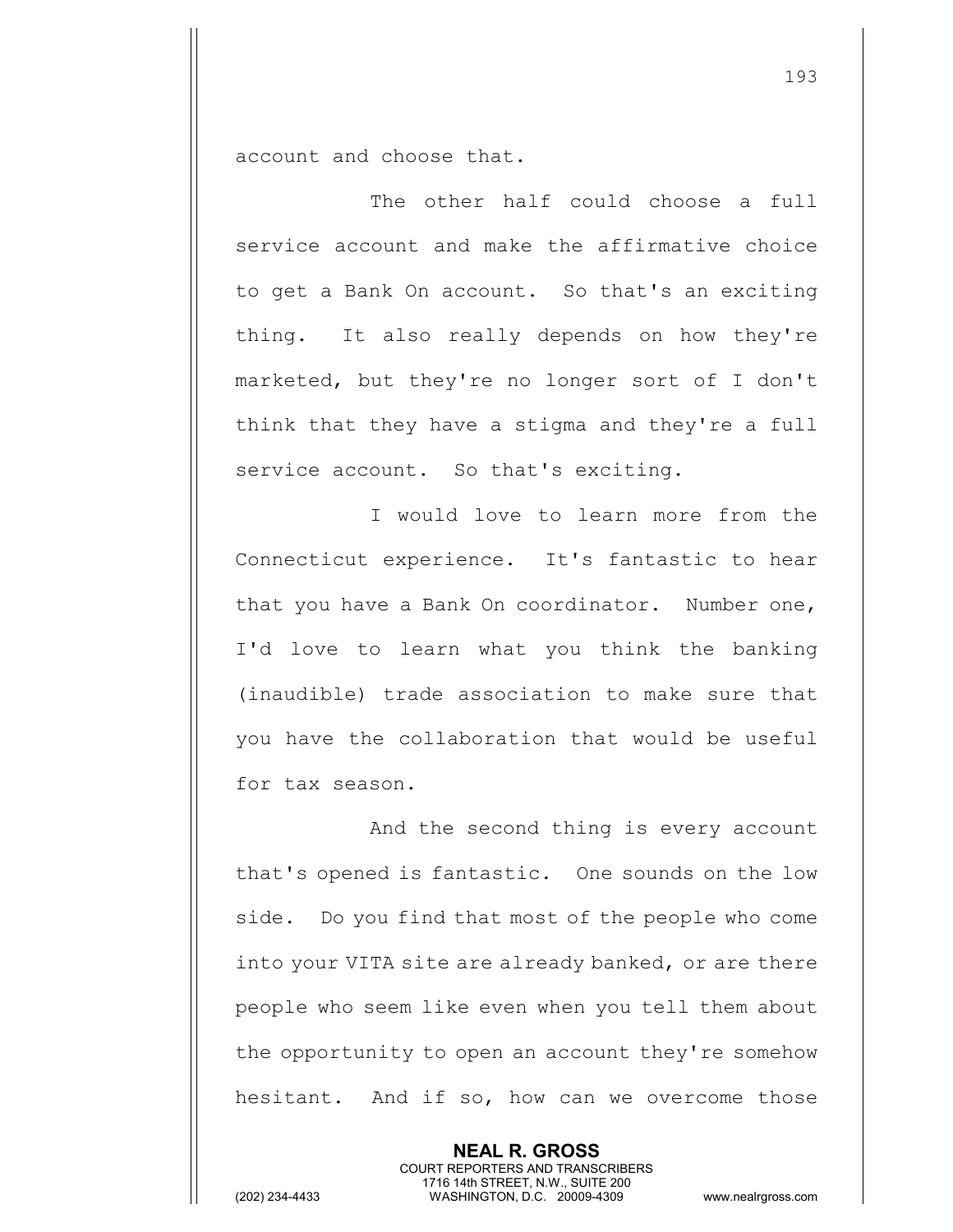barriers?

MS. SOWELL: Jenny, do you want to answer that?

MS. VONGXAY: Yes. So most of our clients do already have bank accounts, but what we find during the season is how can I get in contact with the IRS because I just changed my bank, or I have a different account.

So one of the big things are people are using those Chime accounts. So we try to convince them to stray away from those third party accounts because the way it goes is that those Chime accounts, or those H&R Block advanced accounts, they go to a different account before they hit your bank account.

So for a situation just like with the economic impact payments it went to that third party account and those refunds were sent back. And then now they had to be refunded by a check which took weeks to get.

And so to convince them about that we introduced them to the Bank On Connecticut account

> **NEAL R. GROSS** COURT REPORTERS AND TRANSCRIBERS 1716 14th STREET, N.W., SUITE 200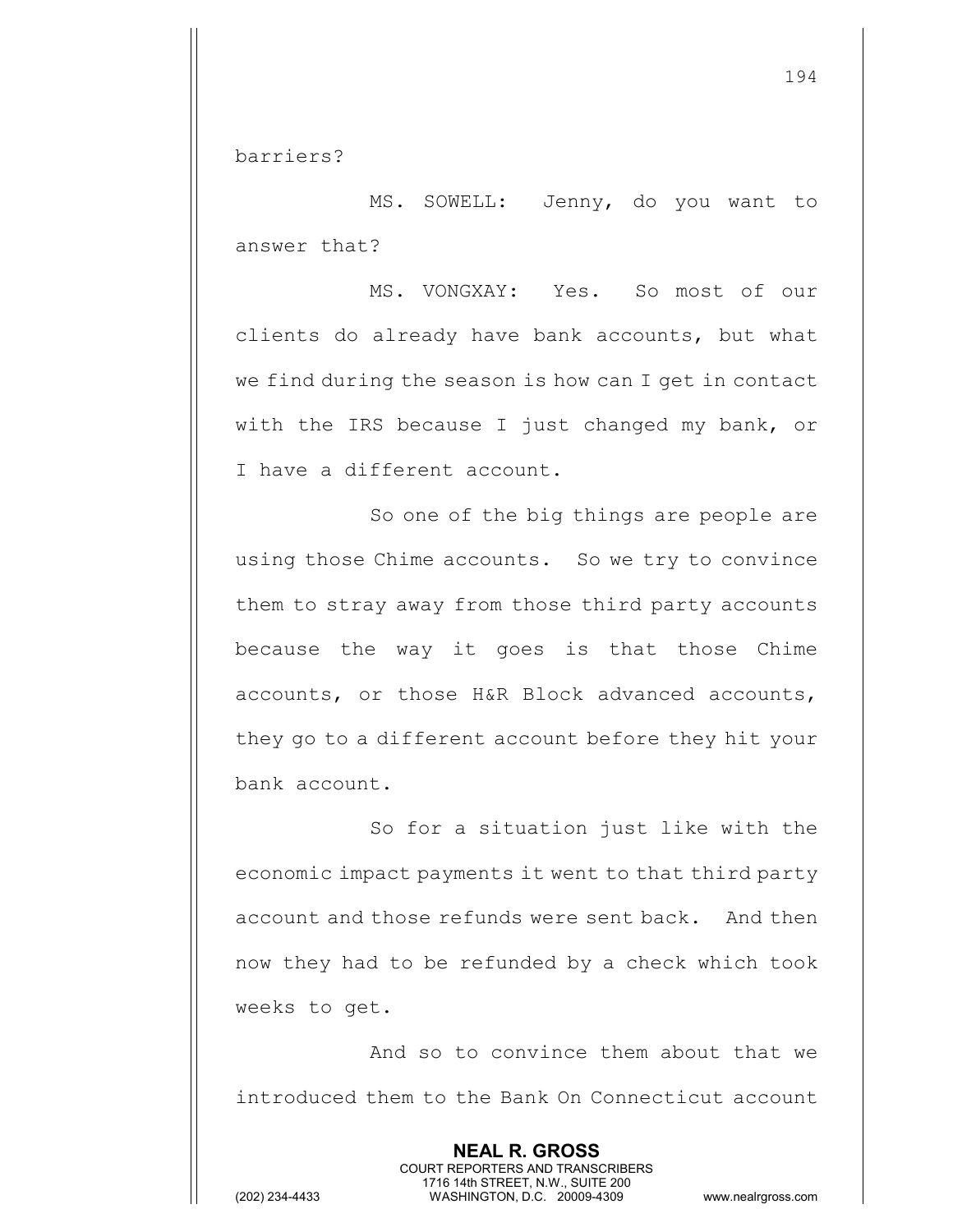with low fees, or to the no monthly fees, or whatever it is that they're looking for in a bank they can find with Bank On.

MS. CAMPER: Great, thanks. And please do feel free to be in touch if there are ways that coordination with the industry more generally could assist you during tax season to get more people --

MS. VONGXAY: Oh, absolutely. Thank you.

MS. SOWELL: Thank you, Naomi. Thank you, Jenny. Are there any other questions from the committee? Otherwise I'll sort of piggyback a bit on some things that Daniel mentioned.

This year's tax refund could potentially be the largest refund ever received by some families that are receiving not only the child tax credit, but also the earned income credit.

Could you describe any resources or services that CFPB may offer to families who are interested in preserving some of those funds? You

> **NEAL R. GROSS** COURT REPORTERS AND TRANSCRIBERS 1716 14th STREET, N.W., SUITE 200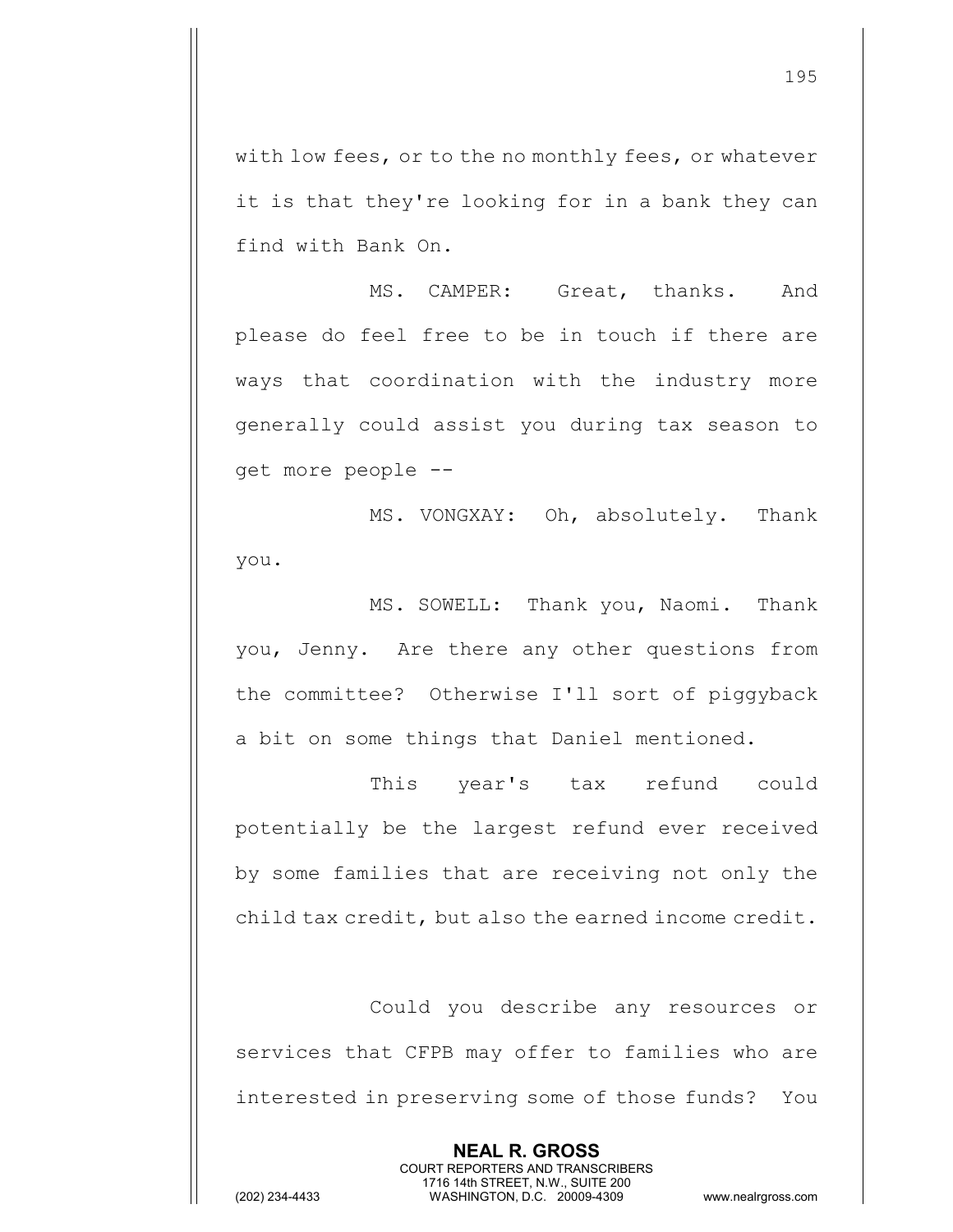talked about the tax savings program. And if there's any financial coaching guidance that's available.

MR. DODD-RAMIREZ: So we do have actually a -- as far as I'll start with the financial coaching. We do have a report that we've just put out around financial coaching programs operating in this new virtual setting that really highlights how organizations are successfully stepping up in this way.

And so -- and has a lot of tips on how to do that, and how to still apply coaching principles even though you're far away from your client in many cases. And so I would -- you could just do a search for virtual coaching guide CFPB and that should come up.

As far as the child tax credit we have put a lot of information on our COVID response page under CFPB. And there's a lot of information there that could be downloaded and used.

We've been targeting webinars specifically to organizations that have front line

> **NEAL R. GROSS** COURT REPORTERS AND TRANSCRIBERS 1716 14th STREET, N.W., SUITE 200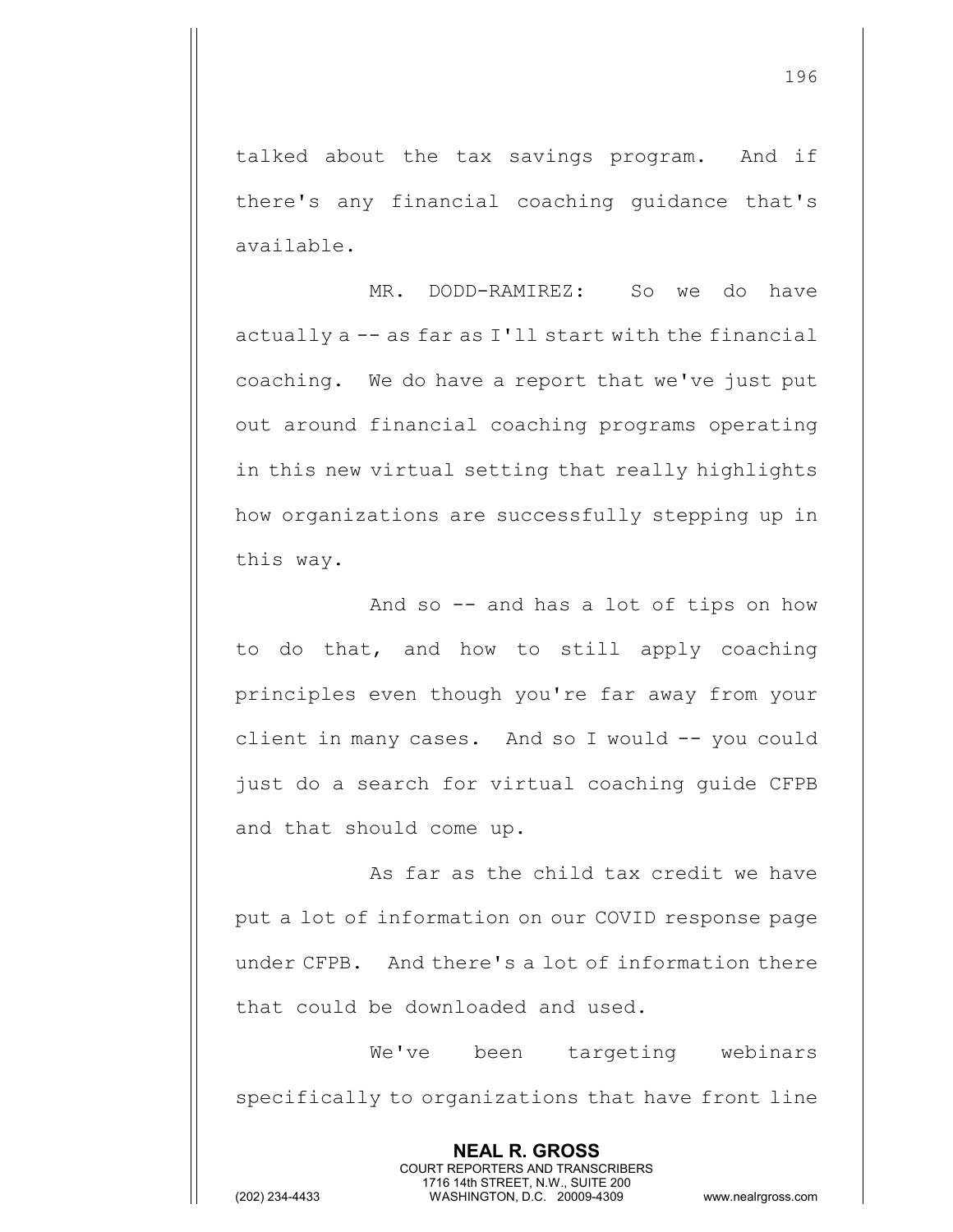staff which is really where we've mostly focused with our own education and consumer protection materials is focusing on the front line staff that have relationships with clients, as clients are coming in to certify for benefits, or re-certify to get housing, or to get transportation, or to get a job. Really training front line staff.

And so as we've held public webinars we've really targeted the training around the child tax credit and how to access the child tax credit through those webinars. And so we're excited to look for more opportunities to do that with other agencies.

We held one that was quite large with HUD about a month ago, and we're definitely open to holding more of those. But you should be able to find a lot of information by just going directly to our coronavirus website within CFPB.

MS. SOWELL: Great. Thank you, Daniel. So we have reached the conclusion of our time for this session so I'm going to say thank you to both of you for participating in this panel

> **NEAL R. GROSS** COURT REPORTERS AND TRANSCRIBERS 1716 14th STREET, N.W., SUITE 200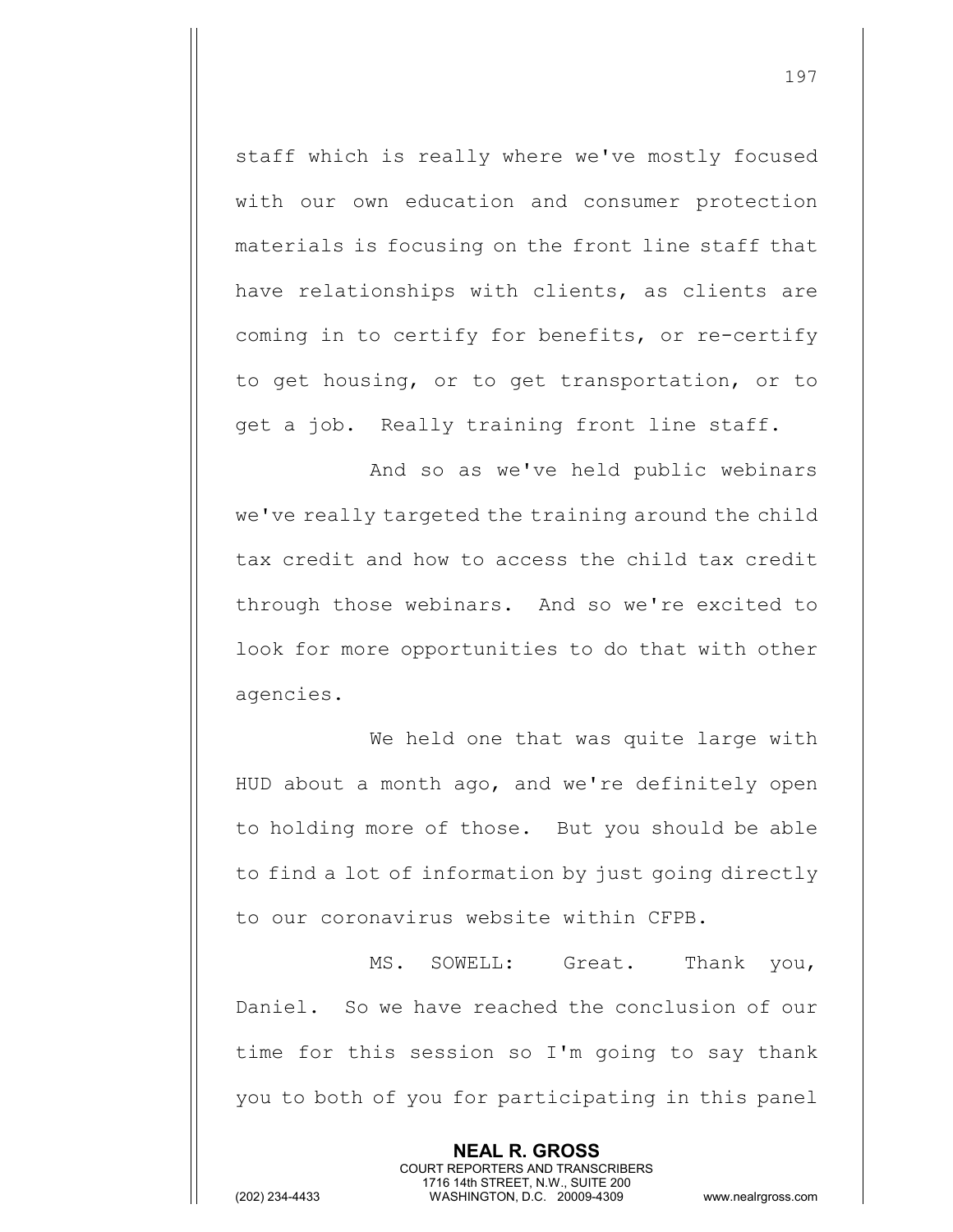discussion. And I'm going to turn it over to Liz.

MS. ORTIZ: Thanks, Mia. I want to add my thanks and appreciation to everyone who dedicated several hours of their valuable time to be with us this afternoon.

And now let me turn the meeting back to Chairman McWilliams to close out today's meeting. Thank you again, everyone.

CHAIRMAN MCWILLIAMS: Thank you so much, and thank you not just Liz and our staff, but I would like to thank the committee members as well for their continued partnership, thoughtful comments, and everything you give us, and you give us all of you every time. The work that you do on the ground with your communities is incredible, and that's something that we don't take lightly, and we certainly benefit as I mentioned in the opening comments from the input that you provide to us and suggestions, recommendations, and just brainstorming some of these issues that frankly have persisted for too long in the United States.

> **NEAL R. GROSS** COURT REPORTERS AND TRANSCRIBERS 1716 14th STREET, N.W., SUITE 200

Liz, do we have the date for the next